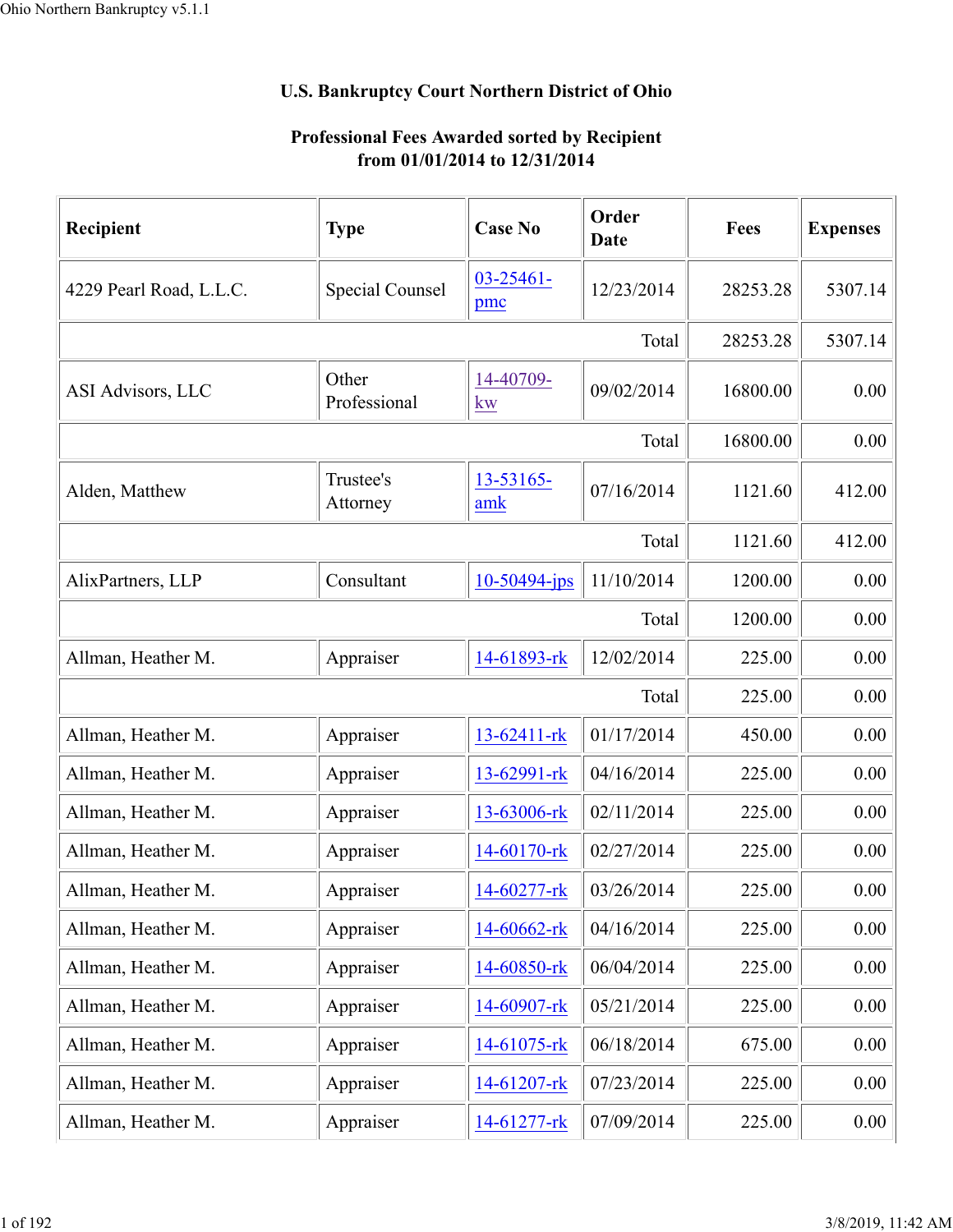| Allman, Heather M.              | Appraiser                                                             | 14-61602-rk        | 09/03/2014 | 225.00     | 0.00      |
|---------------------------------|-----------------------------------------------------------------------|--------------------|------------|------------|-----------|
| Allman, Heather M.              | Appraiser                                                             | 14-61687-rk        | 09/11/2014 | 225.00     | 0.00      |
| Allman, Heather M.              | Appraiser                                                             | 14-61726-rk        | 09/24/2014 | 225.00     | 0.00      |
| Allman, Heather M.              | Appraiser                                                             | 14-61837-rk        | 09/24/2014 | 225.00     | 0.00      |
| Allman, Heather M.              | Appraiser                                                             | 14-62201-rk        | 11/06/2014 | 225.00     | 0.00      |
| Allman, Heather M.              | Appraiser                                                             | 14-62333-rk        | 11/18/2014 | 225.00     | 0.00      |
| Allman, Heather M.              | Appraiser                                                             | 14-62428-rk        | 12/09/2014 | 225.00     | 0.00      |
|                                 |                                                                       |                    | Total      | 4725.00    | 0.00      |
| <b>Amherst Capital Partners</b> | Other<br>Professional                                                 | 13-52996-rk        | 04/03/2014 | 375329.04  | 918.24    |
| <b>Amherst Capital Partners</b> | Other<br>Professional                                                 | 14-61086-rk        | 04/03/2014 | 375329.04  | 918.24    |
|                                 |                                                                       |                    | Total      | 750658.08  | 1836.48   |
| Amherst Consulting, LLC         | Consultant                                                            | 13-52996-rk        | 04/03/2014 | 240808.90  | 13102.15  |
| <b>Amherst Consulting, LLC</b>  | Consultant                                                            | 14-61086-rk        | 04/03/2014 | 240808.90  | 13102.15  |
| <b>Amherst Consulting, LLC</b>  | Consultant                                                            | 14-61086-rk        | 08/25/2014 | 244835.91  | 13274.24  |
|                                 |                                                                       |                    | Total      | 726453.71  | 39478.54  |
| Andrysco & Associates In        | Accountant                                                            | 12-18640-jps       | 01/10/2014 | 12028.00   | 0.00      |
| Andrysco & Associates In        | Accountant                                                            | $12 - 18640 - ips$ | 07/01/2014 | 8856.00    | 73.60     |
|                                 |                                                                       |                    | Total      | 20884.00   | 73.60     |
| Angeloni, Brian T.              | Trustee's<br>Attorney                                                 | 11-50499-<br>amk   | 10/20/2014 | 988.00     | 0.00      |
| Angeloni, Brian T.              | Trustee's<br>Attorney                                                 | 13-52087-<br>amk   | 07/14/2014 | 969.00     | 0.00      |
|                                 | 08-60431-rk<br>Accountant<br>Trustee's<br>$10-50494$ -jps<br>Attorney |                    | Total      | 1957.00    | 0.00      |
| Baker, Timothy P.               |                                                                       |                    | 04/24/2014 | 175.00     | 0.00      |
|                                 |                                                                       |                    | Total      | 175.00     | 0.00      |
| Baker & Hostetler LLP           |                                                                       |                    | 11/10/2014 | 2257638.89 | 242361.11 |
|                                 |                                                                       |                    | Total      | 2257638.89 | 242361.11 |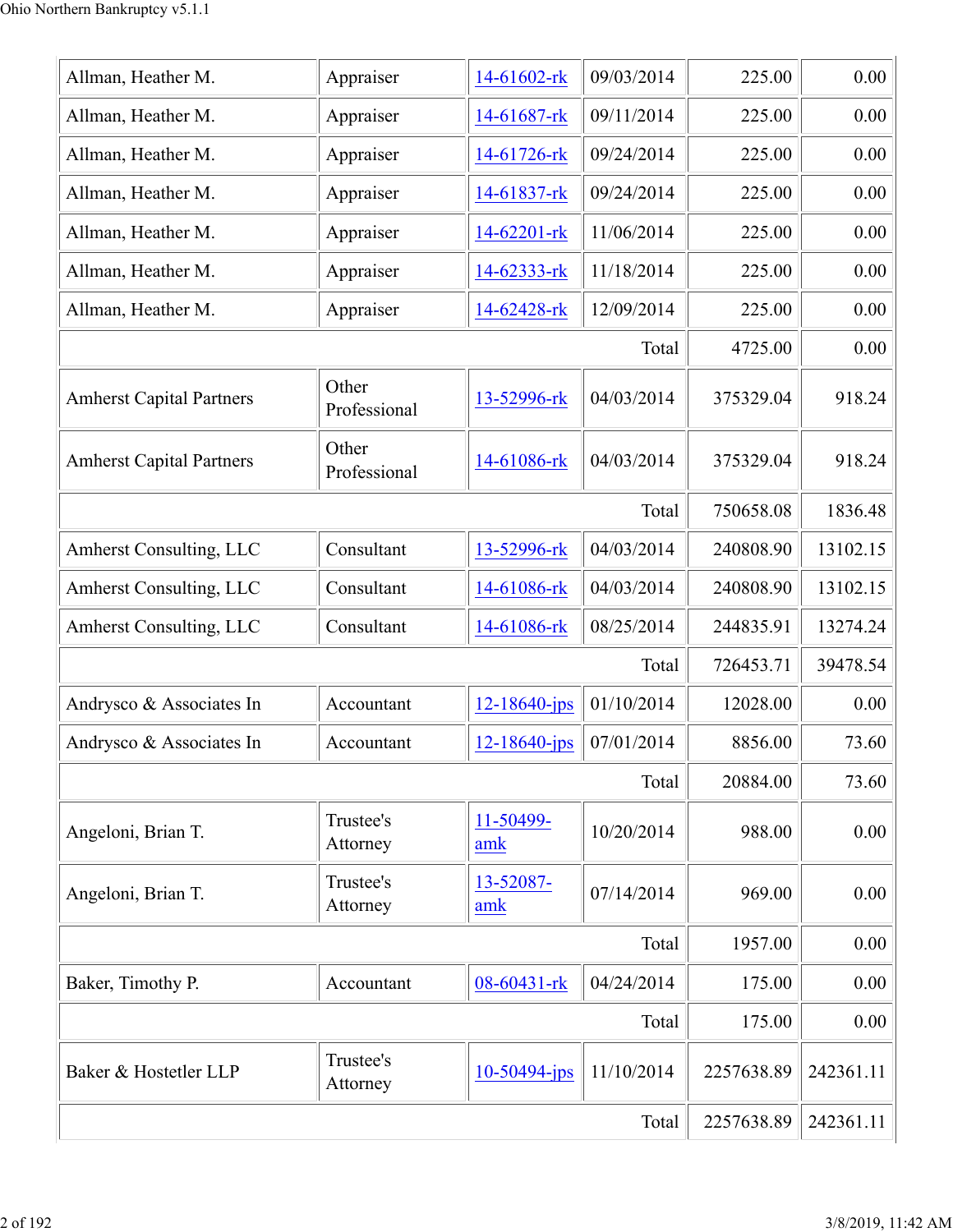| Balena, William J.       | Defendant's<br>Attorney | $14 - 16065$ -jps | 12/18/2014 | 3000.00  | 0.00    |
|--------------------------|-------------------------|-------------------|------------|----------|---------|
|                          |                         |                   | Total      | 3000.00  | 0.00    |
| Bancsi, Joseph           | <b>Special Counsel</b>  | 11-12764-aih      | 12/17/2014 | 2000.00  | 0.00    |
|                          |                         |                   | Total      | 2000.00  | 0.00    |
| Barbacci, Lisa M.        | Trustee's<br>Attorney   | 12-60167-rk       | 10/07/2014 | 277.50   | 29.68   |
| Barbacci, Lisa M.        | Trustee's<br>Attorney   | 12-60694-rk       | 03/11/2014 | 259.00   | 65.70   |
| Barbacci, Lisa M.        | Trustee's<br>Attorney   | 12-61021-rk       | 09/23/2014 | 425.50   | 101.94  |
| Barbacci, Lisa M.        | Trustee's<br>Attorney   | $12 - 61512 -$ rk | 09/09/2014 | 277.50   | 34.78   |
| Barbacci, Lisa M.        | Trustee's<br>Attorney   | 12-61795-rk       | 06/06/2014 | 277.50   | 22.50   |
| Barbacci, Lisa M.        | Trustee's<br>Attorney   | 12-62715-rk       | 05/30/2014 | 277.50   | 30.57   |
|                          |                         |                   | Total      | 1794.50  | 285.17  |
| Barbacci, Lisa M.        | Trustee Chapter 7       | 12-61248-rk       | 05/23/2014 | 1162.50  | 8.06    |
|                          |                         |                   | Total      | 1162.50  | 8.06    |
| Barbacci, Trustee - Cant | Trustee Chapter 7       | $10-64557$ -rk    | 03/31/2014 | 2200.00  | 204.16  |
| Barbacci, Trustee - Cant | Trustee Chapter 7       | 10-64924-rk       | 04/10/2014 | 6773.75  | 240.62  |
| Barbacci, Trustee - Cant | Trustee Chapter 7       | $11-61753$ -rk    | 07/08/2014 | 1500.00  | 6.24    |
| Barbacci, Trustee - Cant | Trustee Chapter 7       | 11-62536-rk       | 03/27/2014 | 3229.16  | 35.90   |
| Barbacci, Trustee - Cant | Trustee Chapter 7       | 11-63253-rk       | 08/06/2014 | 1027.09  | 37.53   |
| Barbacci, Trustee - Cant | Trustee Chapter 7       | 11-63707-rk       | 02/18/2014 | 800.00   | 39.59   |
| Barbacci, Trustee - Cant | Trustee Chapter 7       | 11-63711-rk       | 12/02/2014 | 21353.24 | 3243.85 |
| Barbacci, Trustee - Cant | Trustee Chapter 7       | 11-63817-rk       | 02/18/2014 | 582.29   | 8.52    |
| Barbacci, Trustee - Cant | Trustee Chapter 7       | $12 - 60167$ -rk  | 10/07/2014 | 1050.83  | 9.42    |
| Barbacci, Trustee - Cant | Trustee Chapter 7       | 12-60182-rk       | 05/08/2014 | 1350.00  | 3.30    |
| Barbacci, Trustee - Cant | Trustee Chapter 7       | $12 - 60537 - rk$ | 03/11/2014 | 690.57   | 5.79    |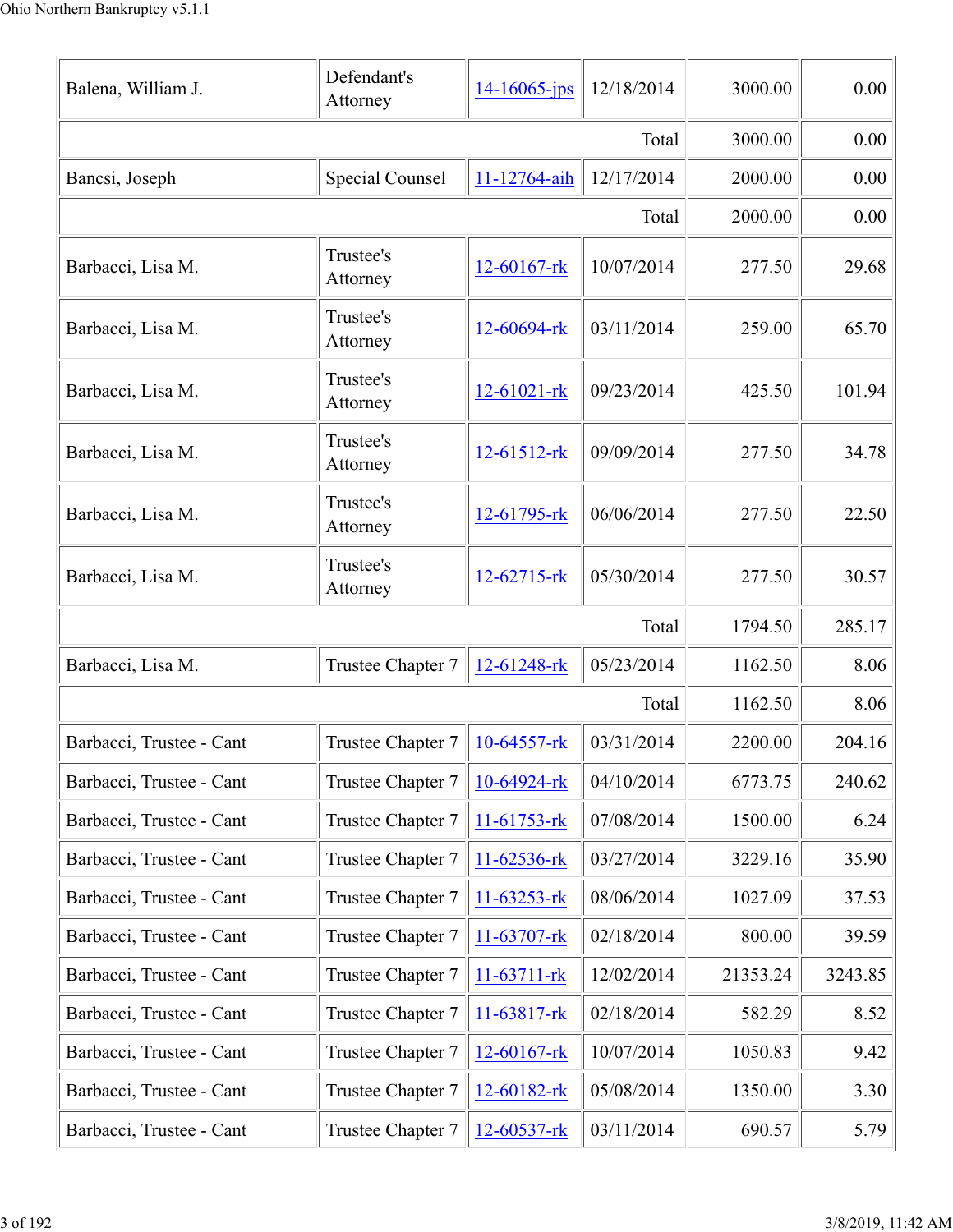| Barbacci, Trustee - Cant | Trustee Chapter 7     | 12-60694-rk       | 03/11/2014 | 775.00  | 12.61  |
|--------------------------|-----------------------|-------------------|------------|---------|--------|
| Barbacci, Trustee - Cant | Trustee Chapter 7     | $12 - 61021 - rk$ | 09/23/2014 | 1000.00 | 12.08  |
| Barbacci, Trustee - Cant | Trustee's<br>Attorney | 12-61248-rk       | 05/23/2014 | 277.50  | 15.00  |
| Barbacci, Trustee - Cant | Trustee Chapter 7     | $12 - 61512 -$ rk | 09/09/2014 | 950.00  | 22.95  |
| Barbacci, Trustee - Cant | Trustee Chapter 7     | 12-61775-rk       | 08/20/2014 | 6576.00 | 117.61 |
| Barbacci, Trustee - Cant | Trustee Chapter 7     | 12-61795-rk       | 06/06/2014 | 1350.00 | 5.27   |
| Barbacci, Trustee - Cant | Trustee Chapter 7     | 12-62012-rk       | 04/09/2014 | 736.82  | 7.78   |
| Barbacci, Trustee - Cant | Trustee Chapter 7     | 12-62526-rk       | 03/27/2014 | 816.72  | 1.98   |
| Barbacci, Trustee - Cant | Trustee Chapter 7     | 12-62715-rk       | 05/30/2014 | 975.96  | 9.36   |
| Barbacci, Trustee - Cant | Trustee Chapter 7     | 12-62768-rk       | 12/31/2014 | 3110.32 | 50.22  |
| Barbacci, Trustee - Cant | Trustee Chapter 7     | 12-63018-rk       | 07/10/2014 | 5137.74 | 36.99  |
| Barbacci, Trustee - Cant | Trustee Chapter 7     | 12-63172-rk       | 09/05/2014 | 545.43  | 41.45  |
| Barbacci, Trustee - Cant | Trustee Chapter 7     | 12-63272-rk       | 06/02/2014 | 847.14  | 5.94   |
| Barbacci, Trustee - Cant | Trustee Chapter 7     | 12-63359-rk       | 06/17/2014 | 736.92  | 3.96   |
| Barbacci, Trustee - Cant | Trustee Chapter 7     | 13-60014-rk       | 11/21/2014 | 1023.36 | 13.99  |
| Barbacci, Trustee - Cant | Trustee Chapter 7     | 13-60094-rk       | 11/21/2014 | 1289.11 | 35.36  |
| Barbacci, Trustee - Cant | Trustee Chapter 7     | 13-60172-rk       | 07/17/2014 | 944.71  | 12.28  |
| Barbacci, Trustee - Cant | Trustee Chapter 7     | 13-60255-rk       | 04/03/2014 | 750.00  | 25.03  |
| Barbacci, Trustee - Cant | Trustee Chapter 7     | 13-60364-rk       | 04/10/2014 | 604.73  | 6.34   |
| Barbacci, Trustee - Cant | Trustee Chapter 7     | 13-61241-rk       | 09/05/2014 | 778.21  | 71.62  |
| Barbacci, Trustee - Cant | Trustee Chapter 7     | 13-61308-rk       | 09/10/2014 | 1304.50 | 17.61  |
| Barbacci, Trustee - Cant | Trustee Chapter 7     | 13-61771-rk       | 11/19/2014 | 746.59  | 13.42  |
| Barbacci, Trustee - Cant | Trustee Chapter 7     | 13-61995-rk       | 11/03/2014 | 897.75  | 23.08  |
| Barbacci, Trustee - Cant | Trustee Chapter 7     | 13-62049-rk       | 07/22/2014 | 1175.00 | 35.32  |
| Barbacci, Trustee - Cant | Trustee Chapter 7     | $13 - 62351 - rk$ | 07/18/2014 | 851.98  | 3.30   |
| Barbacci, Trustee - Cant | Trustee Chapter 7     | 13-62366-rk       | 07/08/2014 | 886.26  | 3.04   |
| Barbacci, Trustee - Cant | Trustee Chapter 7     | 13-62383-rk       | 09/05/2014 | 1052.52 | 8.97   |
| Barbacci, Trustee - Cant | Trustee Chapter 7     | 13-62407-rk       | 08/28/2014 | 403.70  | 6.87   |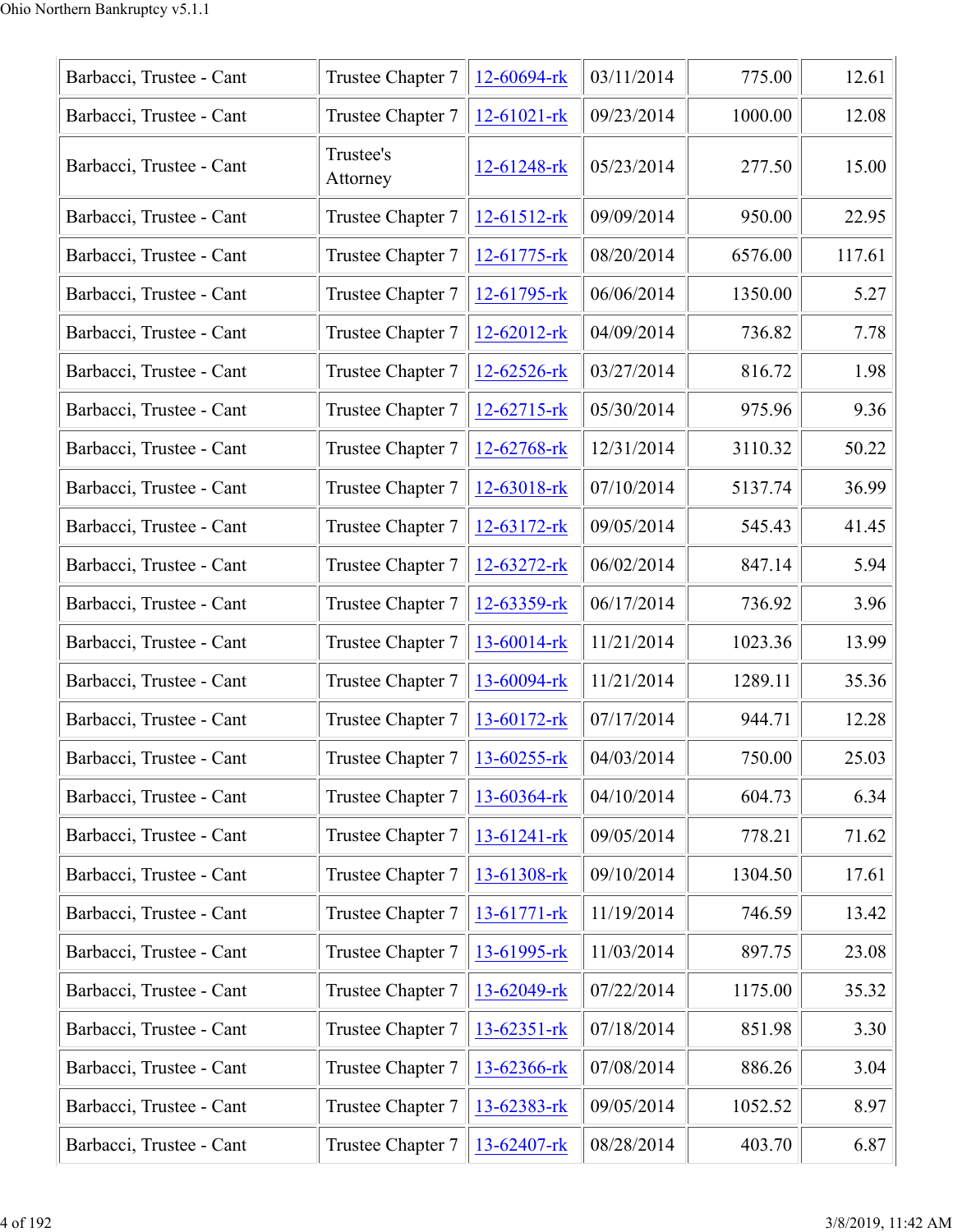| Barbacci, Trustee - Cant | Trustee Chapter 7     | 13-62636-rk        | 08/20/2014 | 703.78   | 6.90     |
|--------------------------|-----------------------|--------------------|------------|----------|----------|
| Barbacci, Trustee - Cant | Trustee Chapter 7     | 13-62675-rk        | 08/26/2014 | 652.65   | 8.28     |
| Barbacci, Trustee - Cant | Trustee Chapter 7     | 13-62683-rk        | 09/25/2014 | 581.25   | 3.45     |
| Barbacci, Trustee - Cant | Trustee Chapter 7     | 13-62876-rk        | 09/25/2014 | 862.05   | 18.05    |
| Barbacci, Trustee - Cant | Trustee Chapter 7     | 13-63027-rk        | 10/07/2014 | 538.90   | 6.21     |
|                          |                       |                    | Total      | 80439.53 | 4497.24  |
| Barr, Robert D.          | Trustee's<br>Attorney | 05-58602-<br>amk   | 10/19/2014 | 1902.50  | 48.87    |
| Barr, Robert D.          | Trustee's<br>Attorney | $11 - 14865$ -jps  | 08/22/2014 | 3756.26  | 243.74   |
| Barr, Robert D.          | Trustee's<br>Attorney | 12-10111-<br>pmc   | 05/15/2014 | 3400.50  | 140.47   |
| Barr, Robert D.          | Trustee's<br>Attorney | 12-15264-<br>aih   | 01/14/2014 | 2217.00  | 3.12     |
| Barr, Robert D.          | Trustee's<br>Attorney | $12 - 18531 - ips$ | 09/10/2014 | 5976.00  | 170.38   |
| Barr, Robert D.          | Trustee's<br>Attorney | 13-10359-jps       | 02/18/2014 | 1750.00  | 34.60    |
| Barr, Robert D.          | Trustee's<br>Attorney | 13-11201-<br>pmc   | 06/16/2014 | 14364.50 | 212.94   |
| Barr, Robert D.          | Trustee's<br>Attorney | 13-11901-<br>pmc   | 05/15/2014 | 685.00   | 33.21    |
| Barr, Robert D.          | Trustee's<br>Attorney | $13 - 12956$ -jps  | 07/01/2014 | 3690.50  | 69.48    |
| Barr, Robert D.          | Trustee's<br>Attorney | $13 - 15269$ -jps  | 07/09/2014 | 1605.00  | 13.80    |
| Barr, Robert D.          | Trustee's<br>Attorney | 13-17834-<br>pmc   | 10/09/2014 | 3189.00  | 34.53    |
| Barr, Robert D.          | Trustee's<br>Attorney | 14-10776-<br>pmc   | 12/23/2014 | 2176.00  | 24.00    |
|                          |                       |                    | Total      | 44712.26 | 1029.14  |
| Bashein, W. Craig        | Trustee's<br>Attorney | 09-54653-<br>amk   | 11/10/2014 | 39400.00 | 10082.73 |
|                          |                       |                    | Total      | 39400.00 | 10082.73 |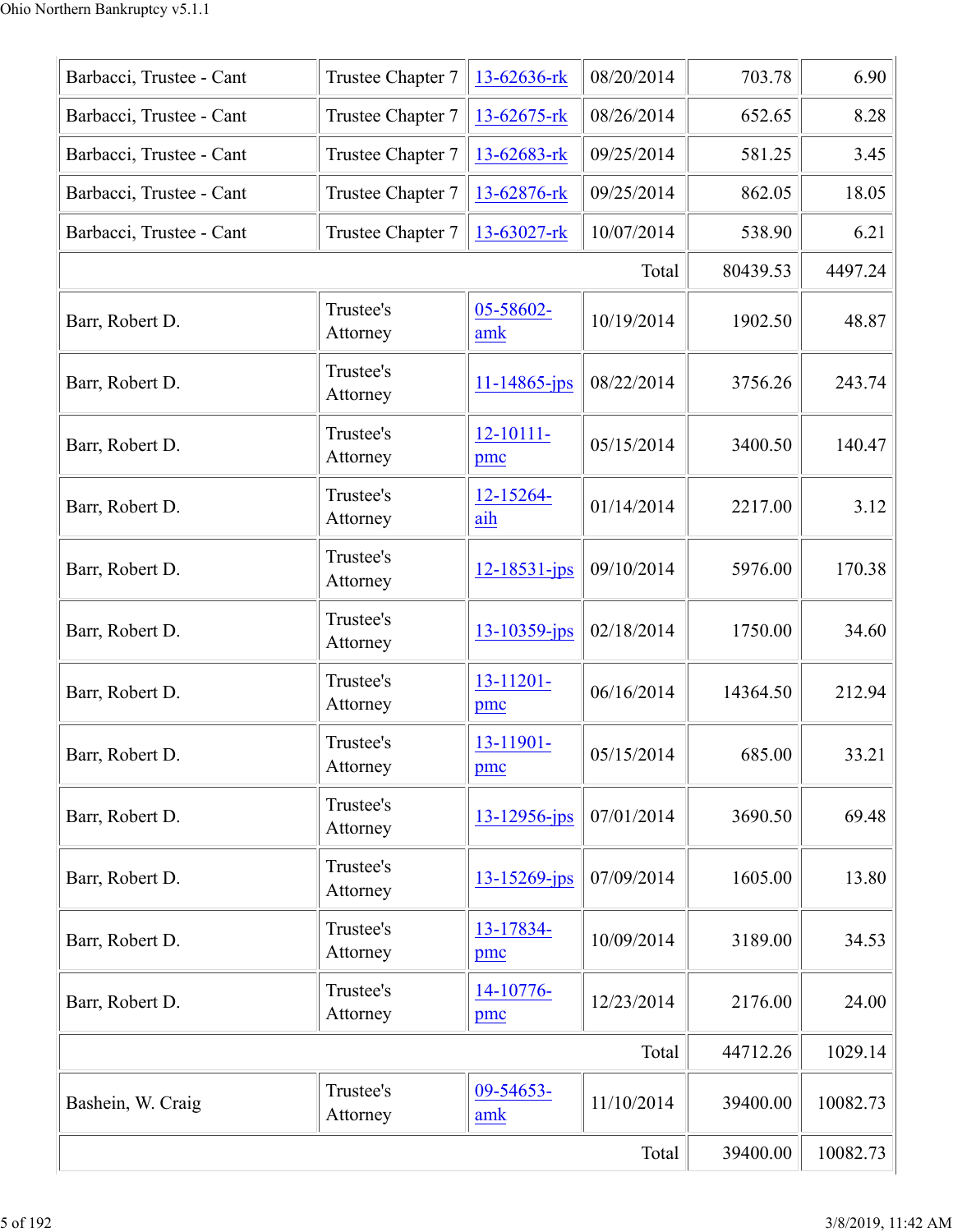| <b>Bauer Management Realty</b> | Other<br>Professional | 12-62878-rk      | 03/24/2014 | 2596.85  | 0.00   |
|--------------------------------|-----------------------|------------------|------------|----------|--------|
| <b>Bauer Management Realty</b> | Other<br>Professional | 12-62878-rk      | 08/12/2014 | 7726.52  | 0.00   |
|                                |                       |                  | Total      | 10323.37 | 0.00   |
| Baumberger, Stanley            | Appraiser             | 13-62985-rk      | 04/23/2014 | 225.00   | 0.00   |
| Baumberger, Stanley            | Appraiser             | 14-61745-rk      | 08/19/2014 | 225.00   | 0.00   |
| Baumberger, Stanley            | Appraiser             | 14-62235-rk      | 11/06/2014 | 450.00   | 0.00   |
| Baumberger, Stanley            | Appraiser             | 14-62305-rk      | 11/12/2014 | 675.00   | 0.00   |
|                                |                       |                  | Total      | 1575.00  | 0.00   |
| Baumberger, Stanley L.         | Appraiser             | 13-62483-rk      | 02/26/2014 | 2900.00  | 0.00   |
| Baumberger, Stanley L.         | Appraiser             | 13-62890-rk      | 01/15/2014 | 450.00   | 0.00   |
| Baumberger, Stanley L.         | Appraiser             | 14-60226-rk      | 05/28/2014 | 450.00   | 0.00   |
| Baumberger, Stanley L.         | Appraiser             | 14-60442-rk      | 03/25/2014 | 225.00   | 0.00   |
| Baumberger, Stanley L.         | Appraiser             | 14-60694-rk      | 05/21/2014 | 225.00   | 0.00   |
| Baumberger, Stanley L.         | Appraiser             | 14-60914-rk      | 05/15/2014 | 450.00   | 0.00   |
| Baumberger, Stanley L.         | Appraiser             | 14-60920-rk      | 06/04/2014 | 225.00   | 0.00   |
| Baumberger, Stanley L.         | Appraiser             | 14-60977-rk      | 07/22/2014 | 225.00   | 0.00   |
| Baumberger, Stanley L.         | Appraiser             | 14-61146-rk      | 06/18/2014 | 225.00   | 0.00   |
| Baumberger, Stanley L.         | Appraiser             | 14-61196-rk      | 06/10/2014 | 225.00   | 0.00   |
| Baumberger, Stanley L.         | Appraiser             | 14-61528-rk      | 08/06/2014 | 225.00   | 0.00   |
| Baumberger, Stanley L.         | Appraiser             | 14-62225-rk      | 10/28/2014 | 225.00   | 0.00   |
|                                |                       |                  | Total      | 6050.00  | 0.00   |
| Baumgart, Richard A.           | Trustee's<br>Attorney | 07-10659-<br>pmc | 07/17/2014 | 2913.00  | 41.30  |
| Baumgart, Richard A.           | Trustee's<br>Attorney | 09-14232-<br>pmc | 09/11/2014 | 240.00   | 0.00   |
| Baumgart, Richard A.           | Trustee's<br>Attorney | 09-16384-<br>pmc | 03/13/2014 | 6432.00  | 9.40   |
| Baumgart, Richard A.           | Trustee's<br>Attorney | 10-12952-<br>pmc | 04/17/2014 | 18696.00 | 267.81 |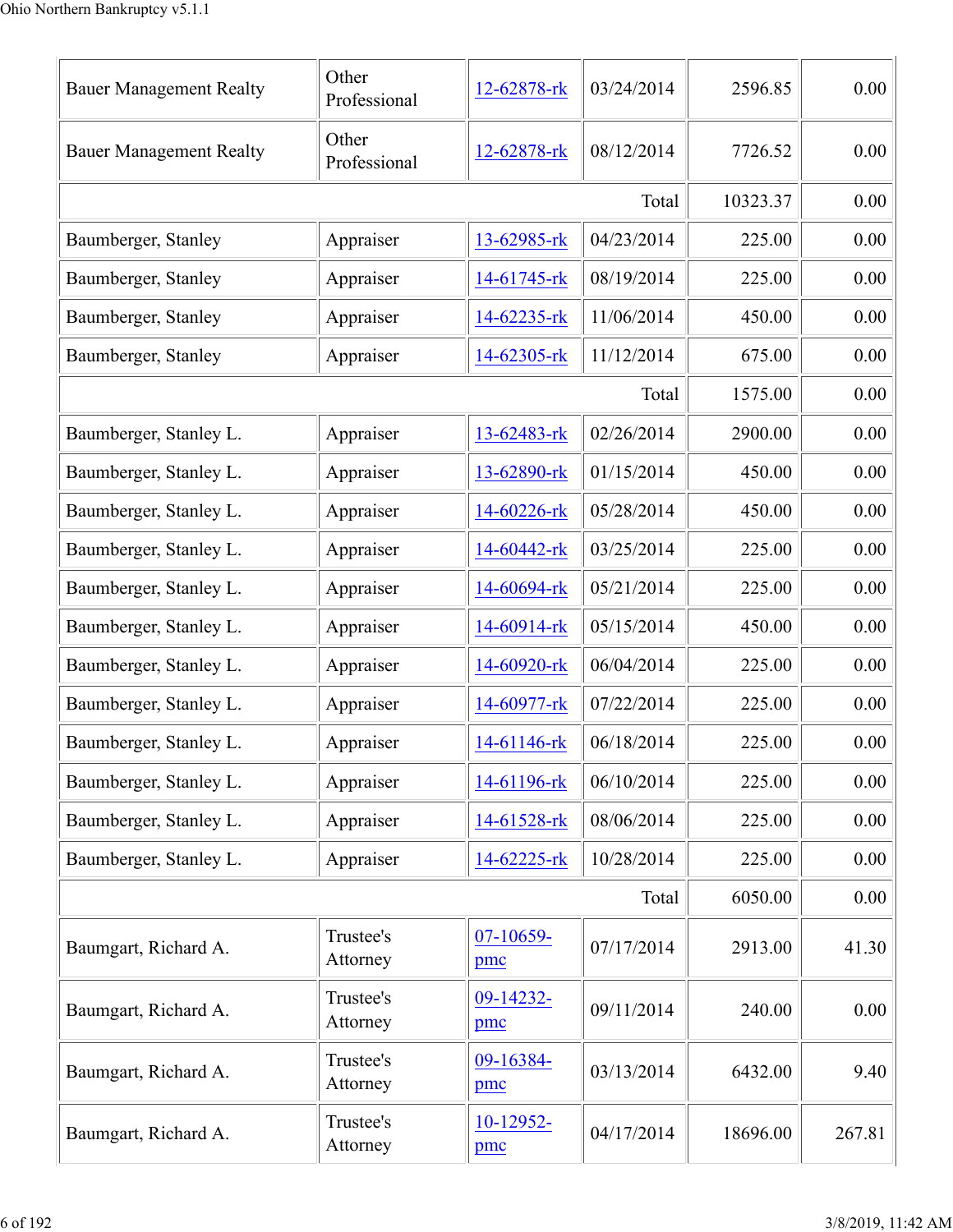| Baumgart, Richard A. | Trustee Chapter 7     | 11-11699-aih          | 05/20/2014 | 1229.61 | 2.94  |
|----------------------|-----------------------|-----------------------|------------|---------|-------|
| Baumgart, Richard A. | Trustee Chapter 7     | 11-14114-aih          | 03/25/2014 | 1033.21 | 0.00  |
| Baumgart, Richard A. | Trustee's<br>Attorney | 11-14385-<br>pmc      | 07/15/2014 | 576.00  | 18.90 |
| Baumgart, Richard A. | Trustee's<br>Attorney | 11-15747-<br>pmc      | 02/27/2014 | 1311.00 | 13.90 |
| Baumgart, Richard A. | Trustee Chapter 7     | 11-17831-aih          | 07/08/2014 | 9668.75 | 6.37  |
| Baumgart, Richard A. | Trustee Chapter 7     | $11 - 18447 - ips$    | 06/10/2014 | 1763.91 | 0.00  |
| Baumgart, Richard A. | Trustee Chapter 7     | 11-18858-aih          | 02/25/2014 | 500.00  | 0.00  |
| Baumgart, Richard A. | Trustee's<br>Attorney | 11-19232-<br>pmc      | 05/01/2014 | 502.50  | 0.00  |
| Baumgart, Richard A. | Trustee Chapter 7     | $11 - 19891 - ips$    | 01/10/2014 | 700.00  | 2.76  |
| Baumgart, Richard A. | Trustee Chapter 7     | 11-20295-aih          | 08/19/2014 | 1460.00 | 4.41  |
| Baumgart, Richard A. | Trustee's<br>Attorney | 12-11564-<br>pmc      | 09/11/2014 | 3333.00 | 87.60 |
| Baumgart, Richard A. | Trustee Chapter 7     | 12-11872-aih          | 07/08/2014 | 1000.03 | 5.88  |
| Baumgart, Richard A. | Trustee Chapter 7     | 12-12984-jps          | 05/09/2014 | 375.00  | 0.00  |
| Baumgart, Richard A. | Trustee's<br>Attorney | 12-13025-jps          | 09/10/2014 | 618.00  | 0.00  |
| Baumgart, Richard A. | Trustee Chapter 7     | 12-13656-<br>pmc      | 02/27/2014 | 1137.25 | 1.47  |
| Baumgart, Richard A. | Trustee Chapter 7     | 12-13690-<br>aih      | 03/11/2014 | 3514.60 | 1.47  |
| Baumgart, Richard A. | Trustee's<br>Attorney | 12-14573-<br>pmc      | 03/27/2014 | 270.00  | 0.00  |
| Baumgart, Richard A. | Trustee Chapter 7     | 12-14930-jps          | 02/04/2014 | 300.15  | 0.00  |
| Baumgart, Richard A. | Trustee Chapter 7     | 12-14964-<br>aih      | 01/28/2014 | 1405.00 | 6.44  |
| Baumgart, Richard A. | Trustee Chapter 7     | $12 - 16252 -$<br>aih | 04/08/2014 | 1443.36 | 2.94  |
| Baumgart, Richard A. | Trustee's<br>Attorney | 12-16703-<br>pmc      | 03/27/2014 | 337.50  | 1.83  |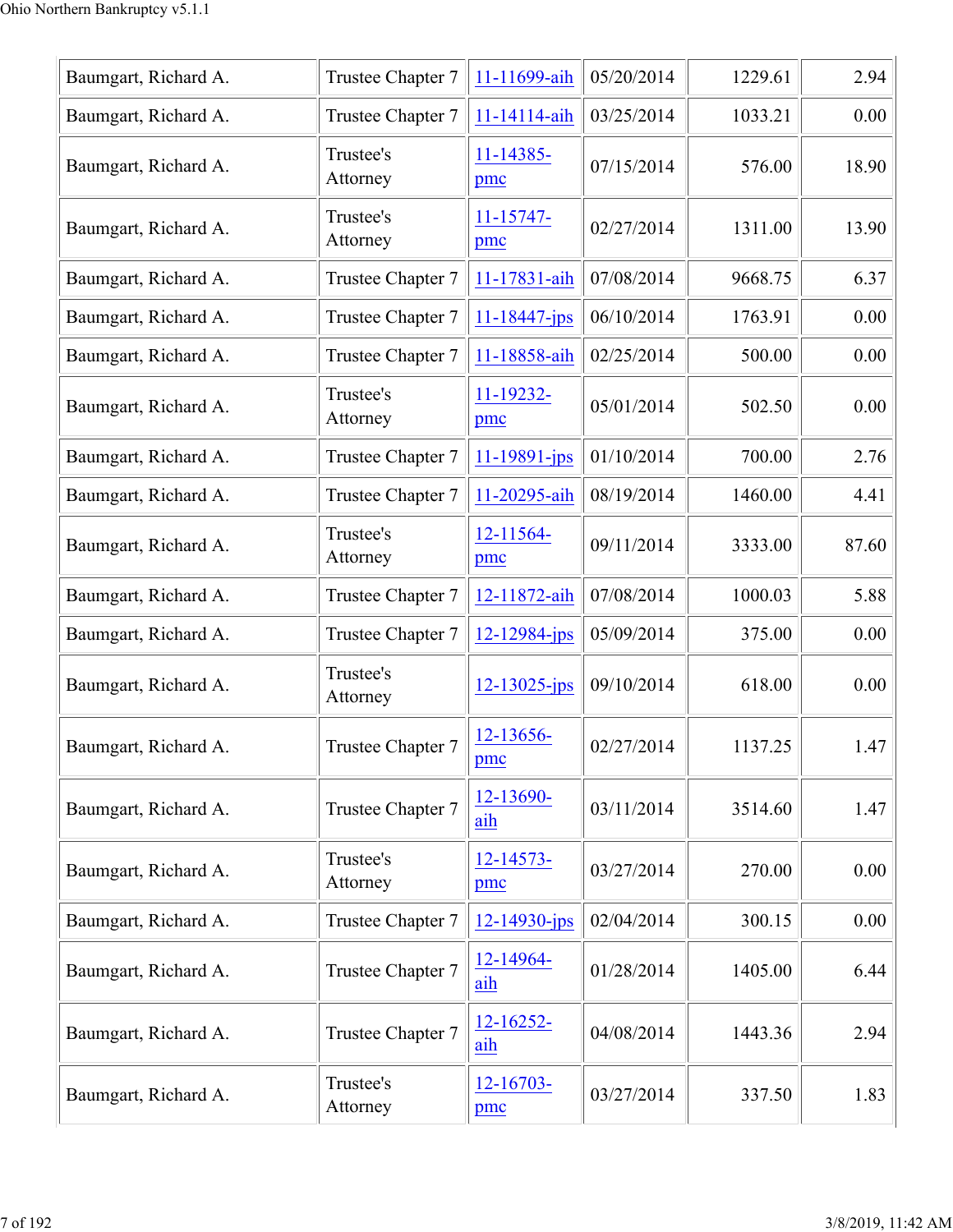| Baumgart, Richard A. | Trustee's<br>Attorney | 12-17115-<br>pmc   | 05/15/2014 | 463.50  | 0.00  |
|----------------------|-----------------------|--------------------|------------|---------|-------|
| Baumgart, Richard A. | Trustee's<br>Attorney | 12-17422-<br>pmc   | 09/11/2014 | 2756.50 | 12.42 |
| Baumgart, Richard A. | Trustee Chapter 7     | 12-17800-<br>aih   | 02/25/2014 | 450.00  | 1.96  |
| Baumgart, Richard A. | Trustee's<br>Attorney | 12-17882-<br>pmc   | 02/27/2014 | 709.00  | 12.20 |
| Baumgart, Richard A. | Trustee Chapter 7     | 12-17936-<br>aih   | 07/08/2014 | 1103.44 | 3.43  |
| Baumgart, Richard A. | Trustee Chapter 7     | 12-18247-<br>aih   | 10/22/2014 | 375.00  | 0.00  |
| Baumgart, Richard A. | Trustee's<br>Attorney | $12 - 18572 - ips$ | 07/09/2014 | 1440.68 | 16.32 |
| Baumgart, Richard A. | Trustee Chapter 7     | 12-19047-<br>pmc   | 02/27/2014 | 624.99  | 2.45  |
| Baumgart, Richard A. | Trustee Chapter 7     | 12-19090-<br>aih   | 02/25/2014 | 877.63  | 2.94  |
| Baumgart, Richard A. | Trustee's<br>Attorney | 13-10434-<br>pmc   | 03/07/2014 | 279.00  | 0.00  |
| Baumgart, Richard A. | Trustee Chapter 7     | 13-10446-<br>aih   | 01/14/2014 | 3332.92 | 0.00  |
| Baumgart, Richard A. | Trustee Chapter 7     | 13-10762-<br>aih   | 12/09/2014 | 3987.65 | 4.90  |
| Baumgart, Richard A. | Trustee Chapter 7     | 13-11043-<br>pmc   | 01/16/2014 | 750.00  | 3.68  |
| Baumgart, Richard A. | Trustee's<br>Attorney | 13-11402-jps       | 07/01/2014 | 562.50  | 8.54  |
| Baumgart, Richard A. | Trustee Chapter 7     | 13-11435-aih       | 01/14/2014 | 789.49  | 1.84  |
| Baumgart, Richard A. | Trustee's<br>Attorney | 13-11520-jps       | 10/29/2014 | 6938.50 | 23.79 |
| Baumgart, Richard A. | Trustee Chapter 7     | 13-11810-<br>pmc   | 01/09/2014 | 248.11  | 0.00  |
| Baumgart, Richard A. | Trustee Chapter 7     | 13-11851-aih       | 02/11/2014 | 1125.00 | 3.22  |
| Baumgart, Richard A. | Trustee Chapter 7     | 13-11949-jps       | 05/13/2014 | 317.01  | 0.00  |
|                      |                       |                    |            |         |       |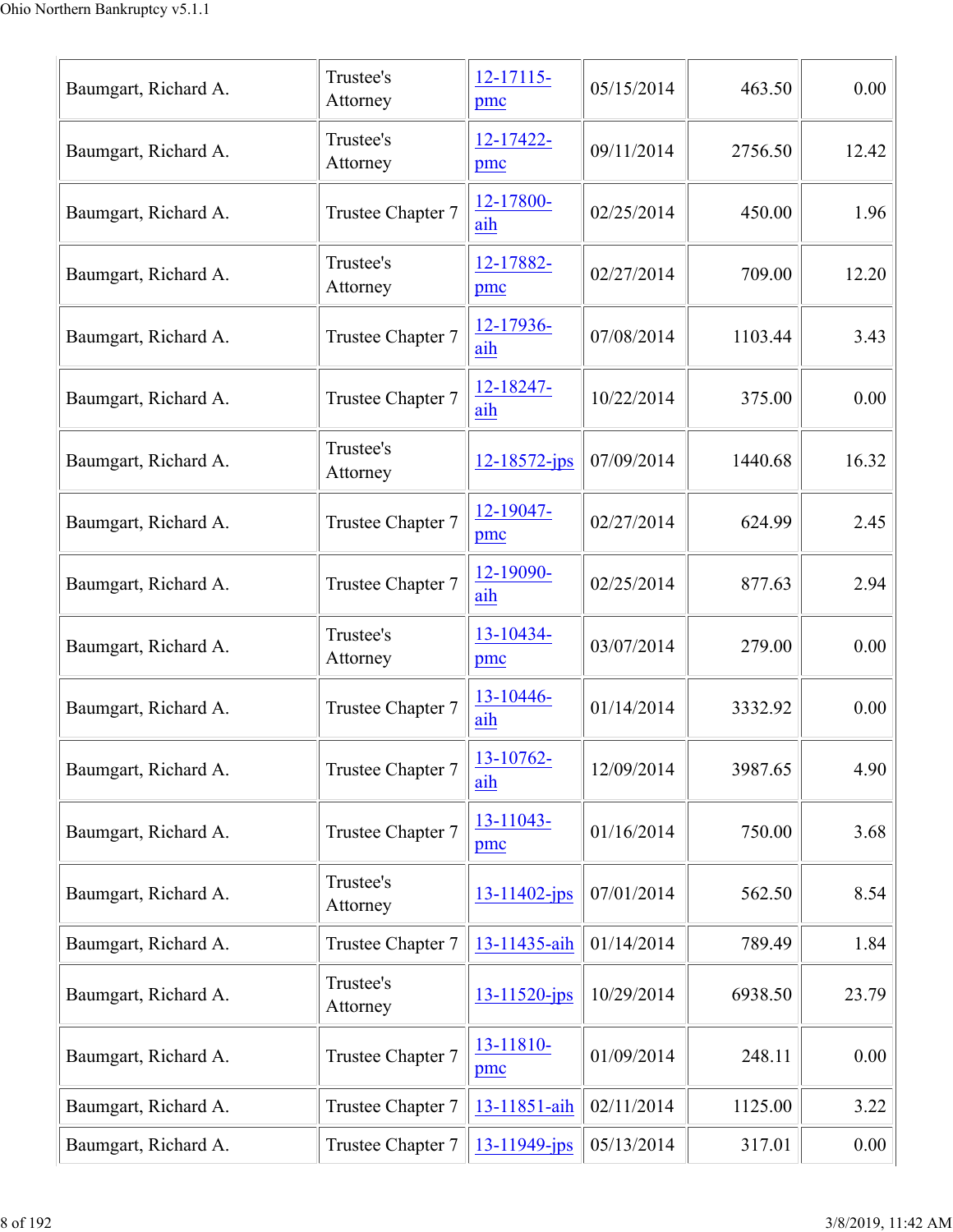| Baumgart, Richard A. | Trustee's<br>Attorney | 13-12293-<br>pmc | 05/15/2014 | 3103.00 | 0.00  |
|----------------------|-----------------------|------------------|------------|---------|-------|
| Baumgart, Richard A. | Trustee Chapter 7     | 13-12374-<br>pmc | 06/13/2014 | 750.00  | 0.00  |
| Baumgart, Richard A. | Trustee Chapter 7     | 13-12674-<br>aih | 11/04/2014 | 2958.66 | 3.43  |
| Baumgart, Richard A. | Trustee Chapter 7     | 13-12889-jps     | 01/10/2014 | 947.88  | 3.68  |
| Baumgart, Richard A. | Trustee's<br>Attorney | 13-12890-<br>pmc | 02/27/2014 | 1093.00 | 23.18 |
| Baumgart, Richard A. | Trustee's<br>Attorney | 13-12912-<br>pmc | 01/22/2014 | 112.50  | 13.65 |
| Baumgart, Richard A. | Trustee Chapter 7     | 13-13139-<br>pmc | 01/16/2014 | 546.02  | 3.68  |
| Baumgart, Richard A. | Trustee's<br>Attorney | 13-13174-<br>pmc | 02/07/2014 | 405.00  | 31.85 |
| Baumgart, Richard A. | Trustee's<br>Attorney | 13-13207-<br>pmc | 05/01/2014 | 4422.50 | 29.02 |
| Baumgart, Richard A. | Trustee Chapter 7     | 13-13384-<br>pmc | 01/09/2014 | 262.50  | 0.00  |
| Baumgart, Richard A. | Trustee Chapter 7     | 13-13650-<br>aih | 03/21/2014 | 311.75  | 2.94  |
| Baumgart, Richard A. | Trustee Chapter 7     | 13-13882-jps     | 07/01/2014 | 400.00  | 3.43  |
| Baumgart, Richard A. | Trustee Chapter 7     | 13-13893-<br>aih | 03/25/2014 | 875.00  | 2.94  |
| Baumgart, Richard A. | Trustee Chapter 7     | 13-14274-<br>pmc | 01/16/2014 | 575.00  | 3.22  |
| Baumgart, Richard A. | Trustee Chapter 7     | 13-14534-<br>aih | 05/06/2014 | 500.00  | 2.94  |
| Baumgart, Richard A. | Trustee Chapter 7     | 13-14580-<br>aih | 02/25/2014 | 1350.00 | 5.39  |
| Baumgart, Richard A. | Trustee Chapter 7     | 13-14903-<br>aih | 05/20/2014 | 2194.10 | 0.00  |
| Baumgart, Richard A. | Trustee Chapter 7     | 13-14930-<br>pmc | 03/27/2014 | 547.83  | 2.45  |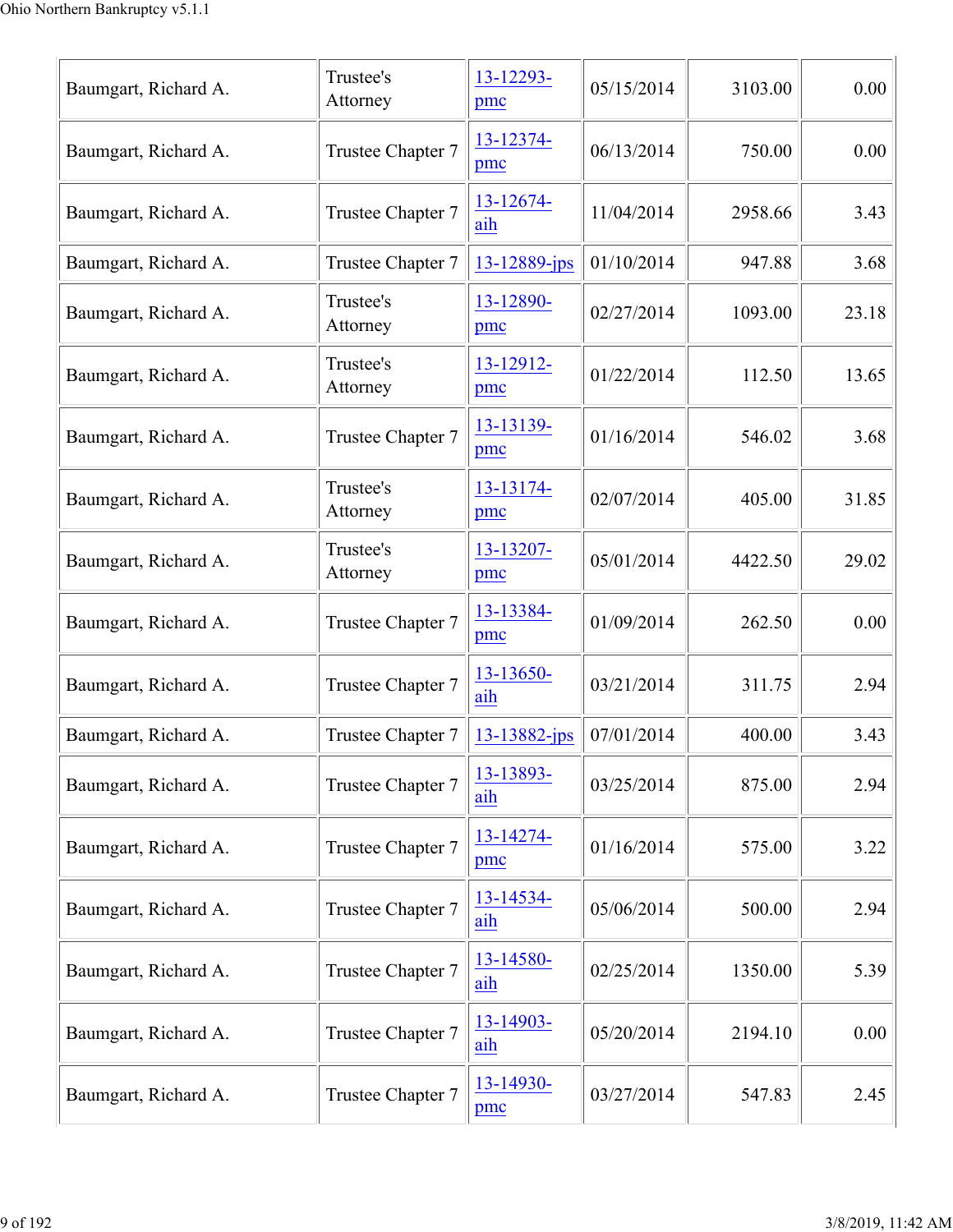| Baumgart, Richard A. | Trustee Chapter 7     | 13-14999-<br>aih      | 03/25/2014 | 1690.00 | 0.00     |
|----------------------|-----------------------|-----------------------|------------|---------|----------|
| Baumgart, Richard A. | Trustee Chapter 7     | 13-15136-<br>pmc      | 02/03/2014 | 241.88  | 1.96     |
| Baumgart, Richard A. | Trustee Chapter 7     | 13-15220-<br>pmc      | 02/03/2014 | 331.93  | 1.96     |
| Baumgart, Richard A. | Trustee's<br>Attorney | 13-15230-<br>pmc      | 03/28/2014 | 1693.50 | 35.49    |
| Baumgart, Richard A. | Trustee Chapter 7     | 13-15240-jps          | 02/24/2014 | 337.50  | 0.00     |
| Baumgart, Richard A. | Trustee Chapter 7     | 13-15245-<br>aih      | 02/25/2014 | 569.92  | 2.45     |
| Baumgart, Richard A. | Trustee's<br>Attorney | 13-15247-<br>pmc      | 05/15/2014 | 240.00  | 0.00     |
| Baumgart, Richard A. | Trustee Chapter 7     | $13 - 15331 -$<br>aih | 03/25/2014 | 412.00  | 3.43     |
| Baumgart, Richard A. | Trustee Chapter 7     | 13-15366-<br>aih      | 03/25/2014 | 1380.00 | 1.47     |
| Baumgart, Richard A. | Trustee Chapter 7     | 13-15556-<br>aih      | 09/23/2014 | 400.97  | 0.00     |
| Baumgart, Richard A. | Trustee Chapter 7     | 13-15571-<br>aih      | 03/25/2014 | 483.08  | 1.96     |
| Baumgart, Richard A. | Trustee Chapter 7     | $13 - 15683 -$<br>aih | 11/04/2014 | 3278.73 | 2.94     |
| Baumgart, Richard A. | Trustee Chapter 7     | 13-15953-<br>aih      | 05/06/2014 | 642.50  | 1.96     |
| Baumgart, Richard A. | Trustee's<br>Attorney | 13-16318-jps          | 09/23/2014 | 2032.00 | $0.00\,$ |
| Baumgart, Richard A. | Trustee Chapter 7     | 13-16322-<br>aih      | 07/22/2014 | 426.51  | 1.96     |
| Baumgart, Richard A. | Trustee Chapter 7     | $13 - 16617$ -jps     | 04/07/2014 | 324.65  | 1.96     |
| Baumgart, Richard A. | Trustee Chapter 7     | $13 - 16674 -$<br>pmc | 04/01/2014 | 365.88  | 2.94     |
| Baumgart, Richard A. | Trustee Chapter 7     | $13 - 16706 - ips$    | 05/09/2014 | 330.45  | 0.00     |
| Baumgart, Richard A. | Trustee Chapter 7     | 13-16807-<br>aih      | 05/06/2014 | 498.53  | 0.00     |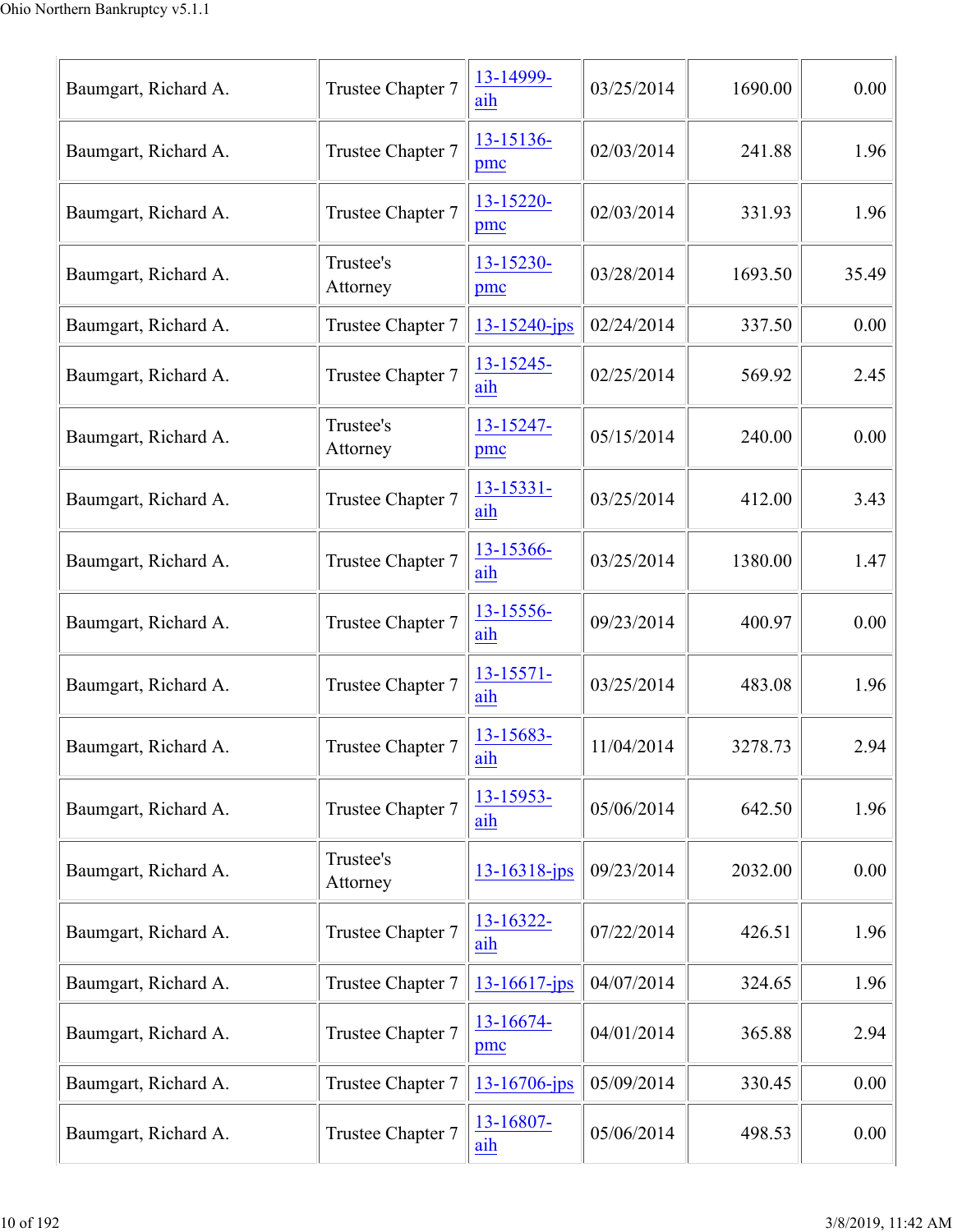| Baumgart, Richard A. | Trustee Chapter 7     | 13-17010-<br>pmc      | 05/15/2014 | 500.00  | 2.45  |
|----------------------|-----------------------|-----------------------|------------|---------|-------|
| Baumgart, Richard A. | Trustee's<br>Attorney | 13-17612-<br>pmc      | 10/09/2014 | 360.00  | 0.00  |
| Baumgart, Richard A. | Trustee's<br>Attorney | 13-17644-<br>pmc      | 06/16/2014 | 235.50  | 0.00  |
| Baumgart, Richard A. | Trustee's<br>Attorney | 13-17674-<br>pmc      | 07/15/2014 | 432.00  | 0.00  |
| Baumgart, Richard A. | Trustee Chapter 7     | 13-17695-<br>pmc      | 09/11/2014 | 441.40  | 3.92  |
| Baumgart, Richard A. | Trustee's<br>Attorney | 13-17720-<br>pmc      | 11/07/2014 | 696.00  | 0.00  |
| Baumgart, Richard A. | Trustee's<br>Attorney | 13-17995-<br>pmc      | 07/31/2014 | 1224.00 | 27.09 |
| Baumgart, Richard A. | Trustee Chapter 7     | 13-18032-<br>aih      | 09/23/2014 | 1250.00 | 1.47  |
| Baumgart, Richard A. | Trustee Chapter 7     | 13-18056-jps          | 07/09/2014 | 520.67  | 3.43  |
| Baumgart, Richard A. | Trustee Chapter 7     | 13-18266-<br>pmc      | 07/17/2014 | 1179.49 | 1.96  |
| Baumgart, Richard A. | Trustee Chapter 7     | 13-18314-<br>aih      | 08/19/2014 | 937.70  | 1.47  |
| Baumgart, Richard A. | Trustee Chapter 7     | 13-18476-<br>aih      | 07/15/2014 | 289.50  | 1.47  |
| Baumgart, Richard A. | Trustee Chapter 7     | 13-18608-<br>pmc      | 06/23/2014 | 357.04  | 2.45  |
| Baumgart, Richard A. | Trustee Chapter 7     | 13-18620-jps          | 07/30/2014 | 333.60  | 1.96  |
| Baumgart, Richard A. | Trustee Chapter 7     | 13-18630-<br>pmc      | 07/31/2014 | 1335.25 | 2.45  |
| Baumgart, Richard A. | Trustee Chapter 7     | 13-18863-<br>pmc      | 08/07/2014 | 506.48  | 0.00  |
| Baumgart, Richard A. | Trustee Chapter 7     | 13-18879-jps          | 08/22/2014 | 427.30  | 0.00  |
| Baumgart, Richard A. | Trustee Chapter 7     | $14 - 10311 -$<br>pmc | 09/11/2014 | 385.46  | 1.47  |
| Baumgart, Richard A. | Trustee's<br>Attorney | 14-10384-jps          | 09/09/2014 | 312.00  | 5.04  |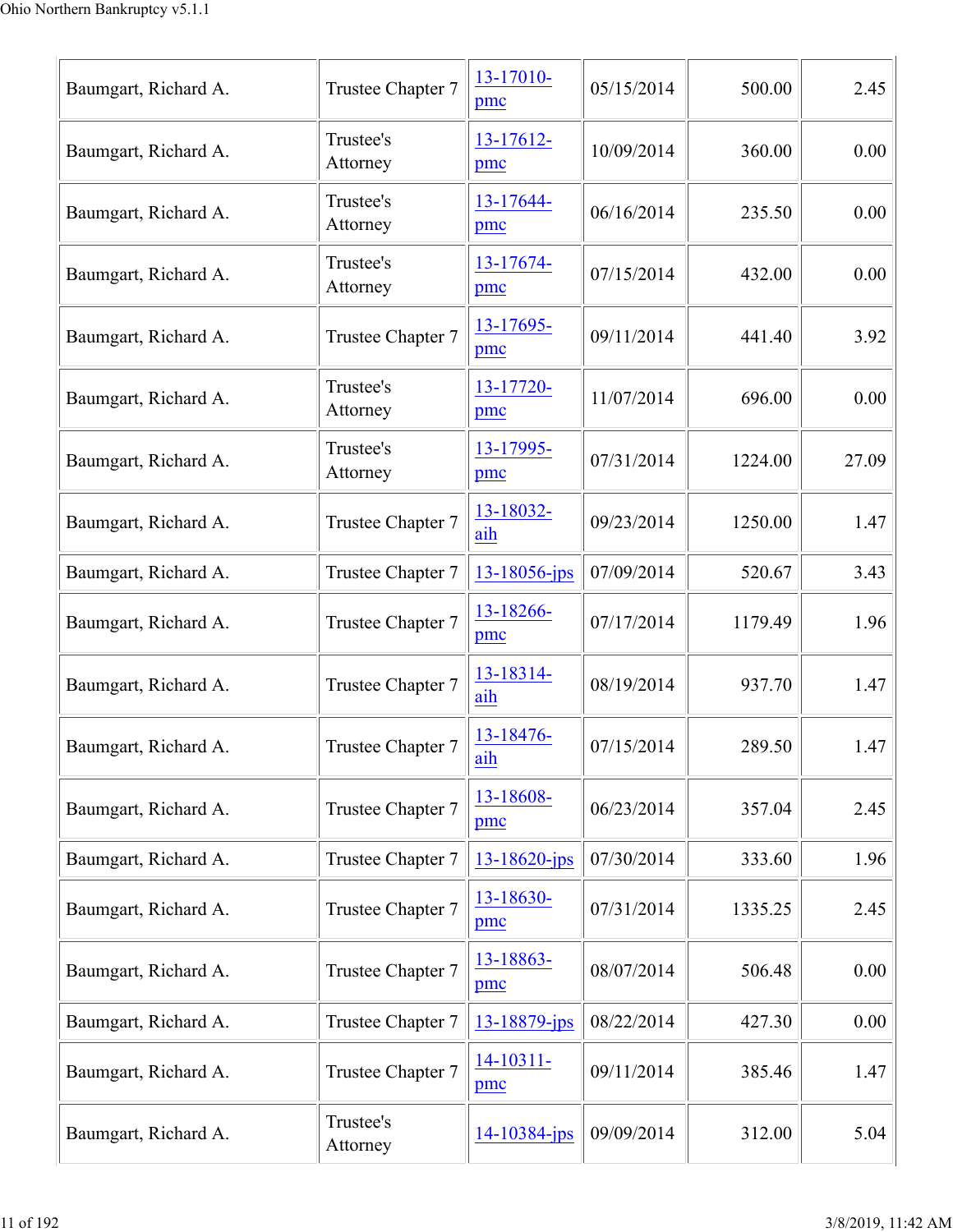| Baumgart, Richard A. | Trustee Chapter 7     | 14-10398-<br>aih      | 09/23/2014 | 1369.42   | 1.47   |
|----------------------|-----------------------|-----------------------|------------|-----------|--------|
| Baumgart, Richard A. | Trustee's<br>Attorney | 14-10647-<br>pmc      | 10/09/2014 | 1200.00   | 0.00   |
| Baumgart, Richard A. | Trustee Chapter 7     | $14-10661-$<br>aih    | 08/28/2014 | 243.57    | 2.45   |
| Baumgart, Richard A. | Trustee's<br>Attorney | 14-10882-<br>pmc      | 10/09/2014 | 960.00    | 0.00   |
| Baumgart, Richard A. | Trustee's<br>Attorney | 14-10883-<br>pmc      | 10/09/2014 | 696.00    | 0.00   |
| Baumgart, Richard A. | Trustee Chapter 7     | 14-10903-<br>pmc      | 10/09/2014 | 416.01    | 2.45   |
| Baumgart, Richard A. | Trustee Chapter 7     | 14-10904-<br>aih      | 10/07/2014 | 1332.89   | 0.00   |
| Baumgart, Richard A. | Trustee's<br>Attorney | 14-10909-jps          | 11/19/2014 | 6704.00   | 9.50   |
| Baumgart, Richard A. | Trustee's<br>Attorney | 14-10931-<br>pmc      | 12/23/2014 | 3080.00   | 5.04   |
| Baumgart, Richard A. | Trustee Chapter 7     | 14-11242-aih          | 10/21/2014 | 471.46    | 0.00   |
| Baumgart, Richard A. | Trustee Chapter 7     | 14-11267-<br>pmc      | 10/24/2014 | 500.00    | 2.45   |
| Baumgart, Richard A. | Trustee's<br>Attorney | $14 - 11268$ -jps     | 10/03/2014 | 96.00     | 0.00   |
| Baumgart, Richard A. | Trustee's<br>Attorney | 14-11270-<br>pmc      | 09/29/2014 | 250.00    | 0.00   |
| Baumgart, Richard A. | Trustee Chapter 7     | 14-11305-<br>pmc      | 09/23/2014 | 292.69    | 2.94   |
| Baumgart, Richard A. | Trustee Chapter 7     | $14 - 11404 - ips$    | 10/22/2014 | 228.75    | 1.96   |
| Baumgart, Richard A. | Trustee Chapter 7     | 14-12161-<br>aih      | 11/18/2014 | 564.49    | 0.00   |
| Baumgart, Richard A. | Trustee Chapter 7     | $14 - 12424 - ips$    | 11/07/2014 | 250.00    | 0.00   |
| Baumgart, Richard A. | Trustee Chapter 7     | $14 - 12581 -$<br>aih | 11/03/2014 | 266.40    | 2.94   |
|                      |                       |                       | Total      | 155570.63 | 853.22 |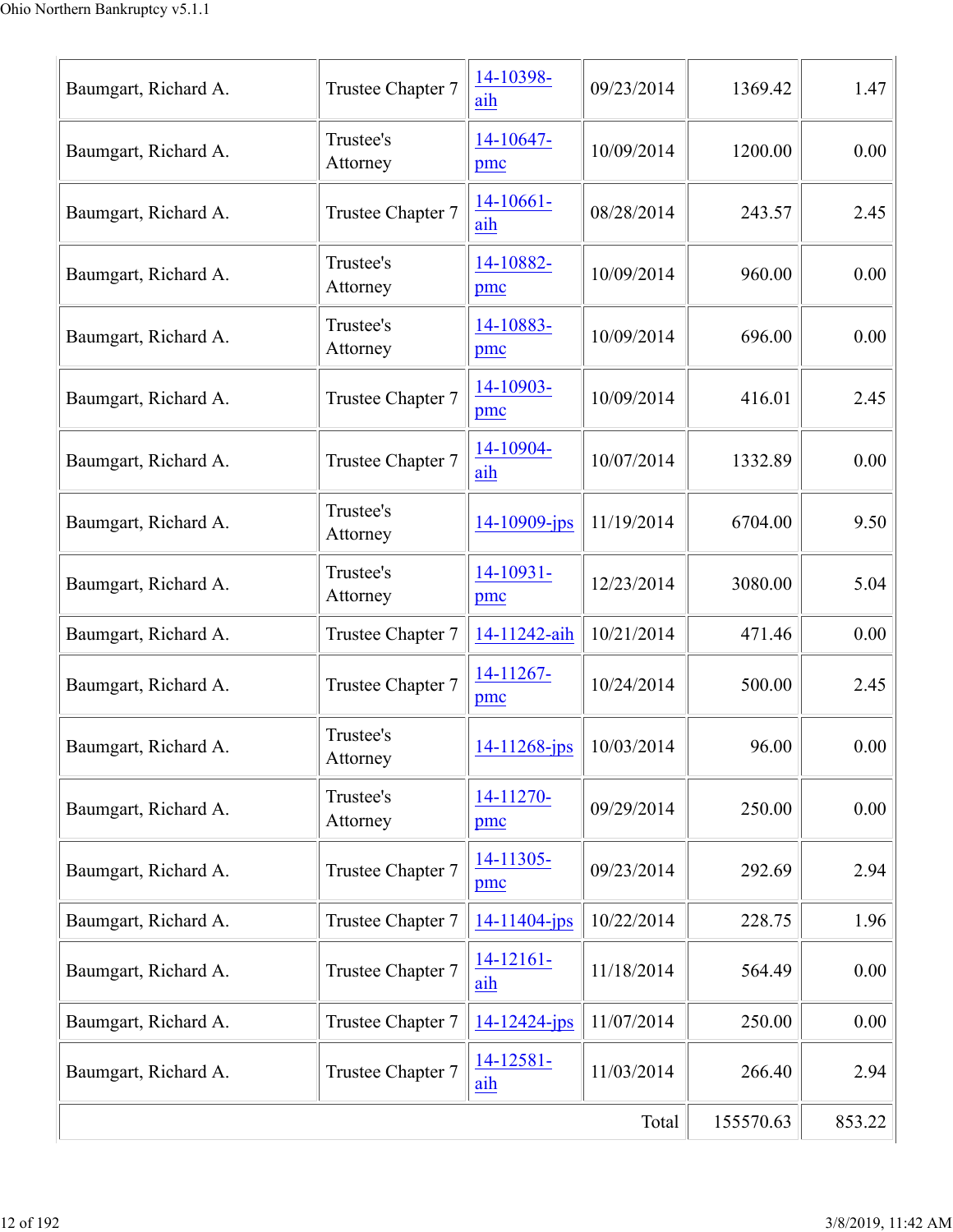| Baumgart, Richard A. | Trustee Chapter 7 | 07-10659-<br>pmc      | 07/17/2014 | 5181.37  | 2.45  |
|----------------------|-------------------|-----------------------|------------|----------|-------|
| Baumgart, Richard A. | Trustee Chapter 7 | 09-14232-<br>pmc      | 09/11/2014 | 1099.75  | 1.96  |
| Baumgart, Richard A. | Trustee Chapter 7 | 09-16384-<br>pmc      | 03/13/2014 | 1750.00  | 1.47  |
| Baumgart, Richard A. | Trustee Chapter 7 | 10-12952-<br>pmc      | 04/17/2014 | 10025.51 | 11.04 |
| Baumgart, Richard A. | Trustee Chapter 7 | $10 - 22608 - ips$    | 10/29/2014 | 3530.01  | 3.43  |
| Baumgart, Richard A. | Trustee Chapter 7 | 11-14385-<br>pmc      | 07/15/2014 | 274.94   | 3.92  |
| Baumgart, Richard A. | Trustee Chapter 7 | $11 - 15747 -$<br>pmc | 02/27/2014 | 1500.01  | 1.47  |
| Baumgart, Richard A. | Trustee Chapter 7 | 11-18366-jps          | 09/10/2014 | 5320.28  | 2.94  |
| Baumgart, Richard A. | Trustee Chapter 7 | 11-19232-<br>pmc      | 05/01/2014 | 507.51   | 1.47  |
| Baumgart, Richard A. | Trustee Chapter 7 | 12-11564-<br>pmc      | 09/11/2014 | 6088.04  | 5.88  |
| Baumgart, Richard A. | Trustee Chapter 7 | $12 - 13025 - ips$    | 09/10/2014 | 486.25   | 0.00  |
| Baumgart, Richard A. | Trustee Chapter 7 | $12 - 14015$ -jps     | 03/06/2014 | 1618.10  | 3.22  |
| Baumgart, Richard A. | Trustee Chapter 7 | 12-14573-<br>pmc      | 03/27/2014 | 425.73   | 1.96  |
| Baumgart, Richard A. | Trustee Chapter 7 | $12 - 14893 - ips$    | 07/22/2014 | 615.25   | 0.00  |
| Baumgart, Richard A. | Trustee Chapter 7 | $12 - 15767 - jps$    | 01/10/2014 | 650.01   | 1.84  |
| Baumgart, Richard A. | Trustee Chapter 7 | 12-15797-jps          | 06/04/2014 | 172.63   | 0.00  |
| Baumgart, Richard A. | Trustee Chapter 7 | 12-16703-<br>pmc      | 03/27/2014 | 1000.00  | 0.00  |
| Baumgart, Richard A. | Trustee Chapter 7 | $12 - 17115$<br>pmc   | 05/15/2014 | 808.19   | 0.00  |
| Baumgart, Richard A. | Trustee Chapter 7 | 12-17422-<br>pmc      | 09/11/2014 | 3250.00  | 2.45  |
| Baumgart, Richard A. | Trustee Chapter 7 | 12-17449-jps          | 06/10/2014 | 437.50   | 5.39  |
| Baumgart, Richard A. | Trustee Chapter 7 | 12-17882-<br>pmc      | 02/27/2014 | 1226.49  | 1.47  |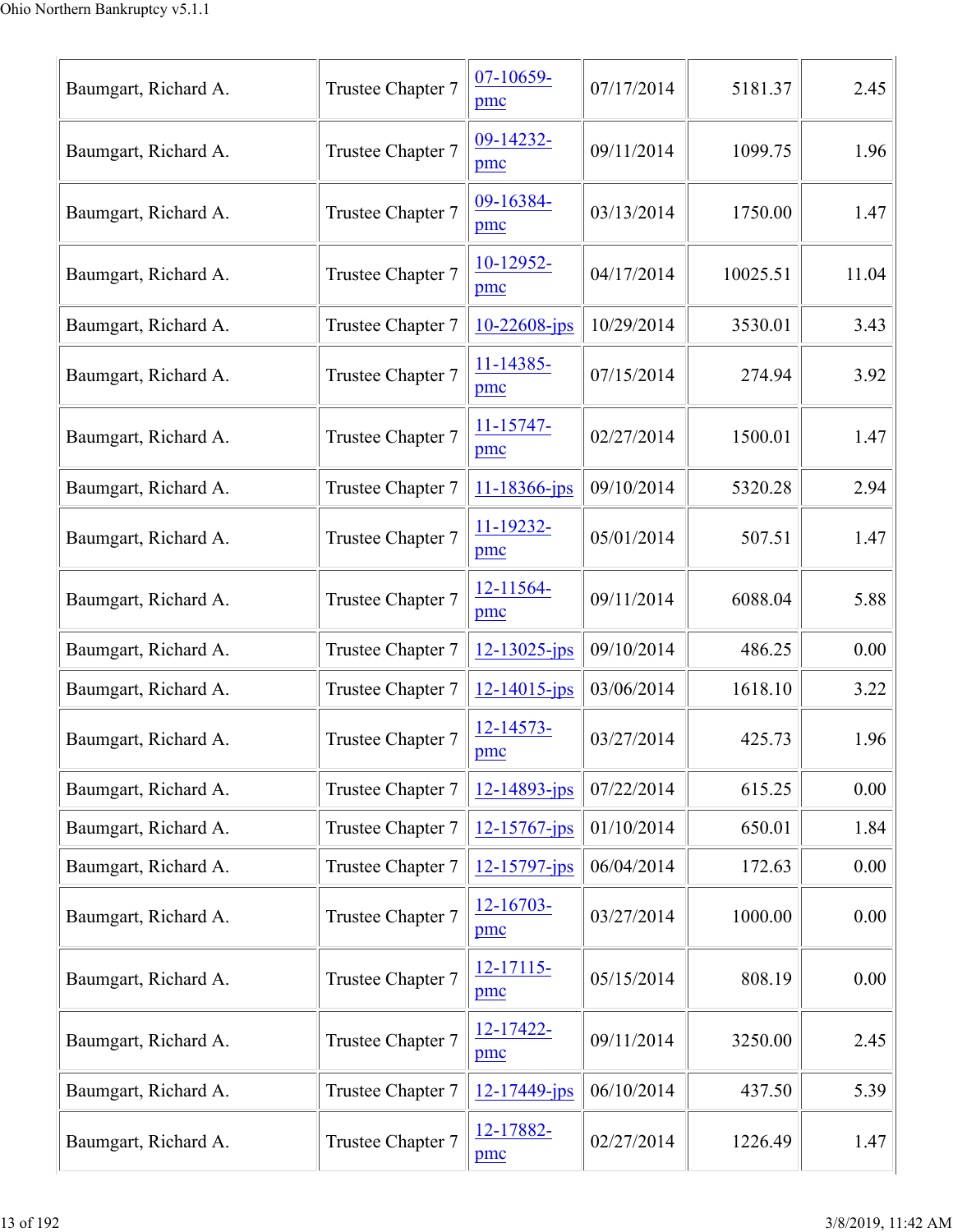| Baumgart, Richard A. | Trustee Chapter 7 | $12 - 18567$ -jps  | 01/10/2014 | 526.58  | 3.68 |
|----------------------|-------------------|--------------------|------------|---------|------|
| Baumgart, Richard A. | Trustee Chapter 7 | $12 - 18572$ -jps  | 07/09/2014 | 700.00  | 0.00 |
| Baumgart, Richard A. | Trustee Chapter 7 | $12 - 19158 - ips$ | 05/05/2014 | 864.93  | 1.96 |
| Baumgart, Richard A. | Trustee Chapter 7 | $13 - 10392$ -jps  | 07/22/2014 | 691.85  | 3.92 |
| Baumgart, Richard A. | Trustee Chapter 7 | 13-10434-<br>pmc   | 03/07/2014 | 253.65  | 0.00 |
| Baumgart, Richard A. | Trustee Chapter 7 | 13-11402-jps       | 07/01/2014 | 1000.00 | 3.43 |
| Baumgart, Richard A. | Trustee Chapter 7 | 13-11520-jps       | 10/29/2014 | 3182.36 | 3.92 |
| Baumgart, Richard A. | Trustee Chapter 7 | 13-12293-<br>pmc   | 05/15/2014 | 3176.07 | 1.96 |
| Baumgart, Richard A. | Trustee Chapter 7 | $13 - 12317$ -jps  | 01/10/2014 | 422.14  | 5.06 |
| Baumgart, Richard A. | Trustee Chapter 7 | 13-12890-<br>pmc   | 02/27/2014 | 1550.00 | 0.00 |
| Baumgart, Richard A. | Trustee Chapter 7 | 13-12912-<br>pmc   | 01/22/2014 | 250.00  | 0.00 |
| Baumgart, Richard A. | Trustee Chapter 7 | 13-13174-<br>pmc   | 02/07/2014 | 325.00  | 2.45 |
| Baumgart, Richard A. | Trustee Chapter 7 | 13-13207-<br>pmc   | 05/01/2014 | 2750.00 | 2.45 |
| Baumgart, Richard A. | Trustee Chapter 7 | $13 - 13229 - ips$ | 02/18/2014 | 500.00  | 3.68 |
| Baumgart, Richard A. | Trustee Chapter 7 | 13-13534-jps       | 07/30/2014 | 375.00  | 1.96 |
| Baumgart, Richard A. | Trustee Chapter 7 | 13-15230-<br>pmc   | 03/28/2014 | 1750.00 | 3.43 |
| Baumgart, Richard A. | Trustee Chapter 7 | 13-15247-<br>pmc   | 05/15/2014 | 1268.07 | 3.43 |
| Baumgart, Richard A. | Trustee Chapter 7 | $13 - 16318$ -jps  | 09/23/2014 | 2782.17 | 3.43 |
| Baumgart, Richard A. | Trustee Chapter 7 | 13-17612-<br>pmc   | 10/09/2014 | 1080.67 | 4.90 |
| Baumgart, Richard A. | Trustee Chapter 7 | 13-17644-<br>pmc   | 06/16/2014 | 574.02  | 1.47 |
| Baumgart, Richard A. | Trustee Chapter 7 | 13-17674-<br>pmc   | 07/15/2014 | 335.84  | 0.00 |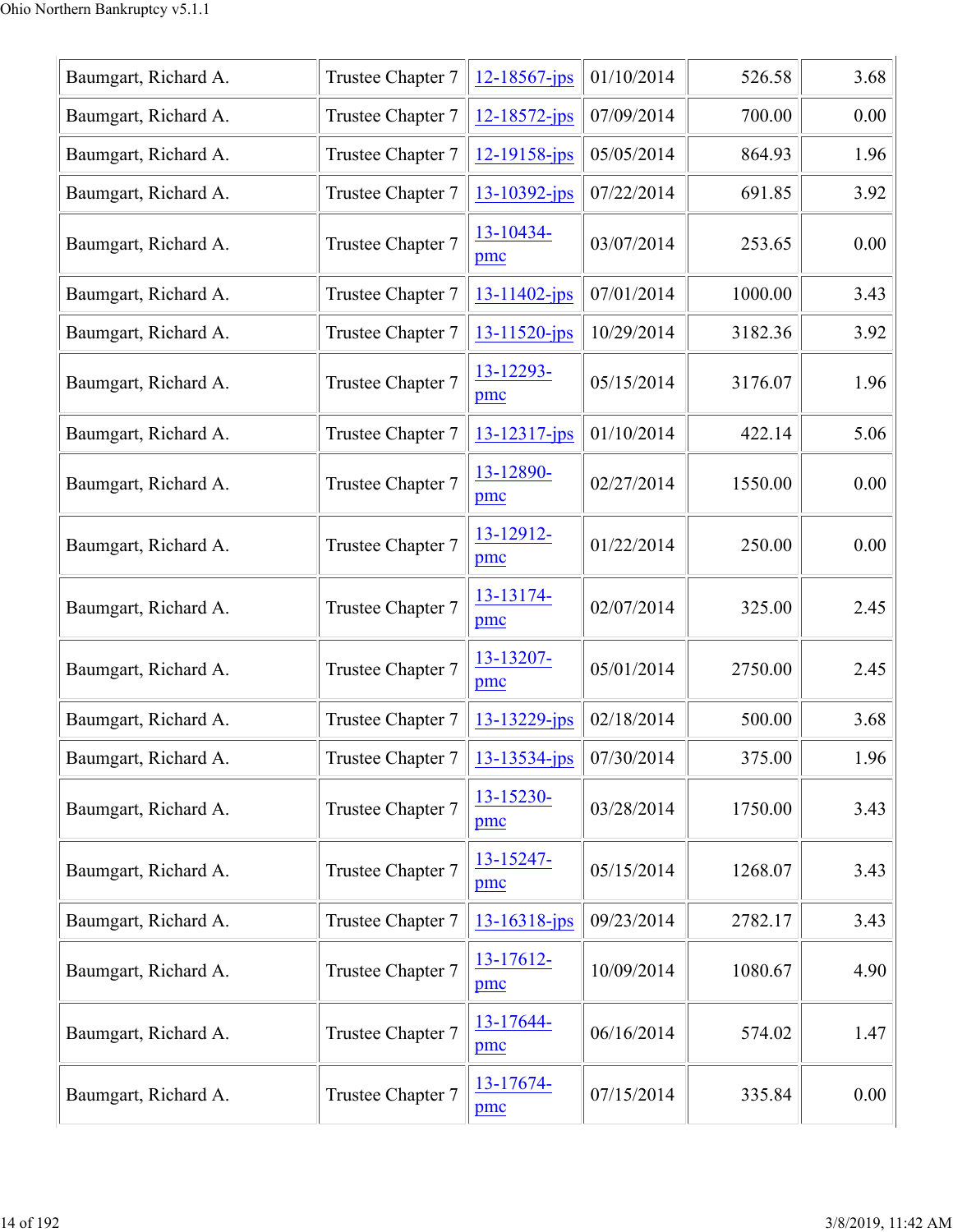| Baumgart, Richard A.     | Trustee Chapter 7     | 13-17720-                     | 11/07/2014 | 986.51   | 0.00   |
|--------------------------|-----------------------|-------------------------------|------------|----------|--------|
|                          |                       | pmc                           |            |          |        |
| Baumgart, Richard A.     | Trustee Chapter 7     | 13-17980-jps                  | 08/22/2014 | 2061.60  | 3.92   |
| Baumgart, Richard A.     | Trustee Chapter 7     | 13-17995-<br>pmc              | 07/31/2014 | 1057.70  | 1.47   |
| Baumgart, Richard A.     | Trustee's<br>Attorney | 13-18588-jps                  | 05/27/2014 | 2376.00  | 0.00   |
| Baumgart, Richard A.     | Trustee Chapter 7     | $14 - 10158 - ips$            | 09/10/2014 | 728.36   | 0.00   |
| Baumgart, Richard A.     | Trustee Chapter 7     | 14-10384-jps                  | 09/09/2014 | 357.83   | 1.47   |
| Baumgart, Richard A.     | Trustee Chapter 7     | 14-10603-jps                  | 09/23/2014 | 915.00   | 0.00   |
| Baumgart, Richard A.     | Trustee Chapter 7     | 14-10647-<br>pmc              | 10/09/2014 | 2152.93  | 1.47   |
| Baumgart, Richard A.     | Trustee Chapter 7     | 14-10882-<br>pmc              | 10/09/2014 | 2110.44  | 2.45   |
| Baumgart, Richard A.     | Trustee Chapter 7     | 14-10883-<br>pmc              | 10/09/2014 | 529.67   | 2.45   |
| Baumgart, Richard A.     | Trustee Chapter 7     | 14-10909-jps                  | 11/19/2014 | 2784.48  | 2.94   |
| Baumgart, Richard A.     | Trustee Chapter 7     | 14-10931-<br>pmc              | 12/23/2014 | 1981.75  | 1.96   |
| Baumgart, Richard A.     | Trustee Chapter 7     | 14-10947-jps                  | 10/29/2014 | 437.50   | 0.00   |
| Baumgart, Richard A.     | Trustee Chapter 7     | 14-11268-jps                  | 10/03/2014 | 375.00   | 1.19   |
| Baumgart, Richard A.     | Trustee Chapter 7     | 14-11270-<br>pmc              | 09/29/2014 | 143.01   | 1.96   |
|                          |                       |                               | Total      | 89323.70 | 124.77 |
| Baumgart, Richard A.     | Trustee's<br>Attorney | 12-15767-jps                  | 01/10/2014 | 234.00   | 6.00   |
|                          |                       |                               | Total      | 234.00   | 6.00   |
| Baumgartner-Novak, Patti | Trustee Chapter 7     | 09-30272-<br>$_{\rm 1\!P\!S}$ | 12/24/2014 | 248.45   | 0.00   |
| Baumgartner-Novak, Patti | Trustee Chapter 7     | 10-34448-<br>maw              | 01/14/2014 | 1336.28  | 20.46  |
| Baumgartner-Novak, Patti | Trustee Chapter 7     | $11-31051-$<br>maw            | 06/05/2014 | 557.88   | 17.91  |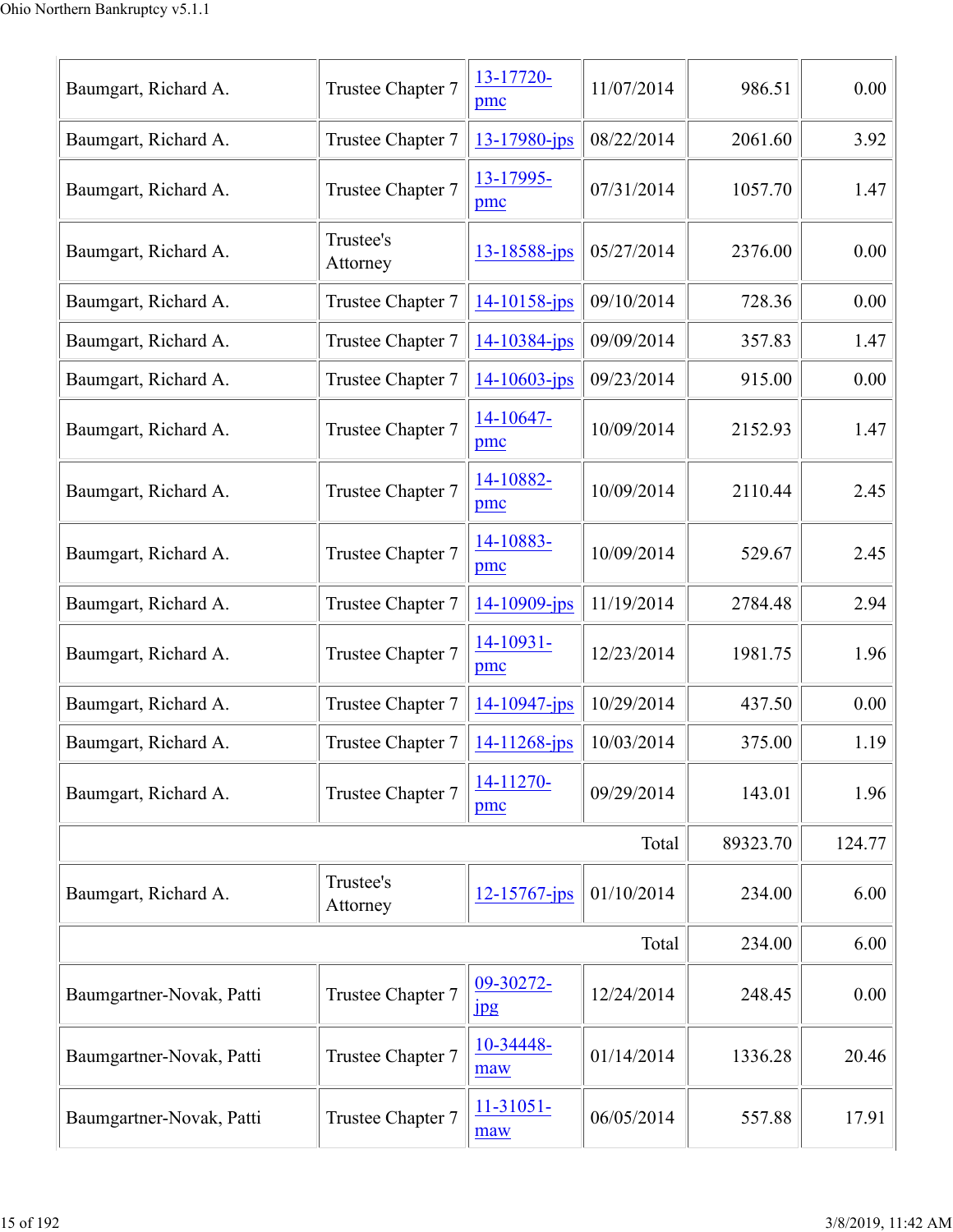| Baumgartner-Novak, Patti | Trustee Chapter 7 | 11-36203-<br>$_{\rm 1\!P\!S}$ | 06/10/2014 | 551.55  | 17.11  |
|--------------------------|-------------------|-------------------------------|------------|---------|--------|
| Baumgartner-Novak, Patti | Trustee Chapter 7 | 11-36608-<br>$_{\rm 1\!P\!S}$ | 01/31/2014 | 5924.75 | 20.96  |
| Baumgartner-Novak, Patti | Trustee Chapter 7 | 12-30074-<br>$\mathbf{u}$     | 06/12/2014 | 1365.00 | 25.41  |
| Baumgartner-Novak, Patti | Trustee Chapter 7 | 12-31636-<br>maw              | 08/11/2014 | 175.00  | 13.95  |
| Baumgartner-Novak, Patti | Trustee Chapter 7 | 12-34021-<br>maw              | 04/18/2014 | 463.69  | 38.87  |
| Baumgartner-Novak, Patti | Trustee Chapter 7 | $12 - 34022 - ssj$            | 01/16/2014 | 1478.82 | 13.34  |
| Baumgartner-Novak, Patti | Trustee Chapter 7 | 12-34205-<br>maw              | 05/29/2014 | 2750.00 | 175.18 |
| Baumgartner-Novak, Patti | Trustee Chapter 7 | 12-34757-<br>maw              | 11/24/2014 | 1541.60 | 19.13  |
| Baumgartner-Novak, Patti | Trustee Chapter 7 | 12-35318-<br>maw              | 05/28/2014 | 692.90  | 53.58  |
| Baumgartner-Novak, Patti | Trustee Chapter 7 | 12-35454-<br>maw              | 04/23/2014 | 874.04  | 33.00  |
| Baumgartner-Novak, Patti | Trustee Chapter 7 | $12 - 35621 - ssj$            | 01/08/2014 | 625.00  | 13.90  |
| Baumgartner-Novak, Patti | Trustee Chapter 7 | 13-30324-<br>maw              | 03/13/2014 | 467.42  | 22.26  |
| Baumgartner-Novak, Patti | Trustee Chapter 7 | 13-30422-<br>$_{\rm 1\!P\!S}$ | 05/05/2014 | 1056.94 | 22.90  |
| Baumgartner-Novak, Patti | Trustee Chapter 7 | 13-30767-<br>$_{\rm 1\!P\!S}$ | 04/07/2014 | 717.50  | 22.90  |
| Baumgartner-Novak, Patti | Trustee Chapter 7 | 13-31035-<br>1 <sub>p</sub> g | 04/14/2014 | 1056.45 | 55.14  |
| Baumgartner-Novak, Patti | Trustee Chapter 7 | 13-31067-<br>maw              | 01/06/2014 | 353.58  | 13.96  |
| Baumgartner-Novak, Patti | Trustee Chapter 7 | 13-31231-<br>$_{\rm 1pg}$     | 04/23/2014 | 420.00  | 27.92  |
| Baumgartner-Novak, Patti | Trustee Chapter 7 | 13-31346-<br><u>pp</u>        | 01/14/2014 | 2691.40 | 21.68  |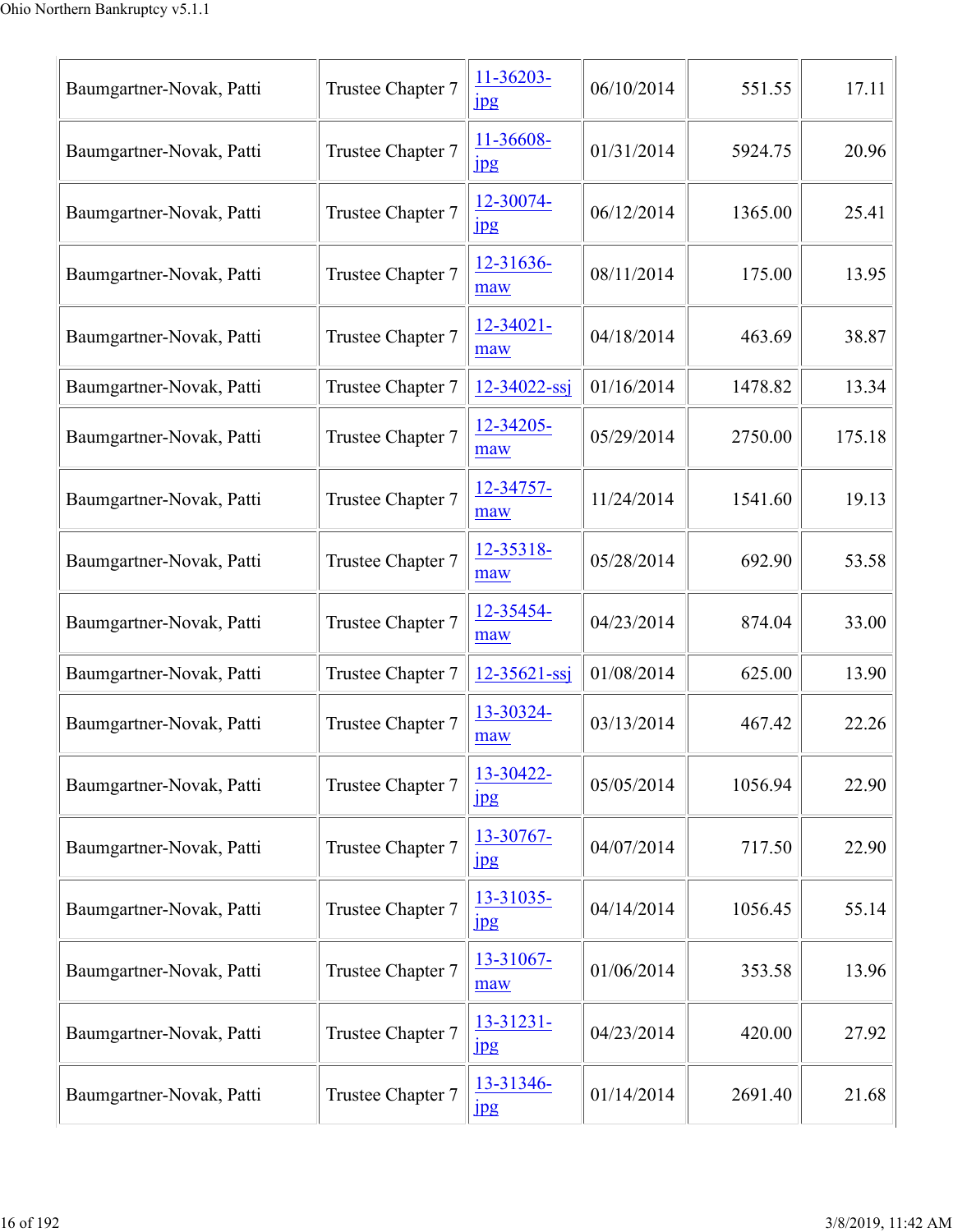| Baumgartner-Novak, Patti | Trustee Chapter 7 | 13-31479-<br>maw              | 01/06/2014 | 500.00  | 14.76 |
|--------------------------|-------------------|-------------------------------|------------|---------|-------|
| Baumgartner-Novak, Patti | Trustee Chapter 7 | 13-31496-<br>maw              | 04/07/2014 | 390.00  | 16.84 |
| Baumgartner-Novak, Patti | Trustee Chapter 7 | 13-31660-<br>maw              | 01/02/2014 | 556.17  | 14.16 |
| Baumgartner-Novak, Patti | Trustee Chapter 7 | 13-31688-<br>$_{\rm 1\!P\!S}$ | 01/24/2014 | 474.69  | 16.76 |
| Baumgartner-Novak, Patti | Trustee Chapter 7 | 13-31691-<br>$_{\rm 1pg}$     | 05/21/2014 | 1134.02 | 19.69 |
| Baumgartner-Novak, Patti | Trustee Chapter 7 | 13-31723-<br>maw              | 05/29/2014 | 554.32  | 16.15 |
| Baumgartner-Novak, Patti | Trustee Chapter 7 | 13-31992-<br>maw              | 01/24/2014 | 785.00  | 15.04 |
| Baumgartner-Novak, Patti | Trustee Chapter 7 | 13-32093-<br>maw              | 04/23/2014 | 465.00  | 15.82 |
| Baumgartner-Novak, Patti | Trustee Chapter 7 | 13-32102-<br>maw              | 02/19/2014 | 1750.00 | 19.06 |
| Baumgartner-Novak, Patti | Trustee Chapter 7 | 13-32155-<br><b>Jpg</b>       | 04/08/2014 | 2818.40 | 17.88 |
| Baumgartner-Novak, Patti | Trustee Chapter 7 | 13-32232-ssj                  | 01/16/2014 | 1750.00 | 18.72 |
| Baumgartner-Novak, Patti | Trustee Chapter 7 | 13-32347-<br>maw              | 01/14/2014 | 576.18  | 14.10 |
| Baumgartner-Novak, Patti | Trustee Chapter 7 | 13-32449-<br>maw              | 01/31/2014 | 799.92  | 15.68 |
| Baumgartner-Novak, Patti | Trustee Chapter 7 | 13-32544-<br>$_{\rm jpg}$     | 01/27/2014 | 305.97  | 15.80 |
| Baumgartner-Novak, Patti | Trustee Chapter 7 | 13-32563-<br>1 <sub>p</sub> g | 05/05/2014 | 415.75  | 89.74 |
| Baumgartner-Novak, Patti | Trustee Chapter 7 | 13-32593-<br>jpg              | 03/06/2014 | 500.00  | 13.04 |
| Baumgartner-Novak, Patti | Trustee Chapter 7 | 13-32628-<br>maw              | 02/10/2014 | 556.25  | 13.44 |
| Baumgartner-Novak, Patti | Trustee Chapter 7 | 13-32684-<br>$_{\rm 1\!P\!S}$ | 09/30/2014 | 2856.49 | 21.04 |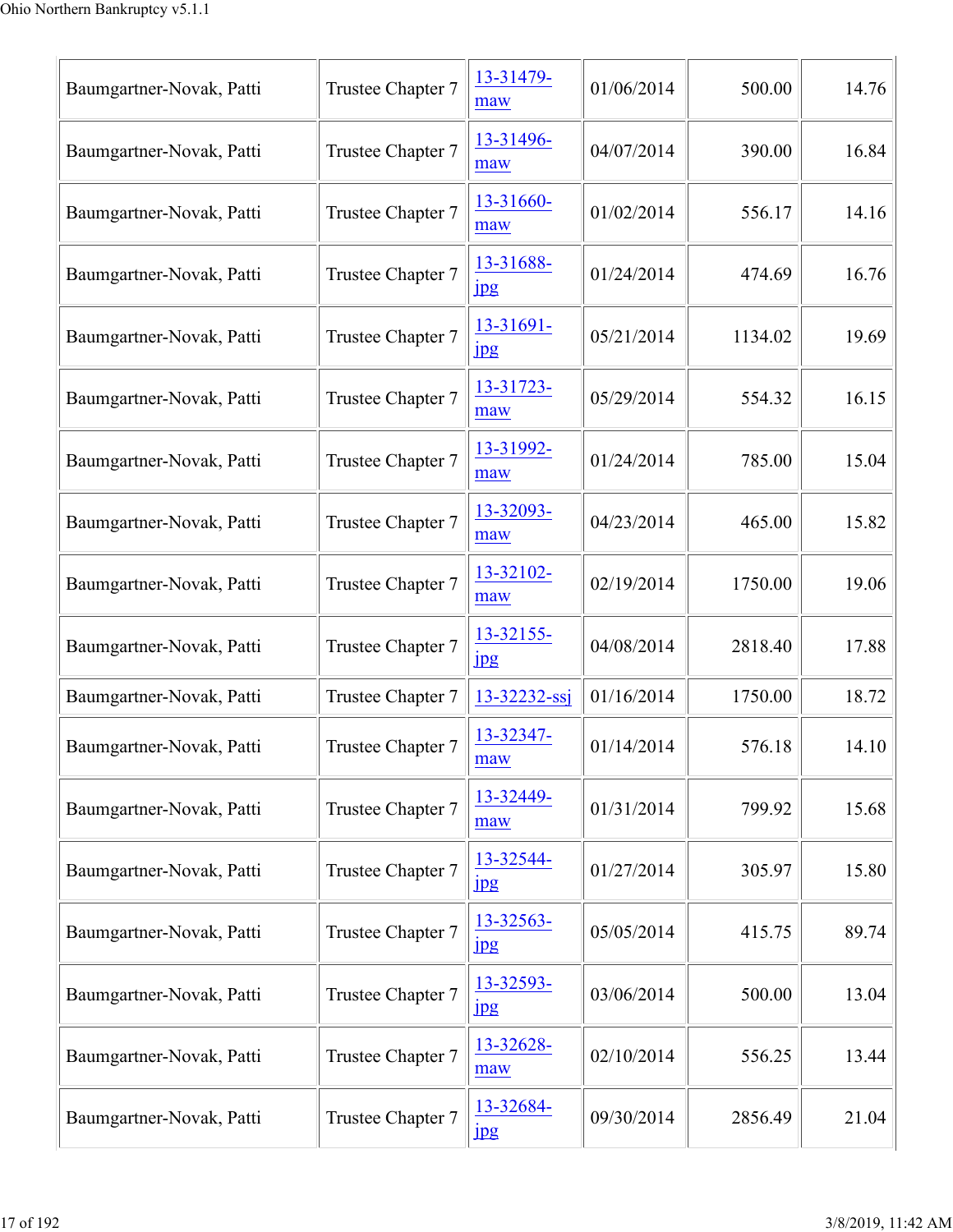| Baumgartner-Novak, Patti | Trustee Chapter 7 | 13-32746-<br>maw              | 03/28/2014 | 4250.00 | 152.44 |
|--------------------------|-------------------|-------------------------------|------------|---------|--------|
| Baumgartner-Novak, Patti | Trustee Chapter 7 | 13-32838-<br>$_{\rm 1pg}$     | 11/25/2014 | 1002.75 | 20.67  |
| Baumgartner-Novak, Patti | Trustee Chapter 7 | 13-32848-<br>$_{\rm 1\!P\!S}$ | 05/28/2014 | 500.00  | 13.91  |
| Baumgartner-Novak, Patti | Trustee Chapter 7 | 13-32849-<br>maw              | 03/24/2014 | 500.00  | 13.10  |
| Baumgartner-Novak, Patti | Trustee Chapter 7 | 13-32919-<br>maw              | 06/06/2014 | 814.02  | 15.55  |
| Baumgartner-Novak, Patti | Trustee Chapter 7 | 13-32968-<br>$_{\rm 1\!P\!S}$ | 08/18/2014 | 559.39  | 17.02  |
| Baumgartner-Novak, Patti | Trustee Chapter 7 | 13-32986-<br>$\frac{1}{2}$    | 04/07/2014 | 489.58  | 17.38  |
| Baumgartner-Novak, Patti | Trustee Chapter 7 | 13-33014-<br>maw              | 03/13/2014 | 750.00  | 14.36  |
| Baumgartner-Novak, Patti | Trustee Chapter 7 | 13-33040-<br>$_{\rm 1pg}$     | 07/07/2014 | 736.91  | 66.23  |
| Baumgartner-Novak, Patti | Trustee Chapter 7 | 13-33073-<br>jpg              | 08/25/2014 | 755.70  | 19.11  |
| Baumgartner-Novak, Patti | Trustee Chapter 7 | 13-33209-<br>$_{\rm 1pg}$     | 05/19/2014 | 1915.00 | 32.73  |
| Baumgartner-Novak, Patti | Trustee Chapter 7 | $13 - 33211 -$<br>maw         | 08/28/2014 | 568.10  | 17.13  |
| Baumgartner-Novak, Patti | Trustee Chapter 7 | 13-33326-<br>maw              | 05/16/2014 | 350.00  | 17.62  |
| Baumgartner-Novak, Patti | Trustee Chapter 7 | 13-33355-<br>1 <sub>p</sub> g | 03/24/2014 | 268.25  | 17.47  |
| Baumgartner-Novak, Patti | Trustee Chapter 7 | 13-33407-<br>jpg              | 12/02/2014 | 655.00  | 18.02  |
| Baumgartner-Novak, Patti | Trustee Chapter 7 | 13-33419-<br>maw              | 04/24/2014 | 1722.20 | 7.18   |
| Baumgartner-Novak, Patti | Trustee Chapter 7 | 13-33459-<br>$_{\rm 1pg}$     | 05/19/2014 | 241.42  | 14.66  |
| Baumgartner-Novak, Patti | Trustee Chapter 7 | 13-33469-<br>$\frac{1}{2}$    | 03/25/2014 | 750.00  | 16.24  |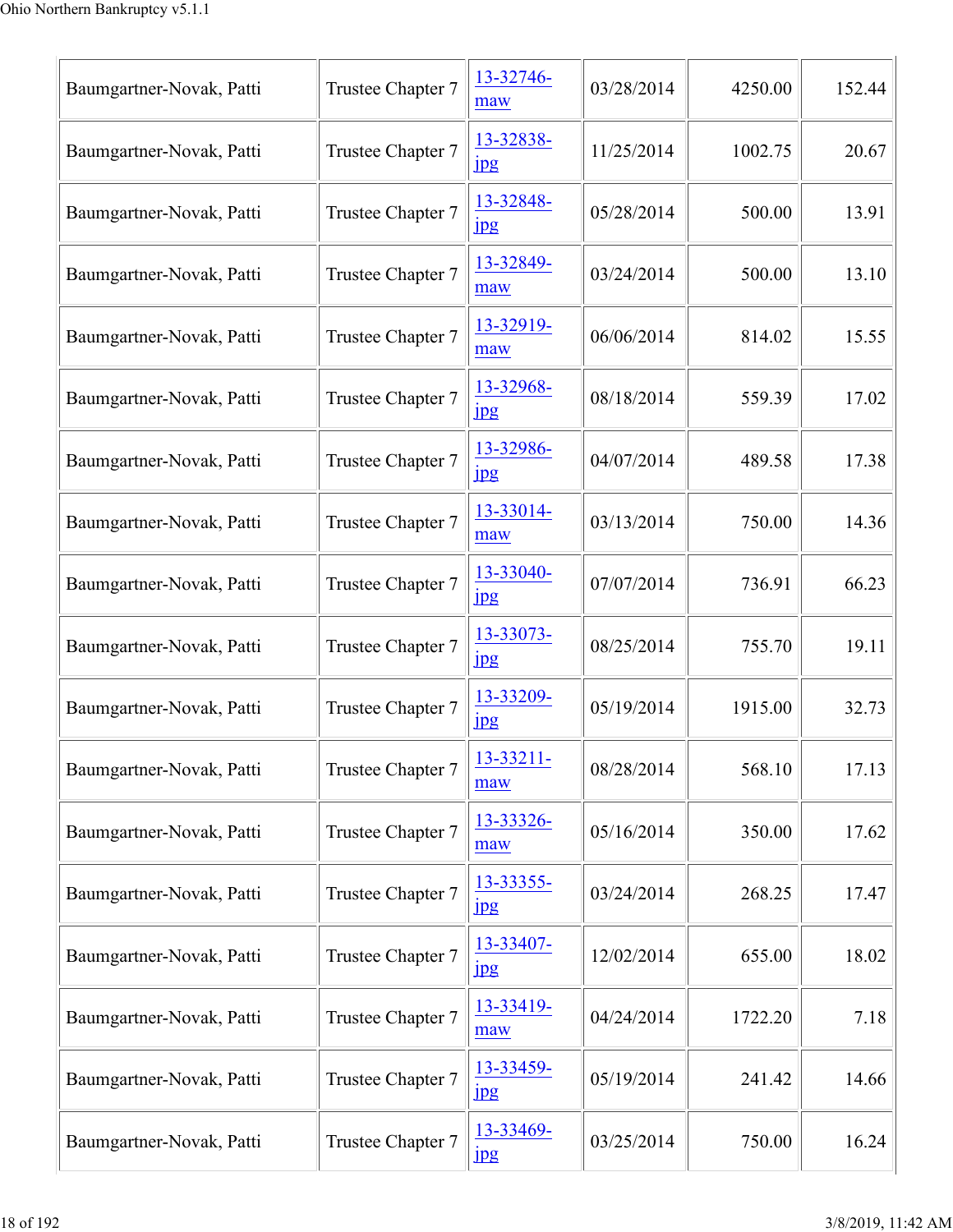| Baumgartner-Novak, Patti | Trustee Chapter 7 | 13-33489-<br>maw              | 06/03/2014 | 138.36  | 13.66 |
|--------------------------|-------------------|-------------------------------|------------|---------|-------|
| Baumgartner-Novak, Patti | Trustee Chapter 7 | 13-33572-<br>$_{\rm 1pg}$     | 10/22/2014 | 637.71  | 19.20 |
| Baumgartner-Novak, Patti | Trustee Chapter 7 | 13-33661-<br>maw              | 04/23/2014 | 250.00  | 20.66 |
| Baumgartner-Novak, Patti | Trustee Chapter 7 | 13-33756-<br>jpg              | 11/12/2014 | 1000.00 | 42.88 |
| Baumgartner-Novak, Patti | Trustee Chapter 7 | 13-33845-<br>$_{\rm 1pg}$     | 12/02/2014 | 212.78  | 14.75 |
| Baumgartner-Novak, Patti | Trustee Chapter 7 | 13-33865-<br>$_{\rm 1\!P\!S}$ | 08/07/2014 | 455.00  | 15.53 |
| Baumgartner-Novak, Patti | Trustee Chapter 7 | 13-33876-<br>maw              | 06/05/2014 | 422.25  | 16.71 |
| Baumgartner-Novak, Patti | Trustee Chapter 7 | 13-33920-<br>maw              | 05/23/2014 | 898.59  | 17.22 |
| Baumgartner-Novak, Patti | Trustee Chapter 7 | 13-33933-<br>maw              | 05/22/2014 | 750.00  | 13.95 |
| Baumgartner-Novak, Patti | Trustee Chapter 7 | 13-33943-<br>jpg              | 12/24/2014 | 870.91  | 17.53 |
| Baumgartner-Novak, Patti | Trustee Chapter 7 | $13 - 34051 -$<br>maw         | 07/28/2014 | 750.00  | 53.39 |
| Baumgartner-Novak, Patti | Trustee Chapter 7 | 13-34062-<br>$_{\rm 1pg}$     | 05/16/2014 | 1066.07 | 15.06 |
| Baumgartner-Novak, Patti | Trustee Chapter 7 | 13-34073-<br>maw              | 06/06/2014 | 497.67  | 15.95 |
| Baumgartner-Novak, Patti | Trustee Chapter 7 | 13-34302-<br>maw              | 05/22/2014 | 546.04  | 13.77 |
| Baumgartner-Novak, Patti | Trustee Chapter 7 | 13-34378-<br>maw              | 07/11/2014 | 1746.34 | 23.28 |
| Baumgartner-Novak, Patti | Trustee Chapter 7 | 13-34429-<br>maw              | 07/02/2014 | 527.58  | 20.07 |
| Baumgartner-Novak, Patti | Trustee Chapter 7 | 13-34462-<br>maw              | 05/29/2014 | 1034.10 | 16.75 |
| Baumgartner-Novak, Patti | Trustee Chapter 7 | 13-34537-<br>maw              | 06/30/2014 | 925.00  | 17.60 |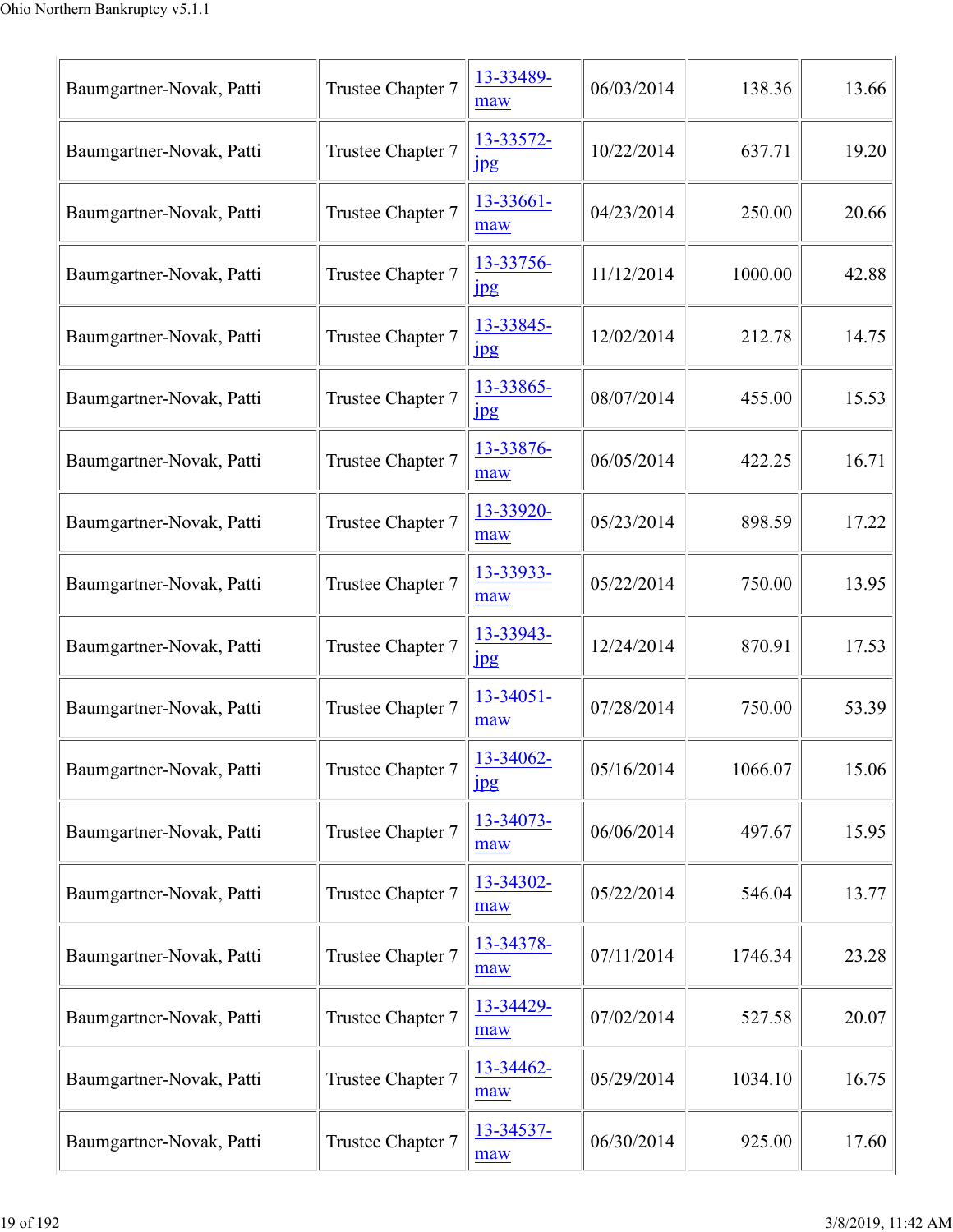| Baumgartner-Novak, Patti | Trustee Chapter 7 | 13-34538-<br>$_{\rm 1\,}$     | 06/10/2014 | 358.76  | 16.89  |
|--------------------------|-------------------|-------------------------------|------------|---------|--------|
| Baumgartner-Novak, Patti | Trustee Chapter 7 | 13-34549-<br>maw              | 08/13/2014 | 1300.00 | 100.83 |
| Baumgartner-Novak, Patti | Trustee Chapter 7 | 13-34623-<br>$_{\rm 1pg}$     | 07/08/2014 | 317.96  | 13.26  |
| Baumgartner-Novak, Patti | Trustee Chapter 7 | 13-34646-<br>jpg              | 12/04/2014 | 416.17  | 19.87  |
| Baumgartner-Novak, Patti | Trustee Chapter 7 | 13-34758-<br>maw              | 06/24/2014 | 282.29  | 12.97  |
| Baumgartner-Novak, Patti | Trustee Chapter 7 | 13-34881-<br>$_{\rm 1pg}$     | 08/19/2014 | 1255.41 | 17.24  |
| Baumgartner-Novak, Patti | Trustee Chapter 7 | 13-34936-<br>$_{\rm 1pg}$     | 08/18/2014 | 750.00  | 18.58  |
| Baumgartner-Novak, Patti | Trustee Chapter 7 | 13-35030-<br>maw              | 08/01/2014 | 1208.44 | 16.26  |
| Baumgartner-Novak, Patti | Trustee Chapter 7 | 13-35079-<br>$_{\rm 1\!P\!S}$ | 08/27/2014 | 780.05  | 17.73  |
| Baumgartner-Novak, Patti | Trustee Chapter 7 | 13-35111-<br>maw              | 08/08/2014 | 340.88  | 14.15  |
| Baumgartner-Novak, Patti | Trustee Chapter 7 | 13-35123-<br>$_{\rm 1pg}$     | 08/18/2014 | 259.61  | 12.97  |
| Baumgartner-Novak, Patti | Trustee Chapter 7 | 13-35159-<br>maw              | 08/04/2014 | 324.00  | 14.46  |
| Baumgartner-Novak, Patti | Trustee Chapter 7 | 13-35162-<br><u>Ipg</u>       | 08/11/2014 | 277.90  | 13.06  |
| Baumgartner-Novak, Patti | Trustee Chapter 7 | 13-35173-<br>maw              | 08/25/2014 | 226.54  | 15.42  |
| Baumgartner-Novak, Patti | Trustee Chapter 7 | 13-35201-<br>maw              | 08/28/2014 | 395.26  | 14.93  |
| Baumgartner-Novak, Patti | Trustee Chapter 7 | 14-30023-<br>maw              | 11/17/2014 | 533.04  | 17.46  |
| Baumgartner-Novak, Patti | Trustee Chapter 7 | 14-30087-<br>$_{\rm 1pg}$     | 09/24/2014 | 1135.24 | 15.46  |
| Baumgartner-Novak, Patti | Trustee Chapter 7 | 14-30100-<br>$_{\rm 1pg}$     | 10/27/2014 | 574.49  | 15.44  |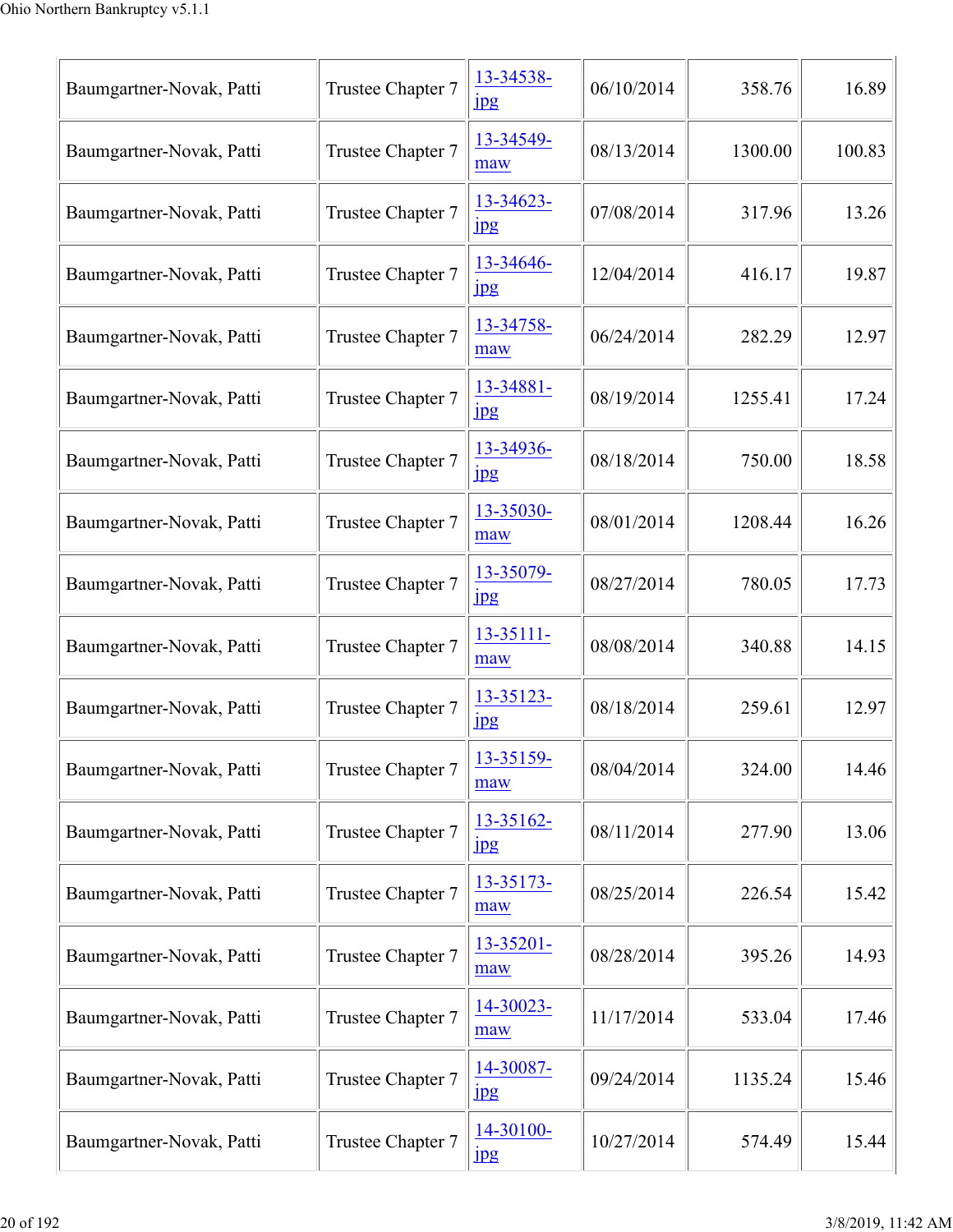| Baumgartner-Novak, Patti | Trustee Chapter 7 | 14-30110-<br>$_{\rm 1\!P\!S}$ | 09/03/2014 | 546.75  | 19.62 |
|--------------------------|-------------------|-------------------------------|------------|---------|-------|
| Baumgartner-Novak, Patti | Trustee Chapter 7 | 14-30140-<br>maw              | 09/03/2014 | 1340.38 | 18.02 |
| Baumgartner-Novak, Patti | Trustee Chapter 7 | 14-30165-<br>maw              | 08/28/2014 | 1057.50 | 16.93 |
| Baumgartner-Novak, Patti | Trustee Chapter 7 | 14-30166-<br>$_{\rm 1\,}$     | 09/09/2014 | 565.75  | 18.38 |
| Baumgartner-Novak, Patti | Trustee Chapter 7 | 14-30279-<br>maw              | 09/24/2014 | 578.74  | 15.24 |
| Baumgartner-Novak, Patti | Trustee Chapter 7 | 14-30345-<br>$_{\rm 1\!P\!S}$ | 12/29/2014 | 1350.00 | 18.55 |
| Baumgartner-Novak, Patti | Trustee Chapter 7 | 14-30354-<br>$\frac{1}{2}$    | 09/18/2014 | 1161.79 | 17.87 |
| Baumgartner-Novak, Patti | Trustee Chapter 7 | 14-30372-<br>$_{\rm 1\!P\!S}$ | 09/24/2014 | 667.21  | 16.95 |
| Baumgartner-Novak, Patti | Trustee Chapter 7 | 14-30373-<br>maw              | 09/22/2014 | 485.03  | 14.08 |
| Baumgartner-Novak, Patti | Trustee Chapter 7 | 14-30399-<br>jpg              | 09/23/2014 | 807.50  | 14.68 |
| Baumgartner-Novak, Patti | Trustee Chapter 7 | 14-30401-<br>maw              | 10/16/2014 | 280.56  | 12.48 |
| Baumgartner-Novak, Patti | Trustee Chapter 7 | 14-30569-<br>maw              | 10/14/2014 | 329.75  | 14.35 |
| Baumgartner-Novak, Patti | Trustee Chapter 7 | 14-30610-<br>maw              | 10/22/2014 | 200.00  | 0.00  |
| Baumgartner-Novak, Patti | Trustee Chapter 7 | 14-30706-<br>maw              | 12/18/2014 | 389.63  | 14.26 |
| Baumgartner-Novak, Patti | Trustee Chapter 7 | 14-30757-<br>maw              | 10/21/2014 | 1450.67 | 16.75 |
| Baumgartner-Novak, Patti | Trustee Chapter 7 | 14-30938-<br>1 <sub>p</sub> g | 11/05/2014 | 346.10  | 15.42 |
| Baumgartner-Novak, Patti | Trustee Chapter 7 | 14-31036-<br>maw              | 11/03/2014 | 1125.00 | 17.42 |
| Baumgartner-Novak, Patti | Trustee Chapter 7 | 14-31366-<br>jpg              | 11/25/2014 | 750.00  | 14.48 |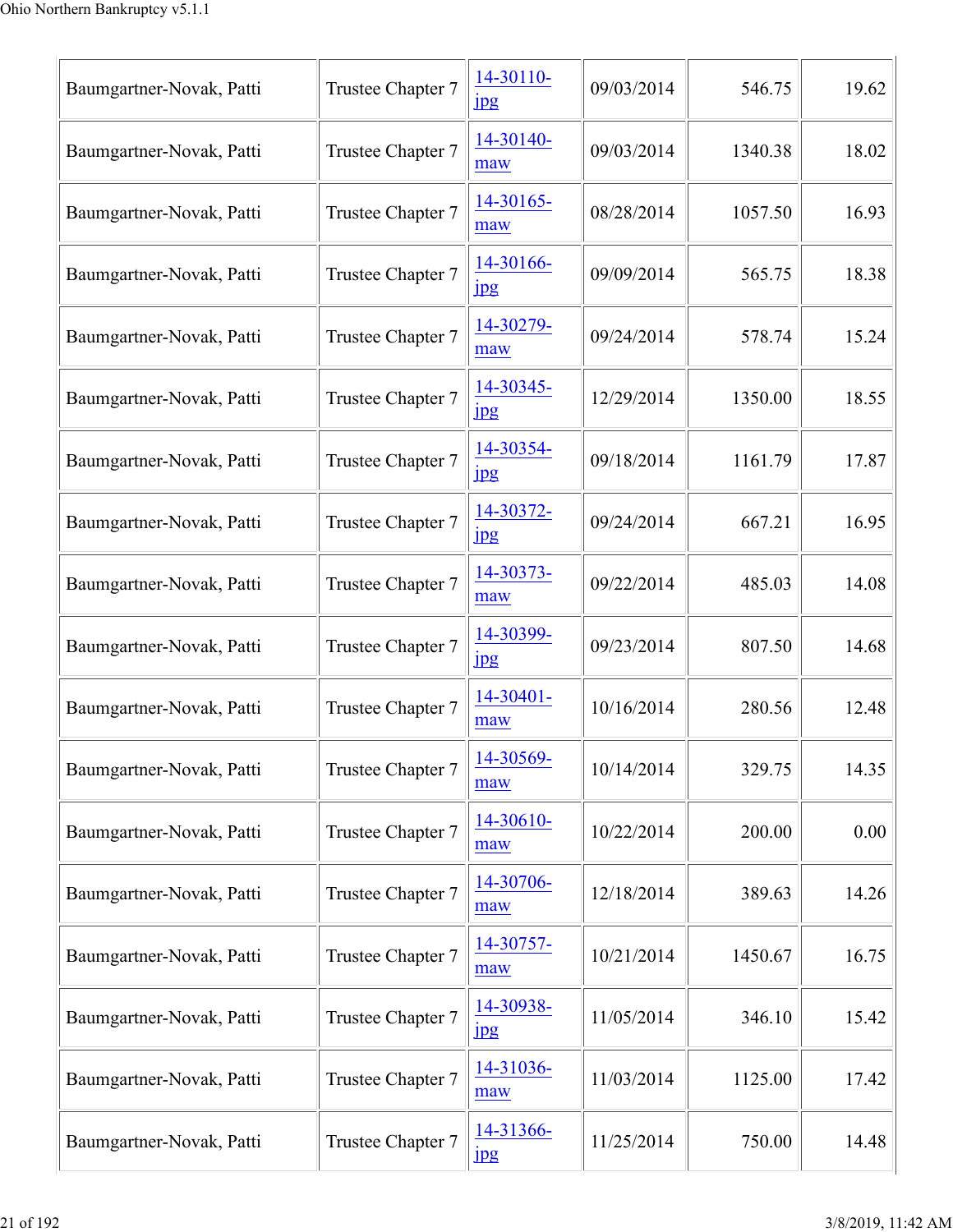| Baumgartner-Novak, Patti | Trustee Chapter 7 | 14-31389-<br>maw              | 12/01/2014 | 247.44   | 13.95   |
|--------------------------|-------------------|-------------------------------|------------|----------|---------|
| Baumgartner-Novak, Patti | Trustee Chapter 7 | 14-31397-<br>1 <sub>p</sub> g | 11/25/2014 | 265.38   | 13.66   |
| Baumgartner-Novak, Patti | Trustee Chapter 7 | 14-31640-<br>$_{\rm 1\,}$     | 12/22/2014 | 500.00   | 13.77   |
| Baumgartner-Novak, Patti | Trustee Chapter 7 | 14-31775-<br>$_{\rm 1\,}$     | 12/29/2014 | 750.00   | 19.69   |
|                          |                   |                               | Total      | 98024.35 | 2579.59 |
| Beatrice, Mark A.        | Trustee Chapter 7 | 07-41927-<br>kw               | 12/10/2014 | 4218.32  | 218.54  |
| Beatrice, Mark A.        | Trustee Chapter 7 | 09-42044-<br>kw               | 06/11/2014 | 6487.50  | 320.56  |
| Beatrice, Mark A.        | Trustee Chapter 7 | 09-43352-<br>kw               | 06/11/2014 | 871.88   | 197.57  |
| Beatrice, Mark A.        | Trustee Chapter 7 | 09-44332-<br>kw               | 06/11/2014 | 7512.50  | 262.20  |
| Beatrice, Mark A.        | Trustee Chapter 7 | 10-44338-<br>kw               | 04/09/2014 | 2135.50  | 149.66  |
| Beatrice, Mark A.        | Trustee Chapter 7 | 12-41066-<br><b>kw</b>        | 02/12/2014 | 500.00   | 53.60   |
| Beatrice, Mark A.        | Trustee Chapter 7 | 12-42110-kw                   | 08/06/2014 | 1540.66  | 39.01   |
| Beatrice, Mark A.        | Trustee Chapter 7 | 13-40072-<br>kw               | 04/09/2014 | 550.00   | 86.94   |
| Beatrice, Mark A.        | Trustee Chapter 7 | 13-40109-<br>kw               | 02/12/2014 | 750.00   | 99.32   |
| Beatrice, Mark A.        | Trustee Chapter 7 | 13-40456-<br>kw               | 02/12/2014 | 2853.03  | 408.50  |
| Beatrice, Mark A.        | Trustee Chapter 7 | 13-40862-<br>kw               | 01/15/2014 | 500.00   | 50.36   |
| Beatrice, Mark A.        | Trustee Chapter 7 | 13-41495-<br>kw               | 03/12/2014 | 903.41   | 13.32   |
| Beatrice, Mark A.        | Trustee Chapter 7 | 13-41699-<br>kw               | 03/12/2014 | 1750.00  | 39.92   |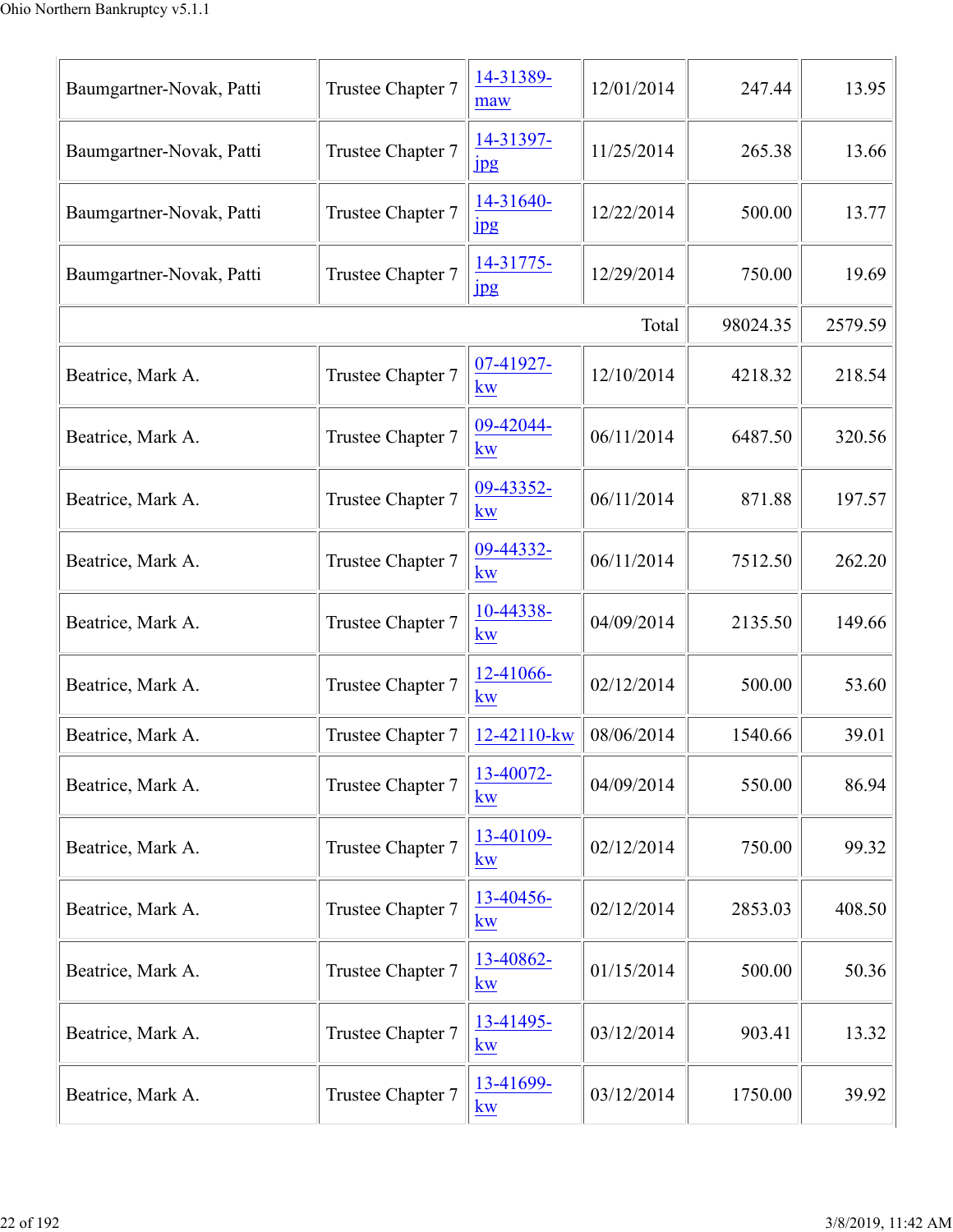| Beatrice, Mark A.    | Trustee Chapter 7     | 13-42178-<br><b>kw</b>            | 12/10/2014 | 875.00   | 234.35  |
|----------------------|-----------------------|-----------------------------------|------------|----------|---------|
| Beatrice, Mark A.    | Trustee Chapter 7     | 13-42426-<br>kw                   | 09/10/2014 | 381.57   | 4.60    |
| Beatrice, Mark A.    | Trustee Chapter 7     | 13-42510-<br>kw                   | 10/15/2014 | 472.86   | 12.98   |
| Beatrice, Mark A.    | Trustee Chapter 7     | 13-42717-<br>kw                   | 08/06/2014 | 707.50   | 6.60    |
| Beatrice, Mark A.    | Trustee Chapter 7     | 13-42725-<br><b>kw</b>            | 10/15/2014 | 445.44   | 68.17   |
| Beatrice, Mark A.    | Trustee Chapter 7     | 13-42740-<br><b>kw</b>            | 08/06/2014 | 500.00   | 5.88    |
| Beatrice, Mark A.    | Trustee Chapter 7     | 13-42755-<br><b>kw</b>            | 08/06/2014 | 1100.75  | 8.56    |
| Beatrice, Mark A.    | Trustee Chapter 7     | 13-42759-<br><b>kw</b>            | 08/06/2014 | 414.75   | 7.88    |
| Beatrice, Mark A.    | Trustee Chapter 7     | 14-40011-kw                       | 09/10/2014 | 1250.00  | 43.16   |
| Beatrice, Mark A.    | Trustee Chapter 7     | 14-40040-<br><u>kw</u>            | 10/15/2014 | 440.50   | 10.08   |
| Beatrice, Mark A.    | Trustee Chapter 7     | 14-40071-<br><b>kw</b>            | 09/10/2014 | 455.00   | 6.88    |
| Beatrice, Mark A.    | Trustee Chapter 7     | 14-40326-<br>$\underline{\bf KW}$ | 10/15/2014 | 450.00   | 53.40   |
| Beatrice, Mark A.    | Trustee's<br>Attorney | 14-40540-<br>kw                   | 10/24/2014 | 820.00   | 30.28   |
| Beatrice, Mark A.    | Trustee Chapter 7     | 14-40637-<br>kw                   | 10/15/2014 | 1485.00  | 69.28   |
| Beatrice, Mark A.    | Trustee's<br>Attorney | 14-40872-<br>kw                   | 10/24/2014 | 1720.00  | 83.73   |
|                      |                       |                                   | Total      | 42091.17 | 2585.33 |
| Belfance, Kathryn A. | Trustee Chapter 7     | 09-54610-<br>amk                  | 02/28/2014 | 1350.00  | 85.12   |
| Belfance, Kathryn A. | Trustee's<br>Attorney | 11-51312-<br>mss                  | 01/14/2014 | 1774.50  | 0.00    |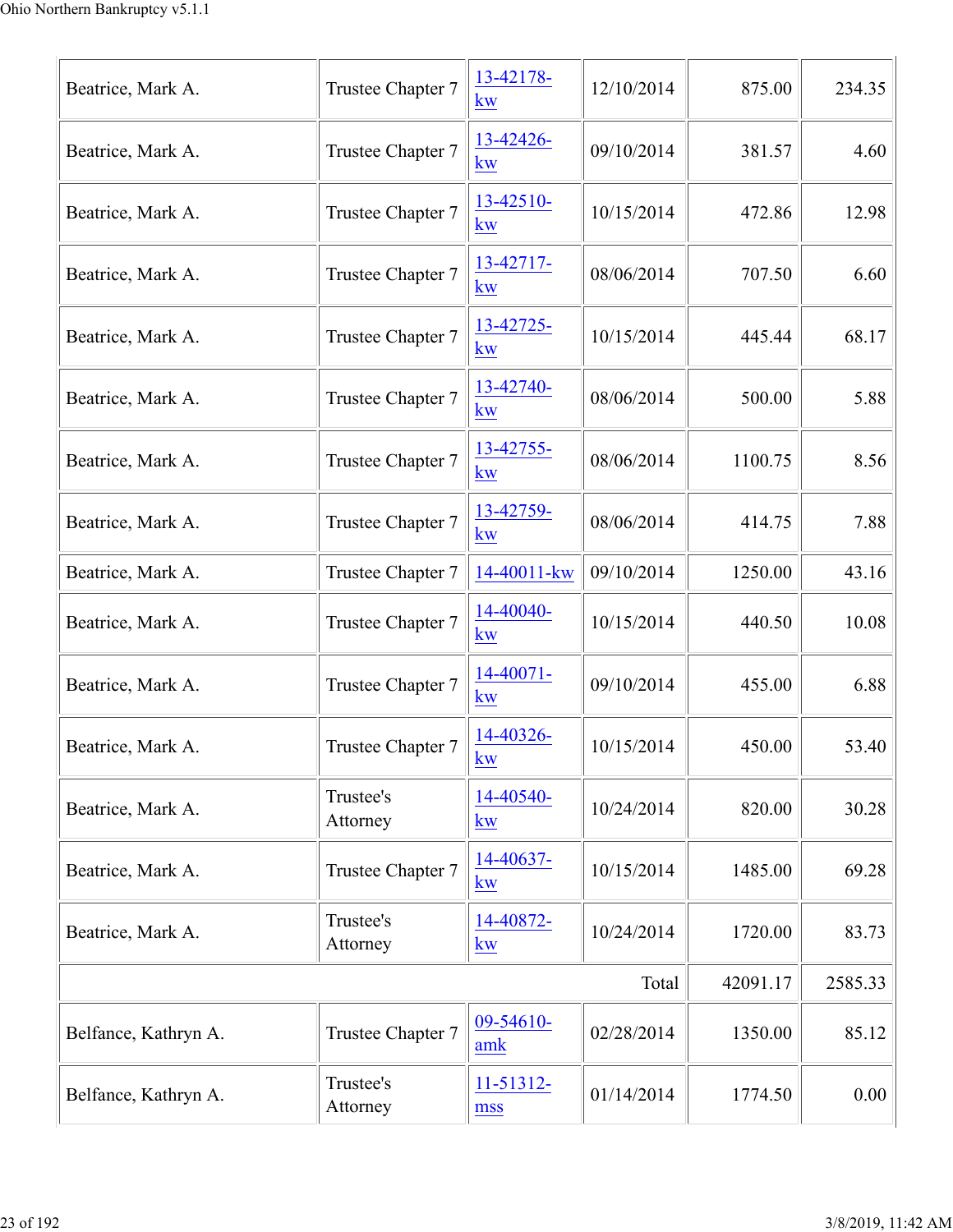| Belfance, Kathryn A.     | Trustee's<br>Attorney | $11 - 52625 -$<br>amk | 04/30/2014 | 4743.90  | 227.70 |
|--------------------------|-----------------------|-----------------------|------------|----------|--------|
| Belfance, Kathryn A.     | Trustee's<br>Attorney | 11-53632-<br>amk      | 02/26/2014 | 420.00   | 0.00   |
| Belfance, Kathryn A.     | Trustee's<br>Attorney | 12-50847-<br>amk      | 03/10/2014 | 612.00   | 0.00   |
| Belfance, Kathryn A.     | Trustee's<br>Attorney | 13-52409-<br>amk      | 10/20/2014 | 860.00   | 0.00   |
| Belfance, Kathryn A.     | Trustee's<br>Attorney | 13-53106-<br>amk      | 11/19/2014 | 1028.00  | 0.00   |
|                          |                       |                       | Total      | 10788.40 | 312.82 |
| Belfance, Kathryn A.     | Trustee's<br>Attorney | 10-55235-<br>mss      | 01/14/2014 | 2873.50  | 0.00   |
| Belfance, Kathryn A.     | Trustee's<br>Attorney | 11-54334-<br>amk      | 08/24/2014 | 360.00   | 0.00   |
| Belfance, Kathryn A.     | Trustee's<br>Attorney | 13-50054-<br>amk      | 09/18/2014 | 1925.00  | 0.00   |
| Belfance, Kathryn A.     | Trustee's<br>Attorney | 13-50361-<br>mss      | 01/28/2014 | 912.00   | 0.00   |
| Belfance, Kathryn A.     | Trustee Chapter 7     | 13-50361-<br>mss      | 02/28/2014 | 1462.23  | 6.00   |
| Belfance, Kathryn A.     | Trustee Chapter 7     | 13-51903-<br>amk      | 02/24/2014 | 484.26   | 6.00   |
| Belfance, Kathryn A.     | Trustee Chapter 7     | 13-52931-<br>amk      | 06/16/2014 | 219.85   | 6.00   |
|                          |                       |                       | Total      | 8236.84  | 18.00  |
| Belfance Trustee, Kathry | Trustee Chapter 7     | 09-54267-<br>amk      | 04/14/2014 | 750.00   | 22.88  |
| Belfance Trustee, Kathry | Trustee's<br>Attorney | 09-54610-<br>amk      | 02/28/2014 | 688.00   | 0.00   |
| Belfance Trustee, Kathry | Trustee Chapter 7     | 10-55235-<br>mss      | 01/06/2014 | 1871.95  | 91.17  |
| Belfance Trustee, Kathry | Trustee Chapter 7     | 10-55383-<br>mss      | 01/24/2014 | 698.90   | 72.24  |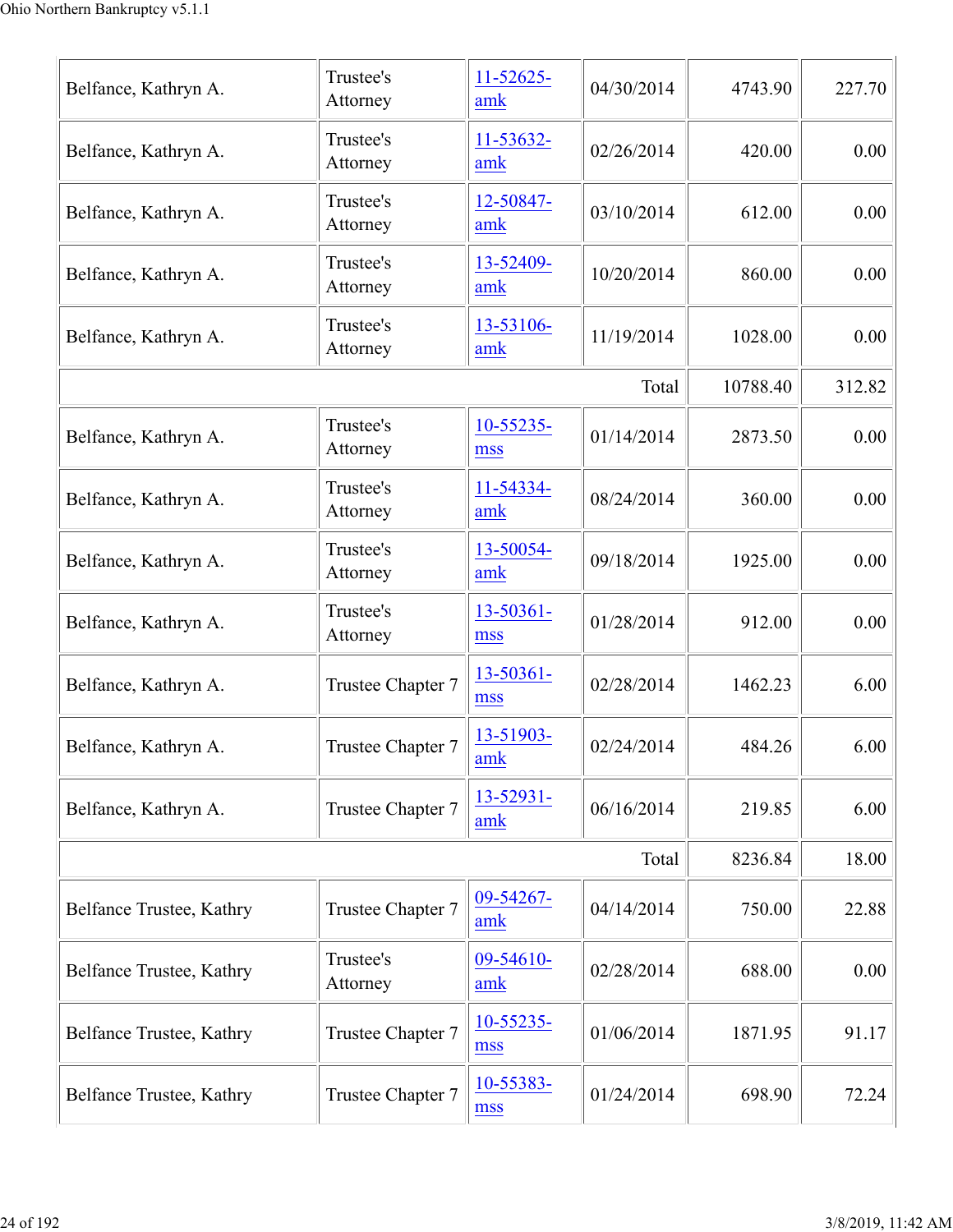| Belfance Trustee, Kathry | Trustee Chapter 7 | 11-50373-<br>mss      | 01/24/2014 | 100.00   | 6.00   |
|--------------------------|-------------------|-----------------------|------------|----------|--------|
| Belfance Trustee, Kathry | Trustee Chapter 7 | 11-50499-<br>amk      | 10/20/2014 | 1250.00  | 33.72  |
| Belfance Trustee, Kathry | Trustee Chapter 7 | 11-51312-<br>mss      | 01/22/2014 | 1865.00  | 167.48 |
| Belfance Trustee, Kathry | Trustee Chapter 7 | 11-51578-<br>mss      | 03/14/2014 | 626.25   | 6.00   |
| Belfance Trustee, Kathry | Trustee Chapter 7 | 11-53565-<br>amk      | 09/01/2014 | 11902.98 | 170.14 |
| Belfance Trustee, Kathry | Trustee Chapter 7 | 11-53632-<br>amk      | 03/24/2014 | 1305.00  | 6.00   |
| Belfance Trustee, Kathry | Trustee Chapter 7 | 11-54334-<br>amk      | 08/24/2014 | 1750.00  | 31.50  |
| Belfance Trustee, Kathry | Trustee Chapter 7 | 12-50769-<br>mss      | 03/14/2014 | 250.75   | 6.00   |
| Belfance Trustee, Kathry | Trustee Chapter 7 | 12-50847-<br>amk      | 03/28/2014 | 750.00   | 31.50  |
| Belfance Trustee, Kathry | Trustee Chapter 7 | 12-51349-<br>mss      | 02/06/2014 | 703.75   | 55.30  |
| Belfance Trustee, Kathry | Trustee Chapter 7 | 12-52327-<br>amk      | 10/20/2014 | 2315.18  | 61.58  |
| Belfance Trustee, Kathry | Trustee Chapter 7 | 12-52464-<br>amk      | 03/13/2014 | 625.00   | 24.92  |
| Belfance Trustee, Kathry | Trustee Chapter 7 | 12-52809-<br>mss      | 01/06/2014 | 420.29   | 6.00   |
| Belfance Trustee, Kathry | Trustee Chapter 7 | $12 - 53502 -$<br>amk | 03/20/2014 | 371.25   | 6.00   |
| Belfance Trustee, Kathry | Trustee Chapter 7 | 12-53559-<br>mss      | 02/19/2014 | 495.75   | 24.92  |
| Belfance Trustee, Kathry | Trustee Chapter 7 | 12-53634-<br>mss      | 01/06/2014 | 587.50   | 6.00   |
| Belfance Trustee, Kathry | Trustee Chapter 7 | $12 - 53653 -$<br>mss | 03/05/2014 | 361.33   | 6.00   |
| Belfance Trustee, Kathry | Trustee Chapter 7 | 12-53817-<br>amk      | 08/25/2014 | 1344.41  | 6.00   |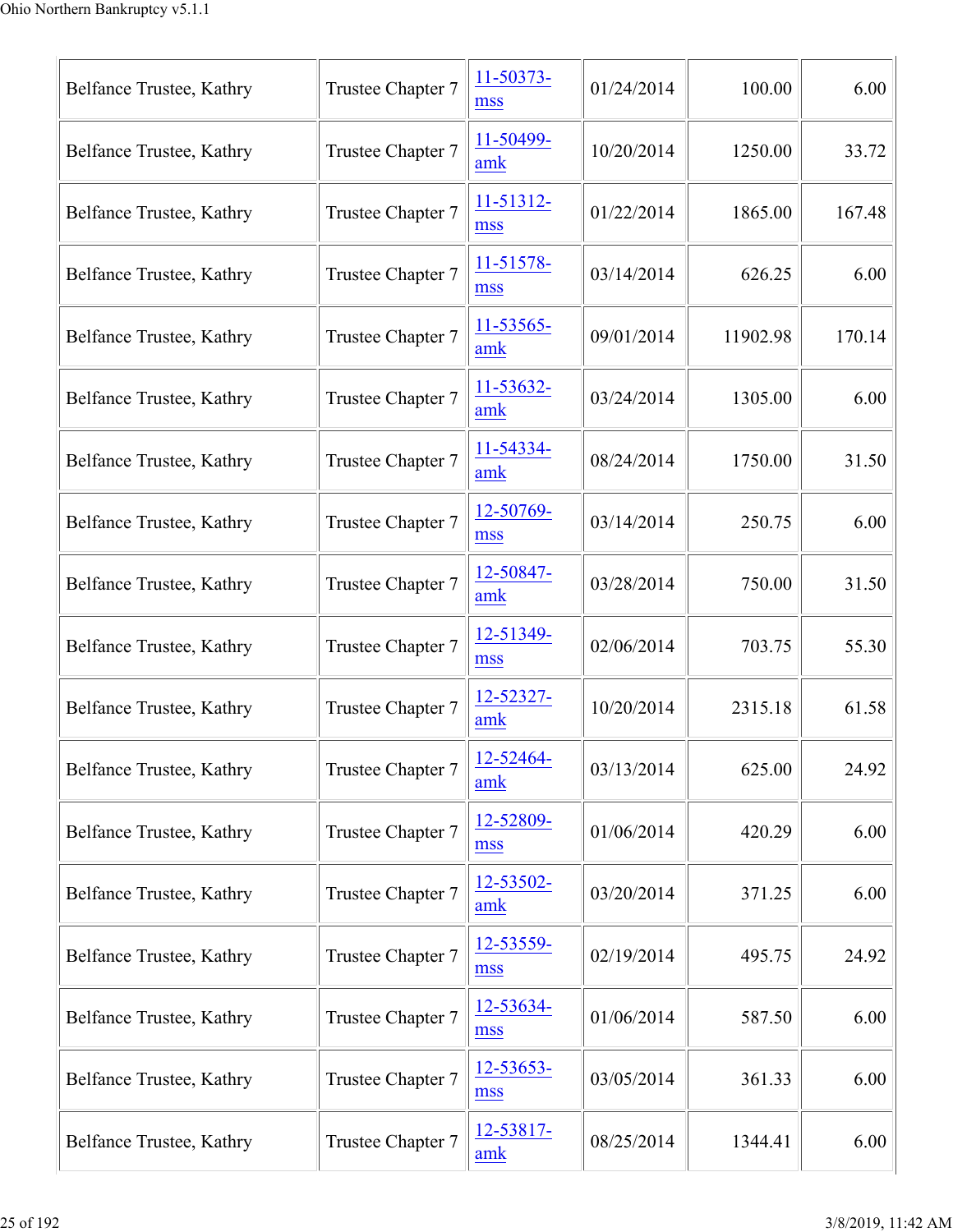| Belfance Trustee, Kathry | Trustee Chapter 7 | 13-50054-<br>amk      | 09/18/2014 | 5353.68 | 36.48 |
|--------------------------|-------------------|-----------------------|------------|---------|-------|
| Belfance Trustee, Kathry | Trustee Chapter 7 | 13-50097-<br>amk      | 04/18/2014 | 1379.56 | 17.18 |
| Belfance Trustee, Kathry | Trustee Chapter 7 | 13-50102-<br>amk      | 04/02/2014 | 1502.43 | 6.00  |
| Belfance Trustee, Kathry | Trustee Chapter 7 | 13-50170-<br>amk      | 08/29/2014 | 925.00  | 46.48 |
| Belfance Trustee, Kathry | Trustee Chapter 7 | 13-50336-<br>amk      | 03/24/2014 | 799.76  | 6.00  |
| Belfance Trustee, Kathry | Trustee Chapter 7 | 13-50360-<br>amk      | 04/18/2014 | 7750.00 | 96.42 |
| Belfance Trustee, Kathry | Trustee Chapter 7 | 13-50583-<br>mss      | 03/05/2014 | 396.50  | 6.00  |
| Belfance Trustee, Kathry | Trustee Chapter 7 | 13-50895-<br>mss      | 01/21/2014 | 484.85  | 6.00  |
| Belfance Trustee, Kathry | Trustee Chapter 7 | 13-50974-<br>amk      | 10/20/2014 | 1255.00 | 6.00  |
| Belfance Trustee, Kathry | Trustee Chapter 7 | 13-51090-<br>mss      | 02/03/2014 | 632.28  | 6.00  |
| Belfance Trustee, Kathry | Trustee Chapter 7 | $13 - 51241 -$<br>mss | 02/03/2014 | 73.13   | 6.00  |
| Belfance Trustee, Kathry | Trustee Chapter 7 | 13-51532-<br>mss      | 01/06/2014 | 525.63  | 6.00  |
| Belfance Trustee, Kathry | Trustee Chapter 7 | 13-51548-<br>amk      | 12/19/2014 | 614.10  | 6.00  |
| Belfance Trustee, Kathry | Trustee Chapter 7 | 13-51786-<br>amk      | 10/20/2014 | 566.40  | 6.00  |
| Belfance Trustee, Kathry | Trustee Chapter 7 | 13-51806-<br>amk      | 10/20/2014 | 2199.67 | 6.00  |
| Belfance Trustee, Kathry | Trustee Chapter 7 | 13-51924-<br>mss      | 03/14/2014 | 392.58  | 6.00  |
| Belfance Trustee, Kathry | Trustee Chapter 7 | 13-51925-<br>mss      | 02/28/2014 | 1500.00 | 0.00  |
| Belfance Trustee, Kathry | Trustee Chapter 7 | 13-51999-<br>mss      | 02/03/2014 | 327.23  | 6.00  |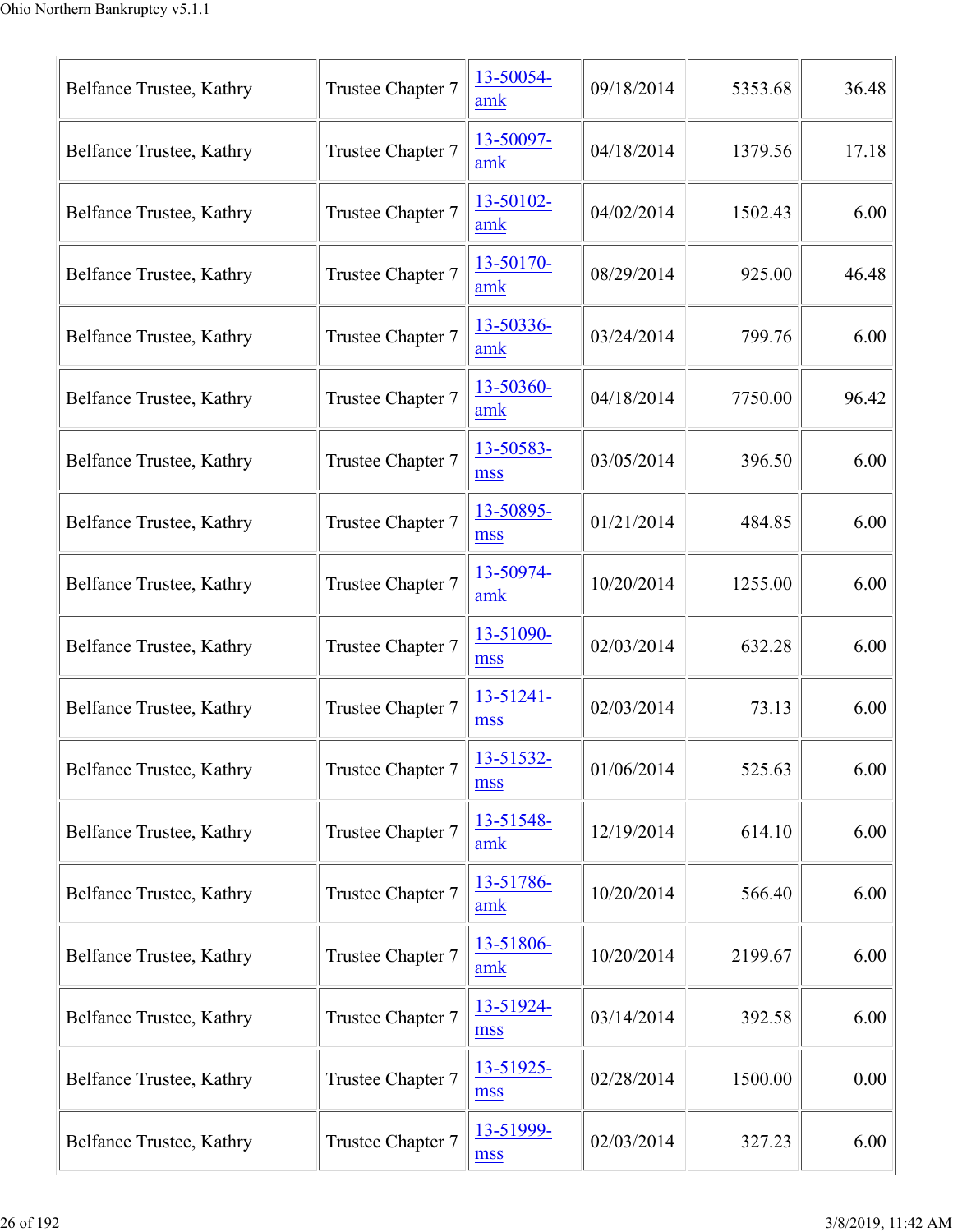| Belfance Trustee, Kathry | Trustee Chapter 7 | 13-52087-<br>amk | 10/20/2014 | 18537.63 | 45.32 |
|--------------------------|-------------------|------------------|------------|----------|-------|
| Belfance Trustee, Kathry | Trustee Chapter 7 | 13-52176-<br>amk | 08/27/2014 | 584.94   | 6.00  |
| Belfance Trustee, Kathry | Trustee Chapter 7 | 13-52370-<br>amk | 04/22/2014 | 525.25   | 6.00  |
| Belfance Trustee, Kathry | Trustee Chapter 7 | 13-52409-<br>amk | 10/20/2014 | 1893.16  | 15.20 |
| Belfance Trustee, Kathry | Trustee Chapter 7 | 13-52550-<br>amk | 04/14/2014 | 634.75   | 6.00  |
| Belfance Trustee, Kathry | Trustee Chapter 7 | 13-52634-<br>amk | 12/19/2014 | 570.07   | 6.00  |
| Belfance Trustee, Kathry | Trustee Chapter 7 | 13-52695-<br>amk | 03/24/2014 | 340.46   | 6.00  |
| Belfance Trustee, Kathry | Trustee Chapter 7 | 13-52750-<br>amk | 06/16/2014 | 600.58   | 6.00  |
| Belfance Trustee, Kathry | Trustee Chapter 7 | 13-52849-<br>amk | 08/22/2014 | 612.37   | 6.00  |
| Belfance Trustee, Kathry | Trustee Chapter 7 | 13-53072-<br>amk | 09/01/2014 | 363.27   | 6.00  |
| Belfance Trustee, Kathry | Trustee Chapter 7 | 13-53090-<br>amk | 10/20/2014 | 595.45   | 6.00  |
| Belfance Trustee, Kathry | Trustee Chapter 7 | 13-53106-<br>amk | 12/19/2014 | 3401.50  | 35.16 |
| Belfance Trustee, Kathry | Trustee Chapter 7 | 13-53140-<br>amk | 12/19/2014 | 1283.74  | 77.28 |
| Belfance Trustee, Kathry | Trustee Chapter 7 | 13-53212-<br>amk | 09/01/2014 | 516.14   | 6.00  |
| Belfance Trustee, Kathry | Trustee Chapter 7 | 13-53349-<br>amk | 10/16/2014 | 447.04   | 6.00  |
| Belfance Trustee, Kathry | Trustee Chapter 7 | 13-53363-<br>amk | 10/17/2014 | 238.03   | 6.00  |
| Belfance Trustee, Kathry | Trustee Chapter 7 | 13-53502-<br>amk | 10/17/2014 | 139.14   | 6.00  |
| Belfance Trustee, Kathry | Trustee Chapter 7 | 13-53547-<br>amk | 09/01/2014 | 538.87   | 6.00  |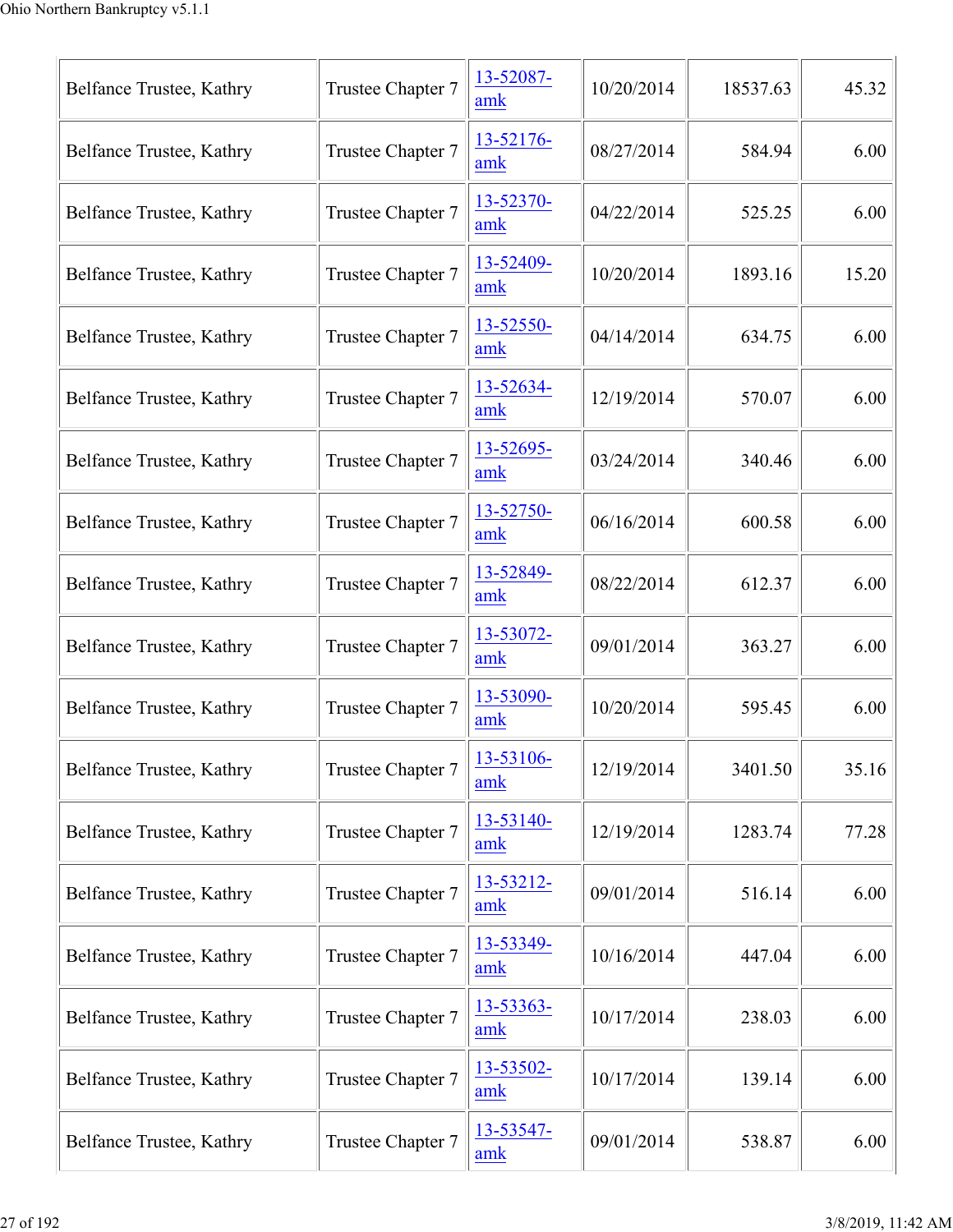| Belfance Trustee, Kathry | Trustee Chapter 7     | 13-53625-<br>amk            | 10/20/2014 | 1375.03  | 6.00    |
|--------------------------|-----------------------|-----------------------------|------------|----------|---------|
| Belfance Trustee, Kathry | Trustee Chapter 7     | 14-50041-<br>amk            | 10/20/2014 | 222.31   | 6.00    |
| Belfance Trustee, Kathry | Trustee Chapter 7     | 14-50078-<br>amk            | 10/20/2014 | 441.25   | 6.00    |
| Belfance Trustee, Kathry | Trustee Chapter 7     | 14-50110-<br>amk            | 09/30/2014 | 594.33   | 6.00    |
| Belfance Trustee, Kathry | Trustee Chapter 7     | 14-50113-<br>amk            | 12/19/2014 | 261.00   | 6.00    |
| Belfance Trustee, Kathry | Trustee Chapter 7     | 14-50158-<br>amk            | 12/19/2014 | 496.82   | 6.00    |
| Belfance Trustee, Kathry | Trustee Chapter 7     | 14-50336-<br>amk            | 12/19/2014 | 467.83   | 6.00    |
| Belfance Trustee, Kathry | Trustee Chapter 7     | 14-50358-<br>amk            | 10/20/2014 | 378.61   | 6.00    |
| Belfance Trustee, Kathry | Trustee Chapter 7     | 14-50447-<br>amk            | 12/19/2014 | 931.03   | 6.00    |
| Belfance Trustee, Kathry | Trustee Chapter 7     | 14-50575-<br>amk            | 12/19/2014 | 332.88   | 6.00    |
| Belfance Trustee, Kathry | Trustee Chapter 7     | 14-50698-<br>amk            | 12/19/2014 | 236.10   | 6.00    |
| Belfance Trustee, Kathry | Trustee Chapter 7     | 14-50720-<br>amk            | 12/19/2014 | 546.40   | 6.00    |
| Belfance Trustee, Kathry | Trustee Chapter 7     | 14-50804-<br>amk            | 12/19/2014 | 340.93   | 6.00    |
| Belfance Trustee, Kathry | Trustee Chapter 7     | 14-50907-<br>amk            | 12/19/2014 | 191.89   | 6.00    |
| Belfance Trustee, Kathry | Trustee Chapter 7     | 14-51005-<br>$\mathbf{amk}$ | 12/19/2014 | 408.01   | 6.00    |
|                          |                       |                             | Total      | 96757.90 | 1462.87 |
| Bergrin, Irving S.       | Trustee's<br>Attorney | 13-10429-jps                | 02/18/2014 | 600.00   | 12.88   |
|                          | Total                 | 600.00                      | 12.88      |          |         |
|                          |                       |                             |            |          |         |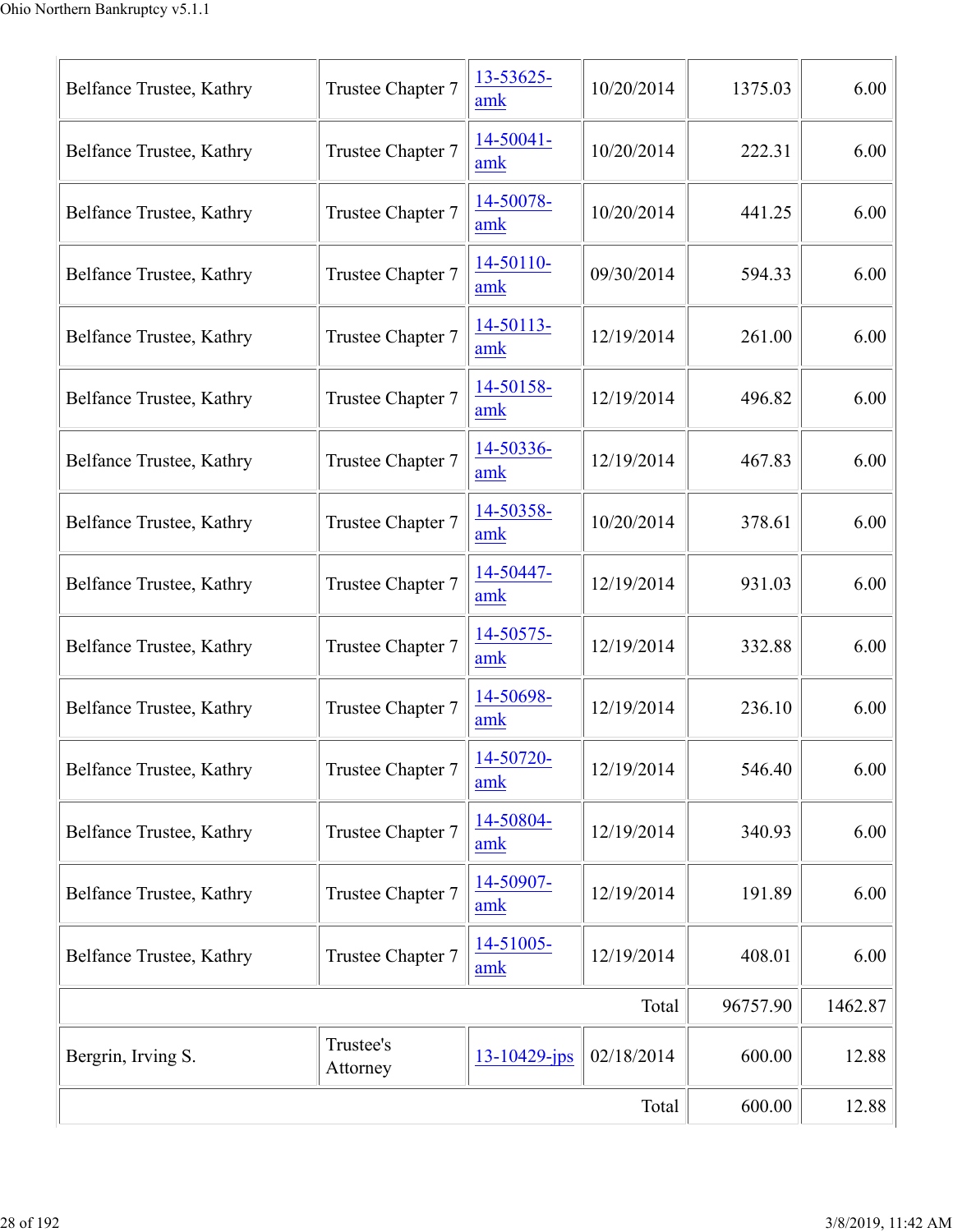| Bober Markey Fedorovich& | Other<br>Professional   | 08-50421-<br>kw    | 04/09/2014 | 4307.60 | 0.00   |
|--------------------------|-------------------------|--------------------|------------|---------|--------|
| Bober Markey Fedorovich& | Other<br>Professional   | 08-50421-<br>kw    | 11/18/2014 | 4293.10 | 0.00   |
|                          |                         |                    | Total      | 8600.70 | 0.00   |
| Bocciarelli, Marco G.    | Trustee's<br>Attorney   | 13-53338-<br>amk   | 12/19/2014 | 7281.62 | 655.13 |
|                          |                         |                    | Total      | 7281.62 | 655.13 |
| <b>Bodine Perry LLC</b>  | Accountant              | 11-41016-kw        | 07/25/2014 | 545.00  | 0.00   |
|                          | 545.00                  | 0.00               |            |         |        |
| Bonnell, Robert          | Appraiser               | 13-34794-<br>maw   | 12/29/2014 | 125.00  | 0.00   |
|                          |                         |                    | Total      | 125.00  | 0.00   |
| Booher, Debra E.         | Defendant's<br>Attorney | 14-13429-<br>aih   | 09/29/2014 | 3000.00 | 0.00   |
|                          |                         |                    | Total      | 3000.00 | 0.00   |
| Booher, Debra E.         | Creditor's<br>Attorney  | $13 - 18747 - ips$ | 04/04/2014 | 3000.00 | 0.00   |
|                          |                         |                    | Total      | 3000.00 | 0.00   |
| Boyd, Megan              | Appraiser               | 13-61570-rk        | 02/20/2014 | 150.00  | 0.00   |
| Boyd, Megan              | Appraiser               | 14-60114-rk        | 07/30/2014 | 75.00   | 0.00   |
| Boyd, Megan              | Appraiser               | 14-60445-rk        | 07/31/2014 | 75.00   | 0.00   |
|                          |                         |                    | Total      | 300.00  | 0.00   |
| Boylan, Mike             | Other<br>Professional   | 09-54752-<br>amk   | 01/29/2014 | 3000.00 | 175.00 |
| Boylan, Mike             | Other<br>Professional   | 09-54752-<br>amk   | 09/09/2014 | 3000.00 | 175.00 |
| Boylan, Mike             | Other<br>Professional   | 13-51133-<br>amk   | 01/14/2014 | 3000.00 | 175.00 |
|                          |                         |                    | Total      | 9000.00 | 525.00 |
| Brenneman, Karen         | Accountant              | 08-63095-rk        | 02/05/2014 | 1682.81 | 0.00   |
| Brenneman, Karen         | Accountant              | 12-60145-rk        | 07/17/2014 | 878.75  | 0.00   |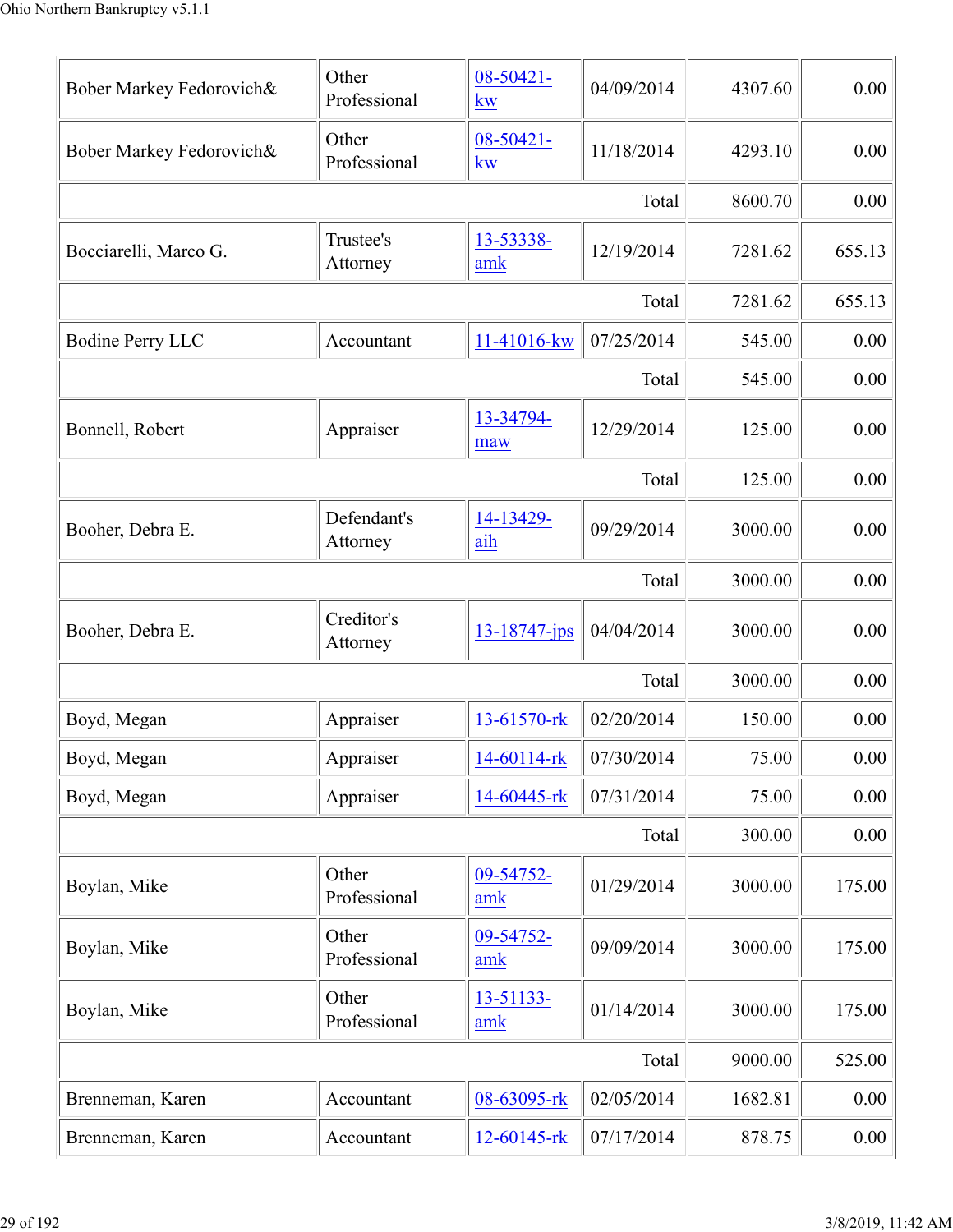|                        |                        |                        | Total      | 2561.56   | 0.00    |
|------------------------|------------------------|------------------------|------------|-----------|---------|
| <b>Brouse McDowell</b> | Creditor's<br>Attorney | 99-14624-<br>pmc       | 07/24/2014 | 1012.50   | 0.00    |
|                        |                        |                        | Total      | 1012.50   | 0.00    |
| <b>Brouse McDowell</b> | Creditor Comm.<br>Aty  | $03 - 25461 -$<br>pmc  | 12/23/2014 | 41042.56  | 48.98   |
|                        |                        |                        | Total      | 41042.56  | 48.98   |
| <b>Brouse McDowell</b> | Trustee's<br>Attorney  | 08-50421-<br>kw        | 04/09/2014 | 44498.50  | 560.19  |
| <b>Brouse McDowell</b> | Trustee's<br>Attorney  | 08-50421-<br><u>kw</u> | 11/18/2014 | 73331.50  | 977.99  |
|                        |                        |                        | Total      | 117830.00 | 1538.18 |
| Brown, Joanne          | Trustee's<br>Attorney  | $11 - 17646$ -jps      | 05/30/2014 | 400.00    | 0.00    |
| Brown, Joanne          | Trustee's<br>Attorney  | $12 - 12002 - ips$     | 03/19/2014 | 2406.71   | 0.00    |
| Brown, Joanne          | Trustee's<br>Attorney  | 12-15479-<br>aih       | 11/04/2014 | 176.00    | 0.00    |
| Brown, Joanne          | Trustee's<br>Attorney  | $12 - 18676$ -jps      | 12/11/2014 | 1567.50   | 0.00    |
| Brown, Joanne          | Trustee's<br>Attorney  | 13-10455-<br>aih       | 10/14/2014 | 295.00    | 0.00    |
| Brown, Joanne          | Trustee's<br>Attorney  | 13-10742-jps           | 02/25/2014 | 325.00    | 0.00    |
| Brown, Joanne          | Trustee's<br>Attorney  | 13-10758-<br>aih       | 06/03/2014 | 357.50    | 0.00    |
| Brown, Joanne          | Trustee's<br>Attorney  | 13-13863-jps           | 06/10/2014 | 302.50    | 0.00    |
| Brown, Joanne          | Trustee's<br>Attorney  | 13-14929-jps           | 07/22/2014 | 725.00    | 0.00    |
| Brown, Joanne          | Trustee's<br>Attorney  | 13-15330-<br>aih       | 02/21/2014 | 261.25    | 1.38    |
| Brown, Joanne          | Trustee's<br>Attorney  | 13-17322-<br>pmc       | 12/23/2014 | 357.50    | 0.00    |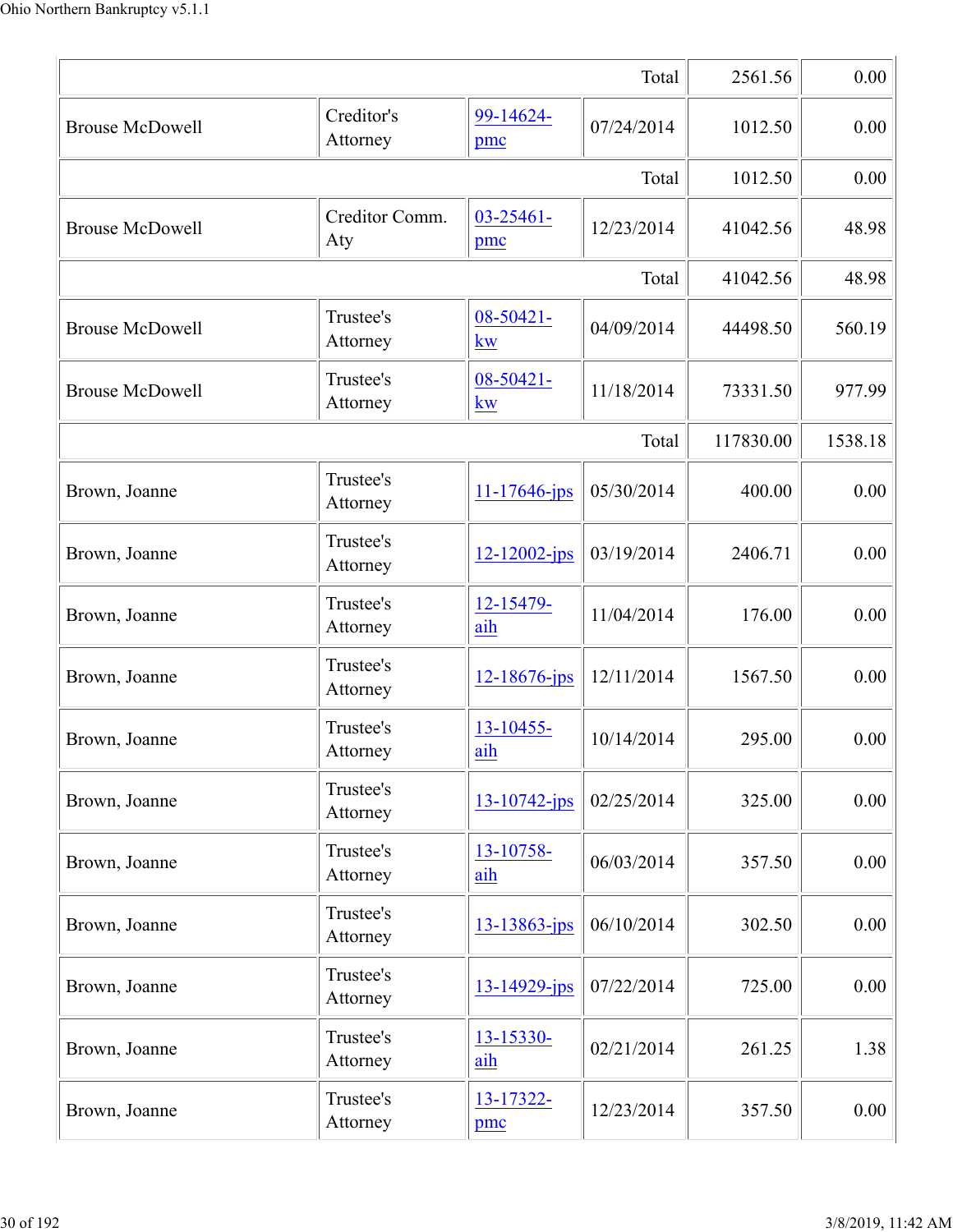| Brown, Joanne    | Trustee's<br>Attorney | 13-18247-<br>aih      | 12/09/2014 | 976.00   | 0.00   |
|------------------|-----------------------|-----------------------|------------|----------|--------|
| Brown, Joanne    | Trustee's<br>Attorney | $14 - 10127$ -jps     | 12/11/2014 | 2117.50  | 0.00   |
| Brown, Joanne    | Trustee's<br>Attorney | 14-10961-<br>aih      | 12/09/2014 | 1237.50  | 0.00   |
| Brown, Joanne    | Trustee's<br>Attorney | 14-11343-aih          | 12/09/2014 | 302.50   | 0.00   |
|                  |                       |                       | Total      | 11807.46 | 1.38   |
| Brown, Virgil E. | Trustee Chapter 7     | 09-17860-<br>pmc      | 02/27/2014 | 1342.50  | 46.31  |
| Brown, Virgil E. | Trustee Chapter 7     | 09-19504-<br>pmc      | 01/16/2014 | 6159.39  | 284.26 |
| Brown, Virgil E. | Trustee Chapter 7     | 10-13958-<br>pmc      | 08/30/2014 | 323.35   | 14.81  |
| Brown, Virgil E. | Trustee Chapter 7     | 11-11658-<br>pmc      | 02/18/2014 | 7218.81  | 24.00  |
| Brown, Virgil E. | Trustee Chapter 7     | 11-17646-jps          | 05/30/2014 | 501.93   | 19.05  |
| Brown, Virgil E. | Trustee Chapter 7     | 12-12002-jps          | 03/19/2014 | 7491.69  | 31.83  |
| Brown, Virgil E. | Trustee Chapter 7     | 12-12840-<br>aih      | 05/06/2014 | 762.65   | 25.73  |
| Brown, Virgil E. | Trustee Chapter 7     | 12-15304-<br>pmc      | 06/13/2014 | 365.00   | 26.46  |
| Brown, Virgil E. | Trustee Chapter 7     | 12-15479-<br>aih      | 11/04/2014 | 3350.00  | 38.59  |
| Brown, Virgil E. | Trustee Chapter 7     | $12 - 17471 -$<br>aih | 09/23/2014 | 2400.00  | 128.53 |
| Brown, Virgil E. | Trustee Chapter 7     | 12-17552-<br>pmc      | 05/05/2014 | 264.37   | 18.92  |
| Brown, Virgil E. | Trustee Chapter 7     | 12-18591-jps          | 10/29/2014 | 1680.90  | 22.03  |
| Brown, Virgil E. | Trustee Chapter 7     | $12 - 18676$ -jps     | 12/11/2014 | 2067.80  | 23.65  |
| Brown, Virgil E. | Trustee Chapter 7     | $12 - 18694 - ips$    | 04/04/2014 | 1300.00  | 17.16  |
| Brown, Virgil E. | Trustee Chapter 7     | 12-19285-<br>pmc      | 01/03/2014 | 300.00   | 20.28  |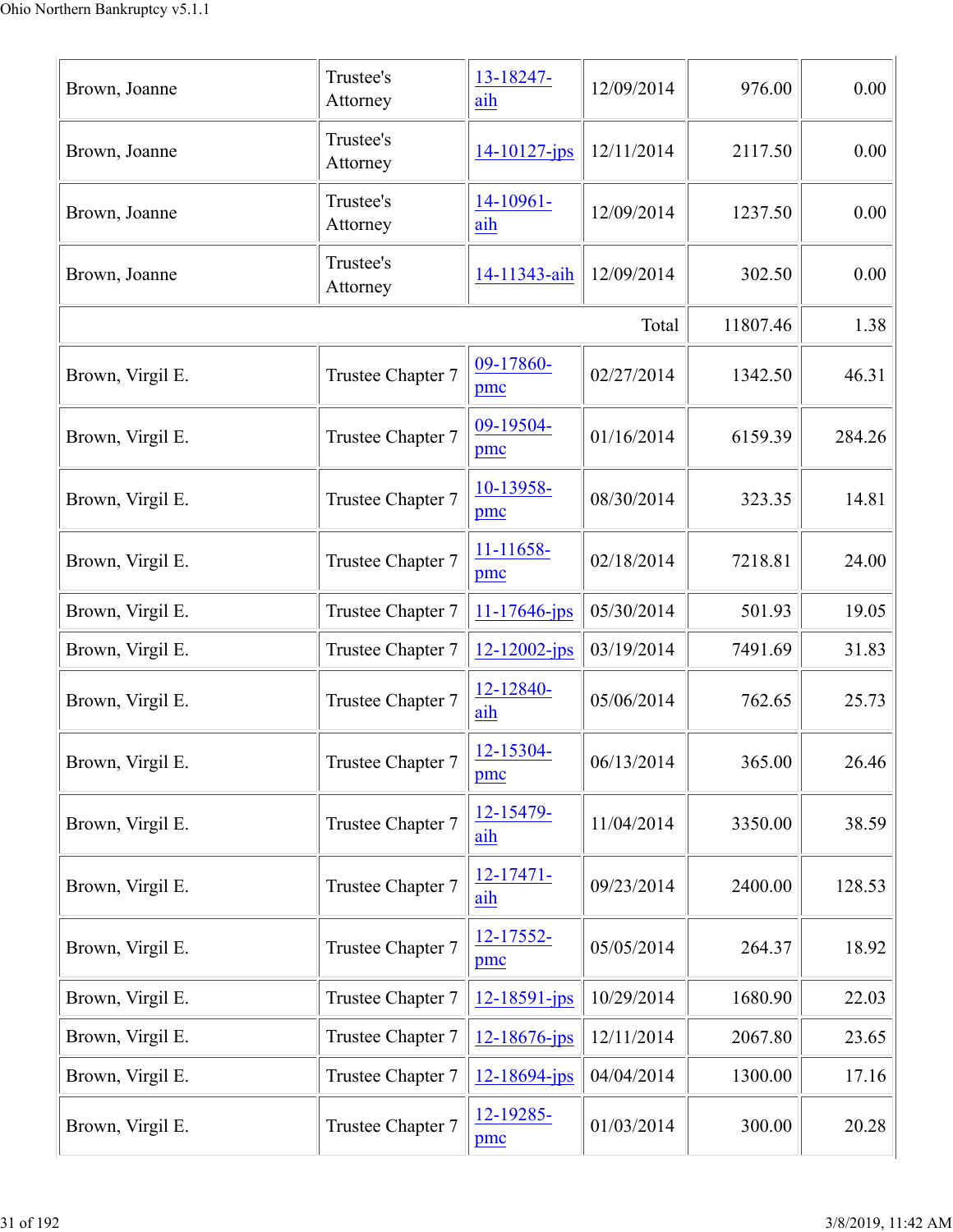| Brown, Virgil E. | Trustee Chapter 7 | 12-19300-<br>pmc      | 01/16/2014 | 437.50  | 28.44 |
|------------------|-------------------|-----------------------|------------|---------|-------|
| Brown, Virgil E. | Trustee Chapter 7 | 13-10429-jps          | 02/18/2014 | 1083.50 | 22.42 |
| Brown, Virgil E. | Trustee Chapter 7 | 13-10455-<br>aih      | 10/14/2014 | 302.75  | 18.86 |
| Brown, Virgil E. | Trustee Chapter 7 | 13-10727-<br>aih      | 06/03/2014 | 1476.40 | 26.06 |
| Brown, Virgil E. | Trustee Chapter 7 | $13 - 10742$ -jps     | 02/25/2014 | 243.26  | 35.15 |
| Brown, Virgil E. | Trustee Chapter 7 | 13-10758-<br>aih      | 06/03/2014 | 726.11  | 23.34 |
| Brown, Virgil E. | Trustee Chapter 7 | 13-11116-aih          | 08/05/2014 | 500.00  | 41.63 |
| Brown, Virgil E. | Trustee Chapter 7 | $13 - 11401 -$<br>pmc | 09/11/2014 | 775.00  | 21.48 |
| Brown, Virgil E. | Trustee Chapter 7 | 13-12321-<br>aih      | 08/05/2014 | 900.00  | 27.03 |
| Brown, Virgil E. | Trustee Chapter 7 | $13 - 12350 -$<br>aih | 04/29/2014 | 187.50  | 22.31 |
| Brown, Virgil E. | Trustee Chapter 7 | 13-12774-jps          | 03/06/2014 | 916.56  | 24.10 |
| Brown, Virgil E. | Trustee Chapter 7 | $13 - 13137 - ips$    | 01/10/2014 | 850.91  | 17.64 |
| Brown, Virgil E. | Trustee Chapter 7 | 13-13493-jps          | 03/26/2014 | 375.00  | 25.48 |
| Brown, Virgil E. | Trustee Chapter 7 | $13 - 13544 - jps$    | 02/18/2014 | 887.56  | 13.42 |
| Brown, Virgil E. | Trustee Chapter 7 | $13 - 13559$ -jps     | 07/02/2014 | 205.63  | 20.55 |
| Brown, Virgil E. | Trustee Chapter 7 | 13-13700-jps          | 02/18/2014 | 431.97  | 11.44 |
| Brown, Virgil E. | Trustee Chapter 7 | $13 - 13863$ -jps     | 06/10/2014 | 543.75  | 12.72 |
| Brown, Virgil E. | Trustee Chapter 7 | 13-13890-jps          | 02/13/2014 | 219.00  | 14.94 |
| Brown, Virgil E. | Trustee Chapter 7 | 13-13905-<br>pmc      | 01/03/2014 | 252.02  | 12.82 |
| Brown, Virgil E. | Trustee Chapter 7 | 13-13924-<br>aih      | 01/15/2014 | 195.63  | 20.48 |
| Brown, Virgil E. | Trustee Chapter 7 | $13 - 14055 - ips$    | 06/10/2014 | 1288.70 | 31.28 |
| Brown, Virgil E. | Trustee Chapter 7 | $13 - 14215$ -jps     | 01/27/2014 | 187.50  | 22.94 |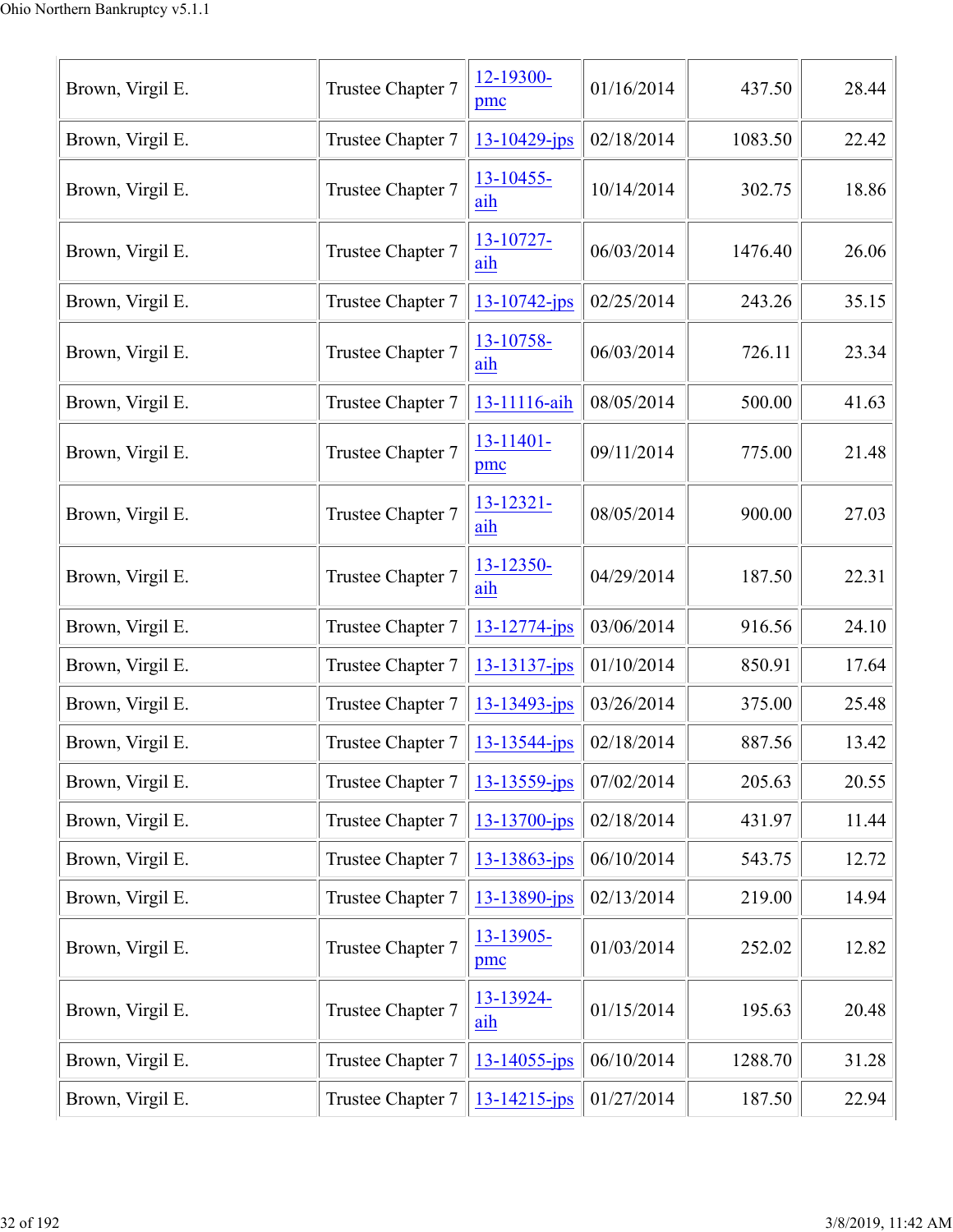| Brown, Virgil E. | Trustee Chapter 7 | 13-14250-<br>aih    | 02/25/2014 | 598.66  | 11.96 |
|------------------|-------------------|---------------------|------------|---------|-------|
| Brown, Virgil E. | Trustee Chapter 7 | $13 - 14251 - ips$  | 01/17/2014 | 349.04  | 13.14 |
| Brown, Virgil E. | Trustee Chapter 7 | 13-14271-<br>aih    | 03/11/2014 | 1354.13 | 22.97 |
| Brown, Virgil E. | Trustee Chapter 7 | 13-14275-<br>pmc    | 02/03/2014 | 225.00  | 11.10 |
| Brown, Virgil E. | Trustee Chapter 7 | 13-14570-<br>pmc    | 02/14/2014 | 294.66  | 8.09  |
| Brown, Virgil E. | Trustee Chapter 7 | $13 - 14576$ -jps   | 02/28/2014 | 275.00  | 47.89 |
| Brown, Virgil E. | Trustee Chapter 7 | 13-14582-<br>pmc    | 02/07/2014 | 245.68  | 15.52 |
| Brown, Virgil E. | Trustee Chapter 7 | 13-14584-<br>aih    | 07/21/2014 | 214.29  | 15.40 |
| Brown, Virgil E. | Trustee Chapter 7 | 13-14897-<br>pmc    | 02/03/2014 | 191.39  | 13.66 |
| Brown, Virgil E. | Trustee Chapter 7 | $13 - 14929 - ips$  | 07/22/2014 | 625.00  | 25.54 |
| Brown, Virgil E. | Trustee Chapter 7 | $13 - 14993 - ips$  | 04/16/2014 | 1346.16 | 14.50 |
| Brown, Virgil E. | Trustee Chapter 7 | 13-14995-jps        | 05/30/2014 | 625.00  | 16.73 |
| Brown, Virgil E. | Trustee Chapter 7 | $13 - 15174 - ips$  | 04/07/2014 | 150.71  | 9.76  |
| Brown, Virgil E. | Trustee Chapter 7 | 13-15330-<br>aih    | 02/21/2014 | 450.00  | 35.62 |
| Brown, Virgil E. | Trustee Chapter 7 | $13 - 15582 - jps$  | 03/13/2014 | 175.00  | 14.32 |
| Brown, Virgil E. | Trustee Chapter 7 | 13-15908-<br>pmc    | 10/09/2014 | 750.00  | 21.74 |
| Brown, Virgil E. | Trustee Chapter 7 | 13-15938-<br>aih    | 08/05/2014 | 437.50  | 21.57 |
| Brown, Virgil E. | Trustee Chapter 7 | $13 - 15955$<br>aih | 04/24/2014 | 560.76  | 23.31 |
| Brown, Virgil E. | Trustee Chapter 7 | 13-15968-<br>aih    | 03/03/2014 | 176.25  | 13.12 |
| Brown, Virgil E. | Trustee Chapter 7 | 13-15974-<br>pmc    | 03/27/2014 | 1490.04 | 13.90 |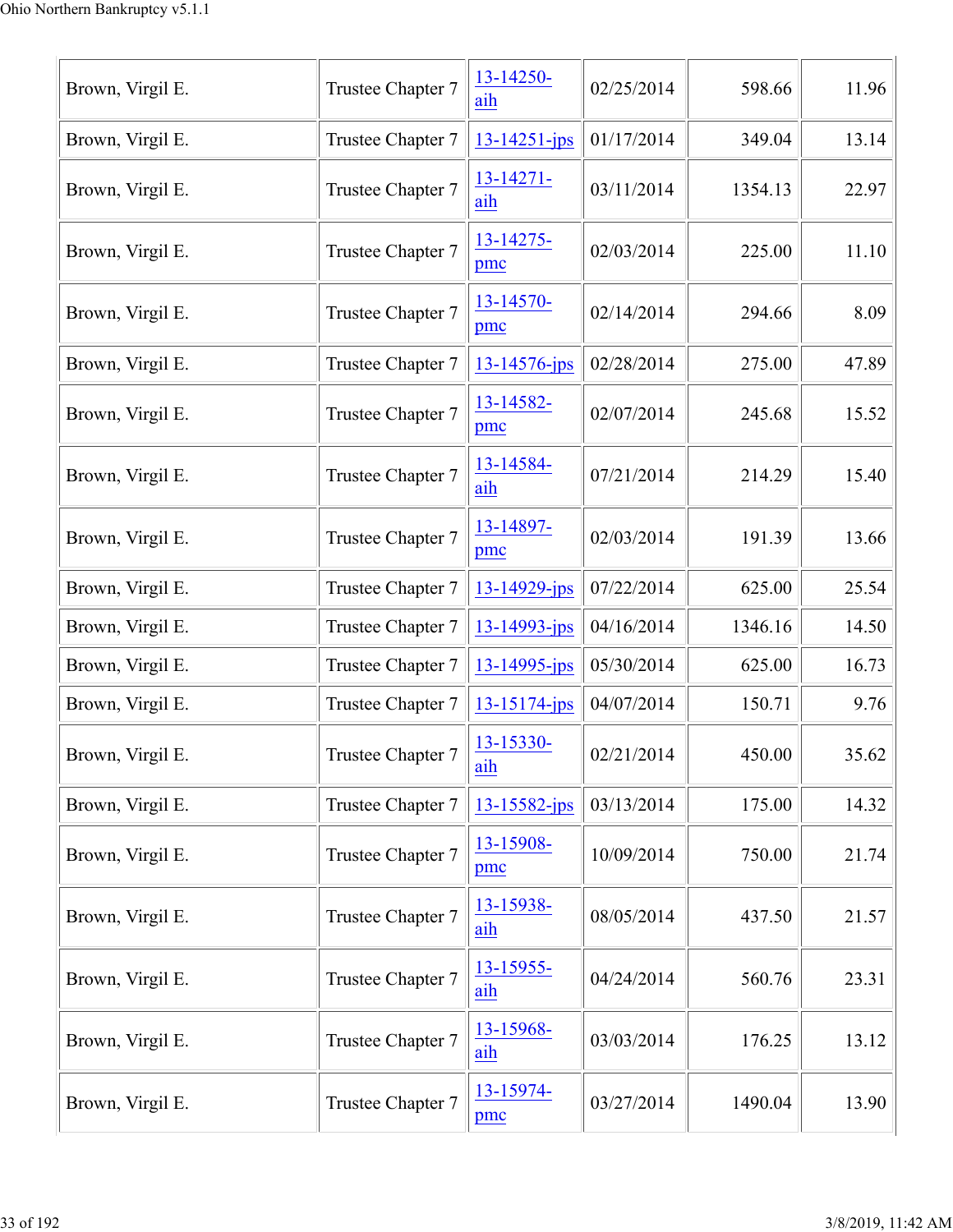| Brown, Virgil E. | Trustee Chapter 7     | $13 - 16403 -$<br>aih | 03/19/2014 | 275.00  | 43.12 |
|------------------|-----------------------|-----------------------|------------|---------|-------|
| Brown, Virgil E. | Trustee Chapter 7     | $13 - 16648$ -jps     | 08/05/2014 | 435.82  | 14.05 |
| Brown, Virgil E. | Trustee's<br>Attorney | 13-16678-<br>pmc      | 10/22/2014 | 255.00  | 0.00  |
| Brown, Virgil E. | Trustee Chapter 7     | $13 - 16690 - ips$    | 04/07/2014 | 379.00  | 13.72 |
| Brown, Virgil E. | Trustee Chapter 7     | 13-17033-<br>pmc      | 09/11/2014 | 469.00  | 11.85 |
| Brown, Virgil E. | Trustee Chapter 7     | 13-17064-jps          | 07/02/2014 | 279.65  | 11.78 |
| Brown, Virgil E. | Trustee Chapter 7     | 13-17066-<br>pmc      | 04/30/2014 | 250.00  | 18.03 |
| Brown, Virgil E. | Trustee Chapter 7     | 13-17132-<br>pmc      | 05/02/2014 | 269.25  | 18.48 |
| Brown, Virgil E. | Trustee Chapter 7     | $13 - 17147$ -jps     | 09/23/2014 | 470.14  | 6.49  |
| Brown, Virgil E. | Trustee Chapter 7     | $13 - 17291 - ips$    | 07/02/2014 | 250.00  | 23.08 |
| Brown, Virgil E. | Trustee Chapter 7     | 13-17322-<br>pmc      | 12/23/2014 | 600.00  | 16.19 |
| Brown, Virgil E. | Trustee Chapter 7     | 13-17348-jps          | 05/13/2014 | 365.57  | 11.85 |
| Brown, Virgil E. | Trustee Chapter 7     | $13 - 17411 -$<br>pmc | 06/13/2014 | 412.50  | 20.92 |
| Brown, Virgil E. | Trustee Chapter 7     | 13-17671-<br>pmc      | 07/31/2014 | 1066.80 | 9.38  |
| Brown, Virgil E. | Trustee Chapter 7     | $13 - 17793 - ips$    | 07/22/2014 | 500.00  | 20.59 |
| Brown, Virgil E. | Trustee Chapter 7     | 13-17984-jps          | 08/29/2014 | 163.73  | 13.14 |
| Brown, Virgil E. | Trustee Chapter 7     | 13-17985-jps          | 09/23/2014 | 981.15  | 17.27 |
| Brown, Virgil E. | Trustee Chapter 7     | 13-18009-jps          | 07/22/2014 | 473.00  | 15.07 |
| Brown, Virgil E. | Trustee Chapter 7     | 13-18060-jps          | 07/30/2014 | 314.42  | 8.29  |
| Brown, Virgil E. | Trustee Chapter 7     | 13-18247-<br>aih      | 12/09/2014 | 774.81  | 21.28 |
| Brown, Virgil E. | Trustee Chapter 7     | 13-18309-<br>aih      | 07/15/2014 | 227.15  | 9.32  |
| Brown, Virgil E. | Trustee Chapter 7     | 13-18479-jps          | 10/29/2014 | 1300.46 | 21.77 |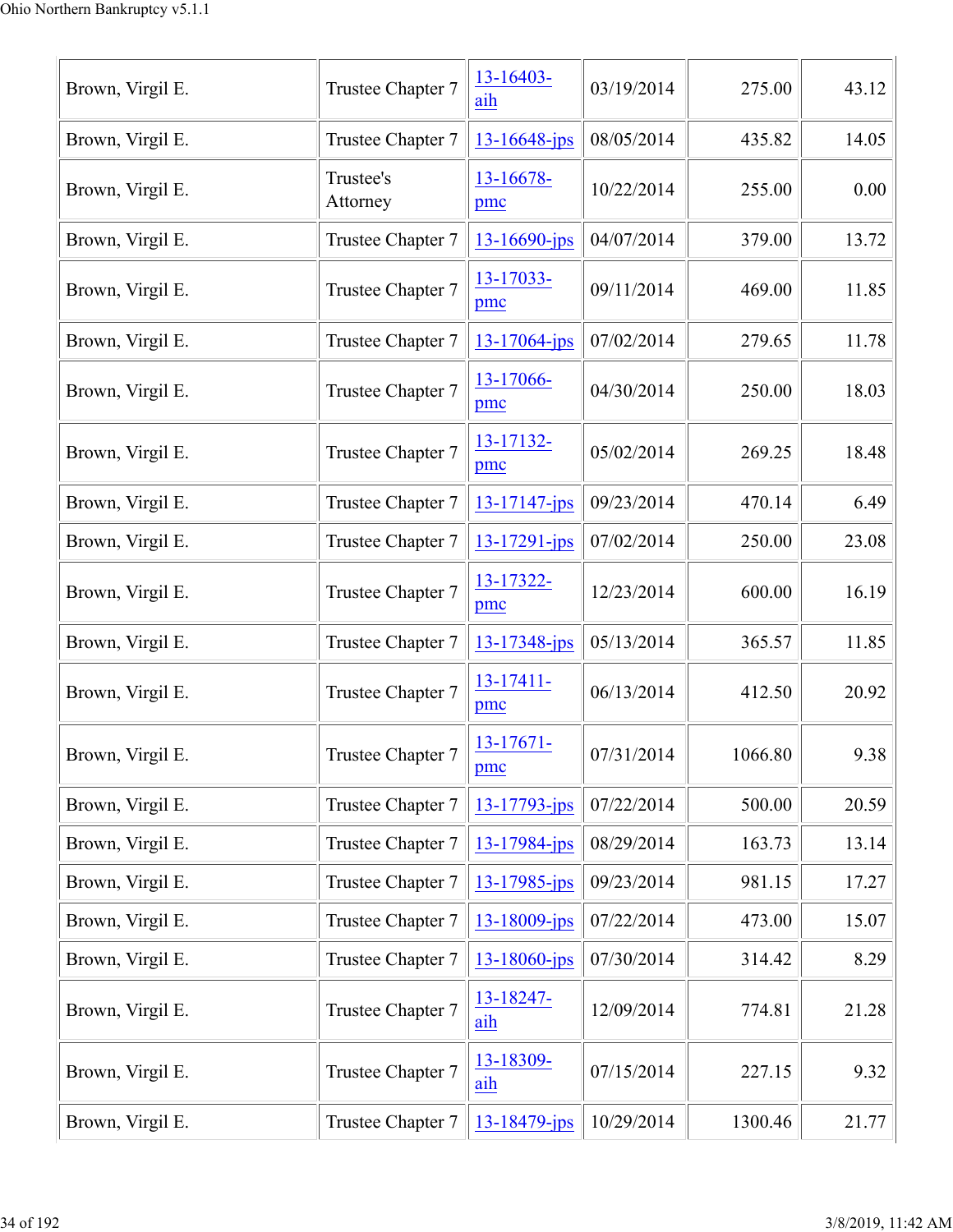| Brown, Virgil E. | Trustee Chapter 7 | 13-18559-jps       | 10/29/2014 | 896.23  | 11.54  |
|------------------|-------------------|--------------------|------------|---------|--------|
| Brown, Virgil E. | Trustee Chapter 7 | 13-18629-jps       | 09/30/2014 | 166.90  | 10.78  |
| Brown, Virgil E. | Trustee Chapter 7 | 13-18646-<br>pmc   | 10/09/2014 | 914.53  | 16.79  |
| Brown, Virgil E. | Trustee Chapter 7 | 13-18822-<br>pmc   | 12/23/2014 | 2950.00 | 182.69 |
| Brown, Virgil E. | Trustee Chapter 7 | 13-18877-<br>pmc   | 10/09/2014 | 1256.40 | 13.72  |
| Brown, Virgil E. | Trustee Chapter 7 | 14-10079-<br>pmc   | 09/11/2014 | 497.76  | 11.58  |
| Brown, Virgil E. | Trustee Chapter 7 | 14-10083-<br>pmc   | 07/24/2014 | 309.95  | 11.87  |
| Brown, Virgil E. | Trustee Chapter 7 | $14 - 10127$ -jps  | 12/11/2014 | 2150.00 | 60.14  |
| Brown, Virgil E. | Trustee Chapter 7 | 14-10307-<br>aih   | 08/28/2014 | 363.20  | 15.01  |
| Brown, Virgil E. | Trustee Chapter 7 | $14 - 10332 - ips$ | 08/27/2014 | 185.55  | 12.83  |
| Brown, Virgil E. | Trustee Chapter 7 | 14-10385-<br>aih   | 08/28/2014 | 374.54  | 12.83  |
| Brown, Virgil E. | Trustee Chapter 7 | 14-10388-<br>aih   | 10/07/2014 | 496.25  | 15.68  |
| Brown, Virgil E. | Trustee Chapter 7 | $14 - 10553 - jps$ | 09/23/2014 | 300.00  | 17.52  |
| Brown, Virgil E. | Trustee Chapter 7 | $14 - 10793 - ips$ | 09/23/2014 | 1125.05 | 13.23  |
| Brown, Virgil E. | Trustee Chapter 7 | 14-10961-<br>aih   | 12/09/2014 | 1261.59 | 16.23  |
| Brown, Virgil E. | Trustee Chapter 7 | 14-11022-<br>pmc   | 09/09/2014 | 280.02  | 9.78   |
| Brown, Virgil E. | Trustee Chapter 7 | 14-11246-aih       | 12/09/2014 | 627.85  | 8.58   |
| Brown, Virgil E. | Trustee Chapter 7 | 14-11281-<br>pmc   | 09/23/2014 | 360.93  | 17.97  |
| Brown, Virgil E. | Trustee Chapter 7 | 14-11343-aih       | 12/09/2014 | 731.75  | 17.85  |
| Brown, Virgil E. | Trustee Chapter 7 | 14-11737-<br>pmc   | 10/22/2014 | 150.00  | 52.15  |
| Brown, Virgil E. | Trustee Chapter 7 | 14-11811-<br>pmc   | 12/17/2014 | 626.40  | 19.73  |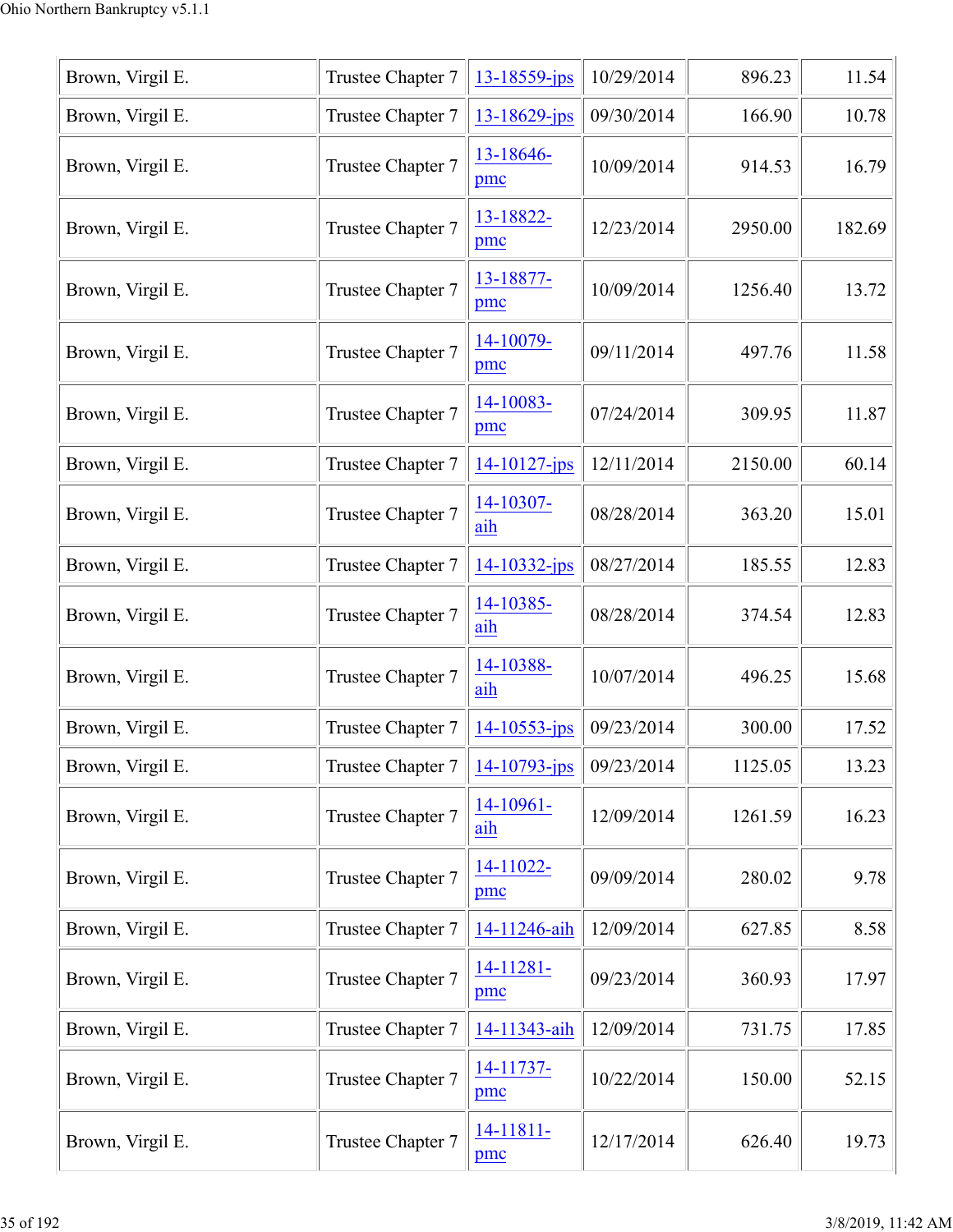| Brown, Virgil E.        | Trustee Chapter 7       | 14-12075-<br>pmc       | 10/15/2014 | 345.00   | 14.50   |
|-------------------------|-------------------------|------------------------|------------|----------|---------|
| Brown, Virgil E.        | Trustee Chapter 7       | 14-12491-<br>pmc       | 10/29/2014 | 250.00   | 13.56   |
| Brown, Virgil E.        | Trustee Chapter 7       | $14 - 12598 - jps$     | 11/07/2014 | 301.25   | 9.96    |
| Brown, Virgil E.        | Trustee Chapter 7       | 14-12599-<br>pmc       | 12/17/2014 | 205.50   | 9.49    |
| Brown, Virgil E.        | Trustee Chapter 7       | 14-12848-<br>aih       | 11/13/2014 | 200.02   | 14.21   |
| Brown, Virgil E.        | Trustee Chapter 7       | 14-13200-<br>aih       | 11/25/2014 | 235.86   | 13.43   |
| Brown, Virgil E.        | Trustee Chapter 7       | 14-13425-<br>pmc       | 12/17/2014 | 344.23   | 14.10   |
|                         |                         |                        | Total      | 87468.12 | 2589.40 |
| Brown, Virgil E.        | Trustee's<br>Attorney   | 09-17860-<br>pmc       | 02/27/2014 | 1837.50  | 0.00    |
| Brown, Virgil E.        | Trustee Chapter 7       | 13-16678-<br>pmc       | 10/22/2014 | 224.92   | 20.63   |
|                         |                         |                        | Total      | 2062.42  | 20.63   |
| <b>Buckley King LPA</b> | Attorney                | $12 - 18640$ -jps      | 01/10/2014 | 99445.50 | 4206.46 |
|                         |                         |                        | Total      | 99445.50 | 4206.46 |
| Budway, R.J             | Defendant's<br>Attorney | 13-18378-jps           | 05/12/2014 | 3000.00  | 0.00    |
|                         |                         |                        | Total      | 3000.00  | 0.00    |
| Butz, David E.          | Defendant's<br>Attorney | 12-06112-rk            | 06/05/2014 | 1656.53  | 0.00    |
|                         |                         |                        | Total      | 1656.53  | 0.00    |
| Buzulencia, Michael D.  | Trustee Chapter 7       | 08-42610-<br><b>kw</b> | 01/15/2014 | 2451.37  | 15.97   |
| Buzulencia, Michael D.  | Trustee Chapter 7       | 09-43822-<br>kw        | 05/14/2014 | 1343.38  | 10.44   |
| Buzulencia, Michael D.  | Trustee Chapter 7       | 09-43837-<br>kw        | 08/06/2014 | 958.04   | 40.56   |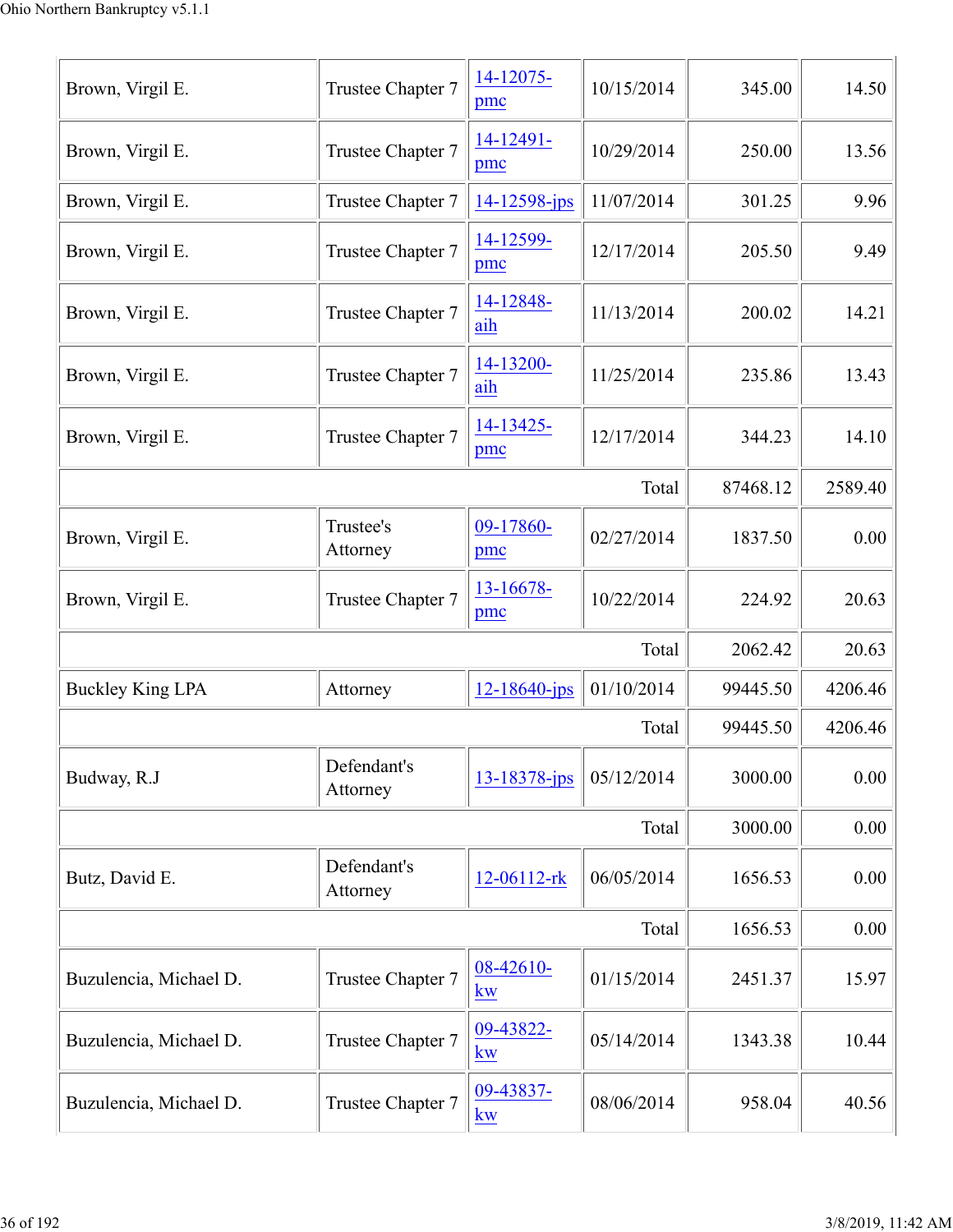| Buzulencia, Michael D. | Trustee Chapter 7 | 09-44026-<br><b>kw</b>             | 03/12/2014 | 2141.34 | 1.20   |
|------------------------|-------------------|------------------------------------|------------|---------|--------|
| Buzulencia, Michael D. | Trustee Chapter 7 | $09-44631-$<br>kw                  | 01/15/2014 | 1250.02 | 33.26  |
| Buzulencia, Michael D. | Trustee Chapter 7 | $10-40043-$<br><b>kw</b>           | 01/15/2014 | 2050.00 | 12.09  |
| Buzulencia, Michael D. | Trustee Chapter 7 | 10-41728-<br>kw                    | 04/09/2014 | 1416.31 | 2.86   |
| Buzulencia, Michael D. | Trustee Chapter 7 | 10-41918-<br>kw                    | 05/14/2014 | 1832.32 | 113.10 |
| Buzulencia, Michael D. | Trustee Chapter 7 | 10-44094-<br><b>kw</b>             | 05/14/2014 | 952.49  | 13.19  |
| Buzulencia, Michael D. | Trustee Chapter 7 | 10-44683-<br><b>kw</b>             | 04/09/2014 | 1250.01 | 107.60 |
| Buzulencia, Michael D. | Trustee Chapter 7 | 11-40051-kw                        | 01/15/2014 | 2512.56 | 397.65 |
| Buzulencia, Michael D. | Trustee Chapter 7 | 11-41385-kw                        | 06/11/2014 | 1012.87 | 2.40   |
| Buzulencia, Michael D. | Trustee Chapter 7 | 11-43012-kw                        | 06/11/2014 | 750.00  | 117.01 |
| Buzulencia, Michael D. | Trustee Chapter 7 | 12-40964-<br>kw                    | 04/09/2014 | 625.00  | 88.33  |
| Buzulencia, Michael D. | Trustee Chapter 7 | 12-41706-<br>kw                    | 09/10/2014 | 750.00  | 187.59 |
| Buzulencia, Michael D. | Trustee Chapter 7 | $12 - 42371 -$<br>$k\underline{w}$ | 04/09/2014 | 1250.00 | 75.13  |
| Buzulencia, Michael D. | Trustee Chapter 7 | 12-42476-<br>kw                    | 06/11/2014 | 750.00  | 138.40 |
| Buzulencia, Michael D. | Trustee Chapter 7 | 12-42876-<br>kw                    | 02/12/2014 | 925.00  | 4.12   |
| Buzulencia, Michael D. | Trustee Chapter 7 | 12-43080-<br>kw                    | 05/14/2014 | 987.75  | 2.66   |
| Buzulencia, Michael D. | Trustee Chapter 7 | 13-40404-<br>kw                    | 06/11/2014 | 305.33  | 2.60   |
| Buzulencia, Michael D. | Trustee Chapter 7 | 13-40667-<br>kw                    | 07/02/2014 | 448.29  | 2.40   |
| Buzulencia, Michael D. | Trustee Chapter 7 | 13-40689-<br>kw                    | 05/14/2014 | 542.84  | 4.72   |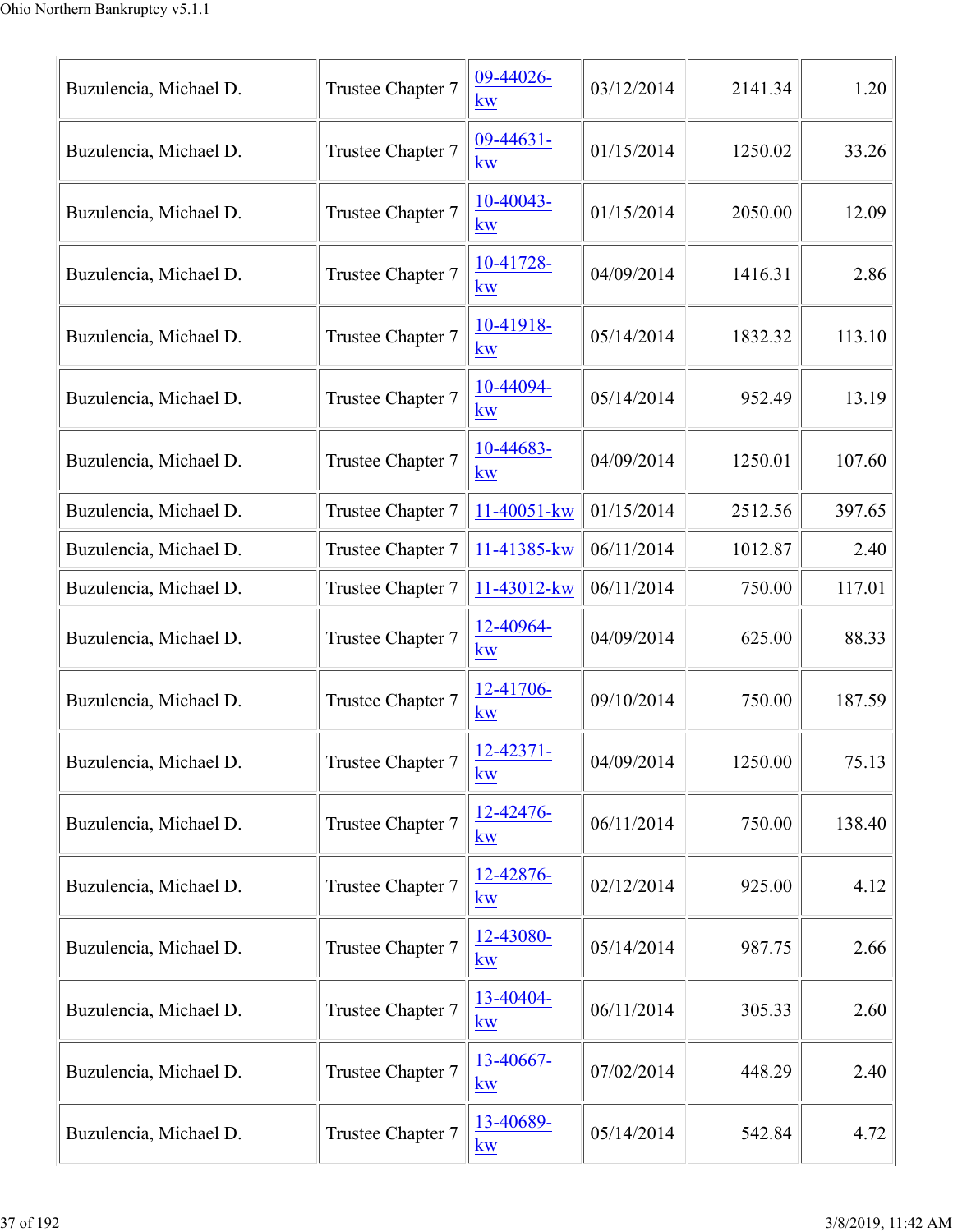| Buzulencia, Michael D. | Trustee Chapter 7 | 13-40961-<br><b>kw</b>            | 07/02/2014 | 850.00   | 26.06   |
|------------------------|-------------------|-----------------------------------|------------|----------|---------|
| Buzulencia, Michael D. | Trustee Chapter 7 | 13-41426-<br>kw                   | 03/12/2014 | 291.41   | 3.32    |
| Buzulencia, Michael D. | Trustee Chapter 7 | 13-41427-<br><b>kw</b>            | 03/12/2014 | 352.61   | 2.06    |
| Buzulencia, Michael D. | Trustee Chapter 7 | 13-41440-<br>kw                   | 05/14/2014 | 332.27   | 3.46    |
| Buzulencia, Michael D. | Trustee Chapter 7 | 13-41469-<br><b>kw</b>            | 09/10/2014 | 618.20   | 3.60    |
| Buzulencia, Michael D. | Trustee Chapter 7 | 13-41480-<br>$\underline{\bf kw}$ | 11/12/2014 | 1250.00  | 5.72    |
| Buzulencia, Michael D. | Trustee Chapter 7 | 13-41503-<br>kw                   | 05/14/2014 | 1125.00  | 98.66   |
| Buzulencia, Michael D. | Trustee Chapter 7 | 13-41875-<br><b>kw</b>            | 08/06/2014 | 445.99   | 4.86    |
| Buzulencia, Michael D. | Trustee Chapter 7 | 13-42132-<br>kw                   | 08/06/2014 | 334.90   | 2.40    |
| Buzulencia, Michael D. | Trustee Chapter 7 | 13-42302-<br><b>kw</b>            | 09/10/2014 | 500.00   | 59.13   |
| Buzulencia, Michael D. | Trustee Chapter 7 | 14-40014-<br><b>kw</b>            | 11/12/2014 | 1204.75  | 2.80    |
|                        |                   |                                   | Total      | 33810.05 | 1585.35 |
| Byce, Jeff             | Auctioneer        | 09-51506-<br>amk                  | 12/02/2014 | 12300.00 | 1795.90 |
| Byce, Jeff             | Auctioneer        | 14-50673-<br>$\mathbf{amk}$       | 12/19/2014 | 935.50   | 803.06  |
|                        |                   |                                   | Total      | 13235.50 | 2598.96 |
| Byce, Jeff             | Auctioneer        | 12-51812-<br>amk                  | 01/14/2014 | 2500.00  | 874.02  |
| Byce, Jeff             | Auctioneer        | 13-51794-<br>amk                  | 01/08/2014 | 530.00   | 729.99  |
| Byce, Jeff             | Auctioneer        | 13-52132-<br>$\mathbf{amk}$       | 01/06/2014 | 750.00   | 289.82  |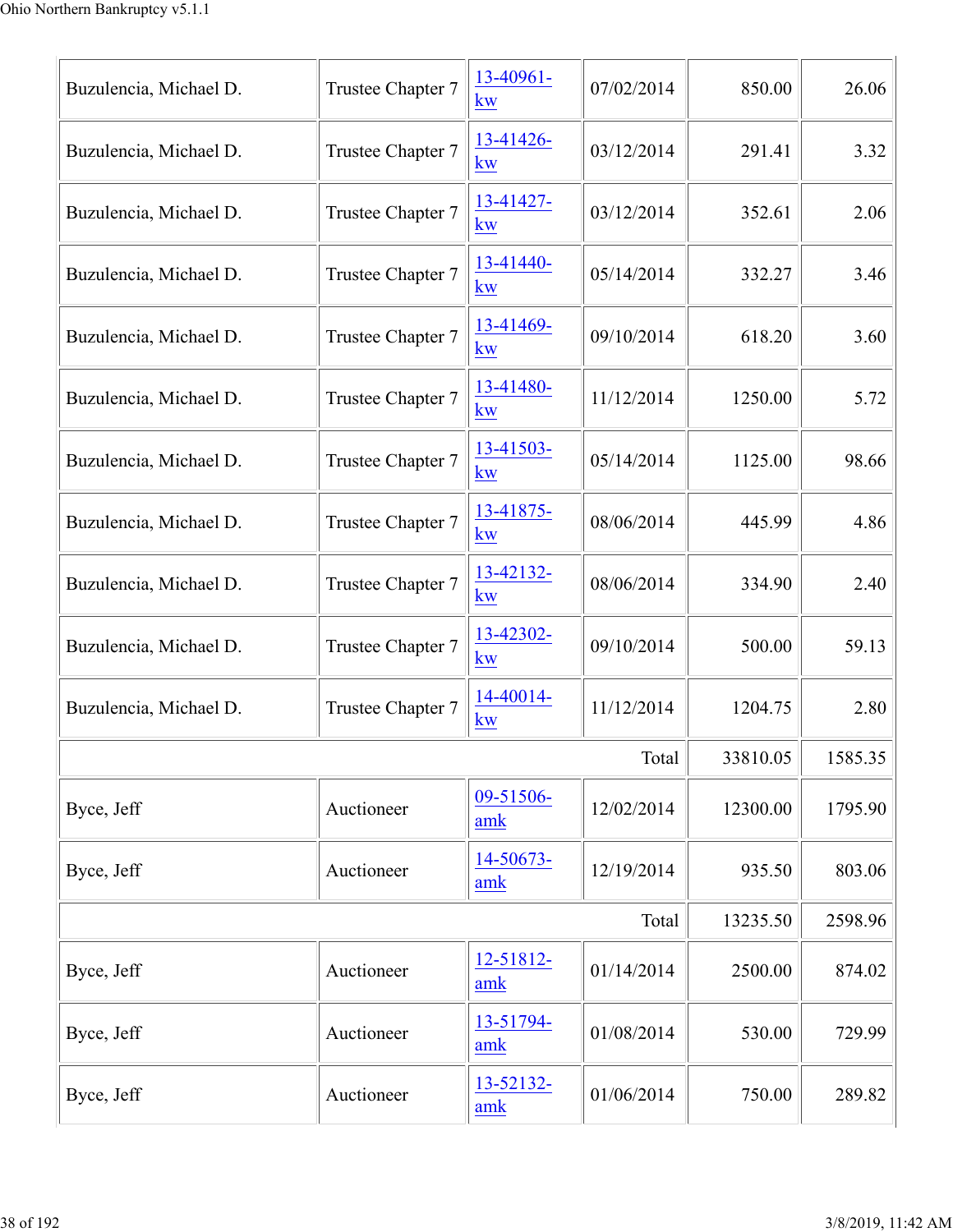| Byce, Jeff                     | Auctioneer            | 13-52206-<br>amk      | 04/24/2014 | 2457.22  | 2464.25 |
|--------------------------------|-----------------------|-----------------------|------------|----------|---------|
| Byce, Jeff                     | Auctioneer            | 14-50190-<br>amk      | 09/26/2014 | 20.00    | 269.26  |
|                                |                       |                       | Total      | 6257.22  | 4627.34 |
| Byce, Jeff                     | Appraiser             | 13-62746-rk           | 11/18/2014 | 325.00   | 37.00   |
| Byce, Jeff                     | Auctioneer            | 14-50501-<br>amk      | 09/26/2014 | 1917.23  | 5032.94 |
|                                |                       |                       | Total      | 2242.23  | 5069.94 |
| Byce Auction & Realty          | Auctioneer            | 13-52441-<br>amk      | 07/18/2014 | 382.00   | 0.00    |
|                                |                       |                       | Total      | 382.00   | 0.00    |
| <b>Centro Properties Group</b> | Other<br>Professional | $09 - 20524 - jps$    | 10/29/2014 | 3264.66  | 0.00    |
|                                |                       |                       | Total      | 3264.66  | 0.00    |
| Cerny, Robert J.               | Appraiser             | 14-60309-rk           | 04/08/2014 | 225.00   | 0.00    |
| Cerny, Robert J.               | Appraiser             | 14-60774-rk           | 05/15/2014 | 225.00   | 0.00    |
|                                |                       |                       | Total      | 450.00   | 0.00    |
| Colagiovanni & Greene          | Accountant            | 11-11658-<br>pmc      | 02/18/2014 | 1435.50  | 0.00    |
| Colagiovanni & Greene          | Accountant            | $11 - 16053 -$<br>pmc | 11/07/2014 | 7779.75  | 0.00    |
| Colagiovanni & Greene          | Accountant            | 11-18396-<br>pmc      | 02/18/2014 | 792.00   | 0.00    |
| Colagiovanni & Greene          | Accountant            | 12-13457-<br>pmc      | 07/17/2014 | 5148.00  | 0.00    |
|                                |                       |                       | Total      | 15155.25 | 0.00    |
| Colagiovanni and Greene        | Accountant            | 09-15269-<br>pmc      | 06/16/2014 | 3291.75  | 0.00    |
| Colagiovanni and Greene        | Accountant            | 10-11954-<br>pmc      | 04/17/2014 | 1716.00  | 0.00    |
|                                |                       |                       | Total      | 5007.75  | 0.00    |
| Colagiovanni&Greene            | Accountant            | 09-20524-jps          | 07/01/2014 | 500.00   | 0.00    |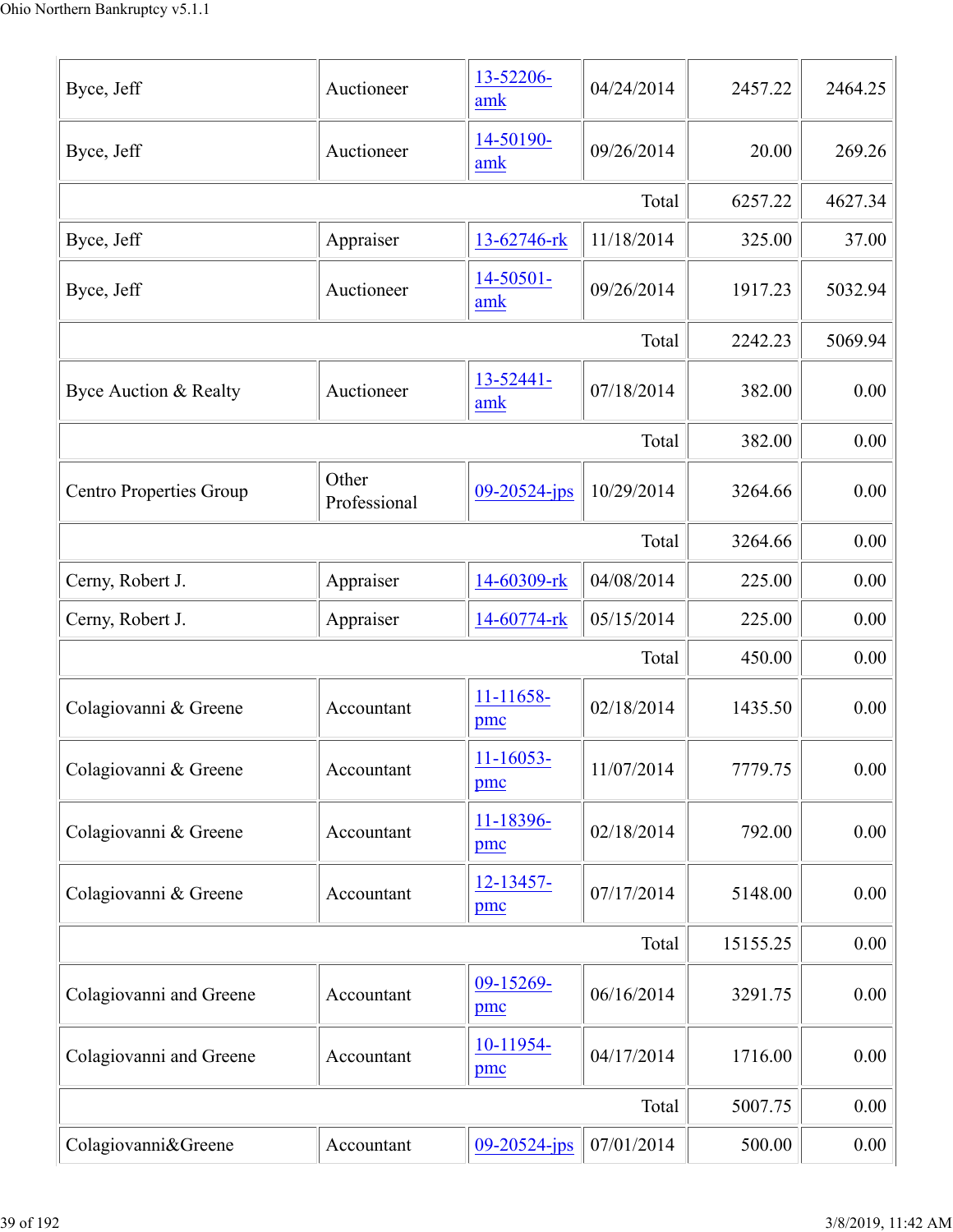|                          |                       |                       | Total      | 500.00    | 0.00    |
|--------------------------|-----------------------|-----------------------|------------|-----------|---------|
| Colaviovanni & Greene, h | Accountant            | 12-17309-jps          | 05/05/2014 | 1831.50   | 0.00    |
|                          | 1831.50               | 0.00                  |            |           |         |
| Cooper, Jack B.          | Attorney              | 11-63723-rk           | 07/29/2014 | 2189.50   | 314.00  |
|                          |                       |                       | Total      | 2189.50   | 314.00  |
| Corzin, Christine K.     | Trustee's<br>Attorney | 09-50469-rk           | 04/30/2014 | 15540.00  | 73.73   |
|                          |                       |                       | Total      | 15540.00  | 73.73   |
| Corzin, Harold A.        | Trustee Chapter 7     | 08-50925-rk           | 03/10/2014 | 12854.63  | 1296.05 |
| Corzin, Harold A.        | Trustee's<br>Attorney | 08-51059-<br>amk      | 02/28/2014 | 7177.50   | 330.01  |
| Corzin, Harold A.        | Trustee Chapter 7     | 08-54505-rk           | 04/02/2014 | 6127.87   | 120.21  |
| Corzin, Harold A.        | Trustee Chapter 7     | 08-54505-rk           | 04/02/2014 | 6127.87   | 120.21  |
| Corzin, Harold A.        | Trustee Chapter 7     | 09-50469-rk           | 04/30/2014 | 124819.89 | 5109.96 |
| Corzin, Harold A.        | Trustee Chapter 7     | 09-52086-<br>amk      | 10/20/2014 | 725.93    | 81.57   |
| Corzin, Harold A.        | Trustee Chapter 7     | 09-52421-<br>amk      | 08/22/2014 | 2750.30   | 200.55  |
| Corzin, Harold A.        | Trustee Chapter 7     | 10-50118-<br>amk      | 02/28/2014 | 1750.00   | 77.36   |
| Corzin, Harold A.        | Trustee Chapter 7     | 10-51371-<br>amk      | 02/28/2014 | 1950.00   | 49.38   |
| Corzin, Harold A.        | Trustee Chapter 7     | 10-53584-<br>amk      | 04/18/2014 | 4439.80   | 157.58  |
| Corzin, Harold A.        | Trustee Chapter 7     | 10-54288-<br>amk      | 10/20/2014 | 975.00    | 111.84  |
| Corzin, Harold A.        | Trustee Chapter 7     | $11 - 50431 -$<br>amk | 02/03/2014 | 3103.65   | 126.38  |
| Corzin, Harold A.        | Trustee Chapter 7     | 11-51166-<br>amk      | 12/19/2014 | 2682.84   | 75.72   |
| Corzin, Harold A.        | Trustee Chapter 7     | 11-51583-<br>amk      | 04/02/2014 | 1674.00   | 156.78  |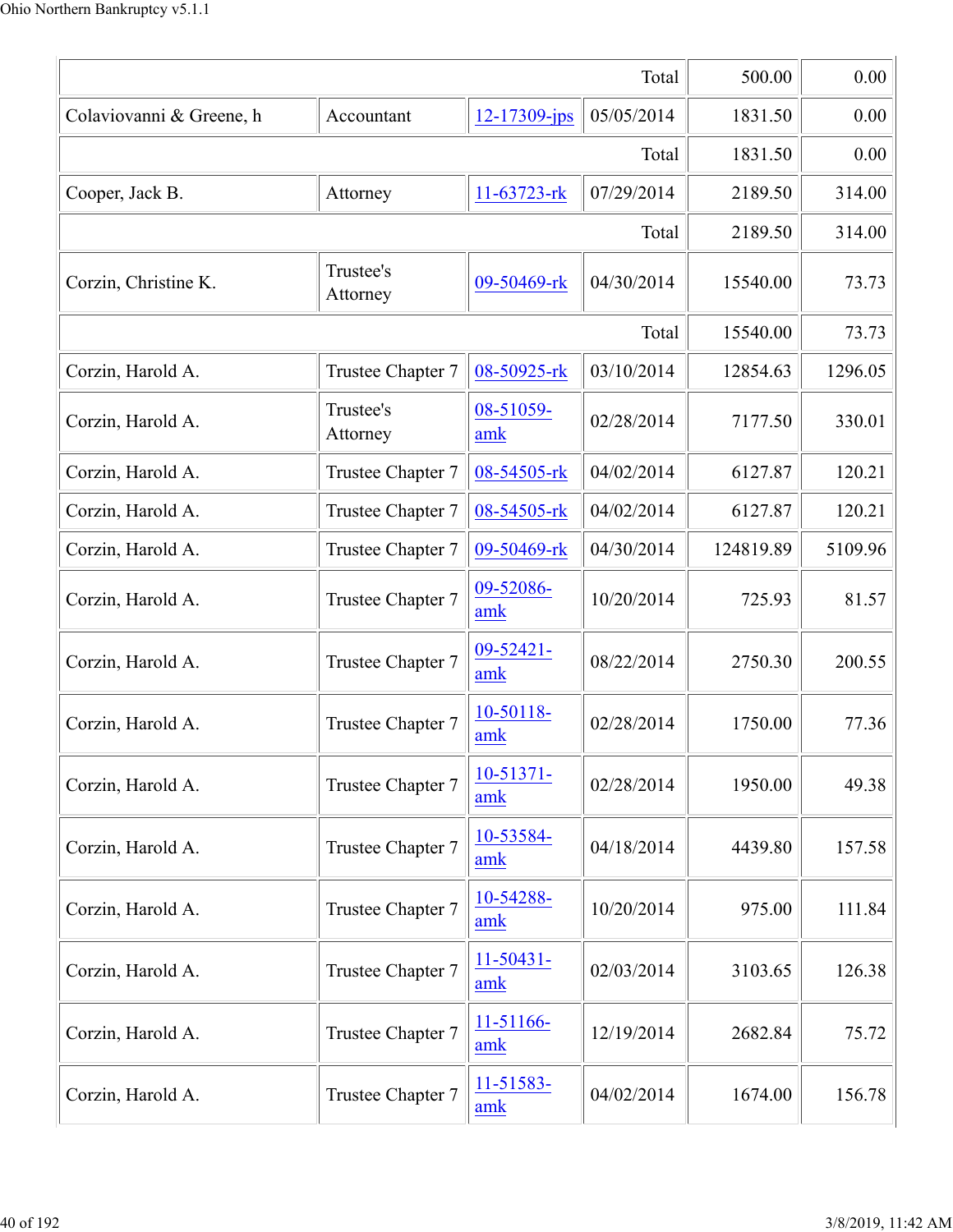| Corzin, Harold A. | Trustee Chapter 7 | 11-52234-<br>amk      | 06/03/2014 | 66.62    | 124.24 |
|-------------------|-------------------|-----------------------|------------|----------|--------|
| Corzin, Harold A. | Trustee Chapter 7 | 11-52725-<br>mss      | 03/06/2014 | 3050.00  | 252.03 |
| Corzin, Harold A. | Trustee Chapter 7 | 11-53209-<br>amk      | 09/01/2014 | 750.00   | 91.04  |
| Corzin, Harold A. | Trustee Chapter 7 | 11-53391-<br>amk      | 10/20/2014 | 2466.14  | 75.71  |
| Corzin, Harold A. | Trustee Chapter 7 | 11-53580-<br>mss      | 01/22/2014 | 1442.30  | 114.62 |
| Corzin, Harold A. | Trustee Chapter 7 | 11-54202-<br>amk      | 04/02/2014 | 6259.33  | 350.19 |
| Corzin, Harold A. | Trustee Chapter 7 | 12-50178-<br>amk      | 04/02/2014 | 6744.26  | 143.93 |
| Corzin, Harold A. | Trustee Chapter 7 | 12-50445-<br>amk      | 02/14/2014 | 925.00   | 30.67  |
| Corzin, Harold A. | Trustee Chapter 7 | 12-50446-<br>amk      | 04/18/2014 | 17251.93 | 563.43 |
| Corzin, Harold A. | Trustee Chapter 7 | 12-50488-<br>amk      | 10/20/2014 | 337.50   | 72.84  |
| Corzin, Harold A. | Trustee Chapter 7 | 12-50994-<br>amk      | 02/18/2014 | 500.00   | 68.75  |
| Corzin, Harold A. | Trustee Chapter 7 | 12-51172-<br>amk      | 08/24/2014 | 1554.50  | 89.19  |
| Corzin, Harold A. | Trustee Chapter 7 | 12-51286-<br>amk      | 04/22/2014 | 326.26   | 72.22  |
| Corzin, Harold A. | Trustee Chapter 7 | $12 - 51351 -$<br>amk | 04/24/2014 | 331.60   | 58.56  |
| Corzin, Harold A. | Trustee Chapter 7 | 12-51755-<br>mss      | 01/22/2014 | 1250.00  | 86.37  |
| Corzin, Harold A. | Trustee Chapter 7 | 12-51812-<br>amk      | 02/10/2014 | 2211.87  | 200.47 |
| Corzin, Harold A. | Trustee Chapter 7 | 12-51905-<br>amk      | 06/09/2014 | 625.00   | 74.24  |
| Corzin, Harold A. | Trustee Chapter 7 | 12-52316-<br>amk      | 02/14/2014 | 300.00   | 65.14  |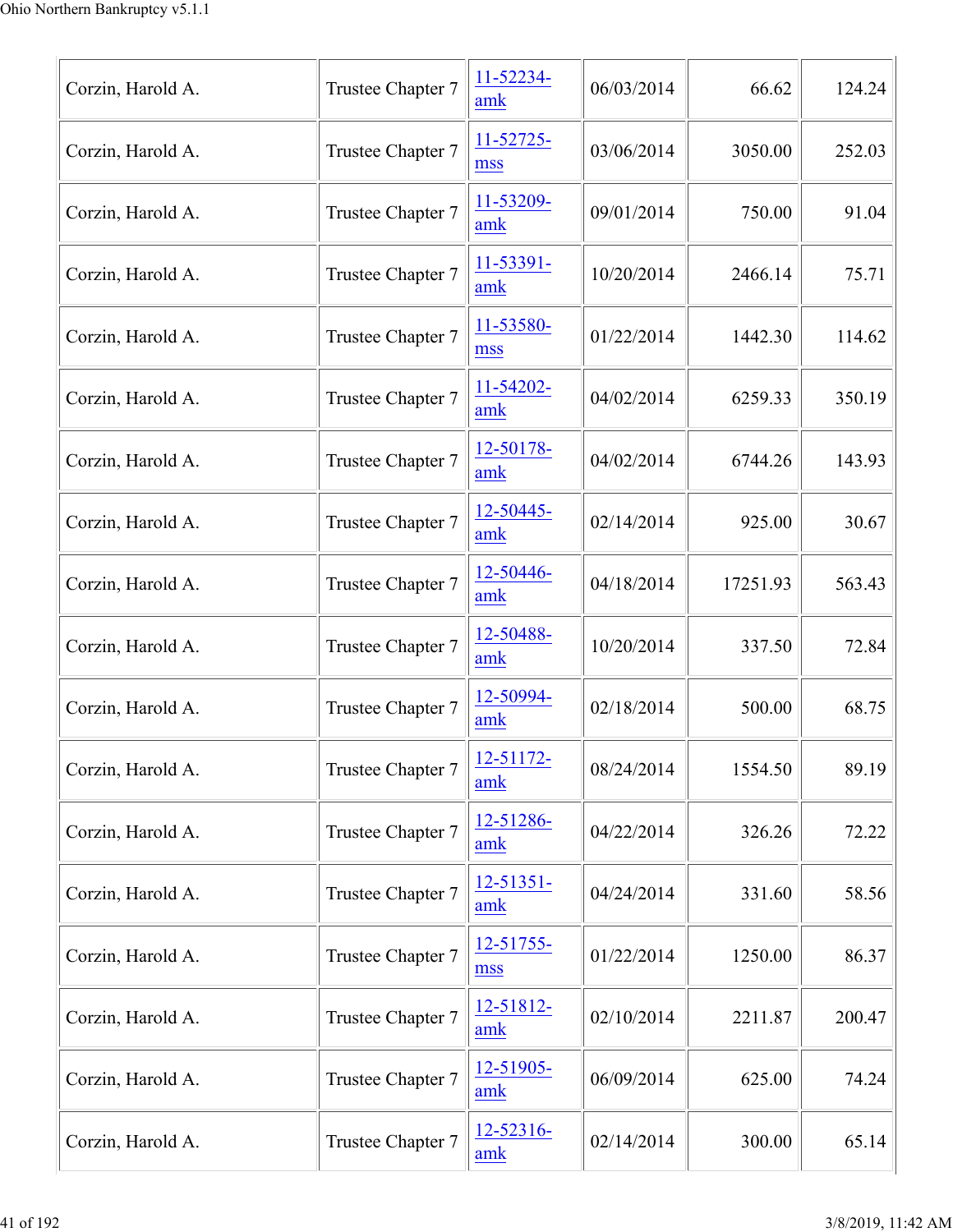| Corzin, Harold A. | Trustee Chapter 7 | 12-52535-<br>amk      | 08/22/2014 | 801.98  | 96.61  |
|-------------------|-------------------|-----------------------|------------|---------|--------|
| Corzin, Harold A. | Trustee Chapter 7 | 12-52617-<br>amk      | 08/25/2014 | 453.00  | 51.48  |
| Corzin, Harold A. | Trustee Chapter 7 | 12-52650-<br>mss      | 02/19/2014 | 625.00  | 60.87  |
| Corzin, Harold A. | Trustee Chapter 7 | 12-52668-<br>amk      | 04/03/2014 | 1762.86 | 217.98 |
| Corzin, Harold A. | Trustee Chapter 7 | 12-52730-<br>amk      | 02/03/2014 | 947.00  | 67.58  |
| Corzin, Harold A. | Trustee Chapter 7 | 12-52883-<br>amk      | 12/19/2014 | 4350.00 | 156.91 |
| Corzin, Harold A. | Trustee Chapter 7 | 12-52934-<br>amk      | 08/25/2014 | 2658.77 | 39.40  |
| Corzin, Harold A. | Trustee Chapter 7 | 12-53374-<br>amk      | 03/05/2014 | 514.00  | 33.39  |
| Corzin, Harold A. | Trustee Chapter 7 | 12-53497-<br>mss      | 02/03/2014 | 530.25  | 97.19  |
| Corzin, Harold A. | Trustee Chapter 7 | 12-53552-<br>amk      | 12/19/2014 | 607.75  | 72.42  |
| Corzin, Harold A. | Trustee Chapter 7 | 12-53591-<br>amk      | 02/03/2014 | 350.00  | 50.29  |
| Corzin, Harold A. | Trustee Chapter 7 | $12 - 53711 -$<br>amk | 10/17/2014 | 150.00  | 51.32  |
| Corzin, Harold A. | Trustee Chapter 7 | 12-53809-<br>mss      | 01/06/2014 | 1042.25 | 37.05  |
| Corzin, Harold A. | Trustee Chapter 7 | $12 - 53813 -$<br>amk | 06/18/2014 | 1302.90 | 49.60  |
| Corzin, Harold A. | Trustee Chapter 7 | 12-53851-<br>amk      | 12/19/2014 | 1155.73 | 68.82  |
| Corzin, Harold A. | Trustee Chapter 7 | 12-53904-<br>mss      | 01/13/2014 | 1071.39 | 60.45  |
| Corzin, Harold A. | Trustee Chapter 7 | 12-53905-<br>mss      | 02/28/2014 | 850.99  | 63.83  |
| Corzin, Harold A. | Trustee Chapter 7 | 12-53956-<br>amk      | 04/14/2014 | 2028.95 | 210.78 |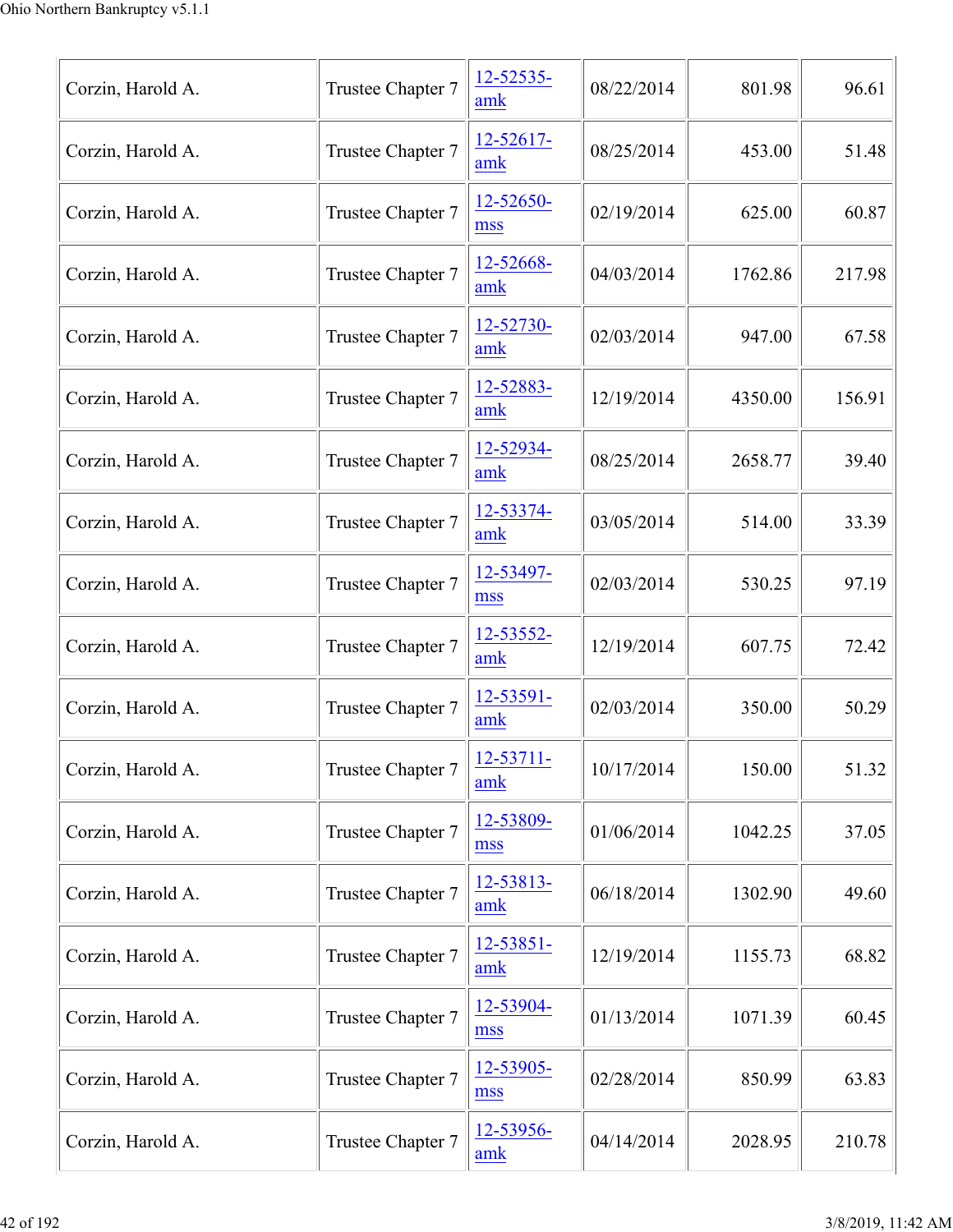| Corzin, Harold A. | Trustee Chapter 7 | $12 - 54001 -$<br>amk | 08/25/2014 | 500.00  | 92.62  |
|-------------------|-------------------|-----------------------|------------|---------|--------|
| Corzin, Harold A. | Trustee Chapter 7 | 12-54004-<br>mss      | 01/10/2014 | 1432.17 | 84.38  |
| Corzin, Harold A. | Trustee Chapter 7 | 12-54005-<br>amk      | 03/24/2014 | 402.28  | 50.92  |
| Corzin, Harold A. | Trustee Chapter 7 | 12-54062-<br>amk      | 10/17/2014 | 391.78  | 67.08  |
| Corzin, Harold A. | Trustee Chapter 7 | 13-50047-<br>amk      | 03/05/2014 | 2941.21 | 72.51  |
| Corzin, Harold A. | Trustee Chapter 7 | 13-50065-<br>amk      | 06/16/2014 | 635.59  | 76.54  |
| Corzin, Harold A. | Trustee Chapter 7 | 13-50066-<br>amk      | 12/19/2014 | 1444.55 | 90.18  |
| Corzin, Harold A. | Trustee Chapter 7 | 13-50071-<br>amk      | 12/19/2014 | 2677.37 | 88.68  |
| Corzin, Harold A. | Trustee Chapter 7 | 13-50087-<br>amk      | 08/25/2014 | 291.53  | 41.36  |
| Corzin, Harold A. | Trustee Chapter 7 | $13 - 50111 -$<br>amk | 10/17/2014 | 879.97  | 76.22  |
| Corzin, Harold A. | Trustee Chapter 7 | 13-50138-<br>mss      | 02/12/2014 | 353.48  | 37.58  |
| Corzin, Harold A. | Trustee Chapter 7 | 13-50173-<br>mss      | 03/06/2014 | 1392.18 | 175.36 |
| Corzin, Harold A. | Trustee Chapter 7 | 13-50228-<br>amk      | 10/20/2014 | 400.00  | 55.22  |
| Corzin, Harold A. | Trustee Chapter 7 | 13-50255-<br>mss      | 02/03/2014 | 156.33  | 28.29  |
| Corzin, Harold A. | Trustee Chapter 7 | 13-50321-<br>mss      | 02/12/2014 | 350.00  | 38.69  |
| Corzin, Harold A. | Trustee Chapter 7 | 13-50383-<br>amk      | 04/22/2014 | 4900.00 | 185.66 |
| Corzin, Harold A. | Trustee Chapter 7 | 13-50390-<br>amk      | 09/01/2014 | 1043.66 | 51.44  |
| Corzin, Harold A. | Trustee Chapter 7 | 13-50433-<br>amk      | 10/17/2014 | 778.73  | 79.88  |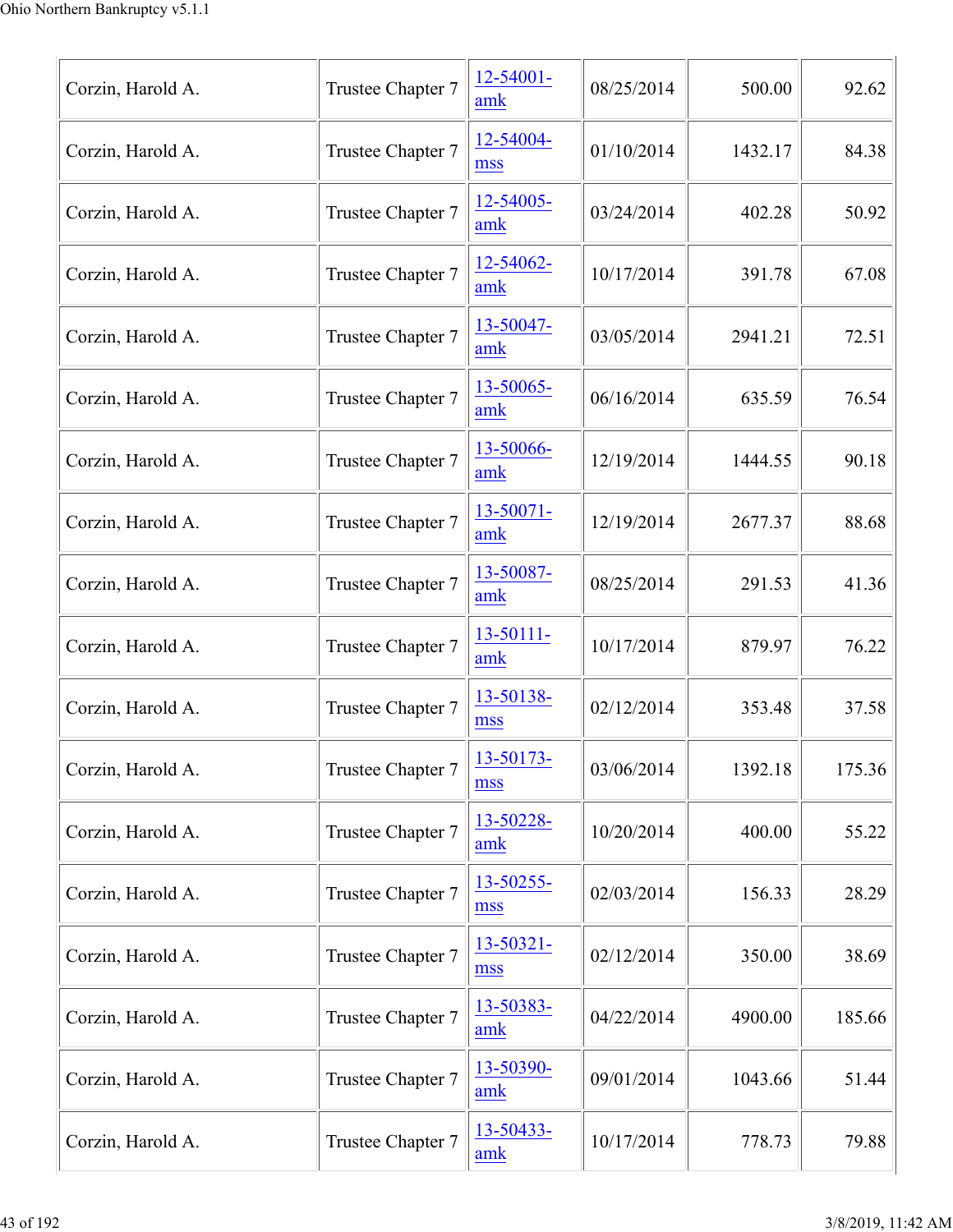| Corzin, Harold A. | Trustee Chapter 7 | 13-50546-<br>mss            | 01/27/2014 | 750.00  | 112.79 |
|-------------------|-------------------|-----------------------------|------------|---------|--------|
| Corzin, Harold A. | Trustee Chapter 7 | 13-50616-<br>mss            | 01/03/2014 | 1000.00 | 131.21 |
| Corzin, Harold A. | Trustee Chapter 7 | 13-50654-<br>mss            | 03/06/2014 | 213.45  | 83.32  |
| Corzin, Harold A. | Trustee Chapter 7 | 13-50664-<br>amk            | 04/24/2014 | 315.44  | 63.22  |
| Corzin, Harold A. | Trustee Chapter 7 | 13-50735-<br>amk            | 03/06/2014 | 856.54  | 72.50  |
| Corzin, Harold A. | Trustee Chapter 7 | 13-50739-<br>$\mathbf{amk}$ | 08/29/2014 | 1381.54 | 122.80 |
| Corzin, Harold A. | Trustee Chapter 7 | 13-50865-<br>amk            | 10/17/2014 | 1750.00 | 82.92  |
| Corzin, Harold A. | Trustee Chapter 7 | 13-50882-<br>amk            | 10/16/2014 | 700.00  | 76.60  |
| Corzin, Harold A. | Trustee Chapter 7 | 13-50924-<br>amk            | 10/17/2014 | 1278.00 | 33.62  |
| Corzin, Harold A. | Trustee Chapter 7 | 13-50928-<br>amk            | 12/19/2014 | 500.00  | 81.14  |
| Corzin, Harold A. | Trustee Chapter 7 | 13-50972-<br>amk            | 03/05/2014 | 375.00  | 35.40  |
| Corzin, Harold A. | Trustee Chapter 7 | 13-50990-<br>amk            | 10/20/2014 | 1450.00 | 52.78  |
| Corzin, Harold A. | Trustee Chapter 7 | 13-50994-<br>amk            | 10/20/2014 | 750.00  | 95.12  |
| Corzin, Harold A. | Trustee Chapter 7 | 13-51008-<br>amk            | 03/20/2014 | 2050.98 | 68.88  |
| Corzin, Harold A. | Trustee Chapter 7 | $13 - 51011 -$<br>amk       | 10/17/2014 | 600.00  | 62.38  |
| Corzin, Harold A. | Trustee Chapter 7 | 13-51098-<br>amk            | 06/16/2014 | 948.15  | 57.26  |
| Corzin, Harold A. | Trustee Chapter 7 | 13-51114-<br>amk            | 10/20/2014 | 120.00  | 44.74  |
| Corzin, Harold A. | Trustee Chapter 7 | 13-51130-<br>amk            | 06/16/2014 | 250.00  | 86.12  |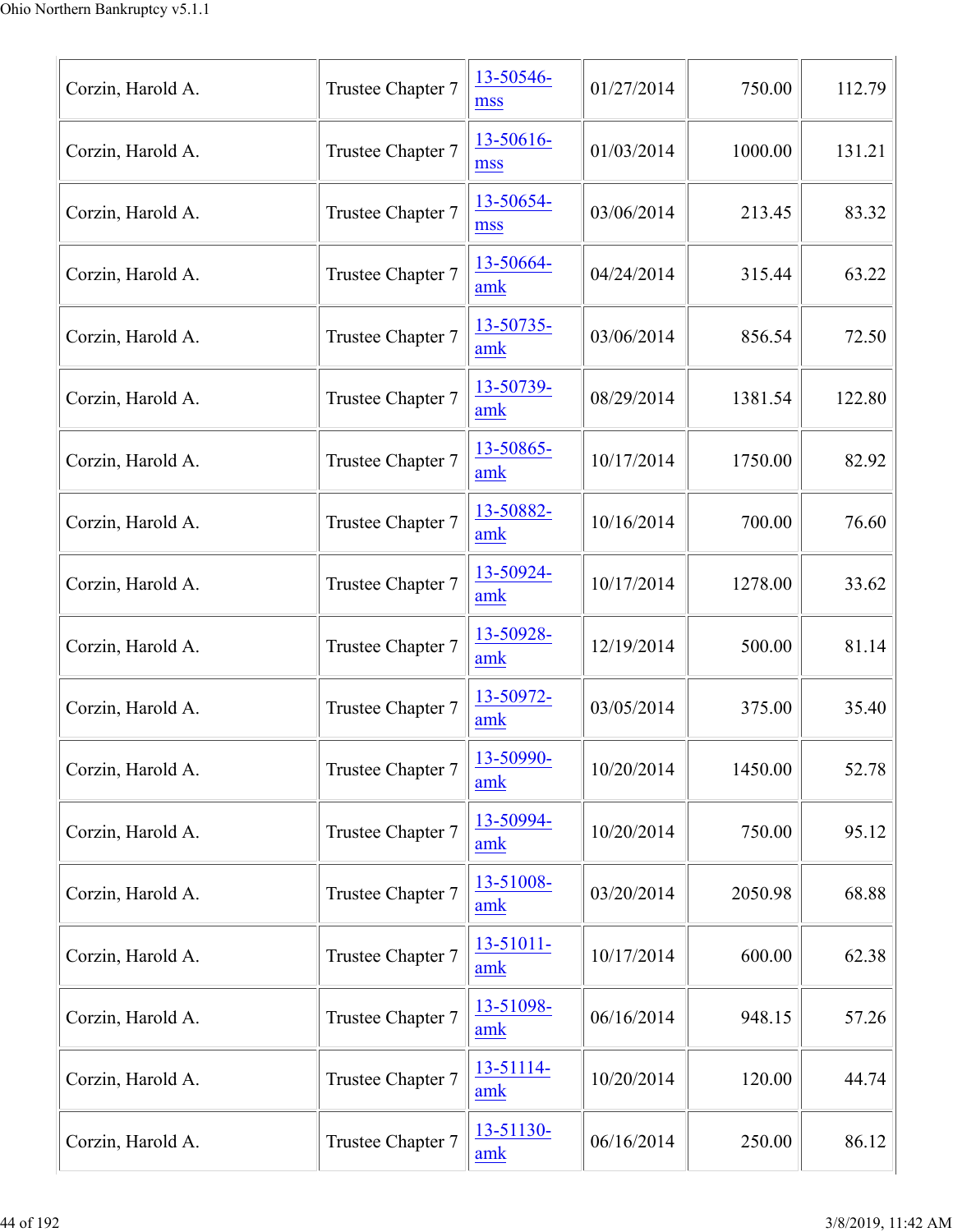| Corzin, Harold A. | Trustee Chapter 7 | $13 - 51151 -$<br>amk | 12/30/2014 | 600.00  | 81.60  |
|-------------------|-------------------|-----------------------|------------|---------|--------|
| Corzin, Harold A. | Trustee Chapter 7 | 13-51185-<br>amk      | 10/20/2014 | 350.00  | 143.12 |
| Corzin, Harold A. | Trustee Chapter 7 | 13-51302-<br>mss      | 01/13/2014 | 975.25  | 34.57  |
| Corzin, Harold A. | Trustee Chapter 7 | 13-51343-<br>amk      | 10/20/2014 | 496.24  | 86.74  |
| Corzin, Harold A. | Trustee Chapter 7 | 13-51399-<br>amk      | 10/20/2014 | 1550.00 | 180.46 |
| Corzin, Harold A. | Trustee Chapter 7 | 13-51503-<br>amk      | 03/20/2014 | 350.00  | 55.66  |
| Corzin, Harold A. | Trustee Chapter 7 | 13-51538-<br>amk      | 12/19/2014 | 101.91  | 37.92  |
| Corzin, Harold A. | Trustee Chapter 7 | 13-51550-<br>amk      | 10/17/2014 | 581.25  | 35.06  |
| Corzin, Harold A. | Trustee Chapter 7 | 13-51556-<br>amk      | 04/02/2014 | 1000.00 | 44.52  |
| Corzin, Harold A. | Trustee Chapter 7 | 13-51635-<br>amk      | 06/16/2014 | 500.00  | 86.94  |
| Corzin, Harold A. | Trustee Chapter 7 | 13-51639-<br>amk      | 10/17/2014 | 494.93  | 42.06  |
| Corzin, Harold A. | Trustee Chapter 7 | 13-51655-<br>amk      | 04/04/2014 | 225.50  | 35.70  |
| Corzin, Harold A. | Trustee Chapter 7 | 13-51662-<br>mss      | 01/06/2014 | 652.50  | 32.79  |
| Corzin, Harold A. | Trustee Chapter 7 | $13 - 51663 -$<br>amk | 09/01/2014 | 350.00  | 50.20  |
| Corzin, Harold A. | Trustee Chapter 7 | 13-51675-<br>amk      | 09/01/2014 | 1038.43 | 37.18  |
| Corzin, Harold A. | Trustee Chapter 7 | 13-51745-<br>amk      | 12/19/2014 | 383.14  | 100.40 |
| Corzin, Harold A. | Trustee Chapter 7 | 13-51783-<br>mss      | 02/11/2014 | 330.27  | 42.33  |
| Corzin, Harold A. | Trustee Chapter 7 | 13-51794-<br>amk      | 04/18/2014 | 1280.00 | 134.80 |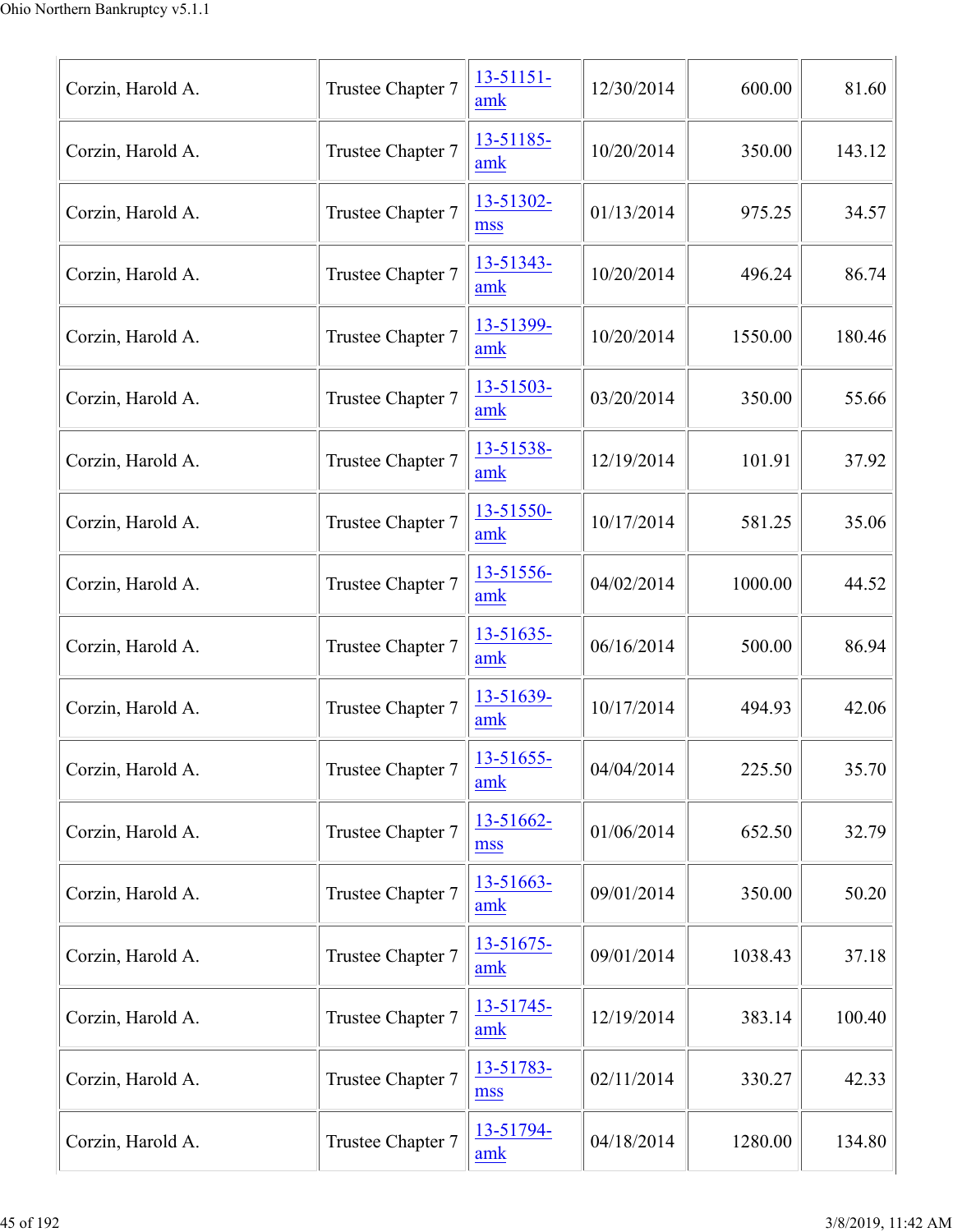| Corzin, Harold A. | Trustee Chapter 7 | 13-51815-<br>amk      | 06/16/2014 | 1524.02 | 179.52 |
|-------------------|-------------------|-----------------------|------------|---------|--------|
| Corzin, Harold A. | Trustee Chapter 7 | 13-51817-<br>amk      | 02/10/2014 | 1000.00 | 55.63  |
| Corzin, Harold A. | Trustee Chapter 7 | 13-51821-<br>amk      | 06/16/2014 | 311.28  | 28.88  |
| Corzin, Harold A. | Trustee Chapter 7 | 13-51857-<br>amk      | 04/03/2014 | 1000.00 | 41.42  |
| Corzin, Harold A. | Trustee Chapter 7 | 13-51889-<br>amk      | 06/16/2014 | 1058.82 | 42.34  |
| Corzin, Harold A. | Trustee Chapter 7 | 13-51971-<br>amk      | 06/16/2014 | 188.17  | 43.10  |
| Corzin, Harold A. | Trustee Chapter 7 | 13-52075-<br>mss      | 02/03/2014 | 234.33  | 16.13  |
| Corzin, Harold A. | Trustee Chapter 7 | 13-52080-<br>amk      | 12/19/2014 | 1376.39 | 311.30 |
| Corzin, Harold A. | Trustee Chapter 7 | 13-52095-<br>amk      | 09/01/2014 | 933.50  | 48.58  |
| Corzin, Harold A. | Trustee Chapter 7 | 13-52106-<br>amk      | 10/20/2014 | 5320.00 | 100.70 |
| Corzin, Harold A. | Trustee Chapter 7 | 13-52117-<br>mss      | 02/28/2014 | 1500.00 | 122.11 |
| Corzin, Harold A. | Trustee Chapter 7 | 13-52132-<br>amk      | 08/29/2014 | 1824.67 | 259.08 |
| Corzin, Harold A. | Trustee Chapter 7 | 13-52238-<br>amk      | 08/29/2014 | 908.02  | 63.24  |
| Corzin, Harold A. | Trustee Chapter 7 | 13-52254-<br>amk      | 09/01/2014 | 270.29  | 34.60  |
| Corzin, Harold A. | Trustee Chapter 7 | 13-52275-<br>amk      | 06/16/2014 | 503.69  | 26.12  |
| Corzin, Harold A. | Trustee Chapter 7 | 13-52337-<br>amk      | 06/16/2014 | 370.46  | 24.76  |
| Corzin, Harold A. | Trustee Chapter 7 | 13-52355-<br>amk      | 06/16/2014 | 750.00  | 35.84  |
| Corzin, Harold A. | Trustee Chapter 7 | $13 - 52441 -$<br>amk | 10/20/2014 | 834.55  | 107.94 |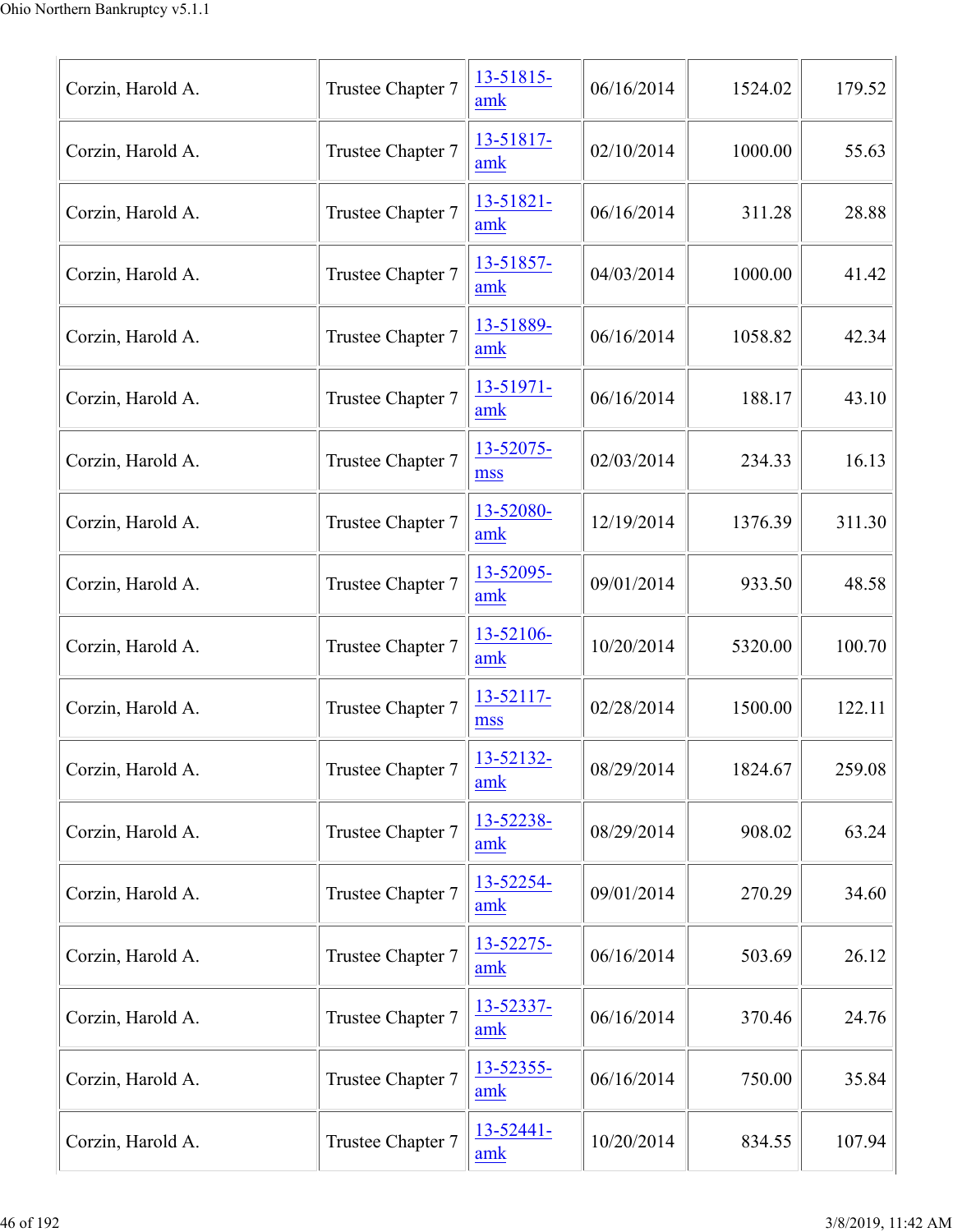| Corzin, Harold A. | Trustee Chapter 7 | 13-52457-<br>amk | 04/24/2014 | 331.23  | 63.94  |
|-------------------|-------------------|------------------|------------|---------|--------|
| Corzin, Harold A. | Trustee Chapter 7 | 13-52477-<br>amk | 08/22/2014 | 159.33  | 26.28  |
| Corzin, Harold A. | Trustee Chapter 7 | 13-52490-<br>amk | 09/05/2014 | 1272.60 | 105.80 |
| Corzin, Harold A. | Trustee Chapter 7 | 13-52504-<br>amk | 06/18/2014 | 637.17  | 43.20  |
| Corzin, Harold A. | Trustee Chapter 7 | 13-52509-<br>amk | 06/16/2014 | 299.82  | 32.76  |
| Corzin, Harold A. | Trustee Chapter 7 | 13-52513-<br>amk | 10/20/2014 | 159.80  | 32.92  |
| Corzin, Harold A. | Trustee Chapter 7 | 13-52523-<br>amk | 12/19/2014 | 1390.00 | 72.96  |
| Corzin, Harold A. | Trustee Chapter 7 | 13-52580-<br>amk | 09/01/2014 | 675.15  | 31.58  |
| Corzin, Harold A. | Trustee Chapter 7 | 13-52613-<br>amk | 12/19/2014 | 4888.54 | 102.24 |
| Corzin, Harold A. | Trustee Chapter 7 | 13-52713-<br>amk | 03/28/2014 | 312.50  | 29.60  |
| Corzin, Harold A. | Trustee Chapter 7 | 13-52752-<br>amk | 06/16/2014 | 903.22  | 32.74  |
| Corzin, Harold A. | Trustee Chapter 7 | 13-52767-<br>amk | 12/19/2014 | 708.97  | 62.08  |
| Corzin, Harold A. | Trustee Chapter 7 | 13-52773-<br>amk | 10/16/2014 | 93.74   | 42.98  |
| Corzin, Harold A. | Trustee Chapter 7 | 13-52788-<br>amk | 10/20/2014 | 550.63  | 50.66  |
| Corzin, Harold A. | Trustee Chapter 7 | 13-52805-<br>amk | 12/19/2014 | 1179.00 | 53.98  |
| Corzin, Harold A. | Trustee Chapter 7 | 13-52817-<br>amk | 04/21/2014 | 278.66  | 27.36  |
| Corzin, Harold A. | Trustee Chapter 7 | 13-52826-<br>amk | 09/01/2014 | 159.30  | 30.86  |
| Corzin, Harold A. | Trustee Chapter 7 | 13-52861-<br>amk | 08/29/2014 | 302.03  | 30.98  |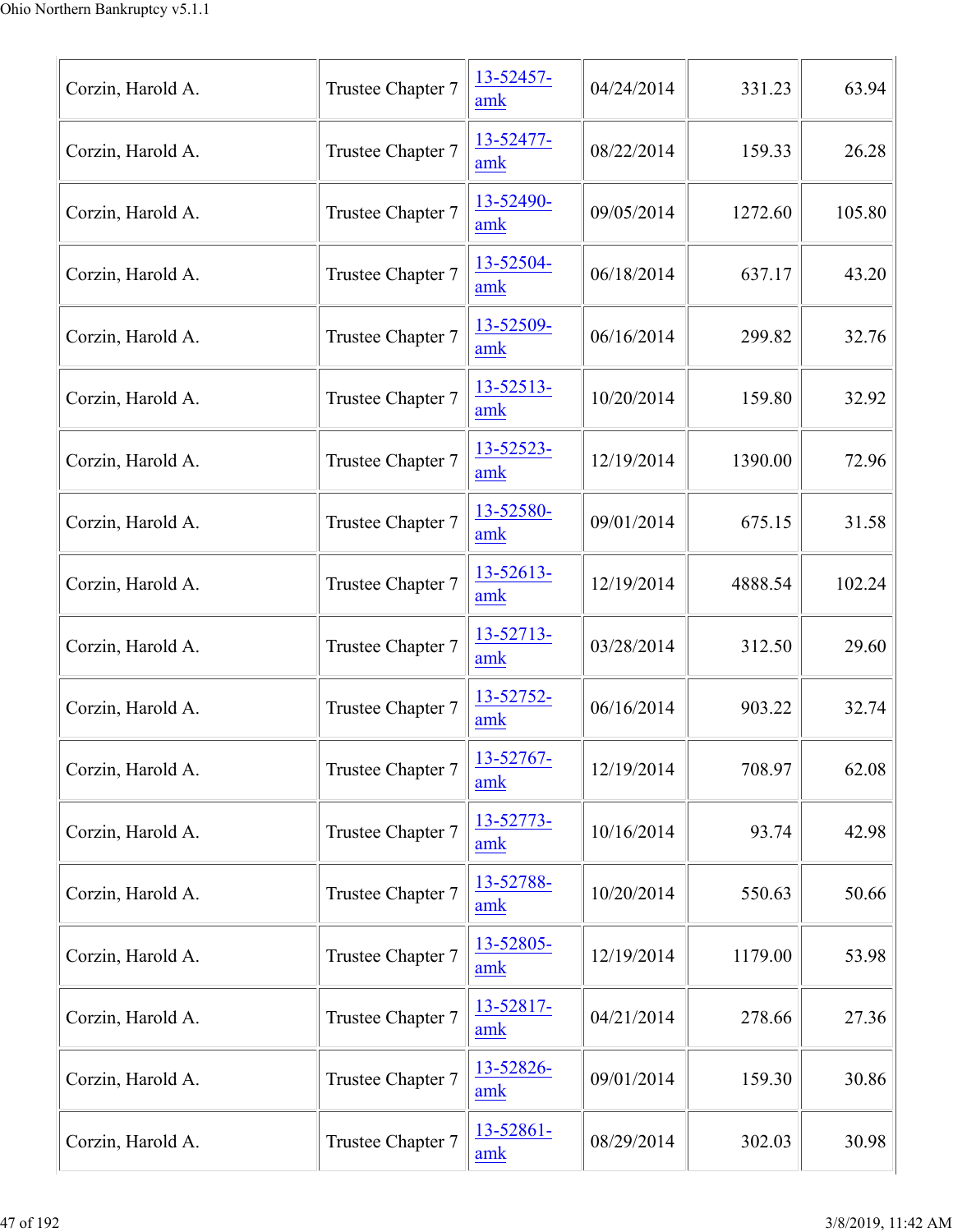| Corzin, Harold A. | Trustee Chapter 7 | 13-52891-<br>amk | 10/20/2014 | 1115.91 | 90.32  |
|-------------------|-------------------|------------------|------------|---------|--------|
| Corzin, Harold A. | Trustee Chapter 7 | 13-52901-<br>amk | 10/20/2014 | 213.68  | 44.08  |
| Corzin, Harold A. | Trustee Chapter 7 | 13-52939-<br>amk | 10/20/2014 | 1699.11 | 160.72 |
| Corzin, Harold A. | Trustee Chapter 7 | 13-52961-<br>amk | 09/24/2014 | 6352.65 | 163.30 |
| Corzin, Harold A. | Trustee Chapter 7 | 13-52963-<br>amk | 06/16/2014 | 500.00  | 45.32  |
| Corzin, Harold A. | Trustee Chapter 7 | 13-53025-<br>amk | 12/19/2014 | 359.44  | 44.38  |
| Corzin, Harold A. | Trustee Chapter 7 | 13-53058-<br>amk | 08/29/2014 | 457.75  | 60.14  |
| Corzin, Harold A. | Trustee Chapter 7 | 13-53102-<br>amk | 08/29/2014 | 191.76  | 26.92  |
| Corzin, Harold A. | Trustee Chapter 7 | 13-53120-<br>amk | 06/18/2014 | 196.66  | 23.74  |
| Corzin, Harold A. | Trustee Chapter 7 | 13-53144-<br>amk | 10/17/2014 | 382.43  | 48.11  |
| Corzin, Harold A. | Trustee Chapter 7 | 13-53148-<br>amk | 11/03/2014 | 744.11  | 38.28  |
| Corzin, Harold A. | Trustee Chapter 7 | 13-53150-<br>amk | 08/29/2014 | 904.80  | 35.84  |
| Corzin, Harold A. | Trustee Chapter 7 | 13-53165-<br>amk | 10/17/2014 | 1260.74 | 107.02 |
| Corzin, Harold A. | Trustee Chapter 7 | 13-53189-<br>amk | 08/22/2014 | 246.43  | 25.26  |
| Corzin, Harold A. | Trustee Chapter 7 | 13-53201-<br>amk | 08/29/2014 | 300.00  | 82.96  |
| Corzin, Harold A. | Trustee Chapter 7 | 13-53204-<br>amk | 06/18/2014 | 407.75  | 39.42  |
| Corzin, Harold A. | Trustee Chapter 7 | 13-53222-<br>amk | 08/22/2014 | 168.40  | 31.62  |
| Corzin, Harold A. | Trustee Chapter 7 | 13-53269-<br>amk | 08/29/2014 | 135.07  | 37.48  |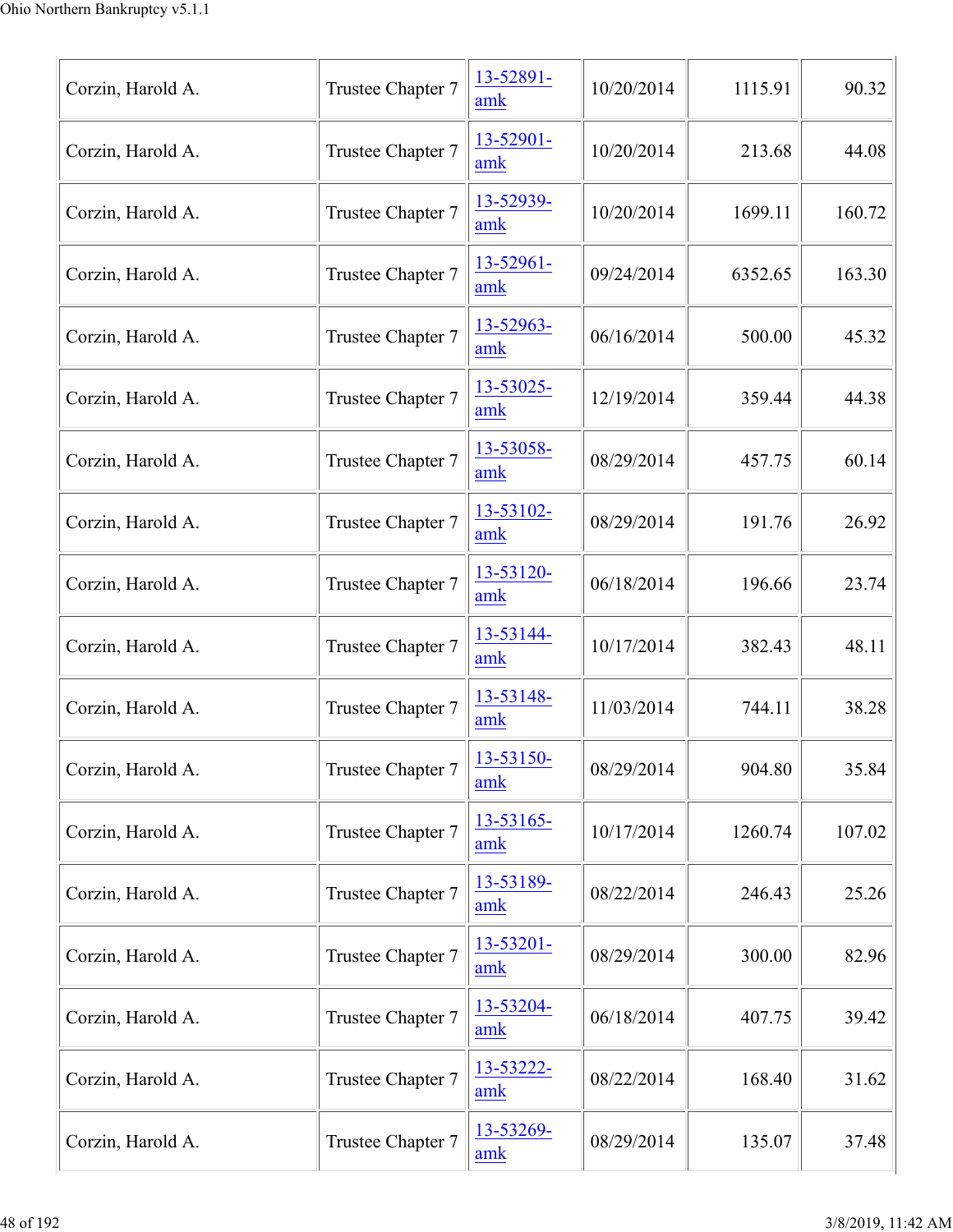| Corzin, Harold A. | Trustee Chapter 7 | 13-53272-<br>amk | 06/18/2014 | 566.36  | 31.96  |
|-------------------|-------------------|------------------|------------|---------|--------|
| Corzin, Harold A. | Trustee Chapter 7 | 13-53273-<br>amk | 12/19/2014 | 137.40  | 66.04  |
| Corzin, Harold A. | Trustee Chapter 7 | 13-53294-<br>amk | 10/20/2014 | 2100.00 | 96.92  |
| Corzin, Harold A. | Trustee Chapter 7 | 13-53300-<br>amk | 06/18/2014 | 212.37  | 25.40  |
| Corzin, Harold A. | Trustee Chapter 7 | 13-53318-<br>amk | 06/18/2014 | 107.26  | 29.88  |
| Corzin, Harold A. | Trustee Chapter 7 | 13-53361-<br>amk | 06/18/2014 | 260.86  | 22.24  |
| Corzin, Harold A. | Trustee Chapter 7 | 13-53362-<br>amk | 09/01/2014 | 1198.18 | 33.40  |
| Corzin, Harold A. | Trustee Chapter 7 | 13-53380-<br>amk | 12/19/2014 | 434.11  | 47.36  |
| Corzin, Harold A. | Trustee Chapter 7 | 13-53383-<br>amk | 09/01/2014 | 263.93  | 32.60  |
| Corzin, Harold A. | Trustee Chapter 7 | 13-53467-<br>amk | 12/19/2014 | 496.00  | 75.74  |
| Corzin, Harold A. | Trustee Chapter 7 | 13-53491-<br>amk | 10/20/2014 | 938.21  | 24.52  |
| Corzin, Harold A. | Trustee Chapter 7 | 13-53588-<br>amk | 10/20/2014 | 261.08  | 25.16  |
| Corzin, Harold A. | Trustee Chapter 7 | 13-53637-<br>amk | 10/20/2014 | 251.15  | 34.98  |
| Corzin, Harold A. | Trustee Chapter 7 | 13-53662-<br>amk | 10/17/2014 | 694.25  | 46.96  |
| Corzin, Harold A. | Trustee Chapter 7 | 14-50065-<br>amk | 10/16/2014 | 1123.23 | 33.76  |
| Corzin, Harold A. | Trustee Chapter 7 | 14-50095-<br>amk | 12/19/2014 | 1785.10 | 117.20 |
| Corzin, Harold A. | Trustee Chapter 7 | 14-50103-<br>amk | 12/19/2014 | 800.00  | 35.92  |
| Corzin, Harold A. | Trustee Chapter 7 | 14-50123-<br>amk | 10/20/2014 | 1520.00 | 31.28  |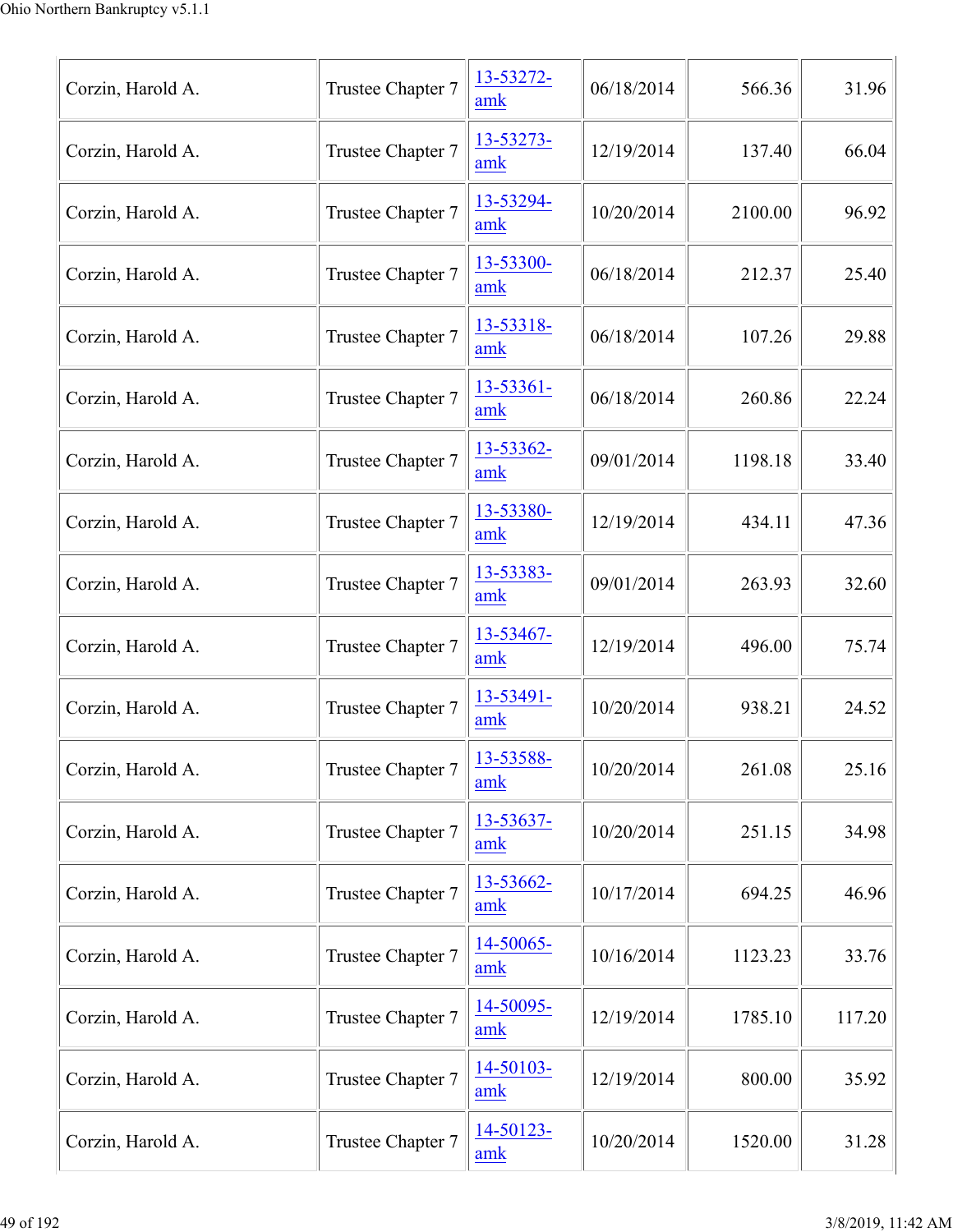| Corzin, Harold A. | Trustee Chapter 7 | 14-50180-<br>amk | 10/20/2014 | 955.50  | 32.88  |
|-------------------|-------------------|------------------|------------|---------|--------|
| Corzin, Harold A. | Trustee Chapter 7 | 14-50190-<br>amk | 12/19/2014 | 3190.00 | 156.32 |
| Corzin, Harold A. | Trustee Chapter 7 | 14-50227-<br>amk | 10/20/2014 | 615.30  | 18.12  |
| Corzin, Harold A. | Trustee Chapter 7 | 14-50230-<br>amk | 10/20/2014 | 372.62  | 39.64  |
| Corzin, Harold A. | Trustee Chapter 7 | 14-50265-<br>amk | 10/20/2014 | 179.81  | 22.28  |
| Corzin, Harold A. | Trustee Chapter 7 | 14-50326-<br>amk | 12/19/2014 | 519.28  | 121.08 |
| Corzin, Harold A. | Trustee Chapter 7 | 14-50329-<br>amk | 12/19/2014 | 400.00  | 65.04  |
| Corzin, Harold A. | Trustee Chapter 7 | 14-50417-<br>amk | 10/20/2014 | 221.90  | 20.44  |
| Corzin, Harold A. | Trustee Chapter 7 | 14-50430-<br>amk | 12/19/2014 | 404.72  | 29.08  |
| Corzin, Harold A. | Trustee Chapter 7 | 14-50480-<br>amk | 10/20/2014 | 4960.01 | 38.84  |
| Corzin, Harold A. | Trustee Chapter 7 | 14-50481-<br>amk | 10/20/2014 | 268.63  | 30.44  |
| Corzin, Harold A. | Trustee Chapter 7 | 14-50568-<br>amk | 12/19/2014 | 360.11  | 21.84  |
| Corzin, Harold A. | Trustee Chapter 7 | 14-50628-<br>amk | 12/19/2014 | 368.75  | 66.00  |
| Corzin, Harold A. | Trustee Chapter 7 | 14-50688-<br>amk | 12/19/2014 | 500.00  | 64.36  |
| Corzin, Harold A. | Trustee Chapter 7 | 14-50709-<br>amk | 12/19/2014 | 129.92  | 24.72  |
| Corzin, Harold A. | Trustee Chapter 7 | 14-50765-<br>amk | 12/19/2014 | 1167.80 | 27.00  |
| Corzin, Harold A. | Trustee Chapter 7 | 14-50783-<br>amk | 12/19/2014 | 377.34  | 29.72  |
| Corzin, Harold A. | Trustee Chapter 7 | 14-50867-<br>amk | 12/19/2014 | 327.02  | 13.00  |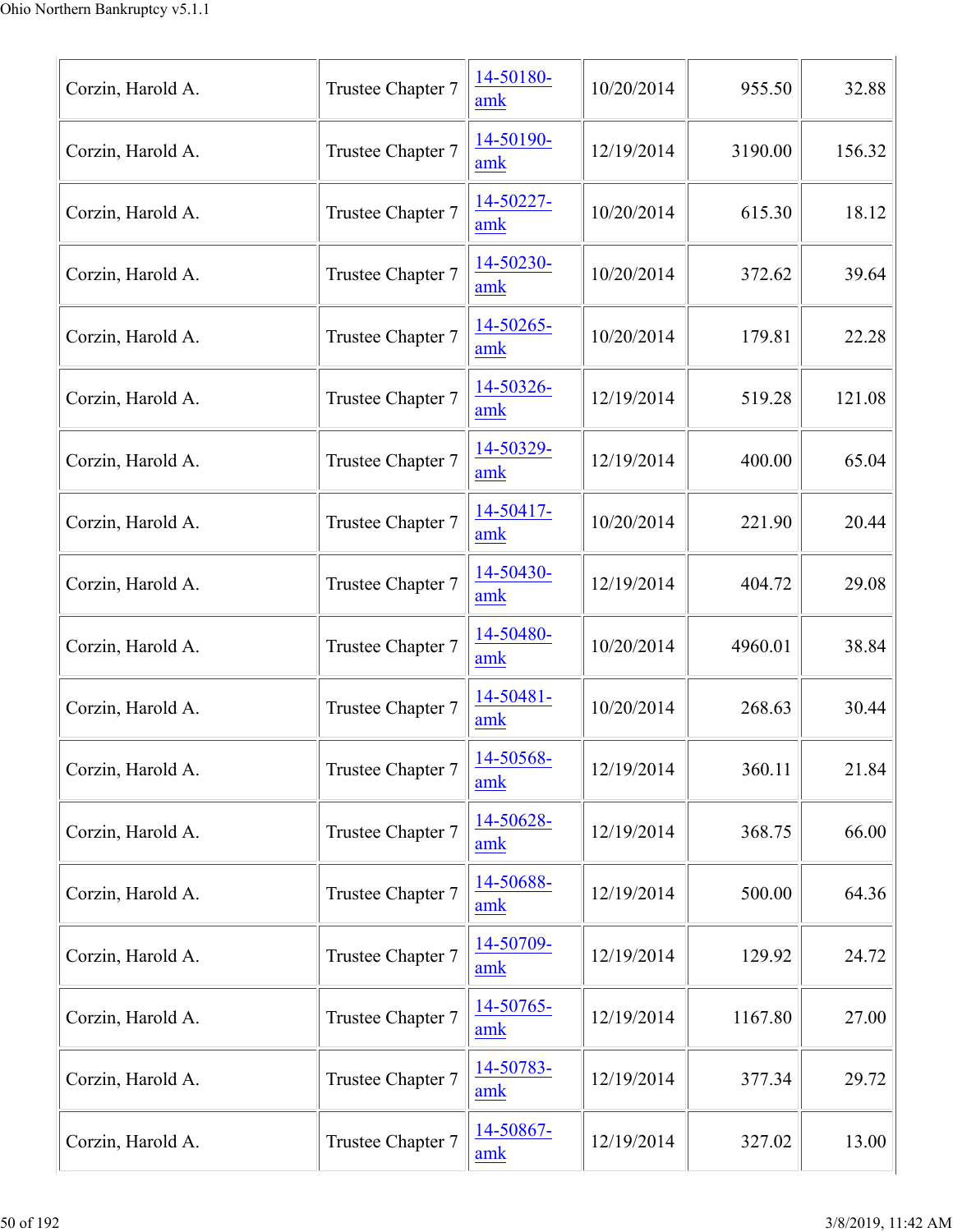| Corzin, Harold A.        | Trustee Chapter 7     | 14-51436-<br>amk      | 12/30/2014 | 343.20    | 118.96   |
|--------------------------|-----------------------|-----------------------|------------|-----------|----------|
|                          |                       |                       | Total      | 370931.73 | 21320.87 |
| Corzin, Harold A.        | Trustee Chapter 7     | 08-51059-<br>amk      | 02/28/2014 | 5152.50   | 298.47   |
|                          |                       |                       | Total      | 5152.50   | 298.47   |
| Craig, Michael           | Accountant            | 12-40593-<br>kw       | 07/10/2014 | 6220.00   | 0.00     |
|                          |                       |                       | Total      | 6220.00   | 0.00     |
| Crum, Kevin K.           | Accountant            | 13-53048-<br>amk      | 12/16/2014 | 8267.25   | 0.00     |
|                          |                       |                       | Total      | 8267.25   | 0.00     |
| Dannemiller Appraisal Se | Appraiser             | 13-63044-rk           | 01/15/2014 | 225.00    | 0.00     |
| Dannemiller Appraisal Se | Appraiser             | 14-60444-rk           | 03/25/2014 | 225.00    | 0.00     |
|                          |                       |                       | Total      | 450.00    | 0.00     |
| Davis, Steven            | Trustee Chapter 7     | $12 - 14647 -$<br>aih | 07/08/2014 | 12750.00  | 135.49   |
| Davis, Steven            | Trustee's<br>Attorney | 12-15966-<br>aih      | 05/06/2014 | 1567.50   | 43.86    |
|                          |                       |                       | Total      | 14317.50  | 179.35   |
| Davis, Steven S.         | Trustee Chapter 7     | $09 - 16458 - ips$    | 01/10/2014 | 1950.00   | 141.16   |
| Davis, Steven S.         | Trustee Chapter 7     | 10-18108-jps          | 01/10/2014 | 6449.93   | 260.09   |
| Davis, Steven S.         | Trustee Chapter 7     | 10-20370-<br>aih      | 01/15/2014 | 300.00    | 57.98    |
| Davis, Steven S.         | Trustee Chapter 7     | 10-22524-<br>aih      | 12/23/2014 | 3008.81   | 54.63    |
| Davis, Steven S.         | Trustee Chapter 7     | 11-11732-jps          | 04/16/2014 | 975.00    | 3.48     |
| Davis, Steven S.         | Trustee Chapter 7     | 11-17935-jps          | 09/17/2014 | 698.27    | 21.34    |
| Davis, Steven S.         | Trustee Chapter 7     | 11-20825-aih          | 03/25/2014 | 1300.00   | 16.06    |
| Davis, Steven S.         | Trustee Chapter 7     | 12-10281-jps          | 06/10/2014 | 2250.00   | 25.22    |
| Davis, Steven S.         | Trustee's<br>Attorney | 12-14647-<br>aih      | 07/08/2014 | 7122.50   | 84.75    |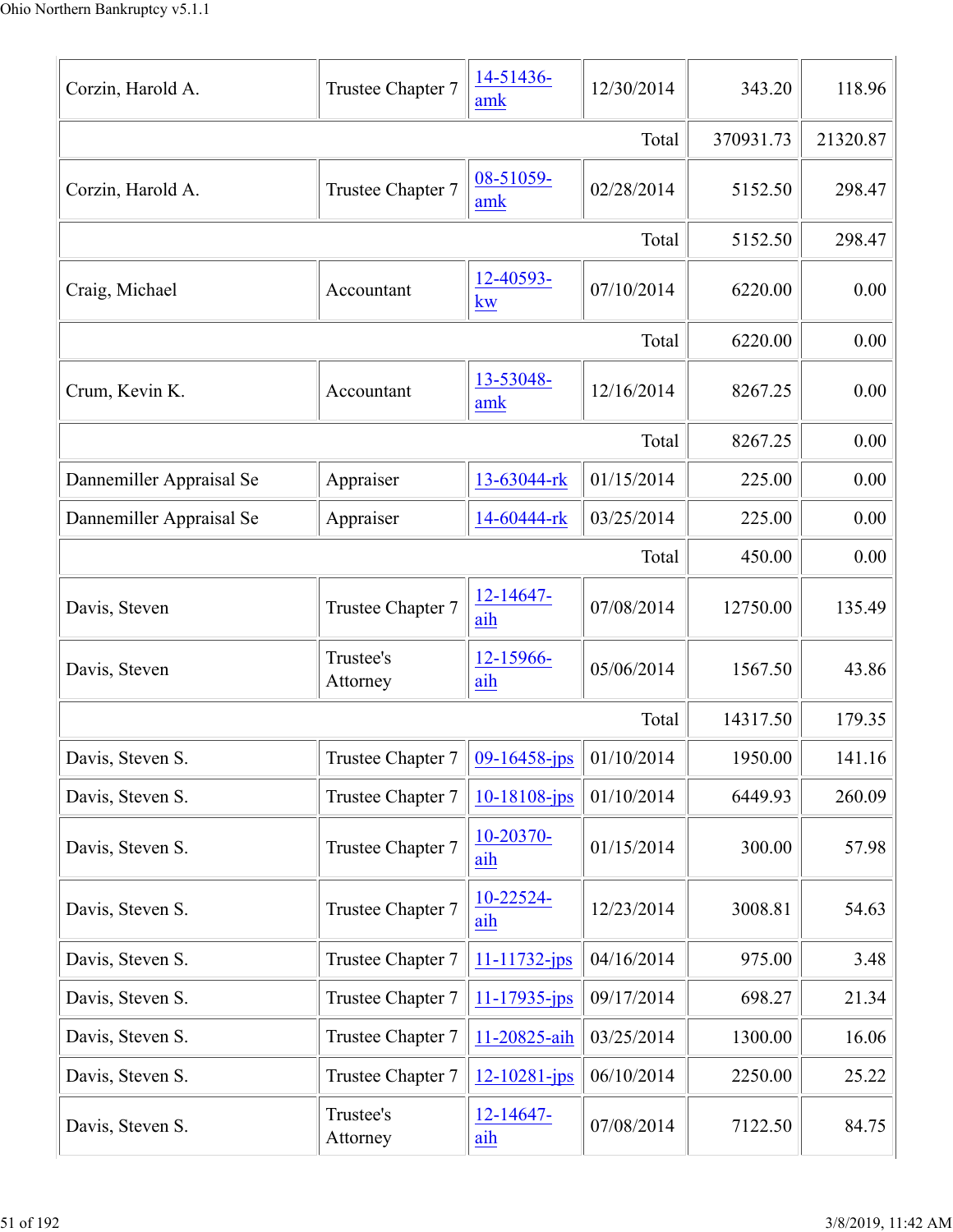| Davis, Steven S. | Trustee's<br>Attorney | $12 - 15941 - ips$    | 05/30/2014 | 6050.00 | 195.30 |
|------------------|-----------------------|-----------------------|------------|---------|--------|
| Davis, Steven S. | Trustee Chapter 7     | 12-15966-<br>aih      | 05/06/2014 | 2481.00 | 191.50 |
| Davis, Steven S. | Trustee's<br>Attorney | 12-16493-<br>pmc      | 02/18/2014 | 3107.50 | 102.04 |
| Davis, Steven S. | Trustee Chapter 7     | $12 - 16511 -$<br>pmc | 01/03/2014 | 300.00  | 33.68  |
| Davis, Steven S. | Trustee Chapter 7     | 12-17613-jps          | 01/10/2014 | 799.98  | 16.88  |
| Davis, Steven S. | Trustee Chapter 7     | 12-18048-<br>aih      | 01/14/2014 | 625.00  | 21.07  |
| Davis, Steven S. | Trustee Chapter 7     | $12 - 18106 - ips$    | 04/16/2014 | 1344.90 | 20.33  |
| Davis, Steven S. | Trustee's<br>Attorney | 12-18156-<br>pmc      | 02/27/2014 | 990.00  | 12.30  |
| Davis, Steven S. | Trustee's<br>Attorney | 12-18327-<br>pmc      | 01/16/2014 | 1402.50 | 11.95  |
| Davis, Steven S. | Trustee Chapter 7     | 12-18466-jps          | 01/10/2014 | 650.00  | 27.98  |
| Davis, Steven S. | Trustee Chapter 7     | 12-18635-<br>pmc      | 06/13/2014 | 893.00  | 8.59   |
| Davis, Steven S. | Trustee Chapter 7     | 12-18870-jps          | 06/10/2014 | 522.75  | 4.11   |
| Davis, Steven S. | Trustee Chapter 7     | 12-19254-jps          | 03/12/2014 | 300.00  | 41.00  |
| Davis, Steven S. | Trustee Chapter 7     | $13 - 10626$ -jps     | 03/26/2014 | 368.33  | 1.35   |
| Davis, Steven S. | Trustee's<br>Attorney | 13-11382-<br>pmc      | 02/27/2014 | 1347.50 | 39.27  |
| Davis, Steven S. | Trustee Chapter 7     | 13-11828-<br>pmc      | 01/16/2014 | 1075.75 | 6.85   |
| Davis, Steven S. | Trustee Chapter 7     | $13 - 12443 - ips$    | 08/22/2014 | 551.05  | 24.15  |
| Davis, Steven S. | Trustee Chapter 7     | 13-13360-<br>aih      | 01/14/2014 | 419.70  | 15.30  |
| Davis, Steven S. | Trustee Chapter 7     | 13-13429-<br>aih      | 01/27/2014 | 364.12  | 7.01   |
| Davis, Steven S. | Trustee Chapter 7     | $13 - 13464$ -jps     | 03/19/2014 | 417.25  | 8.25   |
| Davis, Steven S. | Trustee Chapter 7     | 13-13830-jps          | 01/24/2014 | 310.90  | 5.35   |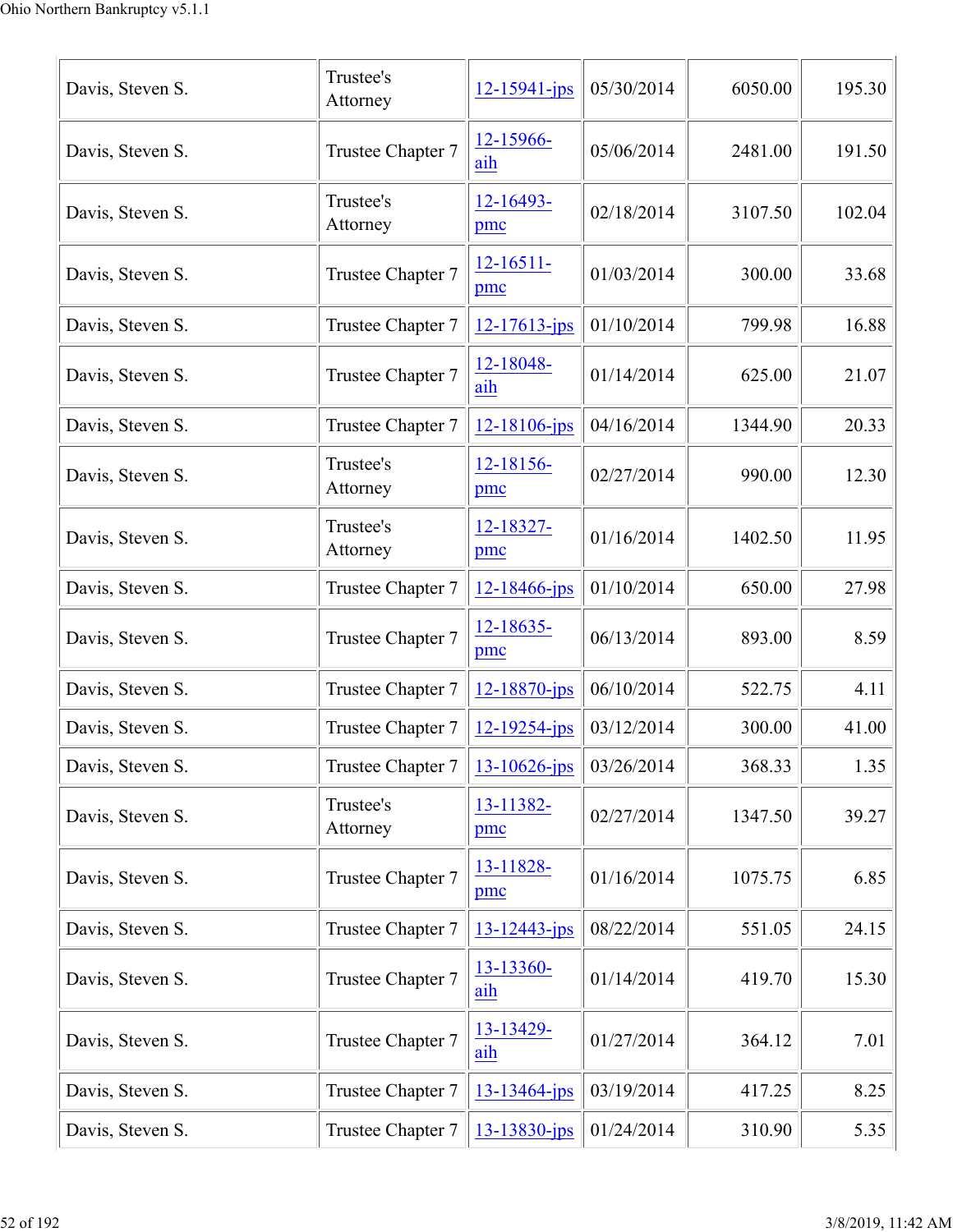| Davis, Steven S. | Trustee Chapter 7 | 13-13831-<br>aih      | 01/14/2014 | 503.67  | 1.98  |
|------------------|-------------------|-----------------------|------------|---------|-------|
| Davis, Steven S. | Trustee Chapter 7 | 13-14178-<br>pmc      | 01/16/2014 | 625.00  | 14.28 |
| Davis, Steven S. | Trustee Chapter 7 | 13-14288-jps          | 07/09/2014 | 6832.10 | 8.45  |
| Davis, Steven S. | Trustee Chapter 7 | 13-14381-jps          | 03/19/2014 | 252.66  | 16.65 |
| Davis, Steven S. | Trustee Chapter 7 | 13-14755-jps          | 02/18/2014 | 428.72  | 3.82  |
| Davis, Steven S. | Trustee Chapter 7 | 13-14780-jps          | 07/22/2014 | 411.75  | 6.20  |
| Davis, Steven S. | Trustee Chapter 7 | 13-14986-<br>pmc      | 12/17/2014 | 924.50  | 21.66 |
| Davis, Steven S. | Trustee Chapter 7 | 13-15033-<br>aih      | 04/29/2014 | 310.50  | 6.44  |
| Davis, Steven S. | Trustee Chapter 7 | $13 - 15059$ -<br>aih | 02/25/2014 | 1225.00 | 13.82 |
| Davis, Steven S. | Trustee Chapter 7 | 13-15099-jps          | 08/27/2014 | 319.75  | 11.73 |
| Davis, Steven S. | Trustee Chapter 7 | 13-15194-<br>pmc      | 02/27/2014 | 625.00  | 27.17 |
| Davis, Steven S. | Trustee Chapter 7 | 13-15390-jps          | 07/22/2014 | 596.00  | 6.78  |
| Davis, Steven S. | Trustee Chapter 7 | 13-15630-<br>aih      | 03/25/2014 | 600.00  | 4.44  |
| Davis, Steven S. | Trustee Chapter 7 | $13 - 15636$ -jps     | 04/04/2014 | 644.56  | 3.43  |
| Davis, Steven S. | Trustee Chapter 7 | 13-15734-<br>aih      | 03/03/2014 | 358.26  | 10.98 |
| Davis, Steven S. | Trustee Chapter 7 | 13-15749-<br>aih      | 12/09/2014 | 468.75  | 11.34 |
| Davis, Steven S. | Trustee Chapter 7 | 13-15779-jps          | 05/13/2014 | 323.75  | 6.96  |
| Davis, Steven S. | Trustee Chapter 7 | 13-15989-<br>pmc      | 03/20/2014 | 339.75  | 8.61  |
| Davis, Steven S. | Trustee Chapter 7 | 13-16084-<br>pmc      | 07/17/2014 | 467.75  | 5.88  |
| Davis, Steven S. | Trustee Chapter 7 | 13-16089-<br>aih      | 06/03/2014 | 512.25  | 7.59  |
| Davis, Steven S. | Trustee Chapter 7 | 13-16184-jps          | 04/16/2014 | 1287.42 | 13.66 |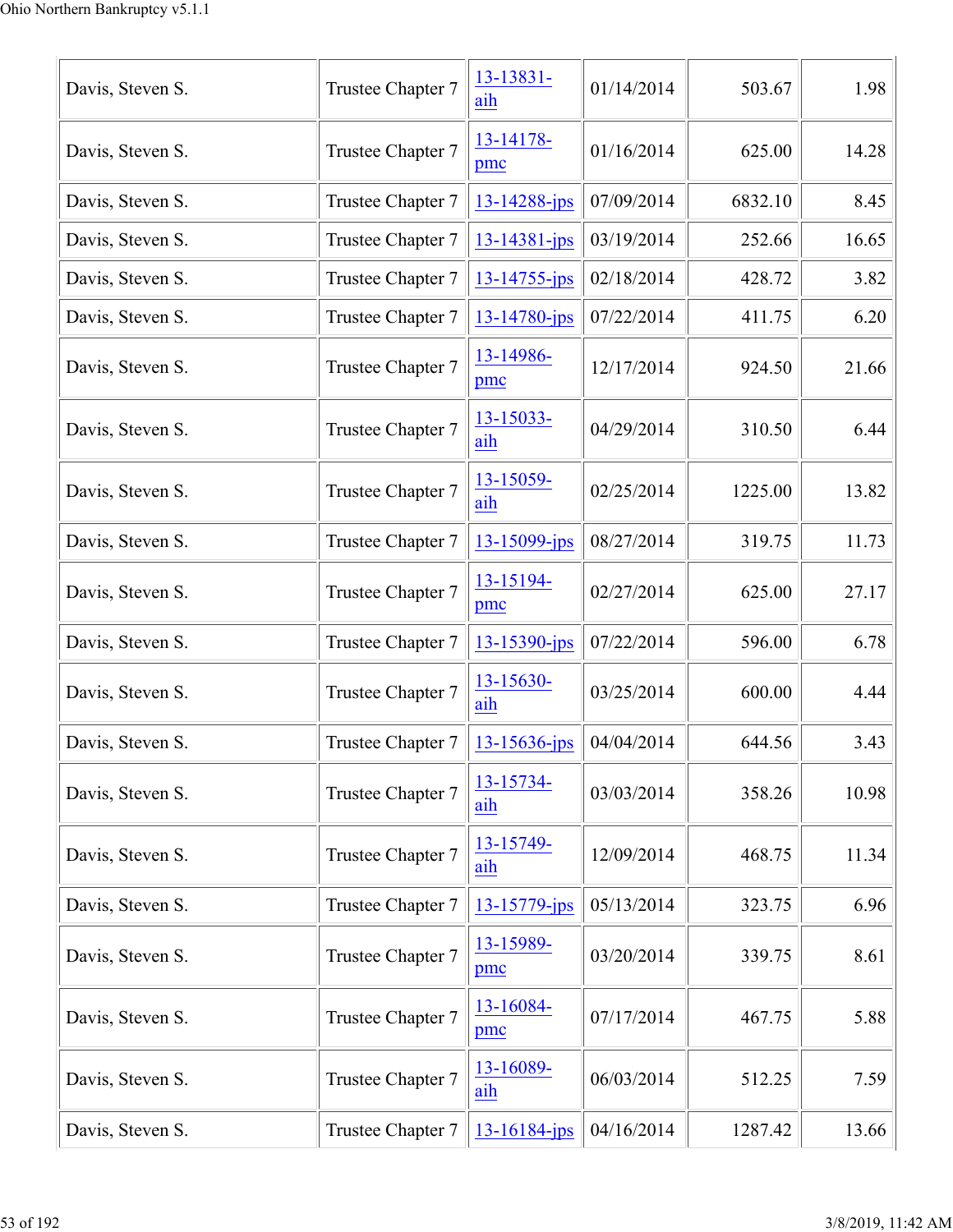| Davis, Steven S. | Trustee Chapter 7     | 13-16200-<br>aih    | 04/24/2014 | 443.75  | 4.11   |
|------------------|-----------------------|---------------------|------------|---------|--------|
| Davis, Steven S. | Trustee Chapter 7     | $13 - 16467$ -jps   | 04/16/2014 | 875.00  | 16.82  |
| Davis, Steven S. | Trustee Chapter 7     | 13-16594-<br>pmc    | 11/07/2014 | 1164.00 | 10.54  |
| Davis, Steven S. | Trustee Chapter 7     | 13-16877-jps        | 04/22/2014 | 250.00  | 23.22  |
| Davis, Steven S. | Trustee Chapter 7     | 13-16935-<br>pmc    | 06/02/2014 | 374.00  | 7.16   |
| Davis, Steven S. | Trustee Chapter 7     | 13-16937-<br>aih    | 05/06/2014 | 551.10  | 17.23  |
| Davis, Steven S. | Trustee Chapter 7     | 13-17157-<br>pmc    | 05/15/2014 | 781.50  | 4.92   |
| Davis, Steven S. | Trustee Chapter 7     | 13-17161-<br>pmc    | 07/17/2014 | 1397.50 | 6.83   |
| Davis, Steven S. | Trustee Chapter 7     | 13-17176-<br>pmc    | 05/01/2014 | 386.50  | 20.51  |
| Davis, Steven S. | Trustee Chapter 7     | 13-17233-<br>pmc    | 06/13/2014 | 980.25  | 7.39   |
| Davis, Steven S. | Trustee Chapter 7     | 13-17237-<br>aih    | 06/03/2014 | 542.00  | 7.62   |
| Davis, Steven S. | Trustee Chapter 7     | $13 - 17253 - ips$  | 08/05/2014 | 462.75  | 9.21   |
| Davis, Steven S. | Trustee Chapter 7     | 13-17267-<br>pmc    | 05/15/2014 | 625.00  | 1.86   |
| Davis, Steven S. | Trustee Chapter 7     | 13-17475-<br>aih    | 05/20/2014 | 535.60  | 5.55   |
| Davis, Steven S. | Trustee Chapter 7     | 13-17476-<br>pmc    | 04/29/2014 | 291.00  | 8.58   |
| Davis, Steven S. | Trustee Chapter 7     | $13 - 17515$<br>aih | 04/23/2014 | 372.42  | 2.59   |
| Davis, Steven S. | Trustee's<br>Attorney | 13-17829-<br>pmc    | 06/16/2014 | 605.00  | 64.50  |
| Davis, Steven S. | Trustee Chapter 7     | 13-17834-<br>pmc    | 10/09/2014 | 1750.00 | 136.70 |
| Davis, Steven S. | Trustee Chapter 7     | $13 - 17842$ -jps   | 05/20/2014 | 333.75  | 5.88   |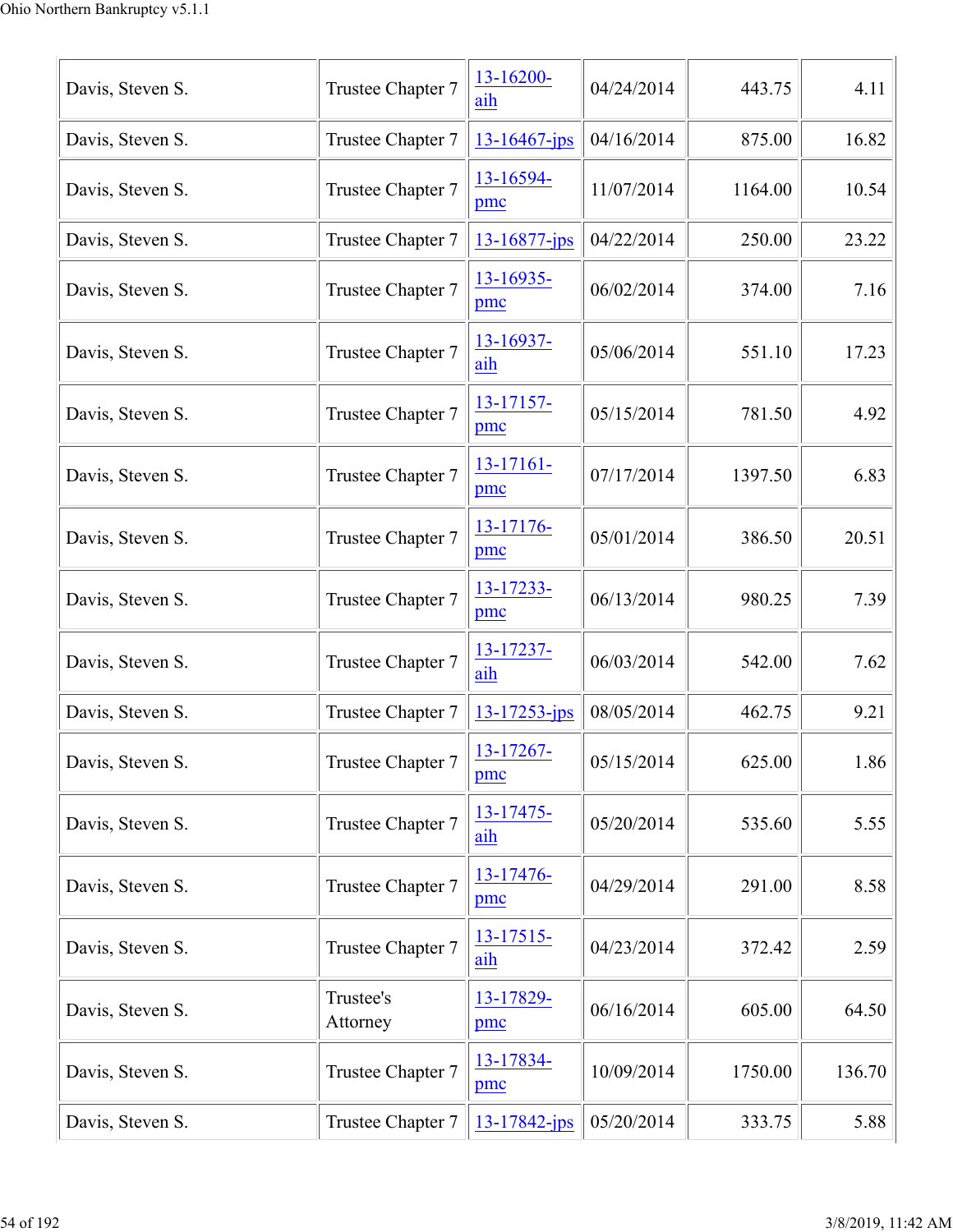| Davis, Steven S. | Trustee Chapter 7 | $13 - 18095$ -jps     | 06/11/2014 | 272.11  | 3.48  |
|------------------|-------------------|-----------------------|------------|---------|-------|
| Davis, Steven S. | Trustee Chapter 7 | 13-18212-<br>pmc      | 07/17/2014 | 1042.00 | 13.93 |
| Davis, Steven S. | Trustee Chapter 7 | 13-18235-<br>aih      | 09/23/2014 | 818.75  | 13.98 |
| Davis, Steven S. | Trustee Chapter 7 | 13-18401-<br>aih      | 09/23/2014 | 925.00  | 4.66  |
| Davis, Steven S. | Trustee Chapter 7 | 13-18403-<br>aih      | 07/08/2014 | 507.08  | 6.58  |
| Davis, Steven S. | Trustee Chapter 7 | 13-18414-<br>aih      | 07/08/2014 | 921.50  | 10.06 |
| Davis, Steven S. | Trustee Chapter 7 | 13-18501-<br>pmc      | 07/17/2014 | 504.29  | 4.54  |
| Davis, Steven S. | Trustee Chapter 7 | 13-18576-jps          | 07/22/2014 | 644.50  | 6.07  |
| Davis, Steven S. | Trustee Chapter 7 | 13-18578-<br>aih      | 11/18/2014 | 1654.80 | 29.68 |
| Davis, Steven S. | Trustee Chapter 7 | 13-18724-<br>aih      | 08/05/2014 | 1475.60 | 23.76 |
| Davis, Steven S. | Trustee Chapter 7 | 13-18737-<br>pmc      | 07/31/2014 | 564.25  | 7.86  |
| Davis, Steven S. | Trustee Chapter 7 | 13-18804-<br>pmc      | 07/31/2014 | 651.25  | 3.60  |
| Davis, Steven S. | Trustee Chapter 7 | 14-10006-<br>aih      | 08/05/2014 | 397.25  | 1.98  |
| Davis, Steven S. | Trustee Chapter 7 | 14-10009-<br>aih      | 08/05/2014 | 411.25  | 8.90  |
| Davis, Steven S. | Trustee Chapter 7 | 14-10030-<br>pmc      | 07/31/2014 | 404.25  | 9.00  |
| Davis, Steven S. | Trustee Chapter 7 | $14 - 10101 -$<br>aih | 11/04/2014 | 1444.20 | 3.93  |
| Davis, Steven S. | Trustee Chapter 7 | 14-10477-jps          | 09/10/2014 | 550.00  | 25.68 |
| Davis, Steven S. | Trustee Chapter 7 | 14-10487-jps          | 08/27/2014 | 357.80  | 14.76 |
| Davis, Steven S. | Trustee Chapter 7 | 14-10520-<br>pmc      | 09/11/2014 | 435.50  | 6.03  |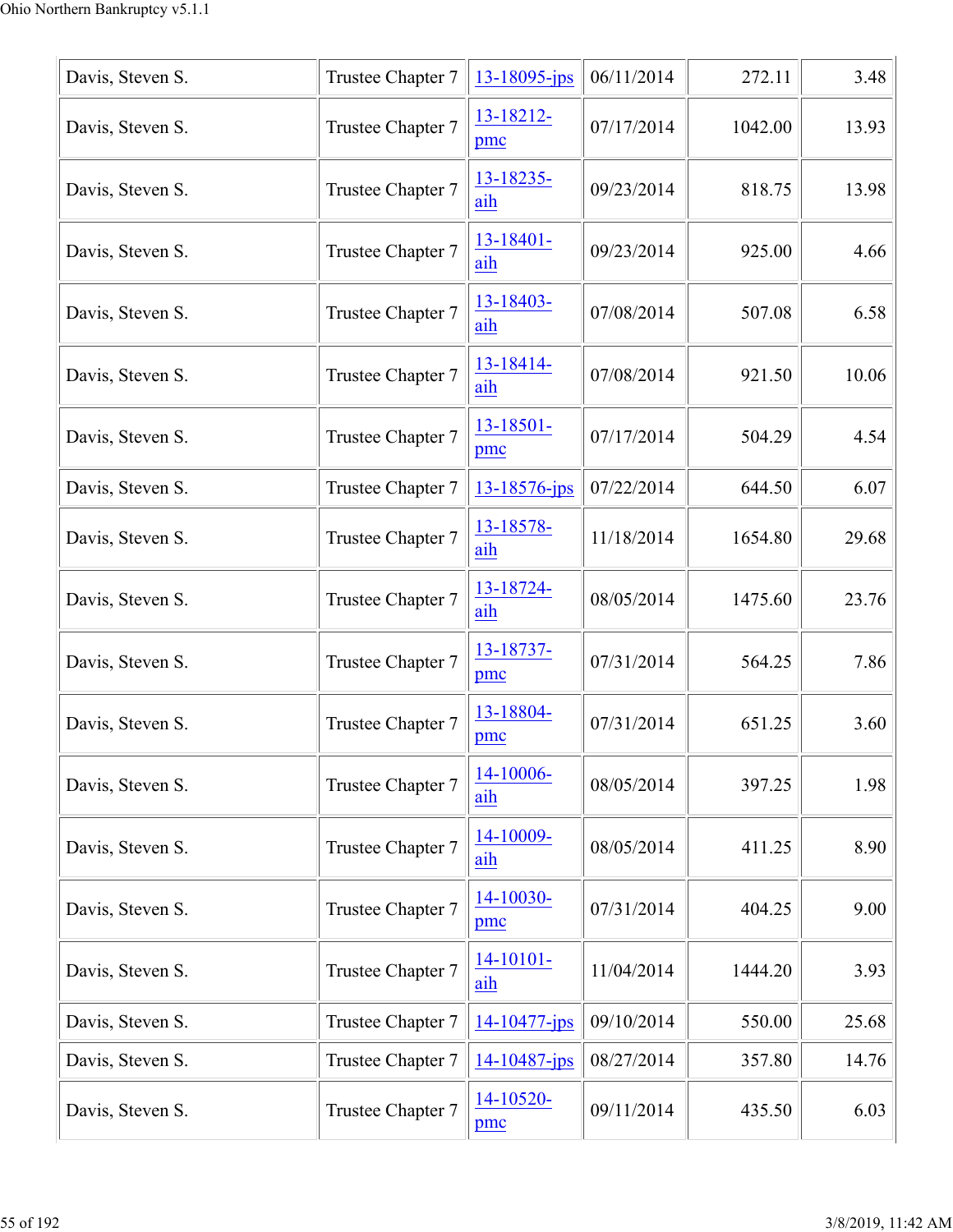| Davis, Steven S. | Trustee Chapter 7     | 14-10622-<br>aih   | 09/23/2014 | 1000.00   | 14.84   |
|------------------|-----------------------|--------------------|------------|-----------|---------|
| Davis, Steven S. | Trustee Chapter 7     | 14-10739-jps       | 09/23/2014 | 1325.20   | 6.18    |
| Davis, Steven S. | Trustee Chapter 7     | $14 - 10741 - ips$ | 12/18/2014 | 2640.60   | 13.86   |
| Davis, Steven S. | Trustee Chapter 7     | 14-10776-<br>pmc   | 12/23/2014 | 1025.00   | 132.58  |
| Davis, Steven S. | Trustee Chapter 7     | 14-10866-<br>pmc   | 09/11/2014 | 429.79    | 3.00    |
| Davis, Steven S. | Trustee Chapter 7     | 14-11081-aih       | 09/04/2014 | 361.43    | 4.89    |
| Davis, Steven S. | Trustee Chapter 7     | 14-11162-<br>pmc   | 12/17/2014 | 1775.00   | 66.06   |
| Davis, Steven S. | Trustee Chapter 7     | 14-11169-<br>pmc   | 10/09/2014 | 471.53    | 8.22    |
| Davis, Steven S. | Trustee Chapter 7     | 14-11182-<br>pmc   | 10/02/2014 | 345.00    | 0.48    |
| Davis, Steven S. | Trustee Chapter 7     | 14-11276-jps       | 10/29/2014 | 437.50    | 30.06   |
| Davis, Steven S. | Trustee Chapter 7     | 14-12257-<br>pmc   | 10/15/2014 | 316.97    | 2.19    |
| Davis, Steven S. | Trustee Chapter 7     | $14 - 12267$ -jps  | 12/18/2014 | 297.67    | 6.60    |
| Davis, Steven S. | Trustee's<br>Attorney | 14-12732-<br>pmc   | 12/23/2014 | 480.00    | 0.00    |
| Davis, Steven S. | Trustee Chapter 7     | $14 - 12824 - ips$ | 12/11/2014 | 476.78    | 4.44    |
| Davis, Steven S. | Trustee Chapter 7     | 14-13054-<br>pmc   | 12/17/2014 | 609.00    | 6.60    |
| Davis, Steven S. | Trustee Chapter 7     | 14-13120-jps       | 12/18/2014 | 401.68    | 6.24    |
| Davis, Steven S. | Trustee Chapter 7     | 14-13290-jps       | 11/24/2014 | 375.57    | 4.74    |
| Davis, Steven S. | Trustee Chapter 7     | 14-13305-<br>aih   | 12/12/2014 | 305.00    | 1.56    |
| Davis, Steven S. | Trustee Chapter 7     | 14-13845-<br>pmc   | 12/17/2014 | 350.00    | 4.26    |
|                  |                       |                    | Total      | 106559.10 | 2547.34 |
| Davis, Steven S. | Trustee's<br>Attorney | 10-18108-jps       | 01/10/2014 | 3240.50   | 84.71   |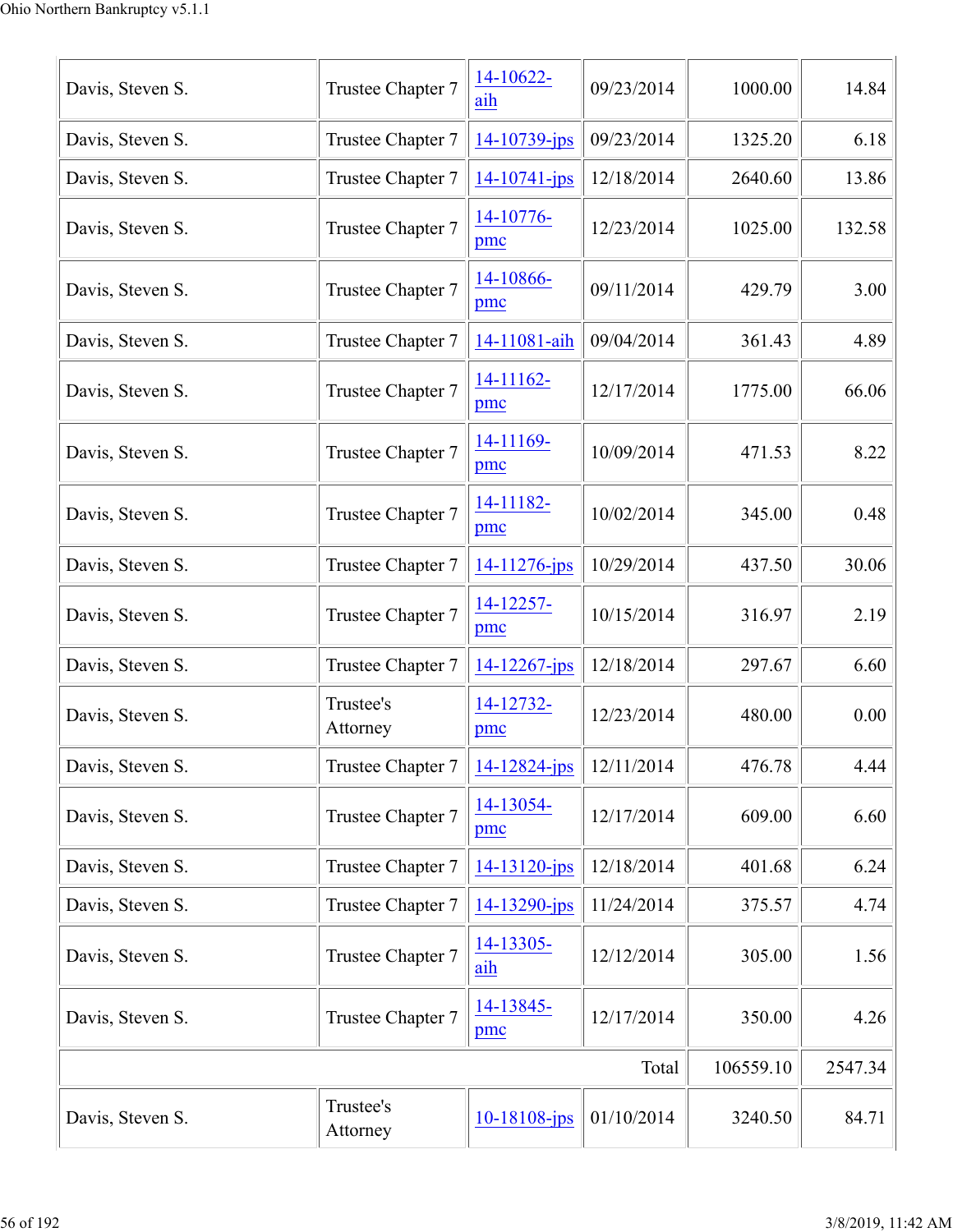| Davis, Steven S.         | Trustee's<br>Attorney | $11 - 17935 - ips$ | 09/17/2014 | 715.00   | 3.62   |
|--------------------------|-----------------------|--------------------|------------|----------|--------|
| Davis, Steven S.         | Trustee Chapter 7     | $12 - 15941 - ips$ | 05/30/2014 | 1735.62  | 68.41  |
| Davis, Steven S.         | Trustee Chapter 7     | 12-16493-<br>pmc   | 02/18/2014 | 1750.00  | 3.82   |
| Davis, Steven S.         | Trustee Chapter 7     | 12-18156-<br>pmc   | 02/27/2014 | 1492.50  | 9.73   |
| Davis, Steven S.         | Trustee Chapter 7     | 12-18327-<br>pmc   | 01/16/2014 | 1350.00  | 9.98   |
| Davis, Steven S.         | Trustee Chapter 7     | 13-11382-<br>pmc   | 02/27/2014 | 2230.00  | 146.28 |
| Davis, Steven S.         | Trustee's<br>Attorney | $13 - 14288 - ips$ | 07/09/2014 | 742.50   | 48.00  |
| Davis, Steven S.         | Trustee Chapter 7     | 13-17829-<br>pmc   | 06/16/2014 | 1269.15  | 6.66   |
| Davis, Steven S.         | Trustee's<br>Attorney | 14-10101-<br>aih   | 11/04/2014 | 1292.50  | 26.25  |
| Davis, Steven S.         | Trustee Chapter 7     | 14-12732-<br>pmc   | 12/23/2014 | 1496.97  | 3.78   |
|                          |                       |                    | Total      | 17314.74 | 411.24 |
| Dayton, Joel K.          | Trustee's<br>Attorney | 12-62827-rk        | 03/31/2014 | 8120.50  | 168.56 |
|                          |                       |                    | Total      | 8120.50  | 168.56 |
| De Guzman, Diosdado      | Trustee Chapter 7     | 14-50451-<br>amk   | 10/17/2014 | 434.36   | 6.00   |
|                          |                       |                    | Total      | 434.36   | 6.00   |
| DeGirolamo, Anthony J.   | Trustee's<br>Attorney | 13-60932-rk        | 10/15/2014 | 272.16   | 47.66  |
|                          |                       |                    | Total      | 272.16   | 47.66  |
| DeGirolamo, Trustee - Ca | Trustee Chapter 7     | 08-61610-rk        | 08/26/2014 | 2997.62  | 84.56  |
| DeGirolamo, Trustee - Ca | Trustee Chapter 7     | 10-62248-rk        | 01/15/2014 | 3750.22  | 182.21 |
| DeGirolamo, Trustee - Ca | Trustee Chapter 7     | 10-64535-rk        | 05/23/2014 | 924.38   | 89.24  |
| DeGirolamo, Trustee - Ca | Trustee Chapter 7     | 11-61087-rk        | 12/02/2014 | 37312.76 | 153.57 |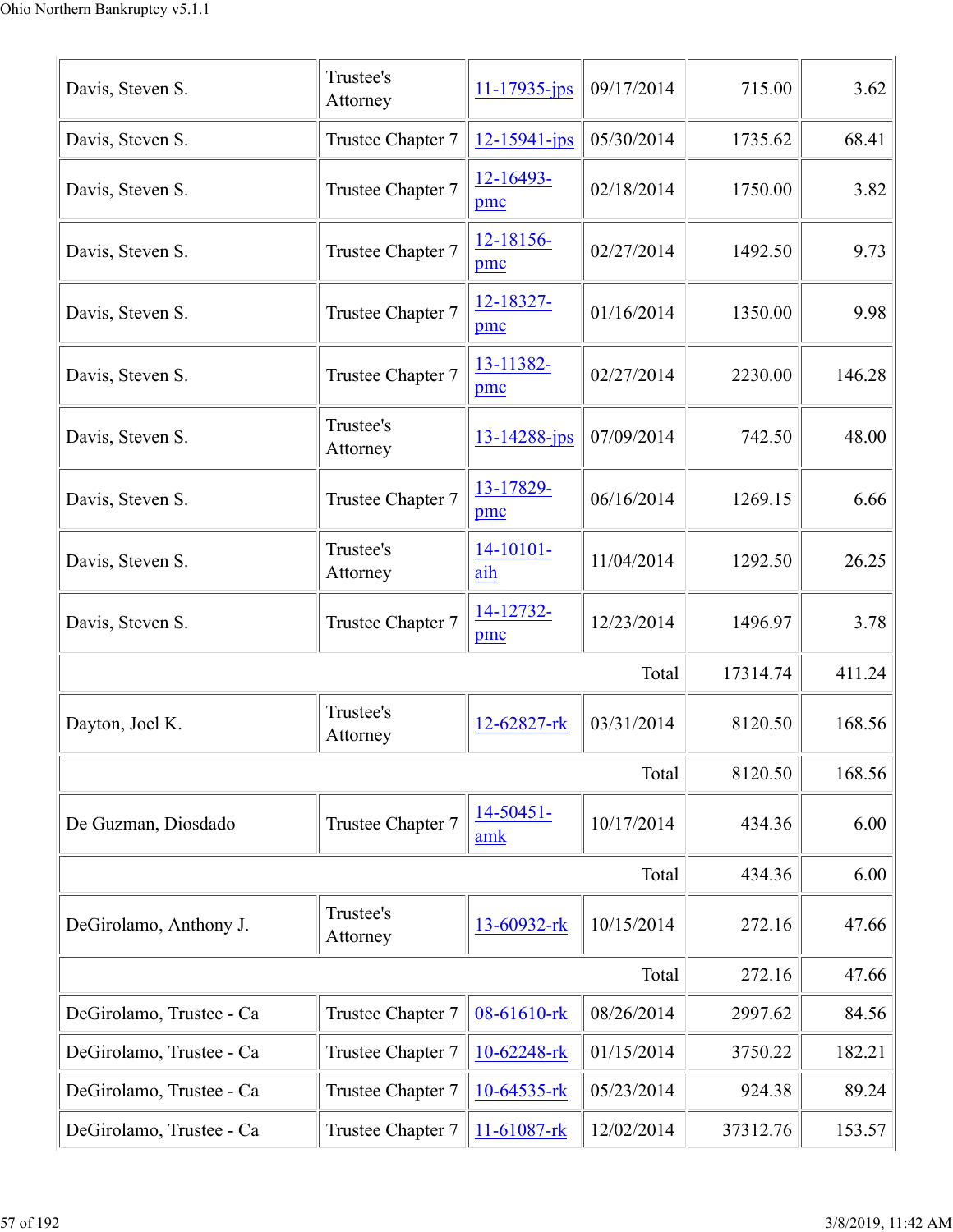| DeGirolamo, Trustee - Ca | Trustee Chapter 7 | $11-61712$ -rk    | 03/11/2014 | 1250.00  | 74.16   |
|--------------------------|-------------------|-------------------|------------|----------|---------|
| DeGirolamo, Trustee - Ca | Trustee Chapter 7 | 12-60303-rk       | 03/11/2014 | 2050.00  | 158.80  |
| DeGirolamo, Trustee - Ca | Trustee Chapter 7 | 12-60813-rk       | 07/10/2014 | 1156.57  | 3.78    |
| DeGirolamo, Trustee - Ca | Trustee Chapter 7 | $12 - 62831 - rk$ | 10/16/2014 | 9641.98  | 228.79  |
| DeGirolamo, Trustee - Ca | Trustee Chapter 7 | 12-63007-rk       | 07/10/2014 | 5673.15  | 118.94  |
| DeGirolamo, Trustee - Ca | Trustee Chapter 7 | $12 - 63271 - rk$ | 07/22/2014 | 2287.00  | 86.24   |
| DeGirolamo, Trustee - Ca | Trustee Chapter 7 | 13-60111-rk       | 05/08/2014 | 1758.68  | 55.02   |
| DeGirolamo, Trustee - Ca | Trustee Chapter 7 | $13 - 60244 - rk$ | 07/22/2014 | 1283.42  | 30.66   |
| DeGirolamo, Trustee - Ca | Trustee Chapter 7 | 13-60403-rk       | 08/20/2014 | 1014.25  | 5.04    |
| DeGirolamo, Trustee - Ca | Trustee Chapter 7 | 13-60458-rk       | 05/08/2014 | 1380.80  | 3.78    |
| DeGirolamo, Trustee - Ca | Trustee Chapter 7 | 13-60588-rk       | 03/03/2014 | 2050.00  | 84.46   |
| DeGirolamo, Trustee - Ca | Trustee Chapter 7 | 13-60932-rk       | 10/15/2014 | 66.56    | 90.57   |
| DeGirolamo, Trustee - Ca | Trustee Chapter 7 | 13-61245-rk       | 10/07/2014 | 1144.00  | 59.52   |
| DeGirolamo, Trustee - Ca | Trustee Chapter 7 | 13-61473-rk       | 04/03/2014 | 2106.12  | 223.01  |
| DeGirolamo, Trustee - Ca | Trustee Chapter 7 | 13-61711-rk       | 03/26/2014 | 1403.08  | 36.56   |
| DeGirolamo, Trustee - Ca | Trustee Chapter 7 | 13-61761-rk       | 03/26/2014 | 2690.00  | 336.82  |
| DeGirolamo, Trustee - Ca | Trustee Chapter 7 | 13-62075-rk       | 11/03/2014 | 1250.00  | 1449.05 |
| DeGirolamo, Trustee - Ca | Trustee Chapter 7 | 13-62591-rk       | 07/08/2014 | 1669.80  | 35.26   |
| DeGirolamo, Trustee - Ca | Trustee Chapter 7 | 13-62723-rk       | 08/26/2014 | 706.81   | 0.00    |
| DeGirolamo, Trustee - Ca | Trustee Chapter 7 | 13-62833-rk       | 08/20/2014 | 750.00   | 36.96   |
| DeGirolamo, Trustee - Ca | Trustee Chapter 7 | 14-60047-rk       | 12/12/2014 | 729.00   | 6.72    |
| DeGirolamo, Trustee - Ca | Trustee Chapter 7 | 14-60232-rk       | 11/14/2014 | 599.38   | 0.00    |
|                          |                   |                   | Total      | 87645.58 | 3633.72 |
| DeGirolamo, Trustee - Ma | Trustee Chapter 7 | $10-64421$ -rk    | 07/08/2014 | 1459.60  | 6.30    |
| DeGirolamo, Trustee - Ma | Trustee Chapter 7 | 11-63723-rk       | 09/30/2014 | 3100.00  | 4.10    |
| DeGirolamo, Trustee - Ma | Trustee Chapter 7 | 12-62827-rk       | 03/31/2014 | 4650.00  | 39.86   |
| DeGirolamo, Trustee - Ma | Trustee Chapter 7 | 12-63076-rk       | 03/05/2014 | 5750.00  | 229.48  |
| DeGirolamo, Trustee - Ma | Trustee Chapter 7 | $13-61122-rk$     | 03/11/2014 | 822.50   | 36.58   |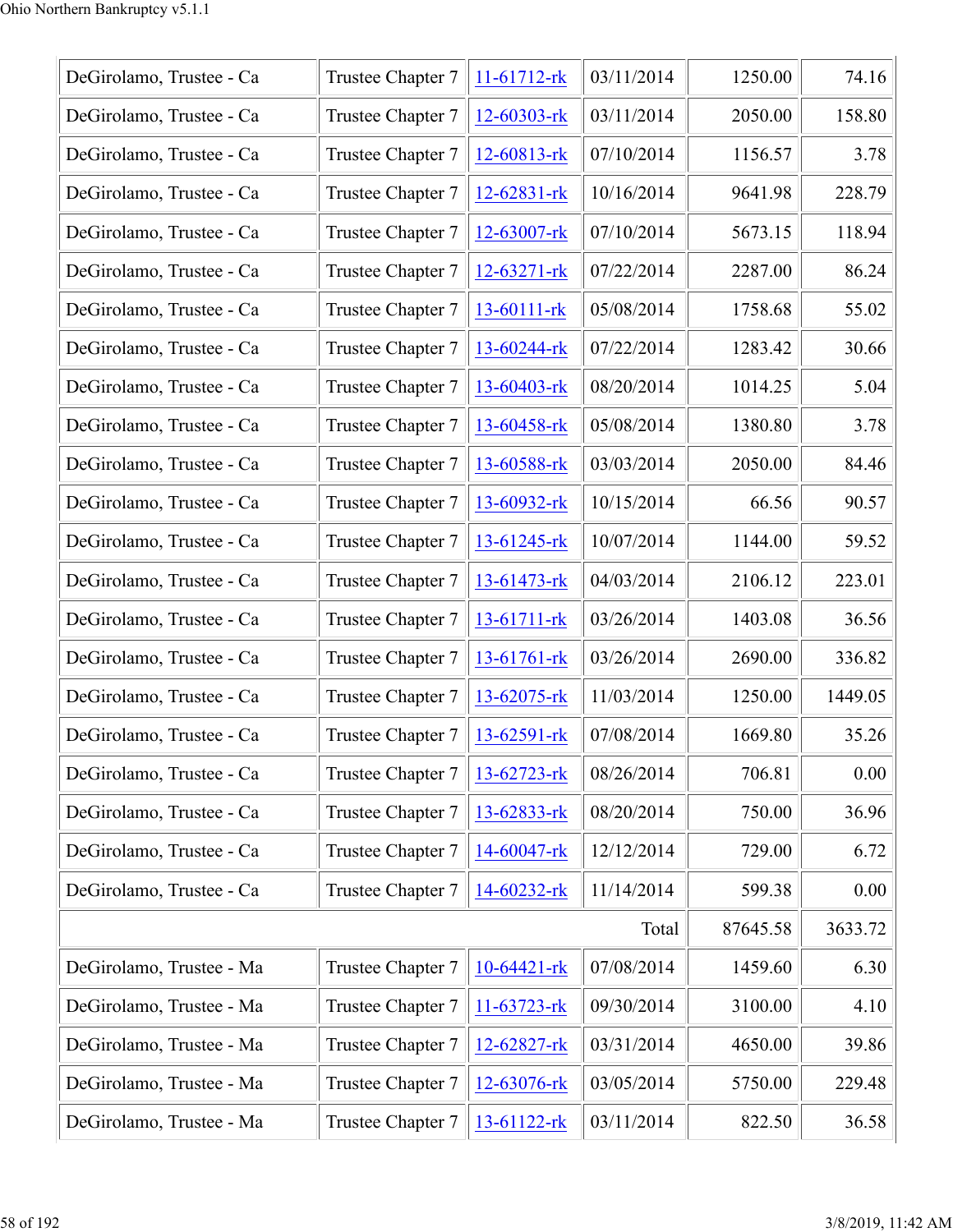| DeGirolamo, Trustee - Ma | Trustee Chapter 7       | 13-61180-rk       | 03/18/2014 | 2343.81   | 0.00     |
|--------------------------|-------------------------|-------------------|------------|-----------|----------|
| DeGirolamo, Trustee - Ma | Trustee Chapter 7       | 13-61736-rk       | 05/08/2014 | 1050.25   | 34.48    |
| DeGirolamo, Trustee - Ma | Trustee Chapter 7       | 13-62547-rk       | 10/01/2014 | 1000.00   | 90.72    |
| DeGirolamo, Trustee - Ma | Trustee Chapter 7       | 13-62561-rk       | 12/12/2014 | 731.18    | 8.96     |
| DeGirolamo, Trustee - Ma | Trustee Chapter 7       | 14-60008-rk       | 09/04/2014 | 1810.99   | 82.72    |
| DeGirolamo, Trustee - Ma | Trustee Chapter 7       | 14-60165-rk       | 11/04/2014 | 977.75    | 0.00     |
|                          |                         |                   | Total      | 23696.08  | 533.20   |
| DeMarco, Daniel A.       | Trustee's<br>Attorney   | 10-64360-rk       | 03/06/2014 | 11714.00  | 1353.48  |
| DeMarco, Daniel A.       | Trustee's<br>Attorney   | 10-64360-rk       | 11/07/2014 | 26601.00  | 304.02   |
|                          |                         |                   | Total      | 38315.00  | 1657.50  |
| Delchin, Robert J.       | Defendant's<br>Attorney | 14-15968-jps      | 12/18/2014 | 3000.00   | 0.00     |
|                          |                         |                   | Total      | 3000.00   | 0.00     |
| Demczyk, Michael V.      | Trustee Chapter 7       | 10-61387-rk       | 03/31/2014 | 2250.01   | 6.70     |
| Demczyk, Michael V.      | Trustee Chapter 7       | 10-64784-rk       | 06/19/2014 | 1250.00   | 3.65     |
| Demczyk, Michael V.      | Trustee Chapter 7       | 12-60029-rk       | 02/12/2014 | 1635.00   | 4.40     |
| Demczyk, Michael V.      | Trustee Chapter 7       | 12-60734-rk       | 02/13/2014 | 875.00    | 4.40     |
|                          |                         |                   | Total      | 6010.01   | 19.15    |
| Dennis Gartland & Nierga | Accountant              | 13-40813-<br>aih  | 06/10/2014 | 235423.71 | 19728.47 |
| Dennis Gartland & Nierga | Accountant              | 13-40813-<br>aih  | 11/10/2014 | 86771.70  | 4248.10  |
|                          |                         |                   | Total      | 322195.41 | 23976.57 |
| Dettelbach Sicherman & B | Trustee's<br>Attorney   | 11-17831-aih      | 07/08/2014 | 4152.00   | 34.17    |
| Dettelbach Sicherman & B | Trustee's<br>Attorney   | 14-10603-jps      | 09/23/2014 | 720.00    | 0.00     |
|                          |                         |                   | Total      | 4872.00   | 34.17    |
| Dettelbach Sicherman&Bau | Trustee's<br>Attorney   | $13 - 13229$ -jps | 02/18/2014 | 472.50    | 48.96    |
|                          |                         |                   |            |           |          |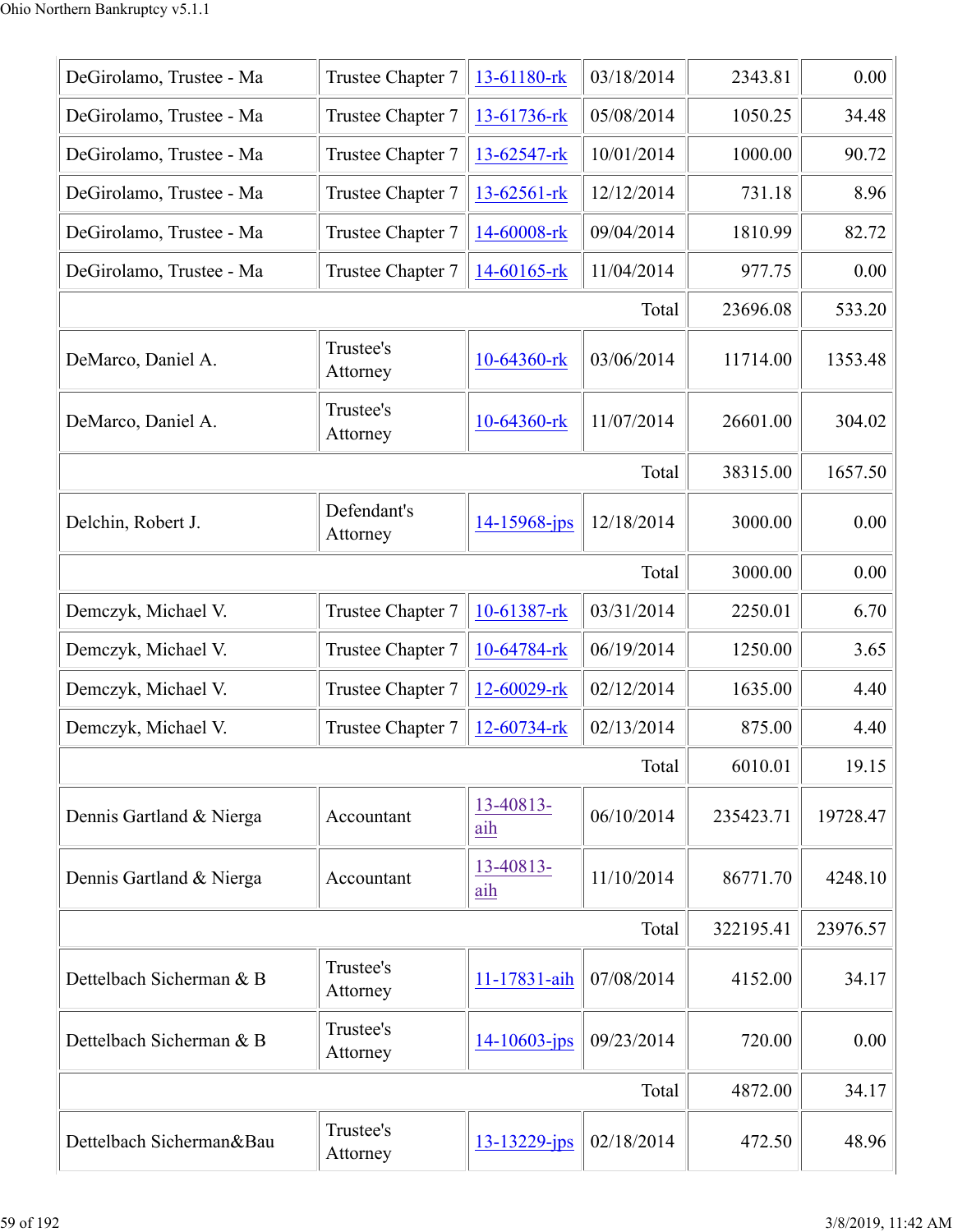|                          | 472.50                | 48.96              |            |         |        |
|--------------------------|-----------------------|--------------------|------------|---------|--------|
| Dettelbach Sicherman&Bau | Trustee's<br>Attorney | $12 - 14015$ -jps  | 03/06/2014 | 454.50  | 9.10   |
| Dettelbach Sicherman&Bau | Trustee Chapter 7     | 12-17800-<br>aih   | 02/25/2014 | 112.50  | 9.00   |
| Dettelbach Sicherman&Bau | Trustee's<br>Attorney | $13 - 14422 - ips$ | 06/10/2014 | 693.00  | 9.72   |
|                          |                       |                    | Total      | 1260.00 | 27.82  |
| Dettelbach, Sicherman &  | Trustee's<br>Attorney | 12-12984-jps       | 05/09/2014 | 811.13  | 0.00   |
| Dettelbach, Sicherman &  | Trustee's<br>Attorney | $12 - 17449$ -jps  | 06/10/2014 | 288.00  | 0.00   |
| Dettelbach, Sicherman &  | Trustee's<br>Attorney | $13 - 13534 - jps$ | 07/30/2014 | 304.50  | 7.38   |
| Dettelbach, Sicherman &  | Trustee's<br>Attorney | 13-16706-jps       | 05/09/2014 | 157.50  | 0.00   |
| Dettelbach, Sicherman &  | Trustee's<br>Attorney | 13-17980-jps       | 08/22/2014 | 528.00  | 0.00   |
|                          |                       |                    | Total      | 2089.13 | 7.38   |
| Dettelbach, Sicherman &  | Trustee's<br>Attorney | 11-20295-aih       | 08/19/2014 | 3231.00 | 25.61  |
| Dettelbach, Sicherman &  | Trustee's<br>Attorney | $13 - 10392 - jps$ | 07/22/2014 | 618.00  | 0.00   |
| Dettelbach, Sicherman &  | Trustee's<br>Attorney | 13-14999-<br>aih   | 03/25/2014 | 245.73  | 0.00   |
| Dettelbach, Sicherman &  | Trustee's<br>Attorney | $14 - 10158 - ips$ | 09/10/2014 | 1128.00 | 0.00   |
| Dettelbach, Sicherman &  | Trustee's<br>Attorney | $14 - 10947 - ips$ | 10/29/2014 | 504.00  | 28.06  |
|                          | Total                 |                    |            |         |        |
| Dettelbach, Sicherman &  | Trustee's<br>Attorney | $10 - 22608 - ips$ | 10/29/2014 | 8546.50 | 163.60 |
| Dettelbach, Sicherman &  | Trustee's<br>Attorney | 13-17467-<br>aih   | 08/05/2014 | 693.00  | 0.00   |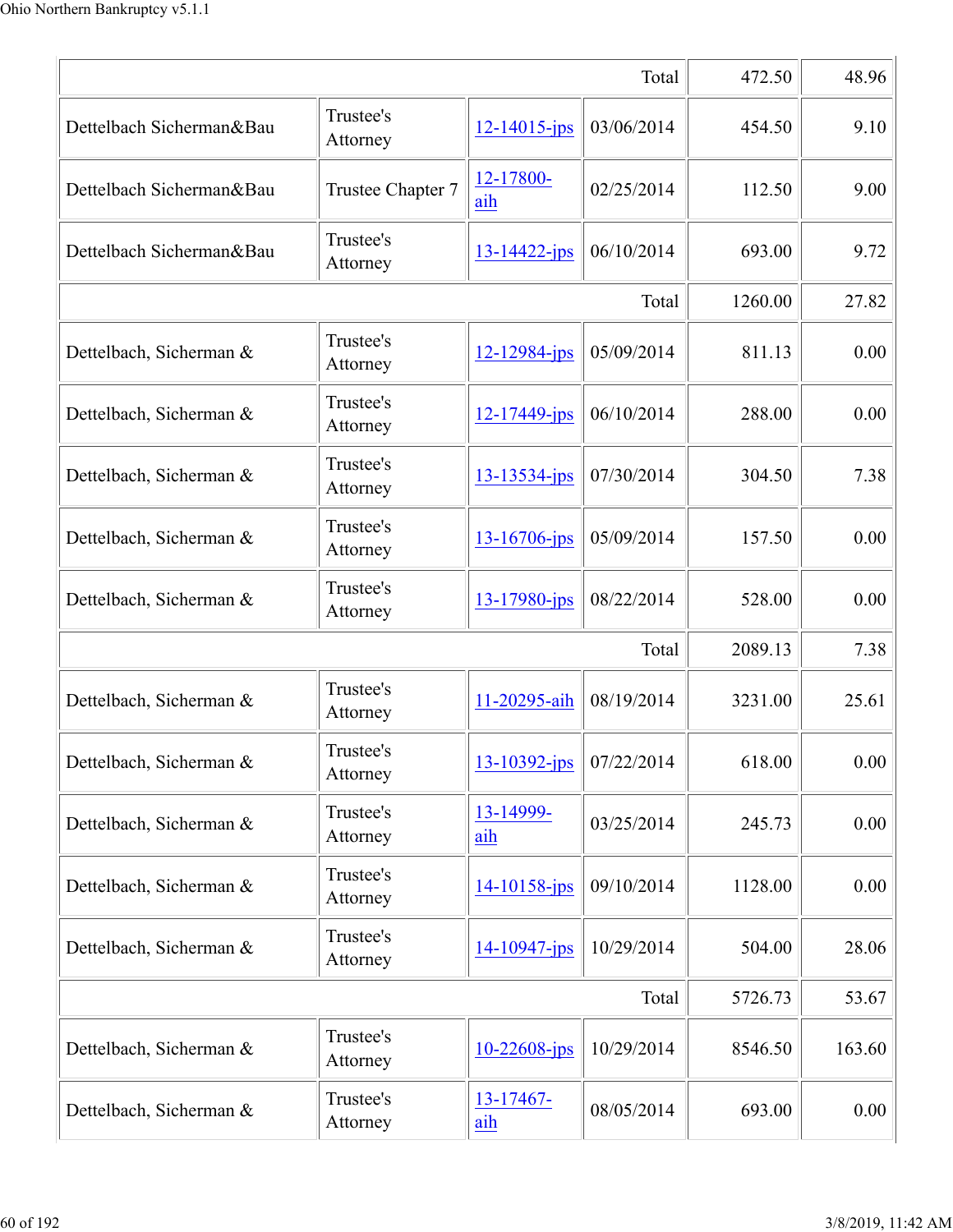|                         | 9239.50               | 163.60             |            |         |        |
|-------------------------|-----------------------|--------------------|------------|---------|--------|
| Dettelbach, Sicherman & | Trustee's<br>Attorney | 11-14114-aih       | 03/25/2014 | 1443.00 | 0.00   |
| Dettelbach, Sicherman & | Trustee's<br>Attorney | $11 - 18447 - ips$ | 06/10/2014 | 688.50  | 37.20  |
| Dettelbach, Sicherman & | Trustee's<br>Attorney | 11-18858-aih       | 02/25/2014 | 1204.52 | 0.00   |
| Dettelbach, Sicherman & | Trustee's<br>Attorney | 12-11872-aih       | 07/08/2014 | 402.00  | 0.00   |
| Dettelbach, Sicherman & | Trustee's<br>Attorney | 12-14505-<br>aih   | 01/14/2014 | 500.50  | 0.00   |
| Dettelbach, Sicherman & | Trustee's<br>Attorney | 12-16252-<br>aih   | 04/08/2014 | 1053.00 | 150.15 |
| Dettelbach, Sicherman & | Trustee's<br>Attorney | 12-17936-<br>aih   | 07/08/2014 | 594.00  | 0.00   |
| Dettelbach, Sicherman & | Trustee's<br>Attorney | 12-19090-<br>aih   | 02/25/2014 | 292.50  | 20.93  |
| Dettelbach, Sicherman & | Trustee's<br>Attorney | 13-10446-<br>aih   | 01/14/2014 | 585.00  | 7.32   |
| Dettelbach, Sicherman & | Trustee's<br>Attorney | 13-11435-aih       | 01/14/2014 | 112.50  | 0.00   |
| Dettelbach, Sicherman & | Trustee's<br>Attorney | 13-11851-aih       | 02/11/2014 | 540.00  | 0.00   |
| Dettelbach, Sicherman & | Trustee's<br>Attorney | 13-12584-<br>aih   | 11/25/2014 | 441.50  | 3.80   |
| Dettelbach, Sicherman & | Trustee's<br>Attorney | 13-13650-<br>aih   | 03/21/2014 | 412.50  | 0.00   |
| Dettelbach, Sicherman & | Trustee's<br>Attorney | 13-13893-<br>aih   | 03/25/2014 | 945.00  | 0.00   |
| Dettelbach, Sicherman & | Trustee's<br>Attorney | 13-14534-<br>aih   | 05/06/2014 | 810.00  | 17.08  |
| Dettelbach, Sicherman & | Trustee's<br>Attorney | 13-14580-<br>aih   | 02/25/2014 | 652.50  | 21.96  |
| Dettelbach, Sicherman & | Trustee's<br>Attorney | 13-15331-<br>aih   | 03/25/2014 | 202.50  | 0.00   |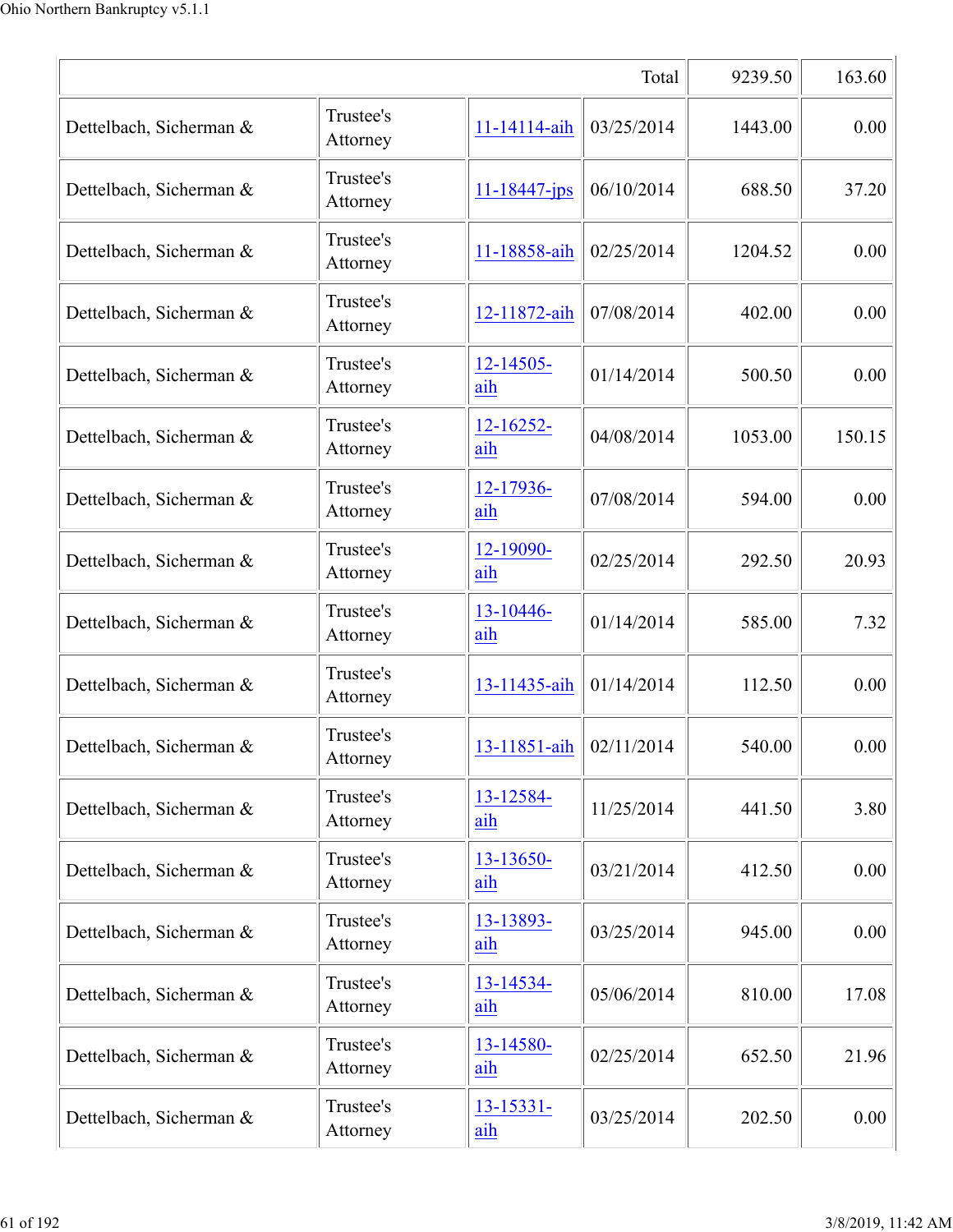| Dettelbach, Sicherman & | Trustee's<br>Attorney | 13-15366-<br>aih      | 03/25/2014 | 315.00   | 9.15   |
|-------------------------|-----------------------|-----------------------|------------|----------|--------|
| Dettelbach, Sicherman & | Trustee's<br>Attorney | 13-15556-<br>aih      | 09/23/2014 | 846.00   | 0.00   |
| Dettelbach, Sicherman & | Trustee's<br>Attorney | $13 - 15571 -$<br>aih | 03/25/2014 | 332.00   | 0.00   |
| Dettelbach, Sicherman & | Trustee's<br>Attorney | 13-15953-<br>aih      | 05/06/2014 | 459.00   | 15.86  |
| Dettelbach, Sicherman & | Trustee's<br>Attorney | 13-18032-<br>aih      | 09/23/2014 | 696.00   | 0.00   |
| Dettelbach, Sicherman & | Trustee's<br>Attorney | 13-18476-<br>aih      | 07/15/2014 | 96.00    | 0.00   |
| Dettelbach, Sicherman & | Trustee's<br>Attorney | $14-10661-$<br>aih    | 08/28/2014 | 192.00   | 0.00   |
| Dettelbach, Sicherman & | Trustee's<br>Attorney | 14-11242-aih          | 10/21/2014 | 312.00   | 0.00   |
| Dettelbach, Sicherman & | Trustee's<br>Attorney | $14-12161-$<br>aih    | 11/18/2014 | 744.00   | 0.00   |
|                         |                       |                       |            |          |        |
|                         |                       |                       | Total      | 14871.52 | 283.45 |
| Dettelbach, Sicherman & | Trustee's<br>Attorney | $10 - 22563$ -jps     | 01/24/2014 | 1442.00  | 42.78  |
| Dettelbach, Sicherman & | Trustee's<br>Attorney | 11-11699-aih          | 05/20/2014 | 1328.50  | 5.20   |
| Dettelbach, Sicherman & | Trustee's<br>Attorney | 11-18366-jps          | 09/10/2014 | 6767.50  | 16.04  |
| Dettelbach, Sicherman & | Trustee's<br>Attorney | 12-14893-jps          | 07/22/2014 | 354.75   | 168.00 |
| Dettelbach, Sicherman & | Trustee's<br>Attorney | 12-15797-jps          | 06/04/2014 | 397.50   | 0.00   |
| Dettelbach, Sicherman & | Trustee's<br>Attorney | $12 - 19158 - jps$    | 05/05/2014 | 721.50   | 0.00   |
| Dettelbach, Sicherman & | Trustee's<br>Attorney | 13-12317-jps          | 01/10/2014 | 720.00   | 0.00   |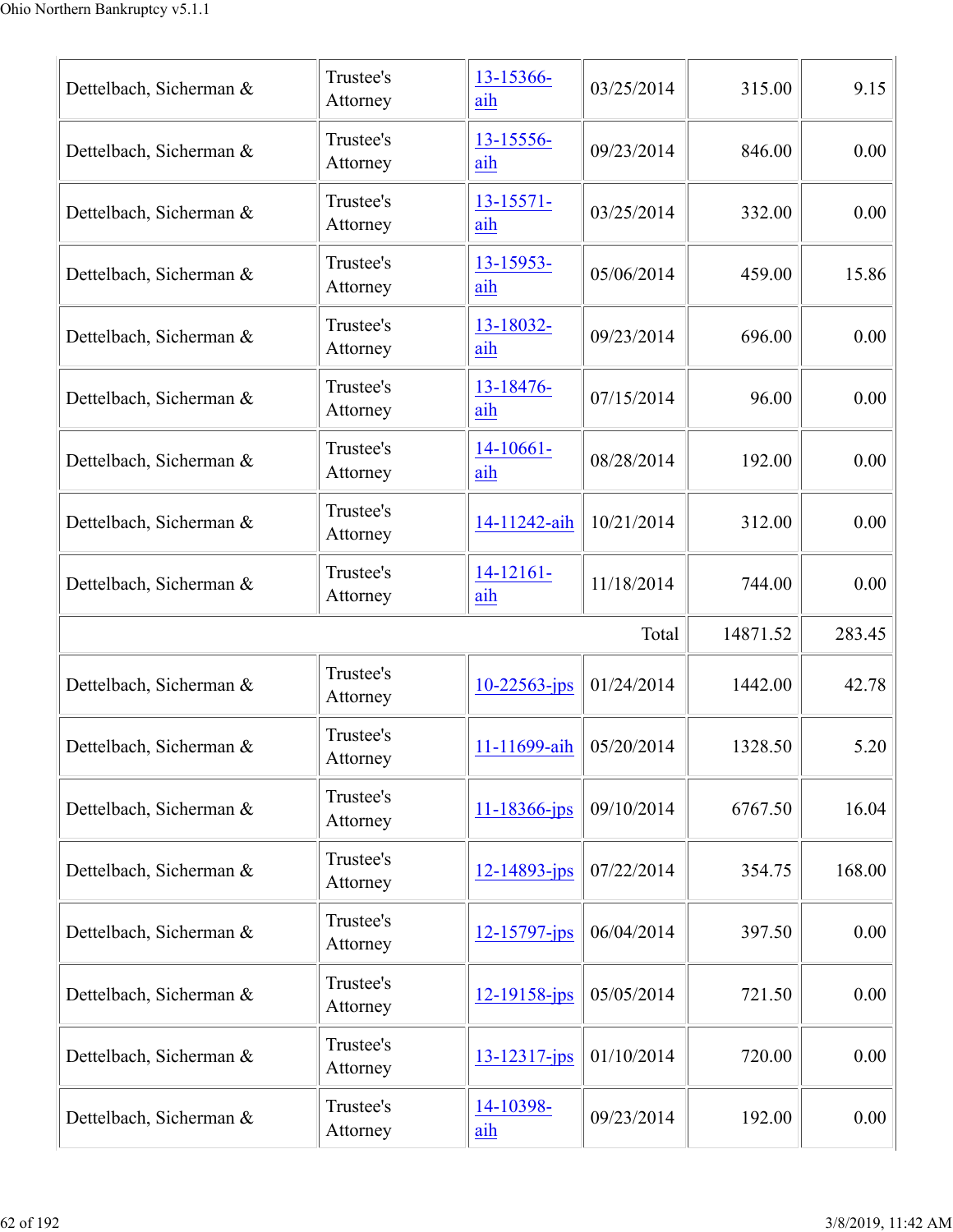| Dettelbach, Sicherman &  | Trustee's<br>Attorney | 14-10904-<br>aih  | 10/07/2014 | 1056.00 | 0.00   |
|--------------------------|-----------------------|-------------------|------------|---------|--------|
|                          | 12979.75              | 232.02            |            |         |        |
| Dettelbach, Sicherman, & | Trustee's<br>Attorney | 13-14815-<br>aih  | 02/11/2014 | 395.00  | 0.00   |
| Dettelbach, Sicherman, & | Trustee's<br>Attorney | 13-14903-<br>aih  | 05/20/2014 | 552.00  | 0.00   |
| Dettelbach, Sicherman, & | Trustee's<br>Attorney | 13-16322-<br>aih  | 07/22/2014 | 492.00  | 0.00   |
|                          |                       |                   | Total      | 1439.00 | 0.00   |
| Dettlebach, Sicherman &  | Trustee's<br>Attorney | 11-18200-aih      | 04/24/2014 | 1434.00 | 0.00   |
| Dettlebach, Sicherman &  | Trustee's<br>Attorney | 12-14964-<br>aih  | 01/28/2014 | 853.50  | 14.56  |
| Dettlebach, Sicherman &  | Trustee's<br>Attorney | 13-10762-<br>aih  | 12/09/2014 | 1965.00 | 32.94  |
| Dettlebach, Sicherman &  | Trustee's<br>Attorney | 13-12674-<br>aih  | 11/04/2014 | 1638.00 | 194.77 |
| Dettlebach, Sicherman &  | Trustee's<br>Attorney | 13-15683-<br>aih  | 11/04/2014 | 2628.50 | 0.00   |
|                          |                       |                   | Total      | 8519.00 | 242.27 |
| Deutchman, William D.    | Other<br>Professional | $10 - 18846$ -jps | 03/11/2014 | 1190.41 | 0.00   |
| Deutchman, William D.    | Other<br>Professional | 10-18846-jps      | 05/30/2014 | 5046.27 | 0.00   |
| Deutchman, William D.    | Other<br>Professional | $10 - 18846$ -jps | 07/30/2014 | 2749.34 | 0.00   |
| Deutchman, William D.    | Other<br>Professional | 10-18846-jps      | 10/16/2014 | 1645.65 | 0.00   |
|                          | Total                 |                   |            |         |        |
| Dilks, Brian J.          | Other<br>Professional | 10-18846-jps      | 01/31/2014 | 3537.10 | 0.00   |
| Dilks, Brian J.          | Other<br>Professional | $10 - 18846$ -jps | 05/30/2014 | 3061.65 | 0.00   |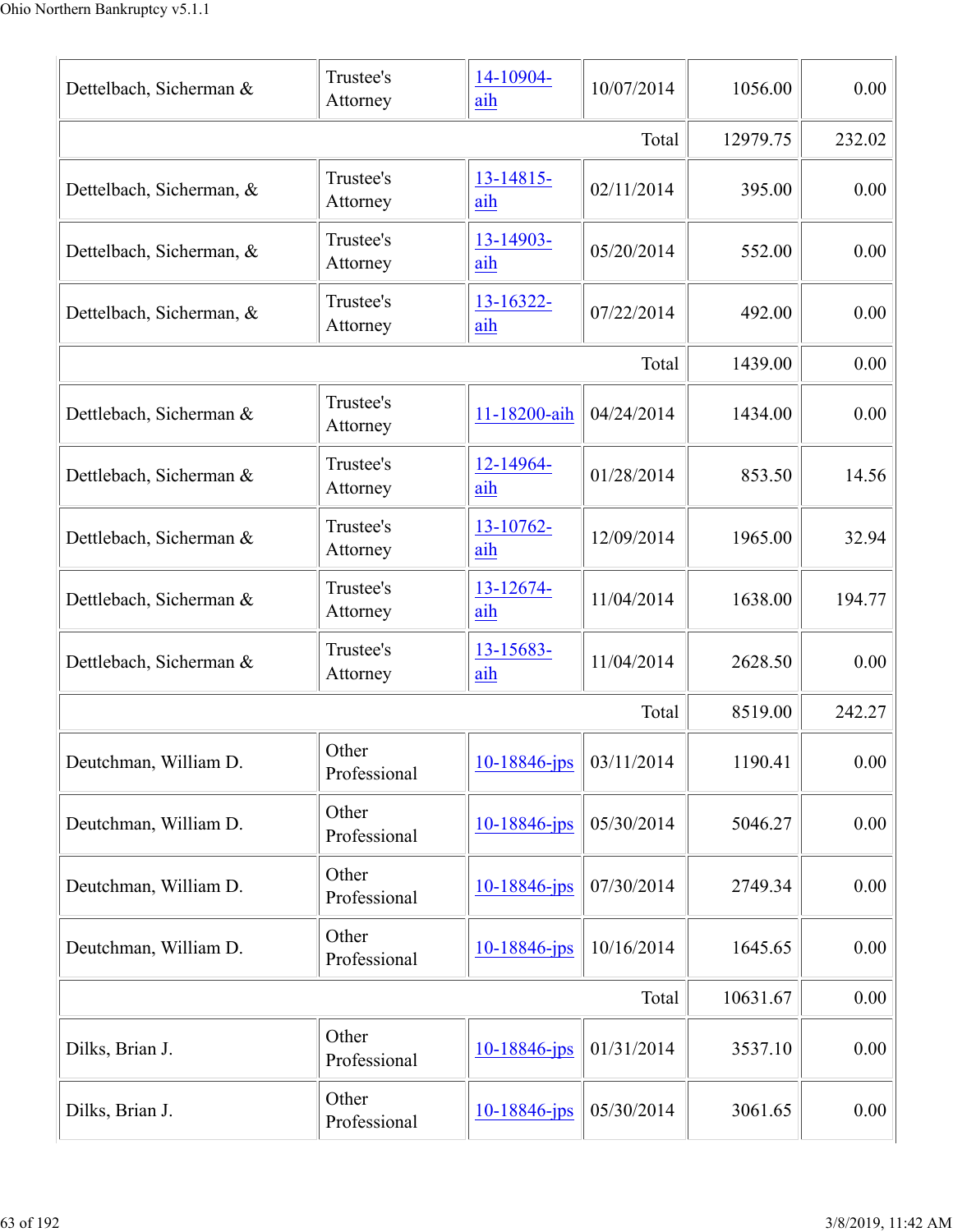| Dilks, Brian J.         | Other<br>Professional | 10-18846-jps                  | 08/19/2014 | 3557.20  | 0.00   |
|-------------------------|-----------------------|-------------------------------|------------|----------|--------|
| Dilks, Brian J.         | Other<br>Professional | 10-18846-jps                  | 11/13/2014 | 5695.33  | 0.00   |
|                         |                       |                               | Total      | 15851.28 | 0.00   |
| Diller, Steven L.       | Attorney              | 12-32449-<br>$_{\rm 1\,}$     | 06/24/2014 | 23122.91 | 0.00   |
|                         |                       |                               | Total      | 23122.91 | 0.00   |
| Douglass, David M.      | Trustee's<br>Attorney | 05-97009-jps                  | 10/07/2014 | 1451.38  | 38.28  |
|                         |                       |                               | Total      | 1451.38  | 38.28  |
| Douglass, David M.      | Trustee's<br>Attorney | 05-27288-jps                  | 06/04/2014 | 154.36   | 131.05 |
|                         |                       |                               | Total      | 154.36   | 131.05 |
| Drown, William Todd     | Trustee's<br>Attorney | 10-63744-rk                   | 01/23/2014 | 2500.00  | 19.32  |
| Drown, William Todd     | Trustee's<br>Attorney | 10-64405-rk                   | 01/23/2014 | 1250.00  | 9.66   |
|                         |                       |                               | Total      | 3750.00  | 28.98  |
| Dymarkowski, Douglas A. | Trustee Chapter 7     | 10-34179-<br>maw              | 04/08/2014 | 1329.71  | 239.88 |
| Dymarkowski, Douglas A. | Trustee Chapter 7     | 10-34203-<br>maw              | 10/14/2014 | 13250.00 | 0.00   |
| Dymarkowski, Douglas A. | Trustee Chapter 7     | 10-36091-<br><b>Jpg</b>       | 04/23/2014 | 1250.00  | 53.88  |
| Dymarkowski, Douglas A. | Trustee Chapter 7     | 10-36508-<br>jpg              | 06/10/2014 | 375.00   | 45.08  |
| Dymarkowski, Douglas A. | Trustee's<br>Attorney | 10-37039-<br>$_{\rm 1\!P\!S}$ | 04/29/2014 | 400.00   | 0.00   |
| Dymarkowski, Douglas A. | Trustee Chapter 7     | 10-37039-<br>$_{\rm 1\!P\!S}$ | 05/05/2014 | 1390.00  | 110.52 |
| Dymarkowski, Douglas A. | Trustee's<br>Attorney | 10-37297-<br>maw              | 10/14/2014 | 900.00   | 0.00   |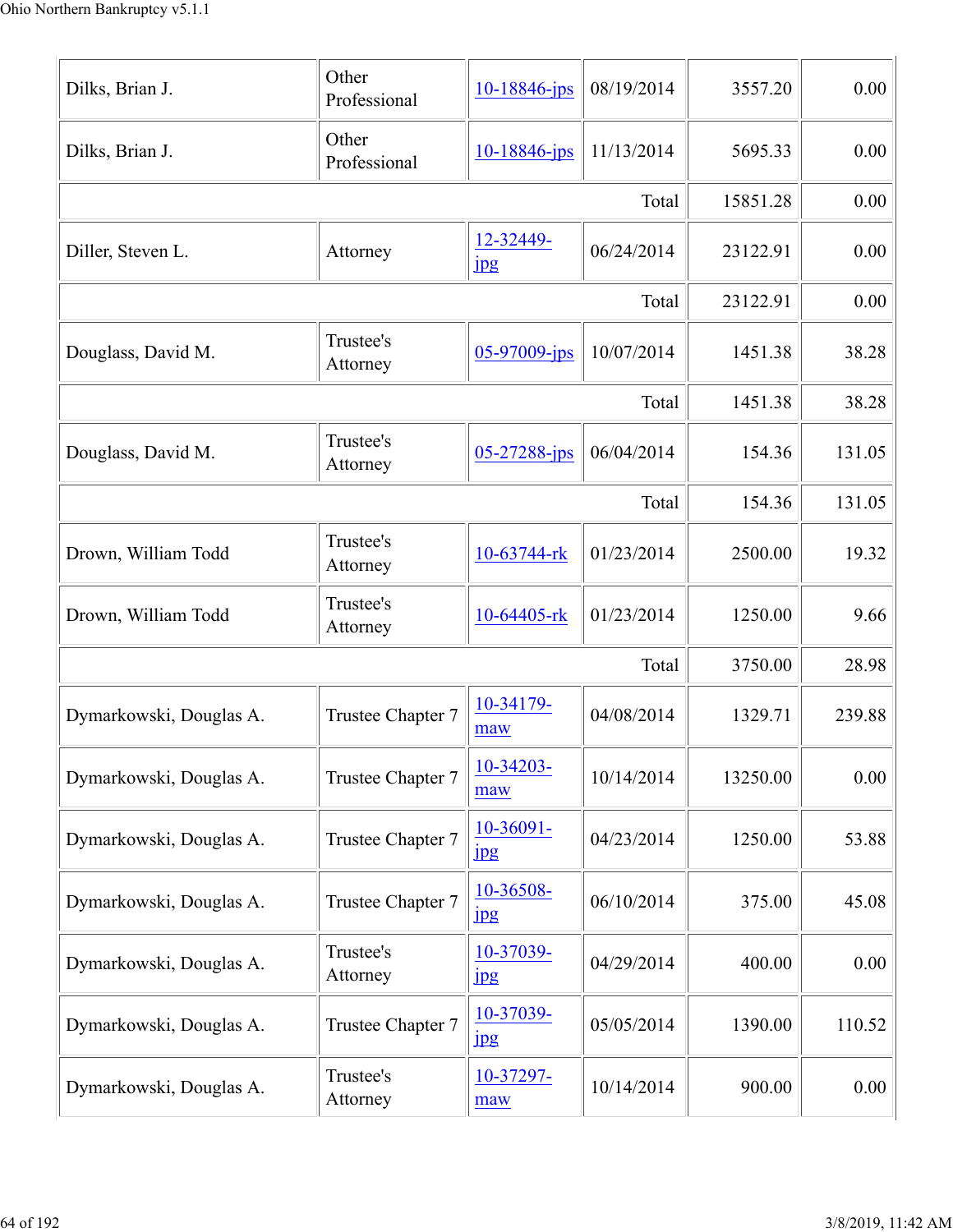| Dymarkowski, Douglas A. | Trustee Chapter 7     | 10-37297-<br>maw              | 10/28/2014 | 772.13  | 48.13  |
|-------------------------|-----------------------|-------------------------------|------------|---------|--------|
| Dymarkowski, Douglas A. | Trustee Chapter 7     | 10-37591-<br>$_{\rm 1\!P\!S}$ | 09/16/2014 | 1884.46 | 107.64 |
| Dymarkowski, Douglas A. | Trustee Chapter 7     | 11-34167-<br>$_{\rm 1pg}$     | 04/08/2014 | 4925.00 | 68.96  |
| Dymarkowski, Douglas A. | Trustee's<br>Attorney | 11-35683-<br>jpg              | 07/07/2014 | 650.00  | 0.00   |
| Dymarkowski, Douglas A. | Trustee Chapter 7     | 11-35683-<br>$_{\rm 1\!P\!S}$ | 07/15/2014 | 422.03  | 55.69  |
| Dymarkowski, Douglas A. | Trustee's<br>Attorney | 11-35773-<br>maw              | 02/18/2014 | 300.00  | 0.00   |
| Dymarkowski, Douglas A. | Trustee Chapter 7     | 11-35773-<br>maw              | 04/16/2014 | 432.53  | 42.65  |
| Dymarkowski, Douglas A. | Trustee Chapter 7     | 11-36290-<br>maw              | 11/05/2014 | 851.84  | 72.78  |
| Dymarkowski, Douglas A. | Trustee Chapter 7     | $11-36521-$<br>maw            | 12/05/2014 | 775.00  | 51.63  |
| Dymarkowski, Douglas A. | Trustee Chapter 7     | 12-30182-<br>maw              | 03/06/2014 | 347.41  | 30.82  |
| Dymarkowski, Douglas A. | Trustee Chapter 7     | 12-30599-<br>maw              | 11/04/2014 | 1259.68 | 60.96  |
| Dymarkowski, Douglas A. | Trustee's<br>Attorney | 12-30676-<br>jpg              | 07/10/2014 | 650.00  | 0.00   |
| Dymarkowski, Douglas A. | Trustee Chapter 7     | 12-30676-<br>$_{\rm 1\!P\!S}$ | 07/15/2014 | 1200.00 | 180.62 |
| Dymarkowski, Douglas A. | Trustee Chapter 7     | 12-31953-<br>$_{\rm 1\!P\!S}$ | 05/05/2014 | 462.89  | 40.34  |
| Dymarkowski, Douglas A. | Trustee Chapter 7     | 12-33494-<br>$_{\rm 1\!P\!S}$ | 03/13/2014 | 692.31  | 70.98  |
| Dymarkowski, Douglas A. | Trustee Chapter 7     | 12-33777-<br>$_{\rm 1\!P\!S}$ | 05/12/2014 | 622.59  | 39.20  |
| Dymarkowski, Douglas A. | Trustee Chapter 7     | 12-34155-<br>$_{\rm 1\!P\!S}$ | 05/21/2014 | 1746.81 | 77.45  |
| Dymarkowski, Douglas A. | Trustee Chapter 7     | 12-34224-<br>maw              | 01/16/2014 | 458.18  | 32.78  |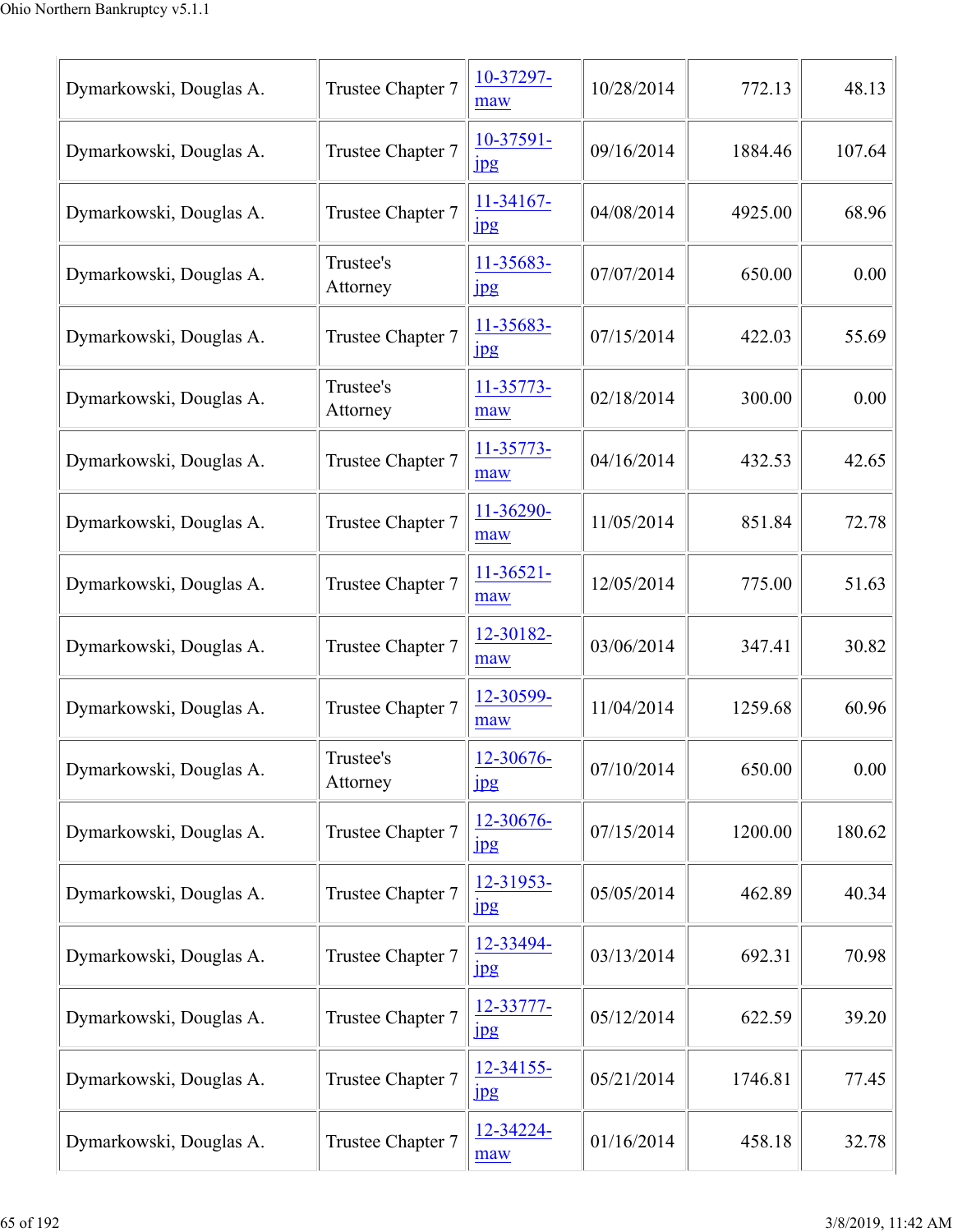| Dymarkowski, Douglas A. | Trustee Chapter 7     | 12-34264-<br>maw                | 07/17/2014 | 1397.81 | 55.46  |
|-------------------------|-----------------------|---------------------------------|------------|---------|--------|
| Dymarkowski, Douglas A. | Trustee's<br>Attorney | 12-34278-<br>maw                | 06/02/2014 | 600.00  | 0.00   |
| Dymarkowski, Douglas A. | Trustee Chapter 7     | 12-34278-<br>maw                | 06/05/2014 | 1362.04 | 60.23  |
| Dymarkowski, Douglas A. | Trustee Chapter 7     | 12-34339-<br>maw                | 01/14/2014 | 500.00  | 39.92  |
| Dymarkowski, Douglas A. | Trustee Chapter 7     | 12-34924-<br>maw                | 06/17/2014 | 536.55  | 47.20  |
| Dymarkowski, Douglas A. | Trustee Chapter 7     | 12-35012-<br>maw                | 05/02/2014 | 672.75  | 38.58  |
| Dymarkowski, Douglas A. | Trustee's<br>Attorney | 12-35215-<br>$_{\rm 1\!P\!S}$   | 05/27/2014 | 600.00  | 0.00   |
| Dymarkowski, Douglas A. | Trustee Chapter 7     | 12-35215-<br>$_{\rm 1\!P\!S}$   | 05/30/2014 | 596.01  | 48.28  |
| Dymarkowski, Douglas A. | Trustee Chapter 7     | 12-35474-<br>maw                | 03/13/2014 | 1162.02 | 36.14  |
| Dymarkowski, Douglas A. | Trustee Chapter 7     | 12-35485-<br>jpg                | 01/14/2014 | 303.81  | 38.53  |
| Dymarkowski, Douglas A. | Trustee Chapter 7     | 13-30032-<br>$_{\rm 1pg}$       | 05/08/2014 | 1062.70 | 36.49  |
| Dymarkowski, Douglas A. | Trustee Chapter 7     | 13-30247-<br>$_{\rm 1\!P\!S}$   | 09/18/2014 | 375.00  | 36.57  |
| Dymarkowski, Douglas A. | Trustee Chapter 7     | 13-30248-<br>$_{\rm 1\!P\rm 2}$ | 06/10/2014 | 564.88  | 40.86  |
| Dymarkowski, Douglas A. | Trustee Chapter 7     | 13-30263-<br>maw                | 06/05/2014 | 416.75  | 34.04  |
| Dymarkowski, Douglas A. | Trustee Chapter 7     | 13-30289-<br>maw                | 02/25/2014 | 500.00  | 44.62  |
| Dymarkowski, Douglas A. | Trustee Chapter 7     | 13-30311-<br>maw                | 07/17/2014 | 1699.20 | 182.11 |
| Dymarkowski, Douglas A. | Trustee Chapter 7     | 13-30322-<br>$_{\rm 1\!P\!S}$   | 01/24/2014 | 442.82  | 38.79  |
| Dymarkowski, Douglas A. | Trustee Chapter 7     | 13-30363-<br>jpg                | 03/06/2014 | 1700.00 | 39.66  |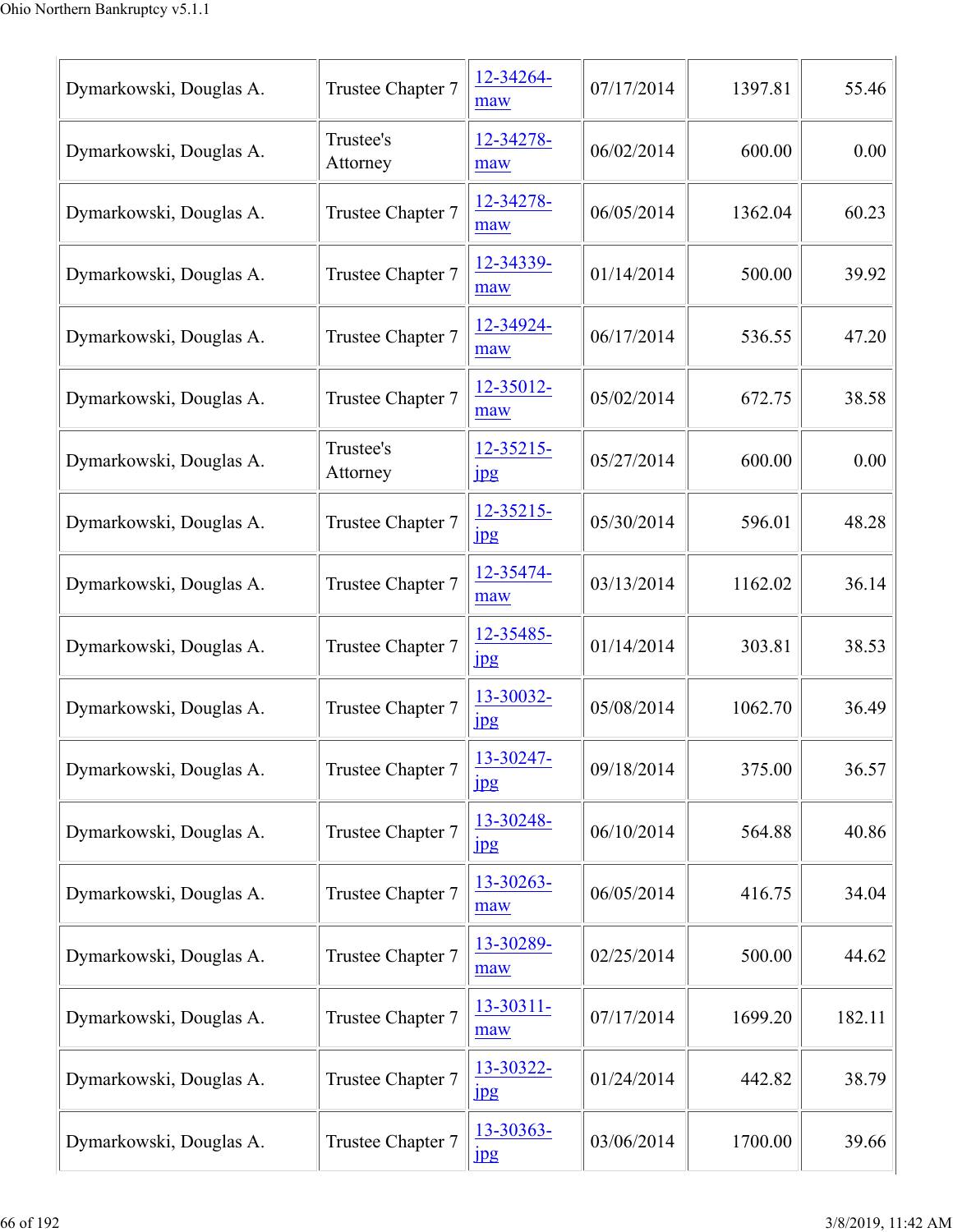| Dymarkowski, Douglas A. | Trustee Chapter 7     | 13-30532-<br>$_{\rm 1\!P\!S}$ | 09/08/2014 | 411.69  | 31.40 |
|-------------------------|-----------------------|-------------------------------|------------|---------|-------|
| Dymarkowski, Douglas A. | Trustee Chapter 7     | 13-30568-<br>$_{\rm 1pg}$     | 05/27/2014 | 1068.14 | 32.60 |
| Dymarkowski, Douglas A. | Trustee Chapter 7     | 13-30704-<br>$_{\rm 1pg}$     | 05/12/2014 | 1510.13 | 94.28 |
| Dymarkowski, Douglas A. | Trustee Chapter 7     | 13-30765-<br>maw              | 02/19/2014 | 150.00  | 76.07 |
| Dymarkowski, Douglas A. | Trustee Chapter 7     | 13-30800-<br>maw              | 02/19/2014 | 435.60  | 48.39 |
| Dymarkowski, Douglas A. | Trustee Chapter 7     | 13-30829-<br>maw              | 05/09/2014 | 303.00  | 33.94 |
| Dymarkowski, Douglas A. | Trustee Chapter 7     | 13-30842-<br>$_{\rm 1\!P\!S}$ | 01/02/2014 | 469.89  | 30.44 |
| Dymarkowski, Douglas A. | Trustee Chapter 7     | 13-30895-<br>maw              | 02/25/2014 | 485.13  | 36.54 |
| Dymarkowski, Douglas A. | Trustee Chapter 7     | 13-30973-<br>$\frac{1}{2}$    | 01/08/2014 | 404.05  | 26.67 |
| Dymarkowski, Douglas A. | Trustee's<br>Attorney | 13-30998-<br>$_{\rm 1pg}$     | 05/05/2014 | 450.00  | 0.00  |
| Dymarkowski, Douglas A. | Trustee Chapter 7     | 13-30998-<br>$_{\rm 1pg}$     | 05/27/2014 | 666.21  | 40.58 |
| Dymarkowski, Douglas A. | Trustee Chapter 7     | 13-31073-<br>$_{\rm 1pg}$     | 01/24/2014 | 991.06  | 42.20 |
| Dymarkowski, Douglas A. | Trustee Chapter 7     | 13-31181-<br>$_{\rm 1\!P\!S}$ | 01/24/2014 | 537.50  | 27.31 |
| Dymarkowski, Douglas A. | Trustee Chapter 7     | 13-31313-<br>$_{\rm 1pg}$     | 06/10/2014 | 375.00  | 31.68 |
| Dymarkowski, Douglas A. | Trustee Chapter 7     | 13-31412-<br>maw              | 01/24/2014 | 437.50  | 31.30 |
| Dymarkowski, Douglas A. | Trustee Chapter 7     | 13-31446-<br>maw              | 02/19/2014 | 1025.25 | 44.90 |
| Dymarkowski, Douglas A. | Trustee Chapter 7     | 13-31575-<br>maw              | 01/14/2014 | 1082.92 | 36.55 |
| Dymarkowski, Douglas A. | Trustee Chapter 7     | 13-31858-<br>maw              | 04/08/2014 | 465.00  | 41.12 |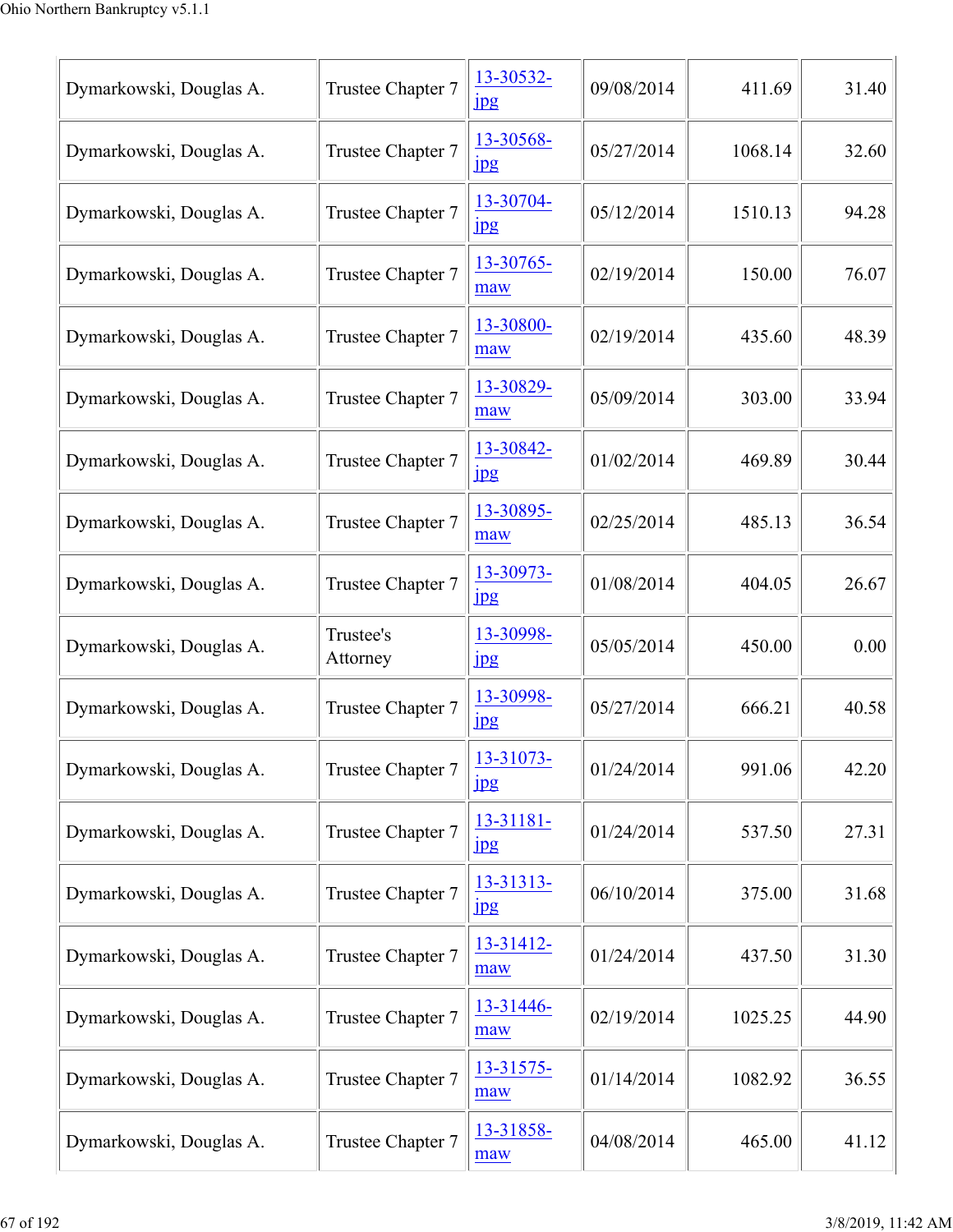| Dymarkowski, Douglas A. | Trustee Chapter 7     | 13-31956-<br>maw              | 12/08/2014 | 1360.00 | 45.86  |
|-------------------------|-----------------------|-------------------------------|------------|---------|--------|
| Dymarkowski, Douglas A. | Trustee Chapter 7     | 13-31968-<br>maw              | 01/14/2014 | 250.00  | 33.72  |
| Dymarkowski, Douglas A. | Trustee Chapter 7     | 13-32012-<br>maw              | 06/06/2014 | 467.50  | 31.77  |
| Dymarkowski, Douglas A. | Trustee Chapter 7     | 13-32142-<br>$_{\rm 1\,}$     | 03/13/2014 | 525.00  | 32.48  |
| Dymarkowski, Douglas A. | Trustee Chapter 7     | 13-32143-<br>maw              | 06/06/2014 | 344.13  | 34.86  |
| Dymarkowski, Douglas A. | Trustee Chapter 7     | 13-32505-<br>$_{\rm 1\!P\!S}$ | 04/08/2014 | 418.73  | 36.25  |
| Dymarkowski, Douglas A. | Trustee's<br>Attorney | 13-32515-<br>maw              | 02/19/2014 | 300.00  | 0.00   |
| Dymarkowski, Douglas A. | Trustee Chapter 7     | 13-32515-<br>maw              | 03/03/2014 | 753.54  | 41.76  |
| Dymarkowski, Douglas A. | Trustee Chapter 7     | 13-32529-<br>maw              | 02/19/2014 | 881.15  | 36.42  |
| Dymarkowski, Douglas A. | Trustee Chapter 7     | 13-32635-<br>maw              | 07/14/2014 | 333.42  | 30.87  |
| Dymarkowski, Douglas A. | Trustee Chapter 7     | 13-32679-<br>maw              | 06/04/2014 | 2850.00 | 103.03 |
| Dymarkowski, Douglas A. | Trustee Chapter 7     | 13-32921-<br>$_{\rm 1pg}$     | 06/17/2014 | 603.30  | 39.36  |
| Dymarkowski, Douglas A. | Trustee Chapter 7     | 13-32951-<br>maw              | 06/17/2014 | 601.71  | 36.64  |
| Dymarkowski, Douglas A. | Trustee Chapter 7     | 13-32978-<br>maw              | 07/22/2014 | 739.89  | 36.69  |
| Dymarkowski, Douglas A. | Trustee Chapter 7     | 13-33176-<br>maw              | 11/03/2014 | 1039.00 | 44.54  |
| Dymarkowski, Douglas A. | Trustee Chapter 7     | 13-33230-<br>1 <sub>p</sub> g | 11/05/2014 | 898.13  | 42.36  |
| Dymarkowski, Douglas A. | Trustee Chapter 7     | 13-33260-<br>maw              | 12/10/2014 | 500.17  | 49.82  |
| Dymarkowski, Douglas A. | Trustee Chapter 7     | 13-33317-<br>1 <sub>p</sub> g | 07/22/2014 | 338.15  | 35.44  |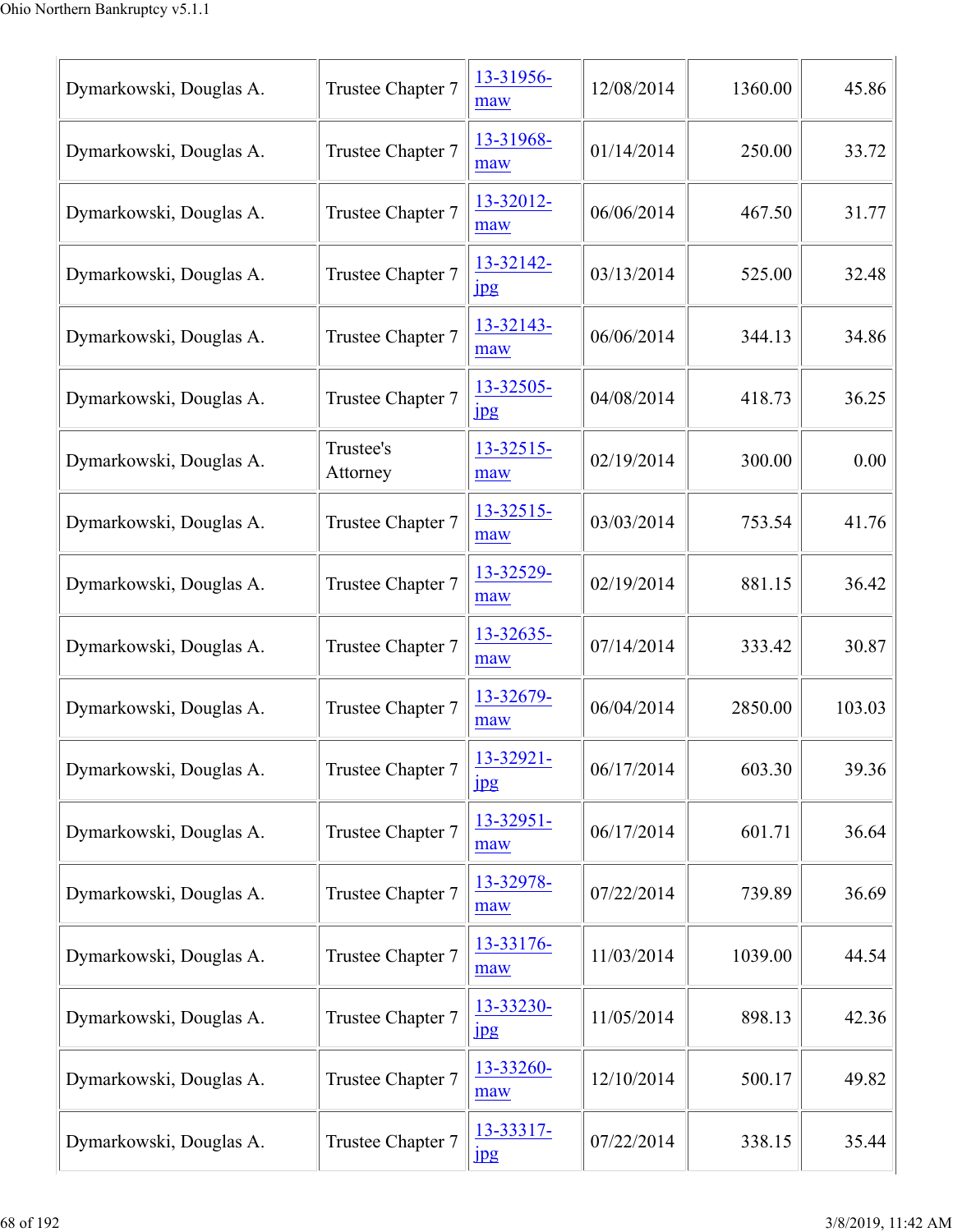| Dymarkowski, Douglas A. | Trustee Chapter 7 | 13-33403-<br>maw              | 06/06/2014 | 477.16  | 30.64 |
|-------------------------|-------------------|-------------------------------|------------|---------|-------|
| Dymarkowski, Douglas A. | Trustee Chapter 7 | 13-33436-<br>$_{\rm 1pg}$     | 07/22/2014 | 524.24  | 42.87 |
| Dymarkowski, Douglas A. | Trustee Chapter 7 | 13-33476-<br>$_{\rm 1\,}$     | 05/12/2014 | 275.00  | 31.05 |
| Dymarkowski, Douglas A. | Trustee Chapter 7 | 13-33641-<br>maw              | 09/16/2014 | 1370.96 | 51.51 |
| Dymarkowski, Douglas A. | Trustee Chapter 7 | 13-33762-<br>$_{\rm 1pg}$     | 07/15/2014 | 403.59  | 38.62 |
| Dymarkowski, Douglas A. | Trustee Chapter 7 | 13-33799-<br>$_{\rm 1\!P\!S}$ | 05/09/2014 | 390.62  | 38.74 |
| Dymarkowski, Douglas A. | Trustee Chapter 7 | 13-33850-<br>$\frac{1}{2}$    | 07/15/2014 | 227.49  | 27.37 |
| Dymarkowski, Douglas A. | Trustee Chapter 7 | 13-33895-<br>maw              | 07/17/2014 | 1352.31 | 36.36 |
| Dymarkowski, Douglas A. | Trustee Chapter 7 | 13-33907-<br>maw              | 09/16/2014 | 1094.69 | 36.58 |
| Dymarkowski, Douglas A. | Trustee Chapter 7 | 13-34219-<br>$_{\rm 1\!P\!S}$ | 07/22/2014 | 361.13  | 33.35 |
| Dymarkowski, Douglas A. | Trustee Chapter 7 | 13-34339-<br>maw              | 07/17/2014 | 229.51  | 36.73 |
| Dymarkowski, Douglas A. | Trustee Chapter 7 | 13-34387-<br>maw              | 07/21/2014 | 467.65  | 68.31 |
| Dymarkowski, Douglas A. | Trustee Chapter 7 | 13-34389-<br>$_{\rm 1\!P\!S}$ | 09/16/2014 | 445.06  | 36.58 |
| Dymarkowski, Douglas A. | Trustee Chapter 7 | 13-34413-<br>maw              | 07/15/2014 | 778.72  | 31.33 |
| Dymarkowski, Douglas A. | Trustee Chapter 7 | 13-34436-<br>$\frac{1}{2}$    | 07/28/2014 | 1084.08 | 48.10 |
| Dymarkowski, Douglas A. | Trustee Chapter 7 | 13-34461-<br>1 <sub>p</sub> g | 09/18/2014 | 339.97  | 36.88 |
| Dymarkowski, Douglas A. | Trustee Chapter 7 | 13-34493-<br>$_{\rm 1\!P\!S}$ | 11/05/2014 | 243.07  | 40.46 |
| Dymarkowski, Douglas A. | Trustee Chapter 7 | 13-34518-<br>maw              | 09/12/2014 | 918.47  | 38.79 |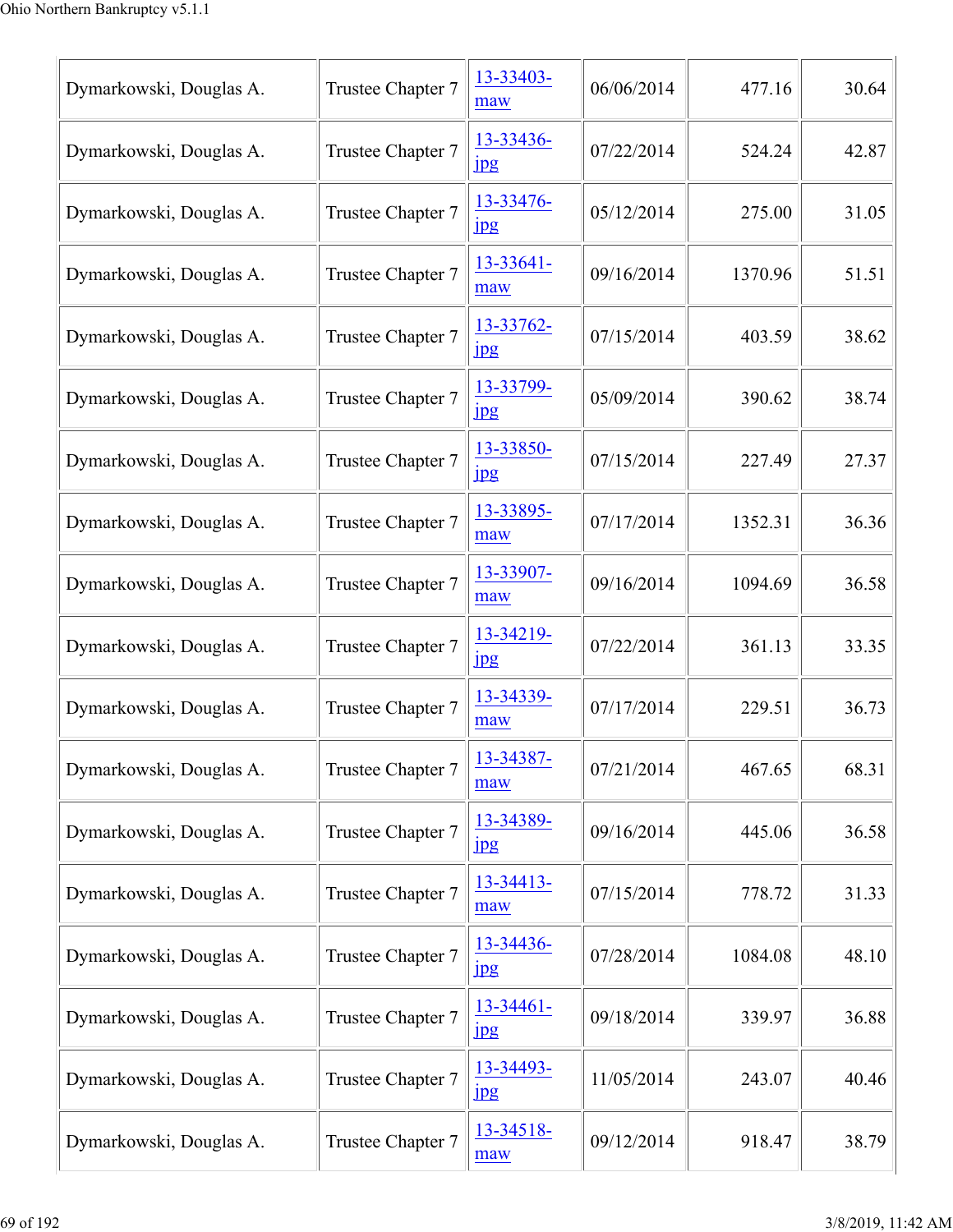| Dymarkowski, Douglas A. | Trustee Chapter 7 | 13-34593-<br>$_{\rm 1\!P\!S}$ | 11/05/2014 | 457.67  | 43.04 |
|-------------------------|-------------------|-------------------------------|------------|---------|-------|
| Dymarkowski, Douglas A. | Trustee Chapter 7 | 13-34594-<br>$_{\rm 1pg}$     | 11/07/2014 | 627.46  | 50.24 |
| Dymarkowski, Douglas A. | Trustee Chapter 7 | 13-34745-<br>$_{\rm 1\,}$     | 09/18/2014 | 494.66  | 38.06 |
| Dymarkowski, Douglas A. | Trustee Chapter 7 | 13-34785-<br>maw              | 09/12/2014 | 582.11  | 30.57 |
| Dymarkowski, Douglas A. | Trustee Chapter 7 | 13-34820-<br>maw              | 12/19/2014 | 1021.70 | 68.65 |
| Dymarkowski, Douglas A. | Trustee Chapter 7 | 13-34830-<br>$_{\rm 1\!P\!S}$ | 11/05/2014 | 875.55  | 42.83 |
| Dymarkowski, Douglas A. | Trustee Chapter 7 | 13-34876-<br>$\frac{1}{2}$    | 10/27/2014 | 459.21  | 35.62 |
| Dymarkowski, Douglas A. | Trustee Chapter 7 | 13-34887-<br>$_{\rm 1\!P\!S}$ | 10/27/2014 | 780.38  | 48.92 |
| Dymarkowski, Douglas A. | Trustee Chapter 7 | 13-34934-<br>maw              | 09/16/2014 | 258.14  | 40.69 |
| Dymarkowski, Douglas A. | Trustee Chapter 7 | 13-35016-<br>maw              | 10/27/2014 | 807.18  | 36.70 |
| Dymarkowski, Douglas A. | Trustee Chapter 7 | 13-35017-<br>maw              | 10/27/2014 | 750.00  | 62.04 |
| Dymarkowski, Douglas A. | Trustee Chapter 7 | 13-35064-<br>$_{\rm 1pg}$     | 11/06/2014 | 645.82  | 34.12 |
| Dymarkowski, Douglas A. | Trustee Chapter 7 | 13-35066-<br>maw              | 10/27/2014 | 438.67  | 46.12 |
| Dymarkowski, Douglas A. | Trustee Chapter 7 | 13-35146-<br>$_{\rm 1\!P\!S}$ | 10/27/2014 | 1519.64 | 38.87 |
| Dymarkowski, Douglas A. | Trustee Chapter 7 | 13-35198-<br>$\frac{1}{2}$    | 10/27/2014 | 1673.04 | 36.68 |
| Dymarkowski, Douglas A. | Trustee Chapter 7 | 13-35222-<br>maw              | 11/04/2014 | 406.50  | 31.94 |
| Dymarkowski, Douglas A. | Trustee Chapter 7 | 14-30074-<br>maw              | 11/10/2014 | 769.38  | 37.92 |
| Dymarkowski, Douglas A. | Trustee Chapter 7 | 14-30294-<br>1 <sub>p</sub> g | 11/07/2014 | 614.55  | 42.28 |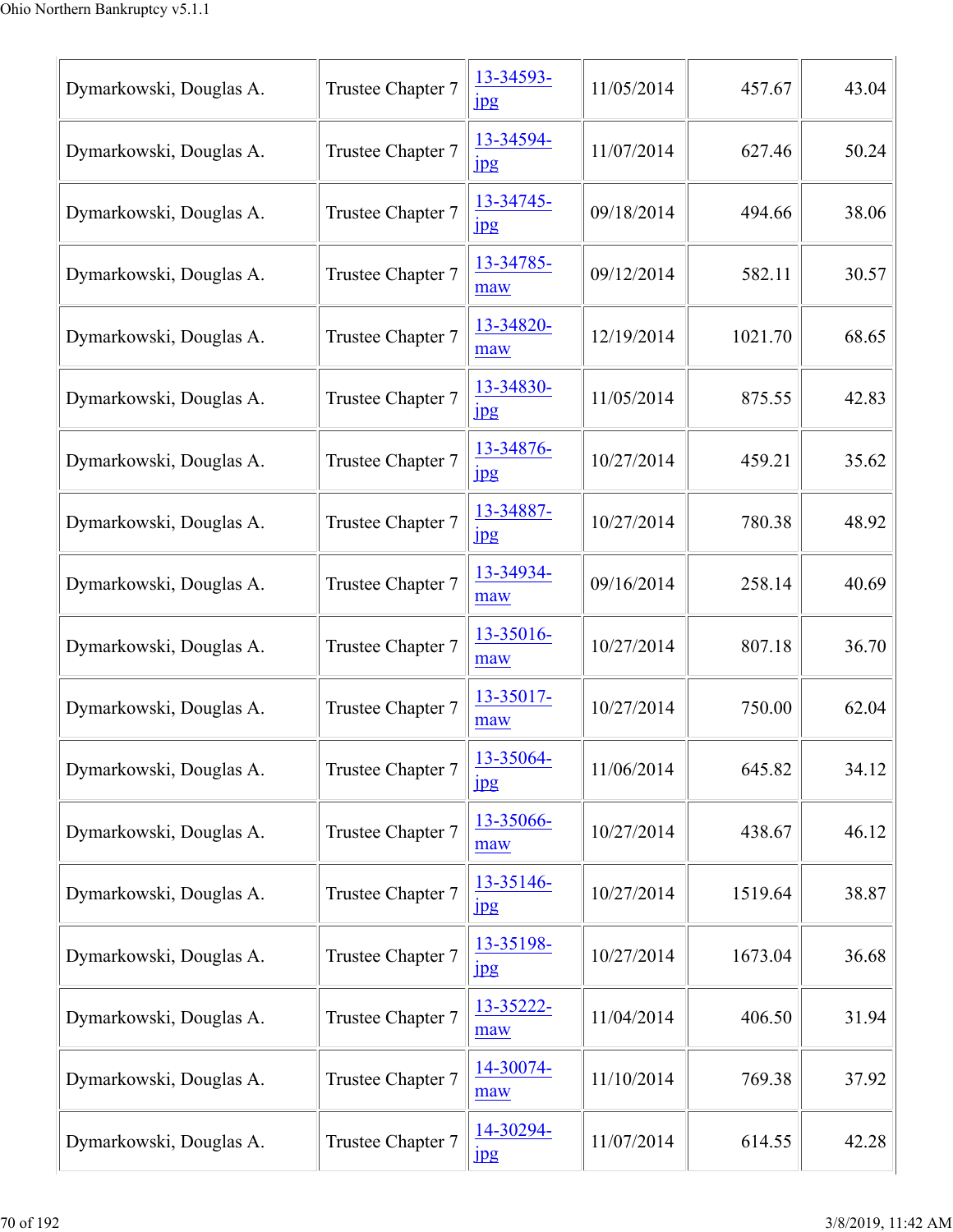| Dymarkowski, Douglas A.   | Trustee Chapter 7     | 14-30338-<br>maw              | 10/27/2014 | 519.72    | 46.29    |
|---------------------------|-----------------------|-------------------------------|------------|-----------|----------|
| Dymarkowski, Douglas A.   | Trustee Chapter 7     | 14-30361-<br>maw              | 11/10/2014 | 282.50    | 36.66    |
| Dymarkowski, Douglas A.   | Trustee Chapter 7     | 14-30398-<br>$_{\rm 1\,}$     | 10/27/2014 | 604.00    | 34.42    |
| Dymarkowski, Douglas A.   | Trustee Chapter 7     | 14-30526-<br>maw              | 11/03/2014 | 573.07    | 31.18    |
| Dymarkowski, Douglas A.   | Trustee Chapter 7     | 14-31207-<br>$_{\rm 1\!P\!S}$ | 12/17/2014 | 392.82    | 30.80    |
| Dymarkowski, Douglas A.   | Trustee Chapter 7     | 14-31409-<br>$_{\rm 1\!P\!S}$ | 12/15/2014 | 591.42    | 36.08    |
|                           |                       |                               | Total      | 103440.71 | 5350.30  |
| Eggert, Devon J.          | Creditor Comm.<br>Aty | 13-52996-rk                   | 04/02/2014 | 89303.50  | 1117.71  |
| Eggert, Devon J.          | Creditor Comm.<br>Aty | 14-61086-rk                   | 04/02/2014 | 89303.50  | 1117.71  |
|                           |                       |                               | Total      | 178607.00 | 2235.42  |
| Eisen, Saul               | Trustee's<br>Attorney | 11-11658-<br>pmc              | 02/18/2014 | 5250.00   | 0.00     |
|                           |                       |                               | Total      | 5250.00   | 0.00     |
| Epiq Bankruptcy Solution  | Other<br>Professional | 13-40813-<br>aih              | 12/17/2014 | 45184.50  | 71118.80 |
|                           |                       |                               | Total      | 45184.50  | 71118.80 |
| <b>Escott and Company</b> | Accountant            | 07-53980-rk                   | 03/21/2014 | 950.00    | 0.00     |
|                           |                       |                               | Total      | 950.00    | 0.00     |
| Faegre Baker Daniels LLP  | Trustee's<br>Attorney | 10-50494-jps                  | 12/17/2014 | 54417.00  | 5060.08  |
|                           |                       |                               | Total      | 54417.00  | 5060.08  |
| Farmer, David Y.          | Trustee's<br>Attorney | 09-50469-rk                   | 04/30/2014 | 5500.00   | 431.81   |
|                           |                       |                               | Total      | 5500.00   | 431.81   |
|                           | Trustee's             | 13-13332-jps                  | 04/16/2014 | 855.00    | 47.74    |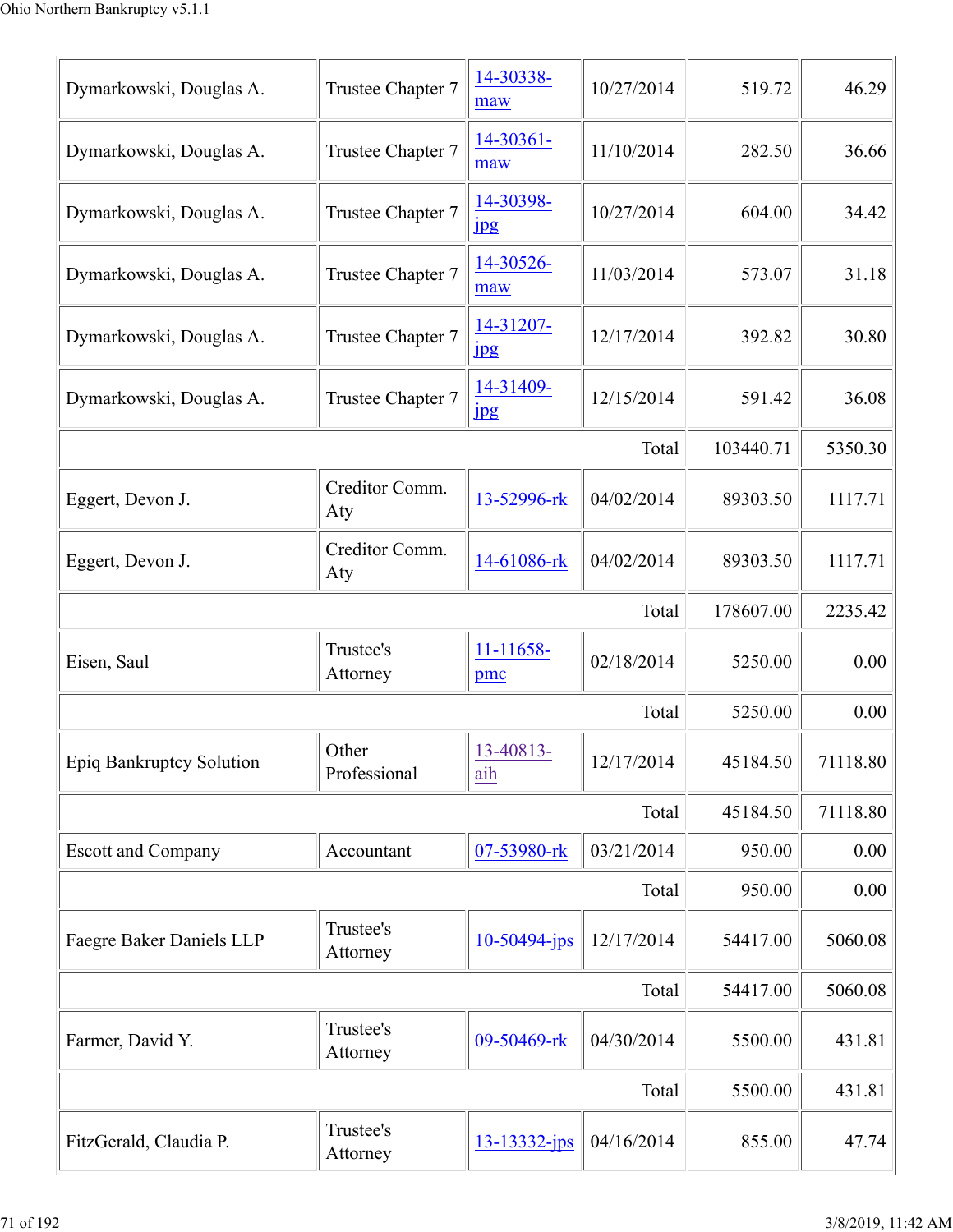| FitzGerald, Claudia P.   | Trustee's<br>Attorney  | 13-16285-<br>aih                   | 05/06/2014 | 810.00    | 15.93   |
|--------------------------|------------------------|------------------------------------|------------|-----------|---------|
|                          |                        |                                    | Total      | 1665.00   | 63.67   |
| Flemington Circle Park A | Other<br>Professional  | $09 - 20524 - ips$                 | 10/29/2014 | 2042.06   | 0.00    |
|                          |                        |                                    | Total      | 2042.06   | 0.00    |
| Forbes, Glenn E.         | Trustee's<br>Attorney  | 09-12007-<br>pmc                   | 07/17/2014 | 2925.00   | 0.00    |
|                          |                        |                                    | Total      | 2925.00   | 0.00    |
| Forrer, Candy            | Appraiser              | 12-52316-<br>amk                   | 02/14/2014 | 200.00    | 0.00    |
|                          |                        |                                    | Total      | 200.00    | 0.00    |
| Forrest, David A.        | <b>Special Counsel</b> | 13-52087-<br>amk                   | 07/14/2014 | 115467.97 | 3596.09 |
|                          |                        |                                    | Total      | 115467.97 | 3596.09 |
| Frederick, Ronald        | <b>Special Counsel</b> | 07-10659-<br>pmc                   | 07/17/2014 | 30000.00  | 0.00    |
|                          |                        |                                    | Total      | 30000.00  | 0.00    |
| Freeborn & Peters LLP    | Creditor Comm.<br>Aty  | 14-61086-rk                        | 08/18/2014 | 34751.00  | 1104.52 |
|                          |                        |                                    | Total      | 34751.00  | 1104.52 |
| French, Bruce C.         | Trustee Chapter 7      | 11-33388-<br>maw                   | 06/03/2014 | 6850.00   | 125.12  |
| French, Bruce C.         | Trustee Chapter 7      | 11-35762-<br>maw                   | 05/02/2014 | 2900.00   | 240.08  |
| French, Bruce C.         | Trustee Chapter 7      | 11-35901-<br>1 <sub>p</sub> g      | 04/16/2014 | 2006.57   | 516.29  |
| French, Bruce C.         | Trustee Chapter 7      | $12 - 30473 -$<br>1 <sub>p</sub> g | 02/19/2014 | 599.23    | 89.52   |
| French, Bruce C.         | Trustee Chapter 7      | 12-30762-<br>$_{\rm 1\!P\!S}$      | 04/23/2014 | 440.00    | 107.92  |
| French, Bruce C.         | Trustee Chapter 7      | 12-31287-<br>1 <sub>p</sub> g      | 04/07/2014 | 275.00    | 30.44   |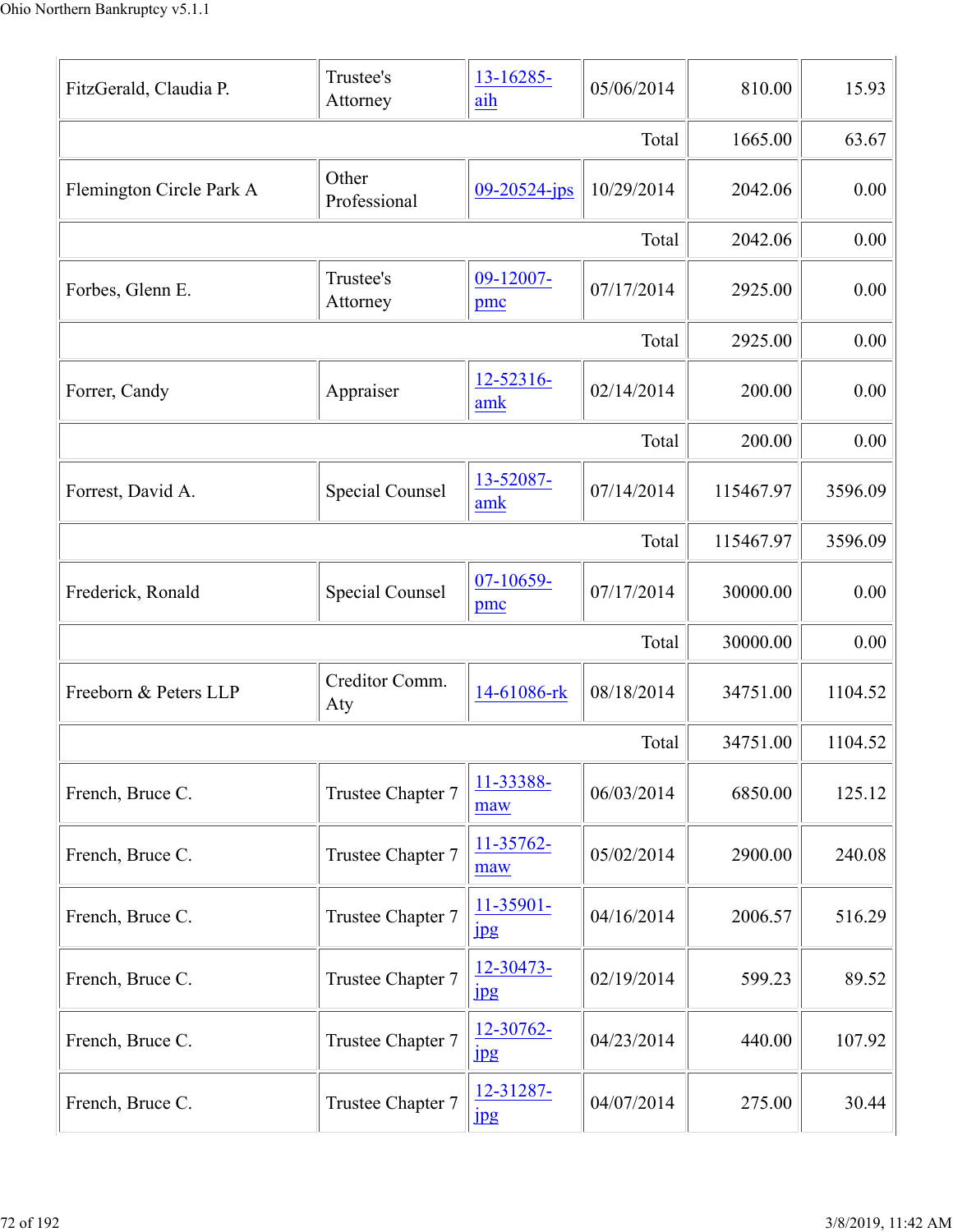| French, Bruce C. | Trustee Chapter 7 | 12-32152-<br>$_{\rm 1pg}$     | 03/06/2014 | 250.00  | 290.35 |
|------------------|-------------------|-------------------------------|------------|---------|--------|
| French, Bruce C. | Trustee Chapter 7 | 12-32660-<br>maw              | 01/24/2014 | 1460.56 | 169.14 |
| French, Bruce C. | Trustee Chapter 7 | 12-32674-<br>$_{\rm 1pg}$     | 04/23/2014 | 186.57  | 69.27  |
| French, Bruce C. | Trustee Chapter 7 | 12-32723-<br>maw              | 01/08/2014 | 750.00  | 74.28  |
| French, Bruce C. | Trustee Chapter 7 | 12-32818-<br>$_{\rm 1pg}$     | 02/14/2014 | 151.26  | 57.49  |
| French, Bruce C. | Trustee Chapter 7 | 12-32988-<br>$_{\rm 1\!P\!S}$ | 03/17/2014 | 276.88  | 140.43 |
| French, Bruce C. | Trustee Chapter 7 | 12-33074-<br>maw              | 01/08/2014 | 240.32  | 32.84  |
| French, Bruce C. | Trustee Chapter 7 | 12-33216-<br>$_{\rm 1pg}$     | 03/31/2014 | 1350.00 | 210.74 |
| French, Bruce C. | Trustee Chapter 7 | 12-33742-<br>$_{\rm 1\!P\!S}$ | 01/08/2014 | 569.50  | 17.76  |
| French, Bruce C. | Trustee Chapter 7 | 12-33951-<br>$_{\rm 1pg}$     | 02/19/2014 | 346.20  | 69.93  |
| French, Bruce C. | Trustee Chapter 7 | 12-34077-<br>$_{\rm 1pg}$     | 09/16/2014 | 539.30  | 83.46  |
| French, Bruce C. | Trustee Chapter 7 | 12-34355-<br>$_{\rm 1pg}$     | 05/29/2014 | 320.46  | 38.37  |
| French, Bruce C. | Trustee Chapter 7 | 12-34394-<br>maw              | 01/08/2014 | 324.66  | 32.49  |
| French, Bruce C. | Trustee Chapter 7 | 12-34703-<br>maw              | 01/27/2014 | 320.90  | 28.76  |
| French, Bruce C. | Trustee Chapter 7 | 12-34716-<br>maw              | 03/03/2014 | 439.83  | 24.26  |
| French, Bruce C. | Trustee Chapter 7 | 12-34833-<br>maw              | 01/16/2014 | 250.00  | 38.81  |
| French, Bruce C. | Trustee Chapter 7 | 12-34909-<br>$_{\rm 1\!P\!S}$ | 02/10/2014 | 220.75  | 25.91  |
| French, Bruce C. | Trustee Chapter 7 | 12-34958-<br>jpg              | 05/28/2014 | 616.28  | 96.95  |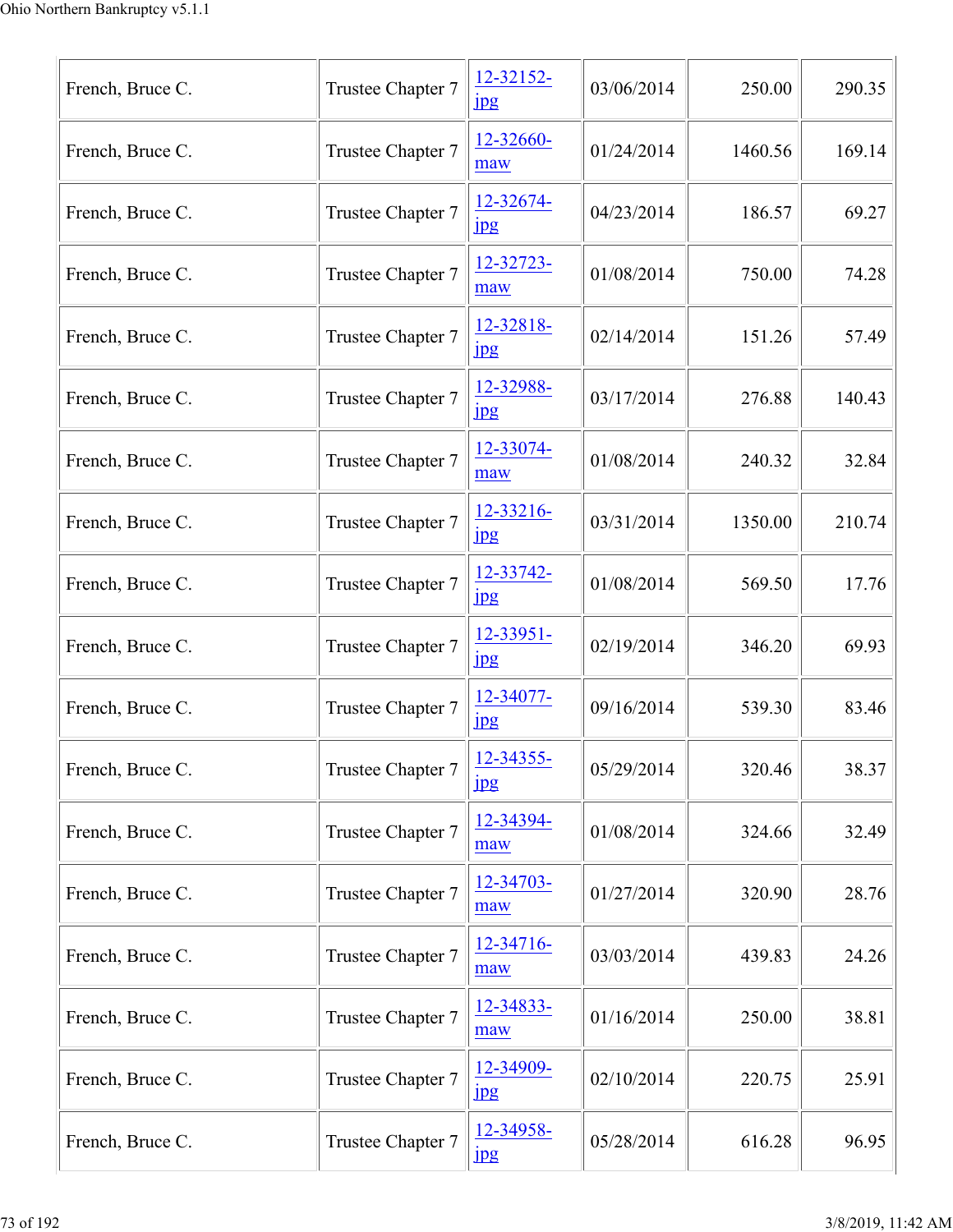| French, Bruce C. | Trustee Chapter 7 | 12-35285-<br>$_{\rm 1pg}$     | 03/31/2014 | 374.32  | 18.63  |
|------------------|-------------------|-------------------------------|------------|---------|--------|
| French, Bruce C. | Trustee Chapter 7 | 12-35342-<br>jpg              | 03/06/2014 | 528.17  | 19.08  |
| French, Bruce C. | Trustee Chapter 7 | 12-35615-<br>maw              | 04/14/2014 | 215.42  | 24.10  |
| French, Bruce C. | Trustee Chapter 7 | 13-30154-<br>jpg              | 03/06/2014 | 216.04  | 25.32  |
| French, Bruce C. | Trustee Chapter 7 | 13-30526-<br>maw              | 01/14/2014 | 855.71  | 30.06  |
| French, Bruce C. | Trustee Chapter 7 | 13-30738-<br>$_{\rm 1\!P\!S}$ | 06/25/2014 | 326.04  | 78.00  |
| French, Bruce C. | Trustee Chapter 7 | 13-30763-<br>maw              | 04/18/2014 | 1527.60 | 21.21  |
| French, Bruce C. | Trustee Chapter 7 | 13-30848-<br>$_{\rm 1pg}$     | 09/04/2014 | 750.00  | 89.46  |
| French, Bruce C. | Trustee Chapter 7 | 13-31109-<br>$_{\rm 1pg}$     | 11/05/2014 | 1686.44 | 26.11  |
| French, Bruce C. | Trustee Chapter 7 | 13-31689-<br>$_{\rm 1\!P\!S}$ | 03/17/2014 | 2450.00 | 50.94  |
| French, Bruce C. | Trustee Chapter 7 | 13-32305-<br>$_{\rm 1\,}$     | 05/27/2014 | 375.00  | 86.97  |
| French, Bruce C. | Trustee Chapter 7 | 13-33688-<br>maw              | 08/13/2014 | 247.33  | 22.62  |
| French, Bruce C. | Trustee Chapter 7 | 13-33900-<br>$_{\rm 1\!P\!S}$ | 06/04/2014 | 336.69  | 22.90  |
| French, Bruce C. | Trustee Chapter 7 | 13-33917-<br>$_{\rm 1\!P\!S}$ | 12/30/2014 | 260.47  | 19.51  |
| French, Bruce C. | Trustee Chapter 7 | 13-33940-<br>jpg              | 12/22/2014 | 211.56  | 18.34  |
| French, Bruce C. | Trustee Chapter 7 | 13-34086-<br>maw              | 12/12/2014 | 497.64  | 36.68  |
| French, Bruce C. | Trustee Chapter 7 | 13-34315-<br>maw              | 11/17/2014 | 449.73  | 36.50  |
| French, Bruce C. | Trustee Chapter 7 | 13-34343-<br>jpg              | 11/12/2014 | 6768.70 | 700.10 |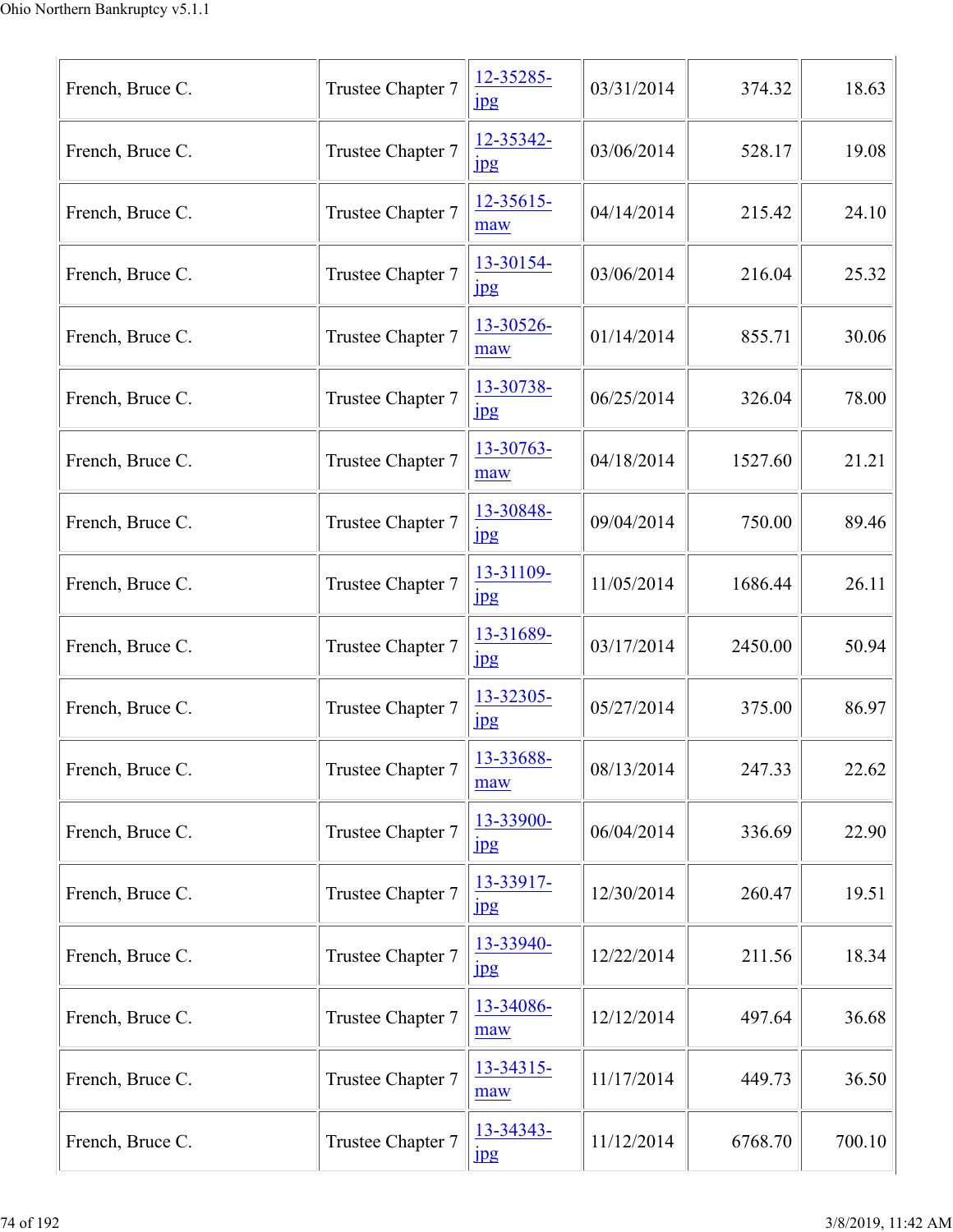| French, Bruce C.    | Trustee Chapter 7       | 13-34386-<br>$_{\rm 1\!P\!S}$ | 07/28/2014 | 1389.80   | 36.84    |
|---------------------|-------------------------|-------------------------------|------------|-----------|----------|
| French, Bruce C.    | Trustee Chapter 7       | 13-34569-<br>maw              | 06/05/2014 | 242.10    | 20.22    |
| French, Bruce C.    | Trustee Chapter 7       | 13-34608-<br>$_{\rm 1\!P\!S}$ | 09/09/2014 | 331.69    | 18.95    |
| French, Bruce C.    | Trustee Chapter 7       | 13-34750-<br>maw              | 09/24/2014 | 288.43    | 20.24    |
| French, Bruce C.    | Trustee Chapter 7       | 13-34927-<br>maw              | 09/16/2014 | 242.71    | 28.32    |
| French, Bruce C.    | Trustee Chapter 7       | 13-35061-<br>maw              | 10/07/2014 | 1078.77   | 29.90    |
| French, Bruce C.    | Trustee Chapter 7       | 13-35097-<br>maw              | 09/16/2014 | 529.40    | 48.23    |
|                     |                         |                               | Total      | 43864.03  | 4139.84  |
| Fugee, Patricia B.  | Trustee's<br>Attorney   | $13 - 10619$ -jps             | 08/22/2014 | 10000.00  | 985.70   |
| Fugee, Patricia B.  | Trustee's<br>Attorney   | 13-31005-<br>maw              | 07/22/2014 | 183742.50 | 7897.88  |
| Fugee, Patricia B.  | Attorney                | 13-31005-<br>maw              | 11/12/2014 | 16354.00  | 588.74   |
| Fugee, Patricia B.  | Attorney                | 14-30821-<br>maw              | 08/15/2014 | 33592.00  | 904.86   |
| Fugee, Patricia B.  | Attorney                | 14-30821-<br>maw              | 11/21/2014 | 21860.50  | 304.10   |
|                     |                         |                               | Total      | 265549.00 | 10681.28 |
| Galehouse, James R. | Defendant's<br>Attorney | 13-62649-rk                   | 01/09/2014 | 3000.00   | 0.00     |
|                     |                         |                               | Total      | 3000.00   | 0.00     |
| Gallup, David B.    | Trustee's<br>Attorney   | $09 - 16458 - ips$            | 01/10/2014 | 4500.00   | 212.46   |
|                     |                         |                               | Total      | 4500.00   | 212.46   |
| George, Richard W.  | Consultant              | 10-50494-jps                  | 11/10/2014 | 59788.35  | 0.00     |
|                     | 59788.35                | $0.00\,$                      |            |           |          |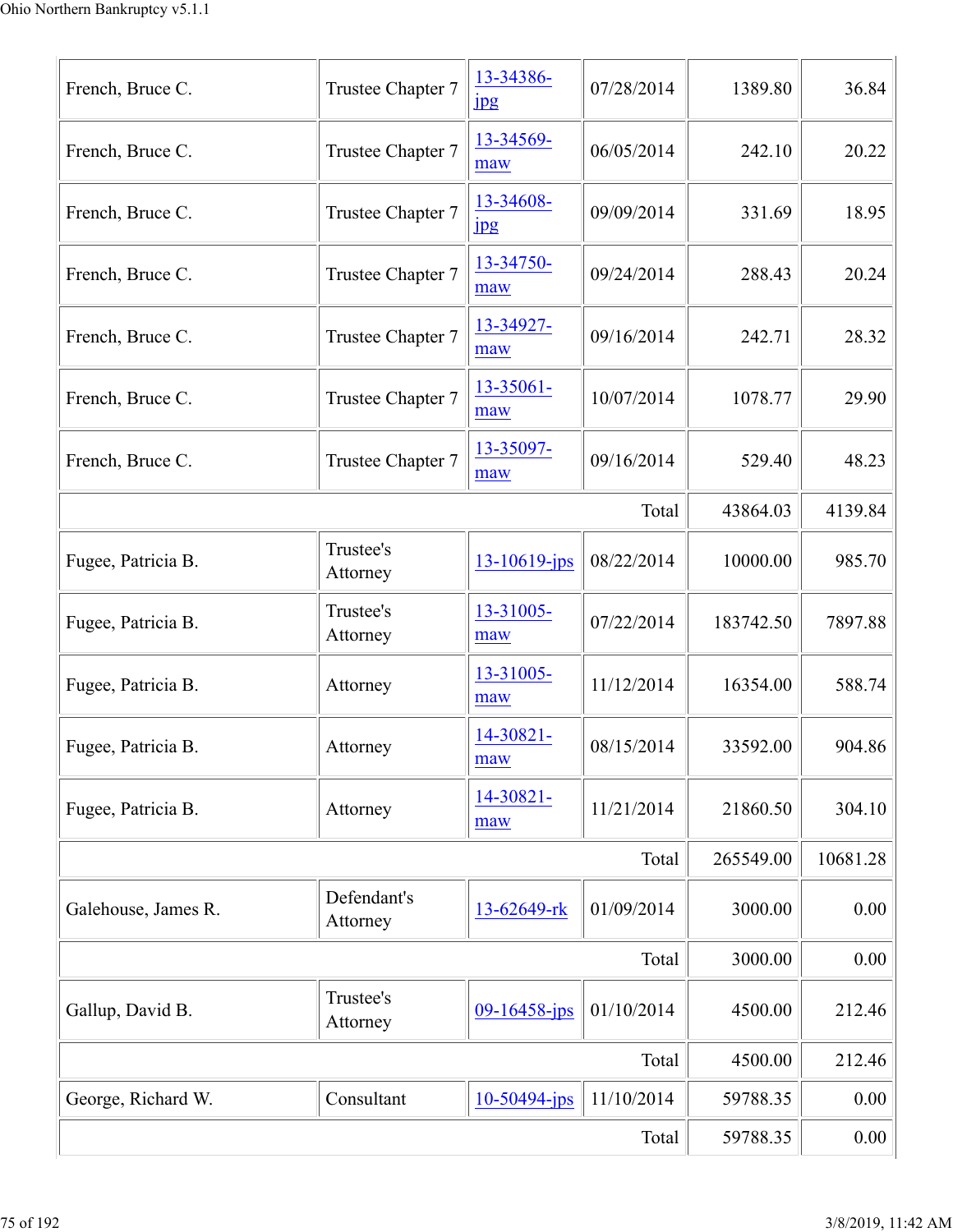| George Roman Auctioneers | Auctioneer        | 12-52327-<br>amk      | 10/20/2014 | 1075.00 | 0.00   |
|--------------------------|-------------------|-----------------------|------------|---------|--------|
|                          | 1075.00           | 0.00                  |            |         |        |
| George Roman Auctioneers | Auctioneer        | 13-62049-rk           | 07/22/2014 | 868.00  | 300.00 |
|                          |                   |                       | Total      | 868.00  | 300.00 |
| Gertz, Marc P.           | Trustee Chapter 7 | 09-53382-<br>amk      | 02/28/2014 | 1455.58 | 96.12  |
| Gertz, Marc P.           | Trustee Chapter 7 | 10-50867-<br>amk      | 02/06/2014 | 588.25  | 0.00   |
| Gertz, Marc P.           | Trustee Chapter 7 | 10-53098-<br>amk      | 01/24/2014 | 352.53  | 0.00   |
| Gertz, Marc P.           | Trustee Chapter 7 | 10-53700-<br>amk      | 02/28/2014 | 4991.74 | 28.92  |
| Gertz, Marc P.           | Trustee Chapter 7 | 10-54915-<br>amk      | 12/19/2014 | 696.69  | 19.53  |
| Gertz, Marc P.           | Trustee Chapter 7 | 11-50007-<br>amk      | 06/03/2014 | 611.85  | 0.00   |
| Gertz, Marc P.           | Trustee Chapter 7 | 11-50254-<br>amk      | 02/28/2014 | 1073.25 | 53.69  |
| Gertz, Marc P.           | Trustee Chapter 7 | $11-51417-$<br>amk    | 02/06/2014 | 923.25  | 33.60  |
| Gertz, Marc P.           | Trustee Chapter 7 | 11-51728-<br>amk      | 08/22/2014 | 425.00  | 33.60  |
| Gertz, Marc P.           | Trustee Chapter 7 | 11-51916-<br>amk      | 02/28/2014 | 1310.79 | 27.90  |
| Gertz, Marc P.           | Trustee Chapter 7 | 11-52856-<br>amk      | 06/09/2014 | 6695.06 | 11.50  |
| Gertz, Marc P.           | Trustee Chapter 7 | 11-54143-<br>amk      | 08/29/2014 | 1902.00 | 44.64  |
| Gertz, Marc P.           | Trustee Chapter 7 | 11-54686-<br>amk      | 08/24/2014 | 441.52  | 0.00   |
| Gertz, Marc P.           | Trustee Chapter 7 | $12 - 50095 -$<br>amk | 06/03/2014 | 3077.28 | 0.00   |
| Gertz, Marc P.           | Trustee Chapter 7 | 12-50181-<br>amk      | 01/06/2014 | 1931.90 | 0.00   |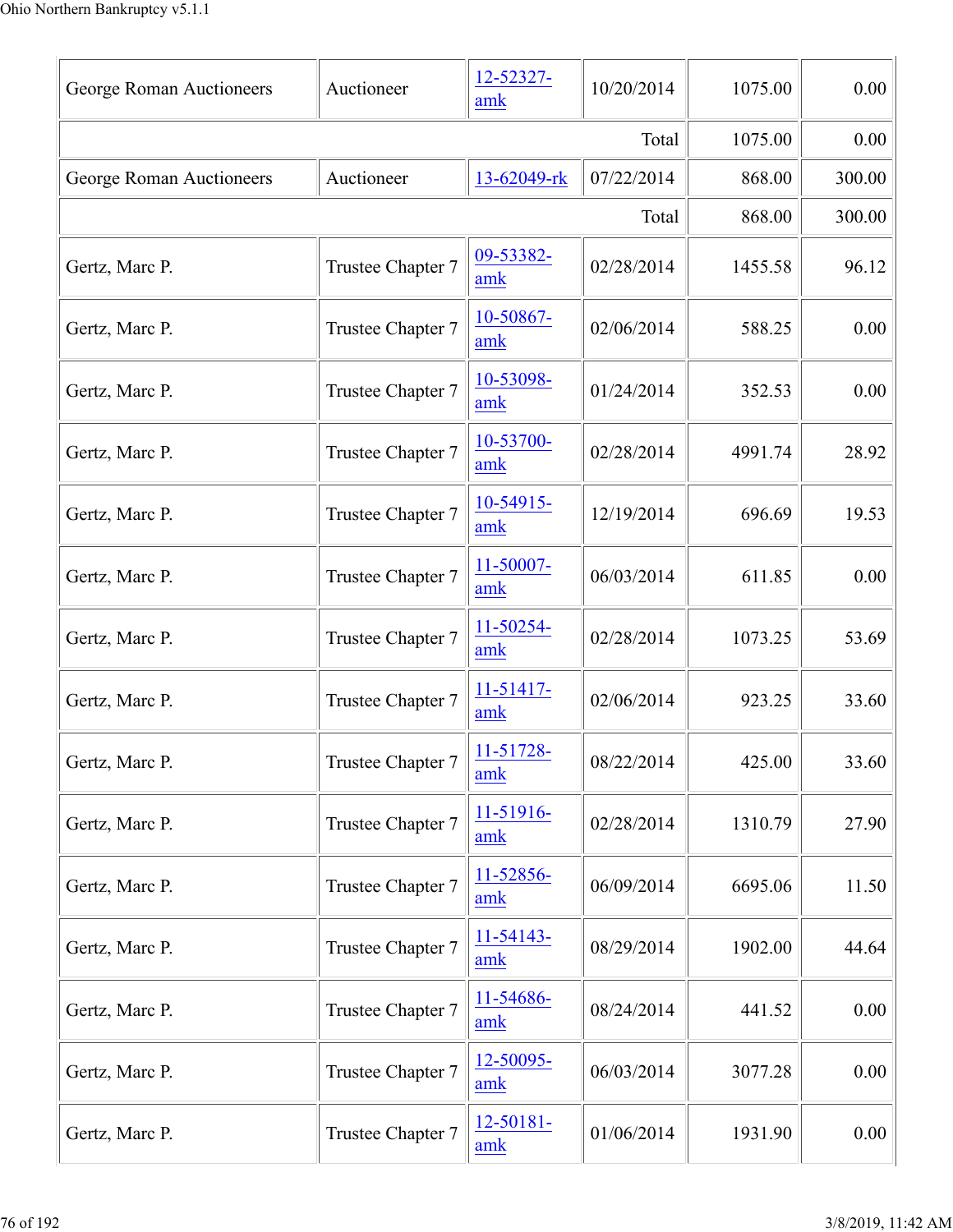| Gertz, Marc P. | Trustee Chapter 7 | 12-50219-<br>amk      | 03/11/2014 | 1417.95 | 0.00  |
|----------------|-------------------|-----------------------|------------|---------|-------|
| Gertz, Marc P. | Trustee Chapter 7 | 12-50231-<br>amk      | 08/22/2014 | 906.50  | 0.00  |
| Gertz, Marc P. | Trustee Chapter 7 | 12-50238-<br>amk      | 01/03/2014 | 573.32  | 0.00  |
| Gertz, Marc P. | Trustee Chapter 7 | 12-50526-<br>amk      | 08/22/2014 | 753.00  | 7.51  |
| Gertz, Marc P. | Trustee Chapter 7 | 12-50691-<br>amk      | 06/09/2014 | 1408.71 | 16.20 |
| Gertz, Marc P. | Trustee Chapter 7 | $12 - 50745 -$<br>amk | 01/03/2014 | 575.00  | 54.00 |
| Gertz, Marc P. | Trustee Chapter 7 | 12-51181-<br>amk      | 06/09/2014 | 305.49  | 27.00 |
| Gertz, Marc P. | Trustee Chapter 7 | 12-51182-<br>amk      | 08/25/2014 | 885.06  | 20.70 |
| Gertz, Marc P. | Trustee Chapter 7 | 12-51278-<br>amk      | 01/24/2014 | 480.00  | 25.20 |
| Gertz, Marc P. | Trustee Chapter 7 | 12-51296-<br>amk      | 06/09/2014 | 1655.60 | 63.95 |
| Gertz, Marc P. | Trustee Chapter 7 | $12 - 51301 -$<br>amk | 06/09/2014 | 1320.78 | 21.45 |
| Gertz, Marc P. | Trustee Chapter 7 | 12-51529-<br>amk      | 08/22/2014 | 405.68  | 0.00  |
| Gertz, Marc P. | Trustee Chapter 7 | 12-51829-<br>amk      | 08/25/2014 | 1278.19 | 92.96 |
| Gertz, Marc P. | Trustee Chapter 7 | 12-51923-<br>amk      | 01/09/2014 | 224.42  | 0.00  |
| Gertz, Marc P. | Trustee Chapter 7 | 12-51970-<br>amk      | 08/25/2014 | 918.72  | 0.00  |
| Gertz, Marc P. | Trustee Chapter 7 | 12-52072-<br>amk      | 10/17/2014 | 350.00  | 22.75 |
| Gertz, Marc P. | Trustee Chapter 7 | 12-52127-<br>amk      | 08/22/2014 | 377.06  | 0.00  |
| Gertz, Marc P. | Trustee Chapter 7 | 12-52320-<br>amk      | 06/09/2014 | 799.04  | 0.00  |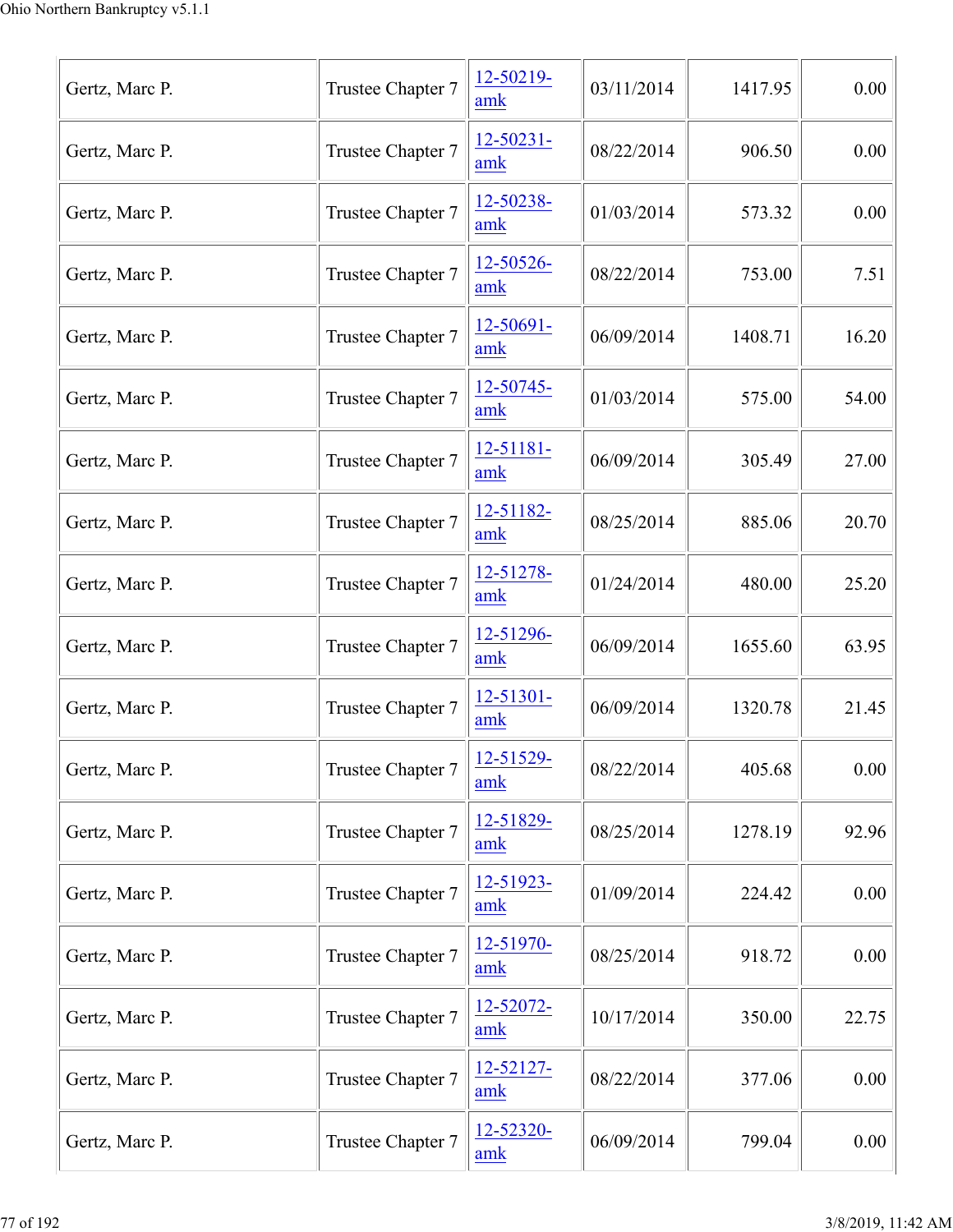| Gertz, Marc P. | Trustee Chapter 7 | 12-52438-<br>amk      | 08/25/2014 | 809.63  | 39.13 |
|----------------|-------------------|-----------------------|------------|---------|-------|
| Gertz, Marc P. | Trustee Chapter 7 | 12-52697-<br>amk      | 08/25/2014 | 681.00  | 18.00 |
| Gertz, Marc P. | Trustee Chapter 7 | 12-52700-<br>amk      | 06/09/2014 | 345.00  | 15.30 |
| Gertz, Marc P. | Trustee Chapter 7 | 12-52767-<br>amk      | 08/25/2014 | 720.00  | 14.40 |
| Gertz, Marc P. | Trustee Chapter 7 | 12-52822-<br>amk      | 01/03/2014 | 1095.00 | 82.35 |
| Gertz, Marc P. | Trustee Chapter 7 | 12-52881-<br>amk      | 10/20/2014 | 750.00  | 10.01 |
| Gertz, Marc P. | Trustee Chapter 7 | 12-52930-<br>amk      | 08/26/2014 | 796.67  | 18.00 |
| Gertz, Marc P. | Trustee Chapter 7 | 12-53010-<br>amk      | 06/09/2014 | 500.22  | 59.15 |
| Gertz, Marc P. | Trustee Chapter 7 | 12-53137-<br>amk      | 08/25/2014 | 1198.86 | 0.00  |
| Gertz, Marc P. | Trustee Chapter 7 | 12-53143-<br>amk      | 08/25/2014 | 1296.70 | 15.20 |
| Gertz, Marc P. | Trustee Chapter 7 | 12-53178-<br>amk      | 08/25/2014 | 470.00  | 20.70 |
| Gertz, Marc P. | Trustee Chapter 7 | 12-53198-<br>amk      | 08/25/2014 | 1256.40 | 11.70 |
| Gertz, Marc P. | Trustee Chapter 7 | 12-53241-<br>amk      | 08/25/2014 | 500.00  | 13.65 |
| Gertz, Marc P. | Trustee Chapter 7 | 12-53309-<br>amk      | 08/25/2014 | 500.92  | 24.30 |
| Gertz, Marc P. | Trustee Chapter 7 | 12-53365-<br>amk      | 04/24/2014 | 250.00  | 33.52 |
| Gertz, Marc P. | Trustee Chapter 7 | $12 - 53415 -$<br>amk | 06/13/2014 | 1500.00 | 45.50 |
| Gertz, Marc P. | Trustee Chapter 7 | 12-53435-<br>amk      | 10/20/2014 | 887.50  | 53.69 |
| Gertz, Marc P. | Trustee Chapter 7 | 12-53496-<br>amk      | 08/25/2014 | 483.64  | 0.00  |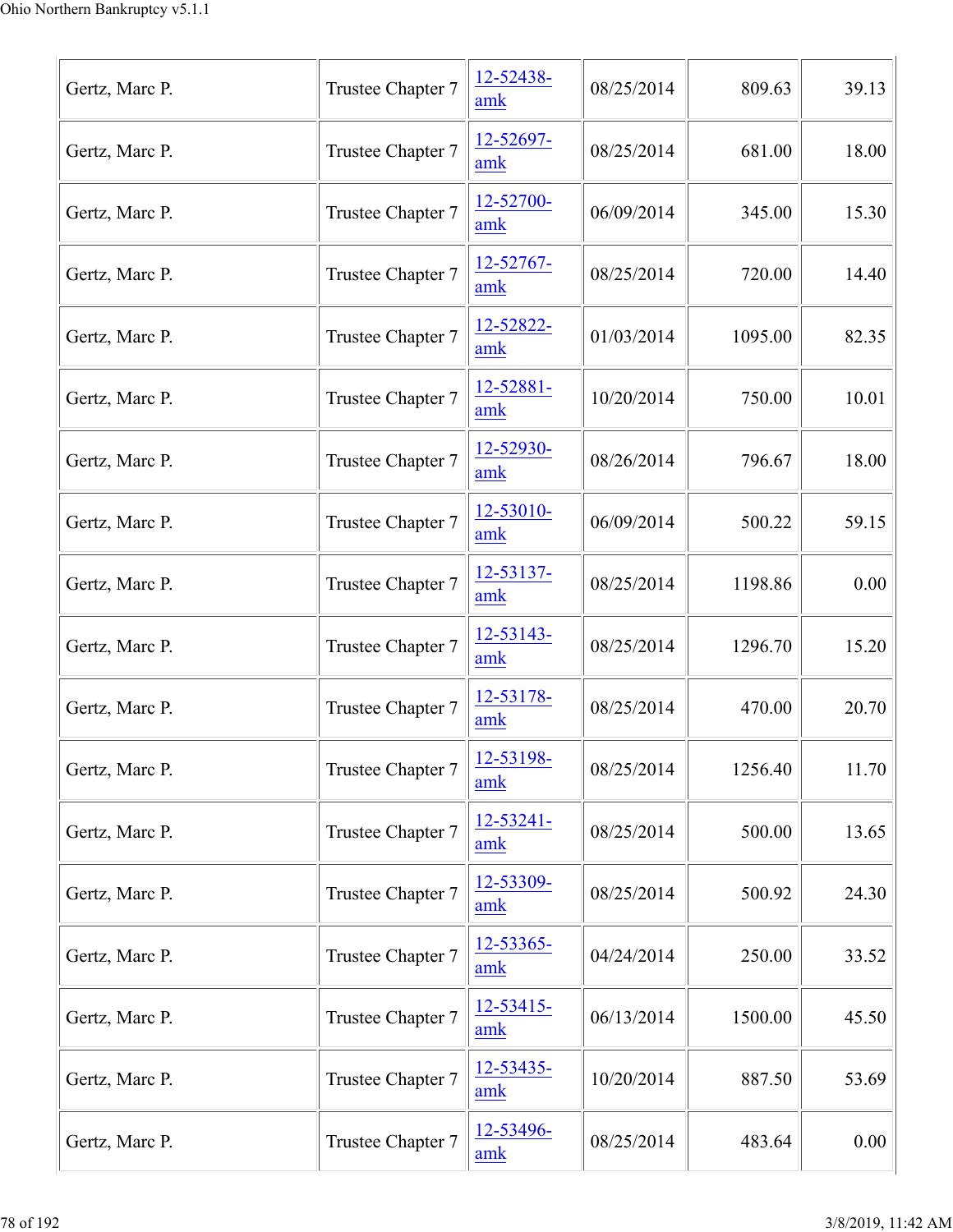| Gertz, Marc P. | Trustee Chapter 7 | 12-53603-<br>amk | 08/25/2014 | 660.00  | 43.68  |
|----------------|-------------------|------------------|------------|---------|--------|
| Gertz, Marc P. | Trustee Chapter 7 | 12-53605-<br>amk | 10/20/2014 | 401.02  | 0.00   |
| Gertz, Marc P. | Trustee Chapter 7 | 12-53719-<br>amk | 06/18/2014 | 1193.23 | 0.00   |
| Gertz, Marc P. | Trustee Chapter 7 | 12-53732-<br>amk | 06/13/2014 | 326.70  | 0.00   |
| Gertz, Marc P. | Trustee Chapter 7 | 12-53737-<br>amk | 10/16/2014 | 500.00  | 9.10   |
| Gertz, Marc P. | Trustee Chapter 7 | 12-53922-<br>amk | 08/25/2014 | 625.00  | 35.49  |
| Gertz, Marc P. | Trustee Chapter 7 | 12-53949-<br>amk | 08/25/2014 | 1377.90 | 0.00   |
| Gertz, Marc P. | Trustee Chapter 7 | 12-53952-<br>amk | 08/25/2014 | 2330.00 | 125.63 |
| Gertz, Marc P. | Trustee Chapter 7 | 12-53985-<br>amk | 08/25/2014 | 549.59  | 0.00   |
| Gertz, Marc P. | Trustee Chapter 7 | 12-53989-<br>amk | 06/13/2014 | 250.00  | 39.22  |
| Gertz, Marc P. | Trustee Chapter 7 | 12-54010-<br>amk | 06/16/2014 | 586.89  | 0.00   |
| Gertz, Marc P. | Trustee Chapter 7 | 13-50075-<br>amk | 03/10/2014 | 739.22  | 0.00   |
| Gertz, Marc P. | Trustee Chapter 7 | 13-50094-<br>amk | 06/18/2014 | 1478.90 | 0.00   |
| Gertz, Marc P. | Trustee Chapter 7 | 13-50162-<br>amk | 08/25/2014 | 580.50  | 0.00   |
| Gertz, Marc P. | Trustee Chapter 7 | 13-50264-<br>amk | 02/19/2014 | 587.63  | 23.61  |
| Gertz, Marc P. | Trustee Chapter 7 | 13-50296-<br>amk | 02/03/2014 | 396.25  | 0.00   |
| Gertz, Marc P. | Trustee Chapter 7 | 13-50328-<br>amk | 02/06/2014 | 830.00  | 9.54   |
| Gertz, Marc P. | Trustee Chapter 7 | 13-50462-<br>amk | 09/01/2014 | 331.00  | 0.00   |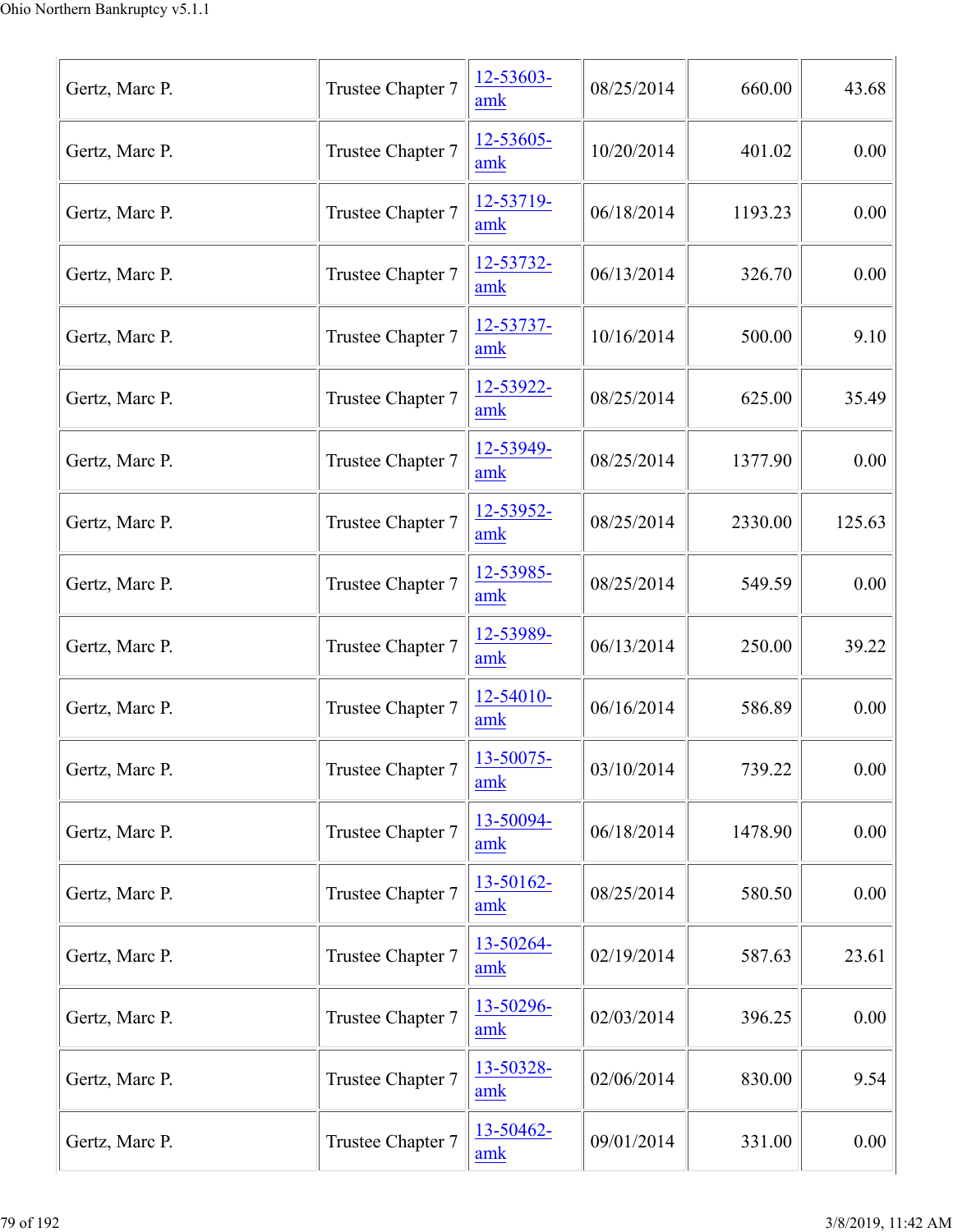| Gertz, Marc P. | Trustee Chapter 7 | 13-50499-<br>amk | 08/27/2014 | 1086.25 | 0.00  |
|----------------|-------------------|------------------|------------|---------|-------|
| Gertz, Marc P. | Trustee Chapter 7 | 13-50503-<br>amk | 08/29/2014 | 795.00  | 0.00  |
| Gertz, Marc P. | Trustee Chapter 7 | 13-50740-<br>amk | 01/03/2014 | 985.79  | 0.00  |
| Gertz, Marc P. | Trustee Chapter 7 | 13-50754-<br>amk | 09/01/2014 | 508.65  | 0.00  |
| Gertz, Marc P. | Trustee Chapter 7 | 13-50861-<br>amk | 02/06/2014 | 750.00  | 10.46 |
| Gertz, Marc P. | Trustee Chapter 7 | 13-51249-<br>amk | 10/16/2014 | 250.00  | 18.20 |
| Gertz, Marc P. | Trustee Chapter 7 | 13-51306-<br>amk | 02/28/2014 | 1450.00 | 36.40 |
| Gertz, Marc P. | Trustee Chapter 7 | 13-51396-<br>amk | 10/16/2014 | 1438.93 | 0.00  |
| Gertz, Marc P. | Trustee Chapter 7 | 13-51415-<br>amk | 02/24/2014 | 625.00  | 0.00  |
| Gertz, Marc P. | Trustee Chapter 7 | 13-51636-<br>amk | 10/20/2014 | 583.25  | 8.78  |
| Gertz, Marc P. | Trustee Chapter 7 | 13-51680-<br>amk | 10/20/2014 | 589.84  | 8.90  |
| Gertz, Marc P. | Trustee Chapter 7 | 13-51859-<br>amk | 02/03/2014 | 339.50  | 0.00  |
| Gertz, Marc P. | Trustee Chapter 7 | 13-52002-<br>amk | 08/29/2014 | 575.00  | 16.38 |
| Gertz, Marc P. | Trustee Chapter 7 | 13-52233-<br>amk | 08/29/2014 | 438.12  | 0.00  |
| Gertz, Marc P. | Trustee Chapter 7 | 13-52273-<br>amk | 08/27/2014 | 244.96  | 18.60 |
| Gertz, Marc P. | Trustee Chapter 7 | 13-52295-<br>amk | 04/02/2014 | 2350.00 | 23.66 |
| Gertz, Marc P. | Trustee Chapter 7 | 13-52374-<br>amk | 04/07/2014 | 700.00  | 51.87 |
| Gertz, Marc P. | Trustee Chapter 7 | 13-52508-<br>amk | 08/29/2014 | 1128.06 | 0.00  |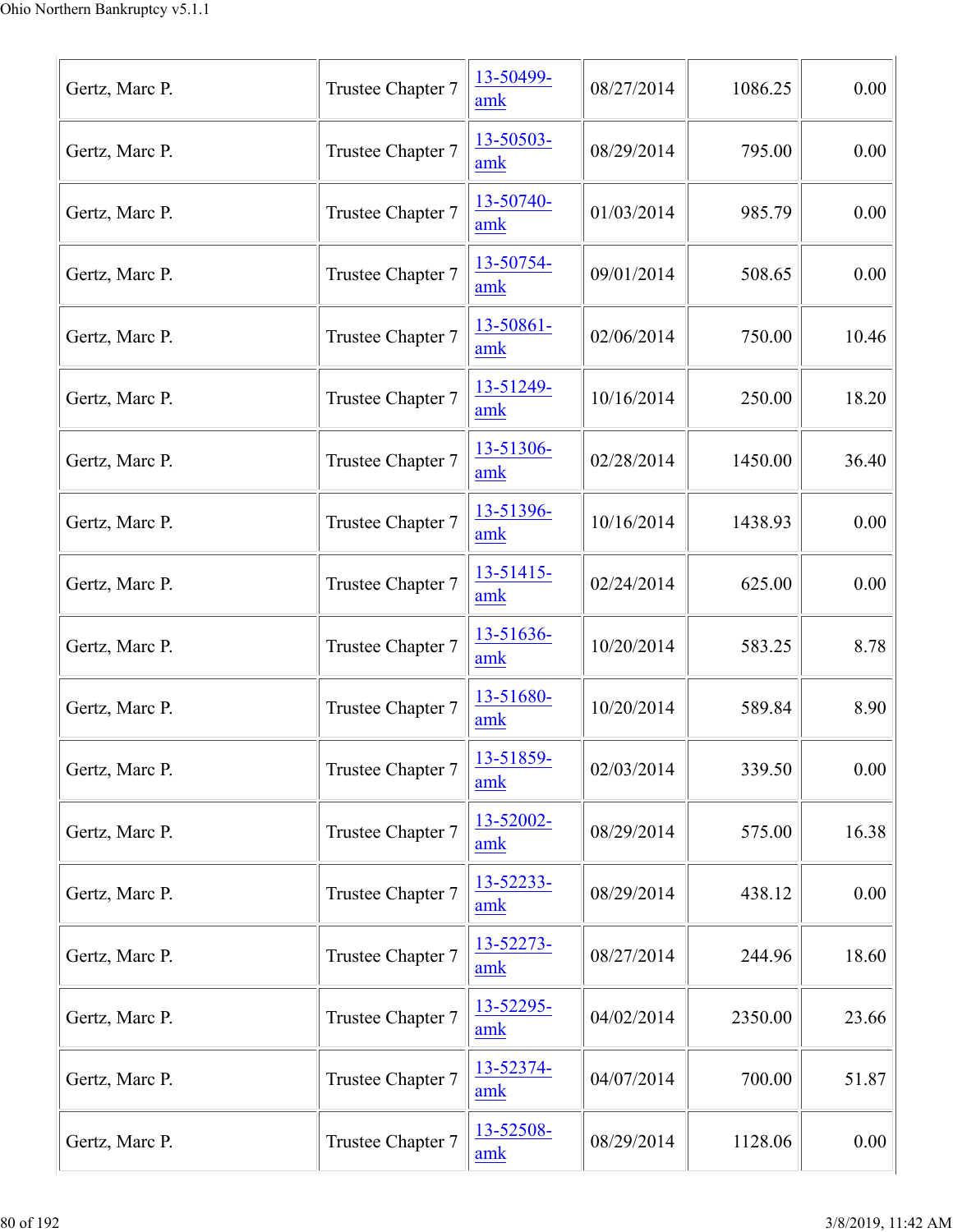| Gertz, Marc P.     | Trustee Chapter 7     | 13-52510-<br>amk            | 10/20/2014 | 597.43   | 0.00     |
|--------------------|-----------------------|-----------------------------|------------|----------|----------|
| Gertz, Marc P.     | Trustee Chapter 7     | 13-52540-<br>amk            | 08/27/2014 | 625.90   | 0.00     |
| Gertz, Marc P.     | Trustee Chapter 7     | 13-52787-<br>amk            | 10/16/2014 | 375.00   | 3.78     |
| Gertz, Marc P.     | Trustee Chapter 7     | 13-52843-<br>amk            | 08/29/2014 | 250.00   | 49.59    |
| Gertz, Marc P.     | Trustee Chapter 7     | 13-52859-<br>amk            | 10/17/2014 | 696.81   | 0.00     |
| Gertz, Marc P.     | Trustee Chapter 7     | 13-52874-<br>amk            | 10/20/2014 | 1243.25  | 17.81    |
| Gertz, Marc P.     | Trustee Chapter 7     | 13-53030-<br>amk            | 12/19/2014 | 393.02   | 0.00     |
| Gertz, Marc P.     | Trustee Chapter 7     | 13-53147-<br>amk            | 12/19/2014 | 1700.00  | 38.13    |
| Gertz, Marc P.     | Trustee Chapter 7     | 13-53203-<br>amk            | 10/20/2014 | 500.00   | 0.00     |
| Gertz, Marc P.     | Trustee Chapter 7     | 13-53445-<br>amk            | 10/20/2014 | 1310.29  | 0.00     |
| Gertz, Marc P.     | Trustee Chapter 7     | 13-53590-<br>amk            | 10/20/2014 | 375.00   | 14.88    |
| Gertz, Marc P.     | Trustee Chapter 7     | 13-53615-<br>amk            | 10/16/2014 | 1695.88  | 0.00     |
| Gertz, Marc P.     | Trustee Chapter 7     | 14-50165-<br>amk            | 10/20/2014 | 791.57   | 0.00     |
| Gertz, Marc P.     | Trustee Chapter 7     | 14-50313-<br>$\mathbf{amk}$ | 10/20/2014 | 908.59   | $0.00\,$ |
|                    |                       |                             | Total      | 95197.67 | 1779.53  |
| Gibson, Kenneth L. | Trustee's<br>Attorney | 09-50469-rk                 | 04/30/2014 | 27155.00 | 812.88   |
|                    |                       |                             | Total      | 27155.00 | 812.88   |
| Gibson & Lowry     | Trustee's<br>Attorney | $11 - 61753 -$ rk           | 07/08/2014 | 1867.50  | 14.95    |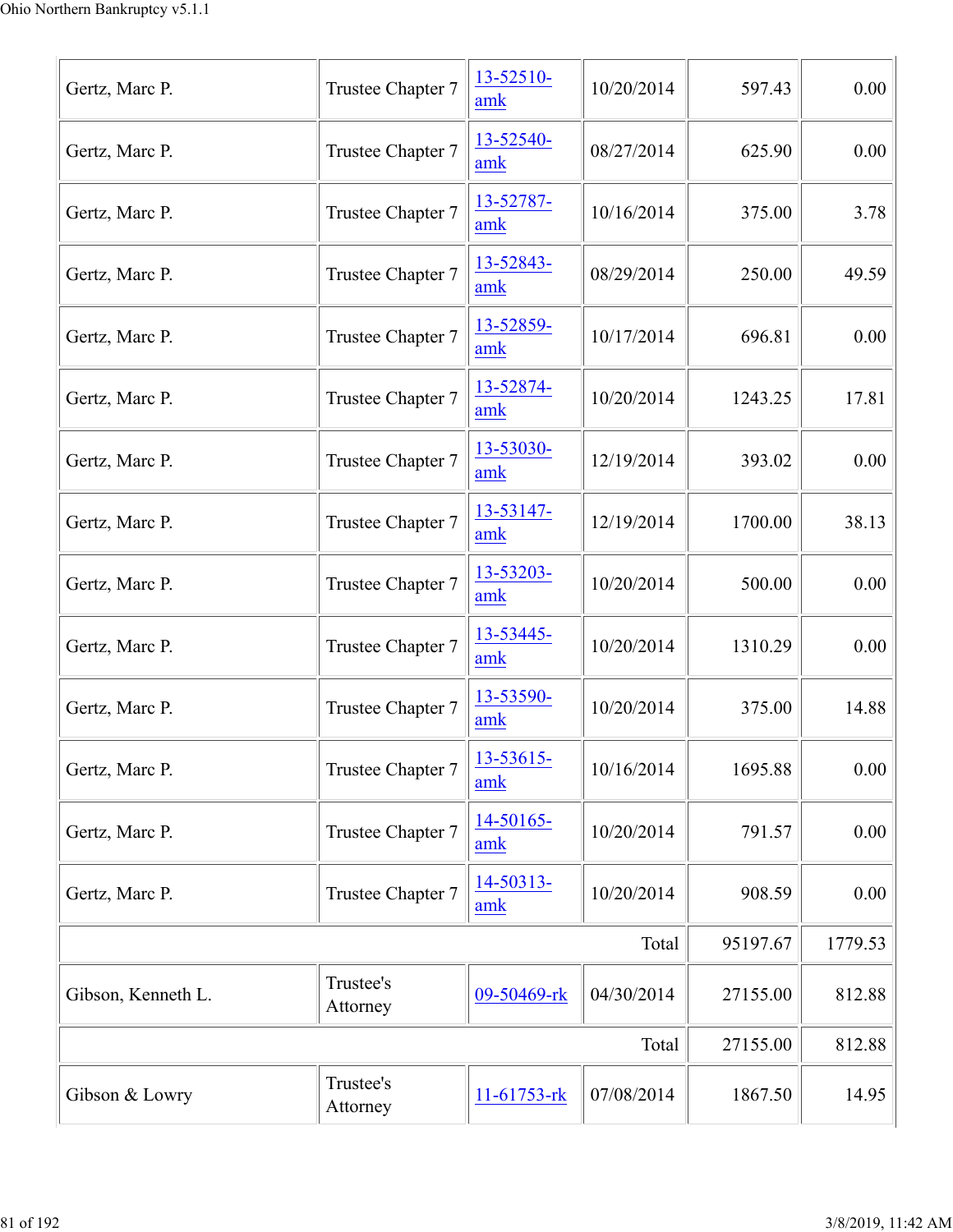| Gibson & Lowry           | Trustee's<br>Attorney  | 11-62536-rk                   | 03/27/2014 | 1473.75  | 19.10    |
|--------------------------|------------------------|-------------------------------|------------|----------|----------|
| Gibson & Lowry           | Trustee's<br>Attorney  | 12-63018-rk                   | 07/10/2014 | 843.75   | 3.90     |
|                          |                        |                               | Total      | 4185.00  | 37.95    |
| Gill, James              | Appraiser              | 14-60827-rk                   | 08/06/2014 | 300.00   | 0.00     |
|                          |                        |                               | Total      | 300.00   | 0.00     |
| Gilmore, Jasion, & Mahle | Accountant             | 12-35604-<br>maw              | 10/14/2014 | 18352.00 | 0.00     |
|                          |                        |                               | Total      | 18352.00 | 0.00     |
| Glinka, Gleb             | Attorney               | $10 - 22608 - ips$            | 04/28/2014 | 4176.00  | 298.00   |
|                          |                        |                               | Total      | 4176.00  | 298.00   |
| Goldman, Ezra N.         | <b>Special Counsel</b> | 13-32684-<br>jpg              | 08/19/2014 | 10590.66 | 16.34    |
|                          |                        |                               | Total      | 10590.66 | 16.34    |
| Gordon, Joseph F.        | Auctioneer             | 13-50054-<br>amk              | 06/18/2014 | 13913.13 | 1932.21  |
|                          |                        |                               | Total      | 13913.13 | 1932.21  |
| Gorrell, Larry D.        | Auctioneer             | 11-33388-<br>maw              | 04/07/2014 | 4320.00  | 3981.89  |
| Gorrell, Larry D.        | Auctioneer             | 13-30436-<br>maw              | 07/11/2014 | 350.00   | 0.00     |
| Gorrell, Larry D.        | Auctioneer             | 13-30450-<br>maw              | 07/02/2014 | 1075.35  | 2077.41  |
| Gorrell, Larry D.        | Appraiser              | 13-31606-<br>maw              | 01/29/2014 | 500.00   | 0.00     |
| Gorrell, Larry D.        | Appraiser              | 13-34108-<br>$_{\rm 1\!P\!S}$ | 02/24/2014 | 400.00   | 0.00     |
| Gorrell, Larry D.        | Appraiser              | 13-34108-<br>$\frac{1}{2}$    | 04/14/2014 | 400.00   | 0.00     |
| Gorrell, Larry D.        | Auctioneer             | 13-34343-<br>$_{\rm 1\!P\!S}$ | 04/29/2014 | 6310.50  | 8808.96  |
|                          |                        |                               | Total      | 13355.85 | 14868.26 |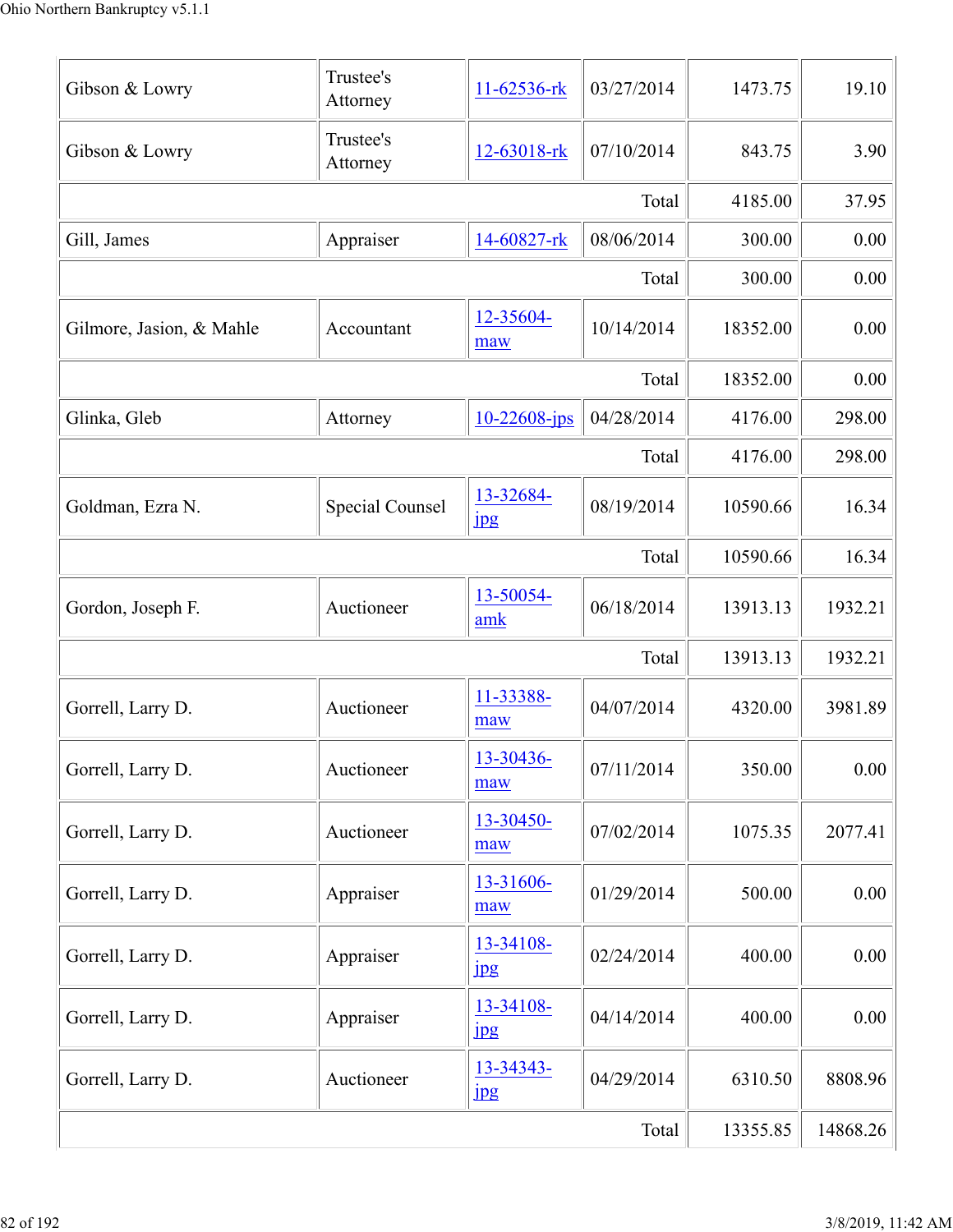| Graham, John N. | Trustee Chapter 7 | 11-30239-<br>maw              | 05/27/2014 | 4943.05  | 34.23  |
|-----------------|-------------------|-------------------------------|------------|----------|--------|
| Graham, John N. | Trustee Chapter 7 | 11-30303-<br>maw              | 11/12/2014 | 7111.25  | 587.64 |
| Graham, John N. | Trustee Chapter 7 | 11-32473-<br>$_{\rm 1\!P\!S}$ | 09/16/2014 | 1861.00  | 221.48 |
| Graham, John N. | Trustee Chapter 7 | 12-30244-<br>jpg              | 04/18/2014 | 1750.00  | 39.96  |
| Graham, John N. | Trustee Chapter 7 | 12-30919-<br>maw              | 03/25/2014 | 750.00   | 36.92  |
| Graham, John N. | Trustee Chapter 7 | 12-32001-<br>$_{\rm 1\!P\!S}$ | 08/11/2014 | 3250.00  | 45.67  |
| Graham, John N. | Trustee Chapter 7 | 12-32216-<br>maw              | 03/14/2014 | 849.08   | 16.86  |
| Graham, John N. | Trustee Chapter 7 | 12-32449-<br>$_{\rm 1\!P\!S}$ | 04/02/2014 | 27549.71 | 0.00   |
|                 |                   |                               | Total      | 48064.09 | 982.76 |
| Greene, Brian   | Accountant        | $10-17015$ -<br>pmc           | 07/17/2014 | 676.50   | 0.00   |
| Greene, Brian   | Accountant        | $11 - 12805$ -jps             | 10/16/2014 | 1551.00  | 0.00   |
| Greene, Brian   | Accountant        | $12 - 16628$ -jps             | 07/01/2014 | 1229.25  | 0.00   |
| Greene, Brian   | Accountant        | 12-17622-<br>pmc              | 01/16/2014 | 1122.00  | 0.00   |
| Greene, Brian   | Accountant        | 12-18531-jps                  | 09/10/2014 | 726.00   | 0.00   |
| Greene, Brian   | Accountant        | 13-11161-aih                  | 01/14/2014 | 2067.70  | 0.00   |
| Greene, Brian   | Accountant        | 13-11378-aih                  | 07/22/2014 | 726.00   | 0.00   |
| Greene, Brian   | Accountant        | 13-17834-<br>pmc              | 10/09/2014 | 709.50   | 0.00   |
| Greene, Brian   | Accountant        | 13-18125-<br>aih              | 11/18/2014 | 833.25   | 0.00   |
|                 |                   |                               | Total      | 9641.20  | 0.00   |
| Greene, Brian   | Accountant        | 12-14647-<br>aih              | 07/08/2014 | 767.25   | 0.00   |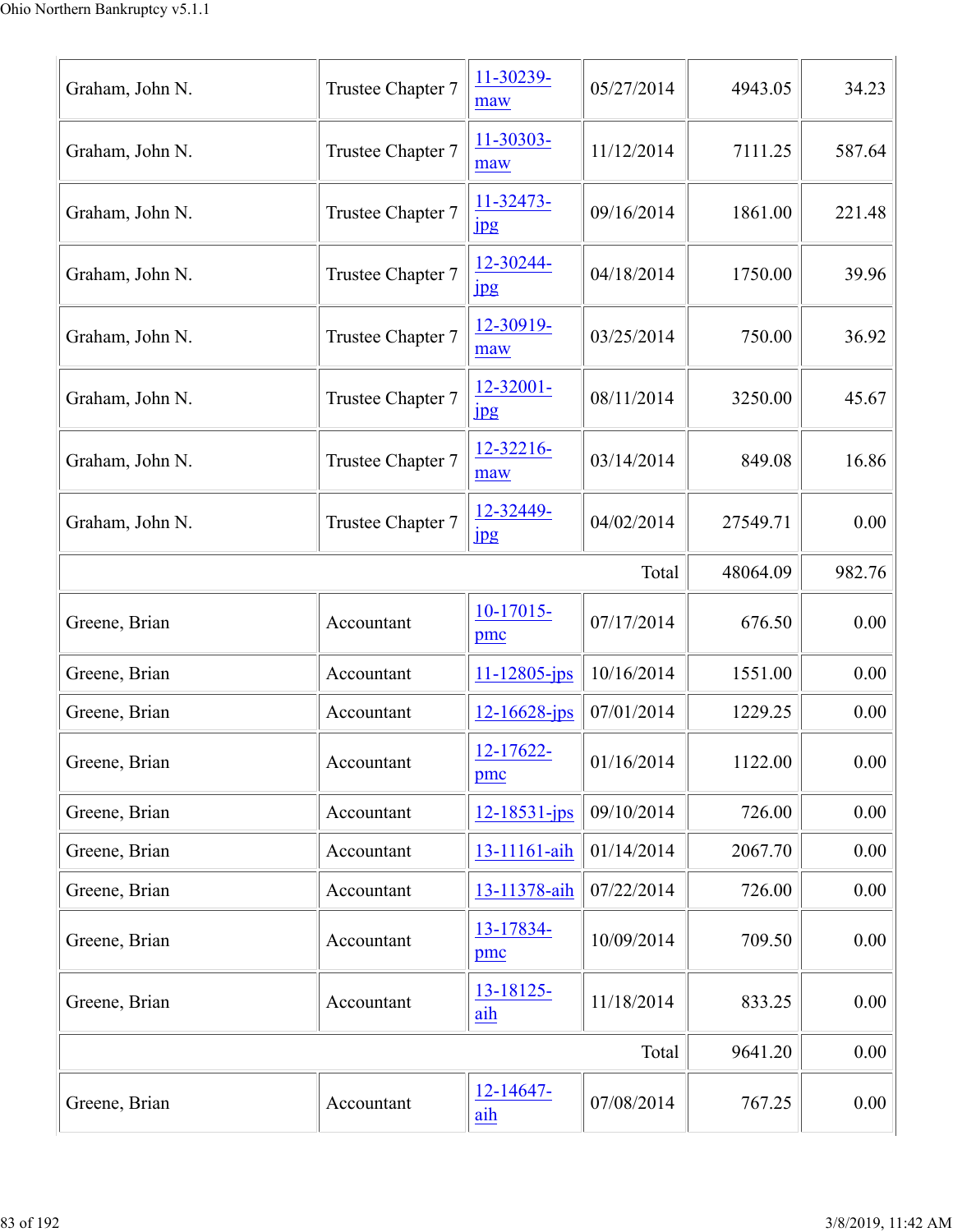| Greene, Brian    | Accountant | $13 - 16001 -$<br>pmc | 07/31/2014 | 1056.00 | 0.00     |
|------------------|------------|-----------------------|------------|---------|----------|
|                  |            |                       | Total      | 1823.25 | 0.00     |
| Greene, Brian    | Accountant | 11-11032-aih          | 07/22/2014 | 750.75  | 0.00     |
| Greene, Brian    | Accountant | $12 - 16213 -$<br>aih | 10/21/2014 | 1699.50 | 0.00     |
| Greene, Brian    | Accountant | 13-10619-jps          | 08/22/2014 | 1592.25 | 0.00     |
| Greene, Brian    | Accountant | 13-11201-<br>pmc      | 06/16/2014 | 783.75  | 0.00     |
| Greene, Brian    | Accountant | 13-12774-jps          | 03/06/2014 | 577.50  | 0.00     |
| Greene, Brian    | Accountant | 13-15269-jps          | 07/09/2014 | 1130.25 | 0.00     |
| Greene, Brian    | Accountant | 13-18822-<br>pmc      | 12/23/2014 | 651.75  | 0.00     |
|                  |            |                       | Total      | 7185.75 | 0.00     |
| Greene, Brian R. | Accountant | 12-16493-<br>pmc      | 02/18/2014 | 1881.00 | 0.00     |
|                  |            |                       | Total      | 1881.00 | 0.00     |
| Greene, Brian R. | Accountant | $12 - 10281 - ips$    | 06/10/2014 | 767.25  | 0.00     |
| Greene, Brian R. | Accountant | 12-15966-<br>aih      | 05/06/2014 | 660.00  | 0.00     |
|                  |            |                       | Total      | 1427.25 | $0.00\,$ |
| Greene, Brian R. | Accountant | 13-11382-<br>pmc      | 02/27/2014 | 693.00  | 0.00     |
|                  |            |                       | Total      | 693.00  | 0.00     |
| Greene, Brian R. | Accountant | 13-14288-jps          | 07/09/2014 | 750.75  | 0.00     |
|                  |            |                       | Total      | 750.75  | 0.00     |
| Greene, Brian R. | Accountant | 12-14092-<br>aih      | 03/25/2014 | 1188.00 | 0.00     |
|                  |            |                       | Total      | 1188.00 | 0.00     |
| Greene, Brian R. | Accountant | 08-19035-<br>aih      | 05/20/2014 | 4636.50 | 0.00     |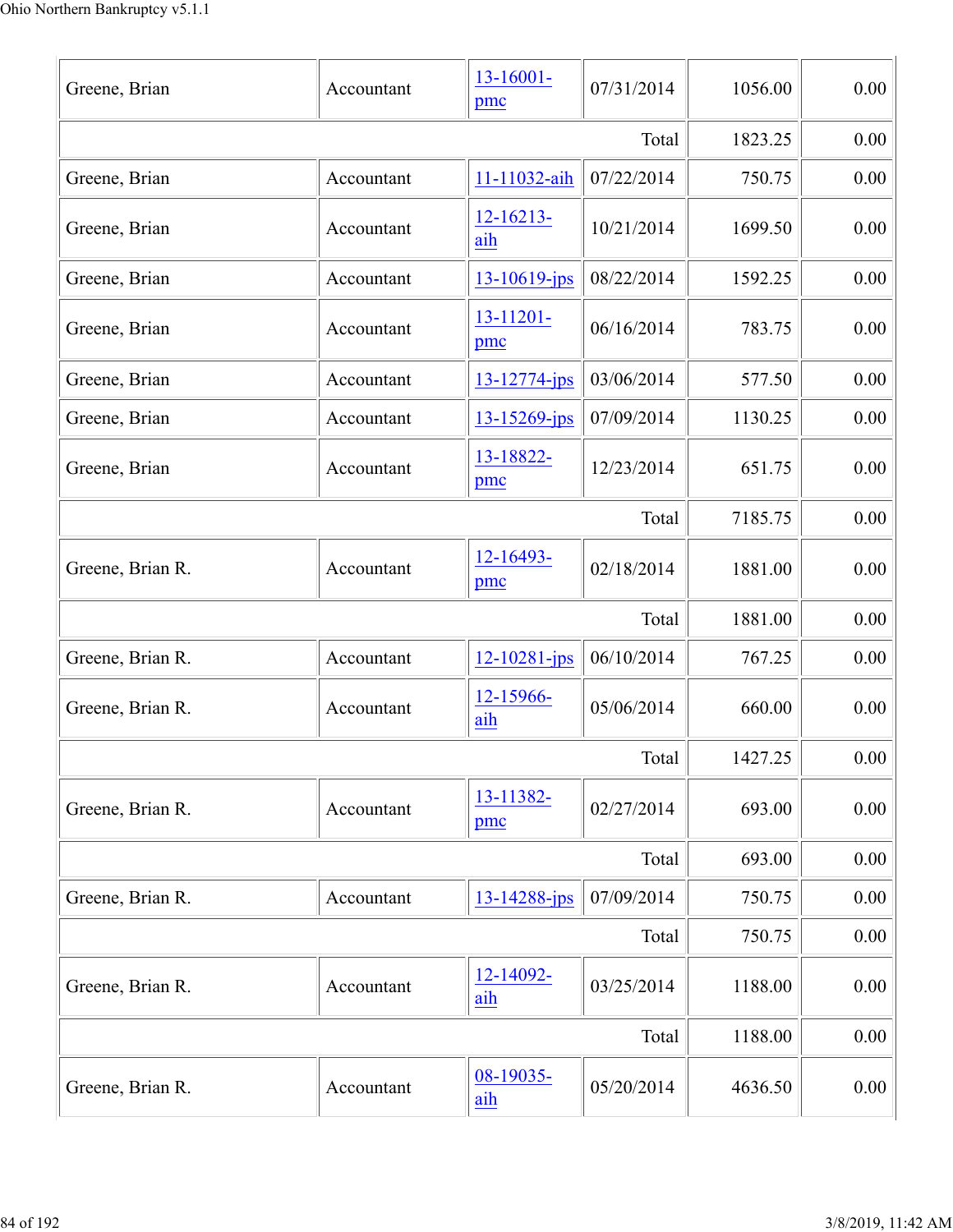| Greene, Brian R.  | Accountant | 12-10111-<br>pmc      | 05/15/2014 | 1171.50 | 0.00    |
|-------------------|------------|-----------------------|------------|---------|---------|
| Greene, Brian R.  | Accountant | 12-16420-<br>aih      | 05/20/2014 | 767.25  | 0.00    |
| Greene, Brian R.  | Accountant | $13 - 12956$ -jps     | 07/01/2014 | 750.75  | 0.00    |
| Greene, Brian R.  | Accountant | $14 - 10622 -$<br>aih | 09/23/2014 | 726.00  | 0.00    |
|                   |            |                       | Total      | 8052.00 | 0.00    |
| Greene, Brian R.  | Accountant | $10 - 18108$ -jps     | 01/10/2014 | 701.25  | 0.00    |
|                   |            |                       | Total      | 701.25  | 0.00    |
| Greene, Brian R.  | Accountant | 10-15099-<br>pmc      | 10/09/2014 | 2640.00 | 0.00    |
| Greene, Brian R.  | Accountant | 12-15264-<br>aih      | 01/14/2014 | 618.75  | 0.00    |
|                   |            |                       | Total      | 3258.75 | 0.00    |
| Greene, Brian R.  | Accountant | 12-13479-<br>pmc      | 07/22/2014 | 3151.50 | 0.00    |
|                   |            |                       | Total      | 3151.50 | 0.00    |
| Greene, Brian R.  | Accountant | 11-13542-<br>pmc      | 07/17/2014 | 1732.50 | 0.00    |
|                   |            |                       | Total      | 1732.50 | 0.00    |
| Greene, Brian R.  | Accountant | 09-16458-jps          | 01/10/2014 | 734.25  | 0.00    |
| Greene, Brian R.  | Accountant | 12-18327-<br>pmc      | 01/16/2014 | 726.00  | 0.00    |
|                   |            |                       | Total      | 1460.25 | 0.00    |
| Greene, Brian R.  | Accountant | 14-10776-<br>pmc      | 12/23/2014 | 594.00  | 0.00    |
|                   |            |                       | Total      | 594.00  | 0.00    |
| Grossman, Neal    | Auctioneer | $11 - 14865 - ips$    | 08/22/2014 | 243.85  | 241.10  |
| Grossman, Neal    | Auctioneer | 13-11537-aih          | 01/14/2014 | 1476.73 | 1985.69 |
|                   |            |                       | Total      | 1720.58 | 2226.79 |
| Grossman, Neal P. | Auctioneer | 12-17906-jps          | 02/18/2014 | 145.25  | 151.12  |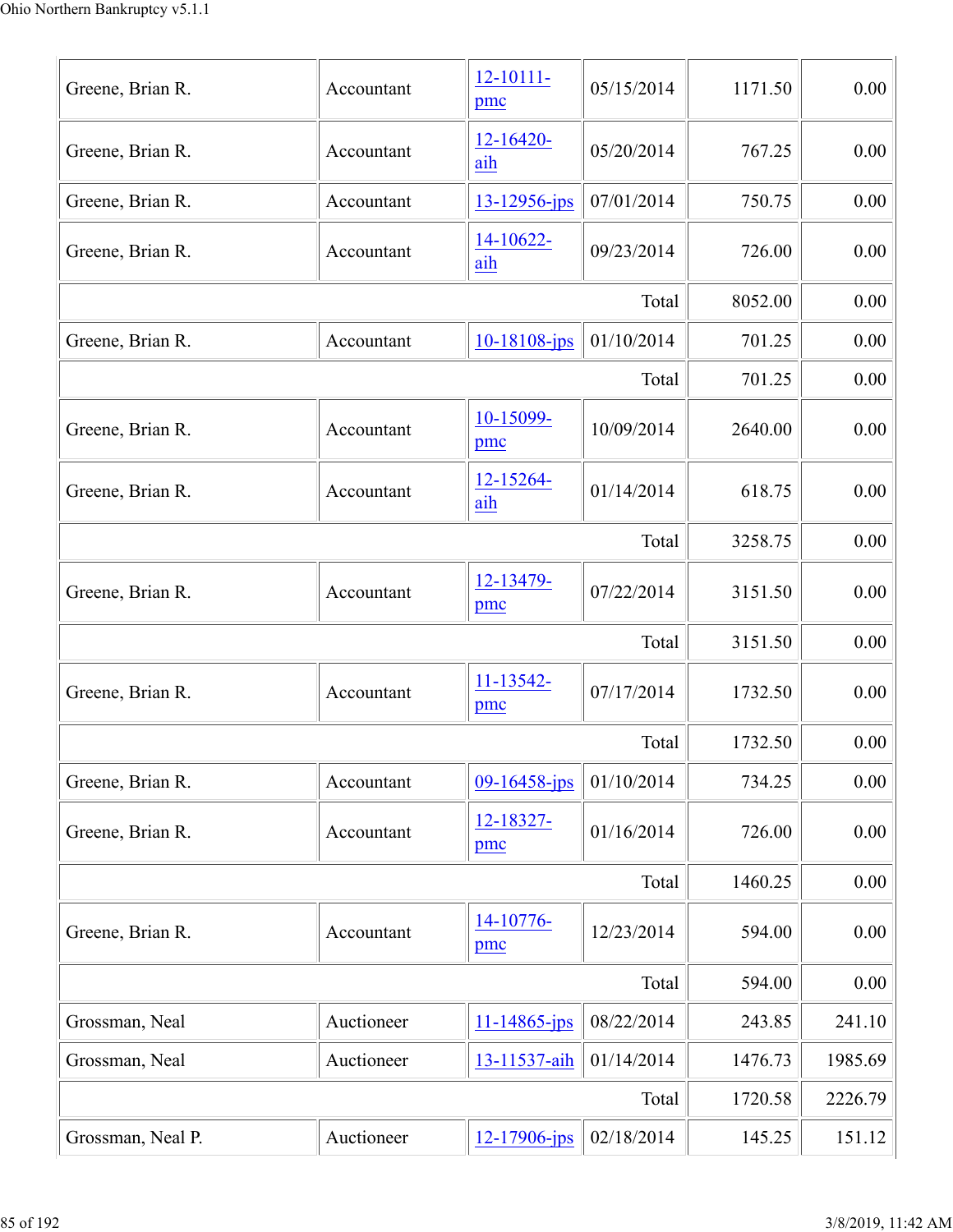| Grossman, Neal P.        | Auctioneer            | 13-15382-<br>pmc   | 03/13/2014 | 851.85   | 2362.17 |
|--------------------------|-----------------------|--------------------|------------|----------|---------|
|                          | 997.10                | 2513.29            |            |          |         |
| Grossman, Inc.           | Auctioneer            | $13 - 14156 - ips$ | 02/07/2014 | 13426.53 | 0.00    |
|                          |                       |                    | Total      | 13426.53 | 0.00    |
| Hall, Kistler & Co., LLP | Accountant            | 11-62016-rk        | 08/22/2014 | 1444.76  | 0.00    |
| Hall, Kistler & Co., LLP | Accountant            | 12-60978-rk        | 06/30/2014 | 1847.50  | 0.00    |
| Hall, Kistler & Co., LLP | Accountant            | 12-61835-rk        | 07/17/2014 | 881.09   | 0.00    |
|                          |                       |                    | Total      | 4173.35  | 0.00    |
| Haramis, Jeffrey         | Accountant            | 14-50465-<br>amk   | 12/17/2014 | 4750.00  | 0.00    |
|                          |                       |                    | Total      | 4750.00  | 0.00    |
| Heimberger, Steven       | Trustee's<br>Attorney | 12-52117-<br>amk   | 12/11/2014 | 988.00   | 40.32   |
|                          |                       |                    | Total      | 988.00   | 40.32   |
| Helbling, Lauren A.      | Trustee Chapter 7     | 08-19035-<br>aih   | 05/20/2014 | 5251.06  | 48.26   |
| Helbling, Lauren A.      | Trustee Chapter 7     | 09-17526-<br>aih   | 05/06/2014 | 524.00   | 5.00    |
| Helbling, Lauren A.      | Trustee Chapter 7     | 09-20780-<br>aih   | 01/14/2014 | 1820.24  | 80.62   |
| Helbling, Lauren A.      | Trustee's<br>Attorney | $10-17015-$<br>pmc | 07/17/2014 | 1806.75  | 0.00    |
| Helbling, Lauren A.      | Trustee Chapter 7     | 10-20445-<br>pmc   | 01/16/2014 | 6663.68  | 58.69   |
| Helbling, Lauren A.      | Trustee Chapter 7     | 11-11032-aih       | 07/22/2014 | 3398.74  | 240.23  |
| Helbling, Lauren A.      | Trustee's<br>Attorney | 11-12851-<br>pmc   | 02/12/2014 | 142.50   | 0.00    |
| Helbling, Lauren A.      | Trustee Chapter 7     | 11-17760-jps       | 04/16/2014 | 8507.66  | 130.56  |
| Helbling, Lauren A.      | Trustee's<br>Attorney | 11-18058-<br>pmc   | 10/09/2014 | 774.75   | 0.00    |
| Helbling, Lauren A.      | Trustee's<br>Attorney | 11-18174-<br>pmc   | 12/17/2014 | 337.50   | 0.00    |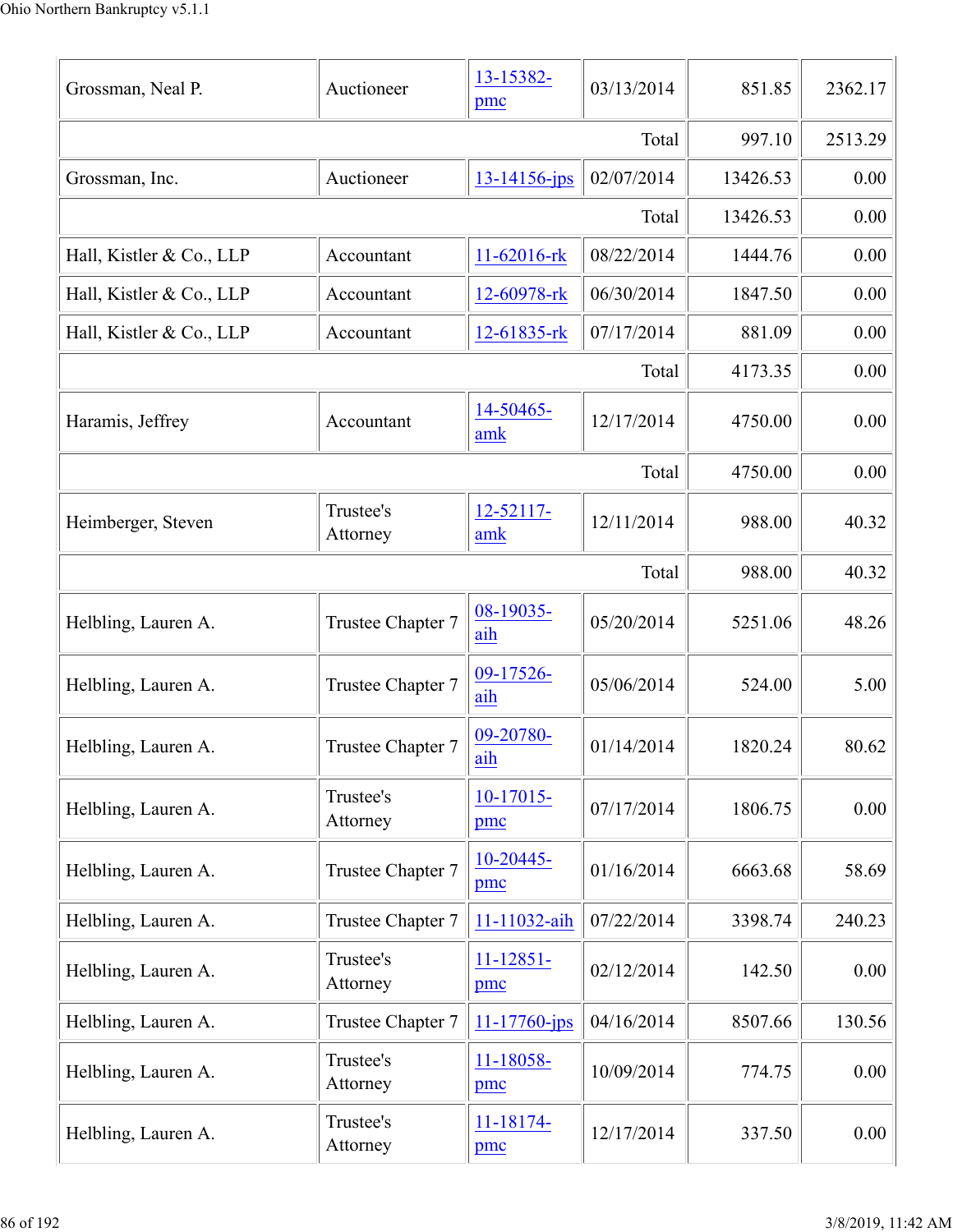| Helbling, Lauren A. | Trustee Chapter 7     | 11-19914-<br>pmc   | 01/16/2014 | 1100.00 | 25.97  |
|---------------------|-----------------------|--------------------|------------|---------|--------|
| Helbling, Lauren A. | Trustee Chapter 7     | $12 - 10550 - jps$ | 01/10/2014 | 1531.17 | 41.25  |
| Helbling, Lauren A. | Trustee Chapter 7     | 12-12110-jps       | 03/19/2014 | 1317.51 | 45.88  |
| Helbling, Lauren A. | Trustee Chapter 7     | $12 - 12414 - ips$ | 04/16/2014 | 914.47  | 18.59  |
| Helbling, Lauren A. | Trustee Chapter 7     | 12-13118-jps       | 05/13/2014 | 857.91  | 76.19  |
| Helbling, Lauren A. | Trustee's<br>Attorney | 12-13479-<br>pmc   | 07/22/2014 | 912.00  | 0.00   |
| Helbling, Lauren A. | Trustee Chapter 7     | $12 - 14195 - ips$ | 09/11/2014 | 263.71  | 19.05  |
| Helbling, Lauren A. | Trustee Chapter 7     | 12-15368-<br>aih   | 06/03/2014 | 538.02  | 19.04  |
| Helbling, Lauren A. | Trustee's<br>Attorney | 12-15718-<br>pmc   | 03/13/2014 | 983.25  | 0.00   |
| Helbling, Lauren A. | Trustee's<br>Attorney | 12-15937-<br>pmc   | 06/16/2014 | 1681.50 | 0.00   |
| Helbling, Lauren A. | Trustee Chapter 7     | $12 - 16628$ -jps  | 07/01/2014 | 7475.72 | 577.19 |
| Helbling, Lauren A. | Trustee's<br>Attorney | 12-17220-<br>pmc   | 03/13/2014 | 2436.75 | 0.00   |
| Helbling, Lauren A. | Trustee's<br>Attorney | 12-17622-<br>pmc   | 01/16/2014 | 3035.25 | 0.00   |
| Helbling, Lauren A. | Trustee Chapter 7     | $12 - 17636$ -jps  | 02/18/2014 | 600.00  | 43.00  |
| Helbling, Lauren A. | Trustee Chapter 7     | $12 - 18305$ -jps  | 04/16/2014 | 1022.29 | 20.78  |
| Helbling, Lauren A. | Trustee's<br>Attorney | 12-18328-<br>pmc   | 06/16/2014 | 741.00  | 0.00   |
| Helbling, Lauren A. | Trustee's<br>Attorney | 12-18628-<br>pmc   | 03/27/2014 | 156.75  | 0.00   |
| Helbling, Lauren A. | Trustee Chapter 7     | $12 - 18629$ -jps  | 05/13/2014 | 1505.18 | 35.80  |
| Helbling, Lauren A. | Trustee Chapter 7     | $12 - 18639$ -jps  | 03/13/2014 | 343.30  | 24.02  |
| Helbling, Lauren A. | Trustee Chapter 7     | 13-10034-<br>aih   | 01/28/2014 | 501.36  | 29.88  |
| Helbling, Lauren A. | Trustee's<br>Attorney | 13-10332-<br>pmc   | 01/24/2014 | 213.75  | 0.00   |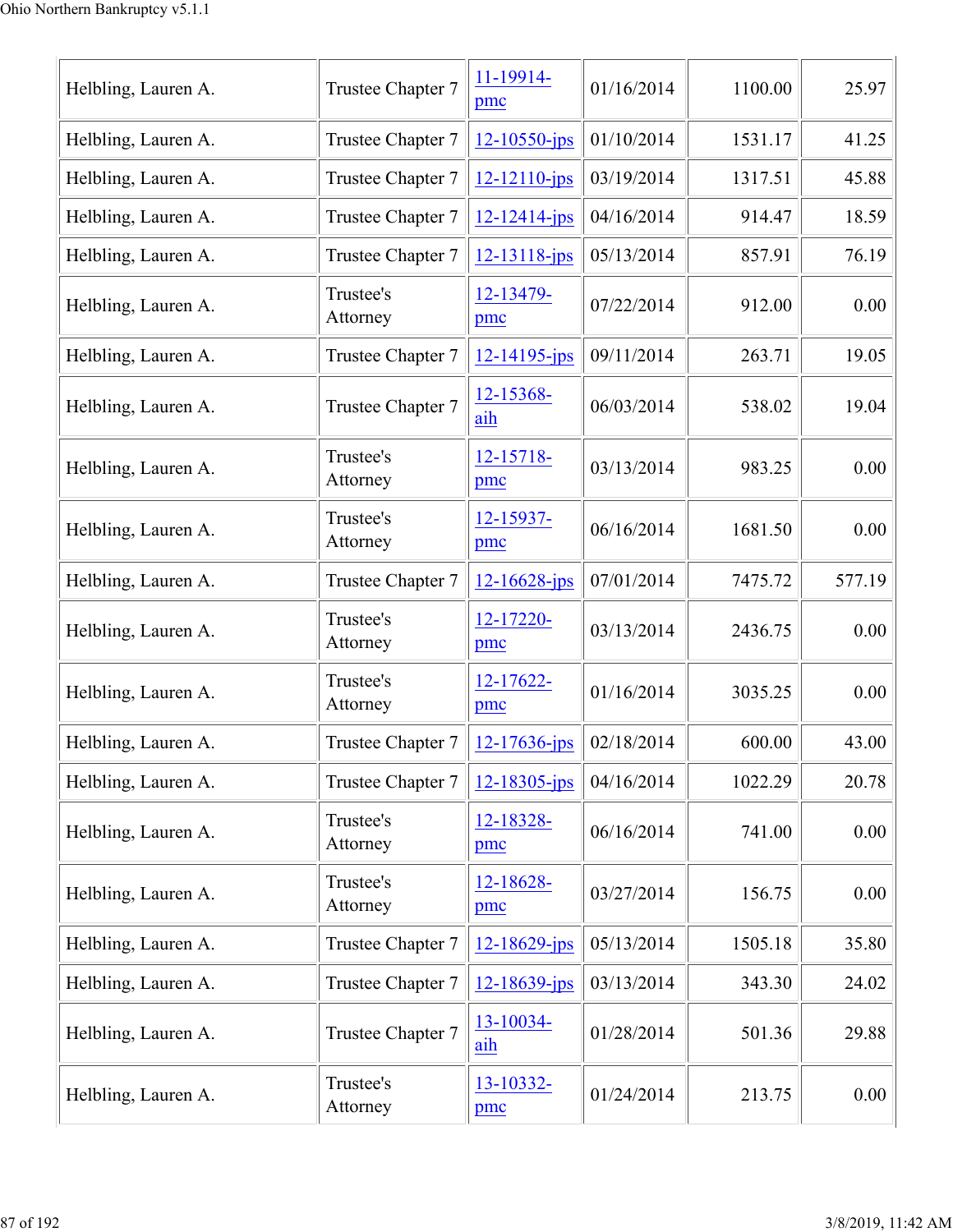| Helbling, Lauren A. | Trustee's<br>Attorney | 13-10609-<br>pmc   | 06/25/2014 | 156.75  | 0.00   |
|---------------------|-----------------------|--------------------|------------|---------|--------|
| Helbling, Lauren A. | Trustee Chapter 7     | $13 - 10619$ -jps  | 08/22/2014 | 3637.28 | 472.53 |
| Helbling, Lauren A. | Trustee Chapter 7     | 13-10853-<br>aih   | 05/06/2014 | 1302.37 | 37.22  |
| Helbling, Lauren A. | Trustee Chapter 7     | 13-11002-aih       | 08/19/2014 | 768.10  | 39.42  |
| Helbling, Lauren A. | Trustee Chapter 7     | 13-11161-aih       | 01/14/2014 | 719.75  | 19.12  |
| Helbling, Lauren A. | Trustee Chapter 7     | 13-11201-<br>pmc   | 06/16/2014 | 3150.00 | 18.61  |
| Helbling, Lauren A. | Trustee Chapter 7     | 13-11220-jps       | 11/25/2014 | 225.00  | 20.28  |
| Helbling, Lauren A. | Trustee Chapter 7     | 13-11284-jps       | 01/10/2014 | 750.00  | 36.58  |
| Helbling, Lauren A. | Trustee Chapter 7     | 13-11300-aih       | 01/15/2014 | 336.75  | 10.58  |
| Helbling, Lauren A. | Trustee Chapter 7     | 13-11378-aih       | 07/22/2014 | 3750.00 | 439.06 |
| Helbling, Lauren A. | Trustee Chapter 7     | 13-11619-<br>pmc   | 01/24/2014 | 267.90  | 10.22  |
| Helbling, Lauren A. | Trustee's<br>Attorney | 13-11645-<br>pmc   | 01/24/2014 | 242.25  | 0.00   |
| Helbling, Lauren A. | Trustee Chapter 7     | $13 - 11676$ -jps  | 12/18/2014 | 1480.00 | 39.17  |
| Helbling, Lauren A. | Trustee Chapter 7     | 13-11693-jps       | 02/24/2014 | 277.43  | 14.46  |
| Helbling, Lauren A. | Trustee Chapter 7     | 13-11728-jps       | 02/04/2014 | 232.44  | 15.58  |
| Helbling, Lauren A. | Trustee Chapter 7     | 13-11931-jps       | 05/13/2014 | 453.40  | 19.62  |
| Helbling, Lauren A. | Trustee Chapter 7     | 13-12072-<br>pmc   | 04/15/2014 | 329.13  | 27.68  |
| Helbling, Lauren A. | Trustee's<br>Attorney | 13-12195-<br>pmc   | 09/11/2014 | 483.00  | 0.00   |
| Helbling, Lauren A. | Trustee Chapter 7     | 13-12224-<br>aih   | 09/23/2014 | 560.00  | 68.40  |
| Helbling, Lauren A. | Trustee Chapter 7     | $13 - 12304 - ips$ | 03/13/2014 | 261.36  | 35.28  |
| Helbling, Lauren A. | Trustee's<br>Attorney | 13-12462-<br>pmc   | 01/09/2014 | 142.50  | 0.00   |
| Helbling, Lauren A. | Trustee Chapter 7     | 13-12481-<br>pmc   | 02/27/2014 | 405.37  | 13.96  |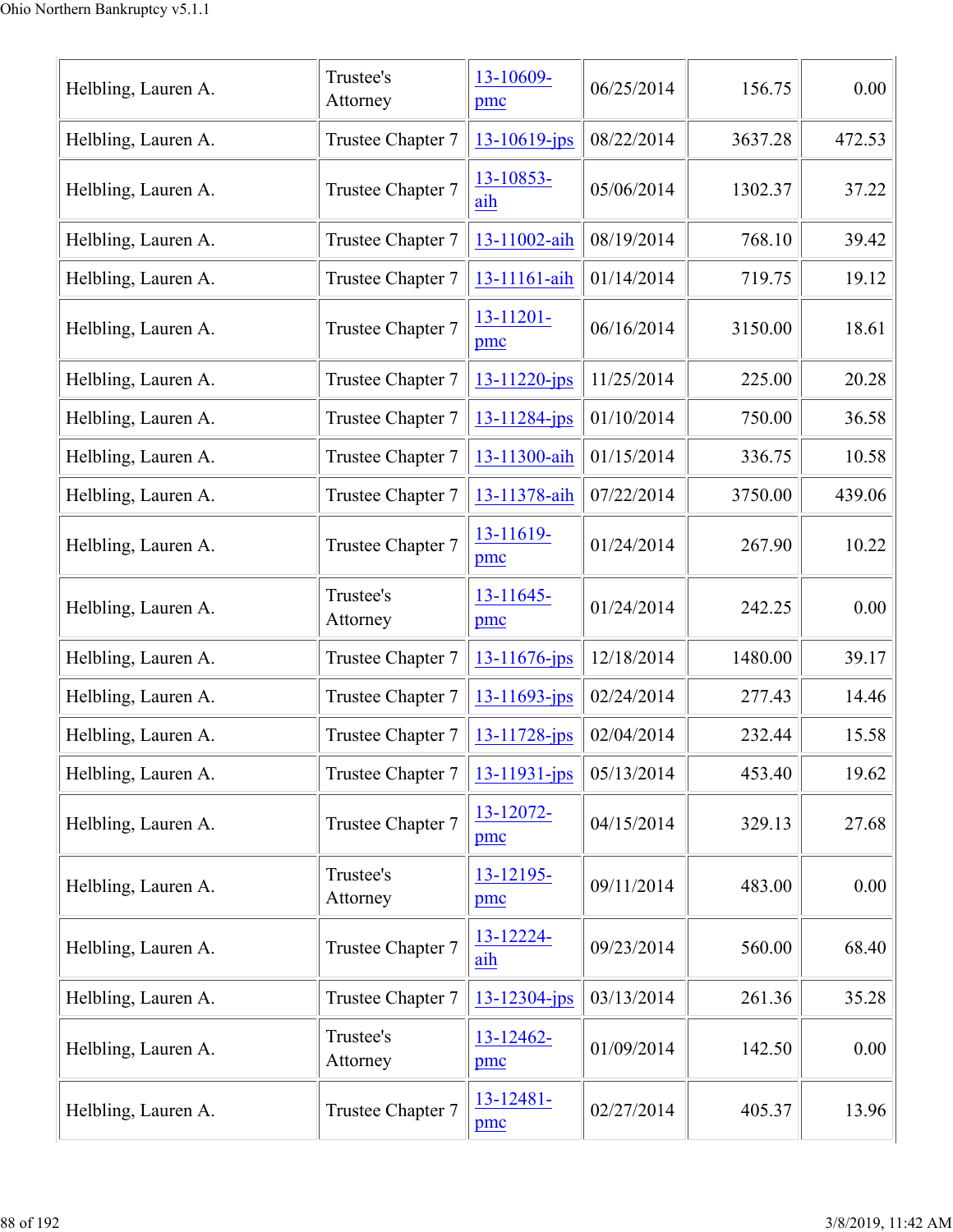| Helbling, Lauren A. | Trustee Chapter 7     | 13-12520-jps          | 04/04/2014 | 761.57  | 62.66  |
|---------------------|-----------------------|-----------------------|------------|---------|--------|
| Helbling, Lauren A. | Trustee Chapter 7     | 13-12946-jps          | 03/19/2014 | 614.77  | 31.94  |
| Helbling, Lauren A. | Trustee Chapter 7     | 13-12948-jps          | 04/16/2014 | 750.00  | 22.90  |
| Helbling, Lauren A. | Trustee Chapter 7     | 13-12950-<br>aih      | 05/29/2014 | 65.29   | 13.71  |
| Helbling, Lauren A. | Trustee Chapter 7     | 13-12956-jps          | 07/01/2014 | 1650.00 | 154.88 |
| Helbling, Lauren A. | Trustee Chapter 7     | $13 - 13027 -$<br>aih | 02/21/2014 | 286.50  | 11.42  |
| Helbling, Lauren A. | Trustee Chapter 7     | $13 - 13046$ -jps     | 02/18/2014 | 1250.00 | 12.36  |
| Helbling, Lauren A. | Trustee Chapter 7     | 13-13058-jps          | 03/06/2014 | 985.75  | 77.56  |
| Helbling, Lauren A. | Trustee Chapter 7     | 13-13077-jps          | 02/13/2014 | 289.24  | 13.42  |
| Helbling, Lauren A. | Trustee's<br>Attorney | 13-13080-<br>pmc      | 07/17/2014 | 406.50  | 0.00   |
| Helbling, Lauren A. | Trustee Chapter 7     | 13-13326-jps          | 05/09/2014 | 252.25  | 22.96  |
| Helbling, Lauren A. | Trustee Chapter 7     | 13-13332-jps          | 04/16/2014 | 1600.00 | 30.52  |
| Helbling, Lauren A. | Trustee's<br>Attorney | 13-13476-<br>pmc      | 02/14/2014 | 826.50  | 0.00   |
| Helbling, Lauren A. | Trustee's<br>Attorney | 13-13789-<br>pmc      | 03/13/2014 | 256.50  | 0.00   |
| Helbling, Lauren A. | Trustee Chapter 7     | 13-13909-<br>aih      | 02/21/2014 | 262.69  | 13.78  |
| Helbling, Lauren A. | Trustee Chapter 7     | 13-13966-jps          | 08/27/2014 | 300.00  | 37.20  |
| Helbling, Lauren A. | Trustee Chapter 7     | 13-14119-jps          | 04/04/2014 | 744.75  | 19.42  |
| Helbling, Lauren A. | Trustee Chapter 7     | 13-14120-<br>aih      | 02/04/2014 | 287.51  | 8.55   |
| Helbling, Lauren A. | Trustee Chapter 7     | $13 - 14162$<br>aih   | 03/03/2014 | 331.25  | 30.52  |
| Helbling, Lauren A. | Trustee's<br>Attorney | 13-14189-<br>pmc      | 05/05/2014 | 142.50  | 0.00   |
| Helbling, Lauren A. | Trustee Chapter 7     | 13-14390-<br>aih      | 09/23/2014 | 548.13  | 23.14  |
| Helbling, Lauren A. | Trustee Chapter 7     | 13-14554-<br>aih      | 05/05/2014 | 335.63  | 12.48  |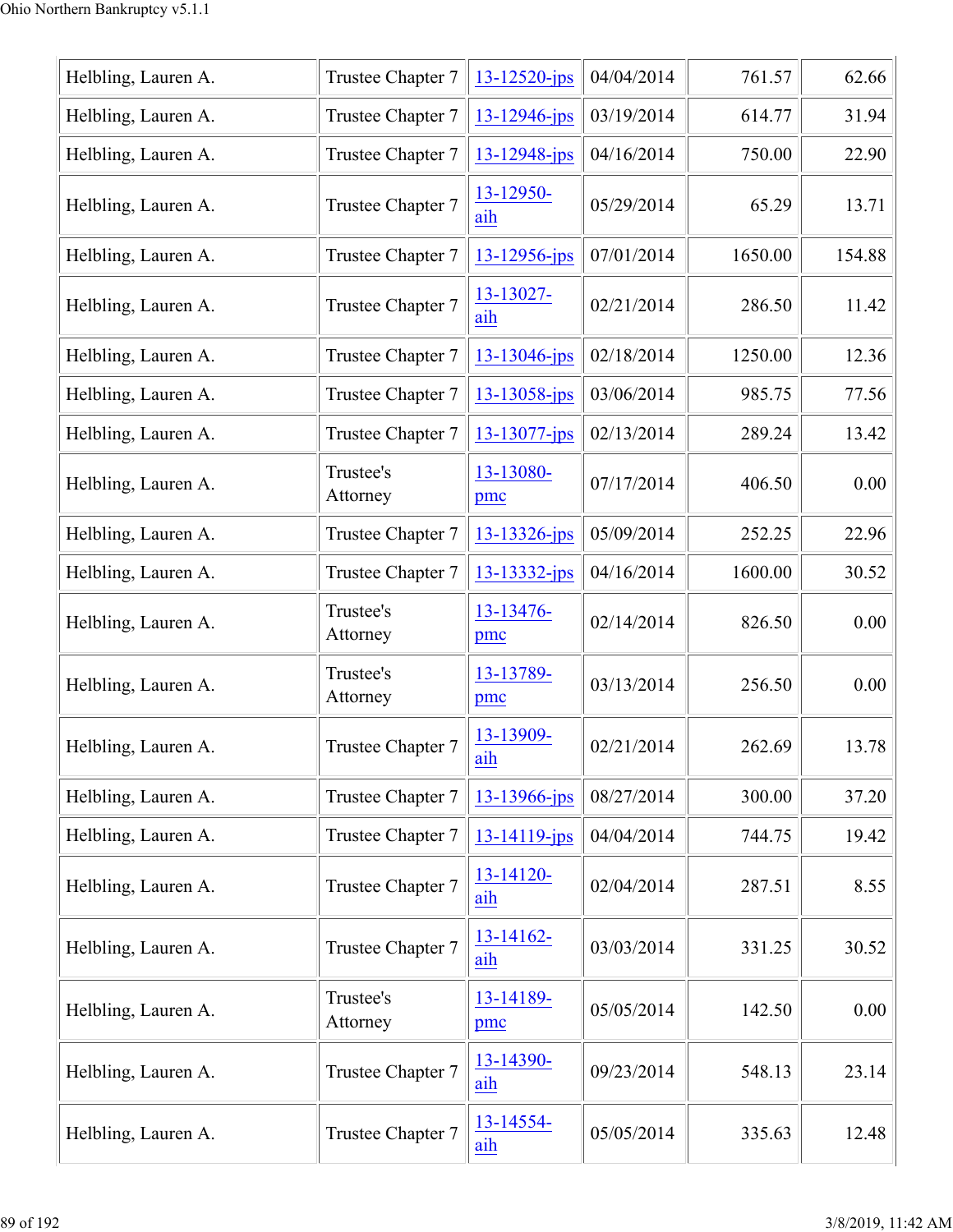| Helbling, Lauren A. | Trustee's<br>Attorney | 13-14744-<br>pmc      | 03/13/2014 | 128.25  | 0.00  |
|---------------------|-----------------------|-----------------------|------------|---------|-------|
| Helbling, Lauren A. | Trustee Chapter 7     | 13-14782-jps          | 09/10/2014 | 1096.44 | 37.94 |
| Helbling, Lauren A. | Trustee's<br>Attorney | 13-14830-<br>pmc      | 06/16/2014 | 3334.50 | 0.00  |
| Helbling, Lauren A. | Trustee Chapter 7     | 13-15009-<br>aih      | 09/23/2014 | 579.35  | 40.35 |
| Helbling, Lauren A. | Trustee Chapter 7     | 13-15020-<br>aih      | 04/16/2014 | 374.39  | 18.96 |
| Helbling, Lauren A. | Trustee's<br>Attorney | 13-15065-<br>pmc      | 09/11/2014 | 185.00  | 0.00  |
| Helbling, Lauren A. | Trustee Chapter 7     | $13 - 15073 - ips$    | 06/10/2014 | 431.25  | 66.30 |
| Helbling, Lauren A. | Trustee Chapter 7     | 13-15076-<br>aih      | 12/09/2014 | 500.00  | 69.46 |
| Helbling, Lauren A. | Trustee Chapter 7     | 13-15269-jps          | 07/09/2014 | 1680.00 | 30.88 |
| Helbling, Lauren A. | Trustee's<br>Attorney | 13-15322-<br>pmc      | 09/11/2014 | 888.75  | 0.00  |
| Helbling, Lauren A. | Trustee's<br>Attorney | 13-15416-<br>pmc      | 09/11/2014 | 413.25  | 0.00  |
| Helbling, Lauren A. | Trustee Chapter 7     | 13-15420-jps          | 09/10/2014 | 994.20  | 23.64 |
| Helbling, Lauren A. | Trustee Chapter 7     | 13-15788-jps          | 07/30/2014 | 381.86  | 7.36  |
| Helbling, Lauren A. | Trustee's<br>Attorney | 13-16095-<br>pmc      | 07/31/2014 | 427.50  | 0.00  |
| Helbling, Lauren A. | Trustee's<br>Attorney | $13 - 16141 -$<br>pmc | 10/09/2014 | 826.50  | 0.00  |
| Helbling, Lauren A. | Trustee Chapter 7     | $13 - 16153 -$<br>aih | 08/07/2014 | 379.45  | 17.30 |
| Helbling, Lauren A. | Trustee Chapter 7     | 13-16183-jps          | 09/10/2014 | 403.91  | 16.46 |
| Helbling, Lauren A. | Trustee Chapter 7     | $13 - 16256 -$<br>aih | 12/30/2014 | 317.99  | 21.22 |
| Helbling, Lauren A. | Trustee Chapter 7     | 13-16285-<br>aih      | 05/06/2014 | 1580.00 | 18.76 |
| Helbling, Lauren A. | Trustee Chapter 7     | 13-16409-<br>aih      | 07/28/2014 | 247.17  | 21.54 |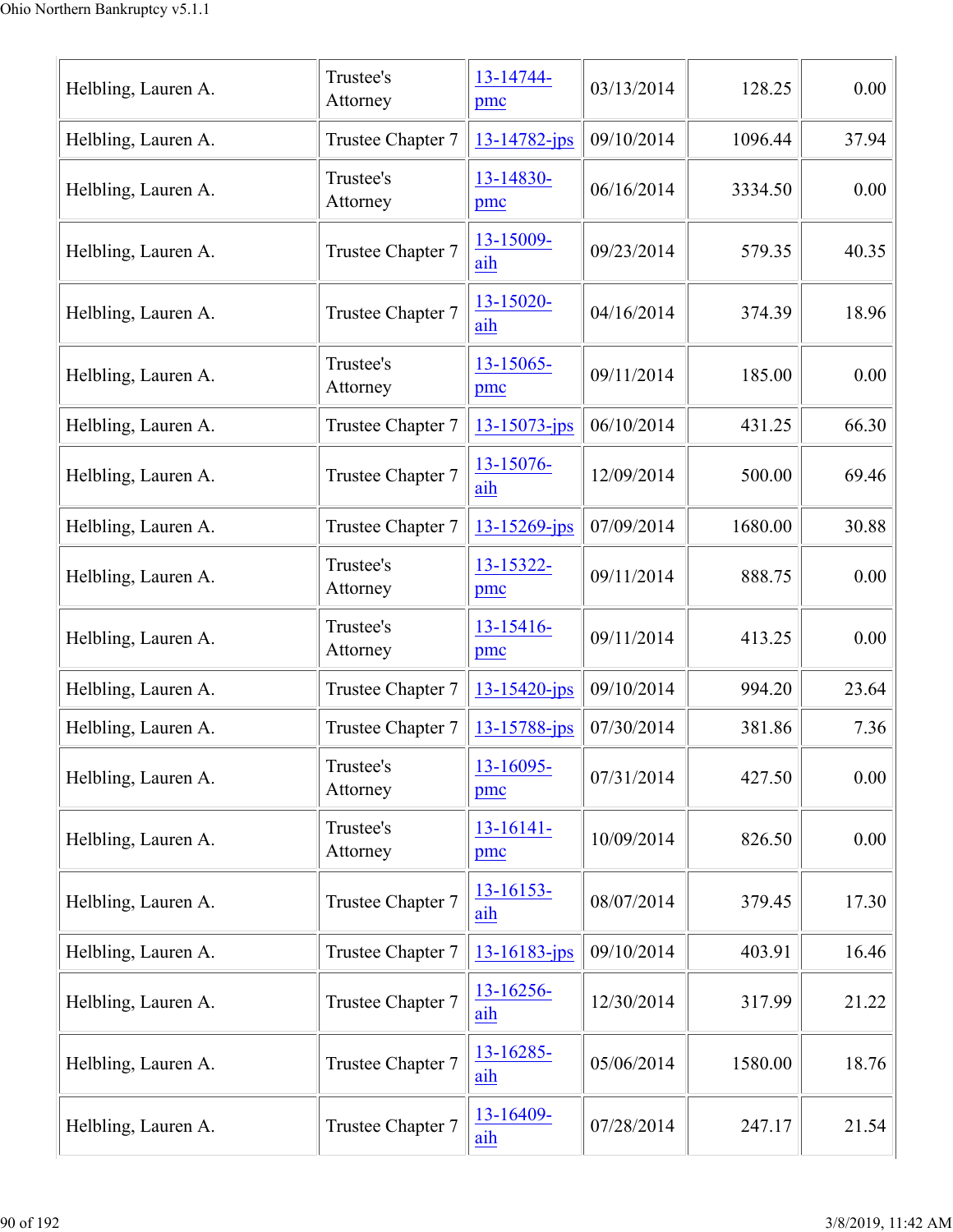| Helbling, Lauren A. | Trustee Chapter 7     | 13-16419-<br>aih      | 07/28/2014 | 185.93  | 16.62  |
|---------------------|-----------------------|-----------------------|------------|---------|--------|
| Helbling, Lauren A. | Trustee Chapter 7     | 13-16491-<br>pmc      | 07/24/2014 | 342.02  | 14.64  |
| Helbling, Lauren A. | Trustee's<br>Attorney | $13 - 16557 -$<br>pmc | 12/23/2014 | 230.25  | 0.00   |
| Helbling, Lauren A. | Trustee's<br>Attorney | 13-16591-<br>pmc      | 09/11/2014 | 608.25  | 0.00   |
| Helbling, Lauren A. | Trustee's<br>Attorney | 13-16595-<br>pmc      | 08/07/2014 | 598.50  | 0.00   |
| Helbling, Lauren A. | Trustee Chapter 7     | 13-16629-<br>aih      | 08/19/2014 | 1000.00 | 12.98  |
| Helbling, Lauren A. | Trustee Chapter 7     | 13-16912-<br>aih      | 09/16/2014 | 282.83  | 21.62  |
| Helbling, Lauren A. | Trustee Chapter 7     | $13 - 16921 - ips$    | 09/23/2014 | 500.01  | 31.86  |
| Helbling, Lauren A. | Trustee Chapter 7     | $13 - 16931 - ips$    | 11/25/2014 | 259.00  | 18.10  |
| Helbling, Lauren A. | Trustee Chapter 7     | 13-16955-<br>pmc      | 07/17/2014 | 846.06  | 173.32 |
| Helbling, Lauren A. | Trustee Chapter 7     | 13-17026-<br>aih      | 09/23/2014 | 664.51  | 19.74  |
| Helbling, Lauren A. | Trustee Chapter 7     | $13 - 17027$ -jps     | 09/30/2014 | 257.25  | 14.22  |
| Helbling, Lauren A. | Trustee Chapter 7     | 13-17156-<br>aih      | 11/03/2014 | 328.49  | 19.02  |
| Helbling, Lauren A. | Trustee Chapter 7     | 13-17158-jps          | 09/30/2014 | 303.80  | 15.08  |
| Helbling, Lauren A. | Trustee Chapter 7     | 13-17166-jps          | 08/27/2014 | 275.00  | 32.42  |
| Helbling, Lauren A. | Trustee's<br>Attorney | 13-17400-<br>pmc      | 09/11/2014 | 327.75  | 0.00   |
| Helbling, Lauren A. | Trustee Chapter 7     | 13-17421-jps          | 09/23/2014 | 427.40  | 28.50  |
| Helbling, Lauren A. | Trustee Chapter 7     | $13 - 17443 - ips$    | 10/29/2014 | 692.19  | 31.54  |
| Helbling, Lauren A. | Trustee Chapter 7     | 13-17443-jps          | 12/11/2014 | 785.46  | 31.54  |
| Helbling, Lauren A. | Trustee Chapter 7     | $13 - 17453$ -jps     | 09/23/2014 | 1347.13 | 31.64  |
| Helbling, Lauren A. | Trustee Chapter 7     | 13-17459-<br>aih      | 08/05/2014 | 1006.79 | 78.43  |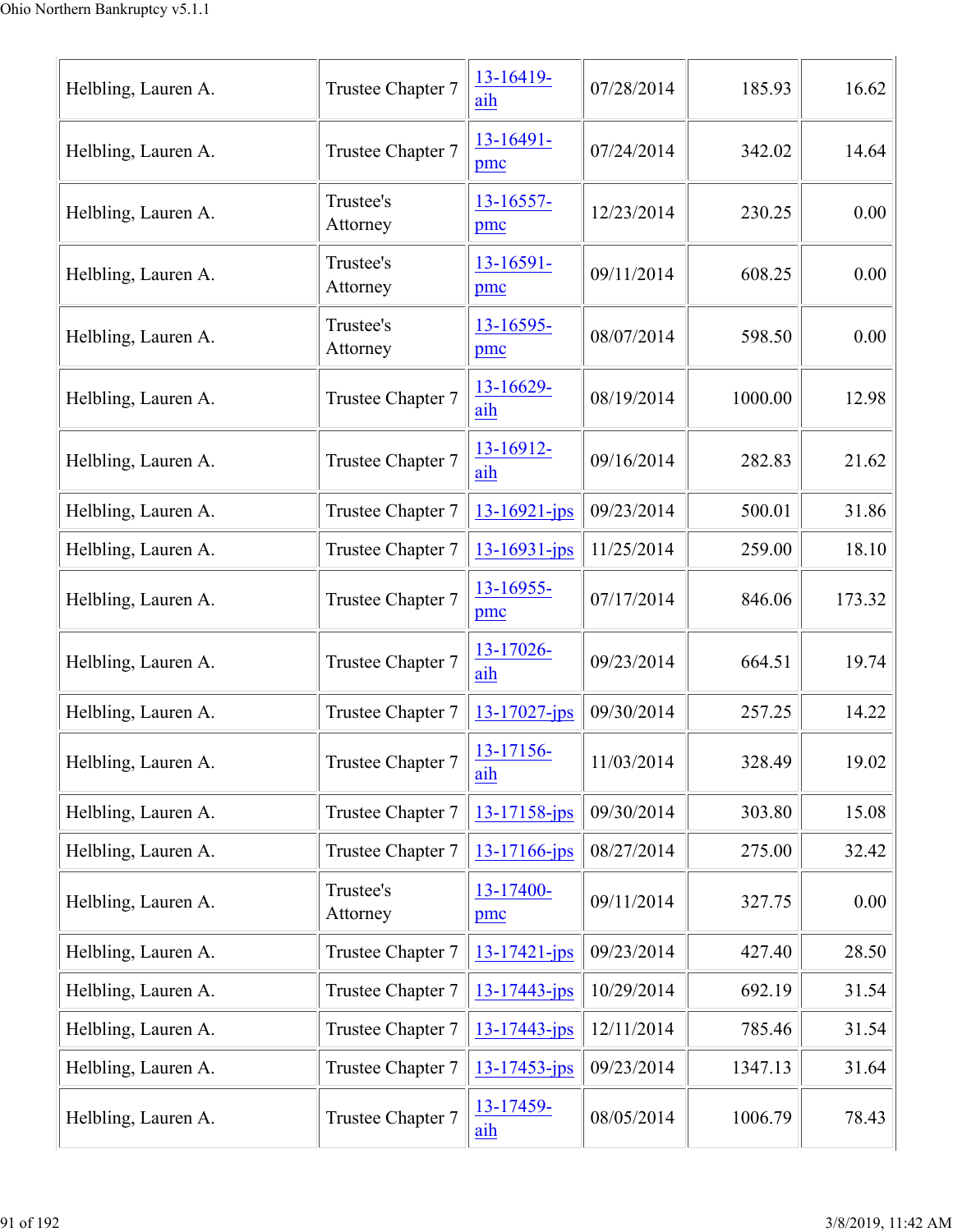| Helbling, Lauren A. | Trustee Chapter 7     | 13-17864-<br>aih   | 11/04/2014 | 571.13    | 17.42   |
|---------------------|-----------------------|--------------------|------------|-----------|---------|
| Helbling, Lauren A. | Trustee Chapter 7     | 13-17889-<br>aih   | 10/07/2014 | 2080.00   | 39.84   |
| Helbling, Lauren A. | Trustee Chapter 7     | 13-17955-<br>pmc   | 10/24/2014 | 255.53    | 14.70   |
| Helbling, Lauren A. | Trustee Chapter 7     | 13-17992-<br>pmc   | 08/30/2014 | 265.36    | 20.54   |
| Helbling, Lauren A. | Trustee Chapter 7     | 13-18125-<br>aih   | 11/18/2014 | 1756.23   | 90.32   |
| Helbling, Lauren A. | Trustee Chapter 7     | 13-18134-jps       | 11/19/2014 | 1196.39   | 24.74   |
| Helbling, Lauren A. | Trustee Chapter 7     | $13 - 18205$ -jps  | 11/19/2014 | 560.25    | 21.98   |
| Helbling, Lauren A. | Trustee Chapter 7     | $13 - 18223 - jps$ | 10/29/2014 | 430.42    | 15.28   |
| Helbling, Lauren A. | Trustee Chapter 7     | 13-18224-<br>aih   | 10/14/2014 | 314.28    | 13.60   |
| Helbling, Lauren A. | Trustee Chapter 7     | 13-18238-jps       | 10/29/2014 | 1945.20   | 16.70   |
| Helbling, Lauren A. | Trustee Chapter 7     | 13-18423-jps       | 11/07/2014 | 217.36    | 14.04   |
| Helbling, Lauren A. | Trustee Chapter 7     | 13-18452-<br>aih   | 12/09/2014 | 490.25    | 33.44   |
| Helbling, Lauren A. | Trustee Chapter 7     | 13-18782-jps       | 12/11/2014 | 548.88    | 18.38   |
| Helbling, Lauren A. | Trustee Chapter 7     | $14 - 10043$ -jps  | 09/10/2014 | 1000.00   | 44.48   |
| Helbling, Lauren A. | Trustee's<br>Attorney | 14-10239-<br>pmc   | 12/23/2014 | 128.25    | 0.00    |
| Helbling, Lauren A. | Trustee Chapter 7     | $14 - 10875$ -jps  | 10/22/2014 | 250.00    | 16.64   |
| Helbling, Lauren A. | Trustee Chapter 7     | 14-11146-<br>pmc   | 12/17/2014 | 246.82    | 16.08   |
| Helbling, Lauren A. | Trustee's<br>Attorney | 14-12022-<br>pmc   | 11/03/2014 | 375.00    | 0.00    |
| Helbling, Lauren A. | Trustee Chapter 7     | 14-12715-<br>aih   | 12/09/2014 | 473.75    | 19.68   |
|                     |                       |                    | Total      | 129779.36 | 4896.49 |
| Helbling, Lauren A. | Trustee's<br>Attorney | 09-20780-<br>aih   | 01/14/2014 | 237.50    | 0.00    |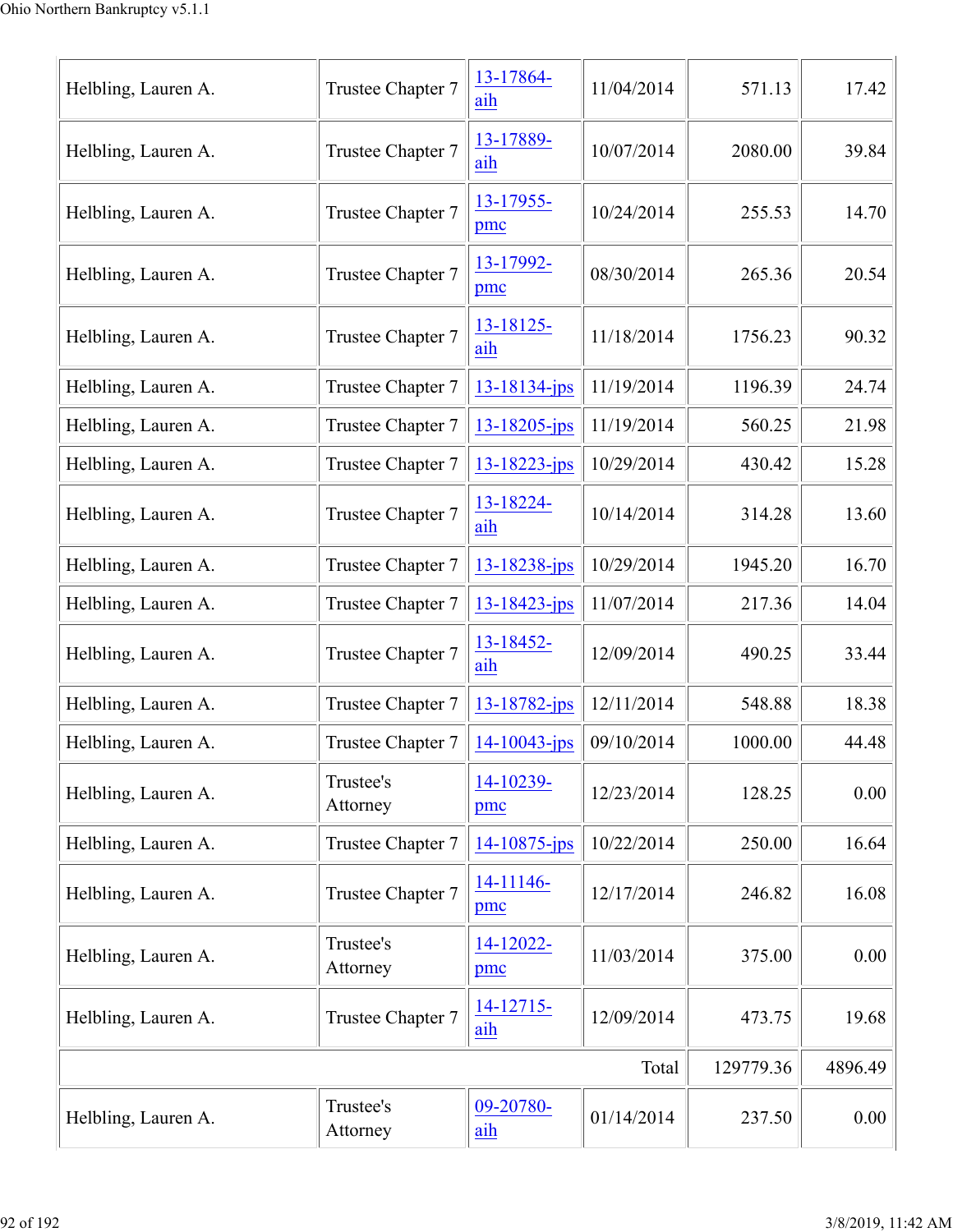| Helbling, Lauren A. | Trustee Chapter 7     | 10-17015-<br>pmc      | 07/17/2014 | 4625.00 | 239.81 |
|---------------------|-----------------------|-----------------------|------------|---------|--------|
| Helbling, Lauren A. | Trustee's<br>Attorney | 11-11032-aih          | 07/22/2014 | 1974.00 | 0.00   |
| Helbling, Lauren A. | Trustee Chapter 7     | $11 - 12851 -$<br>pmc | 02/12/2014 | 346.41  | 67.73  |
| Helbling, Lauren A. | Trustee Chapter 7     | 11-18058-<br>pmc      | 10/09/2014 | 3795.96 | 102.17 |
| Helbling, Lauren A. | Trustee Chapter 7     | 11-18174-<br>pmc      | 12/17/2014 | 1974.60 | 90.80  |
| Helbling, Lauren A. | Trustee's<br>Attorney | $12 - 10550 - ips$    | 01/10/2014 | 250.00  | 0.00   |
| Helbling, Lauren A. | Trustee's<br>Attorney | $12 - 12110 - ips$    | 03/19/2014 | 100.00  | 0.00   |
| Helbling, Lauren A. | Trustee's<br>Attorney | $12 - 12414 - ips$    | 04/16/2014 | 175.00  | 0.00   |
| Helbling, Lauren A. | Attorney              | $12 - 13118$ -jps     | 05/13/2014 | 880.25  | 0.00   |
| Helbling, Lauren A. | Trustee Chapter 7     | 12-13479-<br>pmc      | 07/22/2014 | 2941.36 | 122.67 |
| Helbling, Lauren A. | Trustee's<br>Attorney | 12-15368-<br>aih      | 06/03/2014 | 370.50  | 0.00   |
| Helbling, Lauren A. | Trustee Chapter 7     | 12-15718-<br>pmc      | 03/13/2014 | 999.66  | 67.63  |
| Helbling, Lauren A. | Trustee Chapter 7     | 12-15937-<br>pmc      | 06/16/2014 | 1888.50 | 134.59 |
| Helbling, Lauren A. | Trustee's<br>Attorney | $12 - 16628$ -jps     | 07/01/2014 | 8364.75 | 0.00   |
| Helbling, Lauren A. | Trustee Chapter 7     | 12-17220-<br>pmc      | 03/13/2014 | 1789.94 | 39.57  |
| Helbling, Lauren A. | Trustee Chapter 7     | 12-17622-<br>pmc      | 01/16/2014 | 5074.60 | 352.53 |
| Helbling, Lauren A. | Trustee's<br>Attorney | $12 - 18305$ -jps     | 04/16/2014 | 342.00  | 0.00   |
| Helbling, Lauren A. | Trustee Chapter 7     | 12-18328-<br>pmc      | 06/16/2014 | 1250.00 | 38.45  |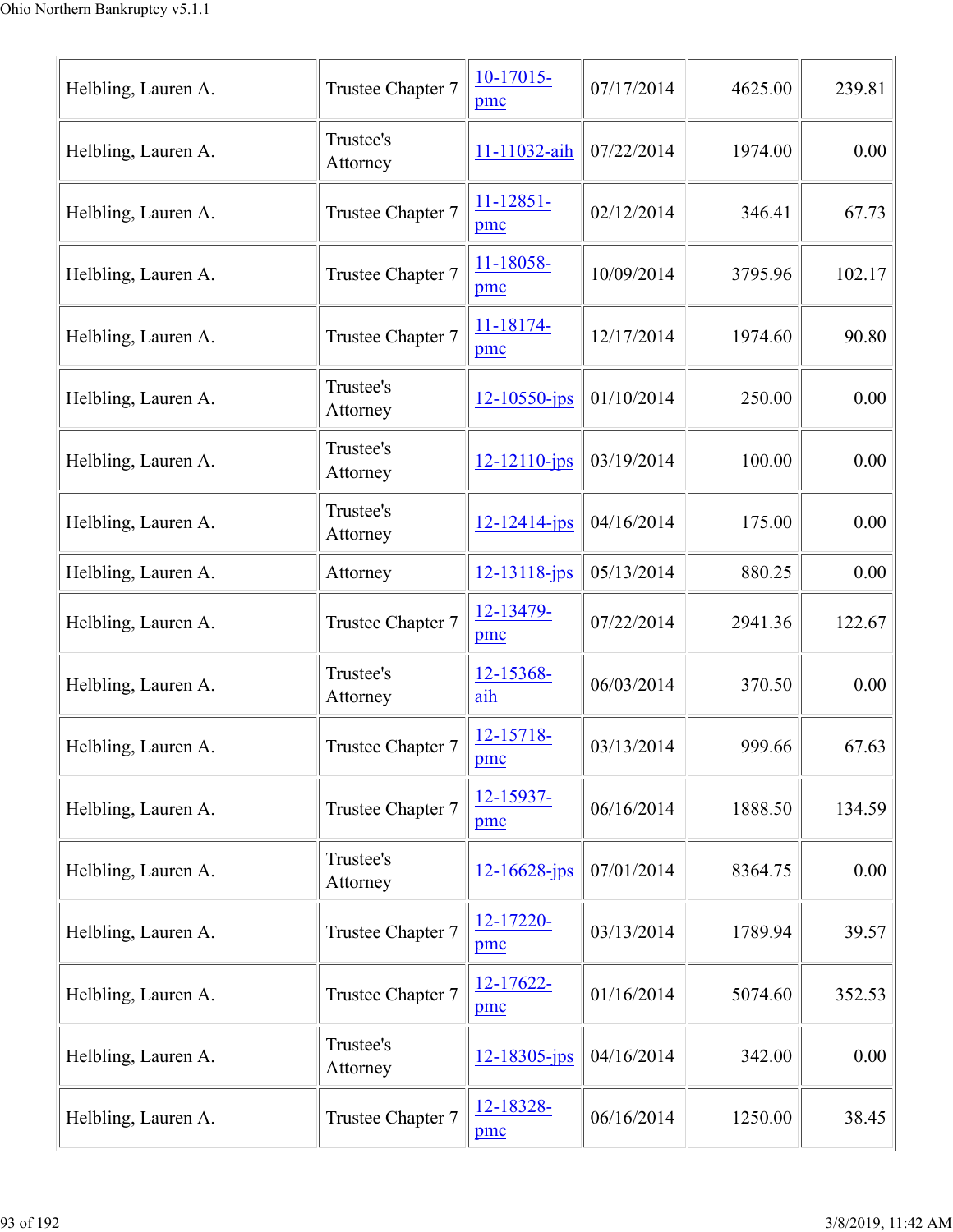| Trustee Chapter 7     | 12-18628-<br>pmc    | 03/27/2014 | 553.30  | 20.90 |
|-----------------------|---------------------|------------|---------|-------|
| Trustee's<br>Attorney | $12 - 18639$ -jps   | 03/13/2014 | 769.50  | 0.00  |
| Trustee's<br>Attorney | 13-10034-<br>aih    | 01/28/2014 | 413.25  | 0.00  |
| Trustee Chapter 7     | 13-10332-<br>pmc    | 01/24/2014 | 271.76  | 14.52 |
| Trustee Chapter 7     | 13-10609-<br>pmc    | 06/25/2014 | 367.12  | 25.62 |
| Trustee's<br>Attorney | 13-10853-<br>aih    | 05/06/2014 | 327.75  | 0.00  |
| Trustee's<br>Attorney | 13-11002-aih        | 08/19/2014 | 242.25  | 0.00  |
| Trustee's<br>Attorney | 13-11161-aih        | 01/14/2014 | 237.51  | 0.00  |
| Trustee's<br>Attorney | $13 - 11220$ -jps   | 11/25/2014 | 800.00  | 0.00  |
| Trustee's<br>Attorney | $13 - 11284$ -jps   | 01/10/2014 | 285.00  | 0.00  |
| Trustee's<br>Attorney | 13-11378-aih        | 07/22/2014 | 71.20   | 0.00  |
| Trustee Chapter 7     | $13 - 11645$<br>pmc | 01/24/2014 | 375.00  | 49.82 |
| Trustee's<br>Attorney | 13-11676-jps        | 12/18/2014 | 530.25  | 0.00  |
| Trustee Chapter 7     | 13-12195-<br>pmc    | 09/11/2014 | 1573.05 | 32.62 |
| Trustee's<br>Attorney | 13-12224-<br>aih    | 09/23/2014 | 399.00  | 0.00  |
| Trustee Chapter 7     | 13-12462-<br>pmc    | 01/09/2014 | 377.78  | 18.82 |
| Trustee's<br>Attorney | 13-12520-jps        | 04/04/2014 | 256.50  | 0.00  |
| Trustee's<br>Attorney | 13-12946-jps        | 03/19/2014 | 570.00  | 0.00  |
|                       |                     |            |         |       |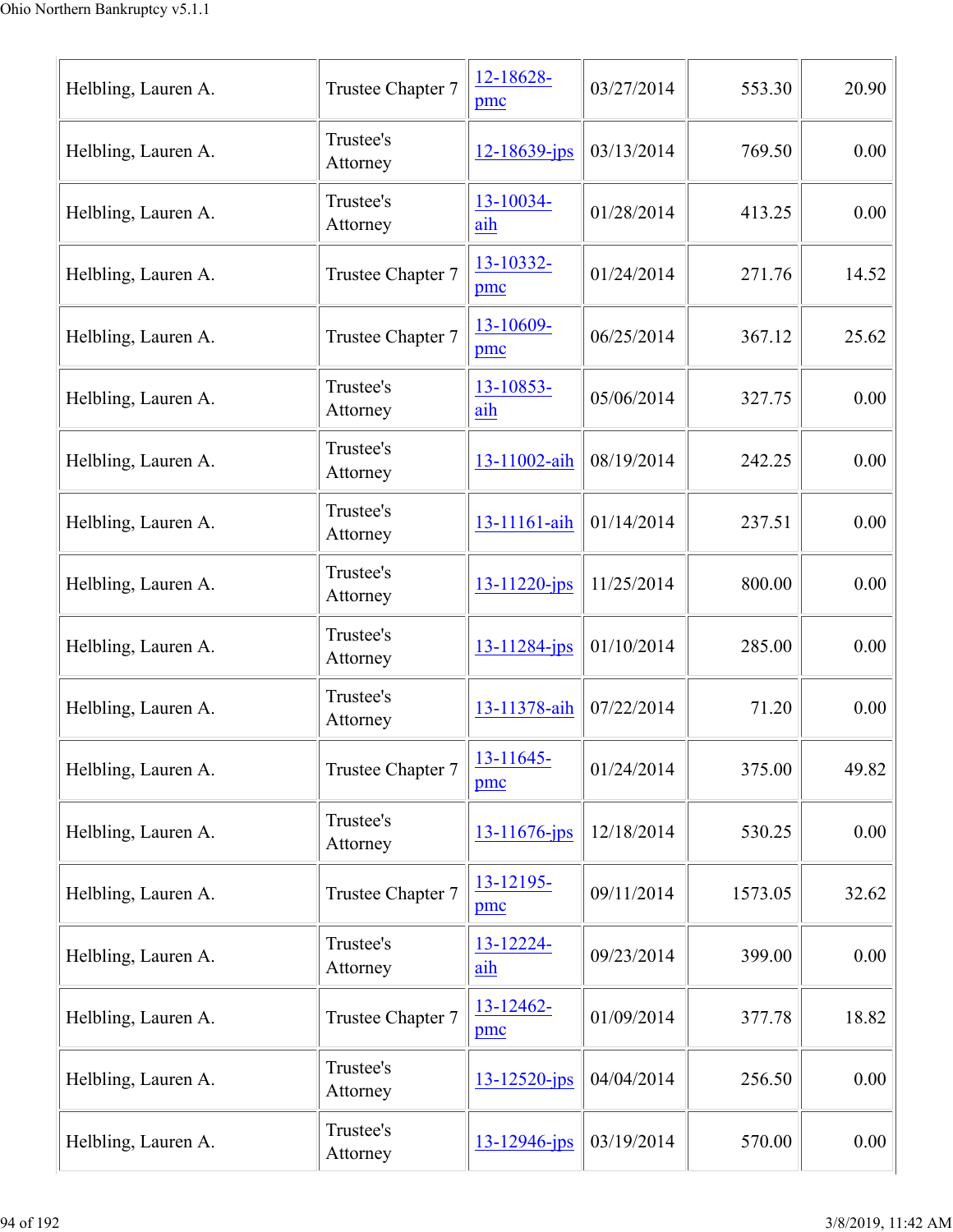| Helbling, Lauren A. | Trustee's<br>Attorney | 13-12950-<br>aih   | 05/29/2014 | 267.96  | 0.00   |
|---------------------|-----------------------|--------------------|------------|---------|--------|
| Helbling, Lauren A. | Trustee's<br>Attorney | $13 - 13058$ -jps  | 03/06/2014 | 399.00  | 0.00   |
| Helbling, Lauren A. | Trustee Chapter 7     | 13-13080-<br>pmc   | 07/17/2014 | 1149.38 | 73.06  |
| Helbling, Lauren A. | Trustee Chapter 7     | 13-13476-<br>pmc   | 02/14/2014 | 1832.04 | 36.48  |
| Helbling, Lauren A. | Trustee Chapter 7     | 13-13789-<br>pmc   | 03/13/2014 | 550.00  | 88.14  |
| Helbling, Lauren A. | Trustee Chapter 7     | 13-13836-<br>pmc   | 12/17/2014 | 375.00  | 27.42  |
| Helbling, Lauren A. | Trustee's<br>Attorney | $13 - 14119$ -jps  | 04/04/2014 | 185.25  | 0.00   |
| Helbling, Lauren A. | Trustee's<br>Attorney | 13-14162-<br>aih   | 03/03/2014 | 142.50  | 0.00   |
| Helbling, Lauren A. | Trustee Chapter 7     | 13-14189-<br>pmc   | 05/05/2014 | 275.00  | 28.38  |
| Helbling, Lauren A. | Trustee's<br>Attorney | 13-14390-<br>aih   | 09/23/2014 | 156.75  | 0.00   |
| Helbling, Lauren A. | Trustee Chapter 7     | 13-14744-<br>pmc   | 03/13/2014 | 698.75  | 26.86  |
| Helbling, Lauren A. | Trustee's<br>Attorney | $13 - 14782$ -jps  | 09/10/2014 | 655.50  | 0.00   |
| Helbling, Lauren A. | Trustee Chapter 7     | 13-14830-<br>pmc   | 06/16/2014 | 1750.00 | 183.95 |
| Helbling, Lauren A. | Trustee's<br>Attorney | 13-15009-<br>aih   | 09/23/2014 | 399.00  | 0.00   |
| Helbling, Lauren A. | Trustee Chapter 7     | 13-15065-<br>pmc   | 09/11/2014 | 431.25  | 23.16  |
| Helbling, Lauren A. | Trustee's<br>Attorney | $13 - 15073 - ips$ | 06/10/2014 | 185.25  | 0.00   |
| Helbling, Lauren A. | Trustee's<br>Attorney | 13-15076-<br>aih   | 12/09/2014 | 334.50  | 0.00   |
| Helbling, Lauren A. | Trustee Chapter 7     | 13-15322-<br>pmc   | 09/11/2014 | 860.10  | 52.86  |
|                     |                       |                    |            |         |        |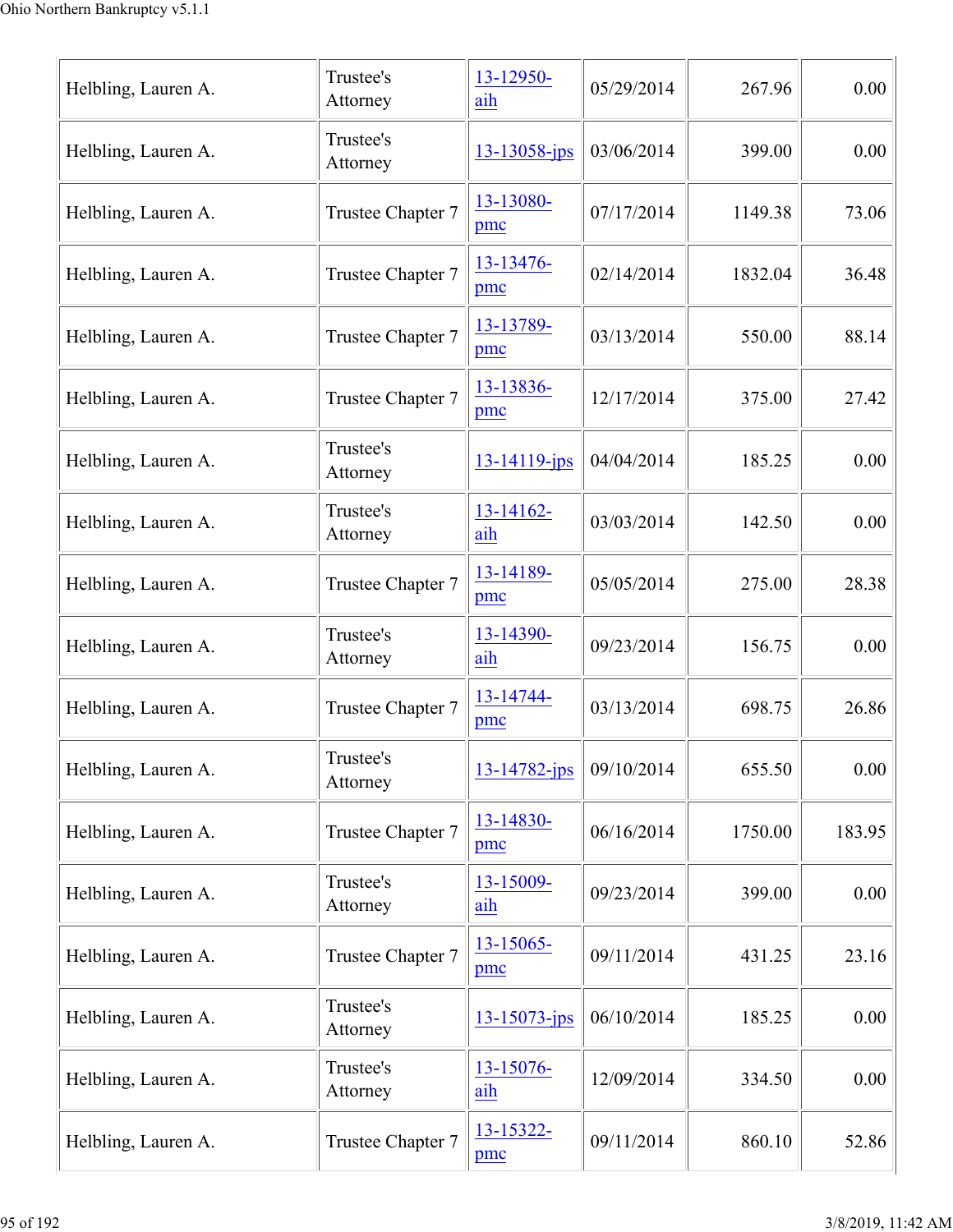| Helbling, Lauren A. | Trustee Chapter 7       | 13-15416-<br>pmc      | 09/11/2014 | 475.00  | 25.10  |
|---------------------|-------------------------|-----------------------|------------|---------|--------|
| Helbling, Lauren A. | Trustee's<br>Attorney   | $13 - 15420 - jps$    | 09/10/2014 | 234.75  | 0.00   |
| Helbling, Lauren A. | Trustee Chapter 7       | 13-16095-<br>pmc      | 07/31/2014 | 459.30  | 25.44  |
| Helbling, Lauren A. | Trustee Chapter 7       | 13-16141-<br>pmc      | 10/09/2014 | 1000.00 | 167.01 |
| Helbling, Lauren A. | Trustee's<br>Attorney   | $13 - 16183 - ips$    | 09/10/2014 | 105.00  | 0.00   |
| Helbling, Lauren A. | Trustee's<br>Attorney   | 13-16256-<br>aih      | 12/30/2014 | 350.00  | 0.00   |
| Helbling, Lauren A. | Trustee Chapter 7       | 13-16557-<br>pmc      | 12/23/2014 | 625.00  | 38.66  |
| Helbling, Lauren A. | Trustee Chapter 7       | 13-16591-<br>pmc      | 09/11/2014 | 1818.04 | 103.08 |
| Helbling, Lauren A. | Trustee Chapter 7       | 13-16595-<br>pmc      | 08/07/2014 | 1254.76 | 27.88  |
| Helbling, Lauren A. | Trustee's<br>Attorney   | $13 - 16921 - ips$    | 09/23/2014 | 256.50  | 0.00   |
| Helbling, Lauren A. | Trustee's<br>Attorney   | 13-17026-<br>aih      | 09/23/2014 | 300.00  | 0.00   |
| Helbling, Lauren A. | Defendant's<br>Attorney | $13 - 17151 -$<br>aih | 01/13/2014 | 3000.00 | 0.00   |
| Helbling, Lauren A. | Trustee's<br>Attorney   | 13-17156-<br>aih      | 11/03/2014 | 405.00  | 0.00   |
| Helbling, Lauren A. | Trustee's<br>Attorney   | 13-17166-jps          | 08/27/2014 | 128.25  | 0.00   |
| Helbling, Lauren A. | Trustee Chapter 7       | 13-17400-<br>pmc      | 09/11/2014 | 1288.51 | 29.72  |
| Helbling, Lauren A. | Trustee's<br>Attorney   | 13-17421-jps          | 09/23/2014 | 370.50  | 0.00   |
| Helbling, Lauren A. | Trustee's<br>Attorney   | 13-17443-jps          | 10/29/2014 | 306.75  | 0.00   |
| Helbling, Lauren A. | Trustee's<br>Attorney   | <u>13-17453-jps</u>   | 09/23/2014 | 540.75  | 0.00   |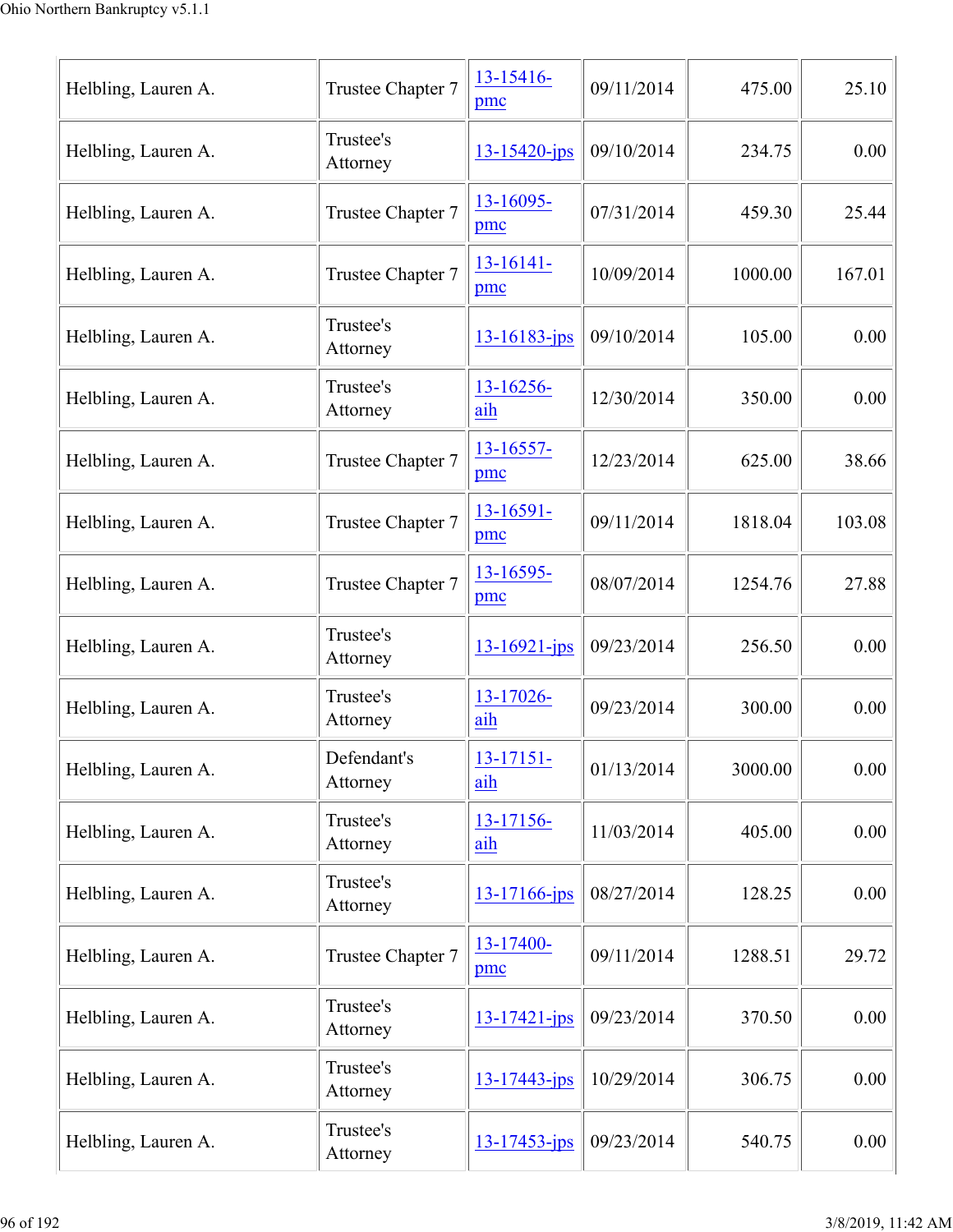| Helbling, Lauren A. | Trustee's<br>Attorney   | 13-17459-<br>aih   | 08/05/2014 | 712.50    | 0.00    |
|---------------------|-------------------------|--------------------|------------|-----------|---------|
| Helbling, Lauren A. | Trustee's<br>Attorney   | 13-17864-<br>aih   | 11/04/2014 | 156.75    | 0.00    |
| Helbling, Lauren A. | Trustee's<br>Attorney   | 13-17889-<br>aih   | 10/07/2014 | 873.00    | 0.00    |
| Helbling, Lauren A. | Trustee's<br>Attorney   | 13-18125-<br>aih   | 11/18/2014 | 285.00    | 0.00    |
| Helbling, Lauren A. | Trustee's<br>Attorney   | 13-18134-jps       | 11/19/2014 | 225.00    | 0.00    |
| Helbling, Lauren A. | Trustee's<br>Attorney   | $13 - 18205 - ips$ | 11/19/2014 | 142.50    | 0.00    |
| Helbling, Lauren A. | Trustee's<br>Attorney   | 13-18238-jps       | 10/29/2014 | 165.00    | 0.00    |
| Helbling, Lauren A. | Trustee's<br>Attorney   | 13-18452-<br>aih   | 12/09/2014 | 159.00    | 0.00    |
| Helbling, Lauren A. | Trustee's<br>Attorney   | 13-18782-jps       | 12/11/2014 | 142.50    | 0.00    |
| Helbling, Lauren A. | Trustee's<br>Attorney   | $14 - 10043$ -jps  | 09/10/2014 | 244.50    | 0.00    |
| Helbling, Lauren A. | Trustee Chapter 7       | 14-10239-<br>pmc   | 12/23/2014 | 376.24    | 15.52   |
| Helbling, Lauren A. | Trustee's<br>Attorney   | 14-10875-jps       | 10/22/2014 | 150.00    | 0.00    |
| Helbling, Lauren A. | Trustee Chapter 7       | 14-12022-<br>pmc   | 11/03/2014 | 360.05    | 22.48   |
| Helbling, Lauren A. | Trustee's<br>Attorney   | 14-12715-<br>aih   | 12/09/2014 | 510.00    | 0.00    |
| Helbling, Lauren A. | Defendant's<br>Attorney | 17-52135-<br>amk   | 01/13/2014 | 3000.00   | 0.00    |
|                     |                         |                    | Total      | 76867.63  | 2413.45 |
| Henderson, James J. | Trustee's<br>Attorney   | 08-61618-rk        | 10/06/2014 | 594114.75 | 9111.20 |
|                     |                         |                    | Total      | 594114.75 | 9111.20 |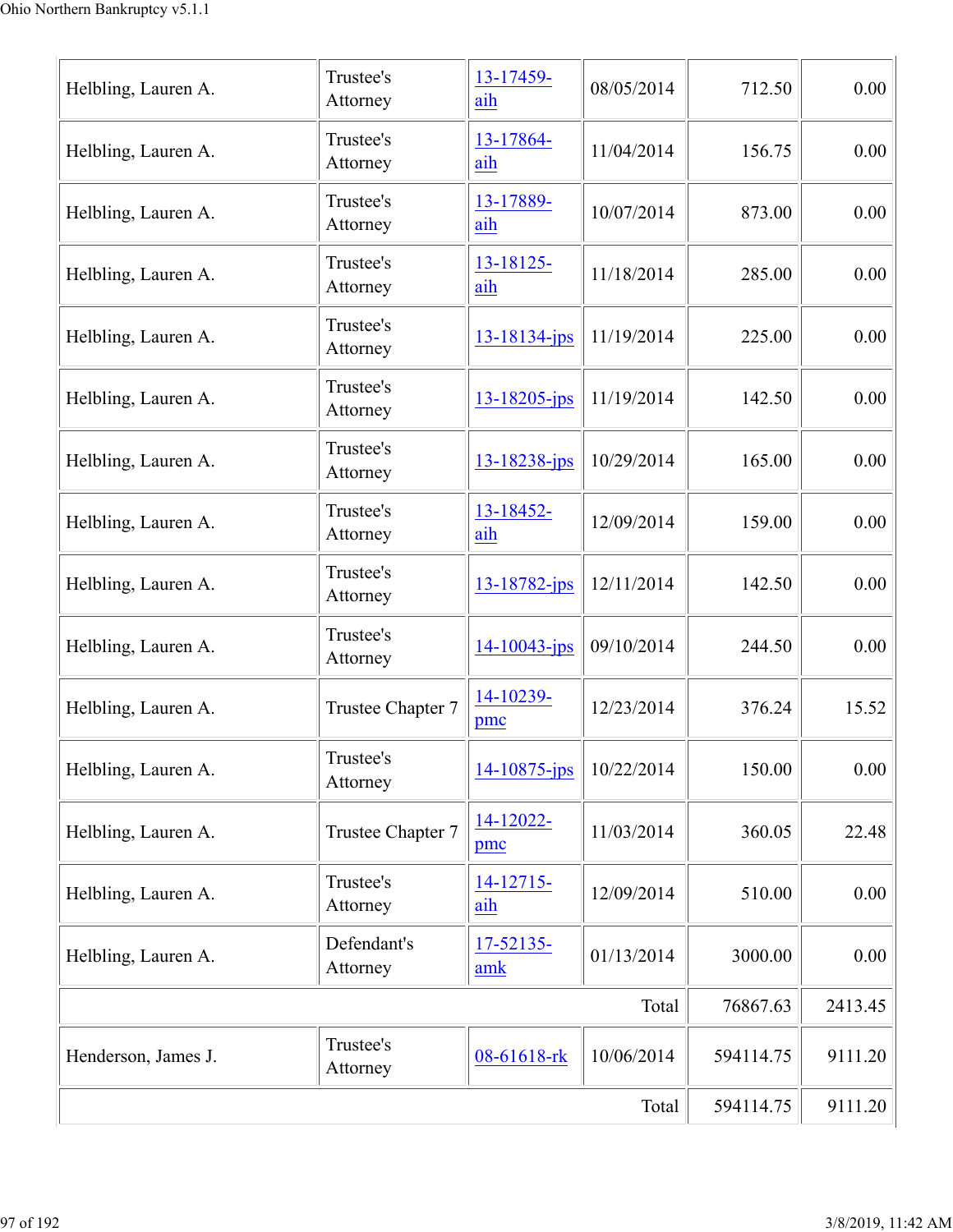| Highley, Yvonne    | Appraiser               | 13-52961-<br>amk      | 04/16/2014 | 200.00   | 0.00     |
|--------------------|-------------------------|-----------------------|------------|----------|----------|
|                    |                         |                       | Total      | 200.00   | 0.00     |
| Hobt, Stephen D.   | Trustee's<br>Attorney   | $07 - 17603 - ips$    | 04/04/2014 | 1182.50  | 9.35     |
|                    |                         |                       | Total      | 1182.50  | 9.35     |
| Holtz, Y. Eric     | Defendant's<br>Attorney | $14 - 10843 - ips$    | 09/23/2014 | 3000.00  | 0.00     |
|                    |                         |                       | Total      | 3000.00  | 0.00     |
| Horwitz, Morris L. | <b>Special Counsel</b>  | 12-13479-<br>pmc      | 07/22/2014 | 2772.50  | 118.19   |
|                    |                         |                       | Total      | 2772.50  | 118.19   |
| Howard Klein Co    | Accountant              | 99-14624-<br>pmc      | 07/24/2014 | 121.81   | 0.00     |
|                    |                         |                       | Total      | 121.81   | 0.00     |
| Hruby, Patrick A.  | Trustee's<br>Attorney   | 10-62363-rk           | 03/24/2014 | 6148.50  | 992.41   |
|                    |                         |                       | Total      | 6148.50  | 992.41   |
| Jacobson, John L.  | Attorney                | 13-33658-<br>maw      | 07/15/2014 | 750.00   | 0.00     |
| Jacobson, John L.  | Attorney                | 13-33789-<br>maw      | 07/08/2014 | 500.00   | $0.00\,$ |
|                    |                         |                       | Total      | 1250.00  | 0.00     |
| Johnson, Aaron     | <b>Special Counsel</b>  | 07-41927-<br>kw       | 10/02/2014 | 78.54    | 3.67     |
|                    |                         |                       | Total      | 78.54    | 3.67     |
| Kebrdle, Dennis    | Other<br>Professional   | 13-31005-<br>maw      | 01/27/2014 | 51225.00 | 7611.75  |
| Kebrdle, Dennis    | Other<br>Professional   | 13-31005-<br>maw      | 03/17/2014 | 37900.50 | 9142.73  |
| Kebrdle, Dennis    | Other<br>Professional   | 13-31005-<br>maw      | 05/16/2014 | 26533.50 | 2431.96  |
| Kebrdle, Dennis    | Other<br>Professional   | $13 - 31005 -$<br>maw | 07/28/2014 | 18042.50 | 1725.48  |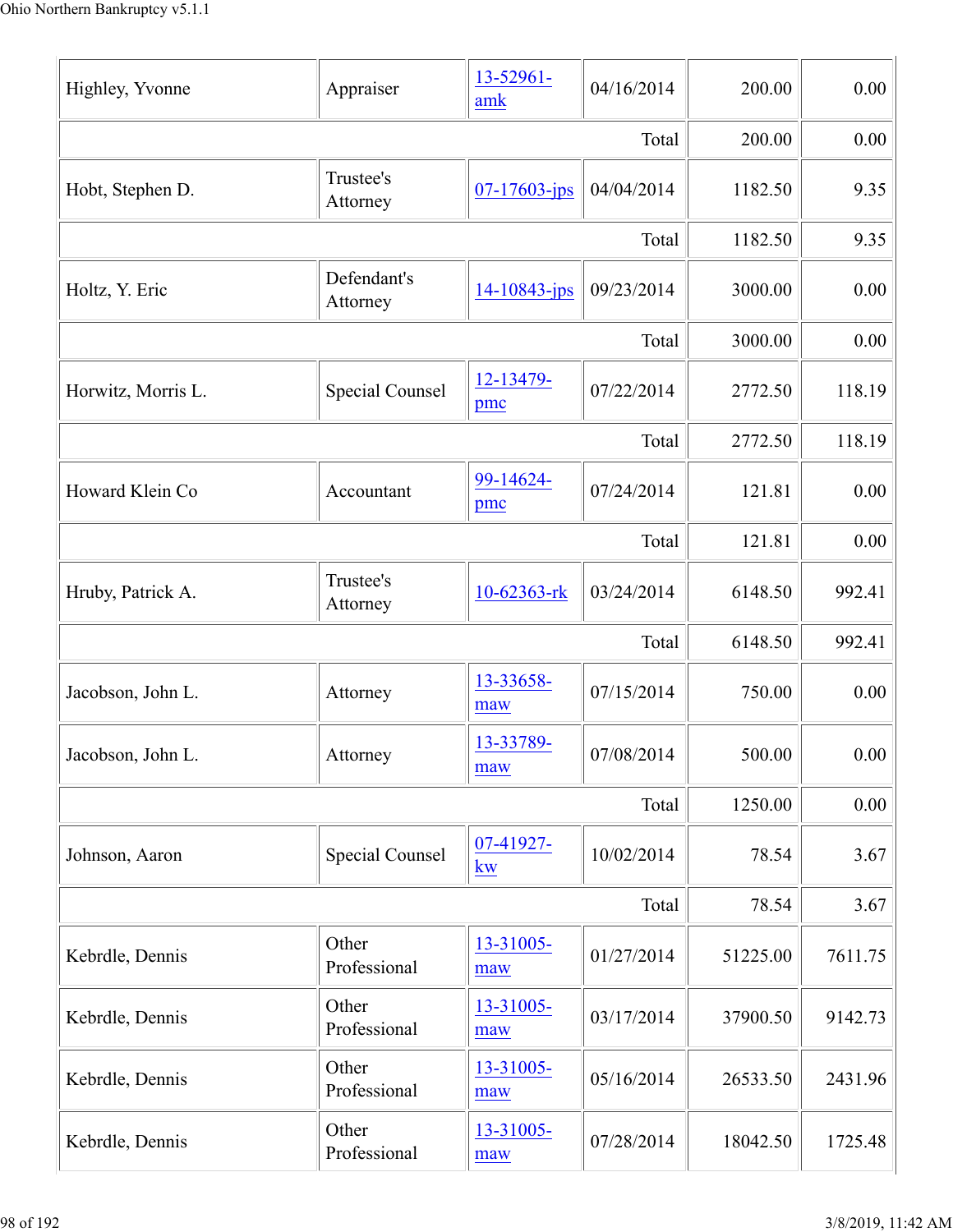|                          |                       |                               | Total      | 133701.50 | 20911.92 |
|--------------------------|-----------------------|-------------------------------|------------|-----------|----------|
| Keenan, Katherine L.     | Trustee's<br>Attorney | 12-34155-<br>$_{\rm 1\!P\!S}$ | 01/24/2014 | 2933.33   | 0.00     |
|                          |                       |                               | Total      | 2933.33   | 0.00     |
| Kiko, Randall            | Appraiser             | 10-43609-<br>kw               | 05/14/2014 | 650.00    | 0.00     |
|                          |                       |                               | Total      | 650.00    | 0.00     |
| Kiko, Randall            | Appraiser             | 13-63070-rk                   | 09/18/2014 | 200.00    | 0.00     |
| Kiko, Randall            | Appraiser             | 14-61308-rk                   | 10/10/2014 | 200.00    | 0.00     |
|                          |                       |                               | Total      | 400.00    | 0.00     |
| Kisling, Nestico & Redic | Trustee's<br>Attorney | 12-52668-<br>amk              | 02/18/2014 | 3000.00   | 315.00   |
|                          |                       |                               | Total      | 3000.00   | 315.00   |
| Klinc & Associates, LLC  | Accountant            | $03 - 25461 -$<br>pmc         | 12/23/2014 | 1822.34   | 0.33     |
|                          |                       |                               | Total      | 1822.34   | 0.33     |
| Kocon, Philip            | Accountant            | 11-42350-kw                   | 08/22/2014 | 445.00    | 0.00     |
| Kocon, Philip            | Accountant            | 12-41216-<br><b>kw</b>        | 03/21/2014 | 1375.00   | 0.00     |
|                          |                       |                               | Total      | 1820.00   | 0.00     |
| Kocon, Philip S.         | Accountant            | 11-41857-kw                   | 03/20/2014 | 695.00    | 0.00     |
|                          |                       |                               | Total      | 695.00    | 0.00     |
| Kohrman Jackson & Krantz | Trustee's<br>Attorney | 10-15099-<br>pmc              | 10/09/2014 | 208150.00 | 7273.23  |
| Kohrman Jackson & Krantz | Trustee's<br>Attorney | 12-14092-<br>aih              | 03/25/2014 | 20861.00  | 311.10   |
| Kohrman Jackson & Krantz | Trustee's<br>Attorney | 12-50585-<br>amk              | 09/05/2014 | 300.00    | 0.00     |
| Kohrman Jackson & Krantz | Trustee's<br>Attorney | 12-52279-<br>amk              | 11/10/2014 | 8147.00   | 241.86   |
| Kohrman Jackson & Krantz | Trustee's<br>Attorney | 12-52942-<br>amk              | 04/21/2014 | 500.00    | 0.00     |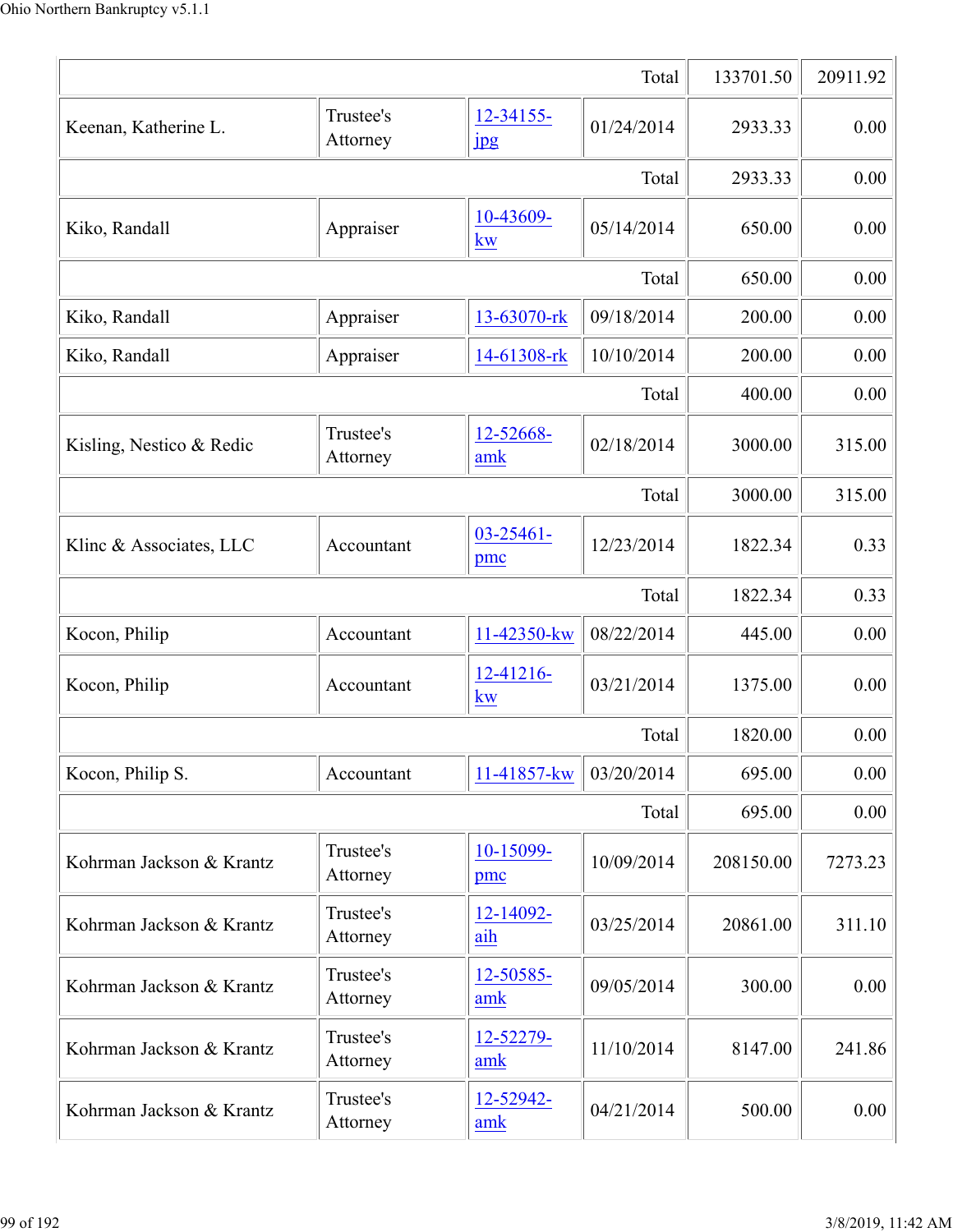| Kohrman Jackson & Krantz | Trustee's<br>Attorney   | 12-53083-<br>amk            | 09/09/2014 | 2200.00   | 688.55  |
|--------------------------|-------------------------|-----------------------------|------------|-----------|---------|
| Kohrman Jackson & Krantz | Trustee's<br>Attorney   | 12-53192-<br>amk            | 04/24/2014 | 460.00    | 0.00    |
| Kohrman Jackson & Krantz | Trustee's<br>Attorney   | 13-11158-aih                | 09/23/2014 | 400.00    | 0.00    |
| Kohrman Jackson & Krantz | Trustee's<br>Attorney   | 14-11758-jps                | 09/23/2014 | 132.00    | 2.34    |
| Kohrman Jackson & Krantz | Trustee's<br>Attorney   | $14 - 12357 - ips$          | 10/29/2014 | 100.00    | 66.56   |
|                          |                         |                             | Total      | 241250.00 | 8583.64 |
| Kohrman, Jackson & Krant | Trustee's<br>Attorney   | 13-10480-<br>aih            | 03/21/2014 | 275.00    | 0.00    |
| Kohrman, Jackson & Krant | Trustee's<br>Attorney   | 13-14965-<br>aih            | 10/07/2014 | 902.50    | 67.99   |
|                          |                         |                             | Total      | 1177.50   | 67.99   |
| Krainess, Jonathan I.    | Defendant's<br>Attorney | 13-17759-jps                | 02/04/2014 | 3000.00   | 0.00    |
| Krainess, Jonathan I.    | Creditor's<br>Attorney  | 14-14321-<br>aih            | 09/18/2014 | 3000.00   | 0.00    |
|                          |                         |                             | Total      | 6000.00   | 0.00    |
| Kreps, Todd J.           | Appraiser               | 14-60623-rk                 | 04/16/2014 | 225.00    | 0.00    |
| Kreps, Todd J.           | Appraiser               | 14-61106-rk                 | 06/10/2014 | 225.00    | 0.00    |
|                          |                         |                             | Total      | 450.00    | 0.00    |
| Krugliak, Wilkins, Griff | <b>Special Counsel</b>  | 12-61280-rk                 | 02/21/2014 | 10397.00  | 100.58  |
|                          |                         |                             | Total      | 10397.00  | 100.58  |
| Kuzmickas, Paul S.       | Trustee Chapter 7       | 13-51839-<br>$\mathbf{amk}$ | 03/07/2014 | 4000.00   | 0.00    |
|                          |                         |                             | Total      | 4000.00   | 0.00    |
| Larson, Paul E.          | Accountant              | 09-11559-<br>pmc            | 05/27/2014 | 1280.00   | 0.00    |
|                          |                         |                             | Total      | 1280.00   | 0.00    |
|                          |                         |                             |            |           |         |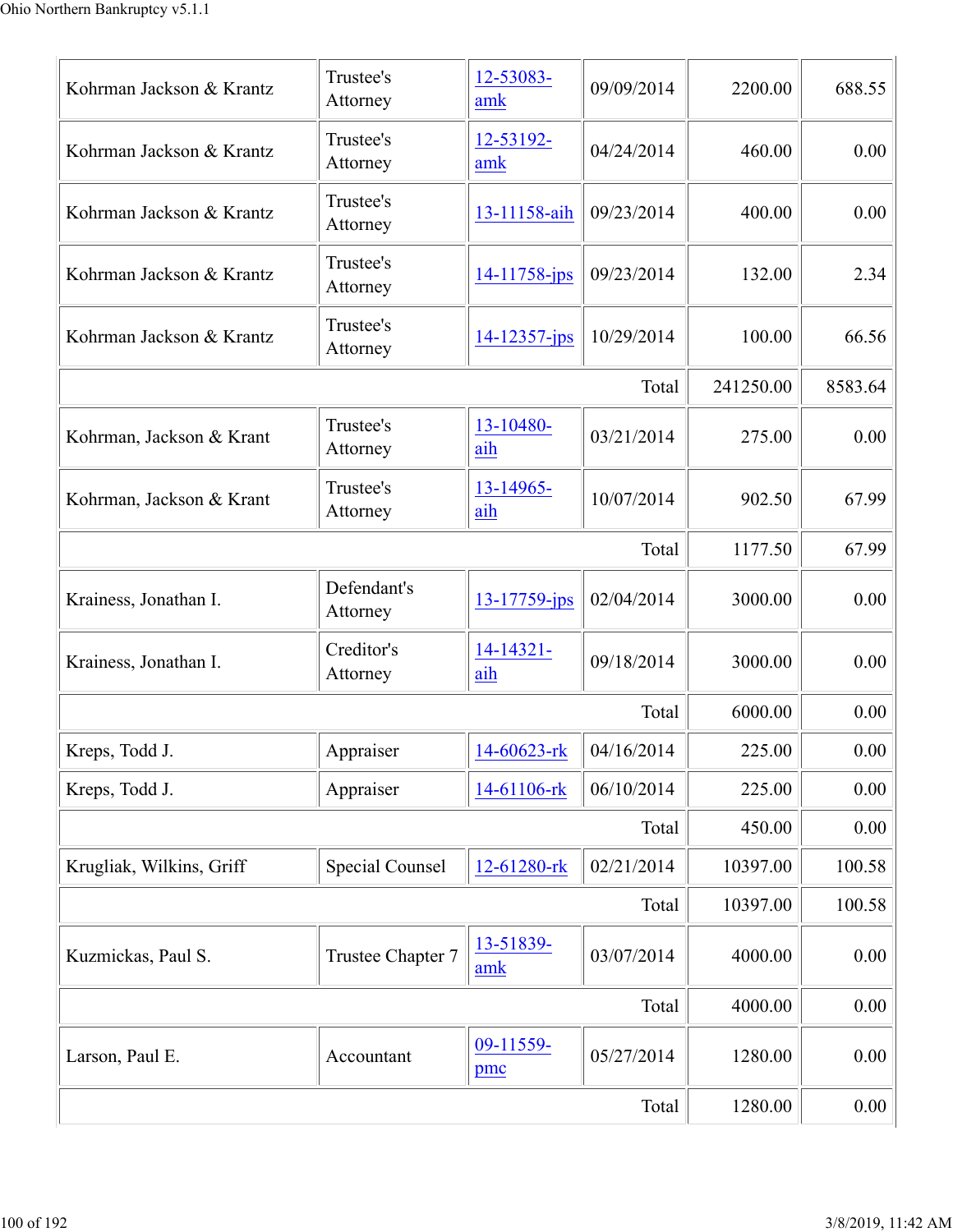| Lerman, Melanie                    | Other<br>Professional  | 13-61660-rk                | 12/31/2014 | 600.00    | 0.00     |
|------------------------------------|------------------------|----------------------------|------------|-----------|----------|
|                                    |                        |                            | Total      | 600.00    | $0.00\,$ |
| Levin, Gary                        | Accountant             | 09-50469-rk                | 05/20/2014 | 2150.00   | 0.00     |
| Levin, Gary                        | Accountant             | 12-50178-<br>amk           | 02/19/2014 | 1060.00   | 0.00     |
| Levin, Gary                        | Accountant             | 13-52613-<br>amk           | 09/26/2014 | 420.00    | 0.00     |
|                                    |                        |                            | Total      | 3630.00   | 0.00     |
| Levinson, Jeffrey M.               | Creditor Comm.<br>Aty  | 13-16856-<br>aih           | 01/28/2014 | 29670.00  | 0.00     |
|                                    |                        |                            | Total      | 29670.00  | 0.00     |
| Lindower, Kurt J.                  | Trustee's<br>Attorney  | 12-30244-<br>$\frac{1}{2}$ | 03/03/2014 | 3260.00   | 4.00     |
|                                    |                        |                            | Total      | 3260.00   | 4.00     |
| Long, Ken                          | Auctioneer             | 13-53070-<br>amk           | 10/20/2014 | 115.00    | 150.00   |
| Long, Ken                          | Auctioneer             | 14-51465-<br>amk           | 12/19/2014 | 115.00    | 235.00   |
|                                    |                        |                            | Total      | 230.00    | 385.00   |
| Long, Ken                          | Auctioneer             | 14-50082-<br>amk           | 12/19/2014 | 230.00    | 325.00   |
|                                    |                        |                            | Total      | 230.00    | 325.00   |
| Lynett, John J.                    | <b>Special Counsel</b> | 11-53565-<br>amk           | 03/26/2014 | 83203.79  | 388.64   |
|                                    |                        |                            | Total      | 83203.79  | 388.64   |
| MANCHESTER NEWMAN &<br><b>BENN</b> | Trustee's<br>Attorney  | 12-41811-kw                | 10/23/2014 | 3660.00   | 429.98   |
| MANCHESTER NEWMAN &<br><b>BENN</b> | Trustee's<br>Attorney  | 12-42110-kw                | 08/07/2014 | 640.00    | 8.48     |
|                                    |                        |                            | Total      | 4300.00   | 438.46   |
| Maltz, David R.                    | Auctioneer             | 09-50469-rk                | 02/26/2014 | 147500.00 | 7207.46  |
|                                    |                        |                            |            |           |          |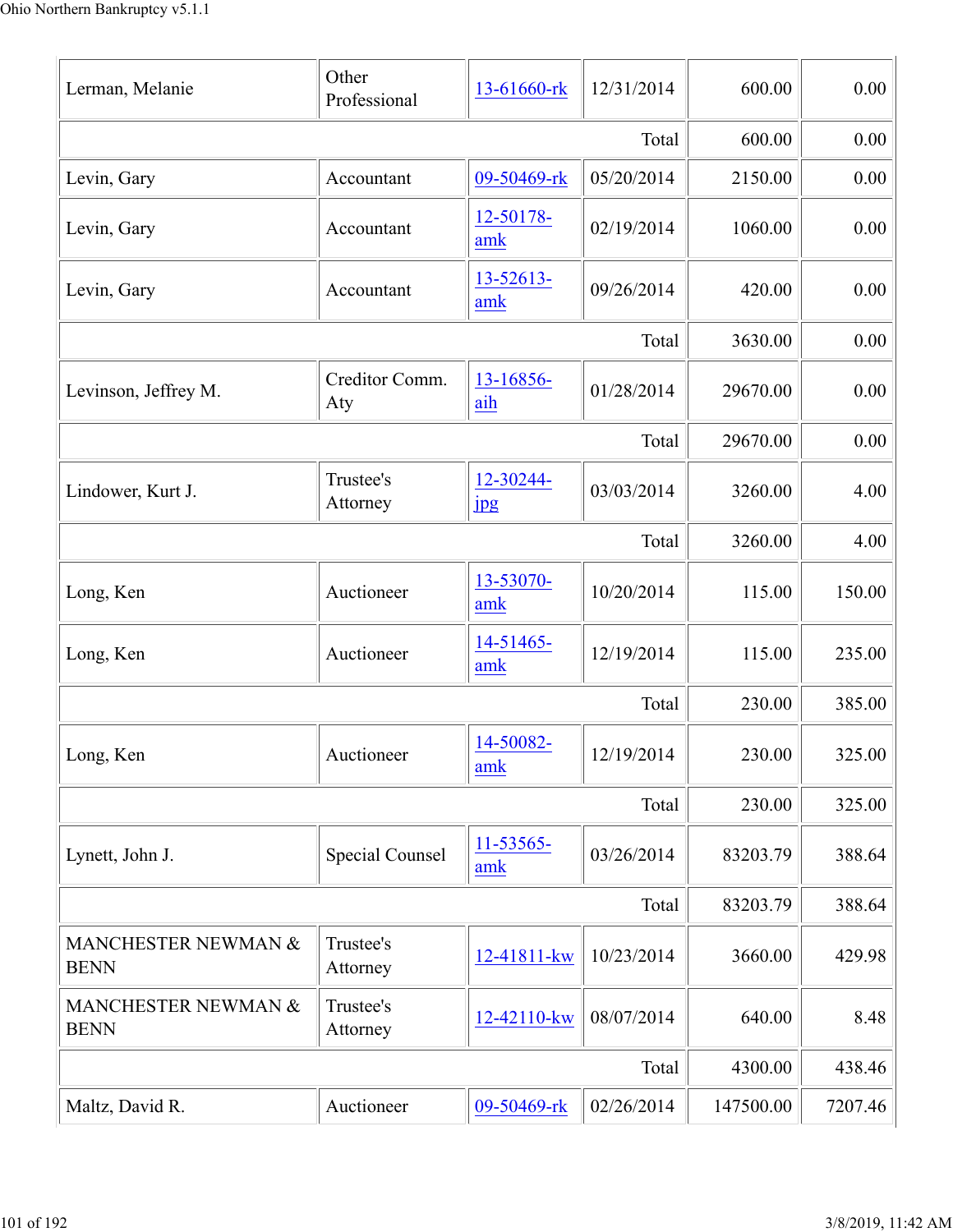| Maltz, David R.         | Auctioneer                   | 12-53670-<br>amk  | 01/21/2014 | 400.00    | 730.26  |
|-------------------------|------------------------------|-------------------|------------|-----------|---------|
| Maltz, David R.         | Auctioneer                   | 13-51849-<br>amk  | 08/13/2014 | 21000.00  | 1103.51 |
|                         |                              |                   | Total      | 168900.00 | 9041.23 |
| Mandros, Suzanne Cotner | <b>Trustee Chapter</b><br>12 | 10-32324-<br>maw  | 10/15/2014 | 1295.00   | 205.00  |
|                         |                              |                   | Total      | 1295.00   | 205.00  |
| Marcus & Millichap Real | Other<br>Professional        | 13-31005-<br>maw  | 01/02/2014 | 60000.00  | 0.00    |
| Marcus & Millichap Real | Other<br>Professional        | 13-31005-<br>maw  | 07/28/2014 | 57500.00  | 0.00    |
|                         |                              |                   | Total      | 117500.00 | 0.00    |
| Marsillo, Jack          | Other<br>Professional        | 13-50360-<br>amk  | 03/13/2014 | 6300.00   | 0.00    |
|                         |                              |                   | Total      | 6300.00   | 0.00    |
| Mason, Josiah L.        | Trustee Chapter 7            | 07-62400-rk       | 02/04/2014 | 6360.70   | 18.47   |
| Mason, Josiah L.        | Trustee Chapter 7            | 08-60853-rk       | 09/19/2014 | 802.91    | 0.00    |
| Mason, Josiah L.        | Trustee Chapter 7            | 10-63744-rk       | 04/10/2014 | 7200.02   | 45.59   |
| Mason, Josiah L.        | Trustee Chapter 7            | 10-64405-rk       | 02/28/2014 | 6600.00   | 28.04   |
| Mason, Josiah L.        | Trustee Chapter 7            | 11-63757-rk       | 07/18/2014 | 7000.00   | 502.14  |
| Mason, Josiah L.        | Trustee Chapter 7            | 12-61235-rk       | 03/20/2014 | 3309.80   | 19.32   |
| Mason, Josiah L.        | Trustee Chapter 7            | $12 - 61431 - rk$ | 03/27/2014 | 1400.00   | 38.64   |
| Mason, Josiah L.        | Trustee Chapter 7            | 12-62533-rk       | 12/02/2014 | 1490.00   | 24.96   |
| Mason, Josiah L.        | Trustee Chapter 7            | 12-63017-rk       | 03/18/2014 | 416.89    | 0.00    |
| Mason, Josiah L.        | Trustee Chapter 7            | 13-60002-rk       | 09/09/2014 | 776.17    | 0.00    |
| Mason, Josiah L.        | Trustee Chapter 7            | 13-60339-rk       | 07/14/2014 | 1250.00   | 0.00    |
| Mason, Josiah L.        | Trustee Chapter 7            | 13-60395-rk       | 01/16/2014 | 625.00    | 16.56   |
| Mason, Josiah L.        | Trustee Chapter 7            | 13-60683-rk       | 12/15/2014 | 5947.45   | 0.00    |
| Mason, Josiah L.        | Trustee Chapter 7            | 13-60834-rk       | 08/28/2014 | 625.00    | 0.00    |
| Mason, Josiah L.        | Trustee Chapter 7            | 13-61340-rk       | 03/11/2014 | 1637.00   | 0.00    |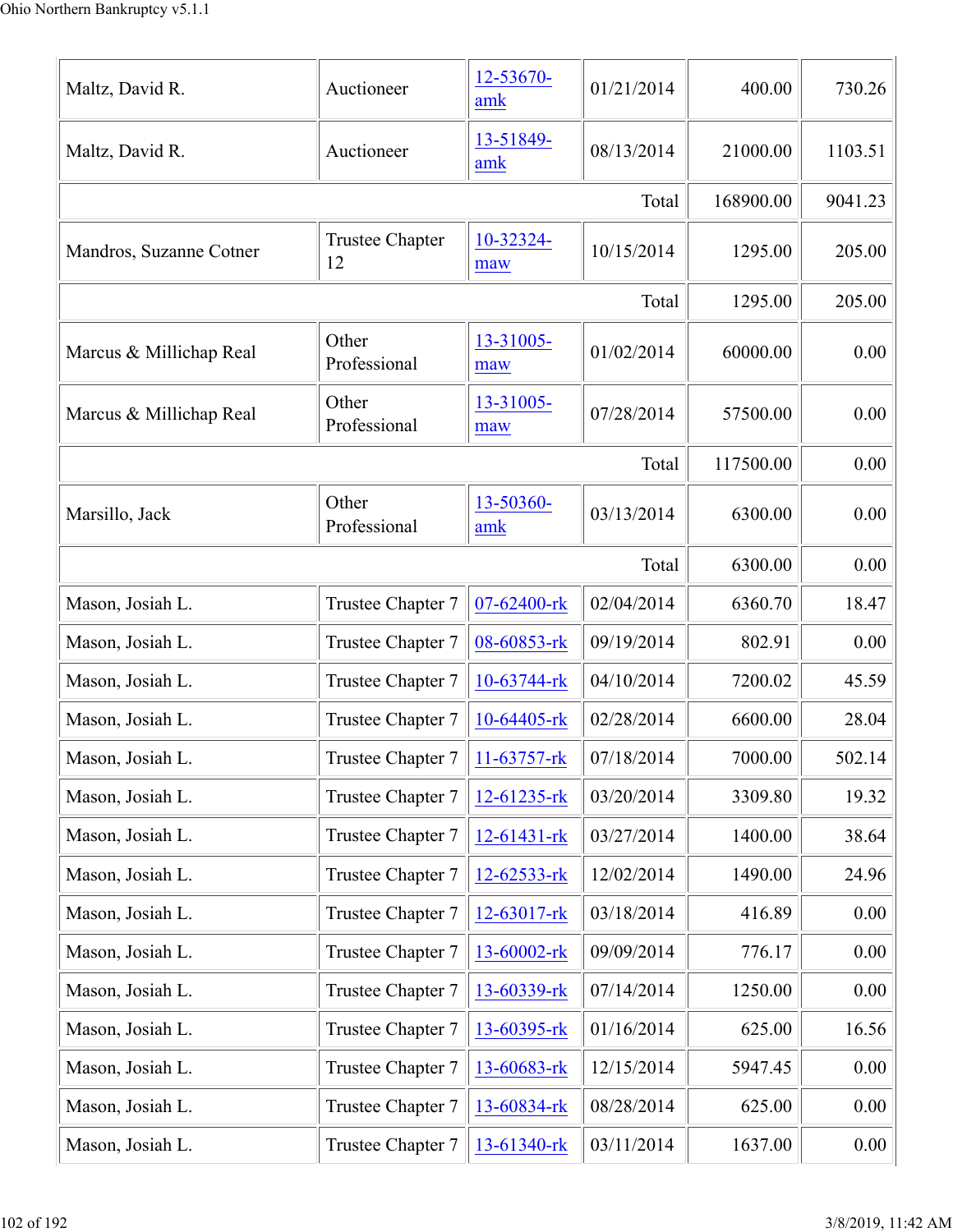| Mason, Josiah L. | Trustee Chapter 7     | 13-61470-rk      | 03/18/2014 | 431.35   | 0.00   |
|------------------|-----------------------|------------------|------------|----------|--------|
| Mason, Josiah L. | Trustee Chapter 7     | 13-61678-rk      | 02/24/2014 | 1638.15  | 0.00   |
| Mason, Josiah L. | Trustee Chapter 7     | 13-61955-rk      | 10/29/2014 | 1068.11  | 0.00   |
| Mason, Josiah L. | Trustee Chapter 7     | 13-62006-rk      | 03/24/2014 | 417.21   | 0.00   |
| Mason, Josiah L. | Trustee Chapter 7     | 13-62047-rk      | 05/30/2014 | 478.90   | 0.00   |
| Mason, Josiah L. | Trustee Chapter 7     | 13-62254-rk      | 09/09/2014 | 486.22   | 0.00   |
| Mason, Josiah L. | Trustee Chapter 7     | 13-62355-rk      | 07/22/2014 | 362.77   | 0.00   |
| Mason, Josiah L. | Trustee Chapter 7     | 13-62594-rk      | 07/25/2014 | 364.25   | 0.00   |
| Mason, Josiah L. | Trustee Chapter 7     | 13-62599-rk      | 08/28/2014 | 542.60   | 0.00   |
| Mason, Josiah L. | Trustee Chapter 7     | $13 - 62615$ -rk | 09/19/2014 | 890.69   | 0.00   |
| Mason, Josiah L. | Trustee Chapter 7     | 13-62679-rk      | 06/19/2014 | 1600.00  | 7.20   |
| Mason, Josiah L. | Trustee Chapter 7     | 13-62811-rk      | 07/23/2014 | 399.36   | 0.00   |
| Mason, Josiah L. | Trustee Chapter 7     | 13-62815-rk      | 11/04/2014 | 433.98   | 0.00   |
| Mason, Josiah L. | Trustee Chapter 7     | 13-62888-rk      | 10/20/2014 | 512.58   | 0.00   |
| Mason, Josiah L. | Trustee Chapter 7     | 13-62961-rk      | 09/05/2014 | 609.11   | 0.00   |
| Mason, Josiah L. | Trustee Chapter 7     | 13-63001-rk      | 12/23/2014 | 437.50   | 10.56  |
| Mason, Josiah L. | Trustee Chapter 7     | 13-63017-rk      | 07/14/2014 | 269.76   | 0.00   |
| Mason, Josiah L. | Trustee Chapter 7     | 14-60144-rk      | 09/19/2014 | 609.89   | 0.00   |
| Mason, Josiah L. | Trustee Chapter 7     | 14-60156-rk      | 11/14/2014 | 1003.49  | 0.00   |
| Mason, Josiah L. | Trustee Chapter 7     | 14-60158-rk      | 09/19/2014 | 511.09   | 0.00   |
| Mason, Josiah L. | Trustee Chapter 7     | 14-60424-rk      | 11/21/2014 | 790.00   | 9.12   |
| Mason, Josiah L. | Trustee Chapter 7     | 14-60573-rk      | 12/12/2014 | 500.00   | 6.72   |
| Mason, Josiah L. | Trustee Chapter 7     | 14-60695-rk      | 11/10/2014 | 1197.43  | 9.60   |
| Mason, Josiah L. | Trustee Chapter 7     | 14-60748-rk      | 11/25/2014 | 304.46   | 0.00   |
| Mason, Josiah L. | Trustee Chapter 7     | 14-60926-rk      | 12/11/2014 | 1636.00  | 18.24  |
| Mason, Josiah L. | Trustee Chapter 7     | 14-61000-rk      | 12/23/2014 | 459.51   | 0.00   |
|                  |                       |                  | Total      | 63395.35 | 755.16 |
| Mason, Josiah L. | Trustee's<br>Attorney | 13-62679-rk      | 06/19/2014 | 660.00   | 0.00   |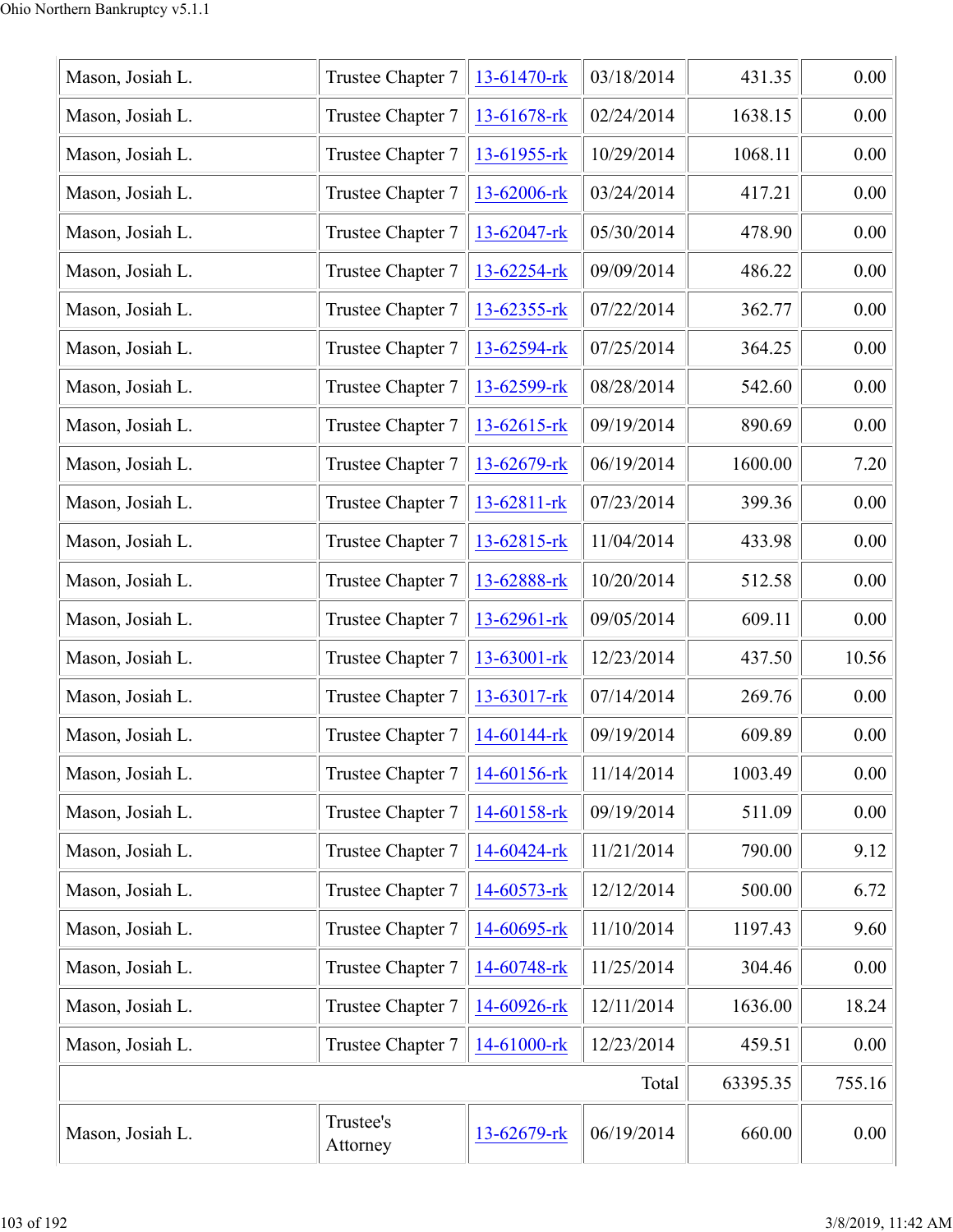|                          |                        |                               | Total      | 660.00   | 0.00    |
|--------------------------|------------------------|-------------------------------|------------|----------|---------|
| Mason, Mason & Kearns    | Trustee Chapter 7      | 10-63744-rk                   | 04/10/2014 | 3018.75  | 0.00    |
| Mason, Mason & Kearns    | Trustee's<br>Attorney  | 11-63757-rk                   | 07/18/2014 | 5340.00  | 0.00    |
| Mason, Mason & Kearns    | Trustee's<br>Attorney  | 13-63001-rk                   | 12/23/2014 | 437.50   | 0.00    |
| Mason, Mason & Kearns    | Trustee's<br>Attorney  | 14-60926-rk                   | 12/11/2014 | 550.00   | 0.00    |
|                          |                        |                               | Total      | 9346.25  | 0.00    |
| McNamara, Demczyk & DeHa | Trustee's<br>Attorney  | 10-64784-rk                   | 06/19/2014 | 150.00   | 0.00    |
| McNamara, Demczyk & DeHa | Trustee's<br>Attorney  | 12-60734-rk                   | 02/13/2014 | 290.00   | 31.50   |
|                          |                        |                               | Total      | 440.00   | 31.50   |
| McNamara, Demczyk & DeHa | Trustee's<br>Attorney  | 12-60029-rk                   | 02/12/2014 | 200.00   | 0.00    |
|                          |                        |                               | Total      | 200.00   | 0.00    |
| McNamara, Demczyk Co., L | Attorney               | 13-61930-rk                   | 06/30/2014 | 2000.00  | 0.00    |
|                          |                        |                               | Total      | 2000.00  | 0.00    |
| Merkle, Stephen          | Appraiser              | 13-53294-<br>amk              | 10/19/2014 | 250.00   | 0.00    |
| Merkle, Stephen          | Appraiser              | 14-50190-<br>amk              | 12/19/2014 | 250.00   | 0.00    |
|                          |                        |                               | Total      | 500.00   | 0.00    |
| Millican, Patrick Russel | <b>Special Counsel</b> | 09-37732-<br>$_{\rm 1\!P\!S}$ | 12/09/2014 | 97490.25 | 2244.26 |
|                          |                        |                               | Total      | 97490.25 | 2244.26 |
| Mockensturm, Mark        | Accountant             | 10-34203-<br>maw              | 11/17/2014 | 760.00   | 0.00    |
| Mockensturm, Mark        | Accountant             | 11-33864-<br>maw              | 11/17/2014 | 1200.00  | 0.00    |
|                          |                        |                               | Total      | 1960.00  | 0.00    |
|                          |                        |                               |            |          |         |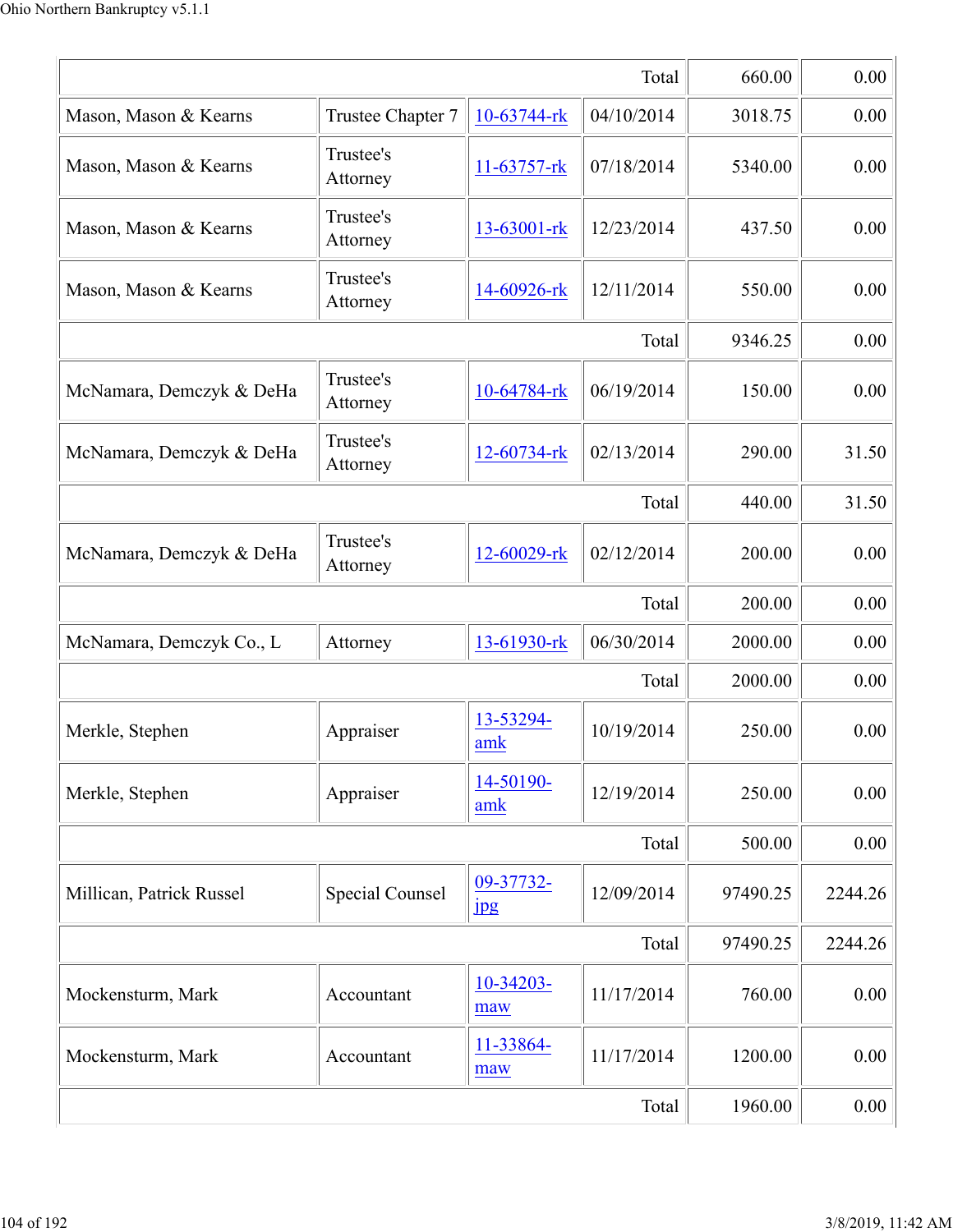| Moran, Michael J. | Trustee's<br>Attorney | 10-50118-<br>amk | 02/28/2014 | 3180.00  | 143.74 |
|-------------------|-----------------------|------------------|------------|----------|--------|
| Moran, Michael J. | Trustee's<br>Attorney | $10-50494$ -jps  | 10/14/2014 | 32542.00 | 121.65 |
| Moran, Michael J. | Trustee's<br>Attorney | 11-63711-rk      | 12/02/2014 | 9693.75  | 982.51 |
| Moran, Michael J. | Trustee's<br>Attorney | 12-51905-<br>amk | 03/17/2014 | 800.00   | 235.10 |
| Moran, Michael J. | Trustee's<br>Attorney | 12-52883-<br>amk | 03/10/2014 | 6471.25  | 99.12  |
| Moran, Michael J. | Trustee's<br>Attorney | 12-52996-<br>amk | 03/14/2014 | 1000.00  | 187.30 |
| Moran, Michael J. | Trustee's<br>Attorney | 12-61775-rk      | 08/20/2014 | 1473.75  | 38.64  |
| Moran, Michael J. | Trustee's<br>Attorney | 13-50047-<br>amk | 03/10/2014 | 1575.00  | 268.05 |
| Moran, Michael J. | Trustee's<br>Attorney | 13-50066-<br>amk | 12/19/2014 | 800.00   | 101.12 |
| Moran, Michael J. | Trustee's<br>Attorney | 13-50071-<br>amk | 09/29/2014 | 725.00   | 81.82  |
| Moran, Michael J. | Trustee's<br>Attorney | 13-50173-<br>mss | 03/06/2014 | 2000.00  | 58.32  |
| Moran, Michael J. | Trustee's<br>Attorney | 13-51130-<br>amk | 06/16/2014 | 200.00   | 25.60  |
| Moran, Michael J. | Trustee's<br>Attorney | 13-51399-<br>amk | 10/20/2014 | 550.00   | 24.99  |
| Moran, Michael J. | Trustee's<br>Attorney | 13-51497-<br>amk | 03/24/2014 | 2475.00  | 222.60 |
| Moran, Michael J. | Trustee's<br>Attorney | 13-52106-<br>amk | 07/24/2014 | 975.00   | 24.78  |
| Moran, Michael J. | Trustee's<br>Attorney | 13-52355-<br>amk | 05/26/2014 | 687.50   | 20.10  |
| Moran, Michael J. | Trustee's<br>Attorney | 13-52491-<br>amk | 06/05/2014 | 1412.50  | 18.86  |
| Moran, Michael J. | Trustee's<br>Attorney | 13-52523-<br>amk | 09/05/2014 | 650.00   | 13.92  |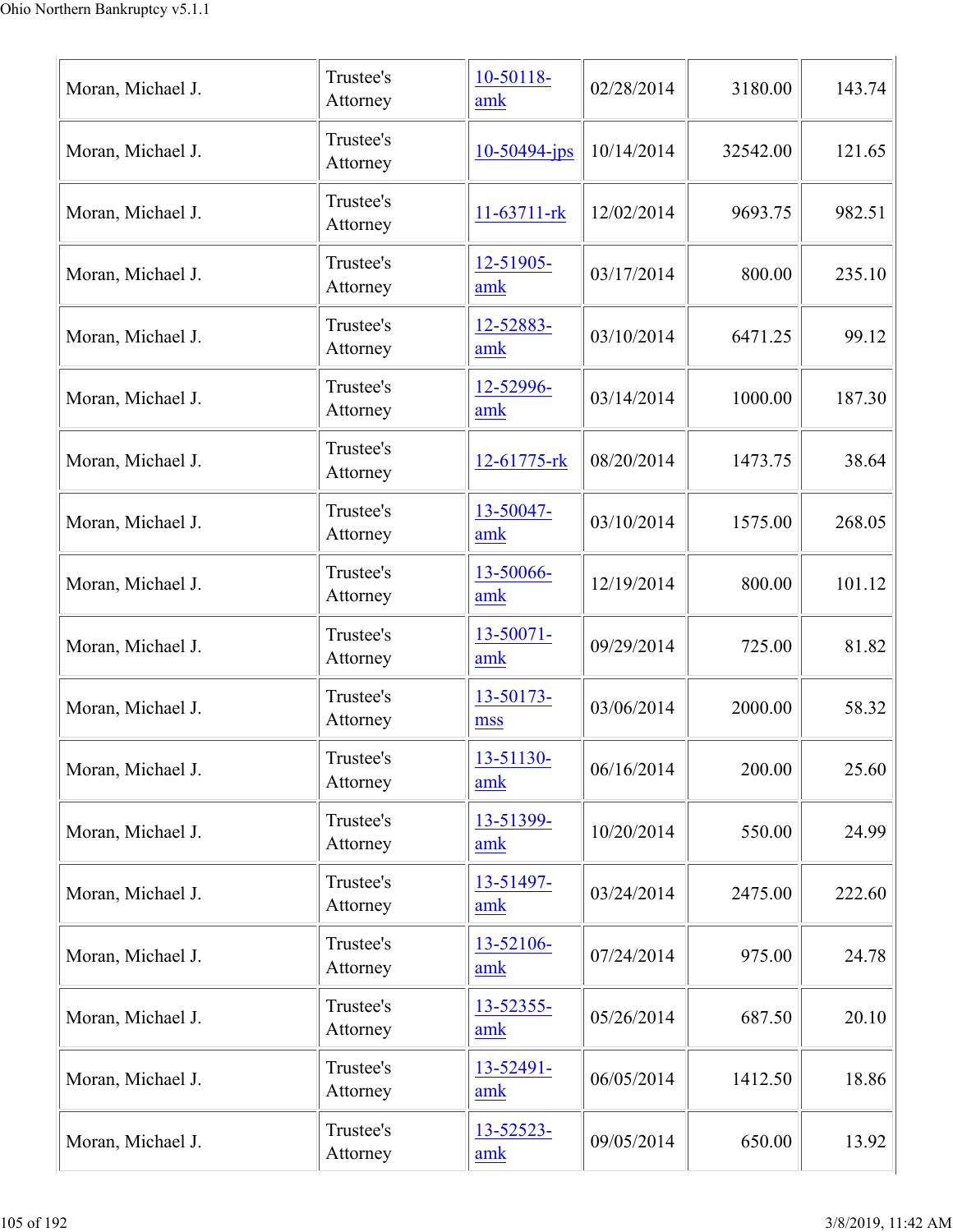| Okey, Mark F.           | Appraiser             | 14-61043-rk                   | 08/21/2014 | 400.00   | 0.00    |
|-------------------------|-----------------------|-------------------------------|------------|----------|---------|
|                         |                       |                               | Total      | 1482.00  | 53.99   |
| Nolan, Chris            | Special Counsel       | 13-50684-<br>amk              | 09/01/2014 | 1482.00  | 53.99   |
|                         |                       |                               | Total      | 4902.50  | 54.99   |
| Niekamp, Christopher J. | Creditor Comm.<br>Aty | 13-53048-<br>amk              | 12/16/2014 | 4902.50  | 54.99   |
|                         |                       |                               | Total      | 53436.00 | 3009.94 |
| Newman, Max J.          | Creditor<br>Committee | 13-30346-<br>maw              | 08/25/2014 | 53436.00 | 3009.94 |
|                         |                       |                               | Total      | 65069.50 | 0.00    |
| Naegele, Richard        | Special Counsel       | 08-35222-<br>$_{\rm 1\!P\!S}$ | 11/05/2014 | 65069.50 | 0.00    |
|                         |                       |                               | Total      | 22245.00 | 0.00    |
| Murphy, Bennett         | Consultant            | $10-50494$ -jps               | 11/10/2014 | 22245.00 | 0.00    |
|                         |                       |                               | Total      | 3135.00  | 30.96   |
| Mucklow, David A.       | Trustee's<br>Attorney | 13-51104-<br>amk              | 06/05/2014 | 1335.00  | 30.96   |
| Mucklow, David A.       | Trustee's<br>Attorney | 12-53953-<br>amk              | 11/05/2014 | 1800.00  | 0.00    |
|                         |                       |                               | Total      | 74118.25 | 3004.94 |
| Moran, Michael J.       | Trustee's<br>Attorney | 14-50329-<br>amk              | 09/30/2014 | 212.50   | 10.08   |
| Moran, Michael J.       | Trustee's<br>Attorney | 14-50095-<br>amk              | 12/19/2014 | 937.50   | 39.08   |
| Moran, Michael J.       | Trustee's<br>Attorney | 13-53269-<br>amk              | 04/30/2014 | 100.00   | 68.72   |
| Moran, Michael J.       | Trustee's<br>Attorney | 13-52976-<br>amk              | 12/04/2014 | 225.00   | 43.47   |
| Moran, Michael J.       | Trustee's<br>Attorney | 13-52961-<br>amk              | 09/24/2014 | 4932.50  | 80.35   |
| Moran, Michael J.       | Trustee's<br>Attorney | 13-52767-<br>amk              | 10/19/2014 | 500.00   | 95.02   |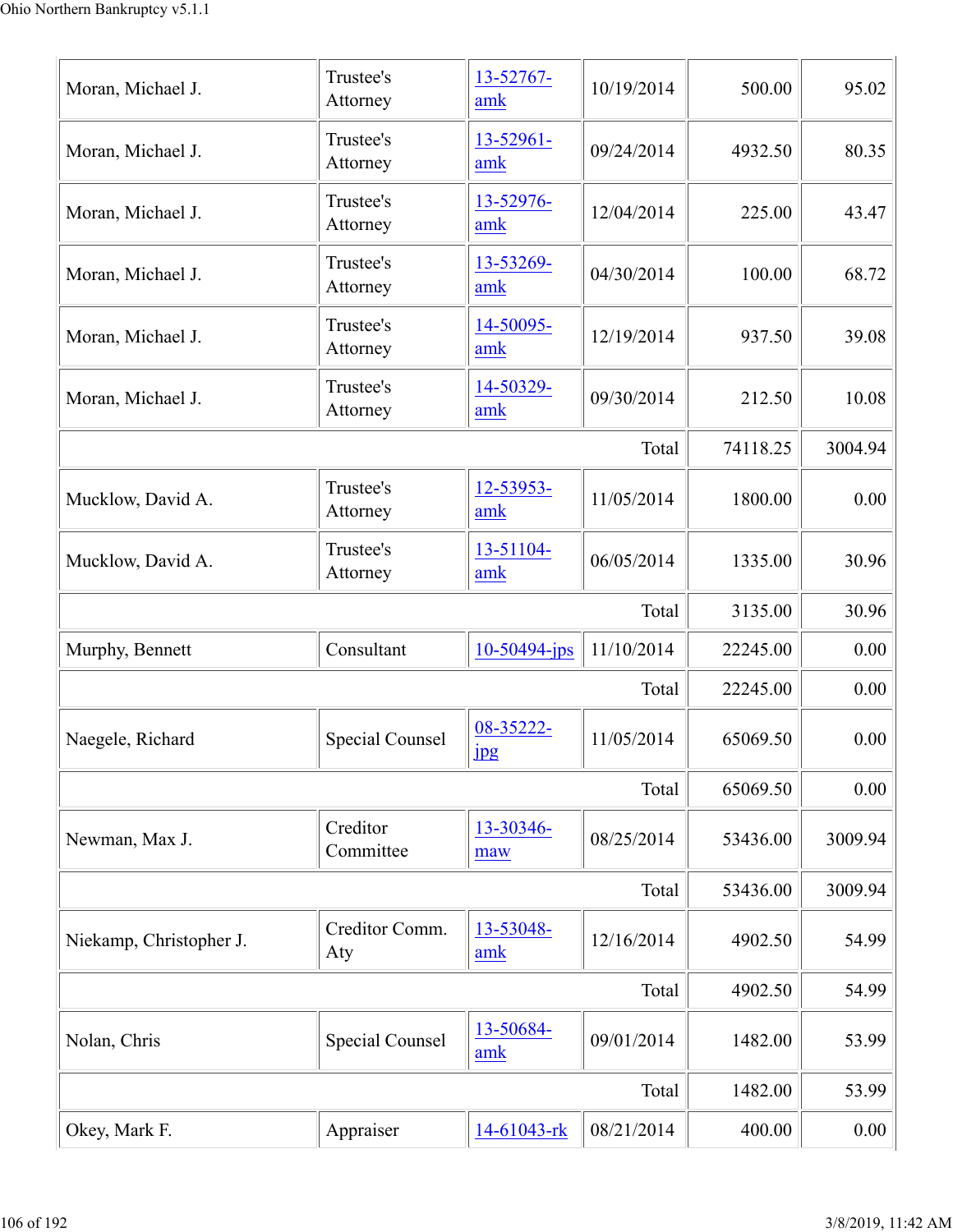|                          |                       |                               | Total      | 400.00   | 0.00   |
|--------------------------|-----------------------|-------------------------------|------------|----------|--------|
| Oster, Avi R.            | Consultant            | 10-50494-jps                  | 11/10/2014 | 27885.00 | 0.00   |
|                          | 27885.00              | 0.00                          |            |          |        |
| Parker, Ericka S.        | Trustee's<br>Attorney | $11-31421-$<br>$_{\rm 1pg}$   | 08/11/2014 | 1350.00  | 0.00   |
| Parker, Ericka S.        | Trustee Chapter 7     | $11-31421-$<br><u>Ipg</u>     | 11/03/2014 | 2650.00  | 136.50 |
| Parker, Ericka S.        | Trustee's<br>Attorney | 11-32473-<br>1 <sub>pg</sub>  | 08/18/2014 | 3160.00  | 0.00   |
| Parker, Ericka S.        | Trustee's<br>Attorney | 12-35382-<br>maw              | 08/18/2014 | 560.00   | 0.00   |
| Parker, Ericka S.        | Trustee's<br>Attorney | 13-30939-<br>$_{\rm 1\!P\!S}$ | 08/19/2014 | 823.00   | 0.00   |
| Parker, Ericka S.        | Trustee's<br>Attorney | 13-34372-<br>maw              | 12/02/2014 | 400.00   | 0.00   |
| Parker, Ericka S.        | Trustee's<br>Attorney | 13-34381-<br>maw              | 12/01/2014 | 360.00   | 0.00   |
| Parker, Ericka S.        | Trustee's<br>Attorney | 13-35024-<br>1 <sub>p</sub> g | 12/04/2014 | 280.00   | 0.00   |
|                          |                       |                               | Total      | 9583.00  | 136.50 |
| Parker Trustee, Ericka S | Trustee Chapter 7     | 00-35097-<br><u> 1pg</u>      | 09/25/2014 | 347.73   | 0.00   |
| Parker Trustee, Ericka S | Trustee Chapter 7     | 09-33723-<br>maw              | 03/06/2014 | 600.02   | 17.26  |
| Parker Trustee, Ericka S | Trustee Chapter 7     | 11-31823-<br>maw              | 01/02/2014 | 1000.00  | 23.94  |
| Parker Trustee, Ericka S | Trustee Chapter 7     | 11-32274-ssj                  | 01/08/2014 | 2571.31  | 135.06 |
| Parker Trustee, Ericka S | Trustee Chapter 7     | 11-36424-<br>maw              | 12/03/2014 | 770.00   | 19.98  |
| Parker Trustee, Ericka S | Trustee Chapter 7     | 11-36848-<br>$_{\rm 1\!P\!S}$ | 03/14/2014 | 1446.26  | 23.06  |
| Parker Trustee, Ericka S | Trustee Chapter 7     | 12-32768-<br>maw              | 02/19/2014 | 537.23   | 18.62  |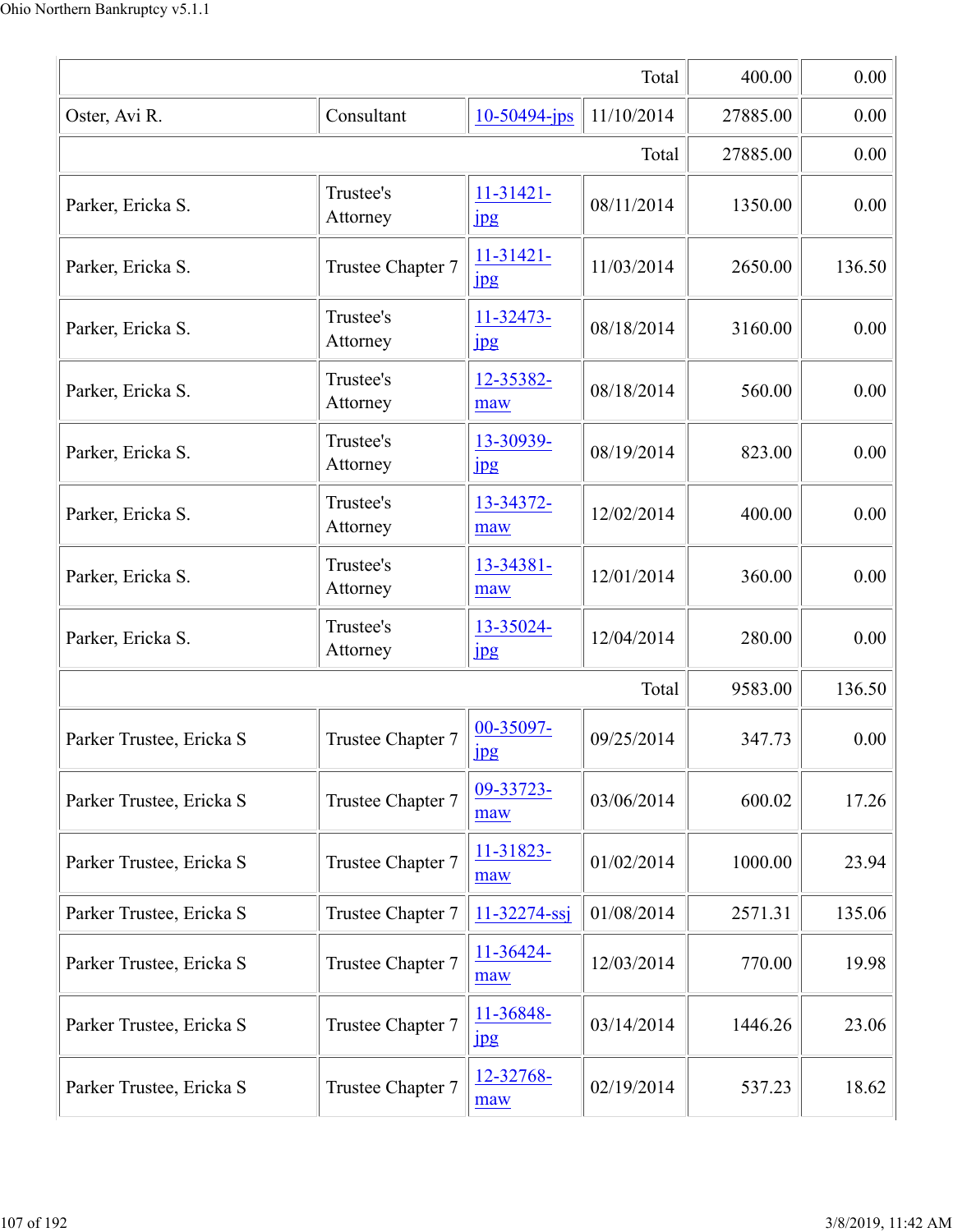| Parker Trustee, Ericka S | Trustee Chapter 7     | 12-34062-<br>maw              | 12/03/2014 | 262.50  | 16.02  |
|--------------------------|-----------------------|-------------------------------|------------|---------|--------|
| Parker Trustee, Ericka S | Trustee Chapter 7     | 12-34138-ssj                  | 01/06/2014 | 466.69  | 16.94  |
| Parker Trustee, Ericka S | Trustee Chapter 7     | 12-34604-<br>$_{\rm 1pg}$     | 04/23/2014 | 2351.68 | 22.26  |
| Parker Trustee, Ericka S | Trustee Chapter 7     | 12-34660-<br>$_{\rm 1pg}$     | 06/04/2014 | 177.69  | 11.50  |
| Parker Trustee, Ericka S | Trustee Chapter 7     | 12-35273-<br>$_{\rm 1\!P\!S}$ | 12/03/2014 | 4278.28 | 24.02  |
| Parker Trustee, Ericka S | Trustee Chapter 7     | 12-35382-<br>maw              | 10/29/2014 | 728.65  | 18.89  |
| Parker Trustee, Ericka S | Trustee Chapter 7     | 12-35608-<br>maw              | 12/01/2014 | 255.72  | 16.40  |
| Parker Trustee, Ericka S | Trustee's<br>Attorney | 12-35677-<br>$_{\rm 1\!P\!S}$ | 10/27/2014 | 840.00  | 0.00   |
| Parker Trustee, Ericka S | Trustee Chapter 7     | 12-35677-<br>$_{\rm 1pg}$     | 10/27/2014 | 599.24  | 25.91  |
| Parker Trustee, Ericka S | Trustee Chapter 7     | 13-30124-<br>maw              | 01/27/2014 | 825.39  | 16.24  |
| Parker Trustee, Ericka S | Trustee's<br>Attorney | 13-30143-<br>maw              | 10/01/2014 | 360.00  | 0.00   |
| Parker Trustee, Ericka S | Trustee Chapter 7     | 13-30143-<br>maw              | 11/04/2014 | 7.00    | 0.00   |
| Parker Trustee, Ericka S | Trustee Chapter 7     | 13-30361-<br>$_{\rm 1\!P\!S}$ | 04/18/2014 | 1836.27 | 117.71 |
| Parker Trustee, Ericka S | Trustee Chapter 7     | 13-30605-<br>$_{\rm 1\!P\!S}$ | 03/25/2014 | 1355.54 | 85.86  |
| Parker Trustee, Ericka S | Trustee Chapter 7     | 13-30654-<br>maw              | 01/08/2014 | 312.50  | 14.70  |
| Parker Trustee, Ericka S | Trustee Chapter 7     | 13-30939-<br>$_{\rm 1\!P\!S}$ | 09/09/2014 | 4563.86 | 73.41  |
| Parker Trustee, Ericka S | Trustee Chapter 7     | 13-31500-ssj                  | 01/08/2014 | 407.50  | 19.06  |
| Parker Trustee, Ericka S | Trustee Chapter 7     | 13-31720-<br>maw              | 03/13/2014 | 787.50  | 15.96  |
|                          |                       |                               |            |         |        |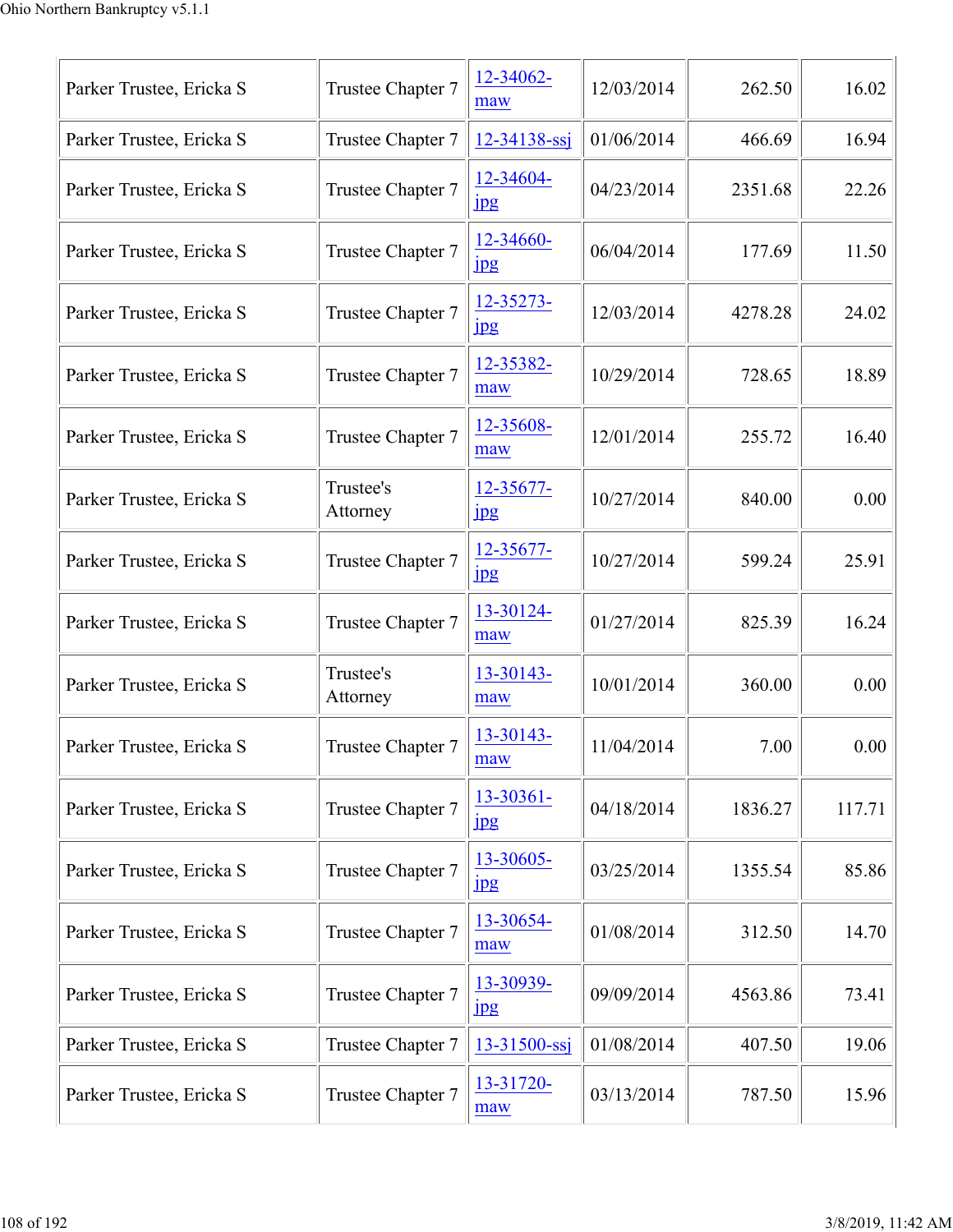| Parker Trustee, Ericka S | Trustee Chapter 7 | 13-31834-<br>maw              | 05/12/2014 | 586.77  | 17.33 |
|--------------------------|-------------------|-------------------------------|------------|---------|-------|
| Parker Trustee, Ericka S | Trustee Chapter 7 | 13-32131-<br>maw              | 03/13/2014 | 2167.17 | 36.82 |
| Parker Trustee, Ericka S | Trustee Chapter 7 | 13-32610-<br>maw              | 01/27/2014 | 1646.49 | 17.48 |
| Parker Trustee, Ericka S | Trustee Chapter 7 | 13-32918-<br>maw              | 07/08/2014 | 1053.42 | 18.40 |
| Parker Trustee, Ericka S | Trustee Chapter 7 | 13-33267-<br>maw              | 06/02/2014 | 280.89  | 15.95 |
| Parker Trustee, Ericka S | Trustee Chapter 7 | 13-33322-<br>maw              | 08/11/2014 | 274.59  | 20.83 |
| Parker Trustee, Ericka S | Trustee Chapter 7 | 13-33375-<br>$_{\rm 1\!P\!S}$ | 05/21/2014 | 514.61  | 15.55 |
| Parker Trustee, Ericka S | Trustee Chapter 7 | 13-33502-<br>maw              | 08/25/2014 | 687.84  | 18.69 |
| Parker Trustee, Ericka S | Trustee Chapter 7 | 13-33511-<br>maw              | 04/18/2014 | 349.93  | 19.05 |
| Parker Trustee, Ericka S | Trustee Chapter 7 | 13-33733-<br>maw              | 06/30/2014 | 806.25  | 15.55 |
| Parker Trustee, Ericka S | Trustee Chapter 7 | 13-33748-<br>maw              | 05/28/2014 | 600.72  | 19.56 |
| Parker Trustee, Ericka S | Trustee Chapter 7 | 13-33784-<br>maw              | 06/17/2014 | 619.87  | 16.93 |
| Parker Trustee, Ericka S | Trustee Chapter 7 | 13-33818-<br>$_{\rm 1\!P\!S}$ | 07/28/2014 | 882.39  | 15.46 |
| Parker Trustee, Ericka S | Trustee Chapter 7 | 13-33841-<br>maw              | 11/04/2014 | 1453.00 | 20.38 |
| Parker Trustee, Ericka S | Trustee Chapter 7 | 13-34002-<br>maw              | 07/02/2014 | 1089.00 | 17.53 |
| Parker Trustee, Ericka S | Trustee Chapter 7 | 13-34012-<br>$_{\rm 1\!P\!S}$ | 05/12/2014 | 321.30  | 14.15 |
| Parker Trustee, Ericka S | Trustee Chapter 7 | 13-34078-<br>$_{\rm 1\!P\!S}$ | 06/03/2014 | 324.32  | 19.05 |
| Parker Trustee, Ericka S | Trustee Chapter 7 | 13-34306-<br>1 <sub>p</sub> g | 10/24/2014 | 392.64  | 16.04 |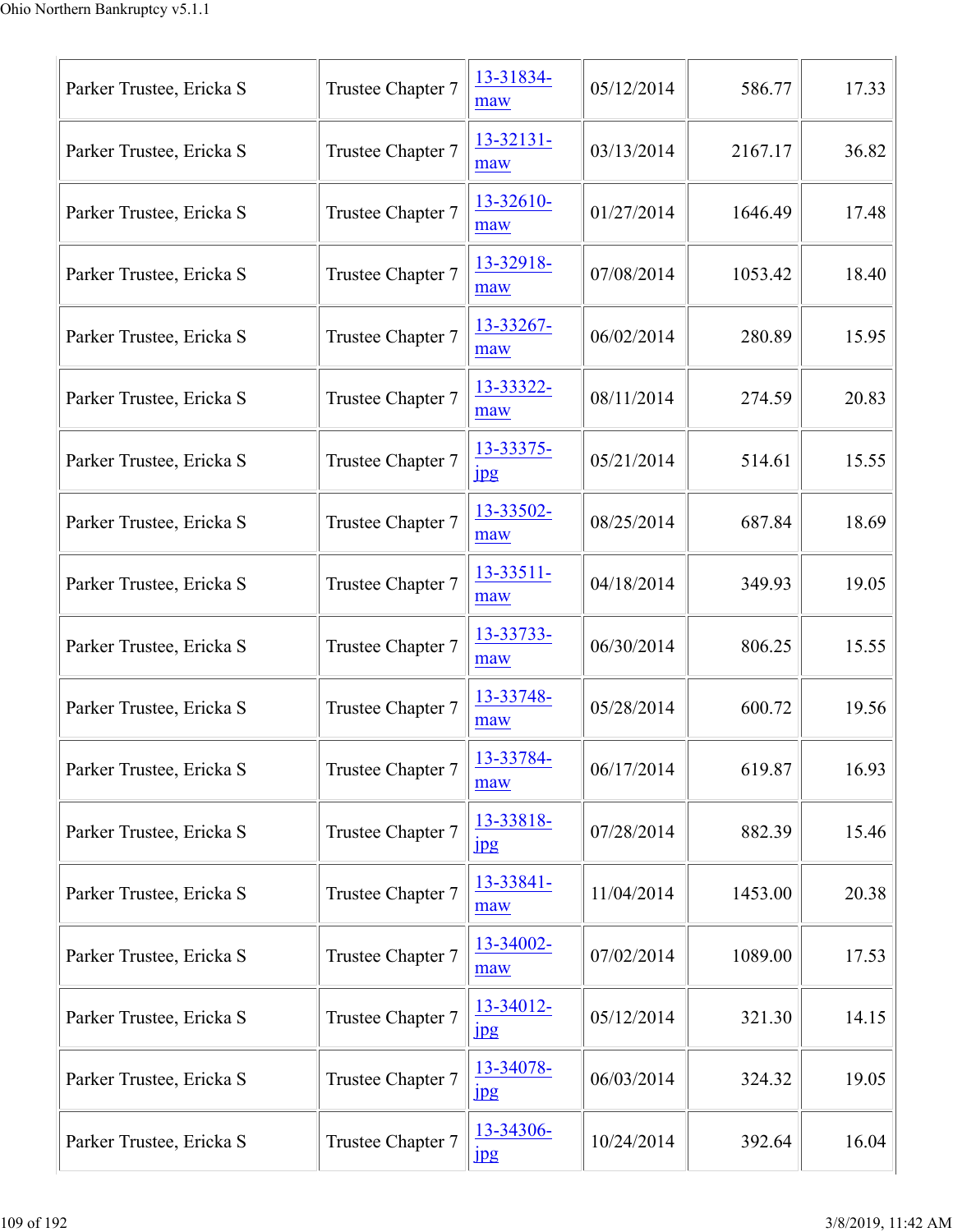| Parker Trustee, Ericka S | Trustee Chapter 7 | 13-34361-<br>$_{\rm 1\!P\!S}$ | 09/18/2014 | 432.22  | 15.15 |
|--------------------------|-------------------|-------------------------------|------------|---------|-------|
| Parker Trustee, Ericka S | Trustee Chapter 7 | 13-34448-<br>$_{\rm 1pg}$     | 11/03/2014 | 719.47  | 19.38 |
| Parker Trustee, Ericka S | Trustee Chapter 7 | 13-34456-<br>$_{\rm 1\,}$     | 06/10/2014 | 393.29  | 14.26 |
| Parker Trustee, Ericka S | Trustee Chapter 7 | 13-34491-<br>maw              | 09/05/2014 | 449.60  | 16.51 |
| Parker Trustee, Ericka S | Trustee Chapter 7 | 13-34532-<br>$_{\rm 1pg}$     | 07/08/2014 | 534.86  | 15.64 |
| Parker Trustee, Ericka S | Trustee Chapter 7 | 13-34544-<br>$_{\rm 1\!P\!S}$ | 06/17/2014 | 341.03  | 14.55 |
| Parker Trustee, Ericka S | Trustee Chapter 7 | 13-34555-<br>maw              | 06/18/2014 | 1213.44 | 18.11 |
| Parker Trustee, Ericka S | Trustee Chapter 7 | 13-34639-<br>maw              | 06/10/2014 | 499.32  | 17.89 |
| Parker Trustee, Ericka S | Trustee Chapter 7 | 13-34640-<br>$_{\rm 1\!P\!S}$ | 07/07/2014 | 772.72  | 16.93 |
| Parker Trustee, Ericka S | Trustee Chapter 7 | 13-34732-<br>$_{\rm 1\!P\!S}$ | 06/26/2014 | 337.25  | 16.02 |
| Parker Trustee, Ericka S | Trustee Chapter 7 | 13-34962-<br>$_{\rm 1pg}$     | 11/19/2014 | 500.00  | 18.67 |
| Parker Trustee, Ericka S | Trustee Chapter 7 | 13-35033-<br>$_{\rm 1pg}$     | 12/02/2014 | 354.16  | 18.18 |
| Parker Trustee, Ericka S | Trustee Chapter 7 | 13-35166-<br>$_{\rm 1\!P\!S}$ | 08/18/2014 | 564.60  | 17.71 |
| Parker Trustee, Ericka S | Trustee Chapter 7 | 13-35216-<br>maw              | 08/11/2014 | 551.75  | 19.20 |
| Parker Trustee, Ericka S | Trustee Chapter 7 | 13-35227-<br>$_{\rm 1\!P\!S}$ | 08/11/2014 | 1320.55 | 17.15 |
| Parker Trustee, Ericka S | Trustee Chapter 7 | 14-30012-<br>maw              | 08/25/2014 | 345.10  | 15.53 |
| Parker Trustee, Ericka S | Trustee Chapter 7 | 14-30019-<br>$_{\rm 1\!P\!S}$ | 09/22/2014 | 854.25  | 16.06 |
| Parker Trustee, Ericka S | Trustee Chapter 7 | 14-30031-<br>$_{\rm 1\!P\!S}$ | 08/29/2014 | 572.93  | 18.09 |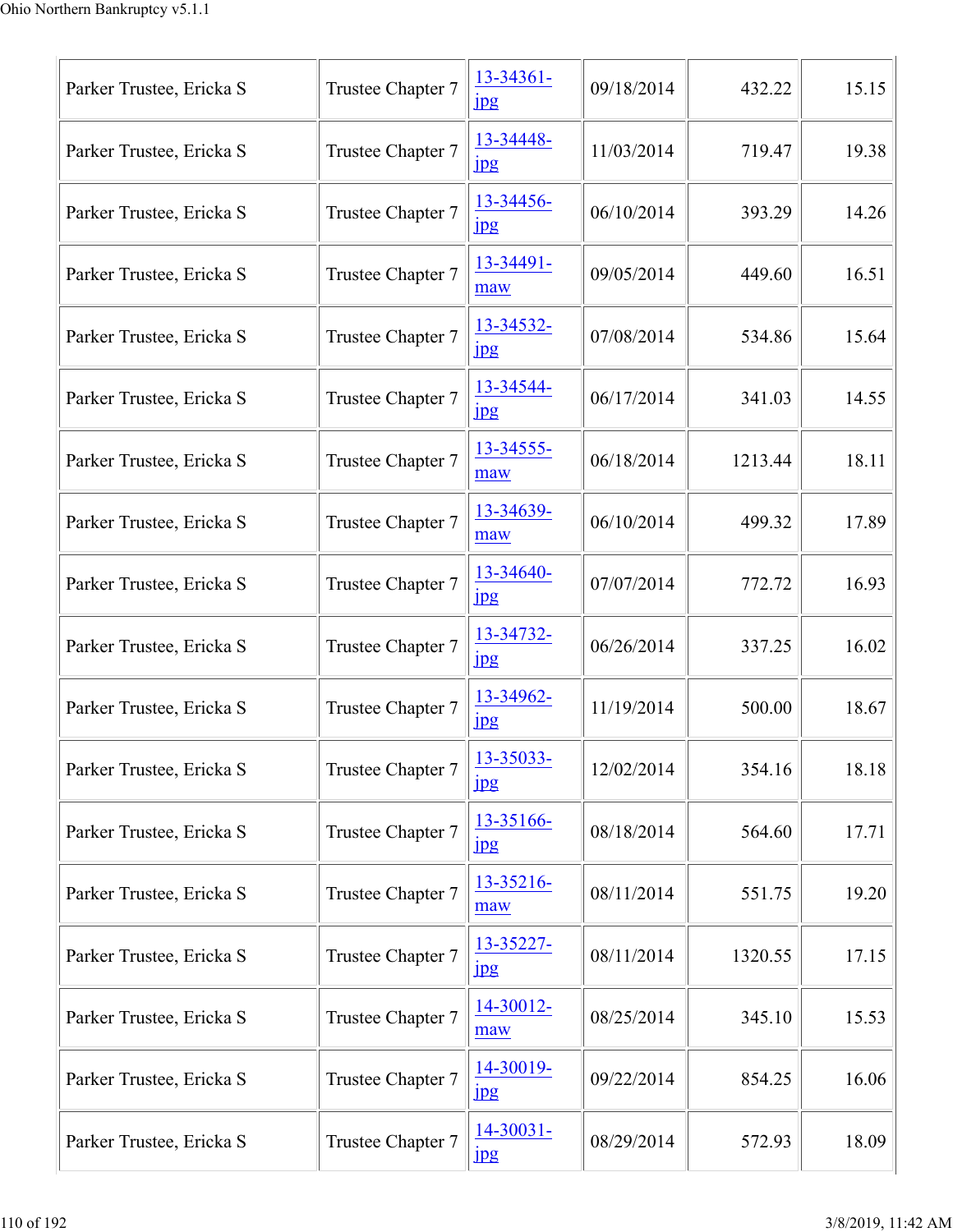| Parker Trustee, Ericka S | Trustee Chapter 7     | 14-30143-<br>$_{\rm 1\!P\!S}$ | 11/05/2014 | 263.00   | 18.60   |
|--------------------------|-----------------------|-------------------------------|------------|----------|---------|
| Parker Trustee, Ericka S | Trustee Chapter 7     | 14-30189-<br>maw              | 09/18/2014 | 1282.25  | 17.24   |
| Parker Trustee, Ericka S | Trustee Chapter 7     | 14-30190-<br>$_{\rm 1\,}$     | 09/04/2014 | 1418.89  | 16.64   |
| Parker Trustee, Ericka S | Trustee Chapter 7     | 14-30214-<br>maw              | 09/05/2014 | 595.12   | 16.13   |
| Parker Trustee, Ericka S | Trustee Chapter 7     | 14-30249-<br>$_{\rm 1pg}$     | 09/16/2014 | 923.45   | 19.09   |
| Parker Trustee, Ericka S | Trustee Chapter 7     | 14-30368-<br>maw              | 09/22/2014 | 499.17   | 14.26   |
| Parker Trustee, Ericka S | Trustee Chapter 7     | 14-30369-<br>maw              | 09/19/2014 | 988.00   | 16.75   |
| Parker Trustee, Ericka S | Trustee Chapter 7     | 14-30592-<br>maw              | 10/20/2014 | 430.37   | 16.31   |
| Parker Trustee, Ericka S | Trustee Chapter 7     | 14-30761-<br>maw              | 10/31/2014 | 360.32   | 17.40   |
| Parker Trustee, Ericka S | Trustee Chapter 7     | 14-30933-<br>jpg              | 11/19/2014 | 1095.80  | 17.33   |
| Parker Trustee, Ericka S | Trustee Chapter 7     | 14-30953-<br>$_{\rm 1pg}$     | 11/25/2014 | 800.00   | 15.66   |
| Parker Trustee, Ericka S | Trustee Chapter 7     | 14-31790-<br>$_{\rm 1\!P\!S}$ | 12/29/2014 | 1212.80  | 15.95   |
|                          |                       |                               | Total      | 62365.47 | 1573.94 |
| Peer, Christopher W.     | Other<br>Professional | 10-64360-rk                   | 03/06/2014 | 15240.00 | 0.00    |
| Peer, Christopher W.     | Accountant            | 10-64360-rk                   | 11/07/2014 | 1389.70  | 0.00    |
| Peer, Christopher W.     | Consultant            | 10-64360-rk                   | 11/07/2014 | 12000.00 | 3.00    |
|                          |                       |                               | Total      | 28629.70 | 3.00    |
| Phillips, Janet Louise   | Trustee's<br>Attorney | 13-33942-<br>$_{\rm 1pg}$     | 10/27/2014 | 2625.00  | 112.13  |
|                          |                       |                               | Total      | 2625.00  | 112.13  |
| Phillips, Russ           | Accountant            | 12-63271-rk                   | 04/01/2014 | 371.25   | 0.00    |
|                          |                       |                               |            |          |         |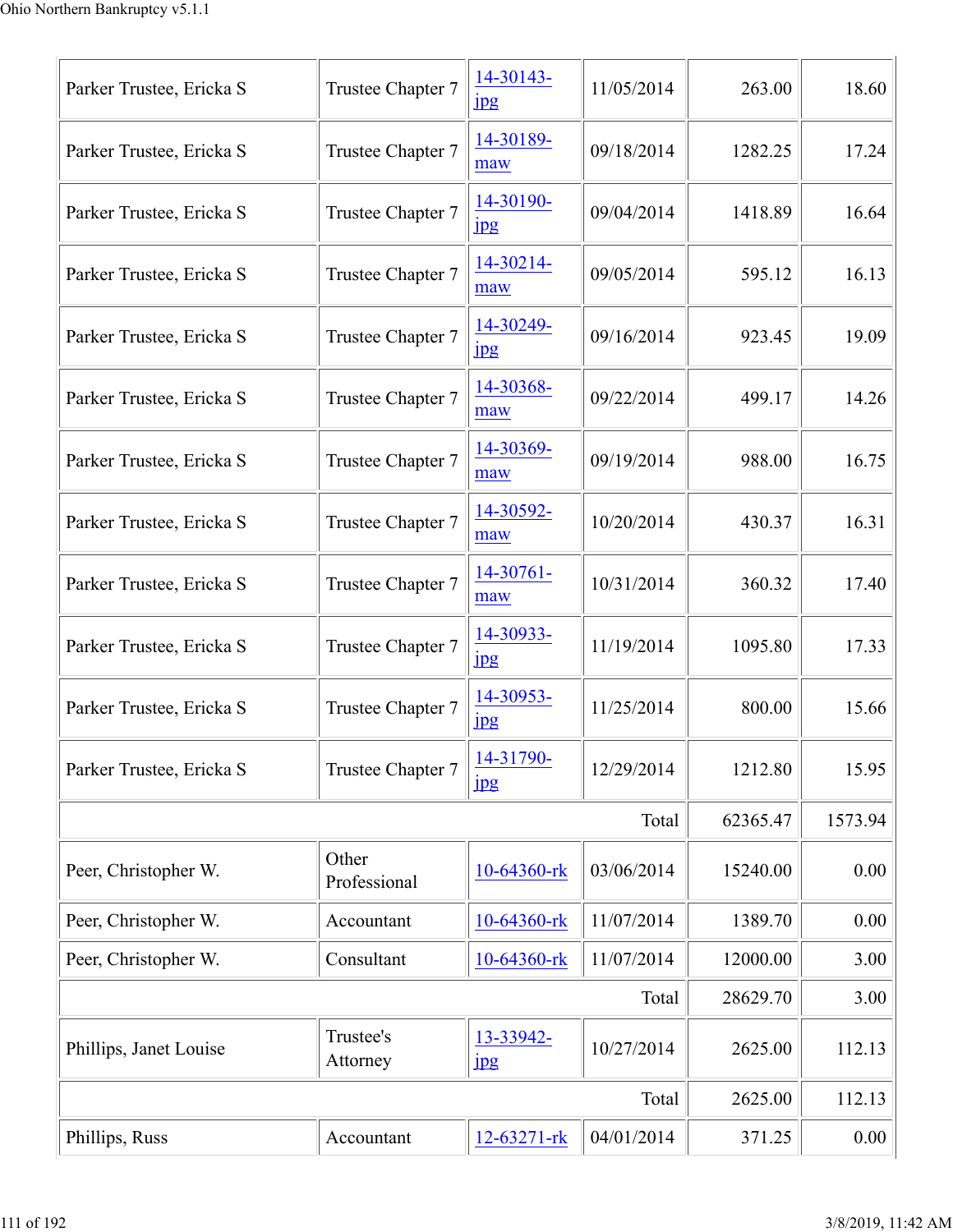|                          | 371.25                       | 0.00               |            |          |         |
|--------------------------|------------------------------|--------------------|------------|----------|---------|
| Phillips Organization    | Accountant                   | 12-62878-rk        | 03/18/2014 | 23515.40 | 0.00    |
| Phillips Organization    | Accountant                   | 12-62878-rk        | 11/04/2014 | 16229.00 | 0.00    |
| Phillips Organization    | Accountant                   | 12-62893-rk        | 11/05/2014 | 1030.50  | 0.00    |
| Phillips Organization    | Accountant                   | 14-60097-rk        | 07/07/2014 | 7648.75  | 0.00    |
|                          |                              |                    | Total      | 48423.65 | 0.00    |
| Phoenix Management Servi | Other<br>Professional        | $12 - 18640$ -jps  | 01/10/2014 | 68197.00 | 3299.16 |
| Phoenix Management Servi | Other<br>Professional        | 12-18640-jps       | 07/09/2014 | 17498.50 | 434.63  |
|                          |                              |                    | Total      | 85695.50 | 3733.79 |
| <b>RABIN AND RABIN</b>   | Trustee's<br>Attorney        | 13-10579-<br>aih   | 07/08/2014 | 245.00   | 89.38   |
| <b>RABIN AND RABIN</b>   | Trustee's<br>Attorney        | 13-14064-<br>aih   | 11/18/2014 | 280.00   | 177.96  |
| <b>RABIN AND RABIN</b>   | Trustee's<br>Attorney        | 13-15168-<br>aih   | 06/16/2014 | 175.00   | 2.06    |
| <b>RABIN AND RABIN</b>   | Attorney                     | 14-14429-jps       | 12/02/2014 | 1190.00  | 0.00    |
|                          |                              |                    | Total      | 1890.00  | 269.40  |
| Rabin, Julie E.          | Trustee Chapter 7            | 13-10622-jps       | 10/29/2014 | 2486.76  | 13.98   |
|                          |                              |                    | Total      | 2486.76  | 13.98   |
| Rabin, Mary Ann          | <b>Trustee Chapter</b><br>11 | 99-14624-<br>pmc   | 07/24/2014 | 407.15   | 15.65   |
| Rabin, Mary Ann          | Trustee Chapter 7            | $09 - 20524 - ips$ | 10/29/2014 | 88621.25 | 1322.56 |
| Rabin, Mary Ann          | Trustee Chapter 7            | 10-11954-<br>pmc   | 04/17/2014 | 3913.90  | 18.08   |
| Rabin, Mary Ann          | Trustee Chapter 7            | 10-17626-<br>aih   | 02/11/2014 | 325.00   | 22.92   |
| Rabin, Mary Ann          | Trustee Chapter 7            | 10-19900-jps       | 02/24/2014 | 6084.30  | 33.19   |
| Rabin, Mary Ann          | Trustee Chapter 7            | 11-11538-jps       | 03/19/2014 | 1260.05  | 9.66    |
| Rabin, Mary Ann          | Trustee Chapter 7            | 11-15363-aih       | 11/04/2014 | 16750.00 | 16.72   |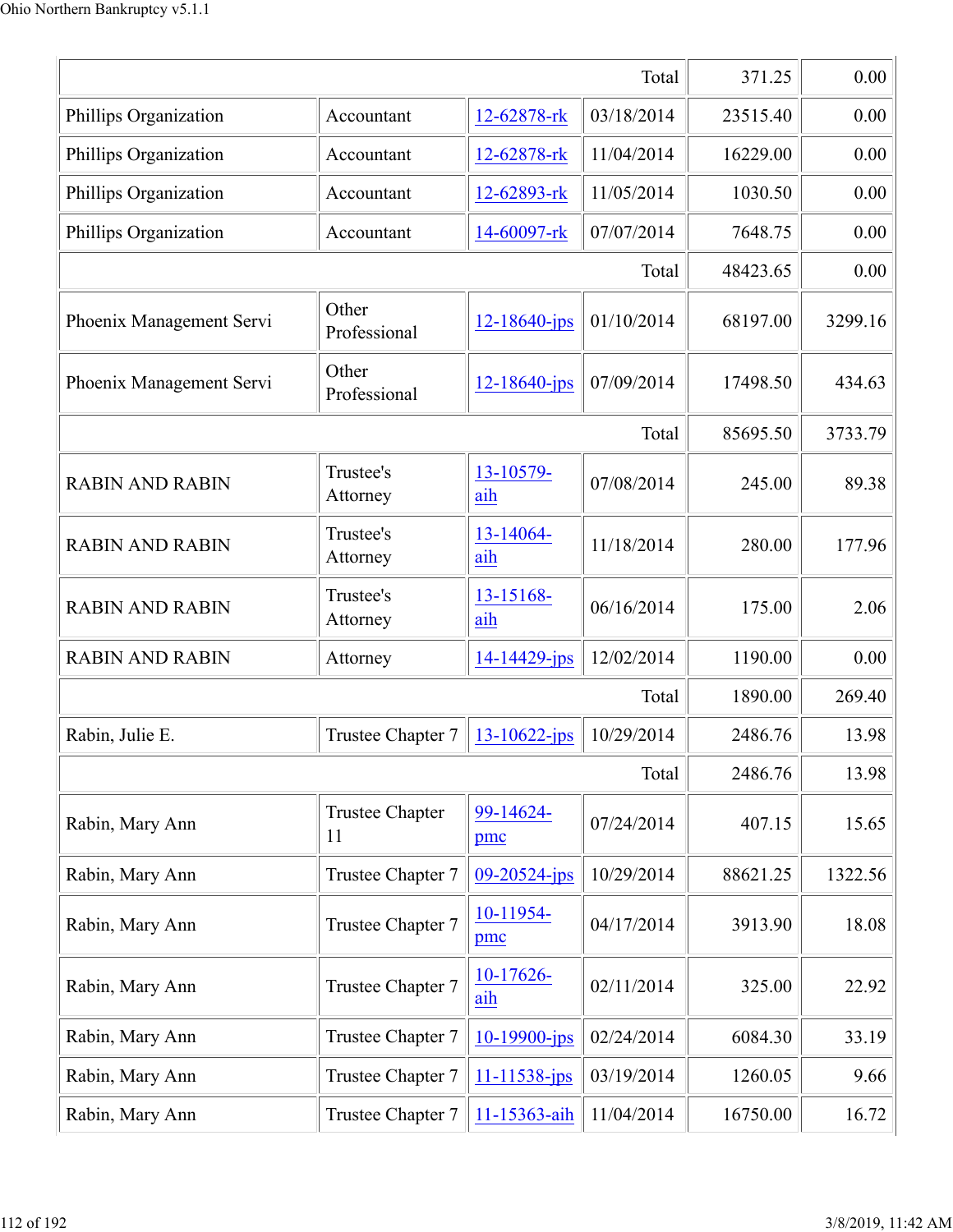| Rabin, Mary Ann | Trustee Chapter 7     | $11 - 16053 -$<br>pmc | 11/07/2014 | 8578.65  | 142.10 |
|-----------------|-----------------------|-----------------------|------------|----------|--------|
| Rabin, Mary Ann | Trustee Chapter 7     | 11-20266-aih          | 02/11/2014 | 1461.79  | 7.84   |
| Rabin, Mary Ann | Trustee Chapter 7     | 11-20468-jps          | 08/05/2014 | 569.27   | 9.68   |
| Rabin, Mary Ann | Trustee Chapter 7     | $12 - 10604 - ips$    | 05/09/2014 | 41.98    | 0.75   |
| Rabin, Mary Ann | Trustee Chapter 7     | 12-11361-aih          | 03/25/2014 | 820.58   | 9.74   |
| Rabin, Mary Ann | Trustee Chapter 7     | 12-13457-<br>pmc      | 07/17/2014 | 21117.23 | 94.25  |
| Rabin, Mary Ann | Trustee Chapter 7     | 12-18268-jps          | 01/17/2014 | 237.26   | 12.80  |
| Rabin, Mary Ann | Trustee Chapter 7     | $12 - 18284$ -jps     | 01/10/2014 | 421.60   | 12.28  |
| Rabin, Mary Ann | Trustee Chapter 7     | $12 - 19147$ -jps     | 03/06/2014 | 797.53   | 22.68  |
| Rabin, Mary Ann | Trustee Chapter 7     | 13-10579-<br>aih      | 07/08/2014 | 857.00   | 12.12  |
| Rabin, Mary Ann | Trustee Chapter 7     | 13-10590-<br>aih      | 07/08/2014 | 952.26   | 12.62  |
| Rabin, Mary Ann | Trustee's<br>Attorney | $13 - 10622 - ips$    | 10/29/2014 | 1785.00  | 375.55 |
| Rabin, Mary Ann | Trustee Chapter 7     | $13 - 10663$ -jps     | 04/16/2014 | 1268.00  | 16.26  |
| Rabin, Mary Ann | Trustee Chapter 7     | 13-10837-<br>aih      | 02/25/2014 | 1037.50  | 13.94  |
| Rabin, Mary Ann | Trustee Chapter 7     | 13-11216-<br>pmc      | 07/17/2014 | 598.21   | 11.28  |
| Rabin, Mary Ann | Trustee Chapter 7     | 13-11311-jps          | 07/09/2014 | 480.60   | 22.12  |
| Rabin, Mary Ann | Trustee Chapter 7     | 13-12495-<br>pmc      | 07/31/2014 | 1150.00  | 13.68  |
| Rabin, Mary Ann | Trustee Chapter 7     | 13-12637-<br>pmc      | 07/17/2014 | 393.75   | 6.00   |
| Rabin, Mary Ann | Trustee Chapter 7     | $13 - 12967$ -jps     | 05/09/2014 | 292.33   | 12.64  |
| Rabin, Mary Ann | Trustee Chapter 7     | 13-13035-<br>aih      | 11/04/2014 | 728.75   | 7.92   |
| Rabin, Mary Ann | Trustee Chapter 7     | 13-13074-<br>pmc      | 06/16/2014 | 875.00   | 11.42  |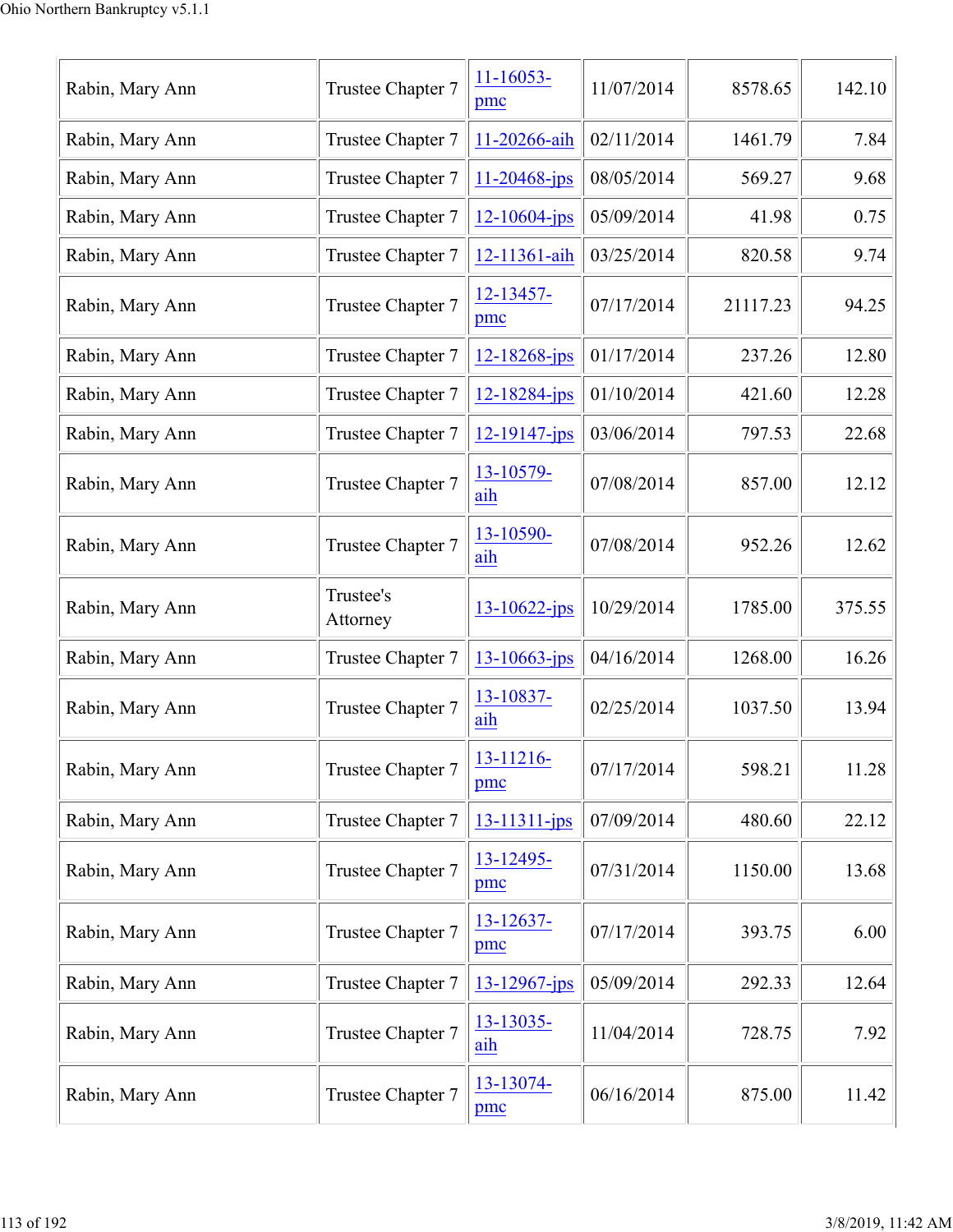| Rabin, Mary Ann | Trustee Chapter 7                                                                             | 13-13075-<br>pmc      | 01/16/2014 | 506.12  | 12.02  |
|-----------------|-----------------------------------------------------------------------------------------------|-----------------------|------------|---------|--------|
| Rabin, Mary Ann | Trustee Chapter 7                                                                             | 13-13105-<br>pmc      | 07/17/2014 | 868.38  | 216.20 |
| Rabin, Mary Ann | Trustee Chapter 7                                                                             | 13-13377-<br>pmc      | 01/16/2014 | 1960.00 | 160.06 |
| Rabin, Mary Ann | Trustee Chapter 7                                                                             | 13-13571-<br>pmc      | 01/16/2014 | 605.56  | 4.98   |
| Rabin, Mary Ann | Trustee Chapter 7                                                                             | 13-13778-jps          | 03/26/2014 | 311.22  | 8.56   |
| Rabin, Mary Ann | Trustee Chapter 7                                                                             | 13-13917-<br>aih      | 01/15/2014 | 337.56  | 31.72  |
| Rabin, Mary Ann | Trustee Chapter 7                                                                             | 13-14064-<br>aih      | 11/18/2014 | 456.25  | 21.56  |
| Rabin, Mary Ann | Trustee Chapter 7                                                                             | $13 - 14092$ -jps     | 04/16/2014 | 500.00  | 17.62  |
| Rabin, Mary Ann | Trustee Chapter 7                                                                             | $13 - 14152 - ips$    | 02/18/2014 | 395.04  | 7.98   |
| Rabin, Mary Ann | Trustee Chapter 7                                                                             | 13-14170-<br>pmc      | 03/27/2014 | 1500.00 | 8.00   |
| Rabin, Mary Ann | Trustee Chapter 7                                                                             | $13 - 14401 -$<br>pmc | 03/28/2014 | 548.16  | 12.18  |
| Rabin, Mary Ann | Trustee Chapter 7                                                                             | 13-14591-<br>aih      | 07/22/2014 | 431.86  | 3.96   |
| Rabin, Mary Ann | Trustee Chapter 7 $\left  \frac{13-14717-\text{jps}}{13-14717-\text{jps}} \right $ 04/16/2014 |                       |            | 472.86  | 8.98   |
| Rabin, Mary Ann | Trustee Chapter 7                                                                             | 13-15047-<br>aih      | 06/16/2014 | 287.77  | 9.82   |
| Rabin, Mary Ann | Trustee Chapter 7                                                                             | 13-15108-jps          | 03/26/2014 | 284.27  | 6.82   |
| Rabin, Mary Ann | Trustee Chapter 7                                                                             | 13-15133-<br>aih      | 09/23/2014 | 516.59  | 11.20  |
| Rabin, Mary Ann | Trustee Chapter 7                                                                             | 13-15168-<br>aih      | 06/16/2014 | 289.89  | 8.76   |
| Rabin, Mary Ann | Trustee Chapter 7                                                                             | 13-15274-<br>pmc      | 07/17/2014 | 871.50  | 191.84 |
| Rabin, Mary Ann | Trustee Chapter 7                                                                             | 13-15277-<br>pmc      | 03/03/2014 | 364.27  | 8.58   |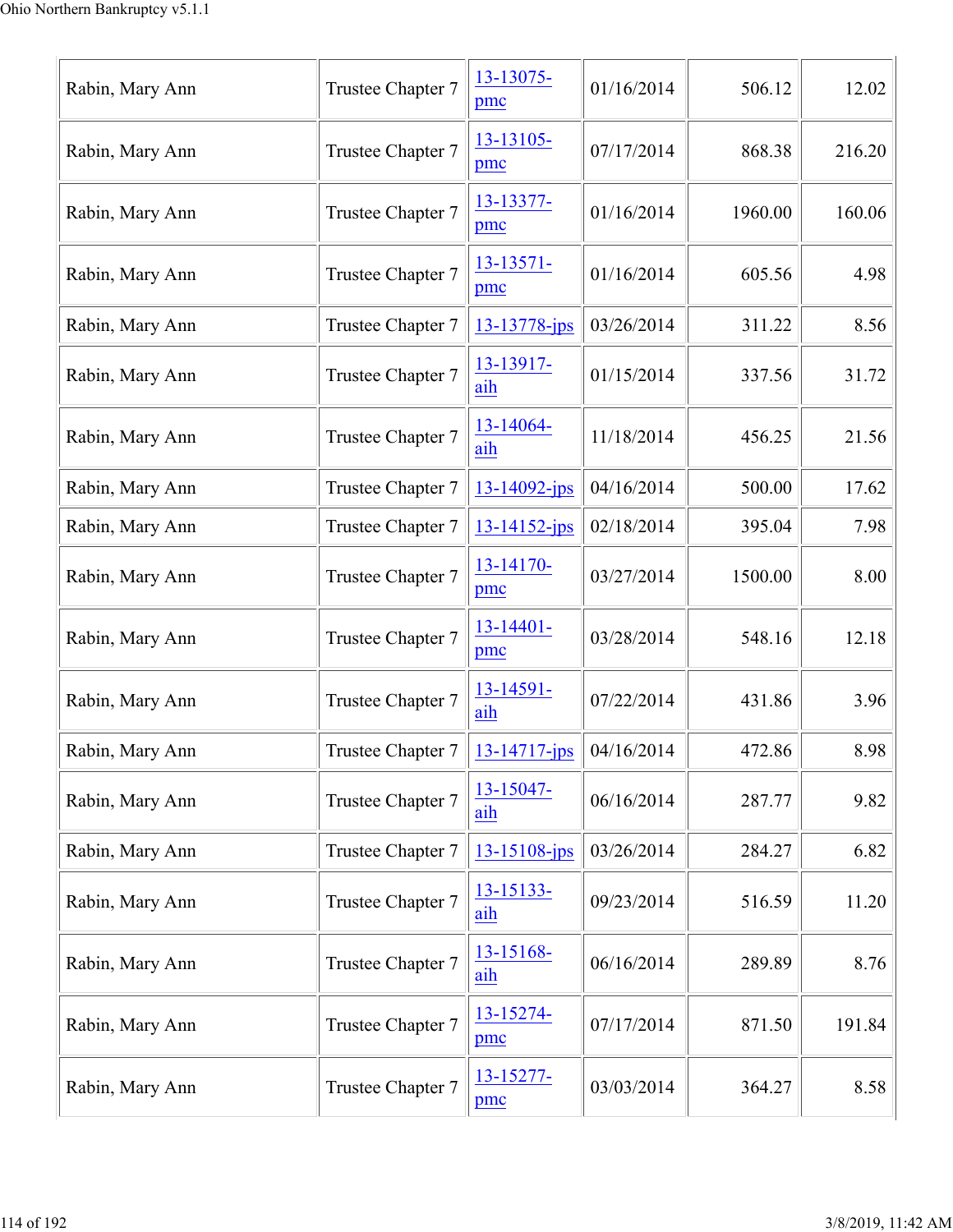| Rabin, Mary Ann | Trustee Chapter 7 | 13-15430-<br>pmc      | 03/11/2014 | 375.66  | 13.08 |
|-----------------|-------------------|-----------------------|------------|---------|-------|
| Rabin, Mary Ann | Trustee Chapter 7 | 13-15770-<br>aih      | 06/17/2014 | 725.00  | 7.32  |
| Rabin, Mary Ann | Trustee Chapter 7 | 13-15897-jps          | 07/30/2014 | 282.23  | 11.16 |
| Rabin, Mary Ann | Trustee Chapter 7 | 13-16191-<br>aih      | 07/01/2014 | 259.35  | 11.96 |
| Rabin, Mary Ann | Trustee Chapter 7 | $13 - 16441 -$<br>pmc | 08/07/2014 | 693.76  | 6.32  |
| Rabin, Mary Ann | Trustee Chapter 7 | 13-16644-<br>pmc      | 06/16/2014 | 295.41  | 7.68  |
| Rabin, Mary Ann | Trustee Chapter 7 | 13-16795-<br>pmc      | 08/18/2014 | 296.23  | 6.56  |
| Rabin, Mary Ann | Trustee Chapter 7 | $13 - 16960$ -jps     | 07/22/2014 | 440.84  | 11.44 |
| Rabin, Mary Ann | Trustee Chapter 7 | $13 - 17183 - ips$    | 08/27/2014 | 271.89  | 5.92  |
| Rabin, Mary Ann | Trustee Chapter 7 | 13-17199-<br>aih      | 09/23/2014 | 1101.94 | 10.52 |
| Rabin, Mary Ann | Trustee Chapter 7 | 13-17584-<br>aih      | 08/28/2014 | 281.71  | 8.48  |
| Rabin, Mary Ann | Trustee Chapter 7 | 13-17870-jps          | 09/23/2014 | 450.00  | 7.92  |
| Rabin, Mary Ann | Trustee Chapter 7 | 13-18147-<br>aih      | 08/28/2014 | 324.29  | 8.64  |
| Rabin, Mary Ann | Trustee Chapter 7 | 13-18167-jps          | 08/27/2014 | 375.00  | 8.00  |
| Rabin, Mary Ann | Trustee Chapter 7 | 13-18228-<br>pmc      | 06/13/2014 | 286.94  | 10.98 |
| Rabin, Mary Ann | Trustee Chapter 7 | 13-18283-<br>aih      | 08/28/2014 | 324.00  | 7.24  |
| Rabin, Mary Ann | Trustee Chapter 7 | 13-18691-<br>pmc      | 10/21/2014 | 202.66  | 9.12  |
| Rabin, Mary Ann | Trustee Chapter 7 | 13-18704-<br>pmc      | 07/23/2014 | 358.47  | 15.56 |
| Rabin, Mary Ann | Trustee Chapter 7 | 13-18765-<br>aih      | 11/04/2014 | 411.57  | 13.68 |
| Rabin, Mary Ann | Trustee Chapter 7 | 13-18766-jps          | 10/29/2014 | 612.50  | 14.36 |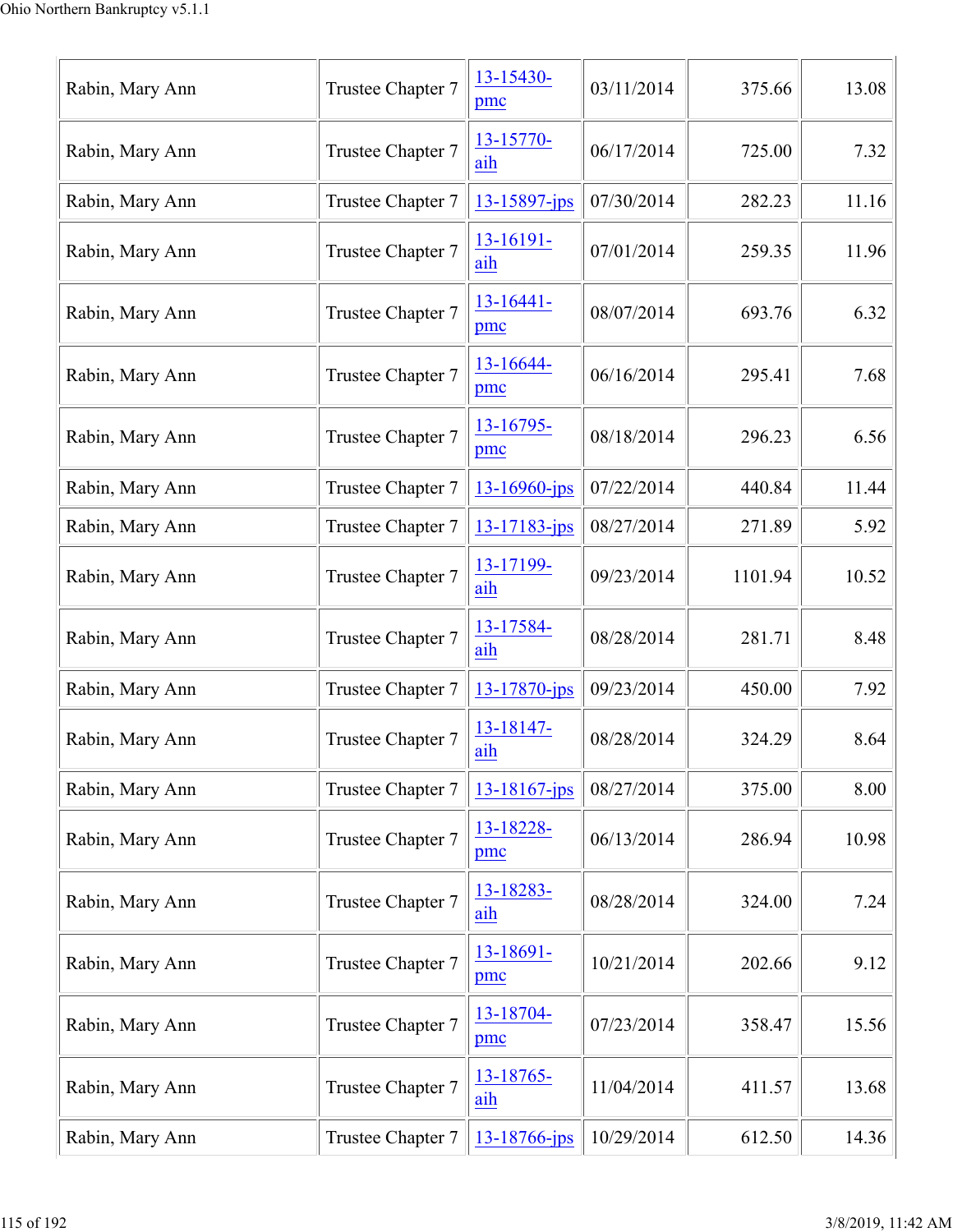| Rabin, Mary Ann | Trustee Chapter 7     | 13-18798-<br>pmc   | 07/31/2014 | 398.03    | 10.16   |
|-----------------|-----------------------|--------------------|------------|-----------|---------|
| Rabin, Mary Ann | Trustee Chapter 7     | 13-18816-<br>pmc   | 07/31/2014 | 382.67    | 7.28    |
| Rabin, Mary Ann | Trustee Chapter 7     | 14-10412-<br>aih   | 11/18/2014 | 728.69    | 5.68    |
| Rabin, Mary Ann | Trustee Chapter 7     | 14-10440-jps       | 10/22/2014 | 280.50    | 10.44   |
| Rabin, Mary Ann | Trustee Chapter 7     | 14-10507-<br>pmc   | 12/23/2014 | 495.59    | 6.92    |
| Rabin, Mary Ann | Trustee Chapter 7     | 14-10511-jps       | 12/11/2014 | 1328.50   | 8.56    |
| Rabin, Mary Ann | Trustee Chapter 7     | 14-10529-<br>aih   | 10/03/2014 | 292.69    | 11.40   |
| Rabin, Mary Ann | Trustee Chapter 7     | 14-10539-<br>aih   | 12/09/2014 | 1380.10   | 12.04   |
| Rabin, Mary Ann | Trustee Chapter 7     | 14-10540-<br>aih   | 11/04/2014 | 660.03    | 7.44    |
| Rabin, Mary Ann | Trustee Chapter 7     | $14 - 10600 - ips$ | 11/19/2014 | 536.20    | 8.40    |
| Rabin, Mary Ann | Trustee Chapter 7     | 14-11094-jps       | 11/19/2014 | 1335.33   | 10.88   |
| Rabin, Mary Ann | Trustee Chapter 7     | 14-11505-jps       | 12/11/2014 | 428.40    | 5.96    |
| Rabin, Mary Ann | Trustee Chapter 7     | 14-11514-aih       | 12/09/2014 | 378.82    | 11.28   |
| Rabin, Mary Ann | Trustee Chapter 7     | 14-11517-aih       | 12/05/2014 | 309.07    | 19.44   |
| Rabin, Mary Ann | Trustee Chapter 7     | $14 - 11655$ -jps  | 11/12/2014 | 270.40    | 9.16    |
| Rabin, Mary Ann | Trustee Chapter 7     | 14-11690-<br>pmc   | 12/01/2014 | 264.36    | 10.52   |
| Rabin, Mary Ann | Trustee Chapter 7     | $14 - 12452 - ips$ | 12/18/2014 | 453.58    | 8.40    |
| Rabin, Mary Ann | Trustee Chapter 7     | 14-12845-jps       | 12/18/2014 | 349.37    | 8.72    |
|                 |                       |                    | Total      | 191975.02 | 3385.91 |
| Rabin, Mary Ann | Trustee Chapter 7     | 99-14624-<br>pmc   | 07/24/2014 | 180.24    | 12.20   |
| Rabin, Mary Ann | Trustee's<br>Attorney | 13-11311-jps       | 07/09/2014 | 175.00    | 1.26    |
| Rabin, Mary Ann | Trustee Chapter 7     | $13 - 16925$ -jps  | 07/22/2014 | 273.39    | 12.36   |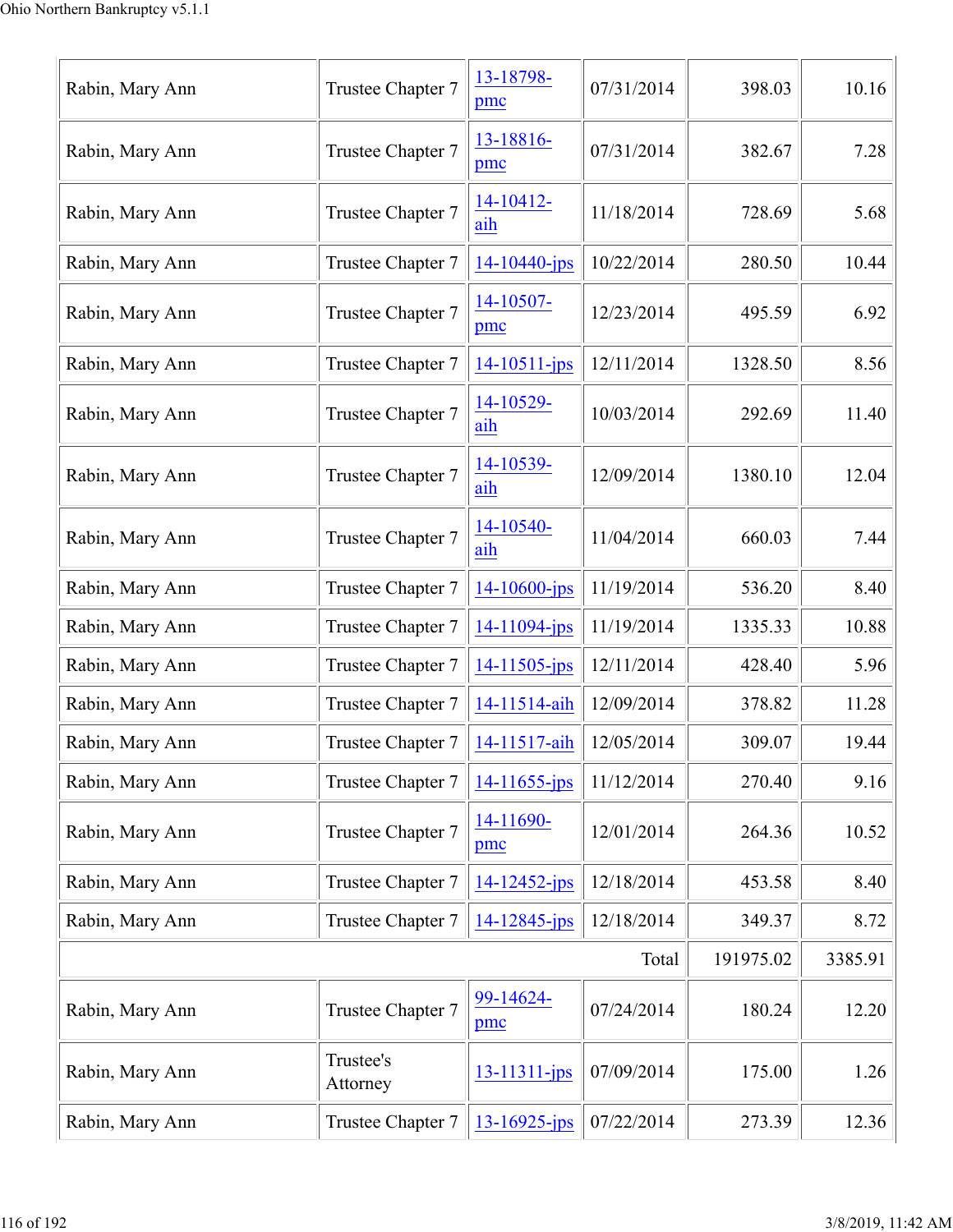| Rabin, Mary Ann      | Trustee's<br>Attorney | 13-18766-jps          | 10/29/2014 | 210.00  | 24.56  |
|----------------------|-----------------------|-----------------------|------------|---------|--------|
|                      |                       |                       | Total      | 838.63  | 50.38  |
| Rabin, Mary Ann      | Trustee's<br>Attorney | 13-12967-jps          | 05/09/2014 | 175.00  | 3.46   |
| Rabin, Mary Ann      | Trustee's<br>Attorney | $13 - 16960 - ips$    | 07/22/2014 | 175.00  | 2.08   |
|                      |                       |                       | Total      | 350.00  | 5.54   |
| Rabin & Rabin        | Trustee's<br>Attorney | 13-16644-<br>pmc      | 06/16/2014 | 175.00  | 2.48   |
| Rabin & Rabin        | Trustee's<br>Attorney | 14-10507-<br>pmc      | 12/23/2014 | 175.00  | 3.28   |
|                      |                       |                       | Total      | 350.00  | 5.76   |
| Rabin & Rabin Co LPA | Trustee's<br>Attorney | 10-17626-<br>aih      | 02/11/2014 | 175.00  | 52.08  |
| Rabin & Rabin Co LPA | Trustee's<br>Attorney | $12 - 10604 - ips$    | 05/09/2014 | 787.48  | 60.27  |
| Rabin & Rabin Co LPA | Trustee's<br>Attorney | 13-10837-<br>aih      | 02/25/2014 | 350.00  | 124.82 |
| Rabin & Rabin Co LPA | Trustee's<br>Attorney | 13-13035-<br>aih      | 11/04/2014 | 350.00  | 103.48 |
| Rabin & Rabin Co LPA | Trustee's<br>Attorney | 13-15133-<br>aih      | 09/23/2014 | 175.00  | 3.28   |
| Rabin & Rabin Co LPA | Trustee's<br>Attorney | 13-15770-<br>aih      | 06/17/2014 | 420.00  | 67.58  |
| Rabin & Rabin Co LPA | Trustee's<br>Attorney | 13-18147-<br>aih      | 08/28/2014 | 175.00  | 3.28   |
| Rabin & Rabin Co LPA | Trustee's<br>Attorney | $14 - 10412 -$<br>aih | 11/18/2014 | 945.00  | 6.64   |
|                      |                       |                       | Total      | 3377.48 | 421.43 |
| Rabin & Rabin Co LPA | Trustee's<br>Attorney | 11-15363-aih          | 11/04/2014 | 7665.00 | 106.87 |
| Rabin & Rabin Co LPA | Trustee's<br>Attorney | 13-10590-<br>aih      | 07/08/2014 | 350.00  | 5.86   |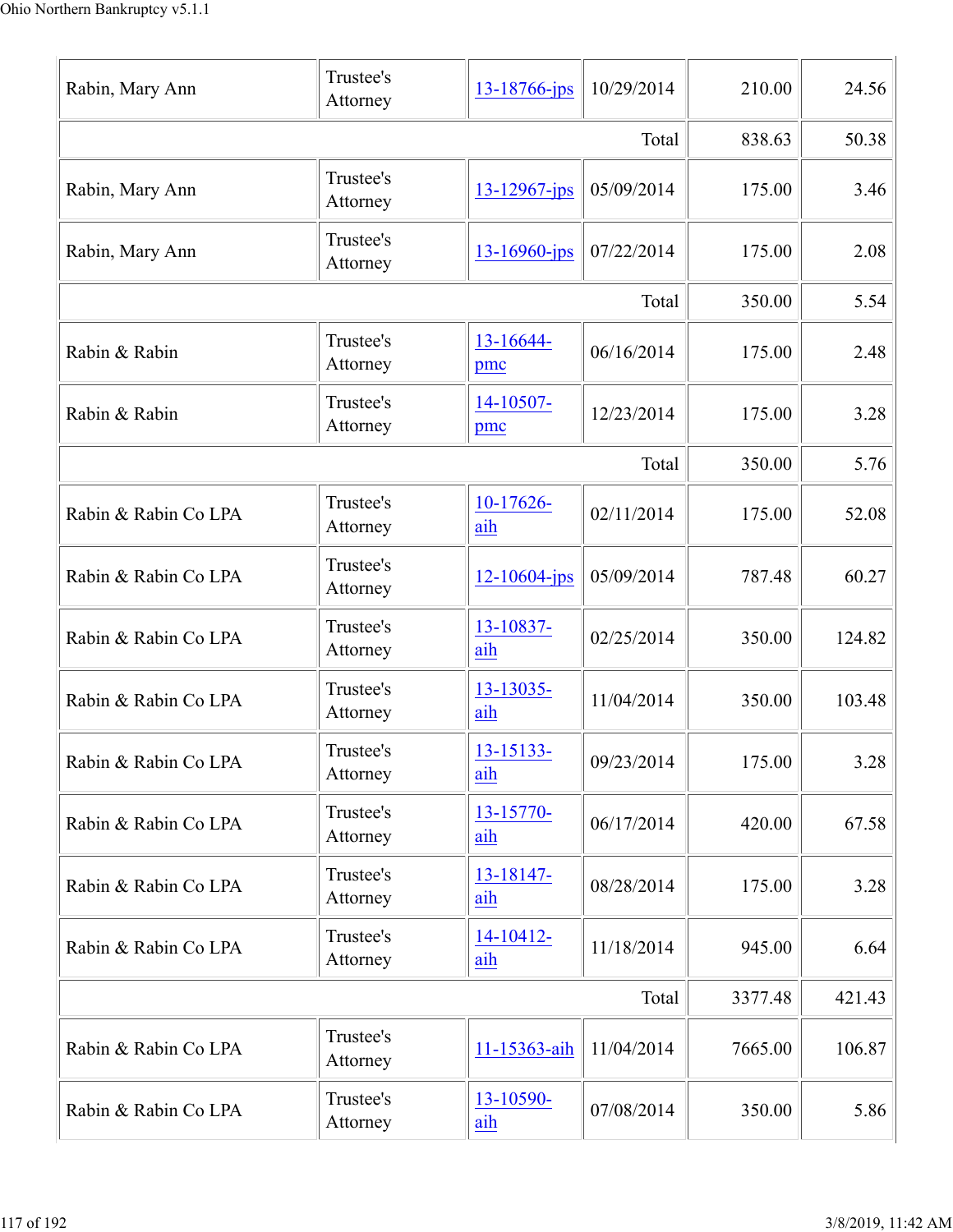|                          |                       |                                          | Total      | 8015.00  | 112.73 |
|--------------------------|-----------------------|------------------------------------------|------------|----------|--------|
| Rabin & Rabin Co., L.P.A | Trustee's<br>Attorney | 10-11954-<br>pmc                         | 04/17/2014 | 445.00   | 8.04   |
| Rabin & Rabin Co., L.P.A | Trustee's<br>Attorney | 10-19900-jps                             | 02/18/2014 | 2800.19  | 396.40 |
| Rabin & Rabin Co., L.P.A | Trustee's<br>Attorney | $10 - 19900 - ips$                       | 02/24/2014 | 2625.15  | 371.62 |
| Rabin & Rabin Co., L.P.A | Trustee's<br>Attorney | $11 - 16053 -$<br>pmc                    | 11/07/2014 | 10010.00 | 97.86  |
| Rabin & Rabin Co., L.P.A | Trustee's<br>Attorney | 12-13457-<br>pmc                         | 07/17/2014 | 9870.00  | 147.79 |
| Rabin & Rabin Co., L.P.A | Trustee's<br>Attorney | $12 - 19147 - ips$                       | 03/06/2014 | 1785.00  | 58.30  |
| Rabin & Rabin Co., L.P.A | Trustee's<br>Attorney | 13-10663-jps                             | 04/16/2014 | 245.00   | 106.07 |
| Rabin & Rabin Co., L.P.A | Trustee's<br>Attorney | 13-11216-<br>pmc                         | 07/17/2014 | 175.00   | 3.08   |
| Rabin & Rabin Co., L.P.A | Trustee's<br>Attorney | 13-12637-<br>pmc                         | 07/17/2014 | 315.00   | 5.46   |
| Rabin & Rabin Co., L.P.A | Trustee's<br>Attorney | 13-13074-<br>pmc                         | 06/16/2014 | 875.00   | 30.76  |
| Rabin & Rabin Co., L.P.A | Trustee's<br>Attorney | $13-13778$ -jps $\vert 03/26/2014 \vert$ |            | 175.00   | 3.06   |
| Rabin & Rabin Co., L.P.A | Trustee's<br>Attorney | $13 - 14092 - ips$                       | 04/16/2014 | 245.00   | 33.56  |
| Rabin & Rabin Co., L.P.A | Trustee's<br>Attorney | 13-14170-<br>pmc                         | 03/27/2014 | 420.00   | 39.82  |
| Rabin & Rabin Co., L.P.A | Trustee's<br>Attorney | 13-14401-<br>pmc                         | 03/28/2014 | 175.00   | 3.46   |
| Rabin & Rabin Co., L.P.A | Trustee's<br>Attorney | 13-16191-<br>aih                         | 07/01/2014 | 105.00   | 1.68   |
| Rabin & Rabin Co., L.P.A | Trustee's<br>Attorney | $13 - 16441 -$<br>pmc                    | 08/07/2014 | 175.00   | 2.68   |
| Rabin & Rabin Co., L.P.A | Trustee's<br>Attorney | 13-16795-<br>pmc                         | 08/18/2014 | 175.00   | 3.28   |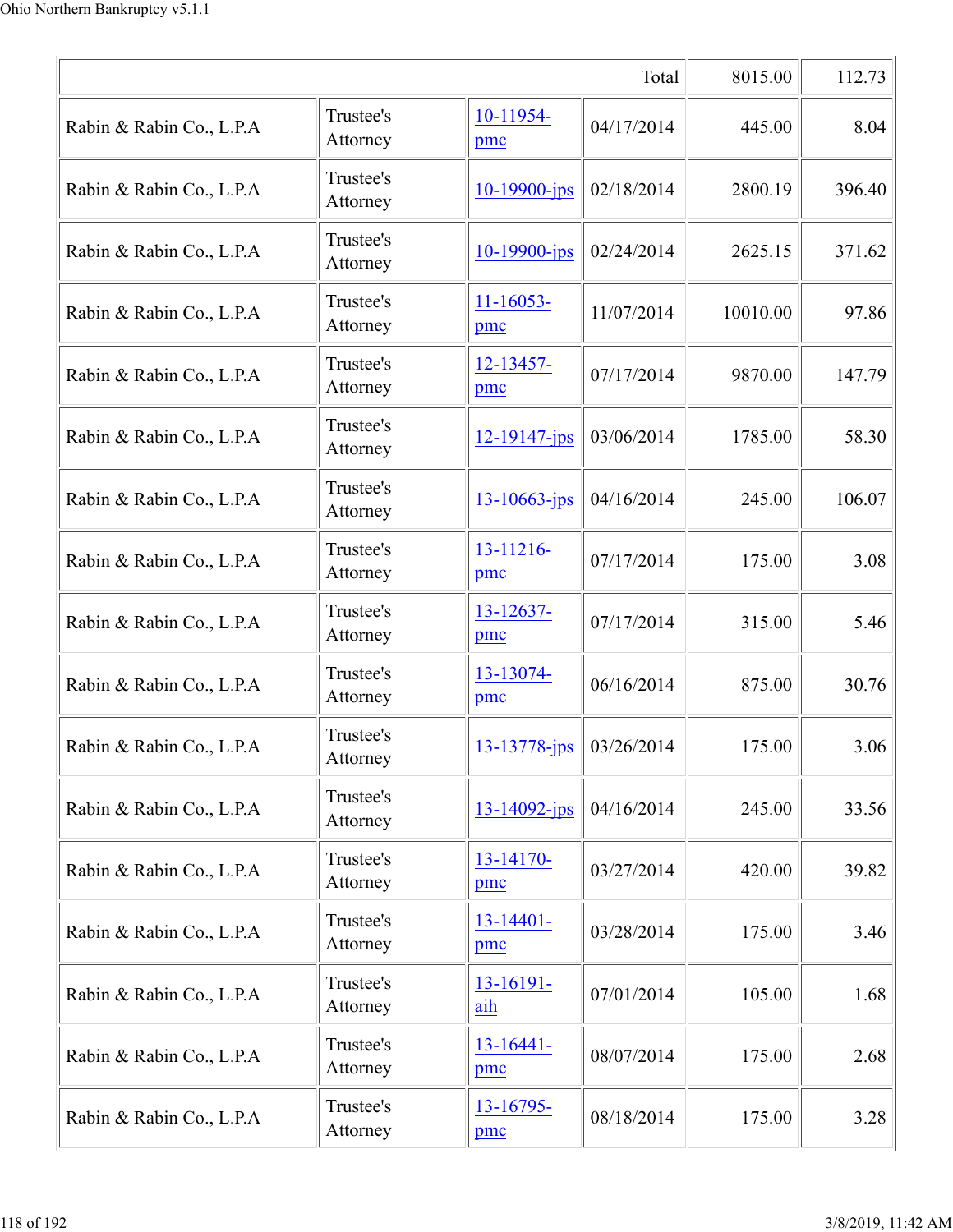| Rabin & Rabin Co., L.P.A | Trustee's<br>Attorney | $13 - 16925$ -jps             | 07/22/2014 | 175.00   | 2.48    |
|--------------------------|-----------------------|-------------------------------|------------|----------|---------|
| Rabin & Rabin Co., L.P.A | Trustee's<br>Attorney | $13 - 17183$ -jps             | 08/27/2014 | 175.00   | 2.88    |
| Rabin & Rabin Co., L.P.A | Trustee's<br>Attorney | 13-17199-<br>aih              | 09/23/2014 | 175.00   | 3.68    |
| Rabin & Rabin Co., L.P.A | Trustee's<br>Attorney | 13-17584-<br>aih              | 08/28/2014 | 175.00   | 1.28    |
| Rabin & Rabin Co., L.P.A | Trustee's<br>Attorney | 13-18691-<br>pmc              | 10/21/2014 | 245.00   | 18.44   |
| Rabin & Rabin Co., L.P.A | Trustee's<br>Attorney | 13-18704-<br>pmc              | 07/23/2014 | 175.00   | 3.08    |
| Rabin & Rabin Co., L.P.A | Trustee's<br>Attorney | 13-18798-<br>pmc              | 07/31/2014 | 175.00   | 3.48    |
| Rabin & Rabin Co., L.P.A | Trustee's<br>Attorney | 13-18816-<br>pmc              | 07/31/2014 | 175.00   | 3.08    |
| Rabin & Rabin Co., L.P.A | Trustee's<br>Attorney | 14-10539-<br>aih              | 12/09/2014 | 140.00   | 119.64  |
|                          |                       |                               | Total      | 32225.34 | 1470.96 |
| Rabin & Rabin Co., L.P.A | Trustee's<br>Attorney | $11 - 20468$ -jps             | 08/05/2014 | 735.00   | 10.56   |
|                          |                       |                               | Total      | 735.00   | 10.56   |
| Rabin and Rabin Co LPA   | Trustee's<br>Attorney | 13-15897-jps                  | 07/30/2014 | 175.00   | 3.48    |
|                          |                       |                               | Total      | 175.00   | 3.48    |
| Rabin&Rabin Co LPA       | Trustee's<br>Attorney | 11-11538-jps                  | 03/19/2014 | 180.00   | 60.82   |
|                          |                       |                               | Total      | 180.00   | 60.82   |
| Rafferty, James C.       | Appraiser             | 13-63070-rk                   | 02/11/2014 | 600.00   | 0.00    |
| Rafferty, James C.       | Appraiser             | 14-62281-rk                   | 12/29/2014 | 800.00   | 0.00    |
|                          |                       |                               | Total      | 1400.00  | 0.00    |
| Reali, Giampietro & Scot | Accountant            | 10-40855-<br>$k\underline{w}$ | 05/01/2014 | 4390.00  | 0.00    |
|                          |                       |                               |            |          |         |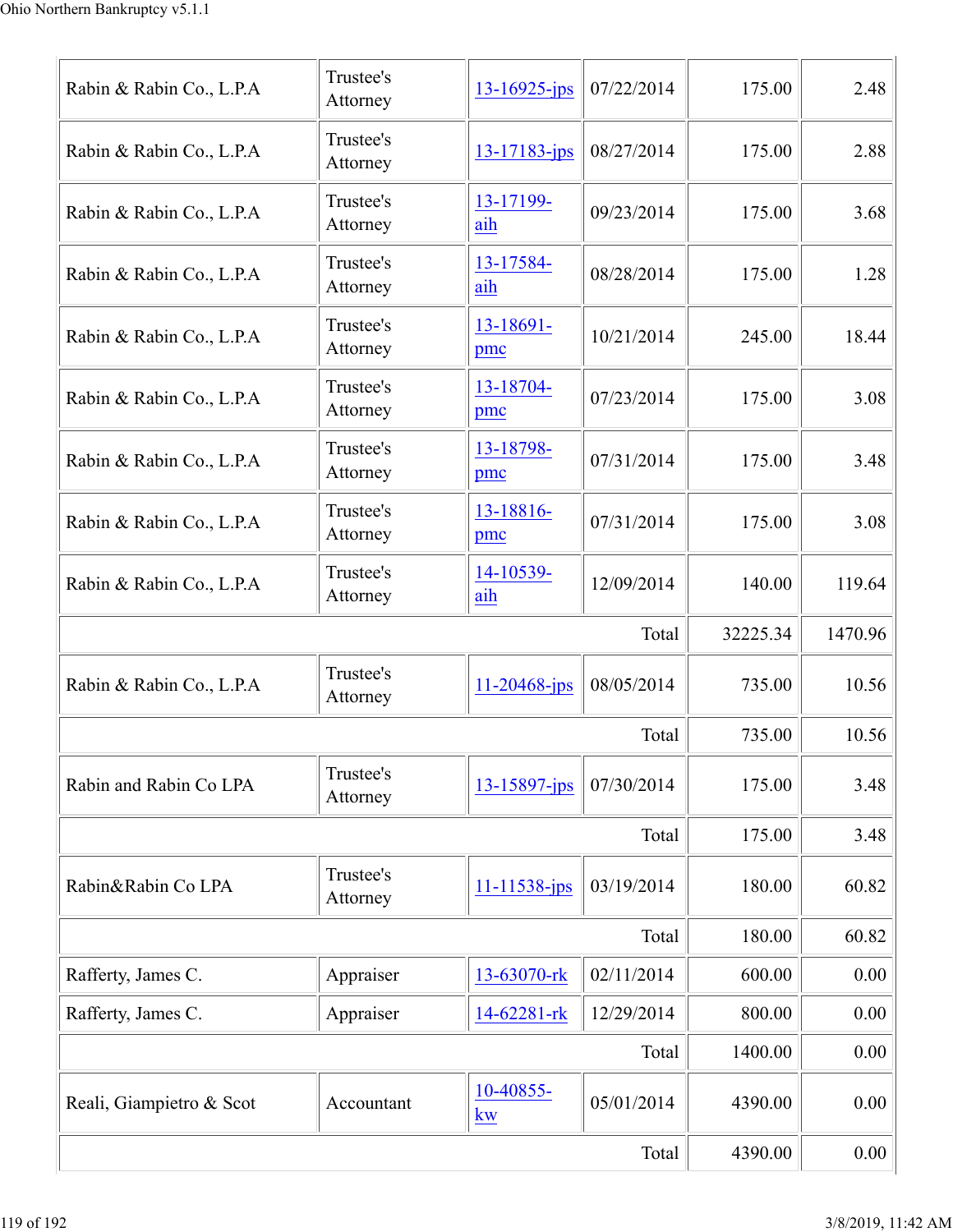| Resar, Melissa         | Attorney               | $13 - 18697$ -jps                   | 03/06/2014 | 3000.00   | 0.00    |
|------------------------|------------------------|-------------------------------------|------------|-----------|---------|
|                        | 3000.00                | 0.00                                |            |           |         |
| Rice, Wayne M.         | Trustee's<br>Attorney  | 11-51166-<br>amk                    | 10/15/2014 | 805.00    | 482.50  |
|                        |                        |                                     | Total      | 805.00    | 482.50  |
| Roberts, H. Buswell    | Trustee's<br>Attorney  | 11-33239-<br>$_{\rm 1\,}$           | 03/03/2014 | 27735.00  | 4846.08 |
| Roberts, H. Buswell    | Trustee's<br>Attorney  | 11-33239-<br>$_{\rm 1\,}$           | 05/19/2014 | 27687.00  | 1743.65 |
|                        |                        |                                     | Total      | 55422.00  | 6589.73 |
| Robon, Marvin A.       | <b>Special Counsel</b> | 14-31133-<br>maw                    | 12/15/2014 | 20833.00  | 0.00    |
|                        |                        |                                     | Total      | 20833.00  | 0.00    |
| Roetzel & Andress      | Trustee's<br>Attorney  | 11-62266-rk                         | 03/24/2014 | 2325.00   | 0.00    |
| Roetzel & Andress      | Trustee's<br>Attorney  | $12 - 60251 - rk$                   | 08/29/2014 | 1692.00   | 0.60    |
| Roetzel & Andress      | Trustee's<br>Attorney  | 12-61835-rk                         | 07/17/2014 | 675.00    | 10.10   |
| Roetzel & Andress      | Trustee's<br>Attorney  | 13-60008-rk                         | 09/09/2014 | 1150.00   | 225.40  |
|                        |                        |                                     | Total      | 5842.00   | 236.10  |
| Roetzel & Andress      | <b>Special Counsel</b> | 13-52996-rk                         | 04/22/2014 | 14268.00  | 1695.54 |
| Roetzel & Andress      | <b>Special Counsel</b> | 14-61086-rk                         | 04/22/2014 | 14268.00  | 1695.54 |
|                        |                        |                                     | Total      | 28536.00  | 3391.08 |
| Roetzel & Andress, LPA | Creditor Comm.<br>Aty  | 13-40813-<br>aih                    | 11/10/2014 | 352158.50 | 4473.34 |
|                        |                        |                                     | Total      | 352158.50 | 4473.34 |
| Roman, George          | Auctioneer             | 12-61775-rk                         | 08/20/2014 | 1646.80   | 0.00    |
|                        |                        |                                     | Total      | 1646.80   | 0.00    |
| Roman, George          | Auctioneer             | $13-41421-$<br>$\underline{\bf kw}$ | 03/07/2014 | 2958.45   | 2502.64 |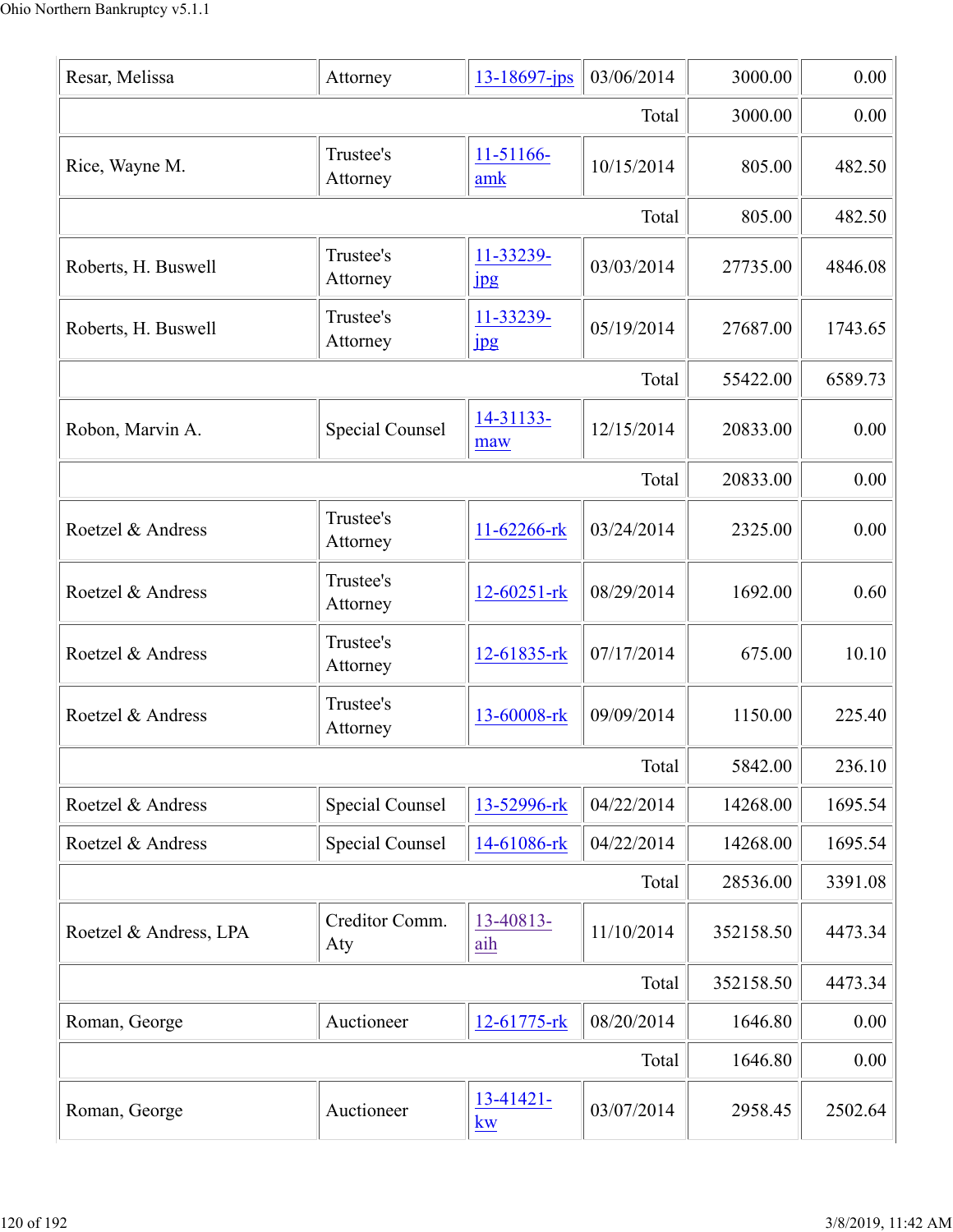|               |            |                                | Total      | 2958.45  | 2502.64 |
|---------------|------------|--------------------------------|------------|----------|---------|
| Roman, Ronald | Auctioneer | 12-40687-<br>kw                | 10/02/2014 | 5700.00  | 557.10  |
| Roman, Ronald | Auctioneer | 13-42260-<br>kw                | 10/24/2014 | 770.00   | 150.00  |
| Roman, Ronald | Auctioneer | 13-50097-<br>amk               | 01/23/2014 | 1000.00  | 285.00  |
| Roman, Ronald | Auctioneer | 13-51984-<br>amk               | 09/01/2014 | 610.00   | 250.00  |
| Roman, Ronald | Appraiser  | 13-52690-<br>amk               | 06/16/2014 | 100.00   | 0.00    |
| Roman, Ronald | Auctioneer | 14-40872-<br>kw                | 10/03/2014 | 14400.00 | 1505.16 |
| Roman, Ronald | Auctioneer | 14-50200-<br>amk               | 12/18/2014 | 65.00    | 175.00  |
| Roman, Ronald | Auctioneer | 14-50815-<br>amk               | 12/18/2014 | 560.00   | 250.00  |
|               |            |                                | Total      | 23205.00 | 3172.26 |
| Roman, Ronald | Auctioneer | 11-41293-kw                    | 05/29/2014 | 6810.00  | 629.75  |
| Roman, Ronald | Appraiser  | 12-40526-<br>kw                | 02/21/2014 | 225.00   | 0.00    |
| Roman, Ronald | Auctioneer | $12 - 41811 - kw$   10/03/2014 |            | 14691.00 | 1833.16 |
| Roman, Ronald | Auctioneer | 13-41577-<br>kw                | 01/09/2014 | 900.00   | 175.00  |
| Roman, Ronald | Auctioneer | 13-41903-<br>kw                | 03/20/2014 | 295.00   | 200.00  |
| Roman, Ronald | Auctioneer | 13-50170-<br>amk               | 04/30/2014 | 620.00   | 0.00    |
| Roman, Ronald | Auctioneer | 13-50173-<br>mss               | 01/06/2014 | 500.00   | 175.00  |
| Roman, Ronald | Auctioneer | 13-51815-<br>amk               | 01/03/2014 | 490.00   | 275.00  |
| Roman, Ronald | Auctioneer | 13-53041-<br>amk               | 12/19/2014 | 340.00   | 225.00  |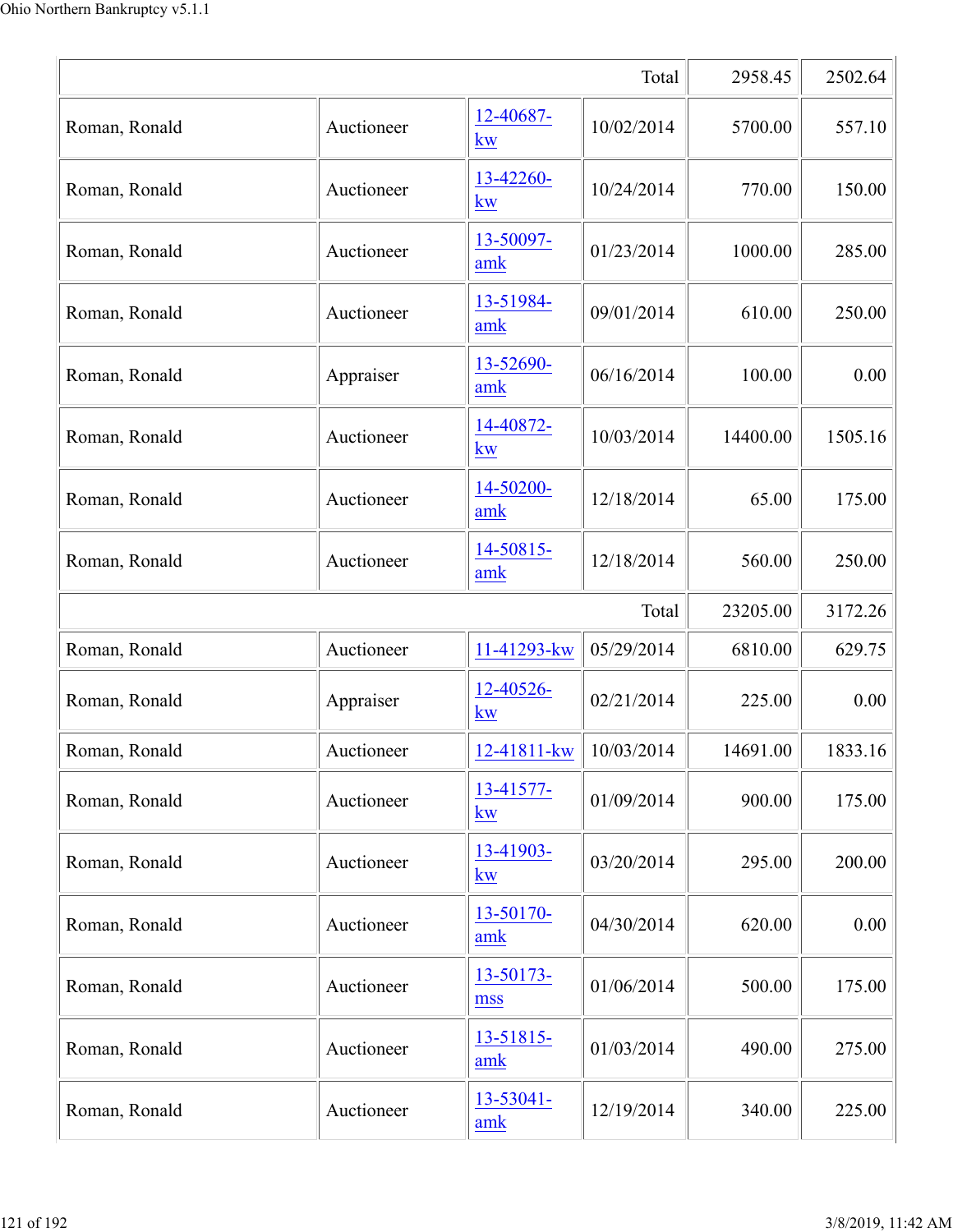| Roman, Ronald            | Appraiser             | 13-53637-<br>amk      | 08/13/2014 | 125.00    | 0.00     |  |  |
|--------------------------|-----------------------|-----------------------|------------|-----------|----------|--|--|
| Roman, Ronald            | Auctioneer            | 14-50001-<br>amk      | 12/06/2014 | 540.00    | 325.00   |  |  |
| Roman, Ronald            | Auctioneer            | 14-50827-<br>amk      | 12/18/2014 | 460.00    | 250.00   |  |  |
| Roman, Ronald            | Auctioneer            | 14-50881-<br>amk      | 12/19/2014 | 720.00    | 275.00   |  |  |
| Roman, Ronald            | Auctioneer            | 14-51013-<br>amk      | 09/24/2014 | 1925.00   | 300.00   |  |  |
| Roman, Ronald            | Auctioneer            | 14-51154-<br>amk      | 12/18/2014 | 150.00    | 225.00   |  |  |
|                          |                       |                       | Total      | 28791.00  | 4887.91  |  |  |
| Rosen & Company, Inc.    | Auctioneer            | 13-51933-<br>amk      | 09/06/2014 | 338.40    | 1000.00  |  |  |
|                          |                       |                       | Total      | 338.40    | 1000.00  |  |  |
| Roszczyk, John J.        | Trustee's<br>Attorney | $13 - 52271 -$<br>amk | 12/30/2014 | 800.00    | 0.00     |  |  |
|                          |                       |                       | Total      | 800.00    | 0.00     |  |  |
| Rutkowski, Michael L.    | Trustee's<br>Attorney | 11-51166-<br>amk      | 10/17/2014 | 2340.00   | 0.00     |  |  |
|                          |                       |                       | Total      | 2340.00   | $0.00\,$ |  |  |
| SS&G Financial Services, | Accountant            | 08-61618-rk           | 11/14/2014 | 23721.80  | 34.92    |  |  |
|                          |                       |                       | Total      | 23721.80  | 34.92    |  |  |
| SS&G Parkland Consulting | Other<br>Professional | 13-40813-<br>aih      | 01/31/2014 | 197510.00 | 11698.49 |  |  |
| SS&G Parkland Consulting | Other<br>Professional | 13-40813-<br>aih      | 06/10/2014 | 115655.00 | 3876.46  |  |  |
|                          |                       |                       | Total      | 313165.00 | 15574.95 |  |  |
| SS&G, Inc.               | Accountant            | 10-64360-rk           | 03/05/2014 | 4702.72   | 0.00     |  |  |
|                          |                       |                       | Total      | 4702.72   | 0.00     |  |  |
| Sautter, Terry           | Appraiser             | $12 - 63117 -$ rk     | 11/17/2014 | 100.00    | 0.00     |  |  |
|                          | Total                 |                       |            |           |          |  |  |
|                          |                       |                       |            |           |          |  |  |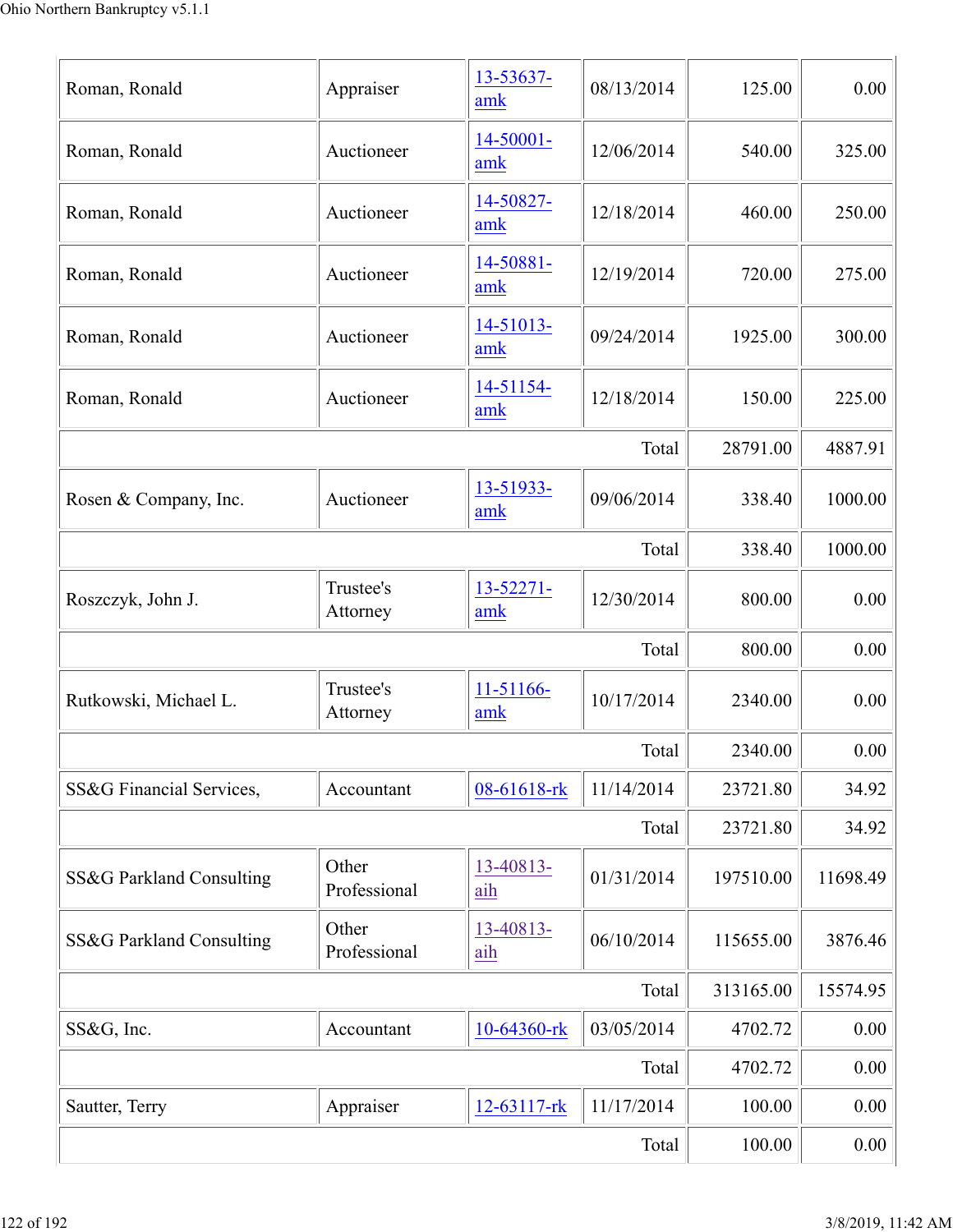| Sautter, Terry           | Appraiser         | 13-63058-rk      | 01/30/2014 | 225.00  | 0.00   |  |
|--------------------------|-------------------|------------------|------------|---------|--------|--|
|                          | Total             |                  |            |         |        |  |
| Schinker-Kuharich, Dynel | Trustee Chapter 7 | 11-51084-<br>amk | 02/28/2014 | 1620.00 | 68.90  |  |
| Schinker-Kuharich, Dynel | Trustee Chapter 7 | 11-54659-<br>amk | 04/03/2014 | 625.00  | 10.58  |  |
| Schinker-Kuharich, Dynel | Trustee Chapter 7 | 12-50829-<br>amk | 04/28/2014 | 1830.00 | 13.48  |  |
| Schinker-Kuharich, Dynel | Trustee Chapter 7 | 12-51154-<br>amk | 04/22/2014 | 1023.75 | 35.64  |  |
| Schinker-Kuharich, Dynel | Trustee Chapter 7 | 12-52350-<br>amk | 04/02/2014 | 2852.91 | 24.69  |  |
| Schinker-Kuharich, Dynel | Trustee Chapter 7 | 12-52812-<br>amk | 04/02/2014 | 1180.17 | 134.77 |  |
| Schinker-Kuharich, Dynel | Trustee Chapter 7 | 12-53005-<br>amk | 08/25/2014 | 1250.00 | 11.34  |  |
| Schinker-Kuharich, Dynel | Trustee Chapter 7 | 12-53234-<br>amk | 03/14/2014 | 625.25  | 19.61  |  |
| Schinker-Kuharich, Dynel | Trustee Chapter 7 | 12-53400-<br>amk | 06/09/2014 | 1259.28 | 28.74  |  |
| Schinker-Kuharich, Dynel | Trustee Chapter 7 | 12-53869-<br>amk | 08/25/2014 | 1138.07 | 27.26  |  |
| Schinker-Kuharich, Dynel | Trustee Chapter 7 | 12-54029-<br>amk | 06/16/2014 | 375.00  | 20.82  |  |
| Schinker-Kuharich, Dynel | Trustee Chapter 7 | 13-50101-<br>mss | 01/10/2014 | 1273.50 | 18.38  |  |
| Schinker-Kuharich, Dynel | Trustee Chapter 7 | 13-50207-<br>amk | 08/22/2014 | 2289.98 | 104.48 |  |
| Schinker-Kuharich, Dynel | Trustee Chapter 7 | 13-50258-<br>amk | 09/01/2014 | 1341.69 | 28.75  |  |
| Schinker-Kuharich, Dynel | Trustee Chapter 7 | 13-50358-<br>amk | 08/29/2014 | 721.68  | 19.46  |  |
| Schinker-Kuharich, Dynel | Trustee Chapter 7 | 13-50432-<br>amk | 03/03/2014 | 2468.34 | 45.30  |  |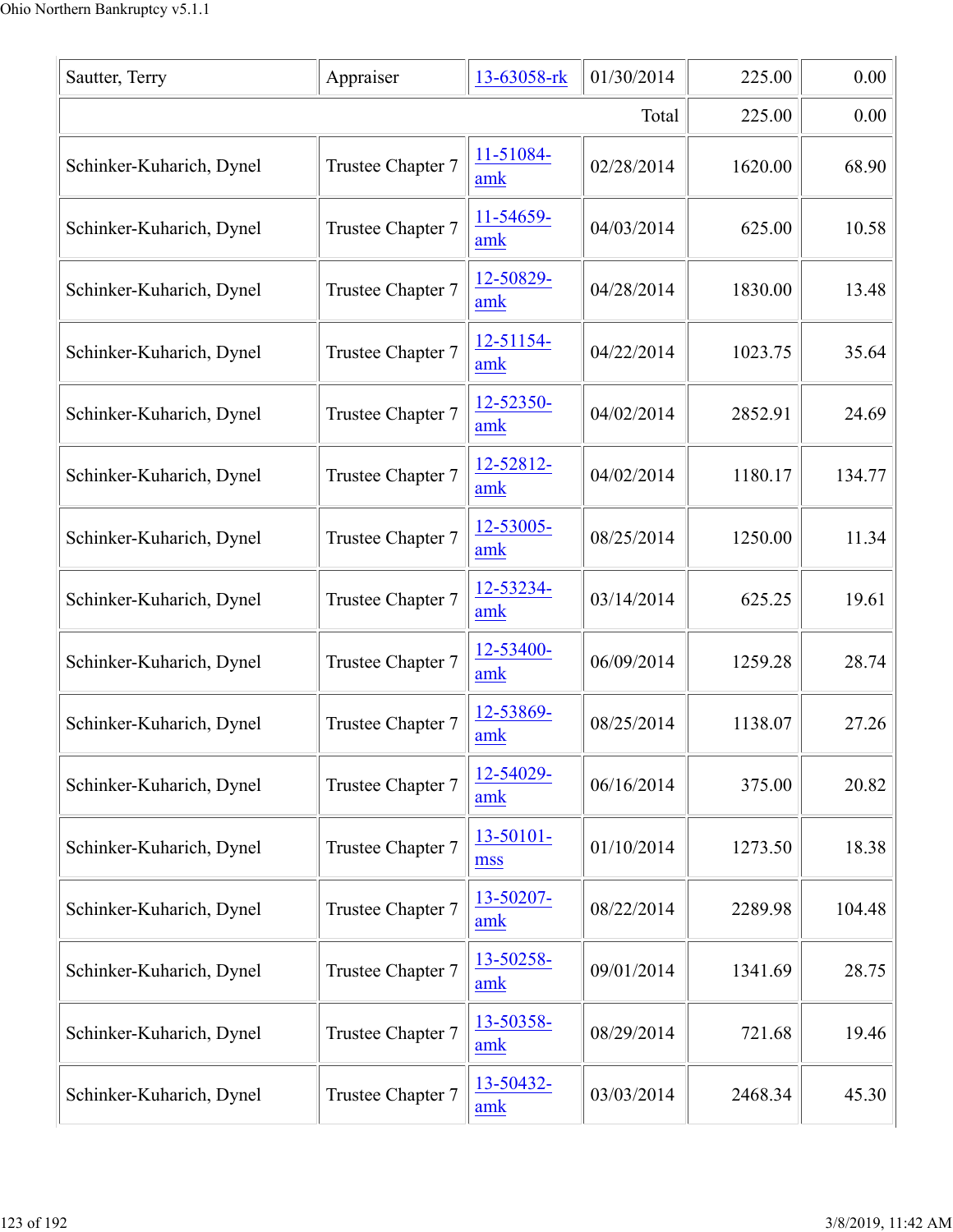| Schinker-Kuharich, Dynel | Trustee Chapter 7 | 13-50537-<br>amk      | 06/16/2014 | 261.75  | 17.56 |
|--------------------------|-------------------|-----------------------|------------|---------|-------|
| Schinker-Kuharich, Dynel | Trustee Chapter 7 | 13-50602-<br>amk      | 02/28/2014 | 2140.00 | 25.98 |
| Schinker-Kuharich, Dynel | Trustee Chapter 7 | 13-50774-<br>amk      | 02/28/2014 | 1657.78 | 59.11 |
| Schinker-Kuharich, Dynel | Trustee Chapter 7 | 13-50851-<br>amk      | 06/16/2014 | 282.69  | 8.28  |
| Schinker-Kuharich, Dynel | Trustee Chapter 7 | 13-50855-<br>amk      | 09/01/2014 | 967.31  | 15.18 |
| Schinker-Kuharich, Dynel | Trustee Chapter 7 | 13-50959-<br>mss      | 02/03/2014 | 250.00  | 36.58 |
| Schinker-Kuharich, Dynel | Trustee Chapter 7 | 13-51025-<br>mss      | 02/03/2014 | 245.00  | 6.50  |
| Schinker-Kuharich, Dynel | Trustee Chapter 7 | 13-51064-<br>amk      | 06/16/2014 | 300.00  | 37.72 |
| Schinker-Kuharich, Dynel | Trustee Chapter 7 | 13-51067-<br>mss      | 01/22/2014 | 300.00  | 22.92 |
| Schinker-Kuharich, Dynel | Trustee Chapter 7 | 13-51078-<br>amk      | 10/20/2014 | 368.74  | 36.58 |
| Schinker-Kuharich, Dynel | Trustee Chapter 7 | 13-51083-<br>amk      | 09/01/2014 | 571.50  | 11.34 |
| Schinker-Kuharich, Dynel | Trustee Chapter 7 | 13-51099-<br>amk      | 03/24/2014 | 300.00  | 17.94 |
| Schinker-Kuharich, Dynel | Trustee Chapter 7 | 13-51104-<br>amk      | 10/16/2014 | 2082.50 | 39.50 |
| Schinker-Kuharich, Dynel | Trustee Chapter 7 | $13 - 51121 -$<br>amk | 12/19/2014 | 1372.40 | 23.39 |
| Schinker-Kuharich, Dynel | Trustee Chapter 7 | 13-51181-<br>mss      | 01/21/2014 | 1157.45 | 5.72  |
| Schinker-Kuharich, Dynel | Trustee Chapter 7 | 13-51206-<br>amk      | 09/01/2014 | 534.16  | 45.55 |
| Schinker-Kuharich, Dynel | Trustee Chapter 7 | 13-51259-<br>mss      | 01/06/2014 | 1256.24 | 45.10 |
| Schinker-Kuharich, Dynel | Trustee Chapter 7 | 13-51294-<br>amk      | 08/27/2014 | 500.00  | 31.13 |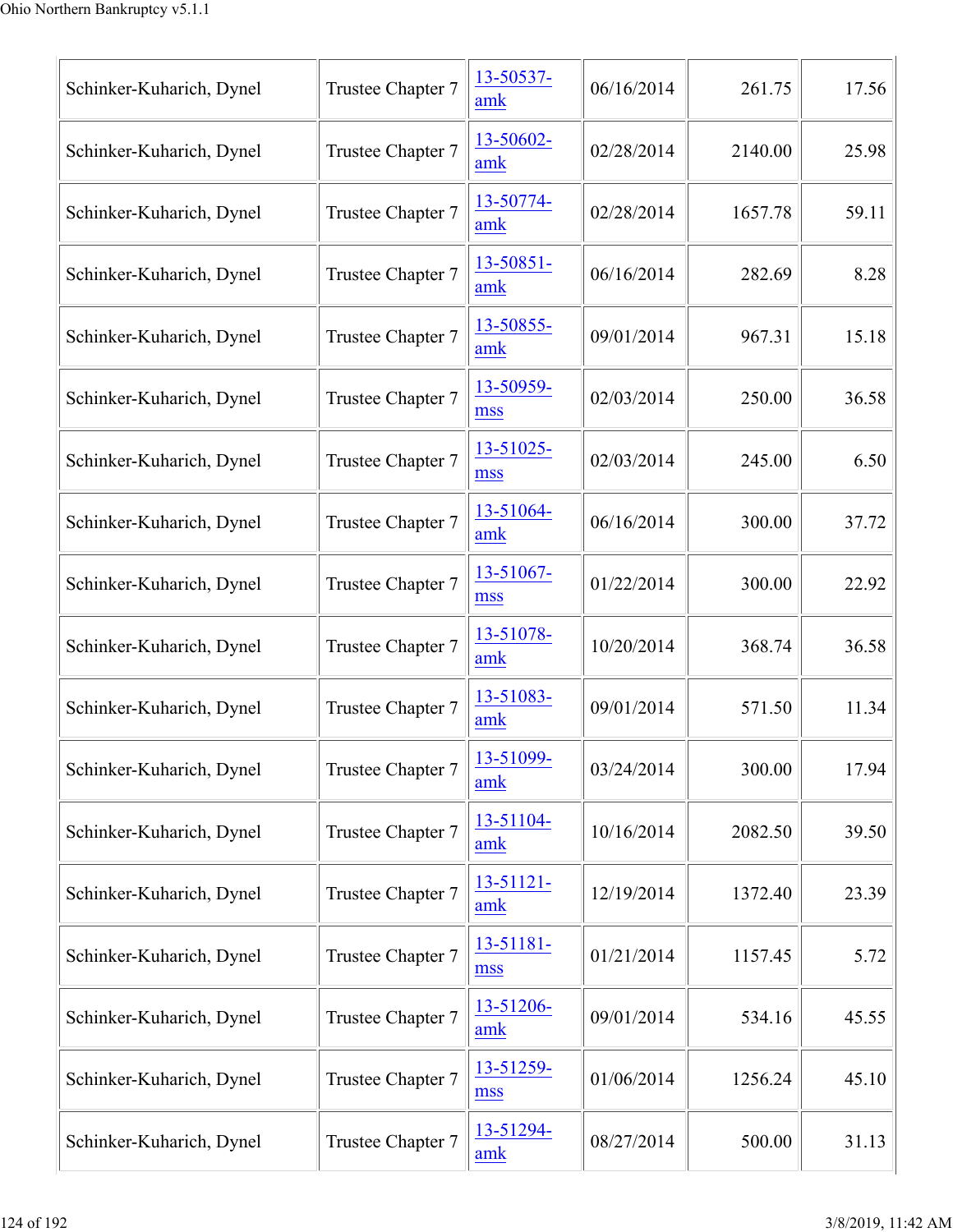| Schinker-Kuharich, Dynel | Trustee Chapter 7 | 13-51633-<br>amk      | 09/01/2014 | 643.75  | 21.48 |
|--------------------------|-------------------|-----------------------|------------|---------|-------|
| Schinker-Kuharich, Dynel | Trustee Chapter 7 | 13-51666-<br>amk      | 08/29/2014 | 936.89  | 21.45 |
| Schinker-Kuharich, Dynel | Trustee Chapter 7 | 13-51830-<br>amk      | 12/19/2014 | 1442.35 | 46.93 |
| Schinker-Kuharich, Dynel | Trustee Chapter 7 | 13-51863-<br>amk      | 06/16/2014 | 2096.70 | 22.46 |
| Schinker-Kuharich, Dynel | Trustee Chapter 7 | 13-51867-<br>mss      | 02/19/2014 | 691.85  | 6.02  |
| Schinker-Kuharich, Dynel | Trustee Chapter 7 | 13-51881-<br>amk      | 10/20/2014 | 632.96  | 25.89 |
| Schinker-Kuharich, Dynel | Trustee Chapter 7 | 13-51930-<br>mss      | 02/03/2014 | 244.13  | 6.90  |
| Schinker-Kuharich, Dynel | Trustee Chapter 7 | 13-51996-<br>amk      | 10/20/2014 | 563.91  | 20.30 |
| Schinker-Kuharich, Dynel | Trustee Chapter 7 | 13-52144-<br>amk      | 08/29/2014 | 1591.85 | 20.70 |
| Schinker-Kuharich, Dynel | Trustee Chapter 7 | 13-52160-<br>amk      | 09/01/2014 | 617.31  | 13.24 |
| Schinker-Kuharich, Dynel | Trustee Chapter 7 | 13-52301-<br>amk      | 03/24/2014 | 391.15  | 10.64 |
| Schinker-Kuharich, Dynel | Trustee Chapter 7 | 13-52323-<br>mss      | 03/17/2014 | 750.00  | 6.90  |
| Schinker-Kuharich, Dynel | Trustee Chapter 7 | 13-52404-<br>mss      | 02/28/2014 | 312.50  | 8.28  |
| Schinker-Kuharich, Dynel | Trustee Chapter 7 | 13-52465-<br>amk      | 03/24/2014 | 800.00  | 23.20 |
| Schinker-Kuharich, Dynel | Trustee Chapter 7 | 13-52519-<br>amk      | 09/01/2014 | 597.85  | 38.26 |
| Schinker-Kuharich, Dynel | Trustee Chapter 7 | $13 - 52571 -$<br>amk | 10/20/2014 | 420.75  | 35.33 |
| Schinker-Kuharich, Dynel | Trustee Chapter 7 | 13-52588-<br>amk      | 08/22/2014 | 800.00  | 17.42 |
| Schinker-Kuharich, Dynel | Trustee Chapter 7 | 13-52637-<br>amk      | 08/29/2014 | 269.84  | 10.12 |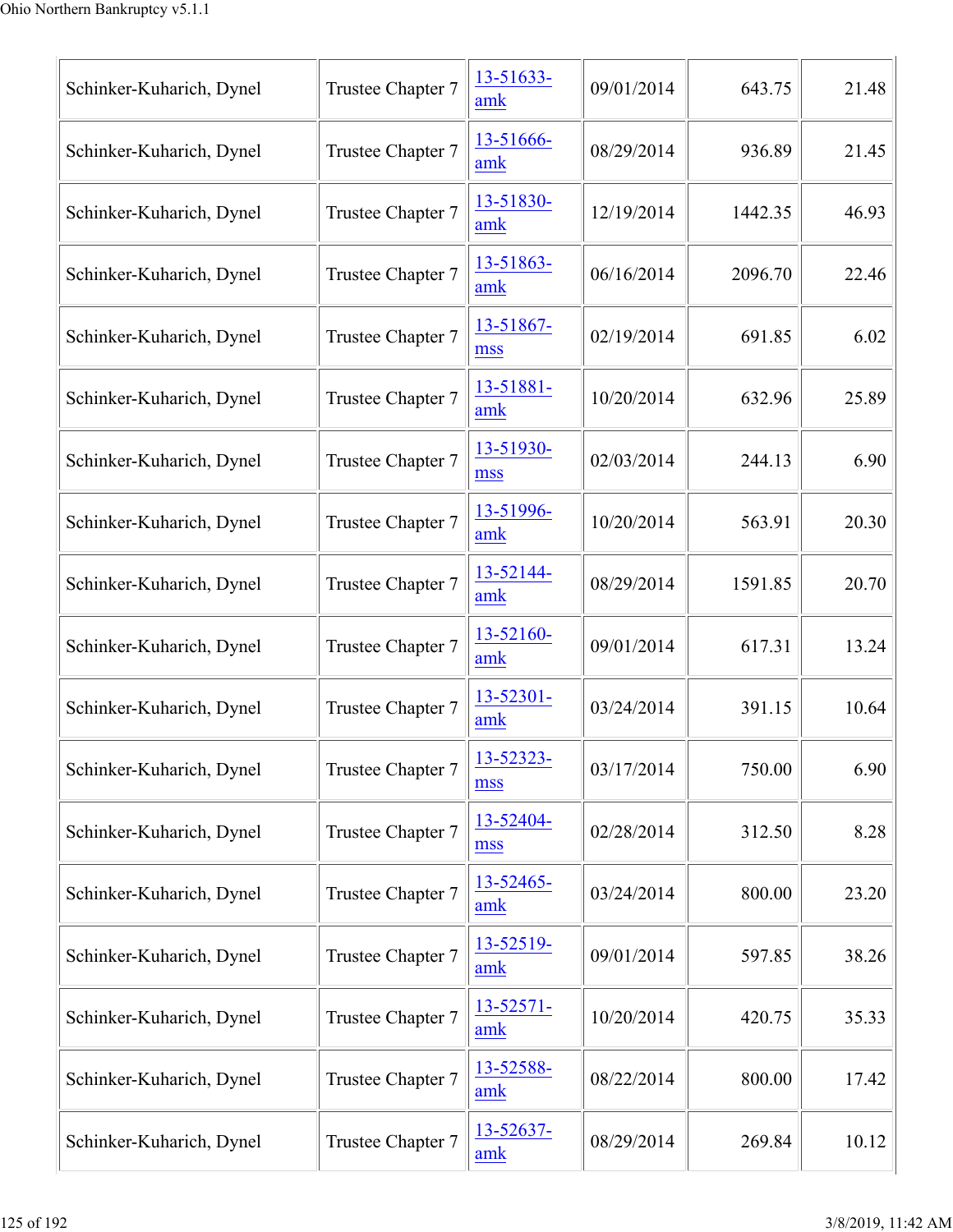| Schinker-Kuharich, Dynel | Trustee Chapter 7 | 13-52746-<br>amk | 06/16/2014 | 150.00  | 12.42 |
|--------------------------|-------------------|------------------|------------|---------|-------|
| Schinker-Kuharich, Dynel | Trustee Chapter 7 | 13-52763-<br>amk | 06/16/2014 | 536.60  | 8.28  |
| Schinker-Kuharich, Dynel | Trustee Chapter 7 | 13-52780-<br>amk | 04/14/2014 | 233.57  | 8.74  |
| Schinker-Kuharich, Dynel | Trustee Chapter 7 | 13-52798-<br>amk | 04/14/2014 | 190.20  | 5.98  |
| Schinker-Kuharich, Dynel | Trustee Chapter 7 | 13-52900-<br>amk | 10/17/2014 | 712.50  | 23.93 |
| Schinker-Kuharich, Dynel | Trustee Chapter 7 | 13-52911-<br>amk | 06/16/2014 | 419.04  | 10.12 |
| Schinker-Kuharich, Dynel | Trustee Chapter 7 | 13-53032-<br>amk | 06/18/2014 | 377.59  | 9.20  |
| Schinker-Kuharich, Dynel | Trustee Chapter 7 | 13-53050-<br>amk | 09/01/2014 | 195.05  | 5.98  |
| Schinker-Kuharich, Dynel | Trustee Chapter 7 | 13-53086-<br>amk | 09/01/2014 | 529.65  | 8.74  |
| Schinker-Kuharich, Dynel | Trustee Chapter 7 | 13-53123-<br>amk | 08/29/2014 | 398.56  | 11.96 |
| Schinker-Kuharich, Dynel | Trustee Chapter 7 | 13-53125-<br>amk | 08/29/2014 | 526.29  | 6.44  |
| Schinker-Kuharich, Dynel | Trustee Chapter 7 | 13-53154-<br>amk | 09/01/2014 | 252.96  | 9.20  |
| Schinker-Kuharich, Dynel | Trustee Chapter 7 | 13-53211-<br>amk | 09/01/2014 | 222.68  | 11.04 |
| Schinker-Kuharich, Dynel | Trustee Chapter 7 | 13-53258-<br>amk | 09/01/2014 | 548.26  | 11.50 |
| Schinker-Kuharich, Dynel | Trustee Chapter 7 | 13-53274-<br>amk | 10/20/2014 | 343.88  | 6.44  |
| Schinker-Kuharich, Dynel | Trustee Chapter 7 | 13-53275-<br>amk | 09/01/2014 | 1043.36 | 6.90  |
| Schinker-Kuharich, Dynel | Trustee Chapter 7 | 13-53276-<br>amk | 10/16/2014 | 766.26  | 6.44  |
| Schinker-Kuharich, Dynel | Trustee Chapter 7 | 13-53308-<br>amk | 06/18/2014 | 301.25  | 9.20  |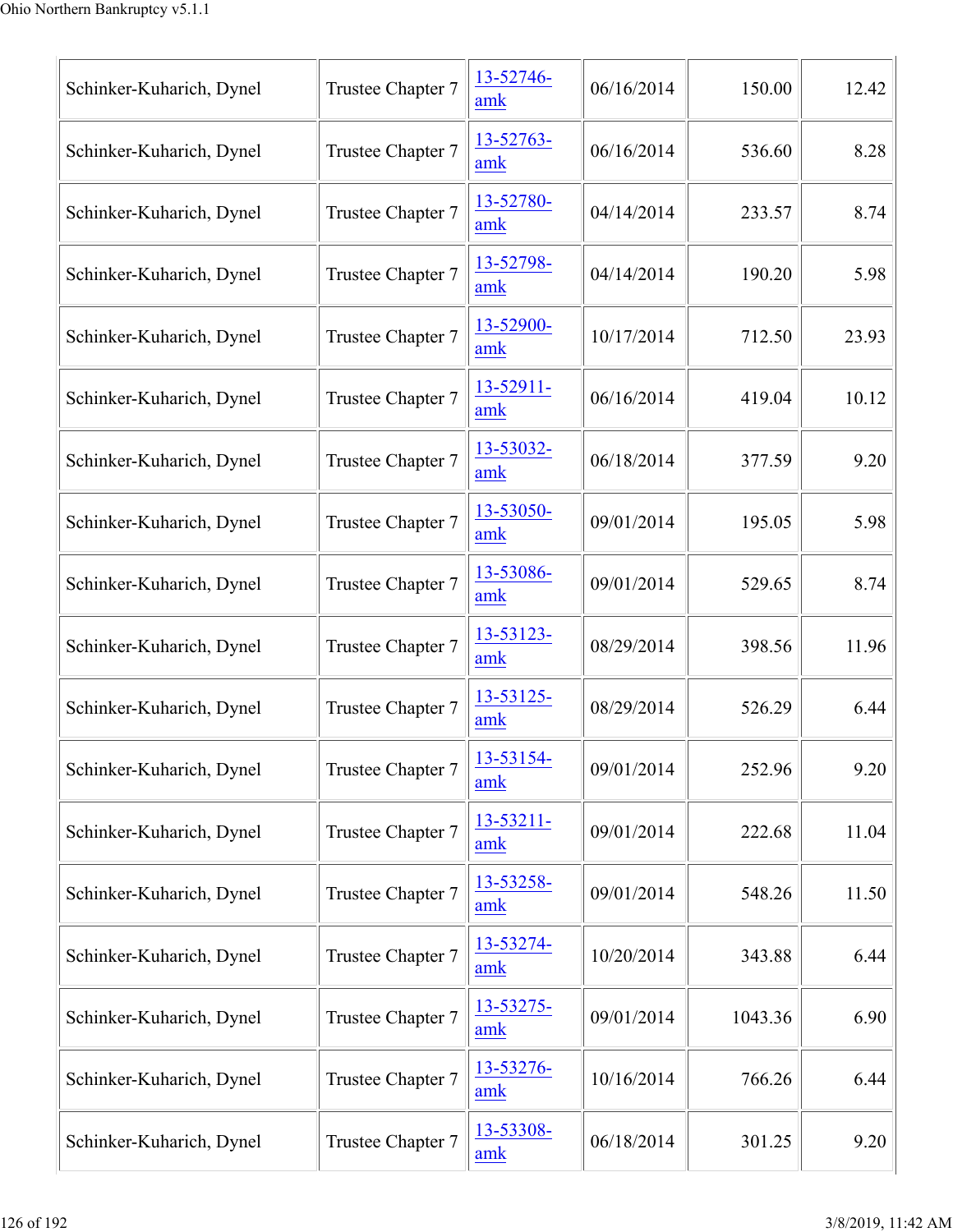| Schinker-Kuharich, Dynel | Trustee Chapter 7 | 13-53331-<br>amk | 09/01/2014 | 569.54  | 6.90  |
|--------------------------|-------------------|------------------|------------|---------|-------|
| Schinker-Kuharich, Dynel | Trustee Chapter 7 | 13-53385-<br>amk | 10/20/2014 | 659.01  | 8.74  |
| Schinker-Kuharich, Dynel | Trustee Chapter 7 | 13-53408-<br>amk | 08/29/2014 | 986.17  | 24.15 |
| Schinker-Kuharich, Dynel | Trustee Chapter 7 | 13-53414-<br>amk | 08/29/2014 | 650.00  | 18.45 |
| Schinker-Kuharich, Dynel | Trustee Chapter 7 | 13-53456-<br>amk | 10/20/2014 | 1189.02 | 43.05 |
| Schinker-Kuharich, Dynel | Trustee Chapter 7 | 13-53477-<br>amk | 10/20/2014 | 399.88  | 8.28  |
| Schinker-Kuharich, Dynel | Trustee Chapter 7 | 13-53500-<br>amk | 10/16/2014 | 1005.00 | 9.66  |
| Schinker-Kuharich, Dynel | Trustee Chapter 7 | 13-53536-<br>amk | 09/01/2014 | 393.46  | 7.36  |
| Schinker-Kuharich, Dynel | Trustee Chapter 7 | 13-53647-<br>amk | 10/17/2014 | 758.15  | 15.18 |
| Schinker-Kuharich, Dynel | Trustee Chapter 7 | 13-53653-<br>amk | 12/19/2014 | 632.00  | 36.20 |
| Schinker-Kuharich, Dynel | Trustee Chapter 7 | 13-53669-<br>amk | 10/17/2014 | 1098.60 | 9.66  |
| Schinker-Kuharich, Dynel | Trustee Chapter 7 | 14-50057-<br>amk | 10/15/2014 | 399.33  | 6.90  |
| Schinker-Kuharich, Dynel | Trustee Chapter 7 | 14-50062-<br>amk | 10/16/2014 | 677.15  | 9.20  |
| Schinker-Kuharich, Dynel | Trustee Chapter 7 | 14-50188-<br>amk | 10/20/2014 | 423.74  | 9.20  |
| Schinker-Kuharich, Dynel | Trustee Chapter 7 | 14-50202-<br>amk | 10/20/2014 | 739.11  | 11.04 |
| Schinker-Kuharich, Dynel | Trustee Chapter 7 | 14-50239-<br>amk | 10/20/2014 | 721.71  | 6.90  |
| Schinker-Kuharich, Dynel | Trustee Chapter 7 | 14-50257-<br>amk | 10/20/2014 | 696.57  | 11.50 |
| Schinker-Kuharich, Dynel | Trustee Chapter 7 | 14-50289-<br>amk | 10/20/2014 | 206.21  | 10.12 |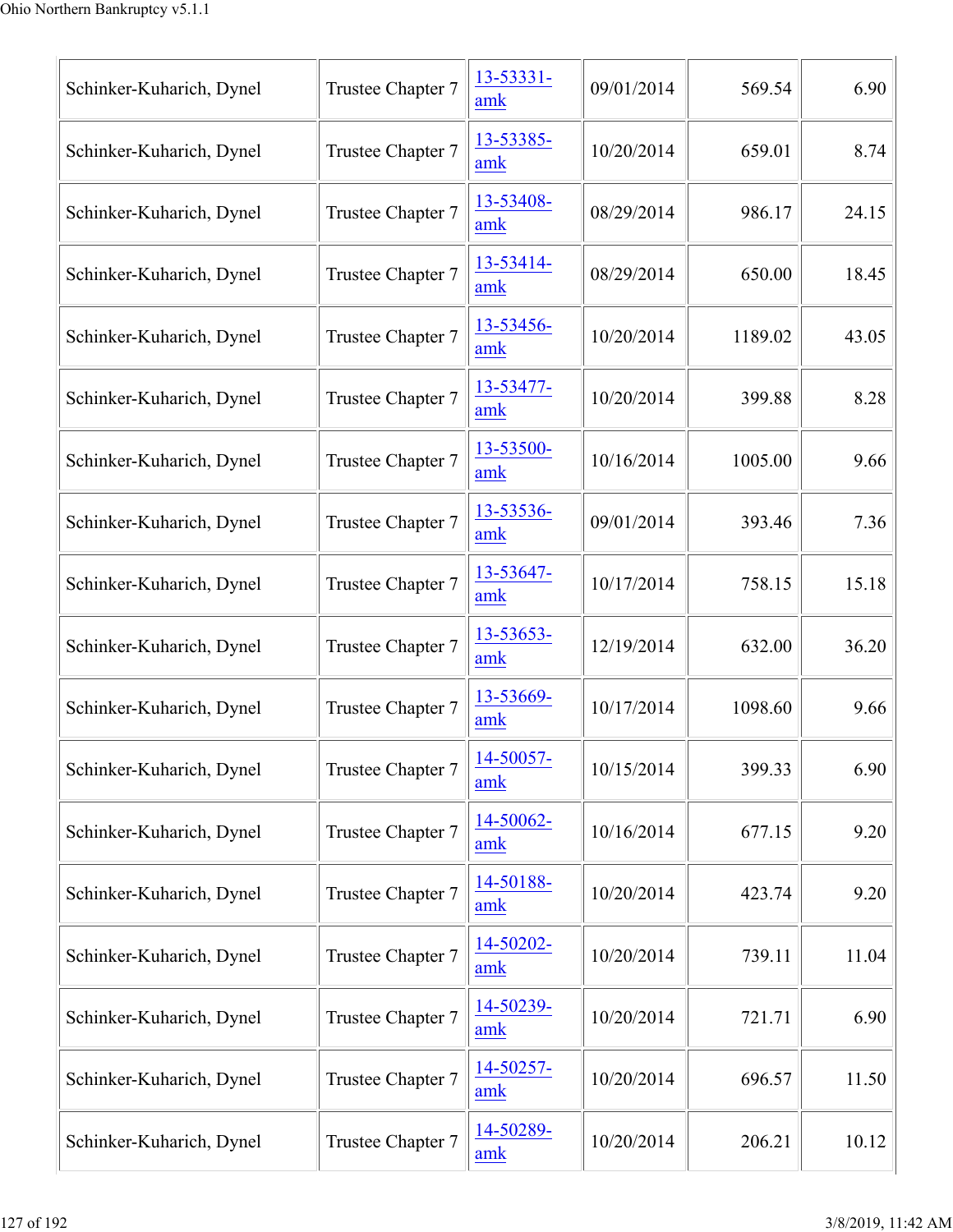| Schinker-Kuharich, Dynel | Trustee Chapter 7     | 14-50407-<br>amk      | 12/19/2014 | 683.75   | 30.36   |
|--------------------------|-----------------------|-----------------------|------------|----------|---------|
| Schinker-Kuharich, Dynel | Trustee Chapter 7     | 14-50411-<br>amk      | 10/20/2014 | 338.36   | 14.72   |
| Schinker-Kuharich, Dynel | Trustee Chapter 7     | 14-50510-<br>amk      | 12/19/2014 | 323.29   | 8.28    |
| Schinker-Kuharich, Dynel | Trustee Chapter 7     | 14-50577-<br>amk      | 12/19/2014 | 373.29   | 9.20    |
| Schinker-Kuharich, Dynel | Trustee Chapter 7     | 14-50608-<br>amk      | 12/19/2014 | 414.98   | 22.54   |
| Schinker-Kuharich, Dynel | Trustee Chapter 7     | $14 - 50641 -$<br>amk | 12/19/2014 | 1210.93  | 24.82   |
| Schinker-Kuharich, Dynel | Trustee Chapter 7     | 14-50658-<br>amk      | 12/19/2014 | 313.16   | 9.20    |
| Schinker-Kuharich, Dynel | Trustee Chapter 7     | 14-50686-<br>amk      | 12/19/2014 | 449.66   | 6.90    |
| Schinker-Kuharich, Dynel | Trustee Chapter 7     | 14-50715-<br>amk      | 12/19/2014 | 226.52   | 7.36    |
| Schinker-Kuharich, Dynel | Trustee Chapter 7     | 14-51252-<br>amk      | 12/30/2014 | 228.81   | 12.74   |
| Schinker-Kuharich, Dynel | Trustee Chapter 7     | 14-51300-<br>amk      | 12/30/2014 | 311.98   | 8.82    |
| Schinker-Kuharich, Dynel | Trustee Chapter 7     | 14-51333-<br>amk      | 12/30/2014 | 273.84   | 12.25   |
|                          |                       |                       | Total      | 75326.85 | 2045.99 |
| Schrader, Bruce R.       | Trustee's<br>Attorney | 08-60745-rk           | 09/30/2014 | 644.00   | 5.40    |
| Schrader, Bruce R.       | Trustee's<br>Attorney | 11-60199-rk           | 09/11/2014 | 1080.00  | 0.00    |
| Schrader, Bruce R.       | Trustee's<br>Attorney | $11 - 62016$ -rk      | 08/22/2014 | 5000.00  | 84.76   |
| Schrader, Bruce R.       | Trustee's<br>Attorney | $11-63632$ -rk        | 11/26/2014 | 2500.00  | 11.96   |
| Schrader, Bruce R.       | Trustee's<br>Attorney | 12-61155-rk           | 08/12/2014 | 1500.00  | 18.00   |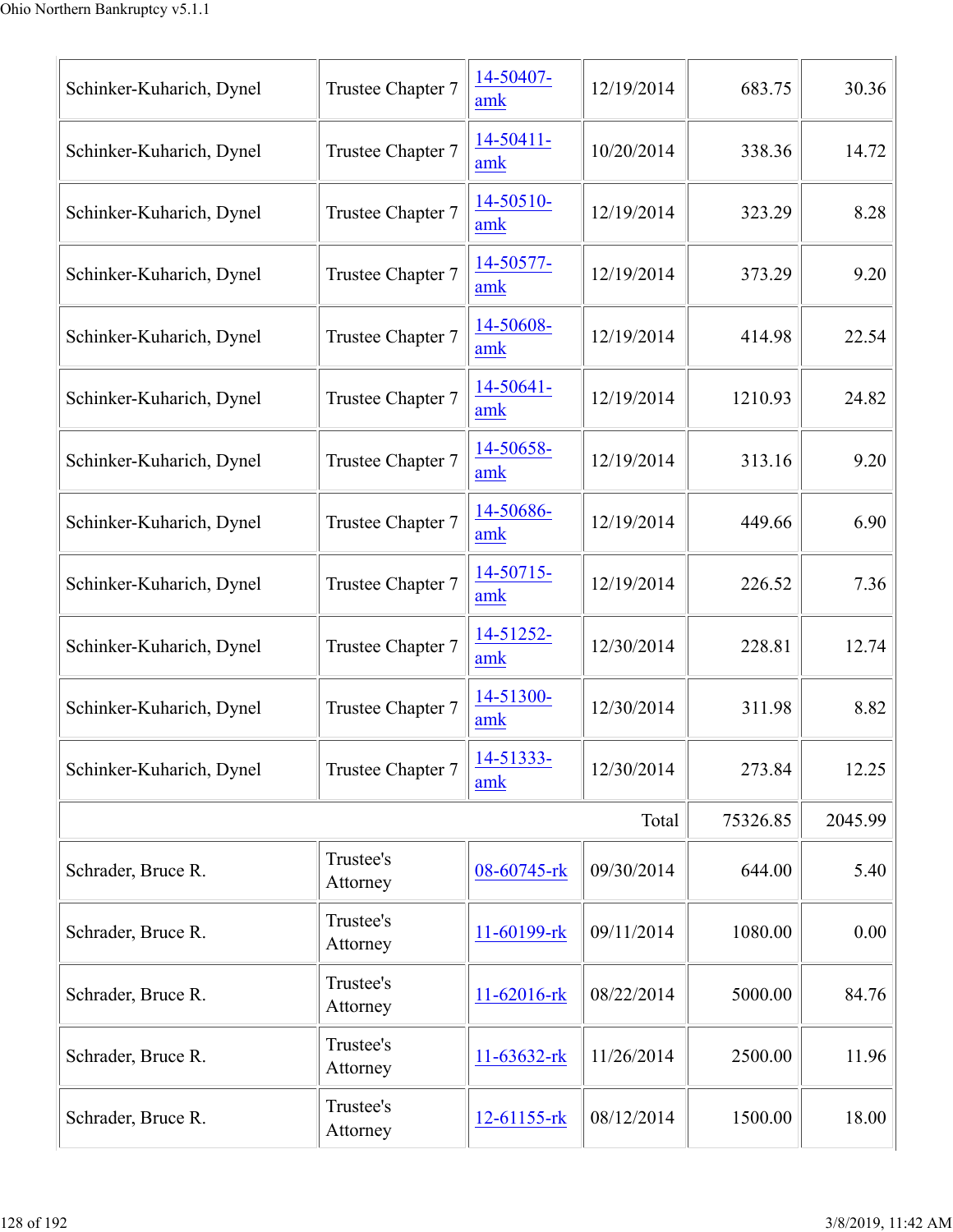| Schrader, Bruce R.    | Trustee's<br>Attorney | 13-60025-rk           | 08/12/2014 | 1600.00  | 4.00   |
|-----------------------|-----------------------|-----------------------|------------|----------|--------|
| Schrader, Bruce R.    | Trustee's<br>Attorney | 13-62575-rk           | 08/20/2014 | 224.00   | 0.00   |
|                       |                       |                       | Total      | 12548.00 | 124.12 |
| Schwieg, Frederic P.  | Attorney              | 10-11297-aih          | 04/25/2014 | 32120.00 | 73.06  |
|                       |                       |                       | Total      | 32120.00 | 73.06  |
| Scott, Earl R.        | Accountant            | 12-42107-<br>kw       | 10/02/2014 | 1610.20  | 0.00   |
| Scott, Earl R.        | Accountant            | 13-41421-<br>kw       | 10/03/2014 | 4905.63  | 0.00   |
|                       |                       |                       | Total      | 6515.83  | 0.00   |
| Scribner, Theodore F. | Trustee's<br>Attorney | 13-52108-<br>amk      | 07/26/2014 | 2091.00  | 225.00 |
|                       |                       |                       | Total      | 2091.00  | 225.00 |
| Shepherd, David A.    | Trustee's<br>Attorney | 09-40898-<br>kw       | 05/19/2014 | 2085.00  | 409.14 |
| Shepherd, David A.    | Trustee's<br>Attorney | 09-43837-<br>kw       | 04/17/2014 | 720.00   | 37.82  |
|                       |                       |                       | Total      | 2805.00  | 446.96 |
| Shuler, Debbie        | Auctioneer            | 10-37297-<br>maw      | 04/23/2014 | 320.00   | 57.00  |
|                       |                       |                       | Total      | 320.00   | 57.00  |
| Sicherman, Marvin A.  | Trustee Chapter 7     | 11-18200-aih          | 04/24/2014 | 1400.00  | 2.45   |
| Sicherman, Marvin A.  | Trustee Chapter 7     | 12-10487-<br>pmc      | 01/16/2014 | 1167.50  | 5.06   |
| Sicherman, Marvin A.  | Trustee Chapter 7     | $12 - 14505 -$<br>aih | 01/14/2014 | 553.76   | 1.38   |
| Sicherman, Marvin A.  | Trustee Chapter 7     | 12-14505-<br>aih      | 08/05/2014 | 1070.05  | 0.00   |
| Sicherman, Marvin A.  | Trustee's<br>Attorney | 12-15423-<br>pmc      | 05/15/2014 | 296.25   | 0.00   |
| Sicherman, Marvin A.  | Trustee's<br>Attorney | 12-17838-<br>pmc      | 06/16/2014 | 6438.50  | 71.76  |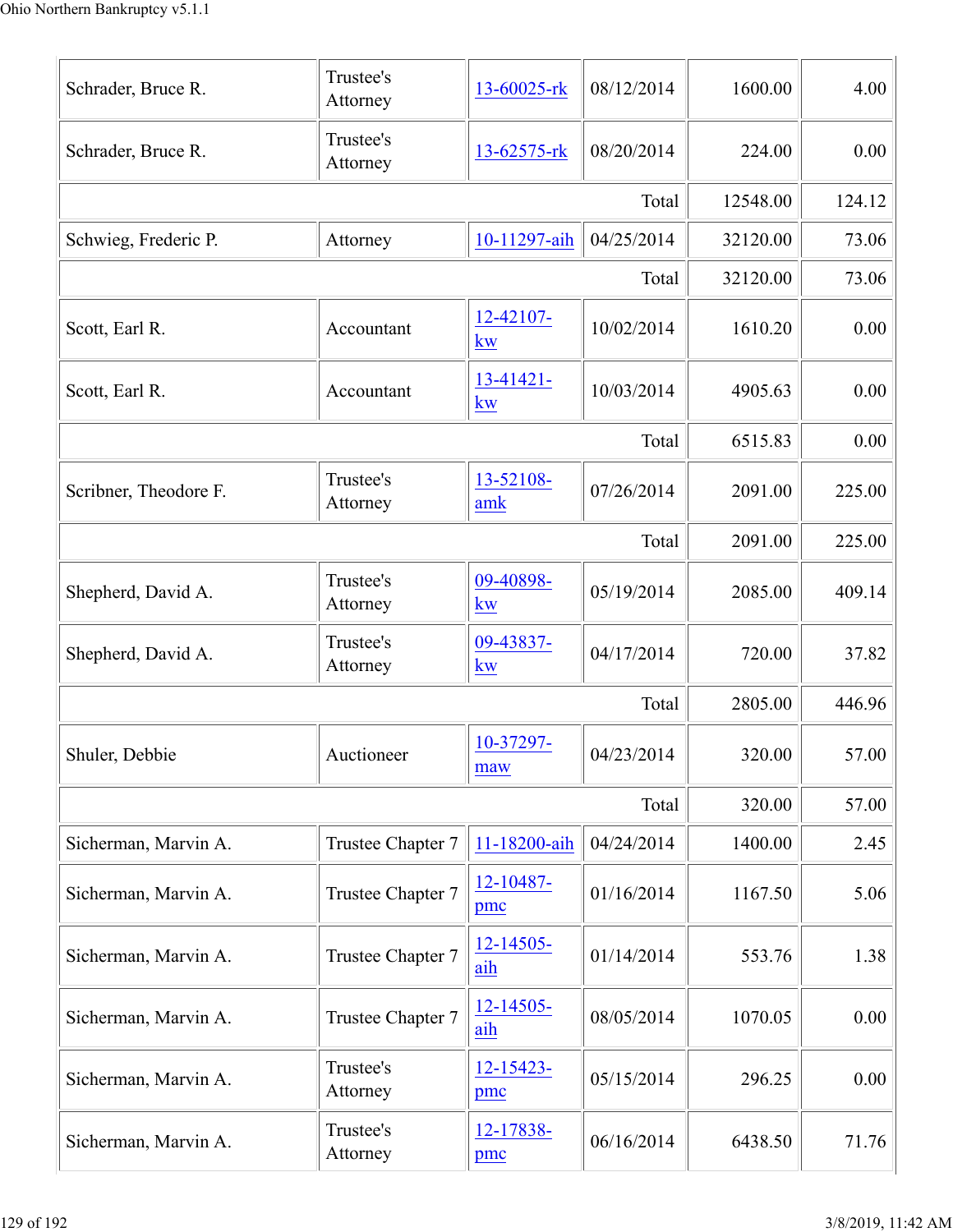| Sicherman, Marvin A. | Trustee Chapter 7                                                                       | 12-18038-<br>aih      | 01/28/2014 | 750.00  | 2.76  |
|----------------------|-----------------------------------------------------------------------------------------|-----------------------|------------|---------|-------|
| Sicherman, Marvin A. | Trustee Chapter 7                                                                       | 12-18881-<br>pmc      | 01/16/2014 | 1669.17 | 1.84  |
| Sicherman, Marvin A. | Trustee Chapter 7                                                                       | 12-18980-<br>pmc      | 02/14/2014 | 535.96  | 2.76  |
| Sicherman, Marvin A. | Trustee Chapter 7                                                                       | 13-10302-<br>aih      | 06/03/2014 | 1905.00 | 2.45  |
| Sicherman, Marvin A. | Trustee Chapter 7                                                                       | 13-10634-<br>aih      | 01/14/2014 | 563.25  | 0.00  |
| Sicherman, Marvin A. | Trustee Chapter 7                                                                       | 13-11299-aih          | 03/13/2014 | 375.00  | 2.45  |
| Sicherman, Marvin A. | Trustee Chapter 7                                                                       | 13-11383-aih          | 06/03/2014 | 1039.50 | 2.45  |
| Sicherman, Marvin A. | Trustee Chapter 7                                                                       | 13-11651-<br>pmc      | 03/13/2014 | 1379.99 | 2.94  |
| Sicherman, Marvin A. | Trustee Chapter 7                                                                       | $13 - 11745$ -jps     | 01/10/2014 | 750.00  | 2.30  |
| Sicherman, Marvin A. | Trustee Chapter 7                                                                       | 13-12173-<br>pmc      | 01/16/2014 | 675.61  | 4.14  |
| Sicherman, Marvin A. | Trustee Chapter 7                                                                       | 13-12464-<br>aih      | 02/11/2014 | 1076.34 | 4.14  |
| Sicherman, Marvin A. | Trustee Chapter 7                                                                       | 13-12584-<br>aih      | 11/25/2014 | 368.75  | 0.00  |
| Sicherman, Marvin A. | Trustee Chapter 7 $\left  \frac{13 - 12605 - jps}{13 - 12605 - jps} \right $ 04/16/2014 |                       |            | 900.00  | 5.88  |
| Sicherman, Marvin A. | Trustee Chapter 7                                                                       | $13 - 13001 -$<br>pmc | 03/13/2014 | 555.01  | 1.47  |
| Sicherman, Marvin A. | Trustee's<br>Attorney                                                                   | 13-13079-<br>pmc      | 03/13/2014 | 4087.04 | 20.00 |
| Sicherman, Marvin A. | Trustee Chapter 7                                                                       | 13-14073-<br>pmc      | 03/13/2014 | 504.93  | 3.43  |
| Sicherman, Marvin A. | Trustee Chapter 7                                                                       | 13-14081-<br>pmc      | 01/16/2014 | 500.00  | 11.15 |
| Sicherman, Marvin A. | Trustee Chapter 7                                                                       | 13-14158-<br>pmc      | 01/16/2014 | 658.75  | 0.00  |
| Sicherman, Marvin A. | Trustee Chapter 7                                                                       | 13-14185-<br>pmc      | 02/18/2014 | 365.41  | 4.41  |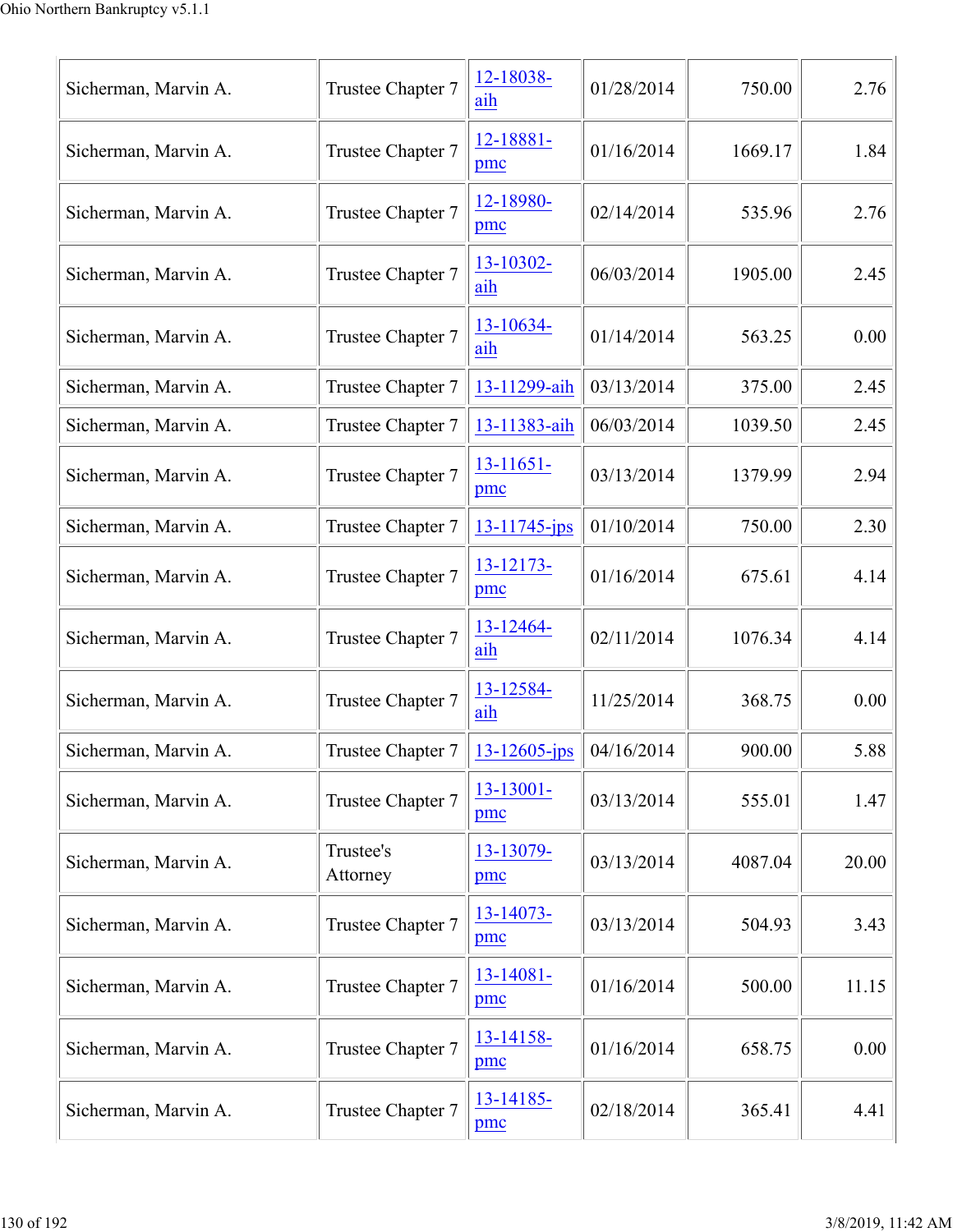| Sicherman, Marvin A. | Trustee Chapter 7     | $13 - 14422 - ips$ | 06/10/2014 | 1663.50 | 1.96  |
|----------------------|-----------------------|--------------------|------------|---------|-------|
| Sicherman, Marvin A. | Trustee Chapter 7     | 13-14815-<br>aih   | 02/11/2014 | 2528.94 | 3.22  |
| Sicherman, Marvin A. | Trustee Chapter 7     | 13-15003-<br>aih   | 02/25/2014 | 463.55  | 0.00  |
| Sicherman, Marvin A. | Trustee's<br>Attorney | 13-15122-<br>pmc   | 02/27/2014 | 335.50  | 33.54 |
| Sicherman, Marvin A. | Trustee's<br>Attorney | 13-15382-<br>pmc   | 03/13/2014 | 355.50  | 33.55 |
| Sicherman, Marvin A. | Trustee Chapter 7     | $13 - 15383 - ips$ | 03/19/2014 | 414.33  | 1.96  |
| Sicherman, Marvin A. | Trustee Chapter 7     | 13-17263-<br>aih   | 05/20/2014 | 500.00  | 3.43  |
| Sicherman, Marvin A. | Trustee Chapter 7     | 13-17283-<br>pmc   | 05/15/2014 | 431.92  | 1.47  |
| Sicherman, Marvin A. | Trustee Chapter 7     | 13-17467-<br>aih   | 08/05/2014 | 1039.25 | 2.94  |
| Sicherman, Marvin A. | Trustee's<br>Attorney | 13-17602-<br>pmc   | 11/07/2014 | 400.00  | 0.00  |
| Sicherman, Marvin A. | Trustee Chapter 7     | 13-17626-<br>pmc   | 07/17/2014 | 408.07  | 1.96  |
| Sicherman, Marvin A. | Trustee Chapter 7     | 13-17875-<br>aih   | 09/23/2014 | 483.50  | 3.43  |
| Sicherman, Marvin A. | Trustee Chapter 7     | 13-18126-<br>pmc   | 07/31/2014 | 919.90  | 0.00  |
| Sicherman, Marvin A. | Trustee Chapter 7     | 13-18130-<br>aih   | 07/08/2014 | 687.50  | 1.47  |
| Sicherman, Marvin A. | Trustee Chapter 7     | 13-18136-<br>pmc   | 07/17/2014 | 845.25  | 2.45  |
| Sicherman, Marvin A. | Trustee Chapter 7     | $13 - 18173 - ips$ | 09/23/2014 | 539.40  | 2.45  |
| Sicherman, Marvin A. | Trustee Chapter 7     | 13-18177-<br>pmc   | 07/09/2014 | 250.00  | 0.00  |
| Sicherman, Marvin A. | Trustee Chapter 7     | 13-18405-<br>aih   | 08/19/2014 | 1042.21 | 3.43  |
| Sicherman, Marvin A. | Trustee Chapter 7     | 13-18415-<br>aih   | 09/23/2014 | 815.68  | 3.43  |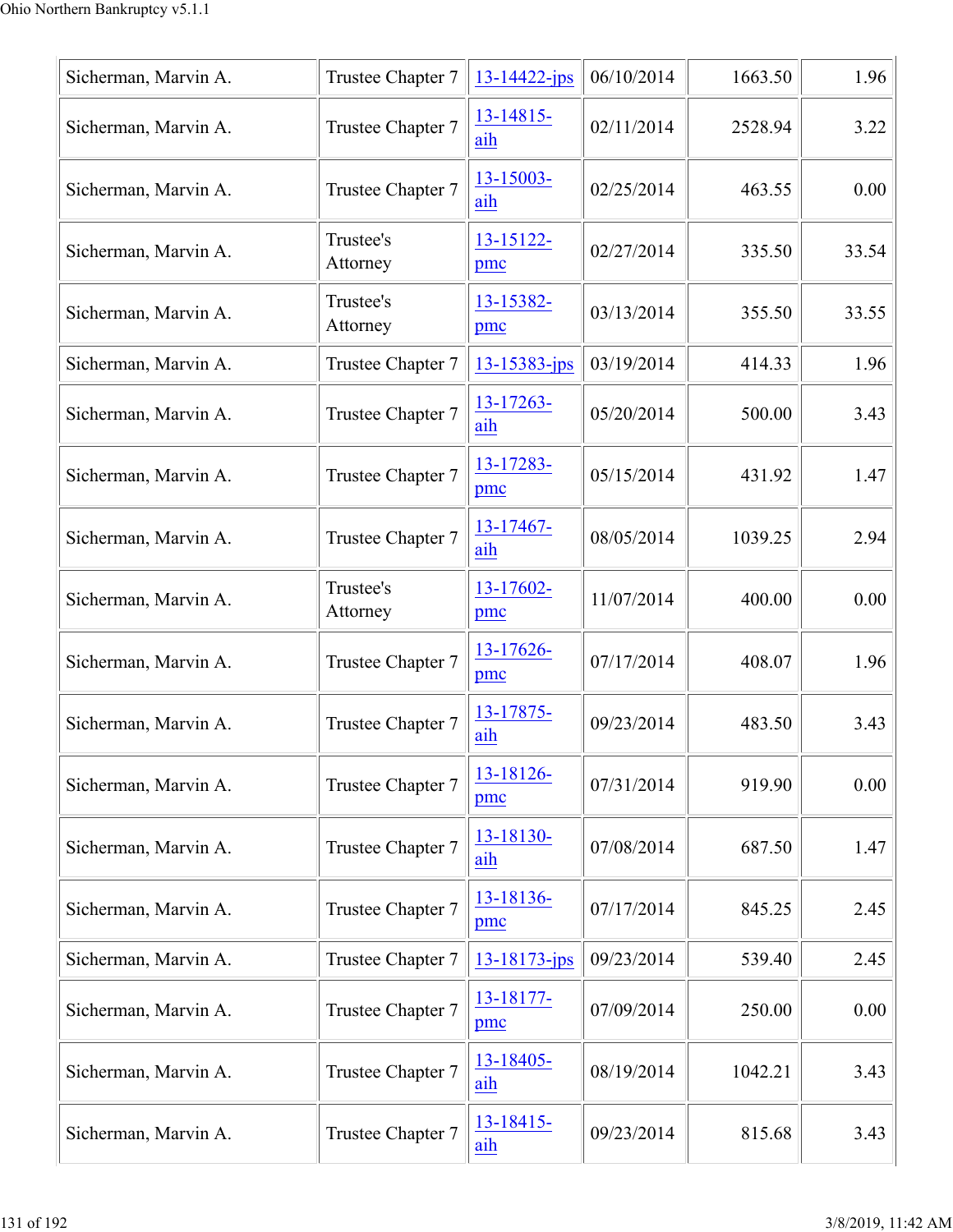| Sicherman, Marvin A. | Trustee Chapter 7     | $13 - 18464$ -jps             | 09/23/2014 | 755.00  | 2.45 |
|----------------------|-----------------------|-------------------------------|------------|---------|------|
| Sicherman, Marvin A. | Trustee Chapter 7     | 13-18504-<br>pmc              | 06/19/2014 | 312.50  | 3.92 |
| Sicherman, Marvin A. | Trustee Chapter 7     | 13-18536-<br>aih              | 09/23/2014 | 1309.19 | 1.47 |
| Sicherman, Marvin A. | Trustee's<br>Attorney | 13-18770-jps                  | 08/05/2014 | 2216.00 | 0.00 |
| Sicherman, Marvin A. | Trustee Chapter 7     | $13 - 18801 - ips$            | 07/30/2014 | 297.96  | 1.47 |
| Sicherman, Marvin A. | Trustee Chapter 7     | 13-18805-<br>aih              | 10/21/2014 | 1296.02 | 0.00 |
| Sicherman, Marvin A. | Trustee Chapter 7     | 13-18835-<br>aih              | 08/05/2014 | 429.50  | 3.43 |
| Sicherman, Marvin A. | Trustee Chapter 7     | 14-10044-jps                  | 09/23/2014 | 937.50  | 0.00 |
| Sicherman, Marvin A. | Trustee Chapter 7     | 14-10098-<br>aih              | 08/28/2014 | 293.14  | 2.94 |
| Sicherman, Marvin A. | Trustee Chapter 7     | $14 - 10471 -$<br>aih         | 09/23/2014 | 296.44  | 2.94 |
| Sicherman, Marvin A. | Trustee Chapter 7     | 14-10492-<br>aih              | 09/23/2014 | 704.65  | 4.90 |
| Sicherman, Marvin A. | Trustee Chapter 7     | 14-10518-<br>aih              | 10/21/2014 | 437.79  | 0.00 |
| Sicherman, Marvin A. | Trustee Chapter 7     | $14 - 10538 - ips$ 09/23/2014 |            | 1067.54 | 3.43 |
| Sicherman, Marvin A. | Trustee Chapter 7     | $14 - 10623 - ips$            | 09/30/2014 | 304.13  | 2.45 |
| Sicherman, Marvin A. | Trustee Chapter 7     | 14-11186-<br>pmc              | 09/23/2014 | 358.81  | 2.45 |
| Sicherman, Marvin A. | Trustee Chapter 7     | 14-11576-<br>pmc              | 10/09/2014 | 438.25  | 3.64 |
| Sicherman, Marvin A. | Trustee Chapter 7     | 14-11620-aih                  | 10/21/2014 | 402.93  | 1.47 |
| Sicherman, Marvin A. | Trustee Chapter 7     | $14 - 11636 - ips$            | 10/29/2014 | 881.06  | 2.45 |
| Sicherman, Marvin A. | Trustee Chapter 7     | 14-11662-<br>pmc              | 10/02/2014 | 352.50  | 3.92 |
| Sicherman, Marvin A. | Trustee Chapter 7     | 14-11842-aih                  | 11/04/2014 | 750.00  | 2.94 |
| Sicherman, Marvin A. | Trustee Chapter 7     | 14-11937-<br>pmc              | 10/24/2014 | 401.59  | 0.00 |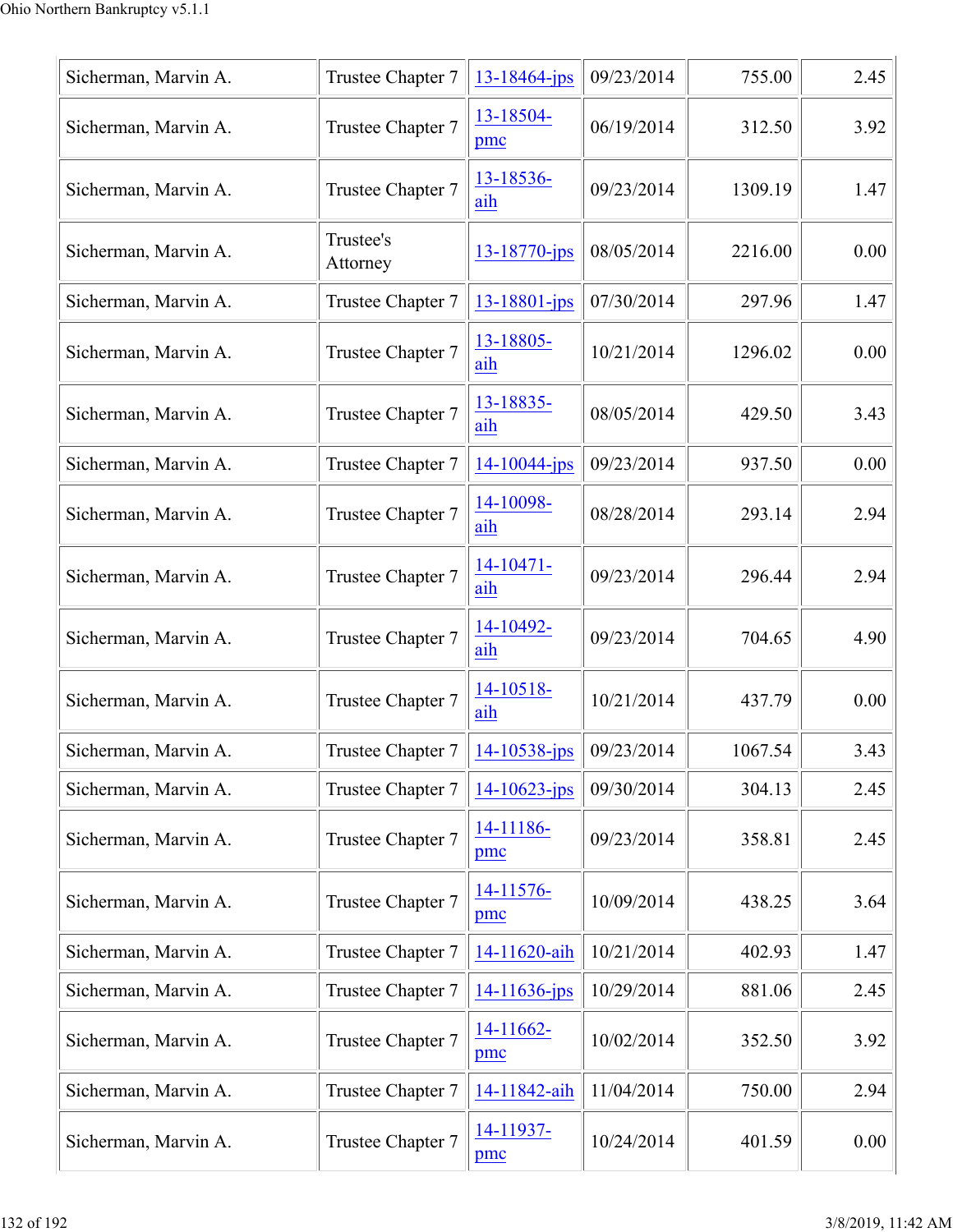| Sicherman, Marvin A. | Trustee Chapter 7 | 14-11960-<br>pmc   | 10/15/2014 | 373.16   | 2.94   |
|----------------------|-------------------|--------------------|------------|----------|--------|
| Sicherman, Marvin A. | Trustee Chapter 7 | 14-11979-jps       | 10/29/2014 | 750.00   | 3.92   |
| Sicherman, Marvin A. | Trustee Chapter 7 | $14 - 12066 - ips$ | 10/22/2014 | 356.26   | 3.15   |
| Sicherman, Marvin A. | Trustee Chapter 7 | 14-12672-<br>pmc   | 12/17/2014 | 618.00   | 0.00   |
| Sicherman, Marvin A. | Trustee Chapter 7 | 14-13027-<br>aih   | 12/23/2014 | 429.58   | 3.15   |
| Sicherman, Marvin A. | Trustee Chapter 7 | 14-13040-<br>pmc   | 11/20/2014 | 263.37   | 3.43   |
| Sicherman, Marvin A. | Trustee Chapter 7 | 14-13090-<br>aih   | 12/09/2014 | 486.30   | 0.00   |
| Sicherman, Marvin A. | Trustee Chapter 7 | 14-13302-<br>aih   | 12/03/2014 | 277.81   | 2.45   |
| Sicherman, Marvin A. | Trustee Chapter 7 | 14-13340-<br>pmc   | 11/26/2014 | 275.00   | 18.94  |
| Sicherman, Marvin A. | Trustee Chapter 7 | 14-13657-<br>aih   | 12/12/2014 | 355.00   | 3.92   |
|                      |                   |                    | Total      | 62136.75 | 344.08 |
| Sicherman, Marvin A. | Trustee Chapter 7 | 10-22563-jps       | 01/24/2014 | 2667.96  | 2.76   |
| Sicherman, Marvin A. | Trustee Chapter 7 | 12-15423-<br>pmc   | 05/15/2014 | 1046.88  | 3.92   |
| Sicherman, Marvin A. | Trustee Chapter 7 | 12-17838-<br>pmc   | 06/16/2014 | 4005.20  | 4.14   |
| Sicherman, Marvin A. | Trustee Chapter 7 | 13-13079-<br>pmc   | 03/13/2014 | 3034.76  | 0.00   |
| Sicherman, Marvin A. | Trustee Chapter 7 | 13-15122-<br>pmc   | 02/27/2014 | 1640.00  | 2.94   |
| Sicherman, Marvin A. | Trustee Chapter 7 | 13-17602-<br>pmc   | 11/07/2014 | 1311.88  | 3.43   |
| Sicherman, Marvin A. | Trustee Chapter 7 | 13-18770-jps       | 08/05/2014 | 1206.52  | 1.40   |
| Sicherman, Marvin A. | Trustee Chapter 7 | 14-11578-jps       | 11/19/2014 | 706.25   | 1.68   |
|                      | 15619.45          | 20.27              |            |          |        |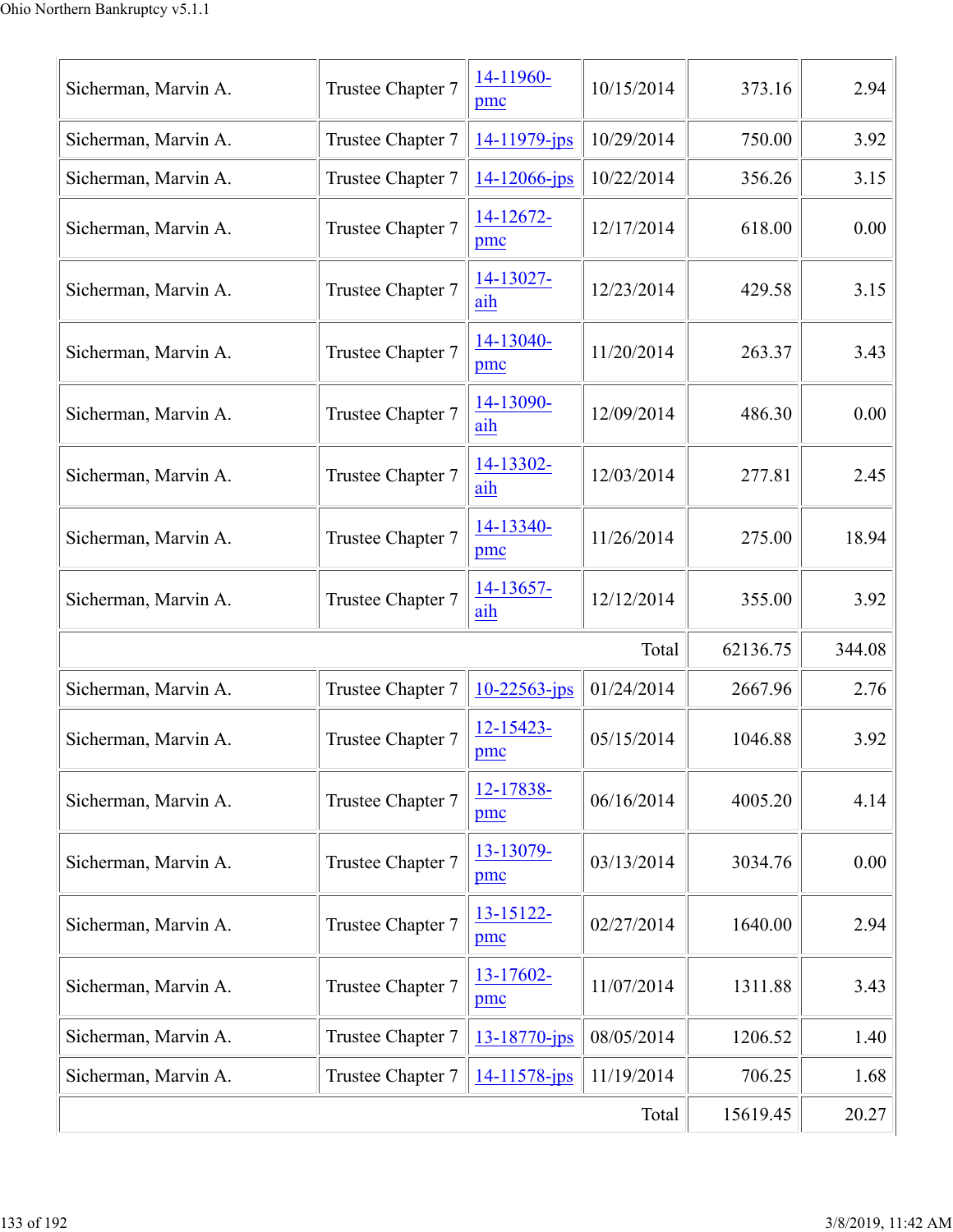| Sicherman, Marvin A. | Trustee Chapter 7     | 13-15382-<br>pmc  | 03/13/2014 | 1601.85 | 1.47   |
|----------------------|-----------------------|-------------------|------------|---------|--------|
| Sicherman, Marvin A. | Trustee's<br>Attorney | 14-11578-jps      | 11/19/2014 | 283.50  | 17.45  |
|                      | Total                 |                   |            |         |        |
| Silagy, Anne Piero   | Trustee Chapter 7     | 08-60745-rk       | 09/30/2014 | 1389.11 | 48.55  |
| Silagy, Anne Piero   | Trustee Chapter 7     | 08-63095-rk       | 02/05/2014 | 8100.82 | 71.70  |
| Silagy, Anne Piero   | Trustee Chapter 7     | $10-64221$ -rk    | 06/20/2014 | 2252.23 | 107.53 |
| Silagy, Anne Piero   | Trustee Chapter 7     | 11-60199-rk       | 09/11/2014 | 1270.02 | 355.54 |
| Silagy, Anne Piero   | Trustee Chapter 7     | 11-62016-rk       | 08/22/2014 | 1950.00 | 158.36 |
| Silagy, Anne Piero   | Trustee Chapter 7     | 11-62266-rk       | 03/24/2014 | 1850.00 | 28.89  |
| Silagy, Anne Piero   | Trustee Chapter 7     | $11-63632$ -rk    | 11/26/2014 | 2332.83 | 113.98 |
| Silagy, Anne Piero   | Trustee Chapter 7     | $11-63743$ -rk    | 03/18/2014 | 2489.29 | 110.61 |
| Silagy, Anne Piero   | Trustee Chapter 7     | $12 - 60145$ -rk  | 07/17/2014 | 1815.00 | 92.37  |
| Silagy, Anne Piero   | Trustee Chapter 7     | $12 - 60251 - rk$ | 08/29/2014 | 1300.00 | 34.79  |
| Silagy, Anne Piero   | Trustee Chapter 7     | 12-60978-rk       | 06/30/2014 | 6737.98 | 355.51 |
| Silagy, Anne Piero   | Trustee Chapter 7     | 12-61155-rk       | 08/12/2014 | 750.00  | 17.46  |
| Silagy, Anne Piero   | Trustee Chapter 7     | 12-61497-rk       | 10/06/2014 | 319.25  | 11.56  |
| Silagy, Anne Piero   | Trustee Chapter 7     | 12-61835-rk       | 07/17/2014 | 8875.00 | 23.34  |
| Silagy, Anne Piero   | Trustee Chapter 7     | 12-61998-rk       | 07/08/2014 | 187.50  | 83.48  |
| Silagy, Anne Piero   | Trustee Chapter 7     | $12 - 62042 -$ rk | 01/14/2014 | 1328.50 | 39.60  |
| Silagy, Anne Piero   | Trustee Chapter 7     | 12-62774-rk       | 03/11/2014 | 263.28  | 15.25  |
| Silagy, Anne Piero   | Trustee Chapter 7     | 12-62883-rk       | 04/23/2014 | 272.24  | 14.77  |
| Silagy, Anne Piero   | Trustee Chapter 7     | 12-62959-rk       | 05/22/2014 | 1379.93 | 67.18  |
| Silagy, Anne Piero   | Trustee Chapter 7     | $12 - 63035 - rk$ | 01/16/2014 | 815.18  | 16.20  |
| Silagy, Anne Piero   | Trustee Chapter 7     | 12-63060-rk       | 06/23/2014 | 1750.00 | 47.43  |
| Silagy, Anne Piero   | Trustee Chapter 7     | 12-63413-rk       | 03/18/2014 | 623.75  | 14.26  |
| Silagy, Anne Piero   | Trustee Chapter 7     | 13-60008-rk       | 09/09/2014 | 1187.25 | 43.08  |
| Silagy, Anne Piero   | Trustee Chapter 7     | 13-60025-rk       | 08/12/2014 | 850.00  | 114.50 |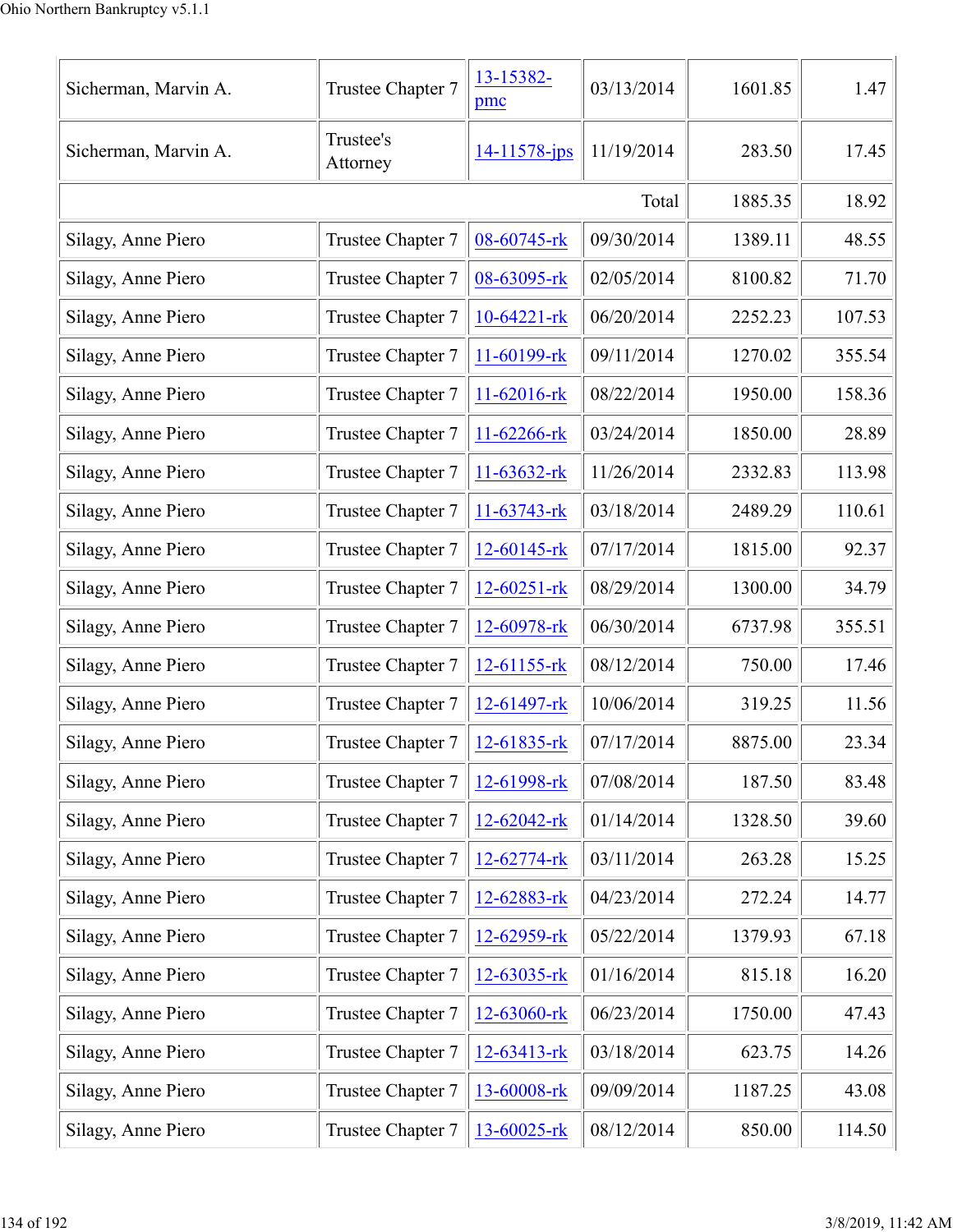| Silagy, Anne Piero | Trustee Chapter 7     | 13-60434-rk       | 07/22/2014 | 810.92   | 11.88   |
|--------------------|-----------------------|-------------------|------------|----------|---------|
| Silagy, Anne Piero | Trustee Chapter 7     | 13-60707-rk       | 03/18/2014 | 708.75   | 8.20    |
| Silagy, Anne Piero | Trustee Chapter 7     | 13-60740-rk       | 04/23/2014 | 1984.10  | 6.65    |
| Silagy, Anne Piero | Trustee Chapter 7     | 13-60938-rk       | 01/21/2014 | 715.50   | 5.48    |
| Silagy, Anne Piero | Trustee Chapter 7     | 13-61539-rk       | 02/13/2014 | 704.26   | 9.70    |
| Silagy, Anne Piero | Trustee Chapter 7     | 13-61885-rk       | 03/31/2014 | 625.00   | 22.57   |
| Silagy, Anne Piero | Trustee Chapter 7     | 13-62440-rk       | 07/22/2014 | 398.20   | 10.71   |
| Silagy, Anne Piero | Trustee Chapter 7     | 13-62477-rk       | 06/20/2014 | 823.75   | 17.43   |
| Silagy, Anne Piero | Trustee Chapter 7     | 13-62490-rk       | 10/16/2014 | 1562.90  | 32.31   |
| Silagy, Anne Piero | Trustee Chapter 7     | 13-62575-rk       | 08/20/2014 | 1677.50  | 11.74   |
| Silagy, Anne Piero | Trustee Chapter 7     | 13-62595-rk       | 09/04/2014 | 667.32   | 11.82   |
| Silagy, Anne Piero | Trustee Chapter 7     | 13-62803-rk       | 09/19/2014 | 750.00   | 23.10   |
| Silagy, Anne Piero | Trustee Chapter 7     | 13-62933-rk       | 08/12/2014 | 588.61   | 9.28    |
| Silagy, Anne Piero | Trustee Chapter 7     | 13-62992-rk       | 09/10/2014 | 438.25   | 9.17    |
| Silagy, Anne Piero | Trustee Chapter 7     | 13-63002-rk       | 08/28/2014 | 592.95   | 21.58   |
| Silagy, Anne Piero | Trustee Chapter 7     | 13-63077-rk       | 09/24/2014 | 1149.00  | 12.78   |
| Silagy, Anne Piero | Trustee Chapter 7     | 13-63106-rk       | 09/09/2014 | 725.75   | 14.18   |
| Silagy, Anne Piero | Trustee Chapter 7     | $13 - 63121 -$ rk | 09/24/2014 | 564.50   | 15.14   |
| Silagy, Anne Piero | Trustee Chapter 7     | 14-60025-rk       | 09/03/2014 | 469.92   | 11.69   |
| Silagy, Anne Piero | Trustee Chapter 7     | 14-60051-rk       | 09/05/2014 | 1398.03  | 12.03   |
| Silagy, Anne Piero | Trustee Chapter 7     | 14-60180-rk       | 09/25/2014 | 742.25   | 11.20   |
| Silagy, Anne Piero | Trustee Chapter 7     | 14-60390-rk       | 09/16/2014 | 276.50   | 11.80   |
| Silagy, Anne Piero | Trustee Chapter 7     | 14-60980-rk       | 12/23/2014 | 1250.21  | 10.38   |
|                    |                       |                   | Total      | 69713.33 | 2296.76 |
| Simon, David O.    | Trustee Chapter 7     | 13-13270-jps      | 04/16/2014 | 1268.02  | 46.76   |
| Simon, David O.    | Trustee Chapter 7     | 13-14900-<br>pmc  | 09/11/2014 | 2061.73  | 7.12    |
| Simon, David O.    | Trustee's<br>Attorney | 13-15682-<br>aih  | 08/05/2014 | 1540.00  | 0.00    |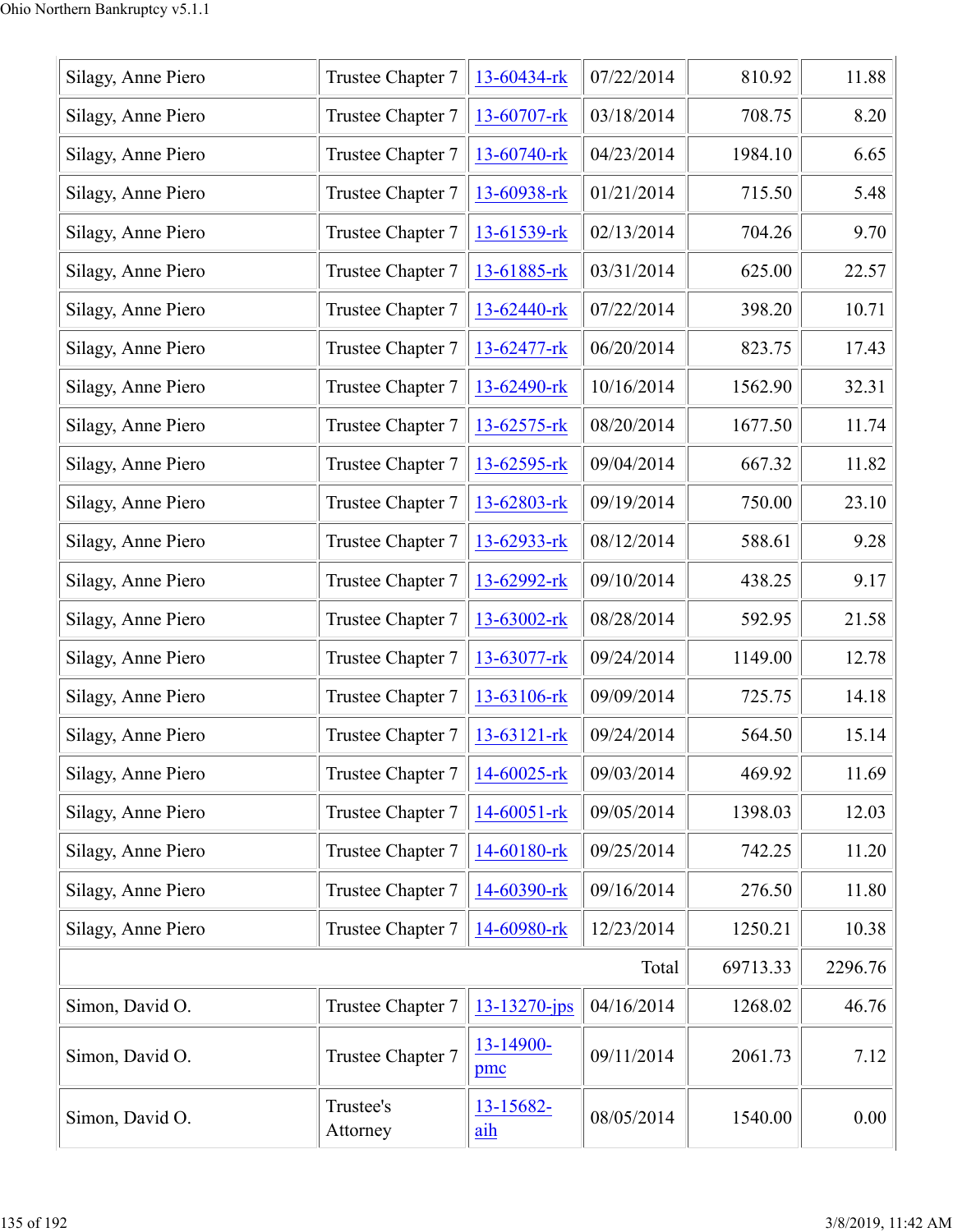|                          |                   |                       | Total      | 4869.75  | 53.88  |
|--------------------------|-------------------|-----------------------|------------|----------|--------|
| Simon, David O.          | Trustee Chapter 7 | 13-15713-jps          | 04/07/2014 | 250.00   | 2.66   |
|                          |                   |                       | Total      | 250.00   | 2.66   |
| Simon, Trustee, David O. | Trustee Chapter 7 | $03 - 25461 -$<br>pmc | 12/23/2014 | 36690.43 | 179.78 |
| Simon, Trustee, David O. | Trustee Chapter 7 | 09-15994-<br>aih      | 01/14/2014 | 600.00   | 33.04  |
| Simon, Trustee, David O. | Trustee Chapter 7 | 10-15099-<br>pmc      | 10/09/2014 | 64725.58 | 21.53  |
| Simon, Trustee, David O. | Trustee Chapter 7 | 10-21629-<br>pmc      | 07/17/2014 | 4086.66  | 11.76  |
| Simon, Trustee, David O. | Trustee Chapter 7 | 12-10111-<br>pmc      | 05/15/2014 | 7295.00  | 195.65 |
| Simon, Trustee, David O. | Trustee Chapter 7 | 12-14092-<br>aih      | 03/25/2014 | 8178.11  | 11.34  |
| Simon, Trustee, David O. | Trustee Chapter 7 | $12 - 15745$ -jps     | 04/16/2014 | 823.25   | 25.28  |
| Simon, Trustee, David O. | Trustee Chapter 7 | 12-16420-<br>aih      | 05/20/2014 | 10000.00 | 287.78 |
| Simon, Trustee, David O. | Trustee Chapter 7 | 12-16749-<br>aih      | 01/14/2014 | 750.00   | 0.00   |
| Simon, Trustee, David O. | Trustee Chapter 7 | 12-17456-<br>pmc      | 01/16/2014 | 2250.00  | 91.05  |
| Simon, Trustee, David O. | Trustee Chapter 7 | 12-17556-jps          | 02/18/2014 | 1385.00  | 86.00  |
| Simon, Trustee, David O. | Trustee Chapter 7 | $12 - 18315$ -jps     | 03/06/2014 | 2490.00  | 11.55  |
| Simon, Trustee, David O. | Trustee Chapter 7 | 12-18816-<br>pmc      | 11/07/2014 | 494.66   | 7.91   |
| Simon, Trustee, David O. | Trustee Chapter 7 | 12-18824-<br>pmc      | 03/27/2014 | 730.17   | 3.49   |
| Simon, Trustee, David O. | Trustee Chapter 7 | $12 - 19128 - ips$    | 05/30/2014 | 752.50   | 4.48   |
| Simon, Trustee, David O. | Trustee Chapter 7 | 13-10482-<br>pmc      | 03/13/2014 | 1334.70  | 8.90   |
| Simon, Trustee, David O. | Trustee Chapter 7 | 13-11133-<br>pmc      | 07/17/2014 | 625.57   | 3.31   |
| Simon, Trustee, David O. | Trustee Chapter 7 | 13-11616-aih          | 05/05/2014 | 288.00   | 32.27  |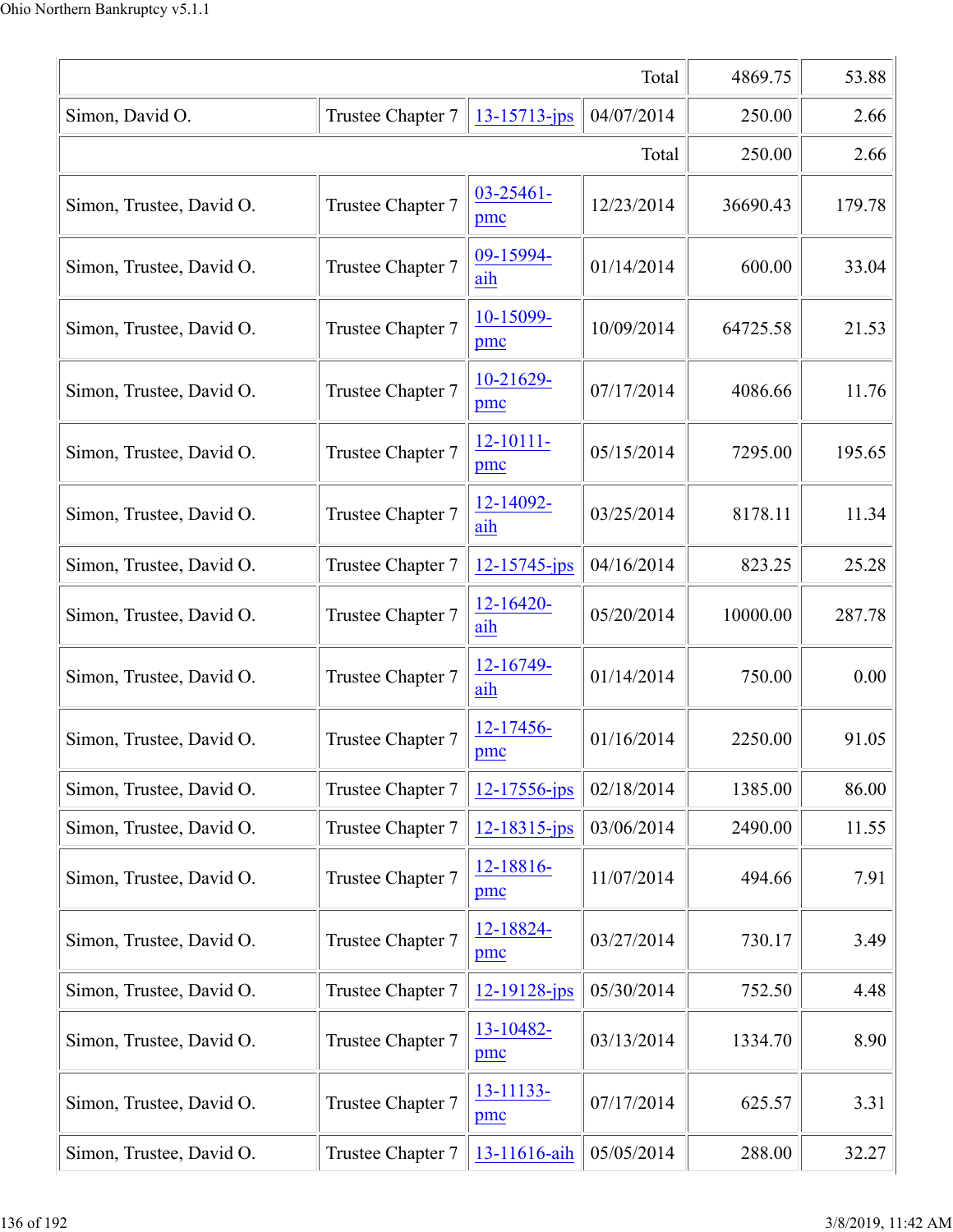| Simon, Trustee, David O. | Trustee Chapter 7     | $13 - 11815$ -jps  | 07/30/2014 | 350.00  | 19.68 |
|--------------------------|-----------------------|--------------------|------------|---------|-------|
| Simon, Trustee, David O. | Trustee Chapter 7     | $13 - 12428 - ips$ | 02/18/2014 | 708.53  | 5.52  |
| Simon, Trustee, David O. | Trustee Chapter 7     | $13 - 12683 - ips$ | 02/25/2014 | 201.90  | 4.60  |
| Simon, Trustee, David O. | Trustee Chapter 7     | 13-12797-jps       | 02/13/2014 | 333.45  | 9.72  |
| Simon, Trustee, David O. | Trustee Chapter 7     | 13-12810-<br>aih   | 04/08/2014 | 1933.09 | 48.69 |
| Simon, Trustee, David O. | Trustee Chapter 7     | 13-12833-<br>pmc   | 02/14/2014 | 976.75  | 4.10  |
| Simon, Trustee, David O. | Trustee Chapter 7     | 13-13133-jps       | 07/22/2014 | 2387.20 | 4.41  |
| Simon, Trustee, David O. | Trustee Chapter 7     | 13-13216-jps       | 10/23/2014 | 271.78  | 8.33  |
| Simon, Trustee, David O. | Trustee Chapter 7     | 13-13262-jps       | 02/18/2014 | 708.86  | 4.60  |
| Simon, Trustee, David O. | Trustee's<br>Attorney | 13-13270-jps       | 04/16/2014 | 440.00  | 0.00  |
| Simon, Trustee, David O. | Trustee Chapter 7     | 13-13549-jps       | 03/06/2014 | 4312.82 | 69.00 |
| Simon, Trustee, David O. | Trustee Chapter 7     | 13-13631-jps       | 02/24/2014 | 250.00  | 2.76  |
| Simon, Trustee, David O. | Trustee Chapter 7     | 13-13988-<br>pmc   | 02/27/2014 | 466.00  | 2.58  |
| Simon, Trustee, David O. | Trustee Chapter 7     | 13-14312-<br>aih   | 03/11/2014 | 665.34  | 0.00  |
| Simon, Trustee, David O. | Trustee Chapter 7     | 13-14339-<br>aih   | 08/19/2014 | 625.00  | 4.14  |
| Simon, Trustee, David O. | Trustee Chapter 7     | 13-14669-<br>aih   | 04/08/2014 | 515.00  | 0.00  |
| Simon, Trustee, David O. | Trustee Chapter 7     | 13-14889-<br>pmc   | 03/21/2014 | 319.77  | 2.94  |
| Simon, Trustee, David O. | Trustee's<br>Attorney | 13-14900-<br>pmc   | 09/11/2014 | 495.00  | 0.00  |
| Simon, Trustee, David O. | Trustee Chapter 7     | 13-14919-<br>pmc   | 03/21/2014 | 287.79  | 4.90  |
| Simon, Trustee, David O. | Trustee Chapter 7     | 13-15145-<br>aih   | 06/03/2014 | 381.78  | 5.88  |
| Simon, Trustee, David O. | Trustee Chapter 7     | 13-15495-<br>aih   | 08/05/2014 | 783.36  | 2.94  |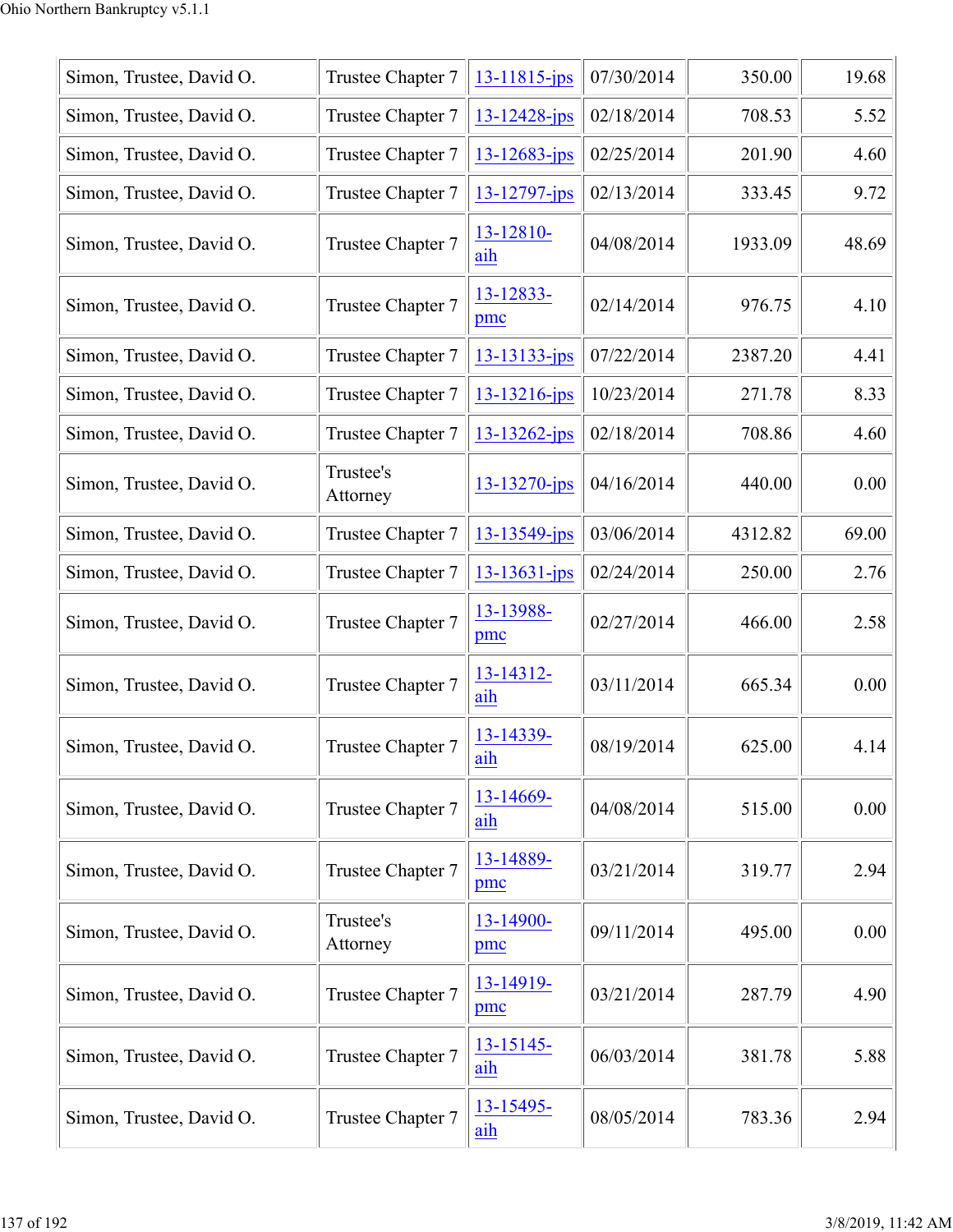| Simon, Trustee, David O. | Trustee Chapter 7 | 13-15542-<br>pmc   | 04/17/2014 | 1131.10  | 4.31   |
|--------------------------|-------------------|--------------------|------------|----------|--------|
| Simon, Trustee, David O. | Trustee Chapter 7 | 13-15613-<br>pmc   | 06/13/2014 | 461.86   | 3.92   |
| Simon, Trustee, David O. | Trustee Chapter 7 | 13-15647-<br>aih   | 07/08/2014 | 437.70   | 3.92   |
| Simon, Trustee, David O. | Trustee Chapter 7 | $13 - 15660$ -jps  | 04/16/2014 | 770.56   | 3.92   |
| Simon, Trustee, David O. | Trustee Chapter 7 | 13-15680-<br>pmc   | 03/28/2014 | 375.00   | 1.96   |
| Simon, Trustee, David O. | Trustee Chapter 7 | 13-15682-<br>aih   | 08/05/2014 | 14536.62 | 102.46 |
| Simon, Trustee, David O. | Trustee Chapter 7 | 13-15701-<br>pmc   | 09/11/2014 | 609.08   | 6.16   |
| Simon, Trustee, David O. | Trustee Chapter 7 | 13-15710-<br>aih   | 03/25/2014 | 836.73   | 4.41   |
| Simon, Trustee, David O. | Trustee Chapter 7 | 13-15722-<br>pmc   | 10/15/2014 | 385.10   | 5.88   |
| Simon, Trustee, David O. | Trustee Chapter 7 | $13 - 16033 - ips$ | 09/10/2014 | 1550.81  | 7.30   |
| Simon, Trustee, David O. | Trustee Chapter 7 | 13-16101-<br>pmc   | 10/24/2014 | 1569.51  | 22.60  |
| Simon, Trustee, David O. | Trustee Chapter 7 | 13-16512-<br>aih   | 09/23/2014 | 467.00   | 7.88   |
| Simon, Trustee, David O. | Trustee Chapter 7 | 13-16733-<br>pmc   | 05/01/2014 | 1865.00  | 45.78  |
| Simon, Trustee, David O. | Trustee Chapter 7 | $13 - 16737 - ips$ | 04/16/2014 | 1338.51  | 8.54   |
| Simon, Trustee, David O. | Trustee Chapter 7 | 13-16993-<br>pmc   | 07/17/2014 | 625.00   | 7.35   |
| Simon, Trustee, David O. | Trustee Chapter 7 | $13 - 16994 - ips$ | 08/27/2014 | 364.52   | 2.45   |
| Simon, Trustee, David O. | Trustee Chapter 7 | 13-17079-<br>pmc   | 07/17/2014 | 1344.71  | 4.90   |
| Simon, Trustee, David O. | Trustee Chapter 7 | 13-17080-<br>aih   | 11/25/2014 | 361.23   | 2.94   |
| Simon, Trustee, David O. | Trustee Chapter 7 | 13-17093-<br>pmc   | 08/08/2014 | 239.92   | 3.92   |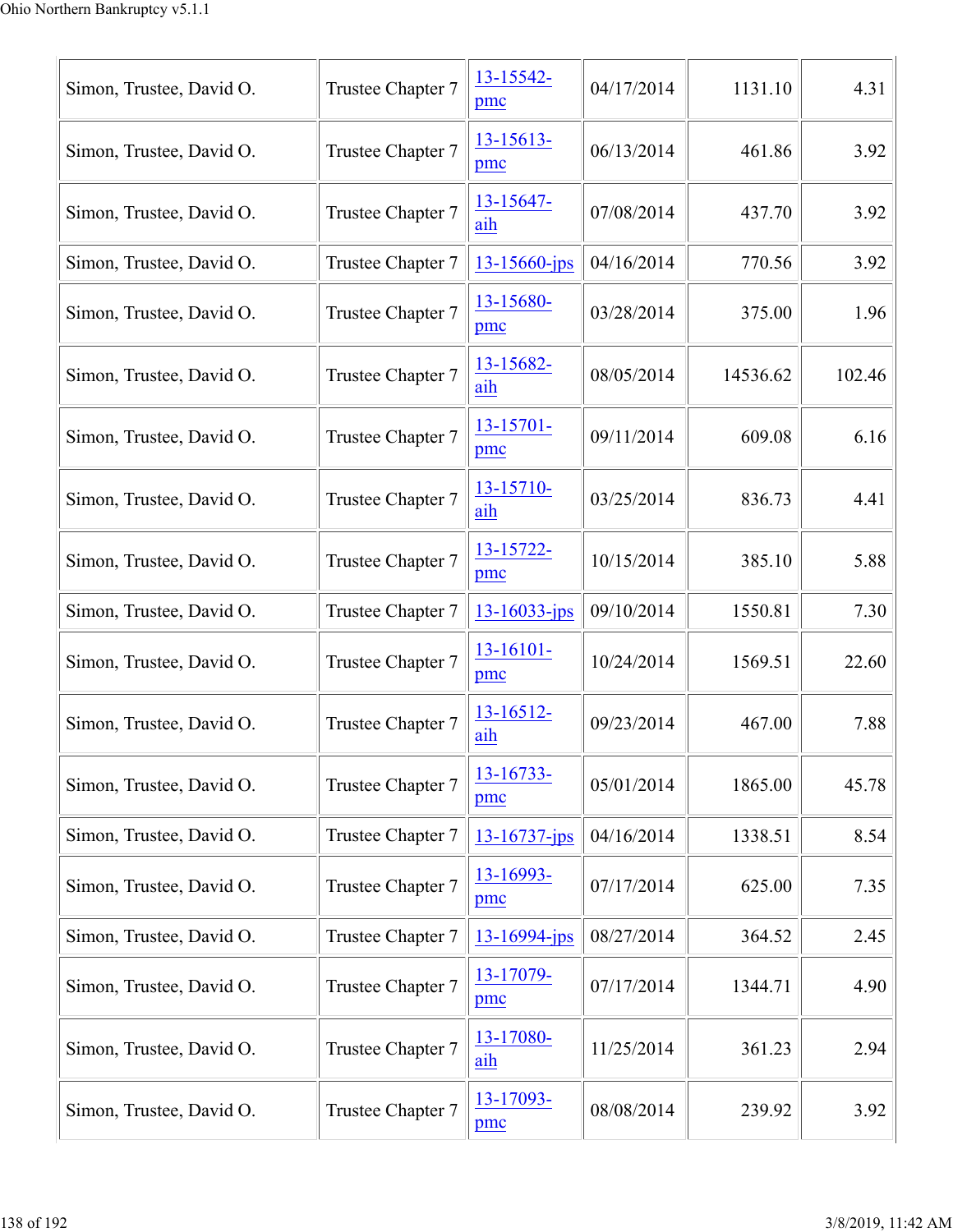| Simon, Trustee, David O. | Trustee Chapter 7 | 13-17123-<br>pmc   | 07/17/2014 | 757.70  | 16.17 |
|--------------------------|-------------------|--------------------|------------|---------|-------|
| Simon, Trustee, David O. | Trustee Chapter 7 | 13-17230-<br>pmc   | 11/07/2014 | 603.55  | 4.94  |
| Simon, Trustee, David O. | Trustee Chapter 7 | 13-17328-<br>pmc   | 09/11/2014 | 500.00  | 30.03 |
| Simon, Trustee, David O. | Trustee Chapter 7 | 13-17379-<br>aih   | 08/28/2014 | 232.17  | 7.35  |
| Simon, Trustee, David O. | Trustee Chapter 7 | $13 - 17415$ -jps  | 06/10/2014 | 406.21  | 4.90  |
| Simon, Trustee, David O. | Trustee Chapter 7 | $13 - 17563 - ips$ | 10/29/2014 | 1314.05 | 7.79  |
| Simon, Trustee, David O. | Trustee Chapter 7 | 13-17574-<br>aih   | 09/23/2014 | 1073.00 | 7.35  |
| Simon, Trustee, David O. | Trustee Chapter 7 | 13-17593-<br>pmc   | 08/21/2014 | 273.46  | 1.96  |
| Simon, Trustee, David O. | Trustee Chapter 7 | $13 - 17616$ -jps  | 08/27/2014 | 383.31  | 8.82  |
| Simon, Trustee, David O. | Trustee Chapter 7 | 13-17650-<br>aih   | 09/23/2014 | 676.23  | 8.82  |
| Simon, Trustee, David O. | Trustee Chapter 7 | 13-17917-<br>aih   | 09/23/2014 | 590.52  | 2.94  |
| Simon, Trustee, David O. | Trustee Chapter 7 | 13-17922-<br>pmc   | 09/11/2014 | 896.55  | 4.41  |
| Simon, Trustee, David O. | Trustee Chapter 7 | 13-17944-<br>aih   | 05/28/2014 | 262.84  | 4.41  |
| Simon, Trustee, David O. | Trustee Chapter 7 | 13-17971-<br>aih   | 09/23/2014 | 691.19  | 2.45  |
| Simon, Trustee, David O. | Trustee Chapter 7 | 13-18379-<br>pmc   | 10/09/2014 | 1700.00 | 23.09 |
| Simon, Trustee, David O. | Trustee Chapter 7 | 13-18383-jps       | 10/29/2014 | 456.02  | 4.14  |
| Simon, Trustee, David O. | Trustee Chapter 7 | 13-18385-<br>aih   | 12/09/2014 | 1124.32 | 4.41  |
| Simon, Trustee, David O. | Trustee Chapter 7 | 13-18494-<br>aih   | 10/07/2014 | 847.84  | 6.10  |
| Simon, Trustee, David O. | Trustee Chapter 7 | 13-18527-<br>pmc   | 10/09/2014 | 798.87  | 1.96  |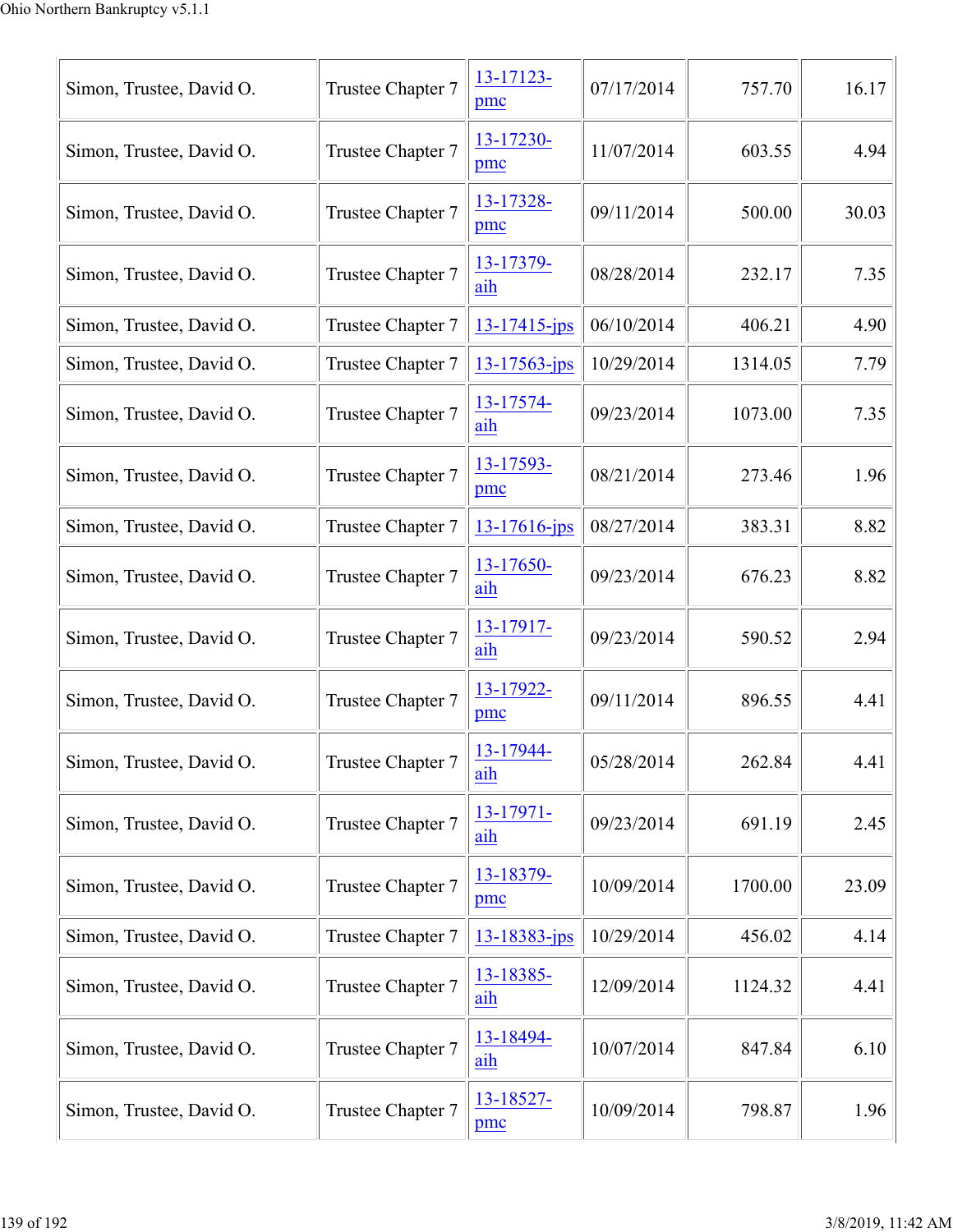| Simon, Trustee, David O. | Trustee Chapter 7      | 13-18824-jps          | 10/29/2014 | 646.10    | 9.90    |
|--------------------------|------------------------|-----------------------|------------|-----------|---------|
| Simon, Trustee, David O. | Trustee Chapter 7      | 14-10152-<br>aih      | 10/14/2014 | 209.64    | 4.41    |
| Simon, Trustee, David O. | Trustee Chapter 7      | 14-10402-<br>aih      | 11/13/2014 | 165.97    | 3.92    |
| Simon, Trustee, David O. | Trustee Chapter 7      | 14-10446-<br>aih      | 10/21/2014 | 937.50    | 4.05    |
| Simon, Trustee, David O. | Trustee Chapter 7      | 14-10467-<br>aih      | 12/05/2014 | 286.69    | 3.43    |
| Simon, Trustee, David O. | Trustee Chapter 7      | 14-10615-<br>pmc      | 10/24/2014 | 655.31    | 6.50    |
|                          |                        |                       | Total      | 206672.05 | 1654.76 |
| Sivak, Christopher G.    | Accountant             | 12-52117-<br>amk      | 06/05/2014 | 1412.60   | 0.00    |
|                          |                        |                       | Total      | 1412.60   | 0.00    |
| Skoda, Minotti & Co.     | Consultant             | $10-50494$ -jps       | 11/10/2014 | 59788.35  | 0.00    |
|                          |                        |                       | Total      | 59788.35  | 0.00    |
| Skoda, Minotti, Reeves & | Accountant             | 99-14624-<br>pmc      | 07/24/2014 | 606.65    | 0.00    |
|                          |                        |                       | Total      | 606.65    | 0.00    |
| Spangenberg, Shibley & L | <b>Special Counsel</b> | $03 - 25461 -$<br>pmc | 12/23/2014 | 28253.28  | 5307.14 |
|                          |                        |                       | Total      | 28253.28  | 5307.14 |
| Squire Sanders (US) LLP  | <b>Special Counsel</b> | 13-40813-<br>aih      | 06/10/2014 | 178040.50 | 9762.74 |
|                          |                        |                       | Total      | 178040.50 | 9762.74 |
| Stearns, Roger           | Creditor's<br>Attorney | $14 - 15121 -$<br>aih | 12/08/2014 | 2100.00   | 0.00    |
|                          |                        |                       | Total      | 2100.00   | 0.00    |
| Steel, Michael A.        | Trustee's<br>Attorney  | 11-53273-<br>amk      | 12/17/2014 | 8875.50   | 328.90  |
|                          |                        |                       | Total      | 8875.50   | 328.90  |
| Stein, Sheldon           | Trustee Chapter 7      | 13-17797-jps          | 08/22/2014 | 1186.65   | 25.68   |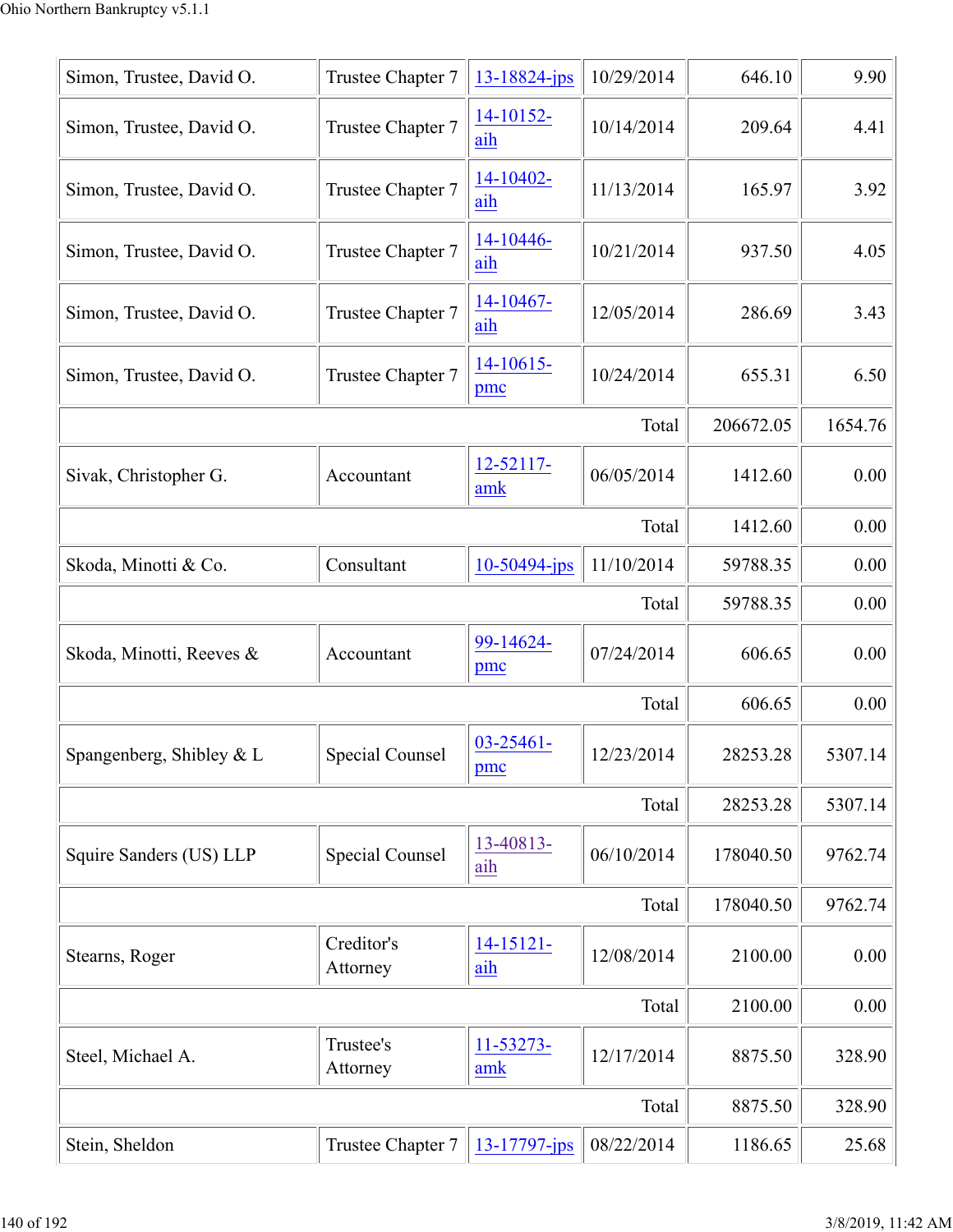| Stein, Sheldon | Trustee's<br>Attorney | 13-18313-<br>aih      | 12/09/2014 | 2118.75  | 0.00   |
|----------------|-----------------------|-----------------------|------------|----------|--------|
| Stein, Sheldon | Trustee Chapter 7     | $14 - 11717 - ips$    | 12/18/2014 | 865.18   | 21.78  |
|                |                       |                       | Total      | 4170.58  | 47.46  |
| Stein, Sheldon | Trustee Chapter 7     | $05 - 27288$ -jps     | 06/04/2014 | 115.80   | 29.34  |
| Stein, Sheldon | Trustee Chapter 7     | $05-97009$ -jps       | 10/07/2014 | 1451.38  | 38.28  |
| Stein, Sheldon | Trustee Chapter 7     | 09-12007-<br>pmc      | 07/17/2014 | 2538.26  | 327.90 |
| Stein, Sheldon | Trustee Chapter 7     | $10-10551-$<br>aih    | 03/11/2014 | 875.00   | 69.18  |
| Stein, Sheldon | Trustee Chapter 7     | $10-17053-$<br>pmc    | 11/07/2014 | 573.82   | 52.66  |
| Stein, Sheldon | Trustee Chapter 7     | $11 - 13542 -$<br>pmc | 07/17/2014 | 15184.91 | 488.55 |
| Stein, Sheldon | Trustee Chapter 7     | 11-13628-<br>pmc      | 10/24/2014 | 500.01   | 43.42  |
| Stein, Sheldon | Trustee Chapter 7     | 11-15832-aih          | 11/04/2014 | 910.54   | 77.96  |
| Stein, Sheldon | Trustee Chapter 7     | 11-18396-<br>pmc      | 02/18/2014 | 10567.54 | 0.00   |
| Stein, Sheldon | Trustee Chapter 7     | 12-10727-<br>aih      | 10/09/2014 | 1350.00  | 34.28  |
| Stein, Sheldon | Trustee Chapter 7     | 12-11348-aih          | 12/09/2014 | 1190.18  | 22.69  |
| Stein, Sheldon | Trustee Chapter 7     | 12-11920-<br>pmc      | 03/27/2014 | 750.00   | 41.93  |
| Stein, Sheldon | Trustee Chapter 7     | 12-12419-<br>pmc      | 09/23/2014 | 291.23   | 39.22  |
| Stein, Sheldon | Trustee Chapter 7     | 12-14987-<br>aih      | 10/03/2014 | 312.98   | 46.25  |
| Stein, Sheldon | Trustee Chapter 7     | $12 - 15301 - ips$    | 04/30/2014 | 894.06   | 66.36  |
| Stein, Sheldon | Trustee Chapter 7     | 12-16068-jps          | 04/16/2014 | 500.00   | 67.28  |
| Stein, Sheldon | Trustee Chapter 7     | $12 - 16213 -$<br>aih | 10/21/2014 | 2783.45  | 133.38 |
| Stein, Sheldon | Trustee Chapter 7     | 12-16256-<br>pmc      | 03/27/2014 | 625.00   | 99.04  |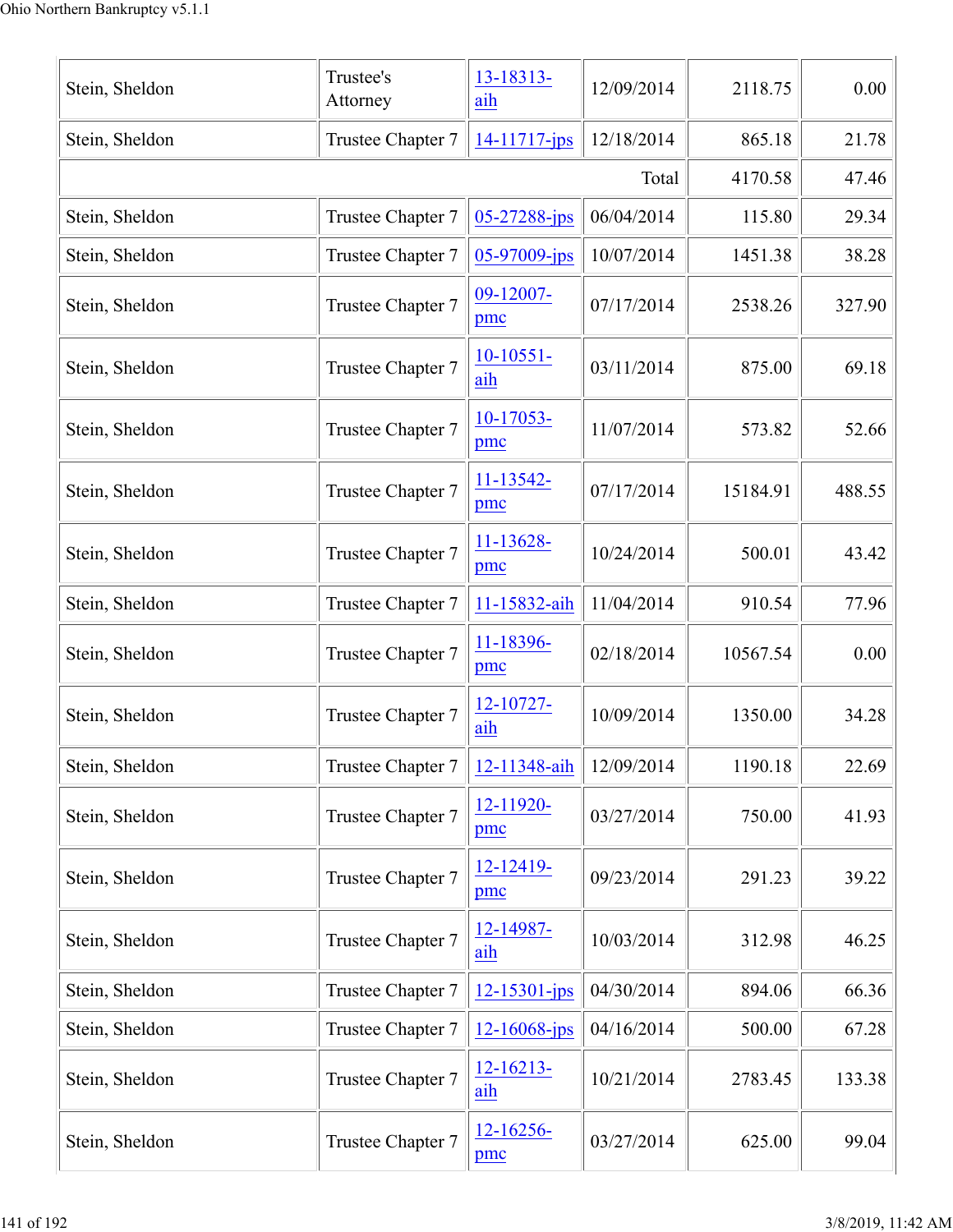| Stein, Sheldon | Trustee Chapter 7 | $12 - 16441 - ips$    | 11/19/2014 | 550.00  | 36.68 |
|----------------|-------------------|-----------------------|------------|---------|-------|
| Stein, Sheldon | Trustee Chapter 7 | $12 - 16641 - jps$    | 09/10/2014 | 1589.12 | 48.87 |
| Stein, Sheldon | Trustee Chapter 7 | 12-17138-<br>pmc      | 06/13/2014 | 674.41  | 33.54 |
| Stein, Sheldon | Trustee Chapter 7 | 12-17324-<br>pmc      | 09/11/2014 | 525.00  | 60.06 |
| Stein, Sheldon | Trustee Chapter 7 | 12-17865-<br>aih      | 12/23/2014 | 400.00  | 25.88 |
| Stein, Sheldon | Trustee Chapter 7 | 12-17901-jps          | 12/11/2014 | 1547.79 | 52.07 |
| Stein, Sheldon | Trustee Chapter 7 | 12-17906-jps          | 02/18/2014 | 1295.25 | 84.56 |
| Stein, Sheldon | Trustee Chapter 7 | 13-10412-<br>pmc      | 05/01/2014 | 1250.00 | 43.00 |
| Stein, Sheldon | Trustee Chapter 7 | $13 - 10466$ -jps     | 04/16/2014 | 1450.00 | 59.43 |
| Stein, Sheldon | Trustee Chapter 7 | 13-10542-<br>aih      | 07/08/2014 | 625.00  | 9.48  |
| Stein, Sheldon | Trustee Chapter 7 | 13-10707-<br>aih      | 06/03/2014 | 1350.00 | 39.88 |
| Stein, Sheldon | Trustee Chapter 7 | 13-10720-<br>pmc      | 02/20/2014 | 288.51  | 38.10 |
| Stein, Sheldon | Trustee Chapter 7 | 13-11025-<br>pmc      | 09/11/2014 | 1407.60 | 62.08 |
| Stein, Sheldon | Trustee Chapter 7 | $13 - 11041 -$<br>pmc | 02/27/2014 | 475.00  | 11.93 |
| Stein, Sheldon | Trustee Chapter 7 | 13-11085-aih          | 03/25/2014 | 1143.01 | 18.04 |
| Stein, Sheldon | Trustee Chapter 7 | 13-11397-jps          | 10/29/2014 | 750.00  | 36.30 |
| Stein, Sheldon | Trustee Chapter 7 | 13-11427-<br>pmc      | 05/01/2014 | 683.00  | 33.90 |
| Stein, Sheldon | Trustee Chapter 7 | 13-11518-aih          | 01/21/2014 | 250.00  | 33.08 |
| Stein, Sheldon | Trustee Chapter 7 | 13-11537-aih          | 01/14/2014 | 2816.71 | 31.56 |
| Stein, Sheldon | Trustee Chapter 7 | $13 - 11625$<br>pmc   | 07/17/2014 | 450.00  | 22.80 |
| Stein, Sheldon | Trustee Chapter 7 | 13-11901-<br>pmc      | 05/15/2014 | 812.50  | 33.24 |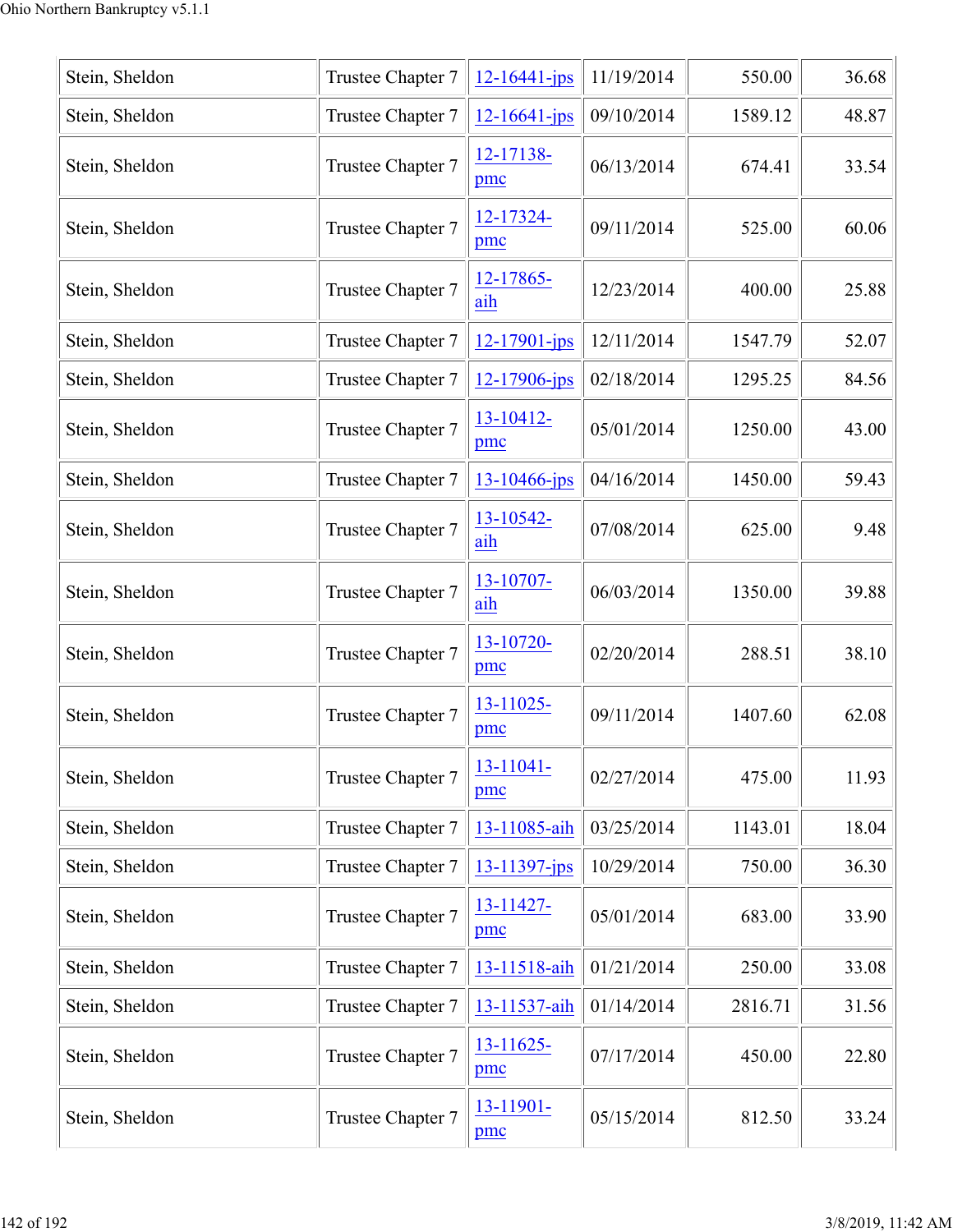| Stein, Sheldon | Trustee Chapter 7 | 13-12338-<br>aih      | 03/25/2014 | 1134.25 | 35.14  |
|----------------|-------------------|-----------------------|------------|---------|--------|
| Stein, Sheldon | Trustee Chapter 7 | 13-13170-<br>pmc      | 08/30/2014 | 260.74  | 22.60  |
| Stein, Sheldon | Trustee Chapter 7 | 13-13176-jps          | 04/30/2014 | 725.00  | 29.58  |
| Stein, Sheldon | Trustee Chapter 7 | 13-13205-jps          | 01/10/2014 | 620.00  | 14.72  |
| Stein, Sheldon | Trustee Chapter 7 | 13-13414-<br>pmc      | 02/21/2014 | 425.00  | 103.96 |
| Stein, Sheldon | Trustee Chapter 7 | 13-13541-jps          | 01/10/2014 | 462.50  | 23.56  |
| Stein, Sheldon | Trustee Chapter 7 | 13-13651-jps          | 07/01/2014 | 250.00  | 50.48  |
| Stein, Sheldon | Trustee Chapter 7 | 13-13654-<br>pmc      | 09/11/2014 | 500.00  | 34.16  |
| Stein, Sheldon | Trustee Chapter 7 | 13-13713-<br>pmc      | 01/16/2014 | 793.25  | 10.76  |
| Stein, Sheldon | Trustee Chapter 7 | $13 - 13852 - ips$    | 01/10/2014 | 750.00  | 9.24   |
| Stein, Sheldon | Trustee Chapter 7 | 13-14206-<br>pmc      | 03/27/2014 | 625.00  | 60.00  |
| Stein, Sheldon | Trustee Chapter 7 | 13-14262-<br>pmc      | 01/03/2014 | 377.03  | 13.54  |
| Stein, Sheldon | Trustee Chapter 7 | 13-14268-<br>pmc      | 02/14/2014 | 850.00  | 58.74  |
| Stein, Sheldon | Trustee Chapter 7 | $13 - 14278$ -jps     | 08/05/2014 | 621.75  | 29.96  |
| Stein, Sheldon | Trustee Chapter 7 | 13-14504-<br>pmc      | 04/17/2014 | 1350.00 | 36.98  |
| Stein, Sheldon | Trustee Chapter 7 | 13-14718-<br>aih      | 02/04/2014 | 333.75  | 16.61  |
| Stein, Sheldon | Trustee Chapter 7 | $13 - 14734$ -jps     | 08/27/2014 | 250.00  | 41.40  |
| Stein, Sheldon | Trustee Chapter 7 | 13-14906-<br>aih      | 02/11/2014 | 1670.00 | 15.60  |
| Stein, Sheldon | Trustee Chapter 7 | $13 - 15215 -$<br>pmc | 09/11/2014 | 317.34  | 10.12  |
| Stein, Sheldon | Trustee Chapter 7 | 13-15237-jps          | 04/30/2014 | 2740.00 | 47.34  |
| Stein, Sheldon | Trustee Chapter 7 | $13 - 15251 - jps$    | 02/28/2014 | 214.31  | 9.67   |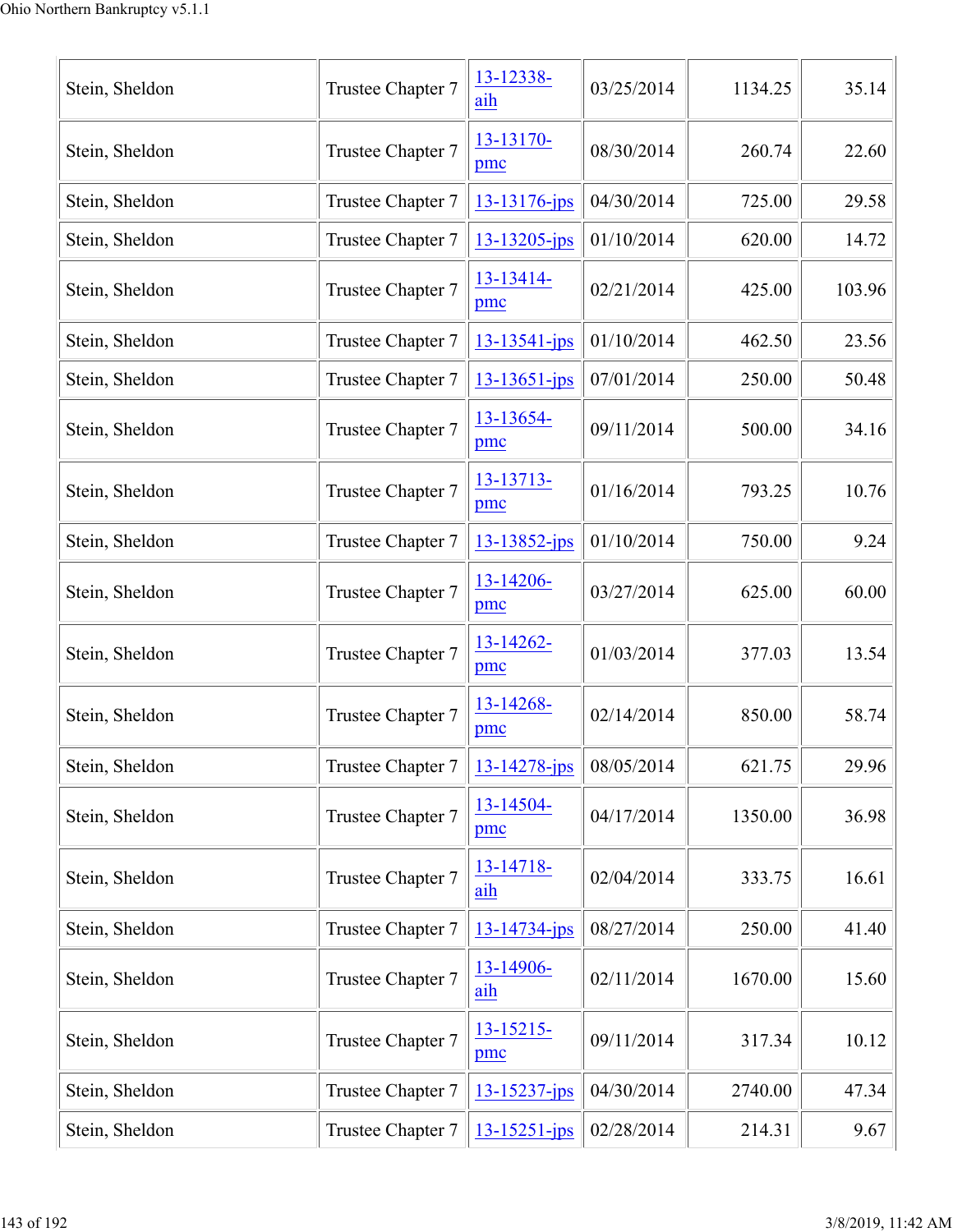| Stein, Sheldon | Trustee Chapter 7 | 13-15260-jps       | 07/01/2014 | 1750.00 | 20.35 |
|----------------|-------------------|--------------------|------------|---------|-------|
| Stein, Sheldon | Trustee Chapter 7 | 13-15379-jps       | 03/06/2014 | 437.50  | 12.99 |
| Stein, Sheldon | Trustee Chapter 7 | 13-15553-jps       | 04/04/2014 | 586.58  | 9.88  |
| Stein, Sheldon | Trustee Chapter 7 | 13-15572-<br>pmc   | 03/13/2014 | 447.98  | 14.96 |
| Stein, Sheldon | Trustee Chapter 7 | 13-15586-jps       | 04/04/2014 | 1207.54 | 18.35 |
| Stein, Sheldon | Trustee Chapter 7 | 13-15864-<br>pmc   | 02/28/2014 | 309.50  | 15.08 |
| Stein, Sheldon | Trustee Chapter 7 | $13 - 15932 - ips$ | 04/30/2014 | 1067.50 | 39.24 |
| Stein, Sheldon | Trustee Chapter 7 | 13-15963-<br>aih   | 03/03/2014 | 294.62  | 12.84 |
| Stein, Sheldon | Trustee Chapter 7 | 13-15980-<br>aih   | 03/25/2014 | 640.67  | 18.68 |
| Stein, Sheldon | Trustee Chapter 7 | 13-15982-<br>pmc   | 03/27/2014 | 486.14  | 10.32 |
| Stein, Sheldon | Trustee Chapter 7 | 13-16271-jps       | 08/05/2014 | 284.59  | 22.30 |
| Stein, Sheldon | Trustee Chapter 7 | $13 - 16274 - ips$ | 06/10/2014 | 1250.00 | 17.14 |
| Stein, Sheldon | Trustee Chapter 7 | 13-16352-<br>pmc   | 09/11/2014 | 1753.06 | 16.02 |
| Stein, Sheldon | Trustee Chapter 7 | $13 - 16545$ -jps  | 04/16/2014 | 437.50  | 23.96 |
| Stein, Sheldon | Trustee Chapter 7 | 13-16583-<br>pmc   | 04/17/2014 | 407.00  | 25.84 |
| Stein, Sheldon | Trustee Chapter 7 | 13-16709-<br>aih   | 03/31/2014 | 241.43  | 18.75 |
| Stein, Sheldon | Trustee Chapter 7 | 13-16712-<br>pmc   | 07/17/2014 | 434.90  | 30.02 |
| Stein, Sheldon | Trustee Chapter 7 | 13-17071-<br>aih   | 07/08/2014 | 760.00  | 84.48 |
| Stein, Sheldon | Trustee Chapter 7 | 13-17131-jps       | 07/09/2014 | 1298.64 | 22.04 |
| Stein, Sheldon | Trustee Chapter 7 | 13-17133-jps       | 08/22/2014 | 875.00  | 31.68 |
| Stein, Sheldon | Trustee Chapter 7 | 13-17314-<br>pmc   | 09/11/2014 | 1103.61 | 42.92 |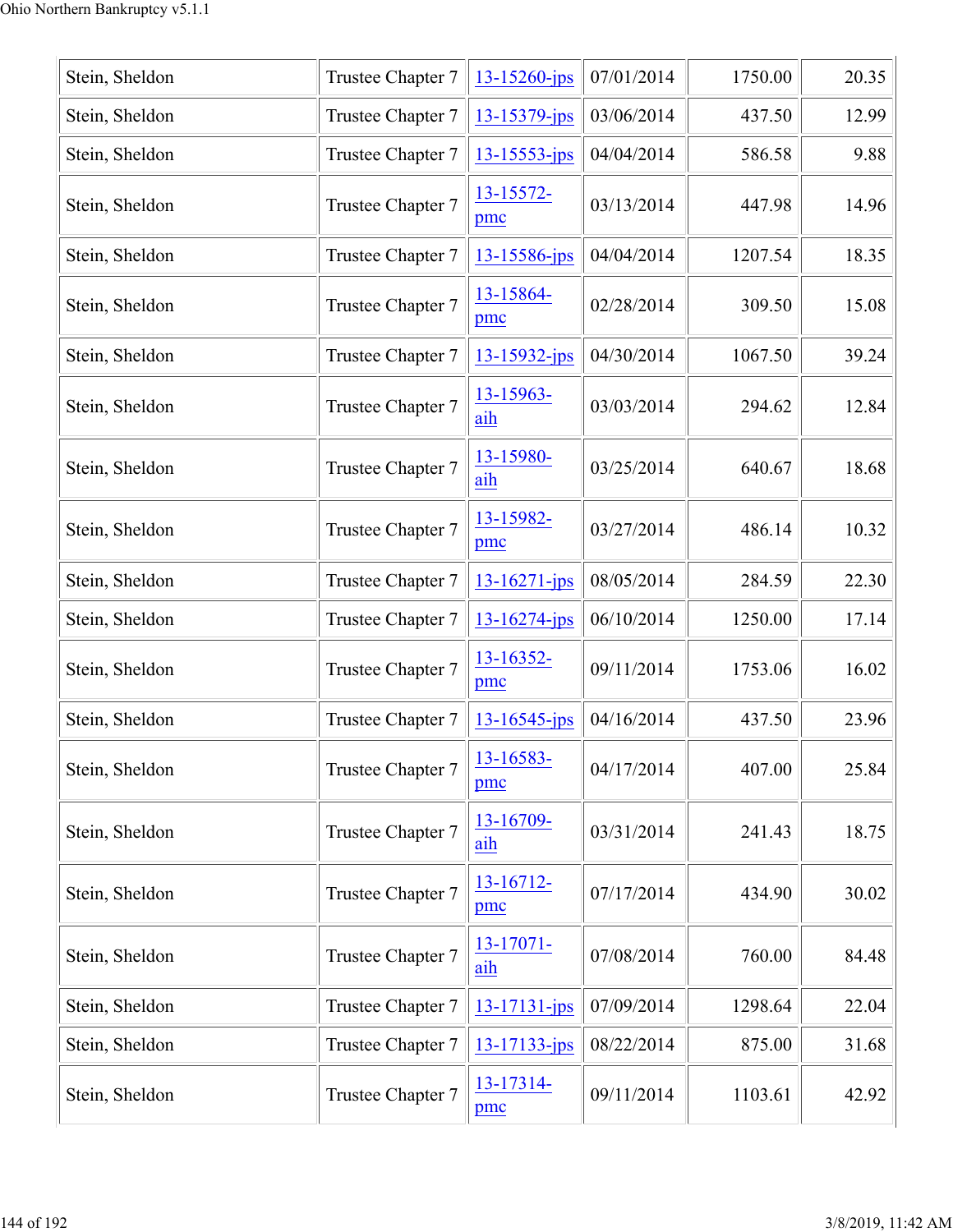| Stein, Sheldon | Trustee Chapter 7 | 13-17318-<br>aih    | 10/03/2014 | 287.58  | 21.24 |
|----------------|-------------------|---------------------|------------|---------|-------|
| Stein, Sheldon | Trustee Chapter 7 | 13-17319-jps        | 05/13/2014 | 315.13  | 32.26 |
| Stein, Sheldon | Trustee Chapter 7 | $13 - 17666$ -jps   | 12/11/2014 | 1374.85 | 48.96 |
| Stein, Sheldon | Trustee Chapter 7 | $13 - 17982$ -jps   | 07/09/2014 | 815.62  | 21.74 |
| Stein, Sheldon | Trustee Chapter 7 | 13-18007-<br>aih    | 07/08/2014 | 961.00  | 25.10 |
| Stein, Sheldon | Trustee Chapter 7 | 13-18012-<br>aih    | 12/09/2014 | 282.25  | 23.62 |
| Stein, Sheldon | Trustee Chapter 7 | 13-18048-<br>aih    | 07/08/2014 | 1460.00 | 63.56 |
| Stein, Sheldon | Trustee Chapter 7 | 13-18187-<br>aih    | 07/08/2014 | 450.00  | 13.30 |
| Stein, Sheldon | Trustee Chapter 7 | 13-18313-<br>aih    | 12/09/2014 | 1425.00 | 53.69 |
| Stein, Sheldon | Trustee Chapter 7 | 13-18337-<br>pmc    | 09/11/2014 | 716.50  | 16.08 |
| Stein, Sheldon | Trustee Chapter 7 | $13 - 18517$<br>aih | 07/22/2014 | 843.91  | 58.50 |
| Stein, Sheldon | Trustee Chapter 7 | 13-18519-<br>aih    | 07/22/2014 | 1758.78 | 19.52 |
| Stein, Sheldon | Trustee Chapter 7 | 13-18606-<br>aih    | 07/22/2014 | 639.59  | 21.26 |
| Stein, Sheldon | Trustee Chapter 7 | 13-18619-<br>aih    | 07/22/2014 | 890.50  | 74.70 |
| Stein, Sheldon | Trustee Chapter 7 | 13-18622-<br>aih    | 07/22/2014 | 662.32  | 19.58 |
| Stein, Sheldon | Trustee Chapter 7 | 13-18856-<br>aih    | 08/19/2014 | 1318.75 | 32.90 |
| Stein, Sheldon | Trustee Chapter 7 | 13-18864-<br>aih    | 09/23/2014 | 1084.33 | 28.92 |
| Stein, Sheldon | Trustee Chapter 7 | 13-18884-<br>pmc    | 10/09/2014 | 945.50  | 49.04 |
| Stein, Sheldon | Trustee Chapter 7 | 13-18895-<br>pmc    | 07/31/2014 | 1290.00 | 56.40 |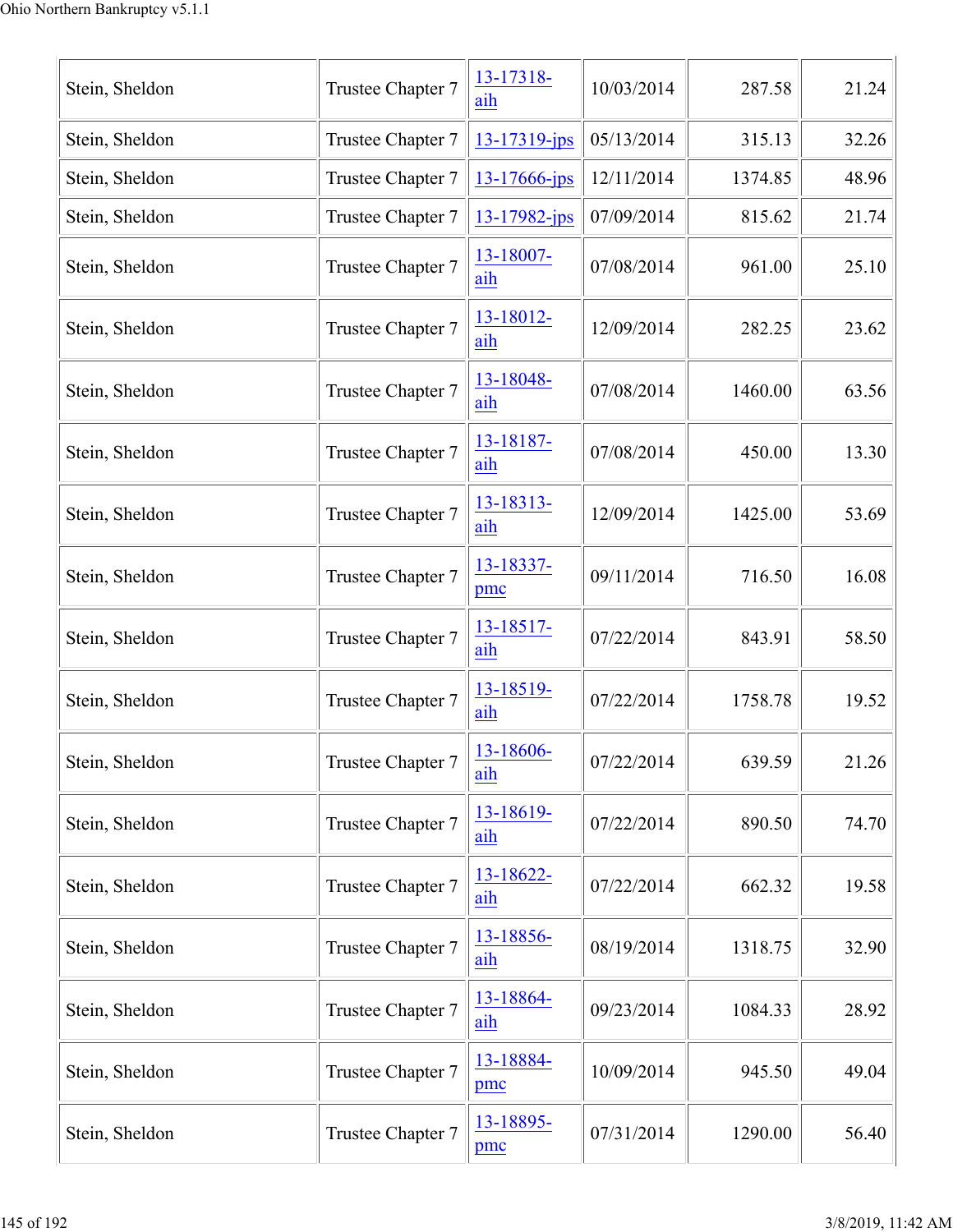| Stein, Sheldon | Trustee Chapter 7     | 13-18936-<br>aih   | 08/05/2014 | 377.76  | 13.72  |
|----------------|-----------------------|--------------------|------------|---------|--------|
| Stein, Sheldon | Trustee Chapter 7     | 14-10118-aih       | 09/23/2014 | 500.00  | 17.56  |
| Stein, Sheldon | Trustee Chapter 7     | $14 - 10163 - ips$ | 08/01/2014 | 324.00  | 22.16  |
| Stein, Sheldon | Trustee Chapter 7     | $14 - 10315$ -jps  | 08/27/2014 | 240.17  | 12.08  |
| Stein, Sheldon | Trustee Chapter 7     | 14-10347-<br>pmc   | 09/11/2014 | 482.29  | 31.80  |
| Stein, Sheldon | Trustee Chapter 7     | 14-10358-jps       | 10/29/2014 | 598.50  | 19.40  |
| Stein, Sheldon | Trustee Chapter 7     | $14-10641-$<br>pmc | 09/11/2014 | 2147.12 | 14.36  |
| Stein, Sheldon | Trustee Chapter 7     | 14-10653-<br>aih   | 08/28/2014 | 336.02  | 15.32  |
| Stein, Sheldon | Trustee Chapter 7     | 14-10662-<br>pmc   | 12/17/2014 | 684.71  | 21.28  |
| Stein, Sheldon | Trustee Chapter 7     | 14-10849-jps       | 10/07/2014 | 490.77  | 27.04  |
| Stein, Sheldon | Trustee Chapter 7     | $14 - 10855$ -jps  | 11/24/2014 | 447.31  | 32.20  |
| Stein, Sheldon | Trustee Chapter 7     | 14-10899-<br>aih   | 09/04/2014 | 314.51  | 36.14  |
| Stein, Sheldon | Trustee Chapter 7     | 14-10981-<br>aih   | 10/07/2014 | 455.13  | 19.56  |
| Stein, Sheldon | Trustee Chapter 7     | 14-11237-jps       | 10/29/2014 | 452.40  | 19.52  |
| Stein, Sheldon | Trustee Chapter 7     | 14-11273-jps       | 10/29/2014 | 524.50  | 12.00  |
| Stein, Sheldon | Trustee Chapter 7     | 14-11295-aih       | 10/07/2014 | 483.06  | 12.68  |
| Stein, Sheldon | Trustee Chapter 7     | 14-11302-jps       | 09/30/2014 | 341.89  | 24.44  |
| Stein, Sheldon | Trustee Chapter 7     | 14-11335-aih       | 12/09/2014 | 487.50  | 24.16  |
| Stein, Sheldon | Trustee Chapter 7     | 14-11407-<br>pmc   | 09/23/2014 | 375.00  | 17.76  |
| Stein, Sheldon | Trustee Chapter 7     | 14-11716-jps       | 10/29/2014 | 600.00  | 59.08  |
| Stein, Sheldon | Trustee's<br>Attorney | 14-11717-jps       | 12/18/2014 | 900.00  | 0.00   |
| Stein, Sheldon | Trustee Chapter 7     | 14-11847-<br>pmc   | 11/07/2014 | 1250.00 | 111.12 |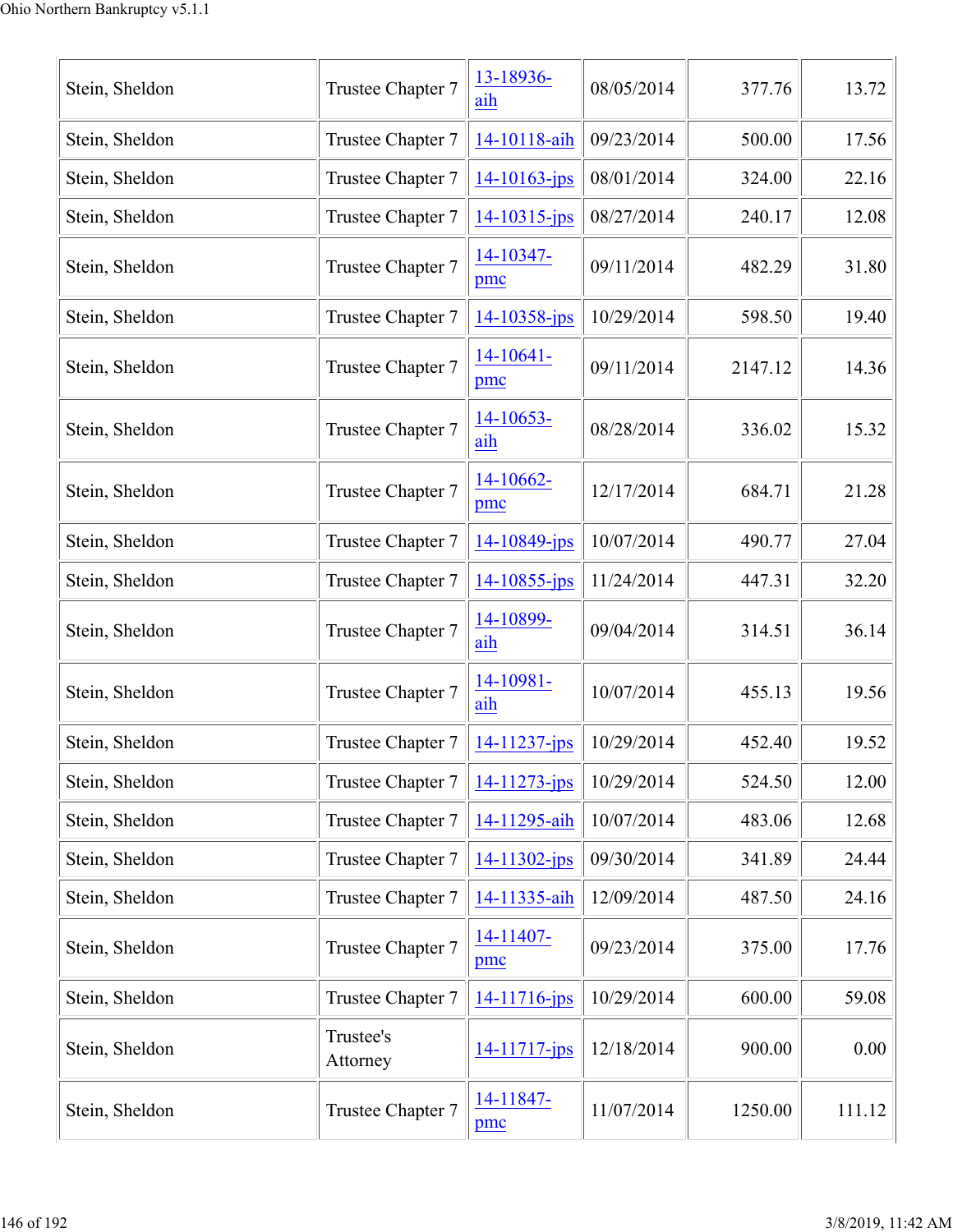| Stein, Sheldon          | Trustee Chapter 7      | $14 - 11861 - ips$    | 11/19/2014 | 628.50    | 24.72   |
|-------------------------|------------------------|-----------------------|------------|-----------|---------|
| Stein, Sheldon          | Trustee Chapter 7      | $14 - 12101 -$<br>pmc | 10/23/2014 | 279.44    | 47.64   |
| Stein, Sheldon          | Trustee Chapter 7      | 14-12423-<br>pmc      | 12/17/2014 | 643.66    | 50.20   |
| Stein, Sheldon          | Trustee Chapter 7      | 14-12455-<br>aih      | 11/18/2014 | 533.42    | 24.52   |
| Stein, Sheldon          | Trustee Chapter 7      | $14 - 12456$ -jps     | 11/19/2014 | 1690.00   | 17.36   |
| Stein, Sheldon          | Trustee Chapter 7      | 14-12466-<br>pmc      | 12/17/2014 | 750.00    | 22.04   |
| Stein, Sheldon          | Trustee Chapter 7      | 14-12839-<br>pmc      | 12/17/2014 | 409.02    | 24.88   |
| Stein, Sheldon          | Trustee Chapter 7      | 14-12882-<br>aih      | 11/13/2014 | 325.00    | 83.76   |
| Stein, Sheldon          | Trustee Chapter 7      | $14 - 13171 -$<br>pmc | 12/08/2014 | 238.34    | 16.00   |
|                         |                        |                       | Total      | 128922.37 | 5229.07 |
| Stein, Stanley E.       | Special Counsel        | $11 - 20468$ -jps     | 08/05/2014 | 253.94    | 0.00    |
|                         |                        |                       | Total      | 253.94    | 0.00    |
| Stepp, Bill             | Appraiser              | 11-63757-rk           | 04/24/2014 | 200.00    | 0.00    |
|                         |                        |                       | Total      | 200.00    | 0.00    |
| Stepp, William          | Appraiser              | 12-63117-rk           | 10/31/2014 | 100.00    | 0.00    |
| Stepp, William          | Appraiser              | 13-62597-rk           | 10/31/2014 | 150.00    | 0.00    |
| Stepp, William          | Appraiser              | 13-62679-rk           | 04/25/2014 | 50.00     | 0.00    |
| Stepp, William          | Appraiser              | 14-60424-rk           | 09/25/2014 | 50.00     | 0.00    |
| Stepp, William          | Appraiser              | 14-60695-rk           | 09/25/2014 | 50.00     | 0.00    |
| Stepp, William          | Appraiser              | 14-60926-rk           | 10/14/2014 | 150.00    | 0.00    |
|                         |                        |                       | Total      | 550.00    | 0.00    |
| Stites & Harbison, PLLC | <b>Special Counsel</b> | 13-52996-rk           | 04/22/2014 | 4661.00   | 37.40   |
| Stites & Harbison, PLLC | <b>Special Counsel</b> | 14-61086-rk           | 04/22/2014 | 4661.00   | 37.40   |
|                         |                        |                       | Total      | 9322.00   | 74.80   |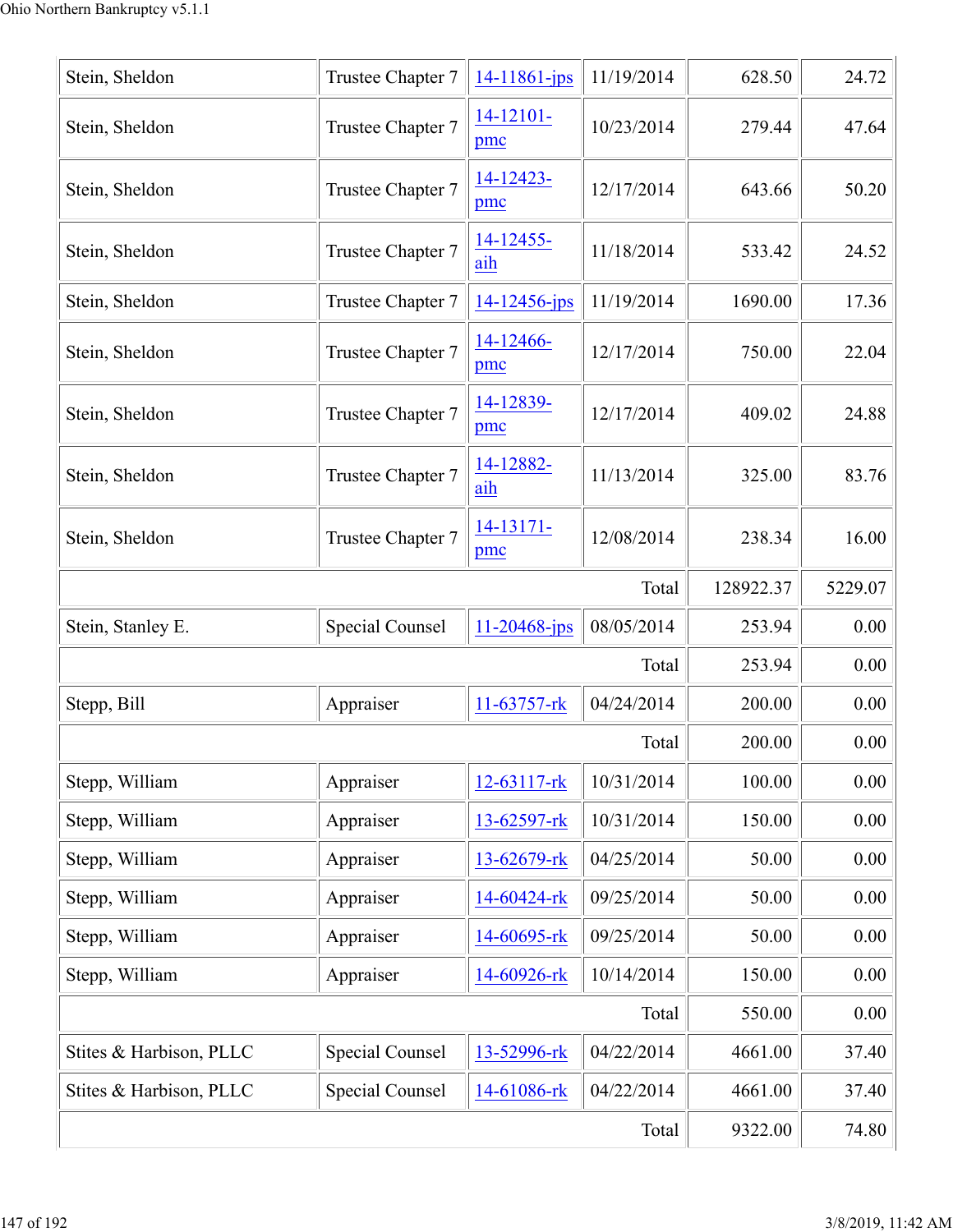|                          |                       | 13-51933-              |            |         |         |
|--------------------------|-----------------------|------------------------|------------|---------|---------|
| Strang, Klubnik & Associ | Accountant            | amk                    | 05/26/2014 | 983.50  | 0.00    |
|                          | 983.50                | 0.00                   |            |         |         |
| Strickland, Robert L.    | Accountant            | $11 - 53214 - rk$      | 11/18/2014 | 1700.00 | 0.00    |
| Strickland, Robert L.    | Accountant            | 12-53281-<br>amk       | 02/25/2014 | 300.00  | 0.00    |
|                          |                       |                        | Total      | 2000.00 | 0.00    |
| Suhar, Andrew W.         | Trustee Chapter 7     | 01-40096-<br>kw        | 04/09/2014 | 45.85   | 0.00    |
| Suhar, Andrew W.         | Trustee Chapter 7     | 06-14353-<br>aih       | 02/11/2014 | 7750.00 | 262.68  |
| Suhar, Andrew W.         | Trustee Chapter 7     | 08-40401-<br>kw        | 06/11/2014 | 5300.39 | 17.29   |
| Suhar, Andrew W.         | Trustee's<br>Attorney | 09-40629-<br><b>kw</b> | 06/12/2014 | 925.00  | 0.00    |
| Suhar, Andrew W.         | Trustee Chapter 7     | 09-40749-<br>kw        | 05/14/2014 | 3203.23 | 2032.78 |
| Suhar, Andrew W.         | Trustee Chapter 7     | 09-43669-<br>kw        | 05/14/2014 | 4175.29 | 63.19   |
| Suhar, Andrew W.         | Trustee Chapter 7     | 09-44421-<br>kw        | 05/14/2014 | 5750.00 | 196.25  |
| Suhar, Andrew W.         | Trustee Chapter 7     | 10-40338-<br>kw        | 05/14/2014 | 789.47  | 47.74   |
| Suhar, Andrew W.         | Trustee Chapter 7     | 10-40652-<br>kw        | 10/15/2014 | 1058.47 | 12.84   |
| Suhar, Andrew W.         | Trustee Chapter 7     | 10-41184-kw            | 04/09/2014 | 666.31  | 4.20    |
| Suhar, Andrew W.         | Trustee Chapter 7     | $10-41203-$<br>kw      | 03/12/2014 | 500.00  | 32.51   |
| Suhar, Andrew W.         | Trustee Chapter 7     | 10-41982-<br>kw        | 04/09/2014 | 4090.80 | 176.12  |
| Suhar, Andrew W.         | Trustee Chapter 7     | 10-42274-<br>kw        | 05/14/2014 | 2940.53 | 181.65  |
| Suhar, Andrew W.         | Trustee Chapter 7     | 10-42797-<br>$k$ w     | 01/15/2014 | 7251.50 | 900.41  |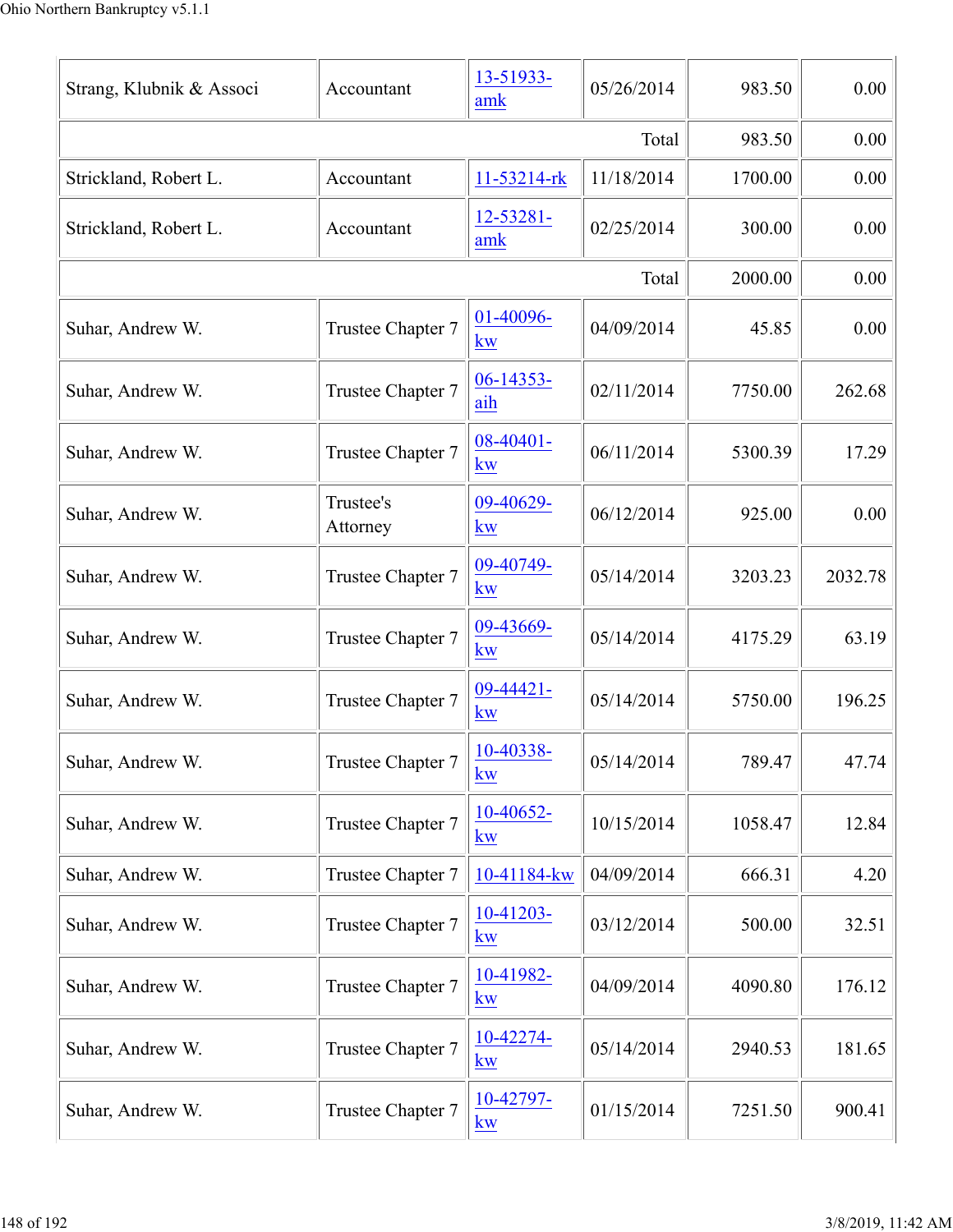| Suhar, Andrew W. | Trustee Chapter 7     | 10-43609-<br>kw        | 05/14/2014 | 8454.26 | 592.52 |
|------------------|-----------------------|------------------------|------------|---------|--------|
| Suhar, Andrew W. | Trustee Chapter 7     | 10-44109-<br><b>kw</b> | 05/14/2014 | 505.57  | 8.62   |
| Suhar, Andrew W. | Trustee's<br>Attorney | 11-40305-kw            | 03/06/2014 | 400.00  | 0.00   |
| Suhar, Andrew W. | Trustee Chapter 7     | 11-40305-kw            | 05/14/2014 | 625.00  | 122.87 |
| Suhar, Andrew W. | Trustee Chapter 7     | 11-40638-kw            | 03/12/2014 | 2040.00 | 383.97 |
| Suhar, Andrew W. | Trustee Chapter 7     | 11-40644-kw            | 05/14/2014 | 500.00  | 15.63  |
| Suhar, Andrew W. | Trustee Chapter 7     | 11-41304-kw            | 10/15/2014 | 500.00  | 22.74  |
| Suhar, Andrew W. | Trustee Chapter 7     | 11-41327-kw            | 05/14/2014 | 625.00  | 14.66  |
| Suhar, Andrew W. | Trustee Chapter 7     | 11-41857-kw            | 09/10/2014 | 3720.00 | 195.65 |
| Suhar, Andrew W. | Trustee Chapter 7     | 11-41919-kw            | 10/15/2014 | 625.00  | 64.63  |
| Suhar, Andrew W. | Trustee Chapter 7     | 11-41982-kw            | 05/14/2014 | 573.25  | 29.67  |
| Suhar, Andrew W. | Trustee Chapter 7     | 11-42621-kw            | 05/14/2014 | 1300.00 | 110.01 |
| Suhar, Andrew W. | Trustee Chapter 7     | 11-42761-kw            | 04/09/2014 | 1300.00 | 9.40   |
| Suhar, Andrew W. | Trustee Chapter 7     | 11-43006-kw            | 05/14/2014 | 1500.00 | 23.90  |
| Suhar, Andrew W. | Trustee Chapter 7     | 11-43088-kw            | 06/11/2014 | 1411.97 | 18.43  |
| Suhar, Andrew W. | Trustee Chapter 7     | 11-43258-kw            | 05/14/2014 | 6500.00 | 26.13  |
| Suhar, Andrew W. | Trustee Chapter 7     | 11-43289-kw            | 05/14/2014 | 625.00  | 209.39 |
| Suhar, Andrew W. | Trustee Chapter 7     | 12-40050-<br>kw        | 06/11/2014 | 645.75  | 7.02   |
| Suhar, Andrew W. | Trustee Chapter 7     | 12-40205-<br>kw        | 06/11/2014 | 1000.00 | 56.81  |
| Suhar, Andrew W. | Trustee Chapter 7     | 12-40230-<br>kw        | 04/09/2014 | 437.50  | 25.12  |
| Suhar, Andrew W. | Trustee Chapter 7     | 12-40378-<br>kw        | 02/12/2014 | 1686.90 | 112.98 |
| Suhar, Andrew W. | Trustee Chapter 7     | 12-40412-<br>$k$ w     | 01/15/2014 | 321.25  | 3.18   |
| Suhar, Andrew W. | Trustee Chapter 7     | 12-40536-<br>kw        | 10/15/2014 | 2000.00 | 392.27 |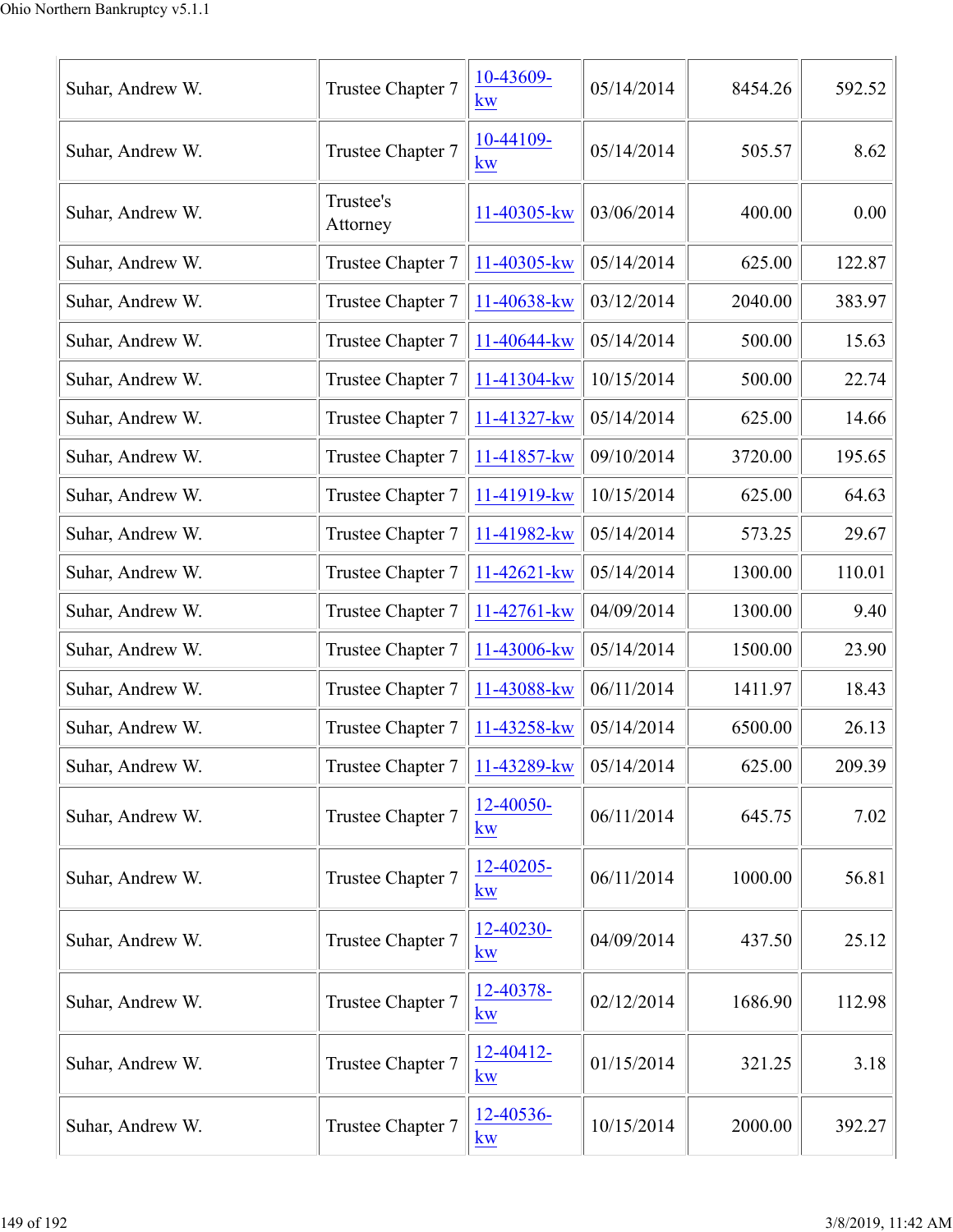| Suhar, Andrew W. | Trustee Chapter 7 | $12 - 40617$<br>kw       | 01/15/2014 | 408.50   | 0.46   |
|------------------|-------------------|--------------------------|------------|----------|--------|
| Suhar, Andrew W. | Trustee Chapter 7 | 12-40635-<br>kw          | 01/15/2014 | 625.00   | 15.79  |
| Suhar, Andrew W. | Trustee Chapter 7 | 12-40903-<br>kw          | 05/14/2014 | 879.63   | 28.24  |
| Suhar, Andrew W. | Trustee Chapter 7 | 12-40948-<br>kw          | 04/09/2014 | 396.75   | 27.81  |
| Suhar, Andrew W. | Trustee Chapter 7 | $12 - 41001 -$<br>kw     | 02/12/2014 | 587.50   | 109.11 |
| Suhar, Andrew W. | Trustee Chapter 7 | $12 - 41281 -$<br>kw     | 03/12/2014 | 462.50   | 18.00  |
| Suhar, Andrew W. | Trustee Chapter 7 | 12-41396-<br>$k_{\rm W}$ | 05/14/2014 | 925.00   | 23.06  |
| Suhar, Andrew W. | Trustee Chapter 7 | $12 - 41421 -$<br>kw     | 01/15/2014 | 583.25   | 27.14  |
| Suhar, Andrew W. | Trustee Chapter 7 | 12-41467-<br>kw          | 05/14/2014 | 945.25   | 54.66  |
| Suhar, Andrew W. | Trustee Chapter 7 | 12-41762-<br>kw          | 09/10/2014 | 2346.69  | 26.61  |
| Suhar, Andrew W. | Trustee Chapter 7 | 12-41785-<br>kw          | 06/11/2014 | 666.31   | 0.94   |
| Suhar, Andrew W. | Trustee Chapter 7 | $12 - 41853 -$<br>kw     | 05/14/2014 | 12871.72 | 170.07 |
| Suhar, Andrew W. | Trustee Chapter 7 | 12-41897-<br>kw          | 05/14/2014 | 1002.41  | 9.32   |
| Suhar, Andrew W. | Trustee Chapter 7 | $12 - 41905 -$<br>kw     | 06/11/2014 | 446.67   | 3.76   |
| Suhar, Andrew W. | Trustee Chapter 7 | 12-41964-<br>$k_{\rm W}$ | 02/12/2014 | 292.65   | 5.04   |
| Suhar, Andrew W. | Trustee Chapter 7 | 12-41986-<br>kw          | 02/12/2014 | 373.25   | 1.81   |
| Suhar, Andrew W. | Trustee Chapter 7 | 12-42002-<br>kw          | 10/15/2014 | 363.82   | 45.05  |
| Suhar, Andrew W. | Trustee Chapter 7 | 12-42103-<br>$k$ w       | 10/15/2014 | 431.33   | 38.05  |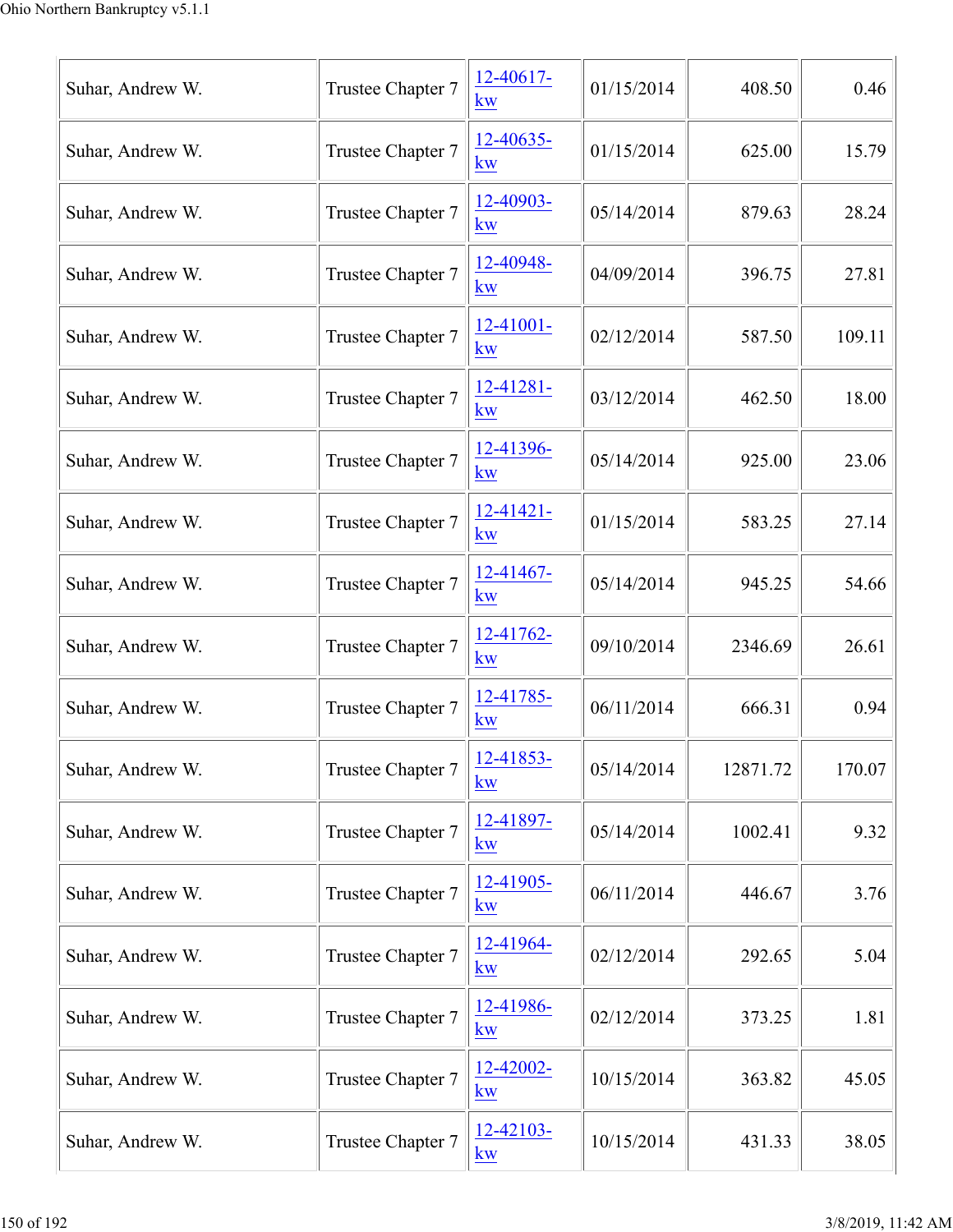| Suhar, Andrew W. | Trustee Chapter 7 | 12-42111-kw                   | 02/12/2014 | 1000.00 | 31.05  |
|------------------|-------------------|-------------------------------|------------|---------|--------|
| Suhar, Andrew W. | Trustee Chapter 7 | 12-42155-<br>kw               | 10/15/2014 | 1750.00 | 32.90  |
| Suhar, Andrew W. | Trustee Chapter 7 | $12 - 42191 -$<br>$k$ w       | 01/15/2014 | 430.80  | 2.74   |
| Suhar, Andrew W. | Trustee Chapter 7 | 12-42216-<br><b>kw</b>        | 01/15/2014 | 206.29  | 4.12   |
| Suhar, Andrew W. | Trustee Chapter 7 | 12-42226-<br>KW               | 05/14/2014 | 750.00  | 51.54  |
| Suhar, Andrew W. | Trustee Chapter 7 | $12 - 42251$<br>$k_{\rm W}$   | 01/15/2014 | 750.00  | 30.34  |
| Suhar, Andrew W. | Trustee Chapter 7 | 12-42253-<br>kw               | 10/15/2014 | 573.25  | 26.78  |
| Suhar, Andrew W. | Trustee Chapter 7 | 12-42357-<br>kw               | 05/14/2014 | 777.04  | 5.22   |
| Suhar, Andrew W. | Trustee Chapter 7 | $12 - 42361 -$<br>$k_{\rm W}$ | 05/14/2014 | 3302.81 | 124.60 |
| Suhar, Andrew W. | Trustee Chapter 7 | 12-42460-<br>kw               | 05/14/2014 | 475.31  | 5.66   |
| Suhar, Andrew W. | Trustee Chapter 7 | $12 - 42519$<br>kw            | 05/14/2014 | 1000.00 | 4.51   |
| Suhar, Andrew W. | Trustee Chapter 7 | 12-42521-<br>kw               | 05/14/2014 | 197.21  | 4.08   |
| Suhar, Andrew W. | Trustee Chapter 7 | 12-42573-<br>kw               | 04/09/2014 | 410.07  | 7.58   |
| Suhar, Andrew W. | Trustee Chapter 7 | 12-42663-<br>$k_{\rm W}$      | 05/15/2014 | 372.04  | 6.16   |
| Suhar, Andrew W. | Trustee Chapter 7 | 12-42664-<br>$k$ w            | 01/15/2014 | 450.00  | 9.20   |
| Suhar, Andrew W. | Trustee Chapter 7 | 12-42672-<br>kw               | 05/14/2014 | 562.50  | 5.64   |
| Suhar, Andrew W. | Trustee Chapter 7 | 12-42684-<br>kw               | 02/12/2014 | 328.04  | 1.36   |
| Suhar, Andrew W. | Trustee Chapter 7 | 12-42703-<br>kw               | 05/14/2014 | 289.45  | 3.78   |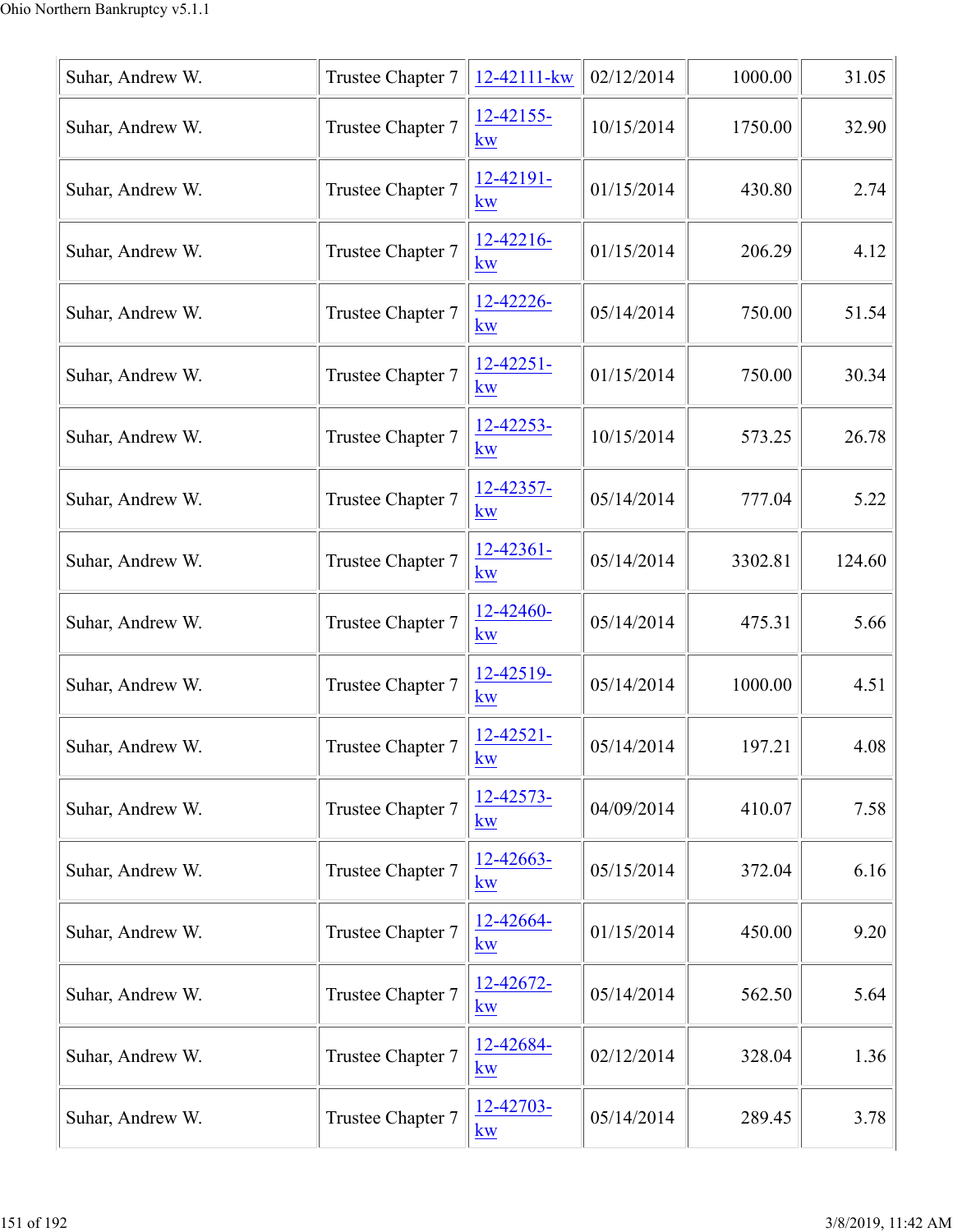| Suhar, Andrew W. | Trustee Chapter 7     | 12-42778-<br>kw          | 10/15/2014 | 640.21  | 4.72   |
|------------------|-----------------------|--------------------------|------------|---------|--------|
| Suhar, Andrew W. | Trustee Chapter 7     | 12-42780-<br>kw          | 05/14/2014 | 1173.17 | 6.18   |
| Suhar, Andrew W. | Trustee Chapter 7     | 12-42966-<br>kw          | 05/14/2014 | 365.51  | 2.38   |
| Suhar, Andrew W. | Trustee Chapter 7     | 12-43009-<br>kw          | 05/14/2014 | 725.00  | 14.45  |
| Suhar, Andrew W. | Trustee Chapter 7     | 13-40005-<br>kw          | 01/15/2014 | 764.40  | 3.22   |
| Suhar, Andrew W. | Trustee Chapter 7     | 13-40032-<br>kw          | 05/14/2014 | 163.45  | 2.88   |
| Suhar, Andrew W. | Trustee Chapter 7     | 13-40084-<br>kw          | 05/14/2014 | 250.00  | 0.96   |
| Suhar, Andrew W. | Trustee Chapter 7     | 13-40146-<br><b>kw</b>   | 06/11/2014 | 375.00  | 7.88   |
| Suhar, Andrew W. | Trustee Chapter 7     | 13-40152-<br>kw          | 11/12/2014 | 500.00  | 0.00   |
| Suhar, Andrew W. | Trustee's<br>Attorney | 13-40204-<br>$k_{\rm W}$ | 01/09/2014 | 697.50  | 0.00   |
| Suhar, Andrew W. | Trustee Chapter 7     | 13-40210-<br><b>kw</b>   | 11/12/2014 | 572.00  | 2.82   |
| Suhar, Andrew W. | Trustee Chapter 7     | 13-40216-<br>kw          | 05/14/2014 | 500.00  | 112.00 |
| Suhar, Andrew W. | Trustee Chapter 7     | 13-40233-<br>kw          | 05/14/2014 | 750.00  | 26.98  |
| Suhar, Andrew W. | Trustee Chapter 7     | 13-40234-<br>kw          | 09/10/2014 | 795.53  | 30.63  |
| Suhar, Andrew W. | Trustee Chapter 7     | 13-40241-<br>kw          | 04/09/2014 | 269.75  | 2.40   |
| Suhar, Andrew W. | Trustee Chapter 7     | 13-40242-<br>kw          | 05/14/2014 | 87.60   | 0.48   |
| Suhar, Andrew W. | Trustee Chapter 7     | 13-40520-<br>kw          | 04/09/2014 | 500.00  | 21.44  |
| Suhar, Andrew W. | Trustee Chapter 7     | 13-40704-<br>$k$ w       | 05/14/2014 | 562.50  | 28.43  |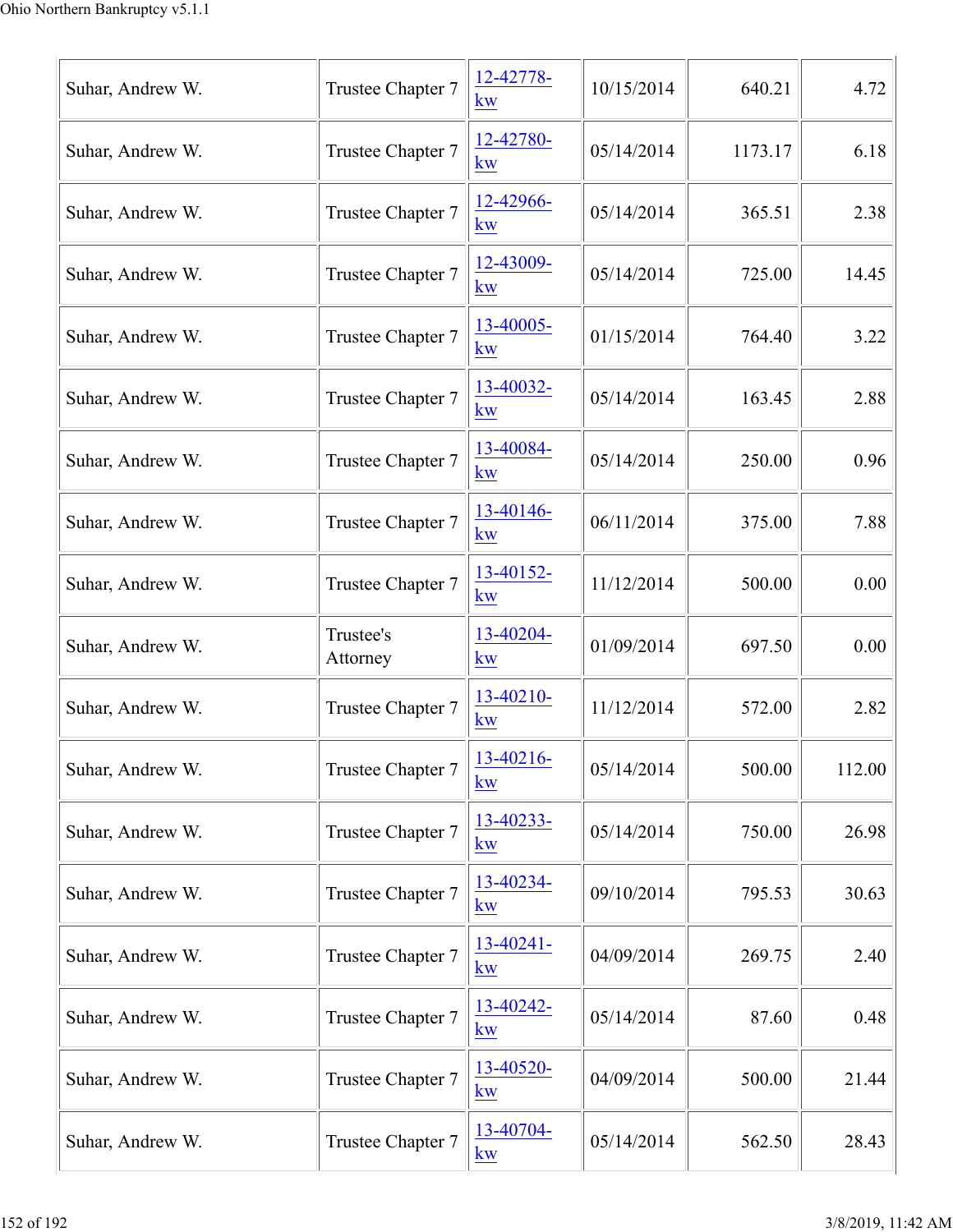| Suhar, Andrew W.     | Trustee Chapter 7      | 13-40721-<br>kw                        | 05/14/2014 | 373.46    | 6.72    |
|----------------------|------------------------|----------------------------------------|------------|-----------|---------|
| Suhar, Andrew W.     | Trustee Chapter 7      | 13-41126-kw                            | 05/14/2014 | 375.00    | 12.02   |
| Suhar, Andrew W.     | Trustee's<br>Attorney  | 13-41128-kw                            | 11/06/2014 | 1147.50   | 0.00    |
| Suhar, Andrew W.     | Trustee Chapter 7      | 13-41266-<br><b>kw</b>                 | 05/14/2014 | 375.00    | 10.35   |
| Suhar, Andrew W.     | Trustee Chapter 7      | 13-41314-<br>kw                        | 05/14/2014 | 625.00    | 213.69  |
| Suhar, Andrew W.     | Trustee Chapter 7      | 13-41626-<br>kw                        | 04/09/2014 | 875.00    | 30.06   |
| Suhar, Andrew W.     | Trustee's<br>Attorney  | 13-41772-<br>kw                        | 07/10/2014 | 427.50    | 0.00    |
| Suhar, Andrew W.     | Trustee Chapter 7      | 13-41820-<br>kw                        | 05/14/2014 | 450.00    | 13.07   |
| Suhar, Andrew W.     | Trustee's<br>Attorney  | 13-41942-<br>kw                        | 08/07/2014 | 315.00    | 0.00    |
| Suhar, Andrew W.     | Trustee's<br>Attorney  | 13-42366-<br>kw                        | 10/23/2014 | 360.00    | 0.00    |
| Suhar, Andrew W.     | Trustee Chapter 7      | 13-42626-<br><b>kw</b>                 | 10/15/2014 | 457.74    | 6.24    |
| Suhar, Andrew W.     | Trustee Chapter 7      | 13-42719-<br>$\underline{\bf KW}$      | 09/10/2014 | 471.10    | 3.36    |
|                      |                        |                                        | Total      | 135920.25 | 7898.80 |
| Suhar & Macejko, LLC | <b>Special Counsel</b> | 11-41016-kw                            | 09/05/2014 | 1840.00   | 22.53   |
|                      |                        |                                        | Total      | 1840.00   | 22.53   |
| Suhar & Macejko, LLC | Trustee's<br>Attorney  | 10-42274-<br>kw                        | 05/14/2014 | 855.00    | 0.00    |
| Suhar & Macejko, LLC | Trustee's<br>Attorney  | 13-40596-<br>$\underline{\mathbf{kw}}$ | 08/07/2014 | 675.00    | 0.00    |
|                      |                        |                                        | Total      | 1530.00   | 0.00    |
| Swope, William L.    | Trustee Chapter 7      | 09-37282-<br><b>Jpg</b>                | 01/08/2014 | 306.60    | 35.60   |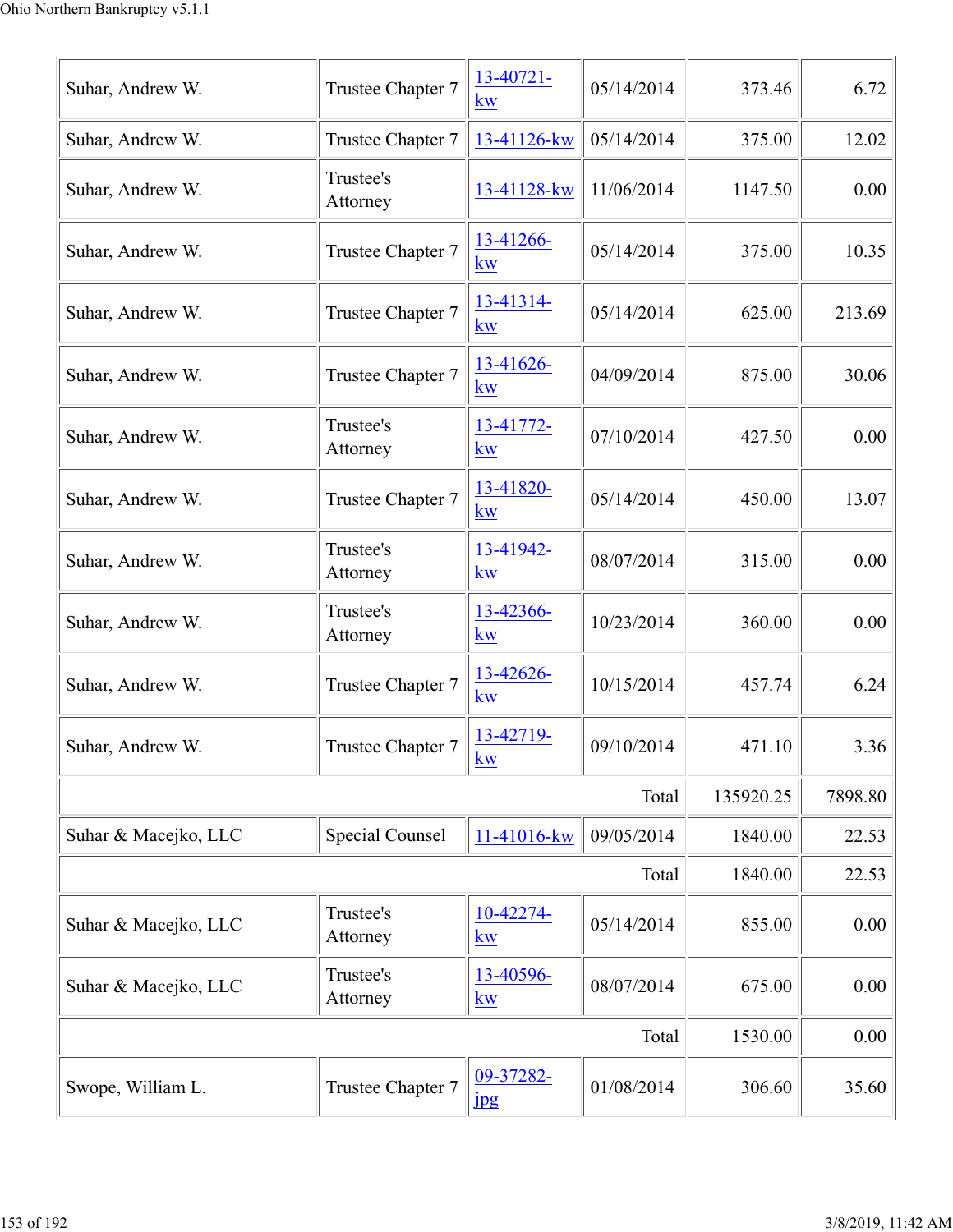| Swope, William L. | Trustee Chapter 7 | 10-30193-<br>maw                | 02/19/2014 | 8681.74 | 710.67 |
|-------------------|-------------------|---------------------------------|------------|---------|--------|
| Swope, William L. | Trustee Chapter 7 | 10-33152-<br>$\frac{1}{2}$      | 01/27/2014 | 338.72  | 26.88  |
| Swope, William L. | Trustee Chapter 7 | 10-34474-<br>maw                | 05/13/2014 | 402.33  | 26.86  |
| Swope, William L. | Trustee Chapter 7 | 12-31275-<br>maw                | 02/14/2014 | 400.00  | 69.24  |
| Swope, William L. | Trustee Chapter 7 | 12-31728-<br>maw                | 02/14/2014 | 311.21  | 32.16  |
| Swope, William L. | Trustee Chapter 7 | 12-32695-<br>maw                | 08/07/2014 | 600.75  | 53.29  |
| Swope, William L. | Trustee Chapter 7 | 12-32897-<br>$_{\rm 1\!P\!S}$   | 10/14/2014 | 9301.50 | 169.82 |
| Swope, William L. | Trustee Chapter 7 | 12-33691-<br>$_{\rm 1\!P\!S}$   | 09/16/2014 | 2260.00 | 74.05  |
| Swope, William L. | Trustee Chapter 7 | 12-33965-<br>maw                | 12/15/2014 | 753.67  | 35.01  |
| Swope, William L. | Trustee Chapter 7 | 12-34196-<br>maw                | 02/10/2014 | 282.64  | 44.40  |
| Swope, William L. | Trustee Chapter 7 | 12-34485-<br>maw                | 03/04/2014 | 900.00  | 56.18  |
| Swope, William L. | Trustee Chapter 7 | 12-34522-<br>maw                | 01/08/2014 | 878.26  | 42.08  |
| Swope, William L. | Trustee Chapter 7 | 12-34543-<br>$_{\rm 1\!P\rm 2}$ | 01/27/2014 | 500.00  | 43.16  |
| Swope, William L. | Trustee Chapter 7 | 12-34952-<br>maw                | 04/18/2014 | 432.00  | 64.00  |
| Swope, William L. | Trustee Chapter 7 | 12-35415-<br>$_{\rm 1pg}$       | 03/04/2014 | 625.26  | 36.40  |
| Swope, William L. | Trustee Chapter 7 | 12-35522-<br>$_{\rm 1\!P\!S}$   | 01/08/2014 | 481.39  | 22.98  |
| Swope, William L. | Trustee Chapter 7 | 13-30225-<br>maw                | 10/16/2014 | 460.29  | 42.42  |
| Swope, William L. | Trustee Chapter 7 | 13-30242-<br>$_{\rm 1pg}$       | 03/06/2014 | 229.67  | 25.84  |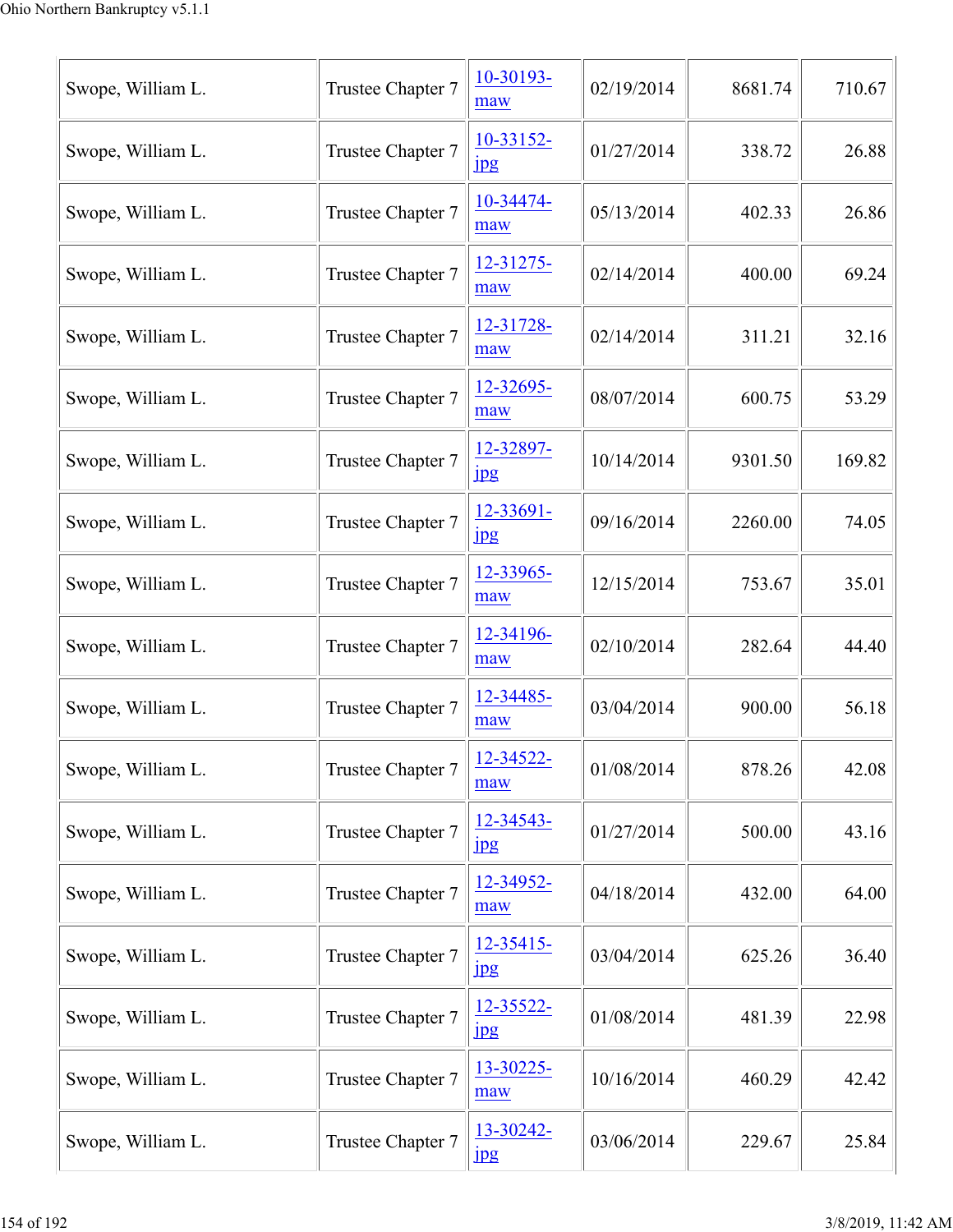| Swope, William L. | Trustee Chapter 7 | 13-30411-<br>$_{\rm 1\!P\!S}$ | 01/16/2014 | 567.34  | 46.32 |
|-------------------|-------------------|-------------------------------|------------|---------|-------|
| Swope, William L. | Trustee Chapter 7 | 13-30923-<br>maw              | 12/30/2014 | 1543.37 | 40.64 |
| Swope, William L. | Trustee Chapter 7 | 13-31585-<br>$_{\rm 1\,}$     | 01/31/2014 | 491.32  | 26.88 |
| Swope, William L. | Trustee Chapter 7 | 13-31904-<br>maw              | 04/18/2014 | 374.85  | 22.92 |
| Swope, William L. | Trustee Chapter 7 | 13-32092-<br>$_{\rm 1\,}$     | 01/16/2014 | 470.67  | 26.08 |
| Swope, William L. | Trustee Chapter 7 | 13-32159-<br>$\mathbf{u}$     | 06/03/2014 | 833.19  | 28.77 |
| Swope, William L. | Trustee Chapter 7 | 13-32169-<br>maw              | 01/14/2014 | 411.01  | 33.54 |
| Swope, William L. | Trustee Chapter 7 | 13-32283-<br>$_{\rm 1\!P\!S}$ | 05/08/2014 | 408.47  | 39.79 |
| Swope, William L. | Trustee Chapter 7 | 13-32378-<br>$\frac{1}{2}$    | 02/10/2014 | 740.80  | 31.76 |
| Swope, William L. | Trustee Chapter 7 | 13-32482-<br>maw              | 10/15/2014 | 563.75  | 56.63 |
| Swope, William L. | Trustee Chapter 7 | 13-32558-<br>$_{\rm 1\!P\!S}$ | 05/28/2014 | 316.00  | 42.72 |
| Swope, William L. | Trustee Chapter 7 | 13-32697-<br>maw              | 05/13/2014 | 178.48  | 33.34 |
| Swope, William L. | Trustee Chapter 7 | 13-32934-<br>$_{\rm 1\!P\!S}$ | 04/23/2014 | 830.82  | 29.94 |
| Swope, William L. | Trustee Chapter 7 | 13-33138-<br>maw              | 07/15/2014 | 450.00  | 66.12 |
| Swope, William L. | Trustee Chapter 7 | 13-33264-<br>$_{\rm 1\!P\!S}$ | 07/22/2014 | 254.93  | 45.34 |
| Swope, William L. | Trustee Chapter 7 | 13-33404-<br>maw              | 07/30/2014 | 543.21  | 27.12 |
| Swope, William L. | Trustee Chapter 7 | 13-33529-<br>$_{\rm 1\!P\!S}$ | 07/22/2014 | 307.25  | 28.88 |
| Swope, William L. | Trustee Chapter 7 | 13-33632-<br>maw              | 06/09/2014 | 875.00  | 46.65 |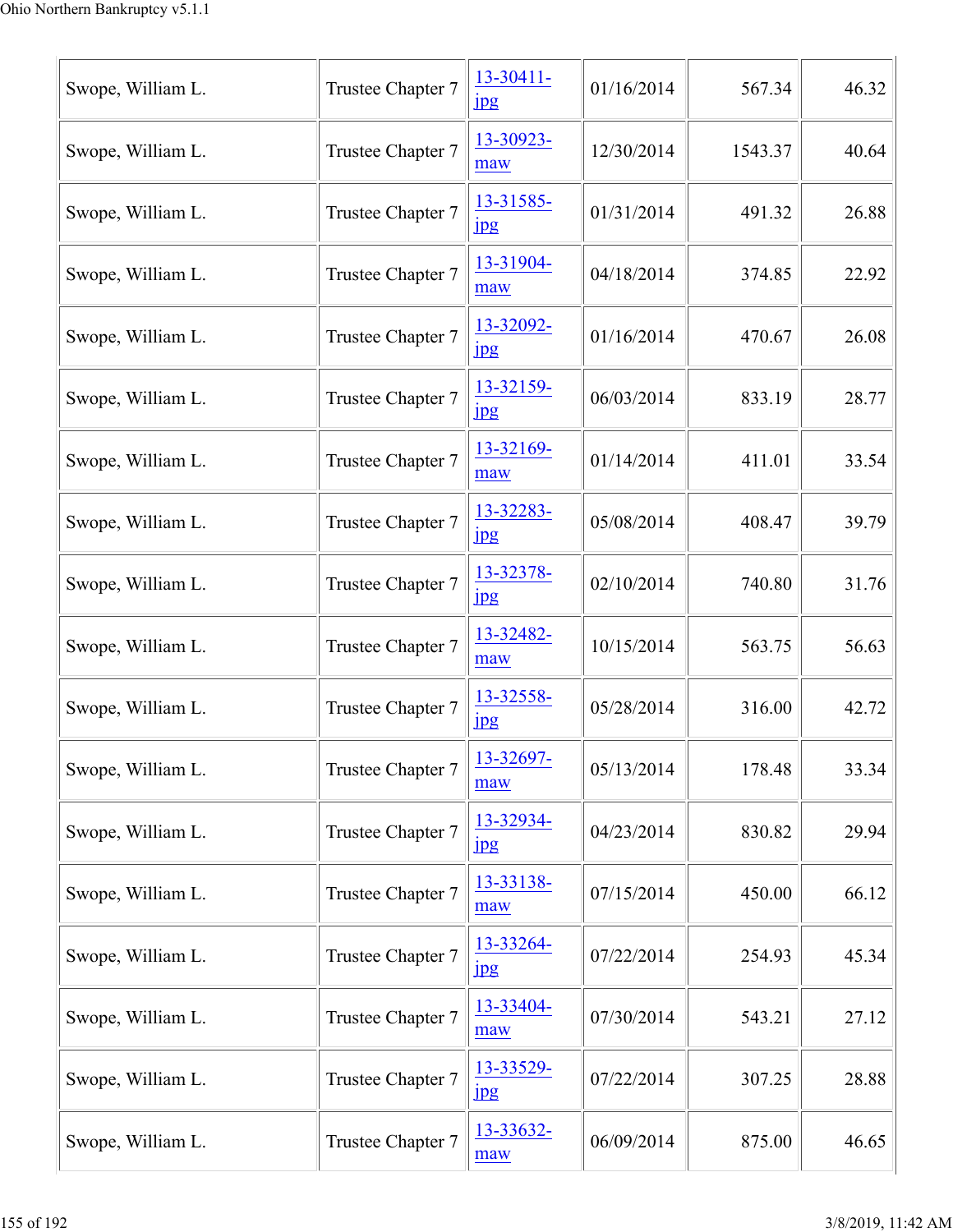| Swope, William L. | Trustee Chapter 7 | 13-33637-<br>maw              | 07/22/2014 | 471.84  | 32.17 |
|-------------------|-------------------|-------------------------------|------------|---------|-------|
| Swope, William L. | Trustee Chapter 7 | 13-33711-<br>maw              | 05/06/2014 | 807.19  | 24.60 |
| Swope, William L. | Trustee Chapter 7 | 13-33783-<br>maw              | 05/22/2014 | 259.03  | 24.60 |
| Swope, William L. | Trustee Chapter 7 | 13-33809-<br>$_{\rm 1\,}$     | 09/09/2014 | 670.10  | 28.62 |
| Swope, William L. | Trustee Chapter 7 | 13-33902-<br>maw              | 07/30/2014 | 749.74  | 28.22 |
| Swope, William L. | Trustee Chapter 7 | 13-33911-<br>maw              | 05/06/2014 | 654.08  | 28.74 |
| Swope, William L. | Trustee Chapter 7 | 13-33915-<br>maw              | 12/22/2014 | 1118.77 | 41.51 |
| Swope, William L. | Trustee Chapter 7 | 13-33927-<br>maw              | 06/30/2014 | 355.95  | 37.49 |
| Swope, William L. | Trustee Chapter 7 | 13-33951-<br>$_{\rm 1\!P\!S}$ | 05/06/2014 | 393.62  | 23.22 |
| Swope, William L. | Trustee Chapter 7 | 13-34052-<br>maw              | 06/06/2014 | 1325.04 | 29.45 |
| Swope, William L. | Trustee Chapter 7 | 13-34056-<br>$_{\rm 1\,}$     | 05/27/2014 | 864.70  | 26.96 |
| Swope, William L. | Trustee Chapter 7 | 13-34160-<br>$_{\rm 1pg}$     | 06/04/2014 | 337.66  | 31.06 |
| Swope, William L. | Trustee Chapter 7 | 13-34196-<br>maw              | 07/14/2014 | 327.09  | 35.05 |
| Swope, William L. | Trustee Chapter 7 | 13-34220-<br>maw              | 07/28/2014 | 465.21  | 30.49 |
| Swope, William L. | Trustee Chapter 7 | 13-34264-<br>maw              | 10/15/2014 | 445.97  | 30.86 |
| Swope, William L. | Trustee Chapter 7 | 13-34374-<br>$_{\rm 1\!P\!S}$ | 07/30/2014 | 257.99  | 25.98 |
| Swope, William L. | Trustee Chapter 7 | 13-34530-<br>maw              | 09/03/2014 | 357.04  | 27.85 |
| Swope, William L. | Trustee Chapter 7 | 13-34559-<br>$_{\rm 1\!P\!S}$ | 09/22/2014 | 537.23  | 40.87 |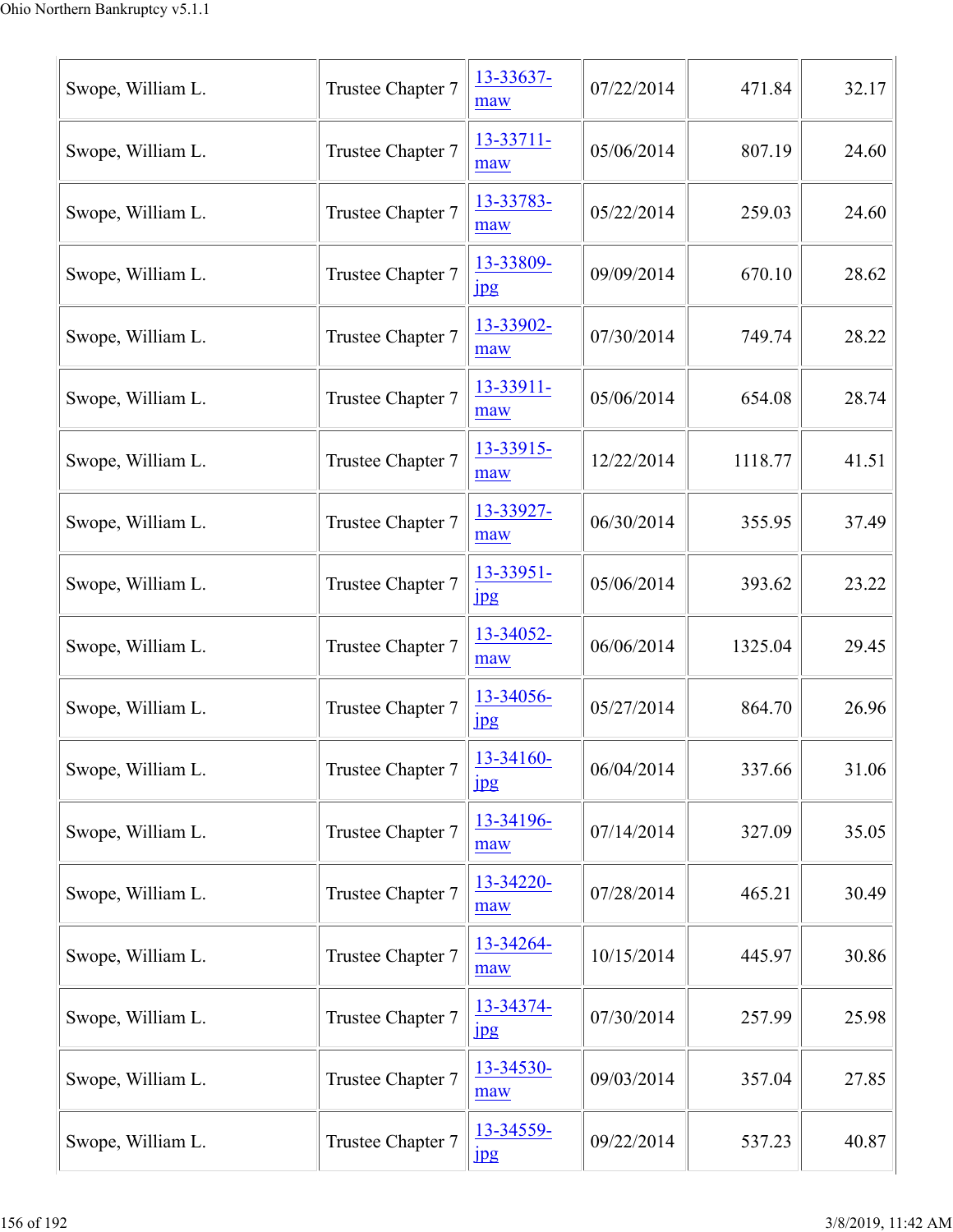| Swope, William L. | Trustee Chapter 7 | 13-34657-<br>$_{\rm 1\!P\!S}$ | 12/02/2014 | 1417.64  | 41.45   |
|-------------------|-------------------|-------------------------------|------------|----------|---------|
| Swope, William L. | Trustee Chapter 7 | 13-34667-<br>maw              | 10/14/2014 | 863.68   | 31.07   |
| Swope, William L. | Trustee Chapter 7 | 13-34837-<br>maw              | 09/08/2014 | 431.03   | 37.27   |
| Swope, William L. | Trustee Chapter 7 | 13-34873-<br>maw              | 11/10/2014 | 365.31   | 44.17   |
| Swope, William L. | Trustee Chapter 7 | 13-34923-<br>maw              | 08/06/2014 | 1506.71  | 35.55   |
| Swope, William L. | Trustee Chapter 7 | 13-34928-<br>maw              | 07/02/2014 | 1018.93  | 43.92   |
| Swope, William L. | Trustee Chapter 7 | 13-34987-<br>maw              | 10/28/2014 | 540.34   | 42.91   |
| Swope, William L. | Trustee Chapter 7 | 13-35046-<br>maw              | 11/21/2014 | 319.65   | 22.48   |
| Swope, William L. | Trustee Chapter 7 | 13-35105-<br>maw              | 09/16/2014 | 685.29   | 29.45   |
| Swope, William L. | Trustee Chapter 7 | 13-35110-<br>maw              | 09/03/2014 | 355.28   | 36.13   |
| Swope, William L. | Trustee Chapter 7 | 13-35184-<br>$_{\rm 1pg}$     | 09/25/2014 | 728.39   | 24.58   |
| Swope, William L. | Trustee Chapter 7 | 13-35217-<br>maw              | 12/15/2014 | 254.91   | 36.43   |
| Swope, William L. | Trustee Chapter 7 | 14-30035-<br>maw              | 11/26/2014 | 332.13   | 31.65   |
| Swope, William L. | Trustee Chapter 7 | 14-30118-<br>$_{\rm 1\!P\!S}$ | 12/02/2014 | 1082.75  | 25.64   |
| Swope, William L. | Trustee Chapter 7 | 14-30284-<br>maw              | 09/25/2014 | 923.13   | 30.83   |
| Swope, William L. | Trustee Chapter 7 | 14-30974-<br>maw              | 12/30/2014 | 571.23   | 19.72   |
|                   |                   |                               | Total      | 60101.14 | 3365.47 |
| Talley, Bruce E.  | Appraiser         | 13-63020-rk                   | 01/16/2014 | 450.00   | 0.00    |
| Talley, Bruce E.  | Appraiser         | 13-63047-rk                   | 01/30/2014 | 225.00   | 0.00    |
|                   |                   |                               |            |          |         |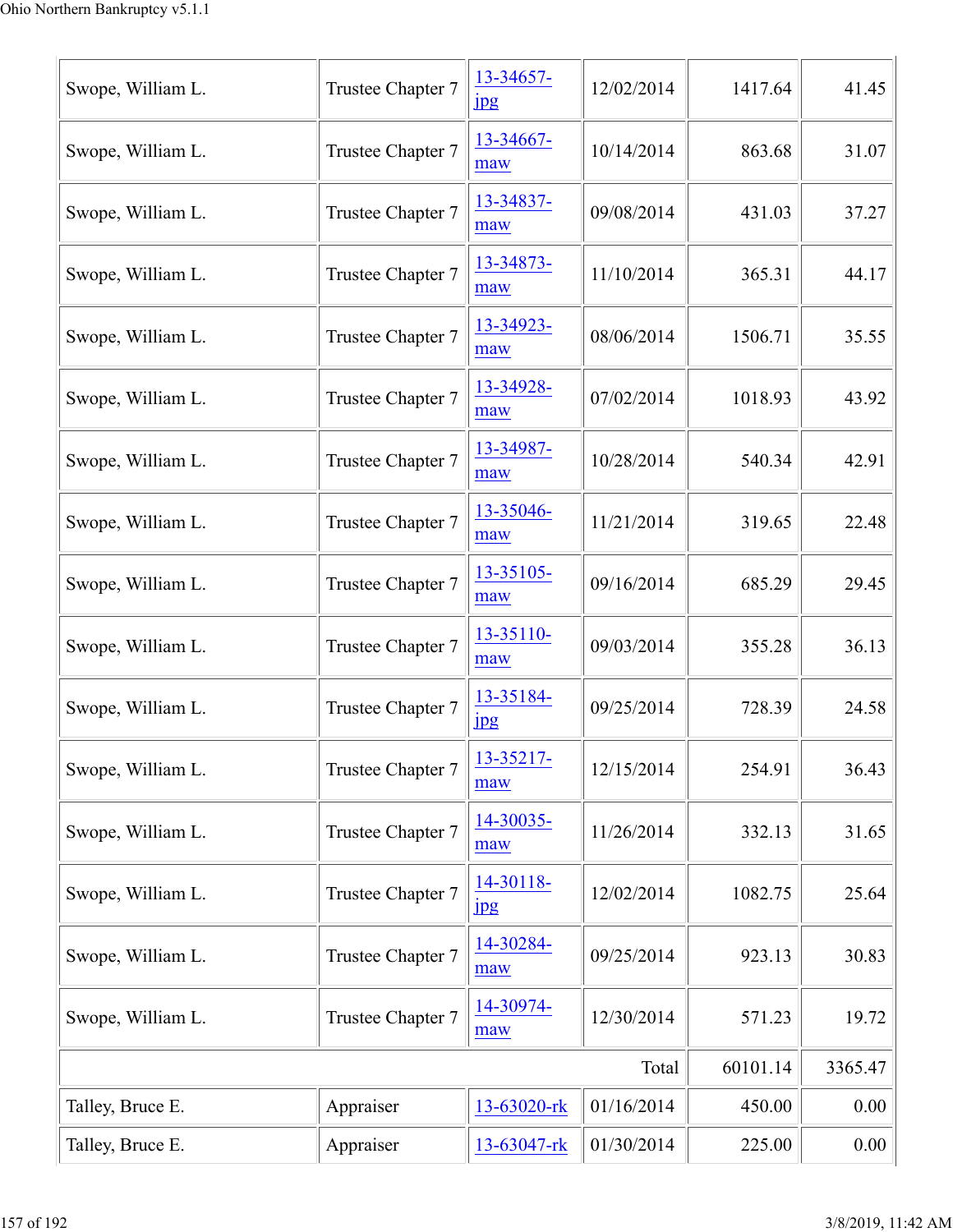| Talley, Bruce E.         |                       | 13-63070-rk           | 02/26/2014 | 225.00  | 0.00     |
|--------------------------|-----------------------|-----------------------|------------|---------|----------|
|                          | Appraiser             |                       |            |         |          |
| Talley, Bruce E.         | Appraiser             | 14-60154-rk           | 02/12/2014 | 225.00  | 0.00     |
| Talley, Bruce E.         | Appraiser             | 14-60266-rk           | 03/12/2014 | 225.00  | 0.00     |
| Talley, Bruce E.         | Appraiser             | 14-60522-rk           | 04/02/2014 | 225.00  | 0.00     |
| Talley, Bruce E.         | Appraiser             | 14-60827-rk           | 05/07/2014 | 225.00  | 0.00     |
| Talley, Bruce E.         | Appraiser             | 14-60874-rk           | 06/03/2014 | 225.00  | 0.00     |
| Talley, Bruce E.         | Appraiser             | 14-61166-rk           | 07/03/2014 | 225.00  | 0.00     |
| Talley, Bruce E.         | Appraiser             | 14-61184-rk           | 06/26/2014 | 225.00  | 0.00     |
| Talley, Bruce E.         | Appraiser             | $14 - 61331 -$ rk     | 09/24/2014 | 225.00  | 0.00     |
| Talley, Bruce E.         | Appraiser             | 14-61358-rk           | 07/16/2014 | 225.00  | 0.00     |
| Talley, Bruce E.         | Appraiser             | 14-61372-rk           | 08/06/2014 | 225.00  | 0.00     |
| Talley, Bruce E.         | Appraiser             | 14-61601-rk           | 12/11/2014 | 225.00  | 0.00     |
| Talley, Bruce E.         | Appraiser             | 14-61603-rk           | 08/07/2014 | 225.00  | 0.00     |
| Talley, Bruce E.         | Appraiser             | 14-61835-rk           | 11/12/2014 | 225.00  | 0.00     |
| Talley, Bruce E.         | Appraiser             | 14-61887-rk           | 09/24/2014 | 225.00  | 0.00     |
| Talley, Bruce E.         | Appraiser             | 14-62006-rk           | 10/09/2014 | 225.00  | 0.00     |
| Talley, Bruce E.         | Appraiser             | 14-62196-rk           | 10/22/2014 | 225.00  | 0.00     |
| Talley, Bruce E.         | Appraiser             | 14-62386-rk           | 11/26/2014 | 225.00  | 0.00     |
| Talley, Bruce E.         | Appraiser             | 14-62565-rk           | 12/16/2014 | 225.00  | 0.00     |
|                          |                       |                       | Total      | 4950.00 | 0.00     |
| Tayfel, Eric W.          | Trustee's<br>Attorney | $13 - 52441 -$<br>amk | 07/18/2014 | 1181.32 | 274.72   |
|                          |                       |                       | Total      | 1181.32 | 274.72   |
| The Phillips Organizatio | Accountant            | 12-62831-rk           | 03/19/2014 | 416.25  | $0.00\,$ |
|                          |                       |                       | Total      | 416.25  | 0.00     |
| The Skutch Arlow Group,  | Other<br>Professional | 14-40709-<br>kw       | 07/30/2014 | 6990.00 | 802.49   |
|                          |                       |                       | Total      | 6990.00 | 802.49   |
| Thomas, Richard M.       | Accountant            | 09-40898-<br>kw       | 11/21/2014 | 300.00  | 0.00     |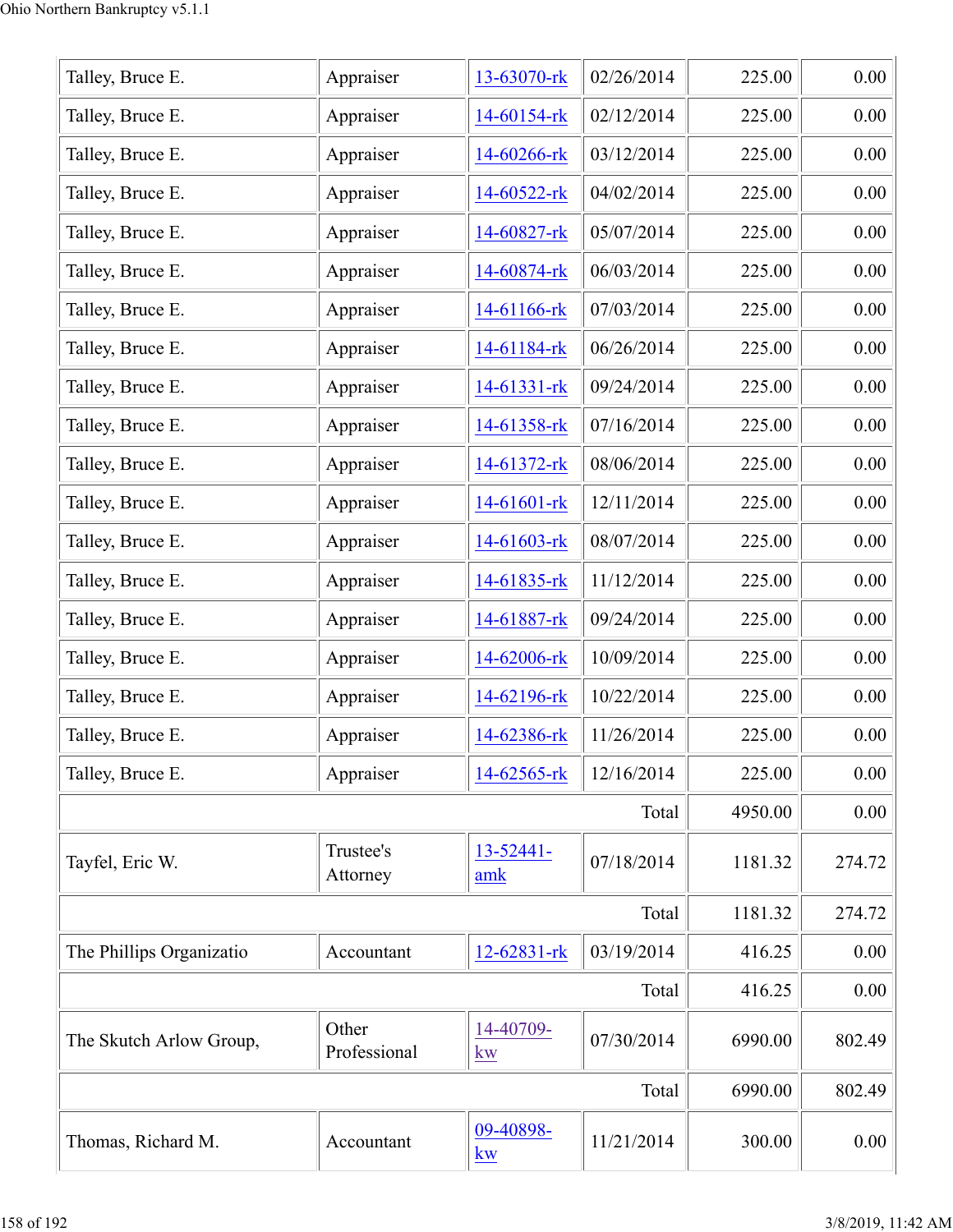| Thomas, Richard M. | Accountant        | 12-40798-<br>kw       | 07/25/2014 | 375.00  | 0.00   |
|--------------------|-------------------|-----------------------|------------|---------|--------|
|                    |                   |                       | Total      | 675.00  | 0.00   |
| Thomas, Robert S.  | Trustee Chapter 7 | 05-58602-<br>amk      | 12/30/2014 | 3393.25 | 84.64  |
| Thomas, Robert S.  | Trustee Chapter 7 | 09-53020-rk           | 10/20/2014 | 625.00  | 122.37 |
| Thomas, Robert S.  | Trustee Chapter 7 | 10-50861-<br>amk      | 06/03/2014 | 1221.25 | 121.45 |
| Thomas, Robert S.  | Trustee Chapter 7 | 10-55284-<br>amk      | 01/24/2014 | 712.50  | 79.02  |
| Thomas, Robert S.  | Trustee Chapter 7 | 10-55307-<br>amk      | 01/22/2014 | 285.16  | 48.96  |
| Thomas, Robert S.  | Trustee Chapter 7 | 10-55703-<br>amk      | 02/28/2014 | 4660.25 | 482.71 |
| Thomas, Robert S.  | Trustee Chapter 7 | 11-50056-<br>amk      | 06/03/2014 | 1398.00 | 80.06  |
| Thomas, Robert S.  | Trustee Chapter 7 | 11-50666-<br>amk      | 04/18/2014 | 2600.00 | 101.87 |
| Thomas, Robert S.  | Trustee Chapter 7 | 11-51200-<br>mss      | 01/03/2014 | 443.75  | 48.47  |
| Thomas, Robert S.  | Trustee Chapter 7 | 11-51380-<br>mss      | 01/24/2014 | 401.50  | 68.39  |
| Thomas, Robert S.  | Trustee Chapter 7 | 11-53103-<br>amk      | 01/06/2014 | 2396.08 | 128.19 |
| Thomas, Robert S.  | Trustee Chapter 7 | 11-54732-<br>amk      | 08/24/2014 | 1250.00 | 75.76  |
| Thomas, Robert S.  | Trustee Chapter 7 | 12-50053-<br>mss      | 01/22/2014 | 1082.19 | 54.93  |
| Thomas, Robert S.  | Trustee Chapter 7 | 12-50823-<br>amk      | 04/02/2014 | 1369.80 | 76.50  |
| Thomas, Robert S.  | Trustee Chapter 7 | 12-51075-<br>mss      | 01/24/2014 | 750.00  | 61.42  |
| Thomas, Robert S.  | Trustee Chapter 7 | $12 - 51137 -$<br>amk | 06/09/2014 | 206.75  | 94.43  |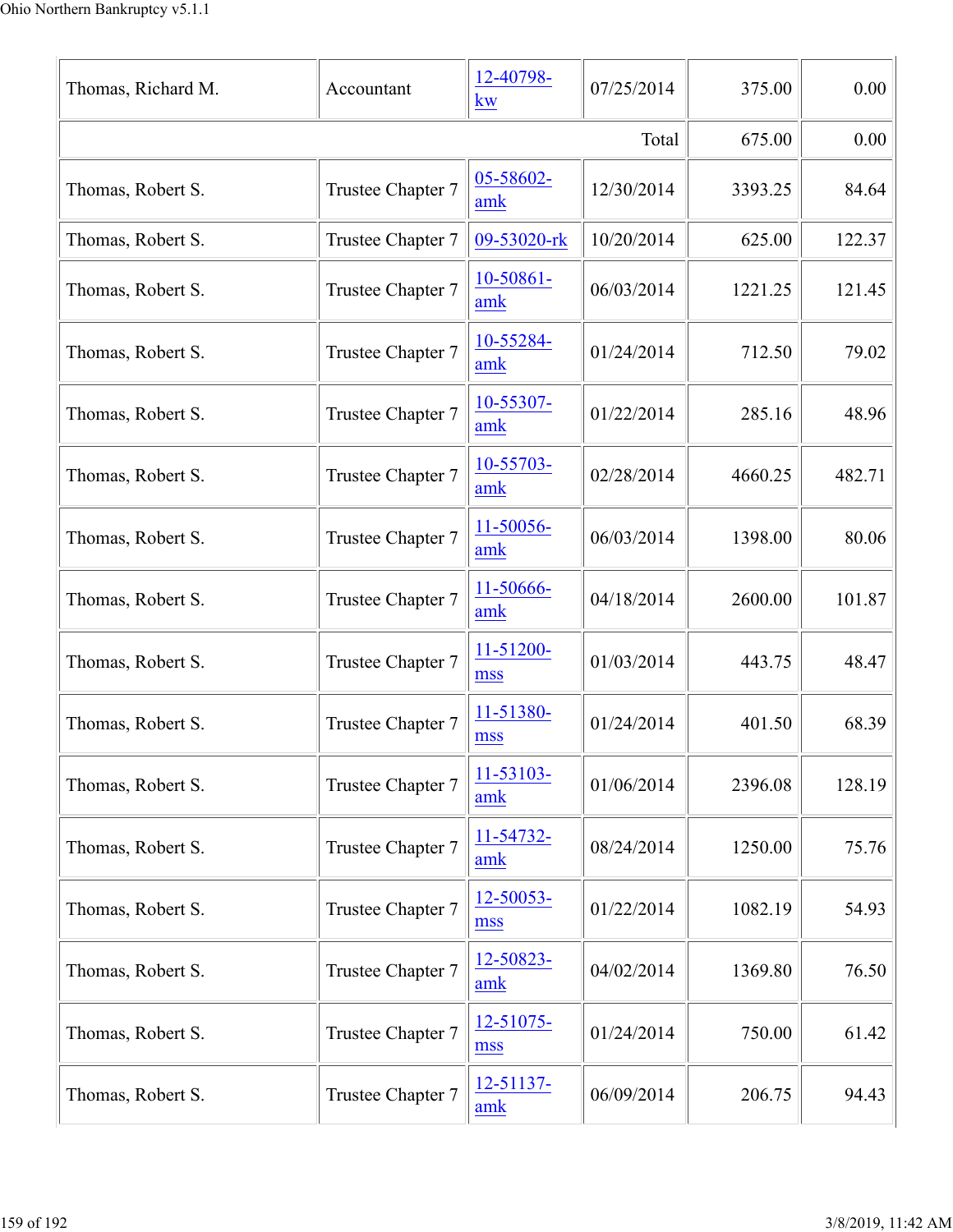| Thomas, Robert S. | Trustee Chapter 7 | $12 - 51411 -$<br>amk | 06/09/2014 | 137.50 | 48.59 |
|-------------------|-------------------|-----------------------|------------|--------|-------|
| Thomas, Robert S. | Trustee Chapter 7 | 12-51507-<br>mss      | 01/09/2014 | 187.50 | 42.64 |
| Thomas, Robert S. | Trustee Chapter 7 | 12-51585-<br>mss      | 02/03/2014 | 362.50 | 57.81 |
| Thomas, Robert S. | Trustee Chapter 7 | 12-51639-<br>amk      | 06/09/2014 | 225.00 | 55.55 |
| Thomas, Robert S. | Trustee Chapter 7 | 12-51828-<br>amk      | 03/17/2014 | 619.94 | 53.19 |
| Thomas, Robert S. | Trustee Chapter 7 | $12 - 52171 -$<br>amk | 03/05/2014 | 637.50 | 67.13 |
| Thomas, Robert S. | Trustee Chapter 7 | 12-52216-<br>amk      | 02/20/2014 | 255.78 | 41.98 |
| Thomas, Robert S. | Trustee Chapter 7 | 12-52229-<br>amk      | 06/09/2014 | 228.25 | 53.45 |
| Thomas, Robert S. | Trustee Chapter 7 | 12-52230-<br>amk      | 08/25/2014 | 225.00 | 36.03 |
| Thomas, Robert S. | Trustee Chapter 7 | 12-52435-<br>mss      | 01/27/2014 | 456.50 | 49.28 |
| Thomas, Robert S. | Trustee Chapter 7 | 12-52450-<br>amk      | 06/09/2014 | 450.00 | 46.73 |
| Thomas, Robert S. | Trustee Chapter 7 | 12-52509-<br>amk      | 10/20/2014 | 250.00 | 70.92 |
| Thomas, Robert S. | Trustee Chapter 7 | 12-52557-<br>mss      | 01/10/2014 | 338.25 | 33.12 |
| Thomas, Robert S. | Trustee Chapter 7 | 12-52764-<br>amk      | 02/25/2014 | 385.06 | 45.22 |
| Thomas, Robert S. | Trustee Chapter 7 | 12-52777-<br>mss      | 02/03/2014 | 968.90 | 76.16 |
| Thomas, Robert S. | Trustee Chapter 7 | 12-52996-<br>amk      | 06/13/2014 | 875.00 | 64.20 |
| Thomas, Robert S. | Trustee Chapter 7 | $12 - 53011 -$<br>amk | 08/25/2014 | 456.25 | 45.06 |
| Thomas, Robert S. | Trustee Chapter 7 | 12-53014-<br>amk      | 03/24/2014 | 768.30 | 48.41 |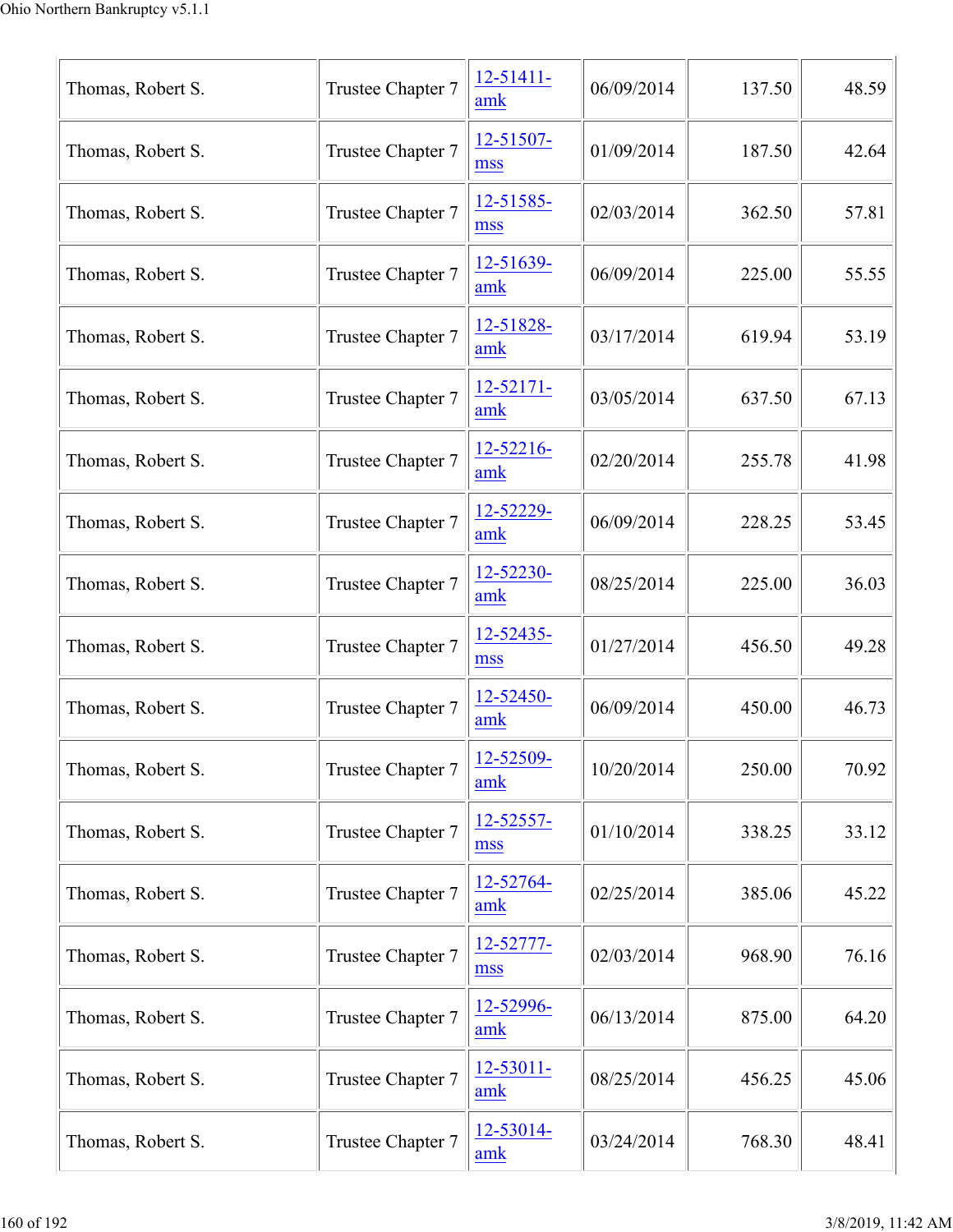| Thomas, Robert S. | Trustee Chapter 7 | 12-53027-<br>amk    | 02/24/2014 | 161.25  | 55.31 |
|-------------------|-------------------|---------------------|------------|---------|-------|
| Thomas, Robert S. | Trustee Chapter 7 | 12-53219-<br>mss    | 01/13/2014 | 861.92  | 55.76 |
| Thomas, Robert S. | Trustee Chapter 7 | 12-53240-<br>amk    | 08/25/2014 | 507.50  | 63.94 |
| Thomas, Robert S. | Trustee Chapter 7 | 12-53281-<br>amk    | 04/23/2014 | 5756.20 | 82.80 |
| Thomas, Robert S. | Trustee Chapter 7 | 12-53329-<br>mss    | 01/09/2014 | 333.60  | 49.45 |
| Thomas, Robert S. | Trustee Chapter 7 | 12-53339-<br>amk    | 03/31/2014 | 240.50  | 43.41 |
| Thomas, Robert S. | Trustee Chapter 7 | 12-53389-<br>amk    | 06/09/2014 | 550.00  | 52.12 |
| Thomas, Robert S. | Trustee Chapter 7 | 12-53434-<br>amk    | 01/07/2014 | 1125.00 | 78.53 |
| Thomas, Robert S. | Trustee Chapter 7 | 12-53470-<br>amk    | 02/19/2014 | 621.20  | 74.65 |
| Thomas, Robert S. | Trustee Chapter 7 | 12-53474-<br>amk    | 10/20/2014 | 225.00  | 44.16 |
| Thomas, Robert S. | Trustee Chapter 7 | 12-53568-<br>amk    | 09/01/2014 | 1283.33 | 59.92 |
| Thomas, Robert S. | Trustee Chapter 7 | 12-53588-<br>mss    | 01/21/2014 | 568.61  | 36.76 |
| Thomas, Robert S. | Trustee Chapter 7 | 12-53609-<br>mss    | 01/03/2014 | 300.00  | 88.38 |
| Thomas, Robert S. | Trustee Chapter 7 | 12-53629-<br>amk    | 12/19/2014 | 540.00  | 79.26 |
| Thomas, Robert S. | Trustee Chapter 7 | 12-53685-<br>amk    | 08/25/2014 | 1412.01 | 88.50 |
| Thomas, Robert S. | Trustee Chapter 7 | 12-53713-<br>mss    | 01/13/2014 | 519.00  | 33.36 |
| Thomas, Robert S. | Trustee Chapter 7 | $12 - 53715$<br>mss | 02/03/2014 | 500.00  | 33.12 |
| Thomas, Robert S. | Trustee Chapter 7 | 12-53733-<br>amk    | 03/28/2014 | 500.00  | 44.50 |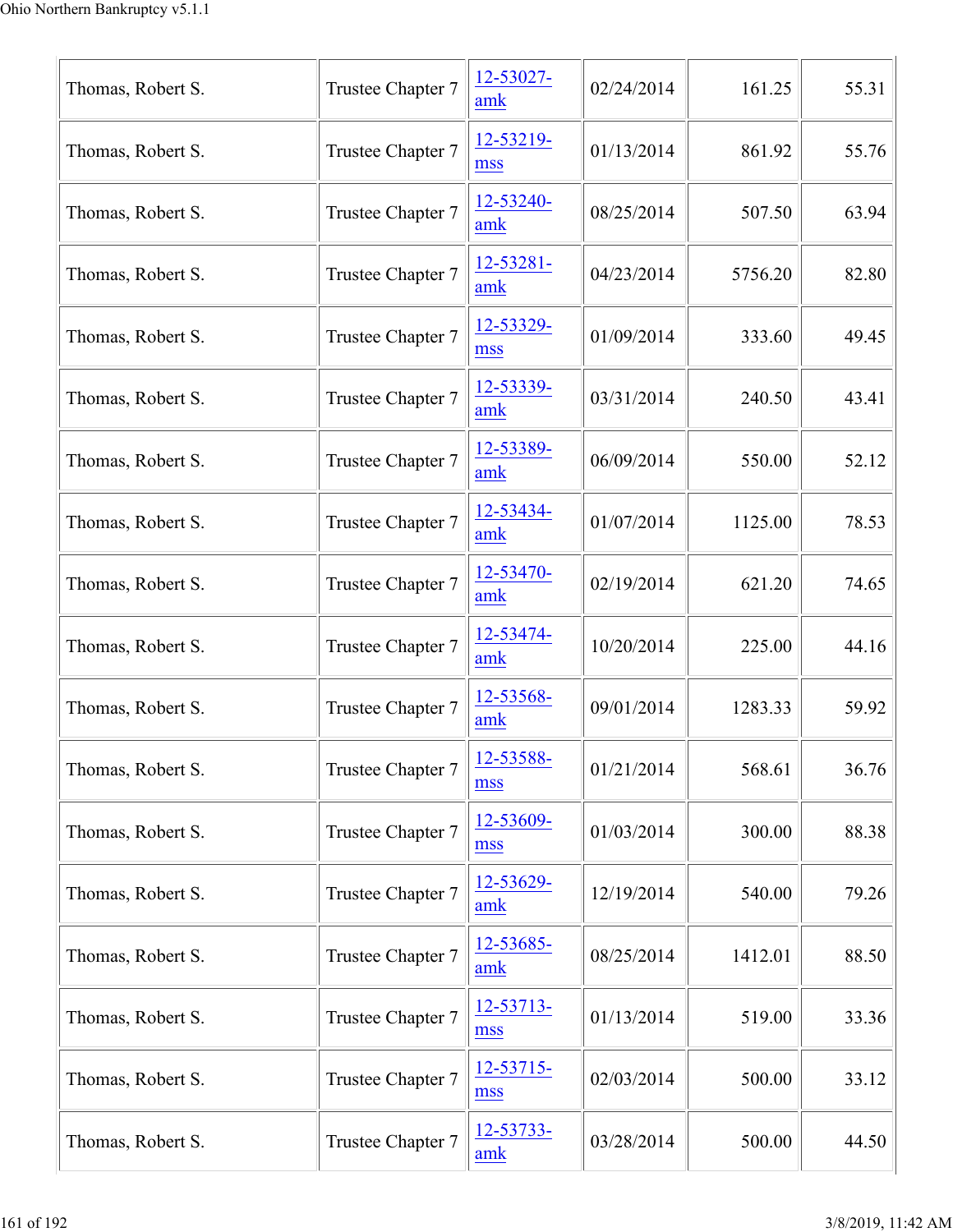| Thomas, Robert S. | Trustee Chapter 7 | 12-53833-<br>mss      | 01/17/2014 | 475.31  | 40.89 |
|-------------------|-------------------|-----------------------|------------|---------|-------|
| Thomas, Robert S. | Trustee Chapter 7 | 12-53872-<br>amk      | 10/17/2014 | 750.00  | 62.12 |
| Thomas, Robert S. | Trustee Chapter 7 | 12-53883-<br>mss      | 02/03/2014 | 500.00  | 37.59 |
| Thomas, Robert S. | Trustee Chapter 7 | 12-53917-<br>mss      | 01/03/2014 | 541.75  | 45.10 |
| Thomas, Robert S. | Trustee Chapter 7 | 12-53982-<br>amk      | 02/28/2014 | 2138.60 | 43.54 |
| Thomas, Robert S. | Trustee Chapter 7 | 13-50004-<br>amk      | 01/15/2014 | 1722.20 | 78.46 |
| Thomas, Robert S. | Trustee Chapter 7 | 13-50022-<br>amk      | 01/09/2014 | 442.51  | 39.60 |
| Thomas, Robert S. | Trustee Chapter 7 | 13-50107-<br>amk      | 12/30/2014 | 370.68  | 46.29 |
| Thomas, Robert S. | Trustee Chapter 7 | 13-50348-<br>amk      | 08/29/2014 | 250.00  | 48.14 |
| Thomas, Robert S. | Trustee Chapter 7 | 13-50466-<br>mss      | 01/14/2014 | 807.34  | 33.00 |
| Thomas, Robert S. | Trustee Chapter 7 | 13-50482-<br>amk      | 03/05/2014 | 1000.00 | 32.06 |
| Thomas, Robert S. | Trustee Chapter 7 | 13-50534-<br>amk      | 08/27/2014 | 500.00  | 49.30 |
| Thomas, Robert S. | Trustee Chapter 7 | 13-50881-<br>amk      | 03/05/2014 | 650.00  | 40.96 |
| Thomas, Robert S. | Trustee Chapter 7 | $13 - 50921 -$<br>amk | 10/17/2014 | 343.75  | 49.39 |
| Thomas, Robert S. | Trustee Chapter 7 | 13-51028-<br>amk      | 08/27/2014 | 594.75  | 45.10 |
| Thomas, Robert S. | Trustee Chapter 7 | 13-51097-<br>amk      | 06/16/2014 | 595.50  | 38.16 |
| Thomas, Robert S. | Trustee Chapter 7 | 13-51107-<br>amk      | 03/31/2014 | 485.44  | 37.08 |
| Thomas, Robert S. | Trustee Chapter 7 | 13-51168-<br>amk      | 02/03/2014 | 2005.57 | 48.78 |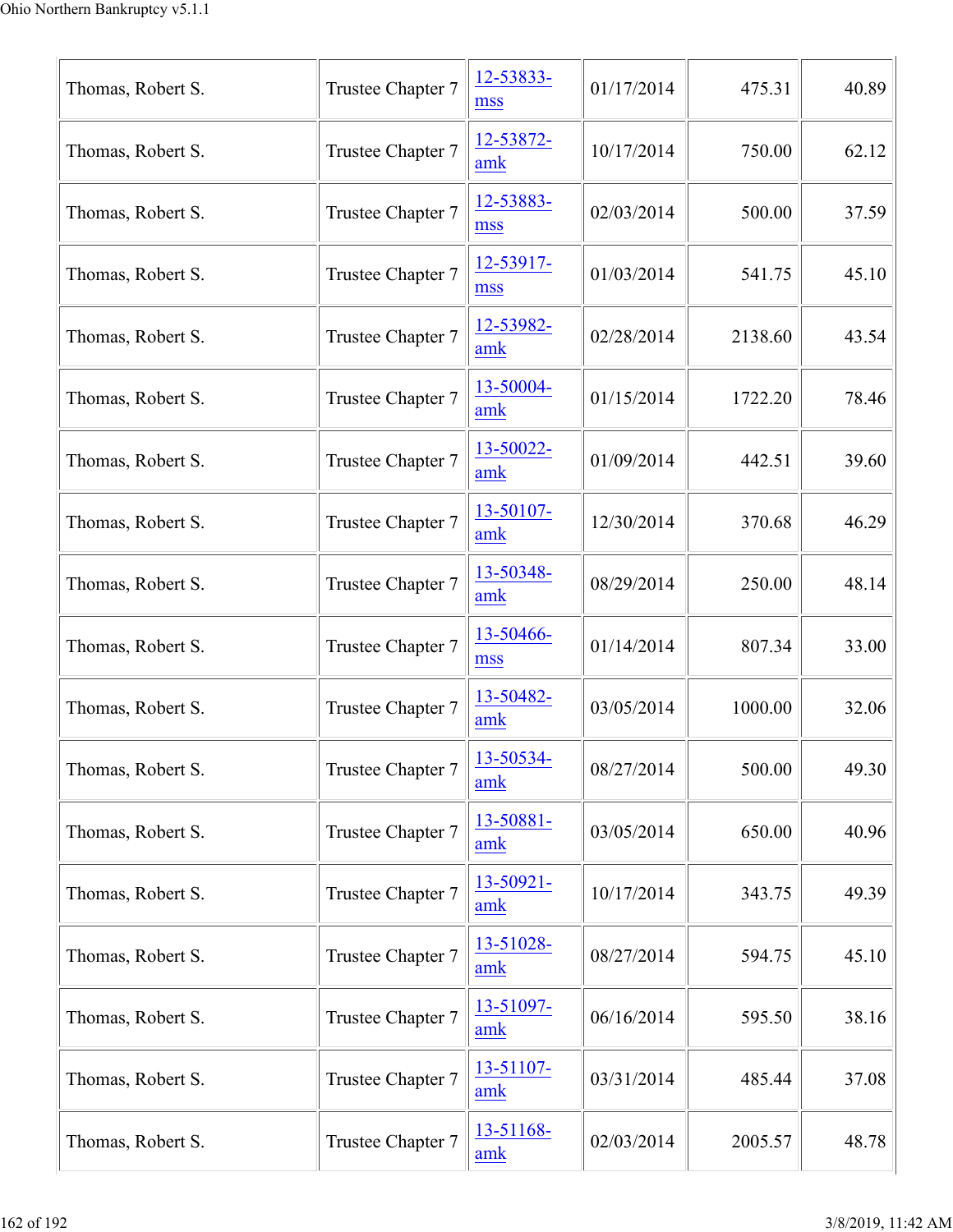| Thomas, Robert S. | Trustee Chapter 7 | 13-51192-<br>amk      | 02/03/2014 | 275.00  | 42.48 |
|-------------------|-------------------|-----------------------|------------|---------|-------|
| Thomas, Robert S. | Trustee Chapter 7 | 13-51234-<br>amk      | 10/16/2014 | 714.00  | 50.20 |
| Thomas, Robert S. | Trustee Chapter 7 | 13-51409-<br>mss      | 01/09/2014 | 187.50  | 45.16 |
| Thomas, Robert S. | Trustee Chapter 7 | 13-51462-<br>amk      | 04/24/2014 | 262.50  | 42.38 |
| Thomas, Robert S. | Trustee Chapter 7 | 13-51497-<br>amk      | 03/24/2014 | 1600.00 | 42.54 |
| Thomas, Robert S. | Trustee Chapter 7 | 13-51625-<br>amk      | 04/07/2014 | 250.00  | 59.61 |
| Thomas, Robert S. | Trustee Chapter 7 | 13-51697-<br>amk      | 02/18/2014 | 657.83  | 30.62 |
| Thomas, Robert S. | Trustee Chapter 7 | 13-51774-<br>amk      | 10/20/2014 | 250.00  | 58.55 |
| Thomas, Robert S. | Trustee Chapter 7 | 13-51822-<br>amk      | 09/01/2014 | 289.50  | 41.65 |
| Thomas, Robert S. | Trustee Chapter 7 | 13-51878-<br>amk      | 10/20/2014 | 1781.20 | 41.76 |
| Thomas, Robert S. | Trustee Chapter 7 | 13-51987-<br>amk      | 12/19/2014 | 1223.75 | 71.08 |
| Thomas, Robert S. | Trustee Chapter 7 | 13-52051-<br>amk      | 03/21/2014 | 500.00  | 23.50 |
| Thomas, Robert S. | Trustee Chapter 7 | 13-52184-<br>amk      | 06/16/2014 | 375.00  | 37.55 |
| Thomas, Robert S. | Trustee Chapter 7 | $13 - 52211 -$<br>amk | 06/16/2014 | 338.41  | 33.19 |
| Thomas, Robert S. | Trustee Chapter 7 | 13-52212-<br>amk      | 09/01/2014 | 453.18  | 40.15 |
| Thomas, Robert S. | Trustee Chapter 7 | 13-52262-<br>amk      | 12/19/2014 | 191.00  | 51.57 |
| Thomas, Robert S. | Trustee Chapter 7 | 13-52298-<br>amk      | 04/14/2014 | 294.50  | 31.41 |
| Thomas, Robert S. | Trustee Chapter 7 | 13-52322-<br>amk      | 10/20/2014 | 236.25  | 43.46 |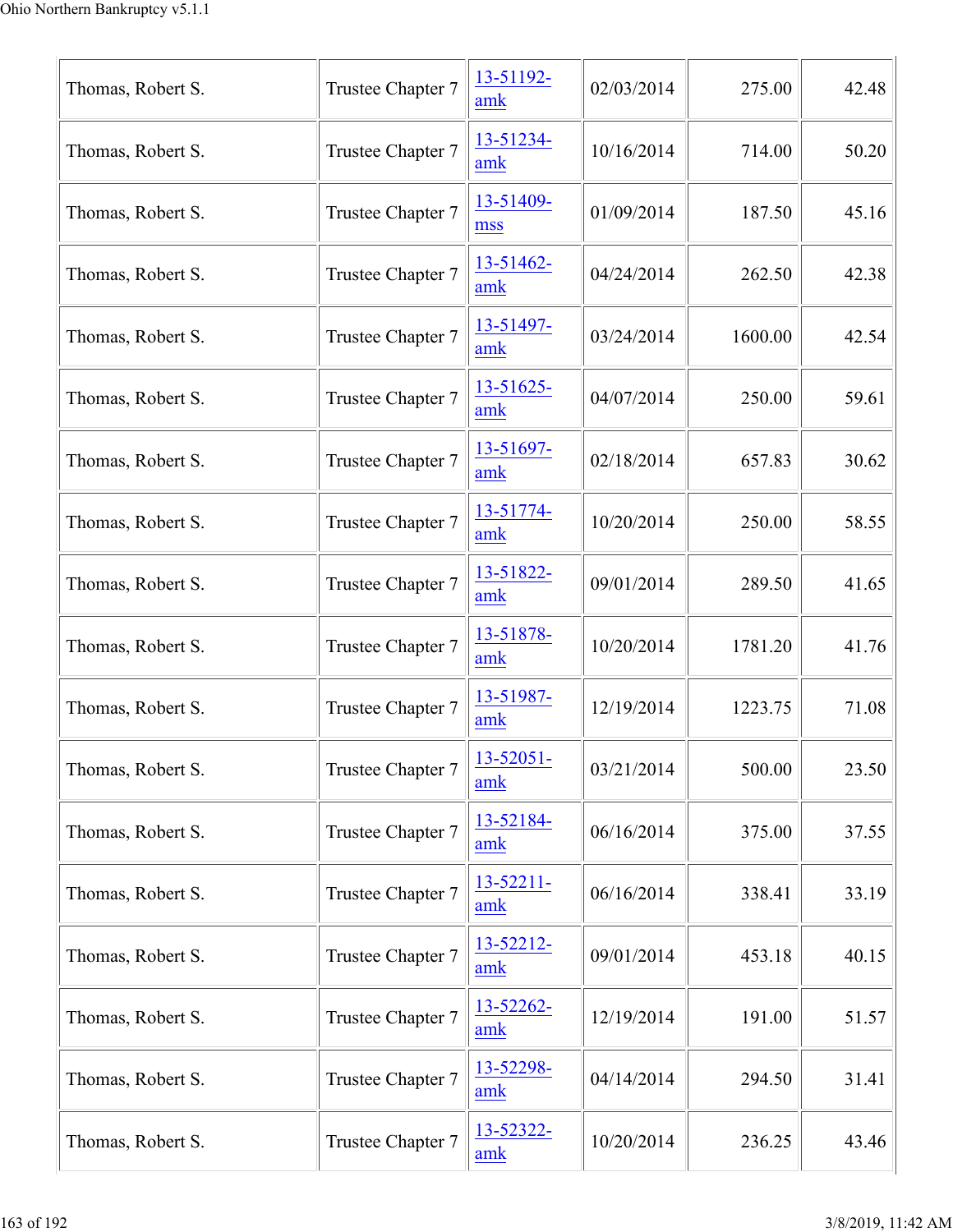| Thomas, Robert S. | Trustee Chapter 7 | 13-52397-<br>amk            | 10/20/2014 | 291.25  | 53.27 |
|-------------------|-------------------|-----------------------------|------------|---------|-------|
| Thomas, Robert S. | Trustee Chapter 7 | 13-52412-<br>amk            | 12/19/2014 | 1263.70 | 87.56 |
| Thomas, Robert S. | Trustee Chapter 7 | 13-52455-<br>amk            | 04/24/2014 | 342.00  | 40.47 |
| Thomas, Robert S. | Trustee Chapter 7 | 13-52489-<br>amk            | 09/01/2014 | 333.16  | 33.98 |
| Thomas, Robert S. | Trustee Chapter 7 | 13-52568-<br>amk            | 06/16/2014 | 480.75  | 33.84 |
| Thomas, Robert S. | Trustee Chapter 7 | $13 - 52601 -$<br>amk       | 09/01/2014 | 510.14  | 42.52 |
| Thomas, Robert S. | Trustee Chapter 7 | 13-52686-<br>amk            | 12/19/2014 | 200.00  | 51.75 |
| Thomas, Robert S. | Trustee Chapter 7 | 13-52706-<br>amk            | 06/16/2014 | 1701.32 | 35.85 |
| Thomas, Robert S. | Trustee Chapter 7 | 13-52786-<br>amk            | 08/22/2014 | 440.25  | 34.32 |
| Thomas, Robert S. | Trustee Chapter 7 | 13-52789-<br>amk            | 10/20/2014 | 842.75  | 53.78 |
| Thomas, Robert S. | Trustee Chapter 7 | 13-52819-<br>amk            | 12/30/2014 | 604.00  | 53.84 |
| Thomas, Robert S. | Trustee Chapter 7 | 13-52820-<br>$\mathbf{amk}$ | 04/21/2014 | 300.00  | 42.82 |
| Thomas, Robert S. | Trustee Chapter 7 | 13-52889-<br>amk            | 09/01/2014 | 264.60  | 35.94 |
| Thomas, Robert S. | Trustee Chapter 7 | 13-52936-<br>$\mathbf{amk}$ | 09/01/2014 | 250.00  | 49.21 |
| Thomas, Robert S. | Trustee Chapter 7 | 13-52964-<br>amk            | 08/29/2014 | 471.49  | 38.31 |
| Thomas, Robert S. | Trustee Chapter 7 | 13-53006-<br>amk            | 06/16/2014 | 170.42  | 40.02 |
| Thomas, Robert S. | Trustee Chapter 7 | 13-53026-<br>amk            | 06/16/2014 | 225.00  | 38.33 |
| Thomas, Robert S. | Trustee Chapter 7 | 13-53044-<br>amk            | 10/17/2014 | 196.75  | 39.91 |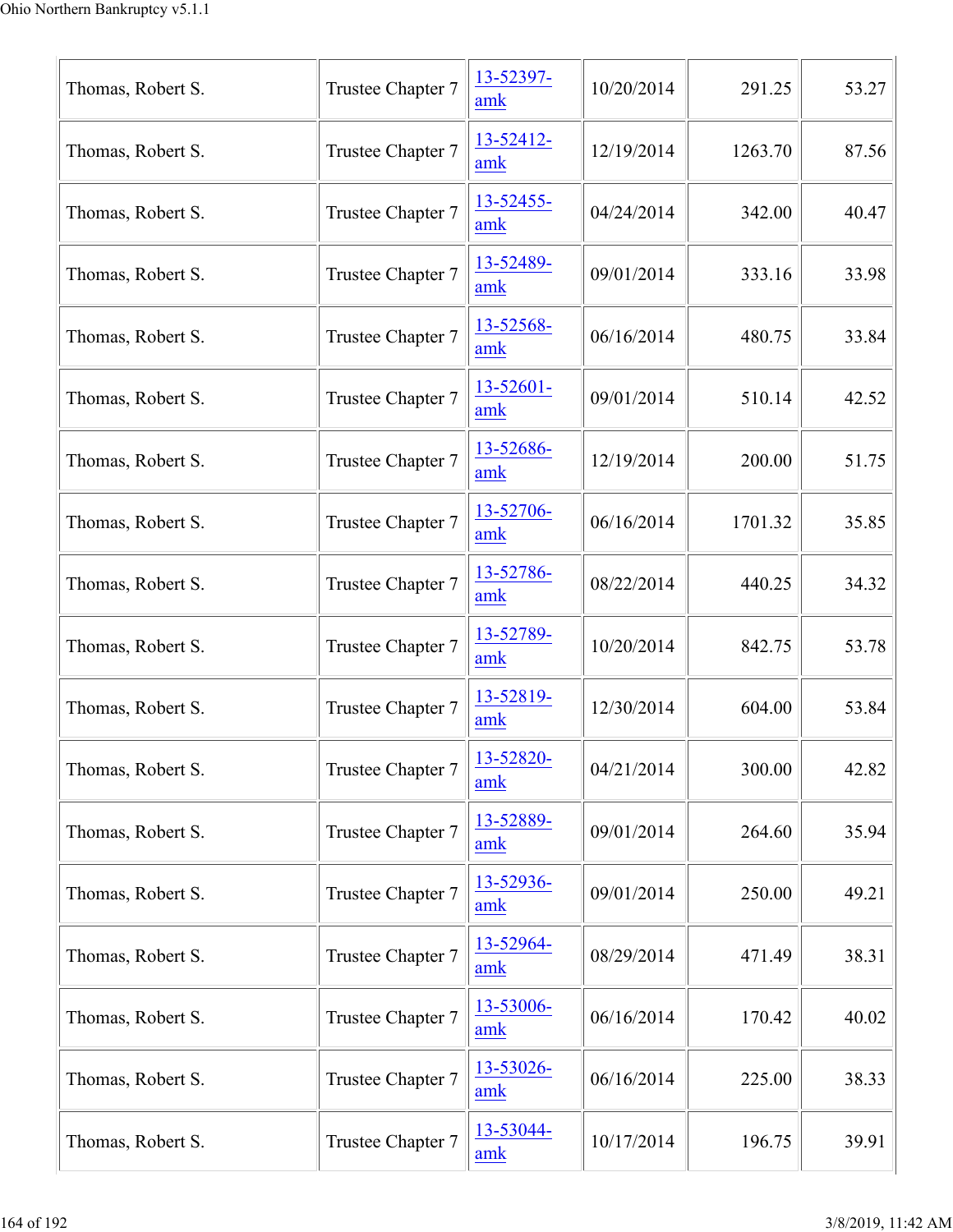| Thomas, Robert S. | Trustee Chapter 7 | 13-53063-<br>amk    | 06/18/2014 | 248.00  | 42.77 |
|-------------------|-------------------|---------------------|------------|---------|-------|
| Thomas, Robert S. | Trustee Chapter 7 | 13-53075-<br>amk    | 06/18/2014 | 316.79  | 34.24 |
| Thomas, Robert S. | Trustee Chapter 7 | 13-53132-<br>amk    | 08/29/2014 | 513.00  | 31.20 |
| Thomas, Robert S. | Trustee Chapter 7 | 13-53145-<br>amk    | 06/18/2014 | 214.03  | 39.36 |
| Thomas, Robert S. | Trustee Chapter 7 | 13-53161-<br>amk    | 08/29/2014 | 989.00  | 48.35 |
| Thomas, Robert S. | Trustee Chapter 7 | 13-53179-<br>amk    | 10/20/2014 | 293.50  | 43.53 |
| Thomas, Robert S. | Trustee Chapter 7 | 13-53180-<br>$a$ mk | 10/20/2014 | 394.00  | 33.54 |
| Thomas, Robert S. | Trustee Chapter 7 | 13-53207-<br>amk    | 08/29/2014 | 442.25  | 31.83 |
| Thomas, Robert S. | Trustee Chapter 7 | 13-53228-<br>amk    | 08/29/2014 | 169.50  | 27.62 |
| Thomas, Robert S. | Trustee Chapter 7 | 13-53240-<br>amk    | 09/01/2014 | 500.00  | 38.28 |
| Thomas, Robert S. | Trustee Chapter 7 | 13-53242-<br>amk    | 06/18/2014 | 570.50  | 29.33 |
| Thomas, Robert S. | Trustee Chapter 7 | 13-53244-<br>amk    | 06/18/2014 | 750.00  | 35.44 |
| Thomas, Robert S. | Trustee Chapter 7 | 13-53265-<br>amk    | 09/01/2014 | 1053.25 | 38.23 |
| Thomas, Robert S. | Trustee Chapter 7 | 13-53299-<br>amk    | 10/20/2014 | 1000.00 | 52.67 |
| Thomas, Robert S. | Trustee Chapter 7 | 13-53320-<br>amk    | 09/01/2014 | 250.00  | 45.96 |
| Thomas, Robert S. | Trustee Chapter 7 | 13-53360-<br>amk    | 06/18/2014 | 179.50  | 29.31 |
| Thomas, Robert S. | Trustee Chapter 7 | 13-53398-<br>amk    | 10/20/2014 | 1717.18 | 33.67 |
| Thomas, Robert S. | Trustee Chapter 7 | 13-53421-<br>amk    | 10/16/2014 | 211.04  | 31.65 |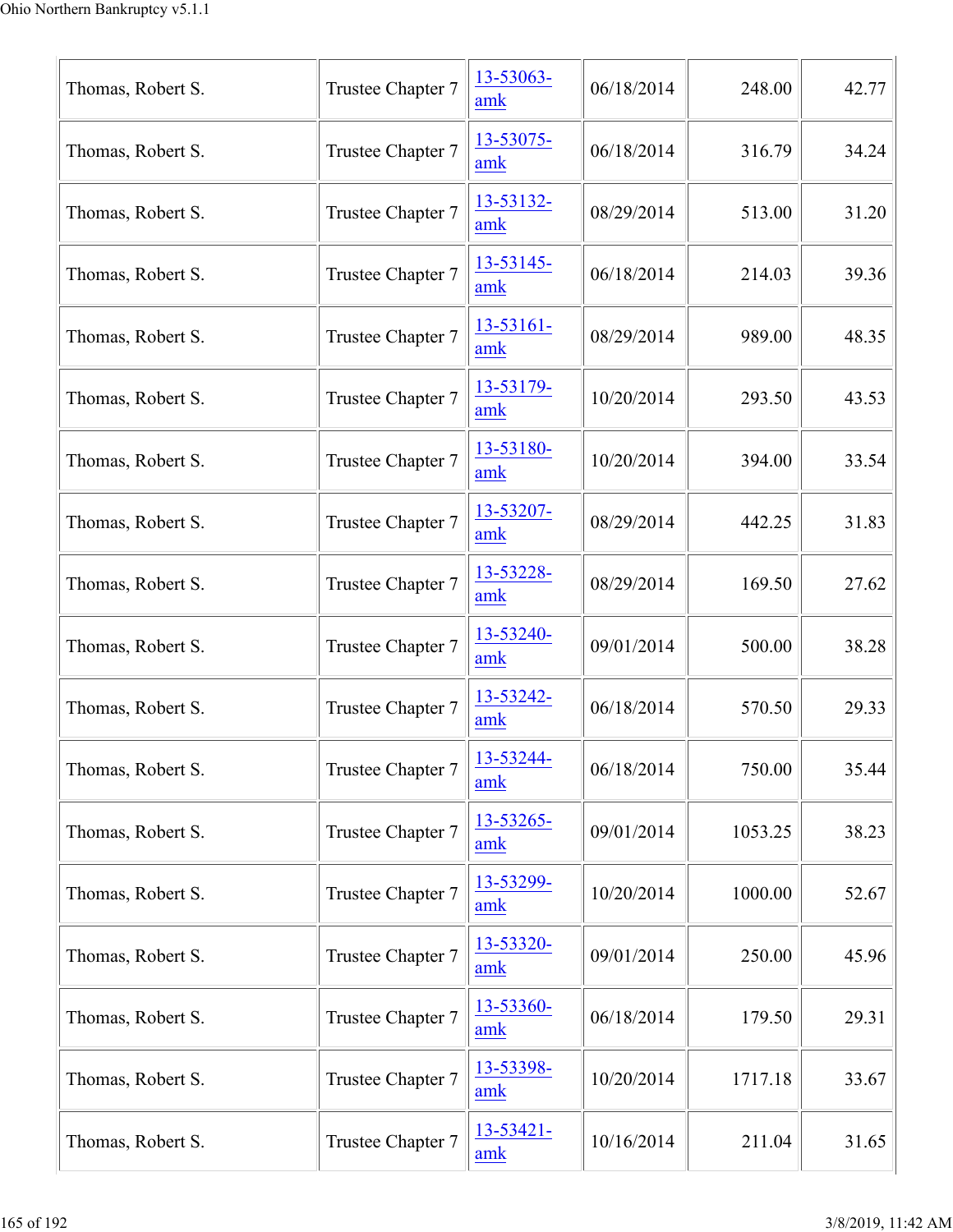| Thomas, Robert S. | Trustee Chapter 7 | 13-53442-<br>amk        | 06/18/2014 | 180.00  | 33.99 |
|-------------------|-------------------|-------------------------|------------|---------|-------|
| Thomas, Robert S. | Trustee Chapter 7 | 13-53462-<br>amk        | 10/17/2014 | 676.03  | 41.98 |
| Thomas, Robert S. | Trustee Chapter 7 | 13-53469-<br>amk        | 06/18/2014 | 266.75  | 33.28 |
| Thomas, Robert S. | Trustee Chapter 7 | 13-53511-<br>amk        | 12/30/2014 | 294.75  | 43.54 |
| Thomas, Robert S. | Trustee Chapter 7 | 13-53522-<br>amk        | 10/16/2014 | 691.00  | 41.78 |
| Thomas, Robert S. | Trustee Chapter 7 | 13-53526-<br>amk        | 09/01/2014 | 358.31  | 41.26 |
| Thomas, Robert S. | Trustee Chapter 7 | 13-53571-<br>amk        | 10/20/2014 | 150.00  | 41.38 |
| Thomas, Robert S. | Trustee Chapter 7 | 13-53593-<br>amk        | 10/20/2014 | 395.82  | 38.86 |
| Thomas, Robert S. | Trustee Chapter 7 | 13-53594-<br>amk        | 12/19/2014 | 675.00  | 84.07 |
| Thomas, Robert S. | Trustee Chapter 7 | 13-53596-<br>amk        | 12/19/2014 | 275.00  | 53.90 |
| Thomas, Robert S. | Trustee Chapter 7 | 13-53618-<br>amk        | 10/16/2014 | 1300.00 | 28.43 |
| Thomas, Robert S. | Trustee Chapter 7 | 13-53655-<br>amk        | 12/19/2014 | 349.37  | 34.28 |
| Thomas, Robert S. | Trustee Chapter 7 | 14-50054-<br>amk        | 10/16/2014 | 500.00  | 40.97 |
| Thomas, Robert S. | Trustee Chapter 7 | 14-50070-<br>amk        | 10/16/2014 | 438.75  | 35.72 |
| Thomas, Robert S. | Trustee Chapter 7 | 14-50098-<br>amk        | 10/20/2014 | 302.29  | 34.88 |
| Thomas, Robert S. | Trustee Chapter 7 | 14-50162-<br>amk        | 10/20/2014 | 750.00  | 55.32 |
| Thomas, Robert S. | Trustee Chapter 7 | <u>14-50177-</u><br>amk | 10/20/2014 | 426.65  | 55.42 |
| Thomas, Robert S. | Trustee Chapter 7 | 14-50192-<br>amk        | 10/20/2014 | 662.50  | 35.75 |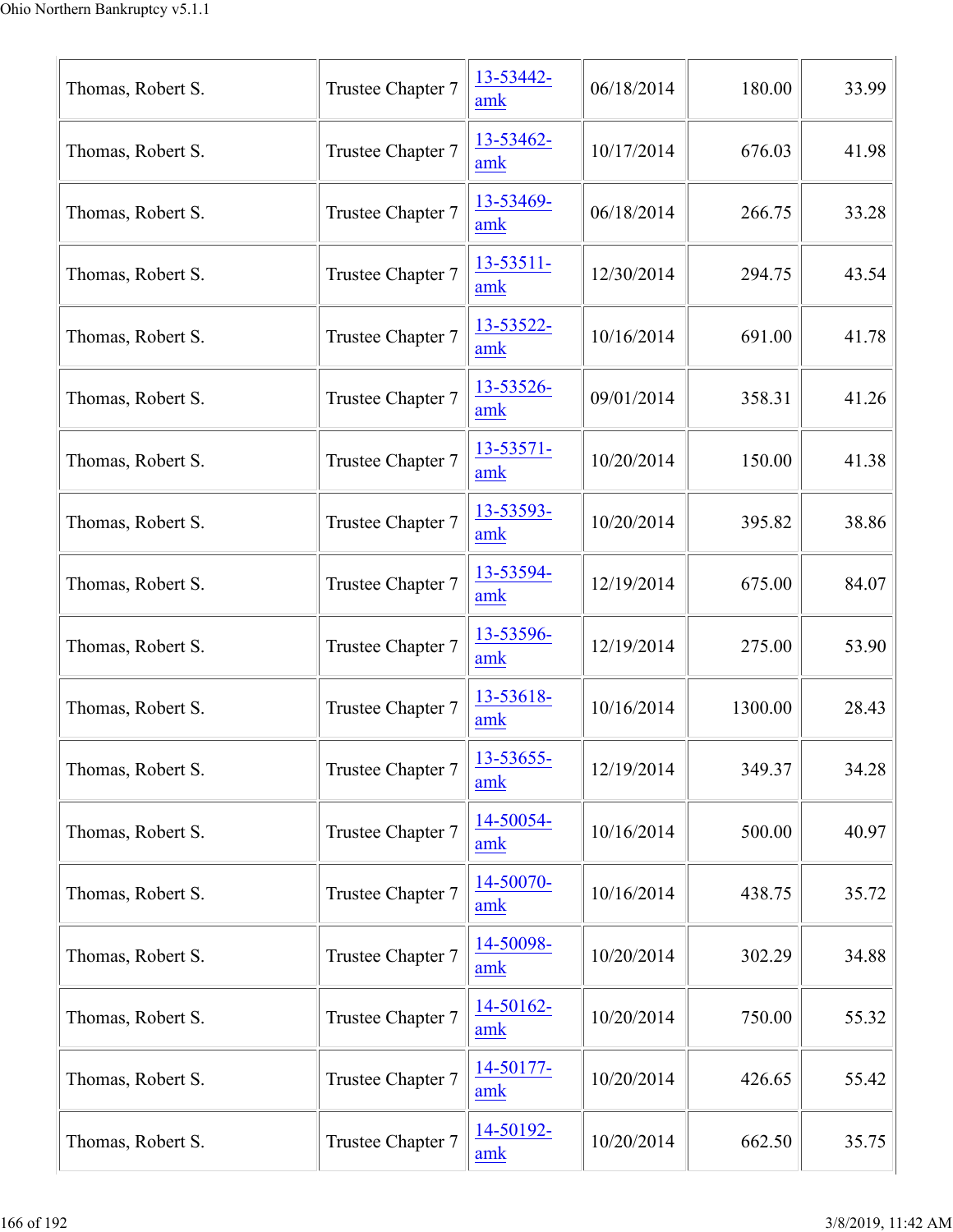| Thomas, Robert S. | Trustee Chapter 7                              | 14-50214-<br>amk      | 10/20/2014 | 1485.50   | 32.73   |
|-------------------|------------------------------------------------|-----------------------|------------|-----------|---------|
| Thomas, Robert S. | Trustee Chapter 7                              | 14-50251-<br>amk      | 10/20/2014 | 533.42    | 38.96   |
| Thomas, Robert S. | Trustee Chapter 7                              | 14-50316-<br>amk      | 10/20/2014 | 369.89    | 37.57   |
| Thomas, Robert S. | Trustee Chapter 7                              | 14-50328-<br>amk      | 10/20/2014 | 171.89    | 39.44   |
| Thomas, Robert S. | Trustee Chapter 7                              | 14-50343-<br>amk      | 12/19/2014 | 400.00    | 31.39   |
| Thomas, Robert S. | Trustee Chapter 7                              | 14-50416-<br>amk      | 12/19/2014 | 486.25    | 37.37   |
| Thomas, Robert S. | Trustee Chapter 7                              | 14-50585-<br>amk      | 12/19/2014 | 408.74    | 27.99   |
| Thomas, Robert S. | Trustee Chapter 7                              | 14-50705-<br>amk      | 12/19/2014 | 250.00    | 53.19   |
| Thomas, Robert S. | Trustee Chapter 7                              | 14-51050-<br>amk      | 12/30/2014 | 337.50    | 75.68   |
|                   |                                                |                       | Total      | 102515.38 | 7952.82 |
| Treinish, Alan J. | Trustee Chapter 7                              | $07 - 17603 - ips$    | 04/04/2014 | 2250.00   | 10.98   |
| Treinish, Alan J. | Trustee Chapter 7                              | $11 - 14865$ -jps     | 08/22/2014 | 1643.83   | 22.80   |
| Treinish, Alan J. | Trustee Chapter $7 \parallel 12 - 11660 - a h$ |                       | 01/14/2014 | 460.01    | 18.24   |
| Treinish, Alan J. | Trustee Chapter 7                              | $12 - 15080 - ips$    | 12/11/2014 | 675.00    | 32.35   |
| Treinish, Alan J. | Trustee Chapter 7                              | 12-15264-<br>aih      | 01/14/2014 | 3840.89   | 60.80   |
| Treinish, Alan J. | Trustee Chapter 7                              | $12 - 15277 -$<br>pmc | 10/24/2014 | 1400.00   | 36.48   |
| Treinish, Alan J. | Trustee Chapter 7                              | $12 - 16661 - ips$    | 01/10/2014 | 2439.34   | 18.68   |
| Treinish, Alan J. | Trustee Chapter 7                              | $12 - 18026$<br>aih   | 02/25/2014 | 900.00    | 42.87   |
| Treinish, Alan J. | Trustee Chapter 7                              | $12 - 18531 - ips$    | 09/10/2014 | 1750.00   | 13.65   |
| Treinish, Alan J. | Trustee Chapter 7                              | 13-10359-jps          | 02/18/2014 | 1125.00   | 14.23   |
| Treinish, Alan J. | Trustee Chapter 7                              | 13-11277-             | 07/08/2014 | 301.00    | 11.37   |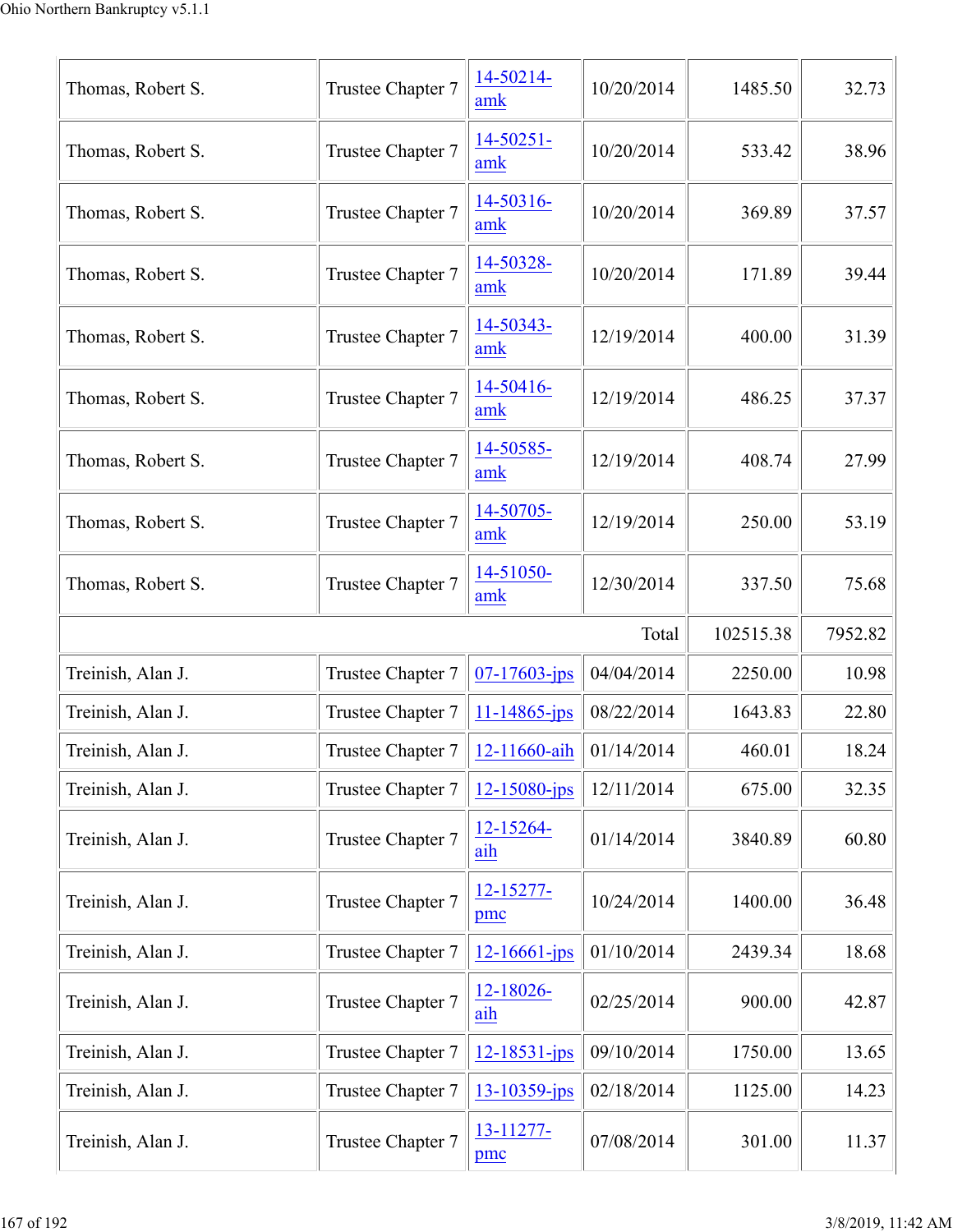| Treinish, Alan J. | Trustee Chapter 7 | 13-11701-<br>pmc   | 04/17/2014 | 1094.88 | 11.25 |
|-------------------|-------------------|--------------------|------------|---------|-------|
| Treinish, Alan J. | Trustee Chapter 7 | 13-11751-jps       | 08/05/2014 | 384.97  | 17.82 |
| Treinish, Alan J. | Trustee Chapter 7 | 13-11752-<br>pmc   | 07/31/2014 | 675.00  | 12.99 |
| Treinish, Alan J. | Trustee Chapter 7 | 13-11768-<br>pmc   | 02/14/2014 | 431.75  | 15.90 |
| Treinish, Alan J. | Trustee Chapter 7 | 13-12095-<br>pmc   | 03/13/2014 | 856.75  | 17.40 |
| Treinish, Alan J. | Trustee Chapter 7 | $13 - 12504 - ips$ | 01/10/2014 | 750.00  | 49.78 |
| Treinish, Alan J. | Trustee Chapter 7 | 13-12639-<br>pmc   | 06/13/2014 | 705.89  | 8.07  |
| Treinish, Alan J. | Trustee Chapter 7 | 13-12719-<br>aih   | 01/14/2014 | 979.08  | 13.40 |
| Treinish, Alan J. | Trustee Chapter 7 | 13-12970-<br>pmc   | 10/24/2014 | 675.00  | 9.47  |
| Treinish, Alan J. | Trustee Chapter 7 | 13-13570-<br>aih   | 03/25/2014 | 531.21  | 12.32 |
| Treinish, Alan J. | Trustee Chapter 7 | 13-13573-<br>pmc   | 04/02/2014 | 375.00  | 50.35 |
| Treinish, Alan J. | Trustee Chapter 7 | 13-13918-<br>aih   | 01/15/2014 | 312.50  | 35.18 |
| Treinish, Alan J. | Trustee Chapter 7 | 13-13945-<br>pmc   | 01/09/2014 | 350.00  | 11.71 |
| Treinish, Alan J. | Trustee Chapter 7 | 13-14287-<br>aih   | 03/25/2014 | 856.75  | 70.37 |
| Treinish, Alan J. | Trustee Chapter 7 | 13-14405-jps       | 03/06/2014 | 599.70  | 8.09  |
| Treinish, Alan J. | Trustee Chapter 7 | 13-14427-jps       | 07/01/2014 | 537.50  | 40.32 |
| Treinish, Alan J. | Trustee Chapter 7 | 13-14568-jps       | 03/06/2014 | 725.00  | 36.52 |
| Treinish, Alan J. | Trustee Chapter 7 | 13-14763-<br>aih   | 06/03/2014 | 525.00  | 12.37 |
| Treinish, Alan J. | Trustee Chapter 7 | 13-15107-<br>aih   | 02/25/2014 | 469.98  | 9.38  |
| Treinish, Alan J. | Trustee Chapter 7 | 13-15444-jps       | 04/16/2014 | 1320.00 | 22.11 |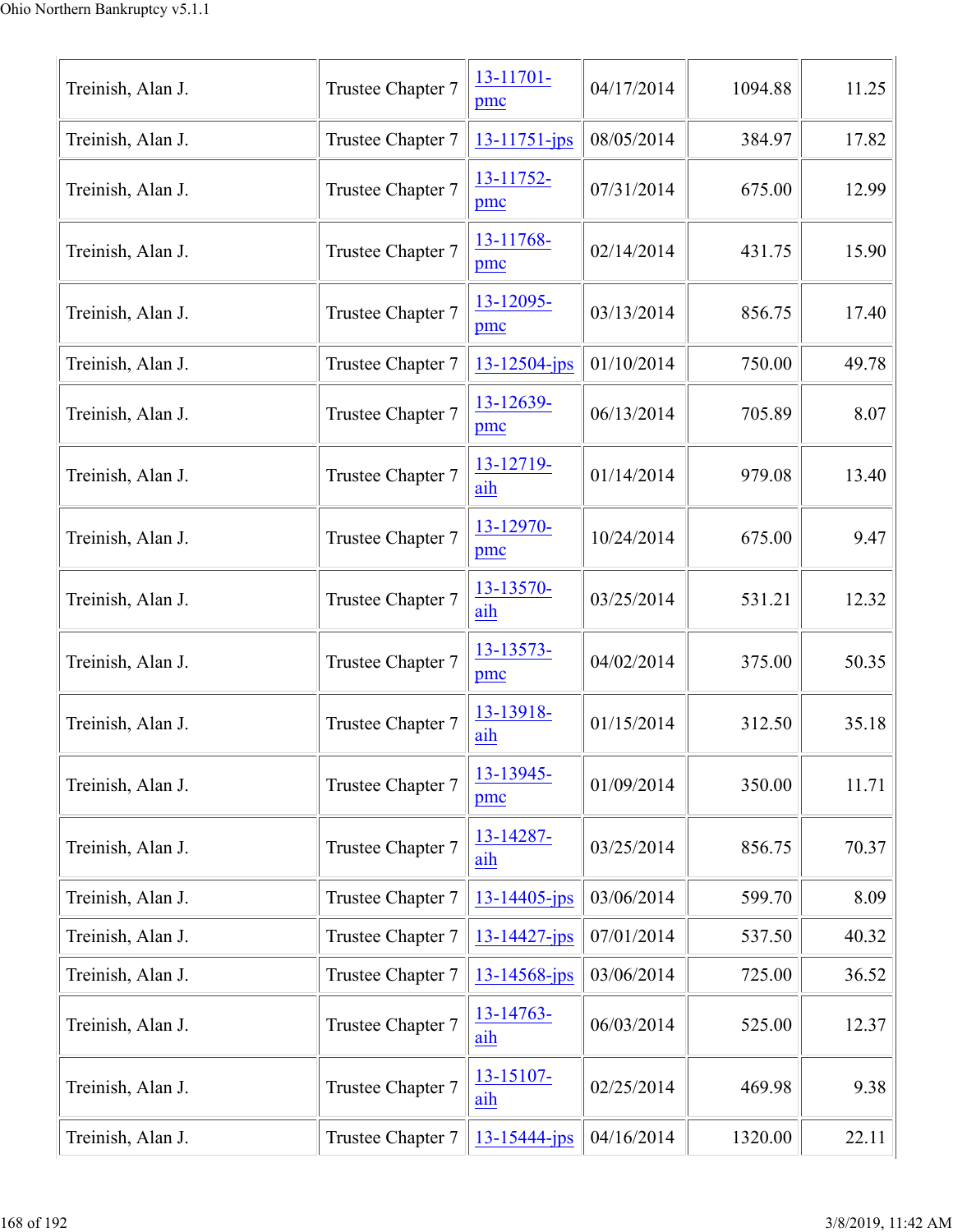| Treinish, Alan J. | Trustee Chapter 7 | 13-15449-<br>aih   | 02/21/2014 | 250.00  | 22.55 |
|-------------------|-------------------|--------------------|------------|---------|-------|
| Treinish, Alan J. | Trustee Chapter 7 | 13-15829-jps       | 04/16/2014 | 1380.00 | 19.90 |
| Treinish, Alan J. | Trustee Chapter 7 | 13-16001-<br>pmc   | 07/31/2014 | 2450.00 | 20.46 |
| Treinish, Alan J. | Trustee Chapter 7 | 13-16109-<br>pmc   | 10/24/2014 | 711.01  | 6.47  |
| Treinish, Alan J. | Trustee Chapter 7 | 13-16172-<br>pmc   | 03/28/2014 | 301.95  | 5.98  |
| Treinish, Alan J. | Trustee Chapter 7 | 13-16446-<br>pmc   | 11/07/2014 | 1129.04 | 13.45 |
| Treinish, Alan J. | Trustee Chapter 7 | 13-16495-<br>pmc   | 07/31/2014 | 1167.45 | 13.30 |
| Treinish, Alan J. | Trustee Chapter 7 | 13-16958-<br>aih   | 06/03/2014 | 725.00  | 37.05 |
| Treinish, Alan J. | Trustee Chapter 7 | 13-16964-<br>pmc   | 07/31/2014 | 1545.20 | 22.84 |
| Treinish, Alan J. | Trustee Chapter 7 | 13-16988-jps       | 06/10/2014 | 1231.25 | 31.05 |
| Treinish, Alan J. | Trustee Chapter 7 | 13-17242-jps       | 07/22/2014 | 396.12  | 7.43  |
| Treinish, Alan J. | Trustee Chapter 7 | 13-17274-<br>pmc   | 06/13/2014 | 1233.21 | 13.06 |
| Treinish, Alan J. | Trustee Chapter 7 | 13-17276-<br>aih   | 07/15/2014 | 289.13  | 10.52 |
| Treinish, Alan J. | Trustee Chapter 7 | 13-17433-<br>aih   | 06/17/2014 | 715.88  | 9.05  |
| Treinish, Alan J. | Trustee Chapter 7 | $13 - 17662 - ips$ | 08/22/2014 | 971.03  | 9.52  |
| Treinish, Alan J. | Trustee Chapter 7 | 13-17680-<br>pmc   | 07/11/2014 | 317.77  | 11.10 |
| Treinish, Alan J. | Trustee Chapter 7 | 13-17783-<br>pmc   | 10/24/2014 | 565.21  | 10.41 |
| Treinish, Alan J. | Trustee Chapter 7 | 13-17858-jps       | 08/05/2014 | 478.51  | 6.94  |
| Treinish, Alan J. | Trustee Chapter 7 | 13-17885-<br>aih   | 10/21/2014 | 922.49  | 15.21 |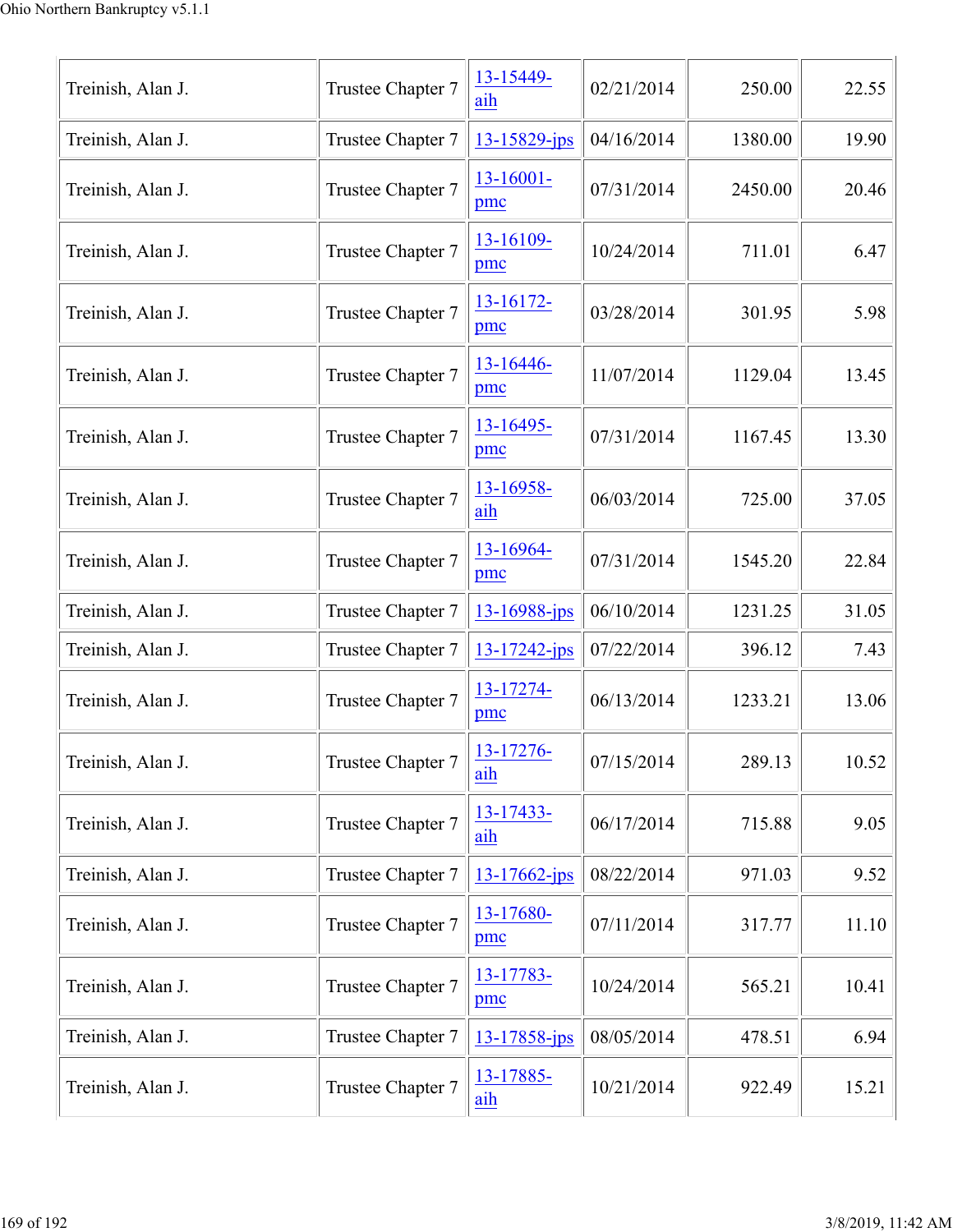| Treinish, Alan J. | Trustee Chapter 7     | 13-17938-<br>pmc      | 07/31/2014 | 782.80   | 9.43    |
|-------------------|-----------------------|-----------------------|------------|----------|---------|
| Treinish, Alan J. | Trustee Chapter 7     | 13-17993-<br>pmc      | 11/07/2014 | 1687.47  | 9.49    |
| Treinish, Alan J. | Trustee Chapter 7     | 13-18433-<br>pmc      | 12/17/2014 | 781.06   | 9.05    |
| Treinish, Alan J. | Trustee Chapter 7     | 13-18508-<br>aih      | 08/28/2014 | 355.28   | 46.17   |
| Treinish, Alan J. | Trustee Chapter 7     | 13-18767-<br>pmc      | 09/11/2014 | 650.00   | 39.08   |
| Treinish, Alan J. | Trustee Chapter 7     | 14-10026-<br>pmc      | 09/11/2014 | 643.25   | 17.25   |
| Treinish, Alan J. | Trustee Chapter 7     | 14-10072-<br>pmc      | 07/30/2014 | 303.25   | 12.19   |
| Treinish, Alan J. | Trustee Chapter 7     | $14 - 10210 -$<br>aih | 09/23/2014 | 708.16   | 18.16   |
| Treinish, Alan J. | Trustee Chapter 7     | 14-10212-<br>pmc      | 09/11/2014 | 443.20   | 8.05    |
| Treinish, Alan J. | Trustee Chapter 7     | 14-11195-<br>pmc      | 10/24/2014 | 360.78   | 14.96   |
| Treinish, Alan J. | Trustee Chapter 7     | 14-11930-jps          | 12/18/2014 | 456.45   | 28.32   |
| Treinish, Alan J. | Trustee Chapter 7     | 14-11946-jps          | 12/18/2014 | 1313.12  | 7.67    |
| Treinish, Alan J. | Trustee Chapter 7     | 14-12294-<br>aih      | 12/09/2014 | 459.60   | 7.25    |
|                   |                       |                       | Total      | 55665.70 | 1260.61 |
| Tsarnas, Peter G. | Trustee's<br>Attorney | 11-52856-<br>amk      | 02/11/2014 | 840.00   | 0.00    |
| Tsarnas, Peter G. | Trustee's<br>Attorney | 12-51296-<br>amk      | 03/06/2014 | 1520.00  | 31.60   |
| Tsarnas, Peter G. | Creditor Comm.<br>Aty | 13-35142-<br>maw      | 08/25/2014 | 7052.30  | 324.44  |
| Tsarnas, Peter G. | Trustee's<br>Attorney | $14 - 50501 -$<br>amk | 09/26/2014 | 760.00   | 0.00    |
|                   |                       |                       | Total      | 10172.30 | 356.04  |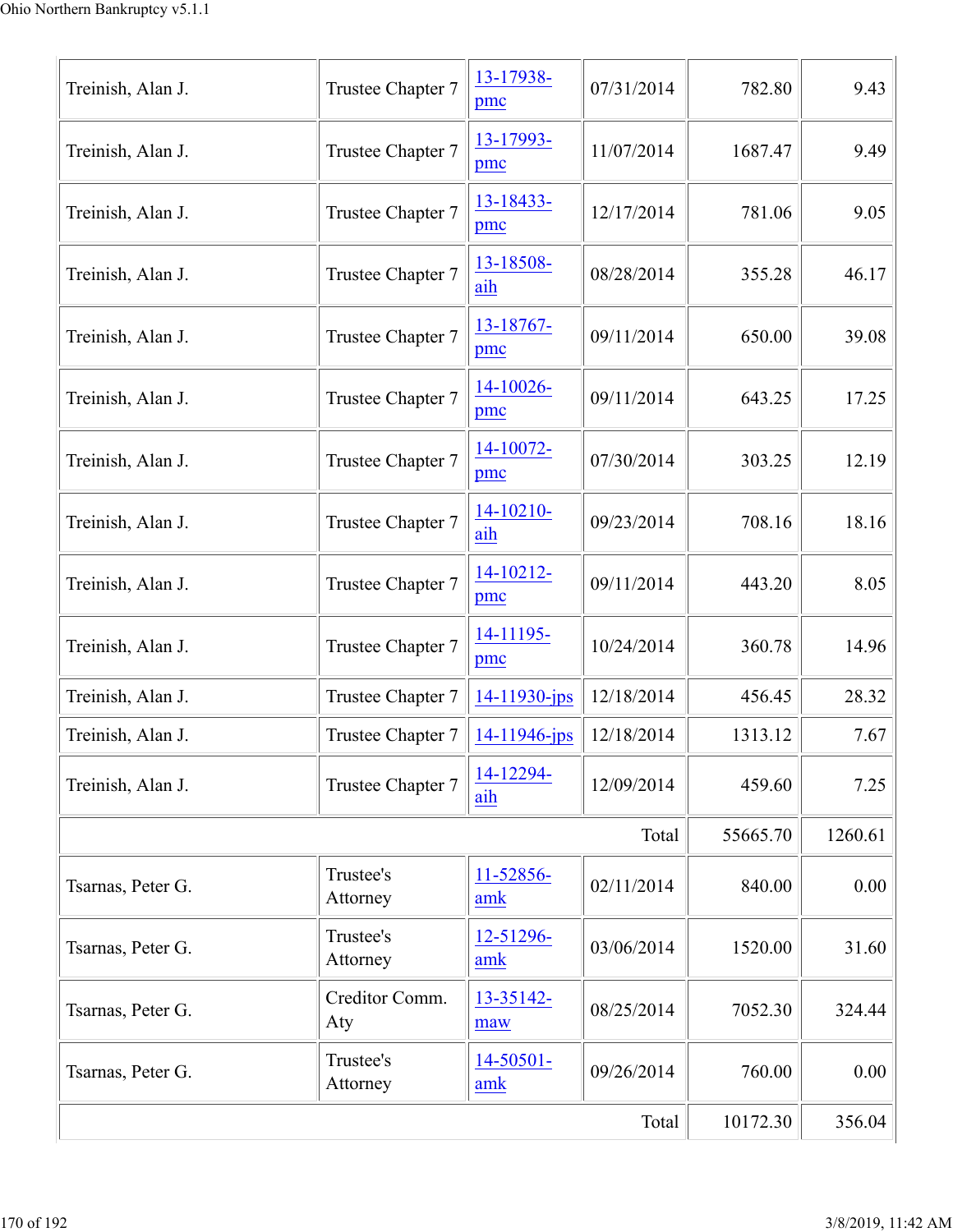| Tucker, Michael S.       | Trustee's<br>Attorney  | 11-18396-<br>pmc            | 02/18/2014 | 10567.54 | 528.00 |
|--------------------------|------------------------|-----------------------------|------------|----------|--------|
|                          |                        |                             | Total      | 10567.54 | 528.00 |
| Vassiles, Chrysanthe E.  | Trustee's<br>Attorney  | 10-62248-rk                 | 01/15/2014 | 15167.00 | 40.05  |
| Vassiles, Chrysanthe E.  | Trustee's<br>Attorney  | 10-64535-rk                 | 05/23/2014 | 5132.33  | 761.08 |
|                          |                        |                             | Total      | 20299.33 | 801.13 |
| Vorys, Sater, Seymour an | Special Counsel        | 14-30821-<br>maw            | 09/03/2014 | 2524.00  | 100.30 |
|                          |                        |                             | Total      | 2524.00  | 100.30 |
| Walter Haverfield LLP    | Special Counsel        | 13-40813-<br>aih            | 07/09/2014 | 35332.50 | 260.24 |
| Walter Haverfield LLP    | <b>Special Counsel</b> | 13-40813-<br>aih            | 12/15/2014 | 19788.00 | 264.44 |
|                          |                        |                             | Total      | 55120.50 | 524.68 |
| Wegman, Hessler & Vander | Other<br>Professional  | $12 - 18640$ -jps           | 07/01/2014 | 47341.00 | 225.84 |
|                          |                        |                             | Total      | 47341.00 | 225.84 |
| Wehrle, David            | Other<br>Professional  | $08 - 50421 -$<br><b>kw</b> | 04/09/2014 | 9978.99  | 99.40  |
| Wehrle, David            | Other<br>Professional  | 08-50421-<br>$k_{\rm W}$    | 11/18/2014 | 7110.00  | 92.40  |
| Wehrle, David            | Accountant             | 13-40813-<br>aih            | 05/12/2014 | 27390.00 | 207.33 |
| Wehrle, David            | Accountant             | 13-40813-<br>aih            | 11/10/2014 | 15930.00 | 0.00   |
|                          |                        |                             | Total      | 60408.99 | 399.13 |
| Whitmer, Mary K.         | Trustee's<br>Attorney  | 12-50456-<br>amk            | 10/15/2014 | 950.00   | 16.51  |
| Whitmer, Mary K.         | Trustee Chapter 7      | $12 - 51611 -$<br>amk       | 06/18/2014 | 740.25   | 18.20  |
| Whitmer, Mary K.         | Trustee Chapter 7      | 12-52906-<br>amk            | 06/13/2014 | 250.00   | 35.29  |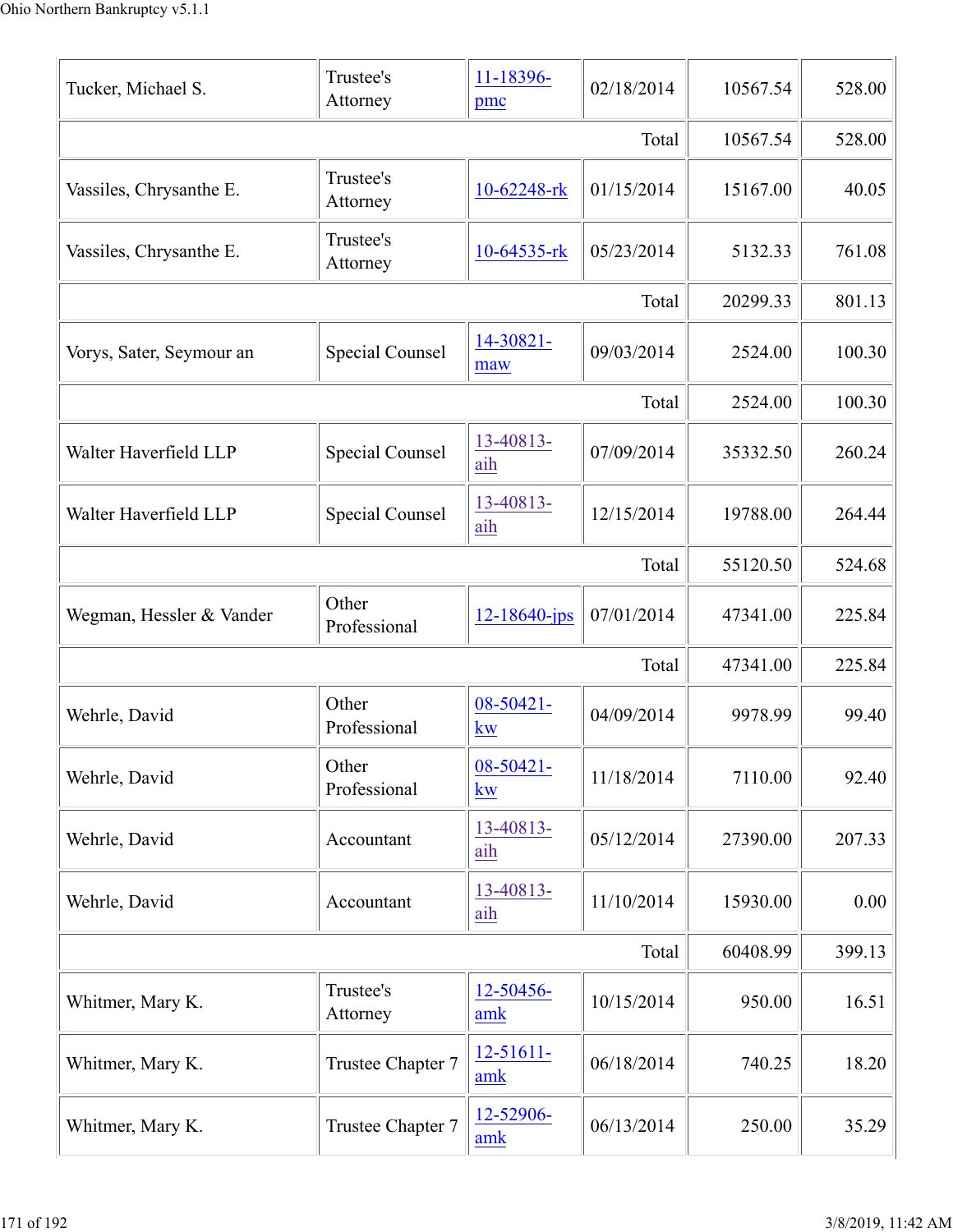| Whitmer, Mary K. | Trustee Chapter 7     | 12-53108-<br>amk   | 06/13/2014 | 888.60   | 3.13   |
|------------------|-----------------------|--------------------|------------|----------|--------|
| Whitmer, Mary K. | Trustee's<br>Attorney | 12-53509-<br>amk   | 12/19/2014 | 580.00   | 0.00   |
| Whitmer, Mary K. | Trustee's<br>Attorney | 12-53632-<br>amk   | 10/20/2014 | 300.00   | 6.89   |
| Whitmer, Mary K. | Trustee Chapter 7     | 12-54013-<br>amk   | 06/18/2014 | 605.00   | 3.78   |
| Whitmer, Mary K. | Trustee Chapter 7     | 13-10830-<br>pmc   | 10/09/2014 | 569.00   | 6.56   |
| Whitmer, Mary K. | Trustee Chapter 7     | 13-10966-<br>pmc   | 07/17/2014 | 671.06   | 2.28   |
| Whitmer, Mary K. | Trustee Chapter 7     | 13-11995-<br>pmc   | 06/23/2014 | 250.00   | 10.26  |
| Whitmer, Mary K. | Trustee Chapter 7     | 13-14984-<br>pmc   | 09/11/2014 | 2050.00  | 5.39   |
| Whitmer, Mary K. | Trustee Chapter 7     | 13-17118-<br>pmc   | 10/09/2014 | 496.08   | 4.12   |
| Whitmer, Mary K. | Trustee Chapter 7     | 13-17774-<br>pmc   | 10/21/2014 | 345.50   | 2.26   |
| Whitmer, Mary K. | Trustee's<br>Attorney | 13-50832-<br>amk   | 06/16/2014 | 360.00   | 0.00   |
| Whitmer, Mary K. | Trustee Chapter 7     | 13-51140-<br>amk   | 09/01/2014 | 250.00   | 3.39   |
| Whitmer, Mary K. | Trustee Chapter 7     | 13-51711-<br>amk   | 06/16/2014 | 750.00   | 3.35   |
| Whitmer, Mary K. | Trustee's<br>Attorney | 13-53346-<br>amk   | 10/20/2014 | 200.00   | 0.00   |
| Whitmer, Mary K. | Trustee Chapter 7     | $14 - 11758 - ips$ | 09/23/2014 | 646.13   | 1.39   |
| Whitmer, Mary K. | Trustee Chapter 7     | $14 - 12357$ -jps  | 10/29/2014 | 262.75   | 2.78   |
|                  |                       |                    | Total      | 11164.37 | 125.58 |
| Whitmer, Mary K. | Trustee Chapter 7     | 12-50456-<br>amk   | 10/15/2014 | 2124.53  | 8.38   |
| Whitmer, Mary K. | Trustee Chapter 7     | 12-50585-<br>amk   | 09/26/2014 | 500.00   | 36.74  |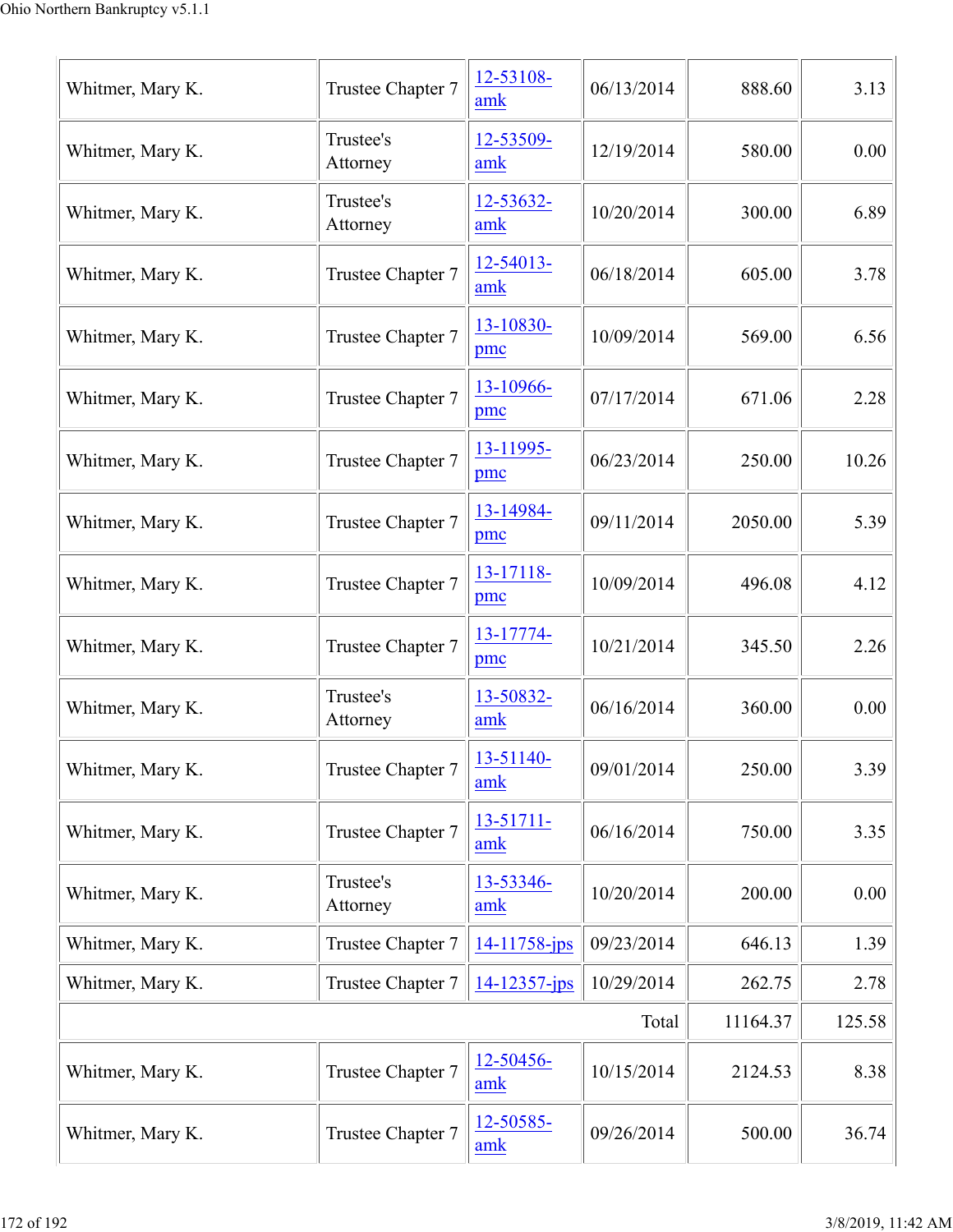| Whitmer, Mary K. | Trustee Chapter 7     | 12-50757-<br>amk      | 12/19/2014 | 1025.00 | 5.30   |
|------------------|-----------------------|-----------------------|------------|---------|--------|
| Whitmer, Mary K. | Trustee Chapter 7     | 12-51171-<br>amk      | 04/22/2014 | 1200.50 | 3.00   |
| Whitmer, Mary K. | Trustee's<br>Attorney | $12 - 51611 -$<br>amk | 06/18/2014 | 400.00  | 16.99  |
| Whitmer, Mary K. | Trustee Chapter 7     | 12-52279-<br>amk      | 12/19/2014 | 5650.00 | 24.34  |
| Whitmer, Mary K. | Trustee Chapter 7     | 12-52309-<br>amk      | 03/24/2014 | 400.00  | 19.37  |
| Whitmer, Mary K. | Trustee Chapter 7     | 12-52407-<br>amk      | 04/07/2014 | 600.00  | 49.14  |
| Whitmer, Mary K. | Trustee Chapter 7     | 12-52483-<br>amk      | 02/18/2014 | 932.42  | 9.12   |
| Whitmer, Mary K. | Trustee Chapter 7     | 12-52585-<br>amk      | 02/03/2014 | 233.69  | 2.74   |
| Whitmer, Mary K. | Trustee Chapter 7     | 12-52623-<br>amk      | 10/17/2014 | 820.57  | 0.00   |
| Whitmer, Mary K. | Trustee Chapter 7     | 12-52624-<br>amk      | 06/09/2014 | 434.75  | 1.39   |
| Whitmer, Mary K. | Trustee Chapter 7     | 12-52839-<br>amk      | 03/05/2014 | 2302.10 | 5.26   |
| Whitmer, Mary K. | Trustee's<br>Attorney | 12-52906-<br>amk      | 06/13/2014 | 150.00  | 0.00   |
| Whitmer, Mary K. | Trustee Chapter 7     | 12-52942-<br>amk      | 04/21/2014 | 803.58  | 8.42   |
| Whitmer, Mary K. | Trustee's<br>Attorney | 12-53067-<br>amk      | 10/16/2014 | 579.00  | 0.00   |
| Whitmer, Mary K. | Trustee Chapter 7     | 12-53067-<br>amk      | 10/16/2014 | 1212.50 | 27.42  |
| Whitmer, Mary K. | Trustee Chapter 7     | 12-53083-<br>amk      | 09/09/2014 | 1550.00 | 293.00 |
| Whitmer, Mary K. | Trustee Chapter 7     | 12-53104-<br>amk      | 06/09/2014 | 1056.50 | 4.17   |
| Whitmer, Mary K. | Trustee's<br>Attorney | 12-53108-<br>amk      | 06/13/2014 | 380.00  | 0.00   |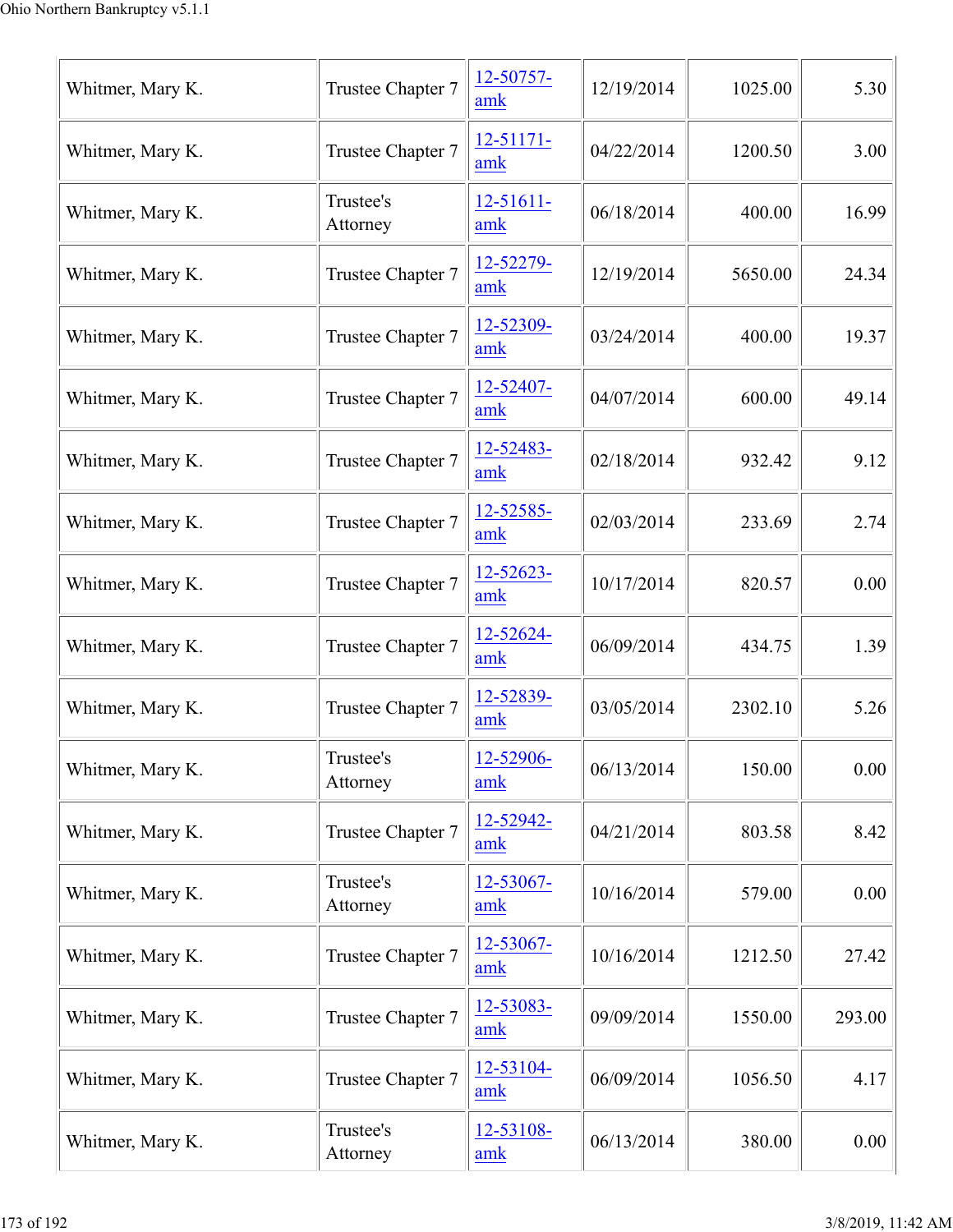| Whitmer, Mary K. | Trustee Chapter 7     | 12-53149-<br>amk   | 09/01/2014 | 577.25  | 0.00  |
|------------------|-----------------------|--------------------|------------|---------|-------|
| Whitmer, Mary K. | Trustee Chapter 7     | 12-53192-<br>amk   | 04/24/2014 | 795.24  | 3.00  |
| Whitmer, Mary K. | Trustee Chapter 7     | 12-53294-<br>amk   | 03/05/2014 | 1157.00 | 99.55 |
| Whitmer, Mary K. | Trustee Chapter 7     | 12-53353-<br>amk   | 02/11/2014 | 203.02  | 3.35  |
| Whitmer, Mary K. | Trustee Chapter 7     | 12-53503-<br>amk   | 12/19/2014 | 951.31  | 5.30  |
| Whitmer, Mary K. | Trustee Chapter 7     | 12-53509-<br>amk   | 12/19/2014 | 1023.20 | 4.91  |
| Whitmer, Mary K. | Trustee Chapter 7     | 12-53632-<br>amk   | 10/20/2014 | 513.54  | 3.16  |
| Whitmer, Mary K. | Trustee Chapter 7     | 12-53637-<br>amk   | 02/26/2014 | 312.39  | 4.78  |
| Whitmer, Mary K. | Trustee Chapter 7     | 12-53912-<br>amk   | 02/10/2014 | 1059.00 | 13.44 |
| Whitmer, Mary K. | Trustee Chapter 7     | 12-53980-<br>amk   | 06/16/2014 | 528.02  | 5.04  |
| Whitmer, Mary K. | Trustee's<br>Attorney | 12-53980-<br>amk   | 09/01/2014 | 300.00  | 0.00  |
| Whitmer, Mary K. | Trustee's<br>Attorney | 12-54013-<br>amk   | 06/18/2014 | 350.00  | 0.00  |
| Whitmer, Mary K. | Trustee Chapter 7     | 12-54039-<br>amk   | 08/25/2014 | 1462.46 | 0.88  |
| Whitmer, Mary K. | Trustee Chapter 7     | 13-10480-<br>aih   | 03/21/2014 | 377.75  | 4.26  |
| Whitmer, Mary K. | Trustee Chapter 7     | 13-10516-jps       | 02/18/2014 | 950.00  | 4.99  |
| Whitmer, Mary K. | Trustee Chapter 7     | $13 - 10517$ -jps  | 11/19/2014 | 540.75  | 2.78  |
| Whitmer, Mary K. | Trustee Chapter 7     | $13 - 10814 - ips$ | 09/23/2014 | 625.75  | 1.00  |
| Whitmer, Mary K. | Trustee's<br>Attorney | 13-10830-<br>pmc   | 10/09/2014 | 300.00  | 0.00  |
| Whitmer, Mary K. | Trustee Chapter 7     | 13-10846-<br>pmc   | 02/14/2014 | 688.79  | 5.21  |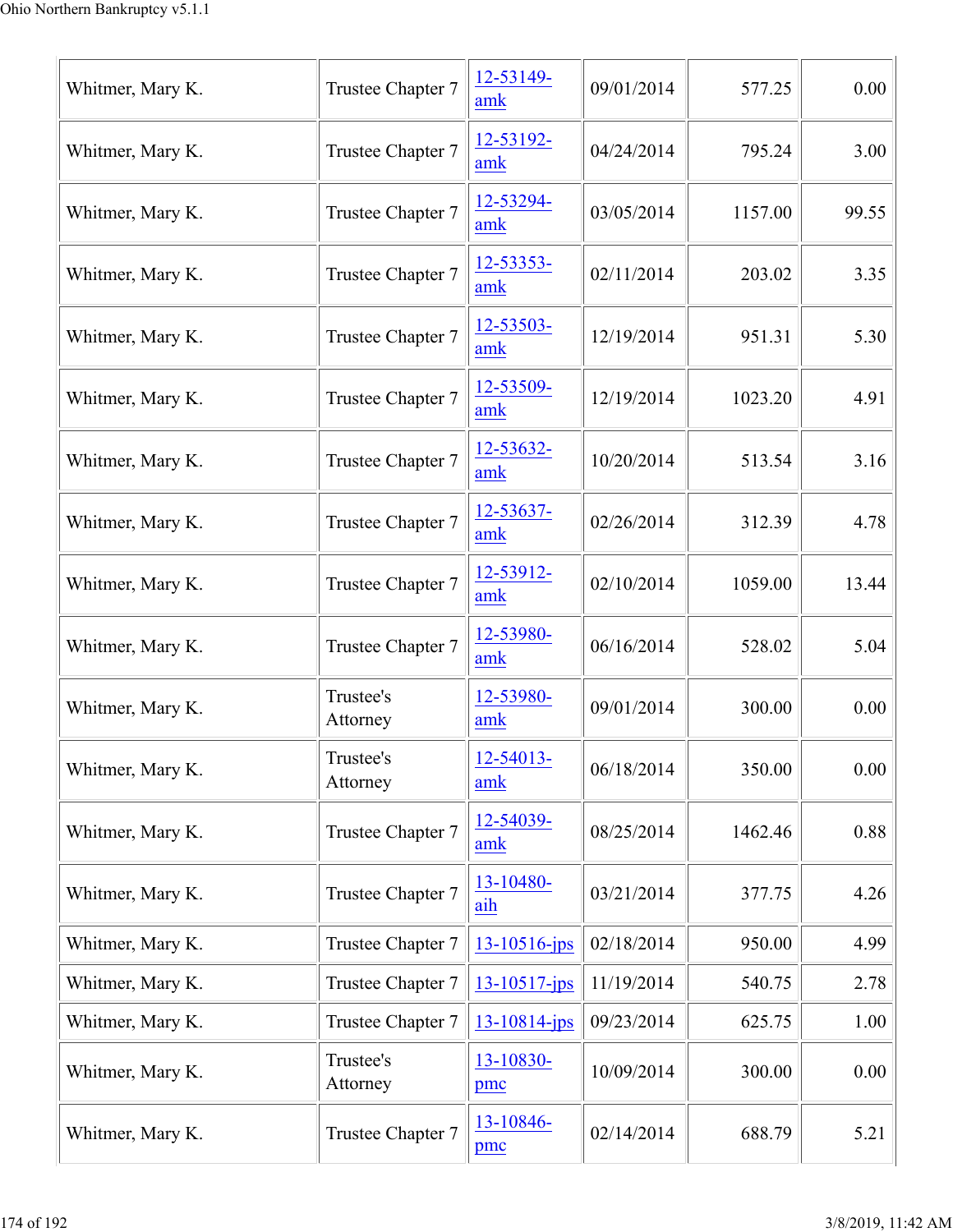| Whitmer, Mary K. | Trustee's<br>Attorney | 13-10966-<br>pmc    | 07/17/2014 | 432.00  | 0.00   |
|------------------|-----------------------|---------------------|------------|---------|--------|
| Whitmer, Mary K. | Trustee Chapter 7     | 13-11158-aih        | 09/23/2014 | 714.66  | 5.02   |
| Whitmer, Mary K. | Trustee Chapter 7     | $13 - 11565 - ips$  | 04/07/2014 | 288.32  | 0.00   |
| Whitmer, Mary K. | Trustee's<br>Attorney | 13-11995-<br>pmc    | 06/23/2014 | 150.00  | 0.00   |
| Whitmer, Mary K. | Trustee Chapter 7     | 13-13249-<br>aih    | 10/07/2014 | 555.83  | 2.78   |
| Whitmer, Mary K. | Trustee Chapter 7     | $13 - 14965$<br>aih | 10/07/2014 | 1765.00 | 105.19 |
| Whitmer, Mary K. | Trustee's<br>Attorney | 13-14984-<br>pmc    | 09/11/2014 | 266.00  | 62.97  |
| Whitmer, Mary K. | Trustee Chapter 7     | 13-15539-<br>pmc    | 08/07/2014 | 500.00  | 0.00   |
| Whitmer, Mary K. | Trustee Chapter 7     | $13 - 15612$<br>pmc | 02/27/2014 | 1936.03 | 1.39   |
| Whitmer, Mary K. | Trustee Chapter 7     | 13-15672-<br>aih    | 07/15/2014 | 375.00  | 0.00   |
| Whitmer, Mary K. | Trustee Chapter 7     | 13-16476-jps        | 11/19/2014 | 1230.50 | 1.39   |
| Whitmer, Mary K. | Trustee's<br>Attorney | 13-17118-<br>pmc    | 10/09/2014 | 158.00  | 0.00   |
| Whitmer, Mary K. | Trustee's<br>Attorney | 13-17774-<br>pmc    | 10/21/2014 | 198.00  | 0.00   |
| Whitmer, Mary K. | Trustee Chapter 7     | 13-18901-<br>pmc    | 11/07/2014 | 640.96  | 2.26   |
| Whitmer, Mary K. | Trustee's<br>Attorney | 13-50247-<br>amk    | 12/24/2014 | 800.00  | 0.00   |
| Whitmer, Mary K. | Trustee Chapter 7     | 13-50247-<br>amk    | 12/24/2014 | 1310.20 | 4.52   |
| Whitmer, Mary K. | Trustee Chapter 7     | 13-50353-<br>amk    | 02/26/2014 | 323.16  | 2.61   |
| Whitmer, Mary K. | Trustee Chapter 7     | 13-50832-<br>amk    | 06/16/2014 | 637.38  | 2.78   |
| Whitmer, Mary K. | Trustee Chapter 7     | 13-50998-<br>amk    | 04/07/2014 | 429.11  | 1.87   |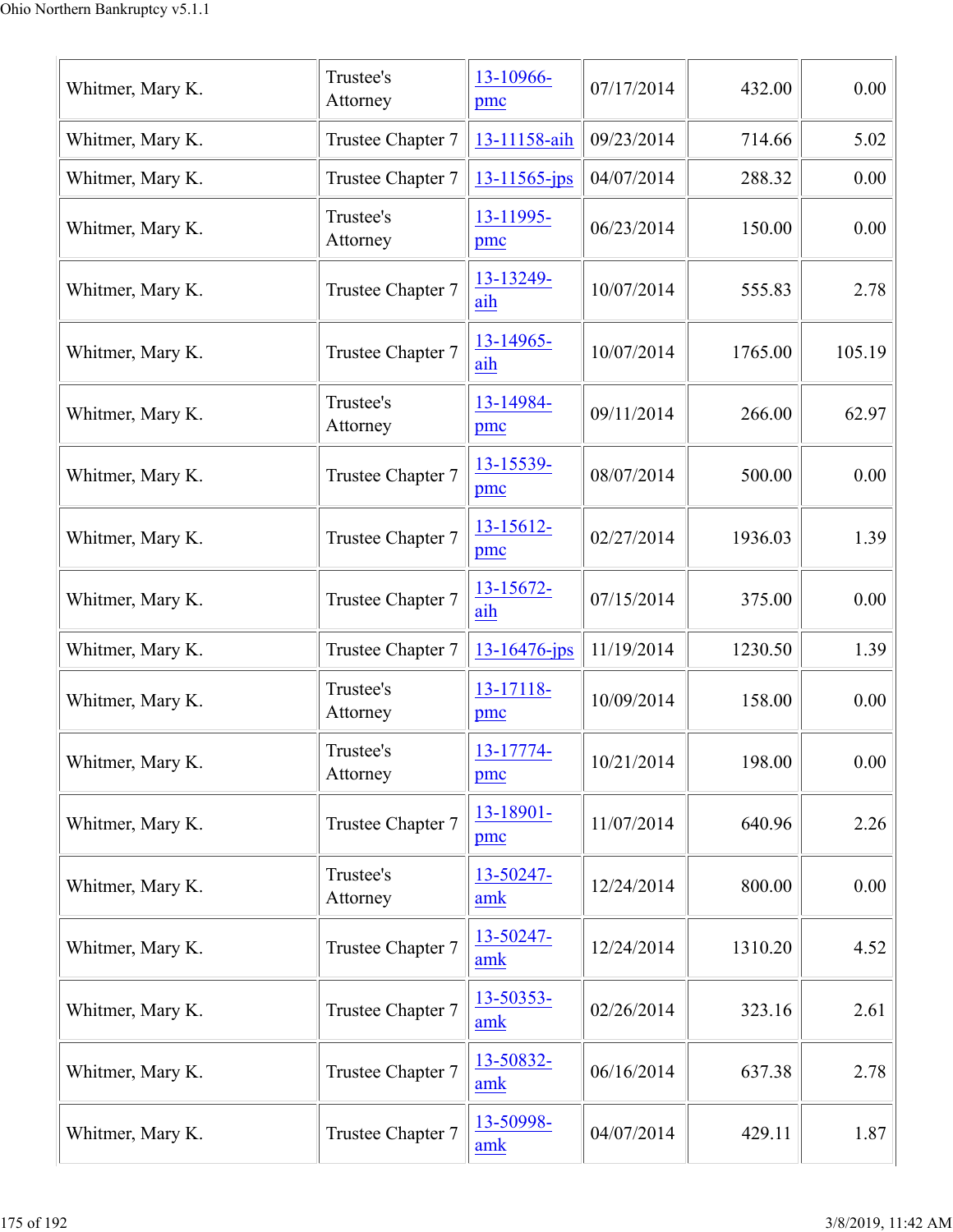| Whitmer, Mary K.     | Trustee's<br>Attorney  | 13-51140-<br>amk  | 09/01/2014 | 100.00   | 90.74   |
|----------------------|------------------------|-------------------|------------|----------|---------|
| Whitmer, Mary K.     | Trustee's<br>Attorney  | 13-51711-<br>amk  | 06/16/2014 | 593.00   | 25.46   |
| Whitmer, Mary K.     | Trustee's<br>Attorney  | 13-52042-<br>amk  | 12/19/2014 | 552.00   | 0.00    |
| Whitmer, Mary K.     | Trustee Chapter 7      | 13-52042-<br>amk  | 12/19/2014 | 1455.33  | 4.52    |
| Whitmer, Mary K.     | Trustee's<br>Attorney  | 13-52044-<br>amk  | 10/17/2014 | 114.00   | 0.00    |
| Whitmer, Mary K.     | Trustee Chapter 7      | 13-52044-<br>amk  | 10/17/2014 | 400.00   | 1.39    |
| Whitmer, Mary K.     | Trustee Chapter 7      | 13-52100-<br>amk  | 10/17/2014 | 946.80   | 1.00    |
| Whitmer, Mary K.     | Trustee Chapter 7      | 13-52617-<br>amk  | 10/17/2014 | 1487.09  | 1.39    |
| Whitmer, Mary K.     | Trustee Chapter 7      | 13-53327-<br>amk  | 12/19/2014 | 500.00   | 2.26    |
| Whitmer, Mary K.     | Trustee Chapter 7      | 13-53346-<br>amk  | 10/20/2014 | 349.50   | 1.39    |
| Whitmer, Mary K.     | Trustee Chapter 7      | 13-53512-<br>amk  | 12/19/2014 | 350.00   | 2.39    |
| Whitmer, Mary K.     | Trustee Chapter 7      | 13-53534-<br>amk  | 12/19/2014 | 350.00   | 0.87    |
|                      |                        |                   | Total      | 54978.48 | 1000.62 |
| Wick, Christopher B. | <b>Special Counsel</b> | $13 - 10619$ -jps | 08/22/2014 | 85042.58 | 0.00    |
|                      |                        |                   | Total      | 85042.58 | 0.00    |
| Wilson, Richard A.   | Trustee Chapter 7      | 07-53980-rk       | 09/24/2014 | 13283.83 | 102.57  |
| Wilson, Richard A.   | Trustee Chapter 7      | 10-50076-<br>amk  | 01/10/2014 | 892.38   | 0.00    |
| Wilson, Richard A.   | Trustee Chapter 7      | 10-54458-rk       | 01/22/2014 | 3902.12  | 12.58   |
| Wilson, Richard A.   | Trustee Chapter 7      | 10-54458-rk       | 01/22/2014 | 3902.12  | 12.58   |
| Wilson, Richard A.   | Trustee Chapter 7      | 11-51200-<br>mss  | 01/03/2014 | 218.75   | 63.09   |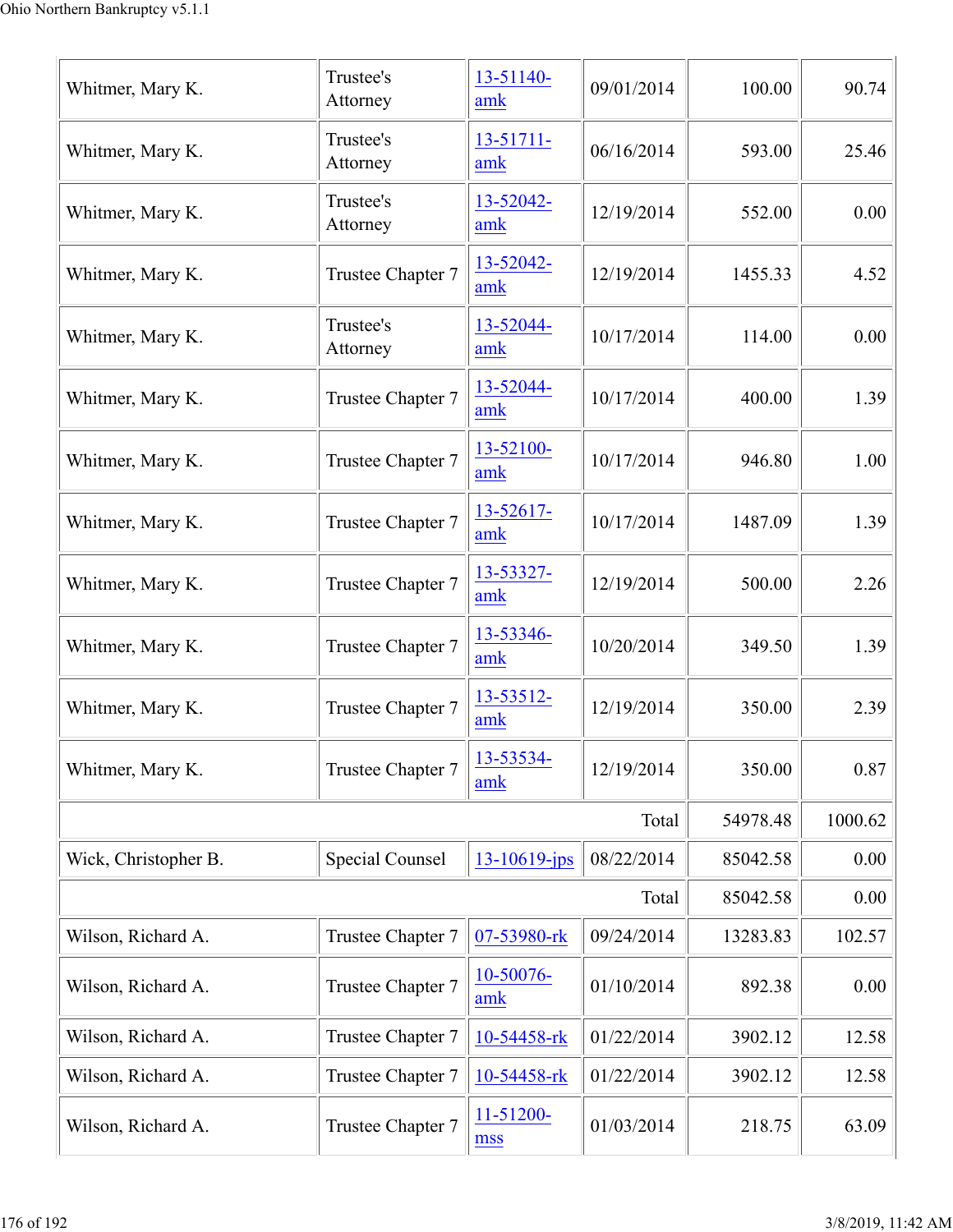| Wilson, Richard A. | Trustee Chapter 7 | 11-52234-<br>amk              | 06/03/2014 | 119.91   | 43.98   |
|--------------------|-------------------|-------------------------------|------------|----------|---------|
| Wilson, Richard A. | Trustee Chapter 7 | 11-52856-<br>amk              | 06/09/2014 | 259.37   | 138.24  |
|                    |                   |                               | Total      | 22578.48 | 373.04  |
| Wilson, Thomas J.  | Special Counsel   | 10-40855-<br>kw               | 07/25/2014 | 10368.00 | 809.48  |
|                    |                   |                               | Total      | 10368.00 | 809.48  |
| Wilson, Wayne M.   | Appraiser         | 10-36091-<br>$_{\rm 1\!P\!S}$ | 01/13/2014 | 200.00   | 0.00    |
| Wilson, Wayne M.   | Auctioneer        | 11-30303-<br>maw              | 09/08/2014 | 200.00   | 682.13  |
| Wilson, Wayne M.   | Appraiser         | 12-30676-<br>$_{\rm 1pg}$     | 01/14/2014 | 100.00   | 0.00    |
| Wilson, Wayne M.   | Auctioneer        | 12-32449-<br>$_{\rm 1\!P\!S}$ | 02/25/2014 | 16089.00 | 3767.38 |
| Wilson, Wayne M.   | Auctioneer        | 13-30361-<br>$_{\rm 1\!P\!S}$ | 02/13/2014 | 235.00   | 407.92  |
| Wilson, Wayne M.   | Auctioneer        | 13-30605-<br>$_{\rm 1\!P\!S}$ | 02/18/2014 | 235.00   | 407.91  |
| Wilson, Wayne M.   | Appraiser         | 13-31427-<br>maw              | 01/14/2014 | 100.00   | 0.00    |
| Wilson, Wayne M.   | Auctioneer        | 13-32482-<br>maw              | 06/09/2014 | 205.00   | 610.36  |
| Wilson, Wayne M.   | Auctioneer        | 13-32679-<br>maw              | 03/19/2014 | 1260.00  | 1793.81 |
| Wilson, Wayne M.   | Appraiser         | 13-33138-<br>maw              | 05/20/2014 | 150.00   | 0.00    |
| Wilson, Wayne M.   | Appraiser         | 13-33176-<br>maw              | 01/14/2014 | 100.00   | 0.00    |
| Wilson, Wayne M.   | Auctioneer        | 13-33209-<br>1 <sub>p</sub> g | 01/30/2014 | 690.00   | 486.77  |
| Wilson, Wayne M.   | Appraiser         | 13-33234-<br>1 <sub>p</sub> g | 03/14/2014 | 150.00   | 0.00    |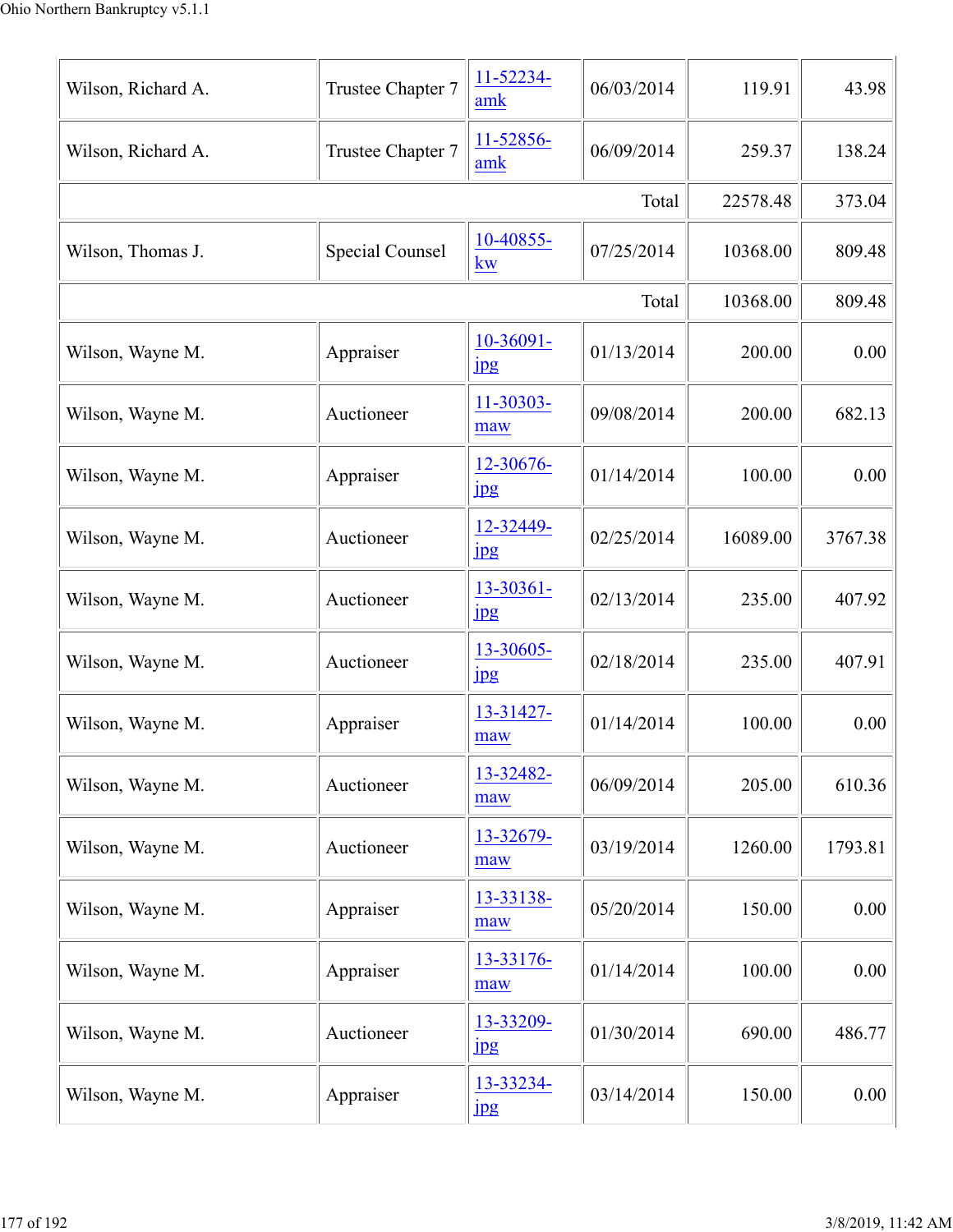| Wilson, Wayne M. | Appraiser  | 13-33315-<br>$_{\rm 1pg}$ | 04/14/2014 | 150.00  | 0.00    |
|------------------|------------|---------------------------|------------|---------|---------|
| Wilson, Wayne M. | Auctioneer | 13-33367-<br>maw          | 10/14/2014 | 550.00  | 0.00    |
| Wilson, Wayne M. | Appraiser  | 13-33459-<br>$_{\rm 1pg}$ | 01/07/2014 | 100.00  | 0.00    |
| Wilson, Wayne M. | Appraiser  | 13-33553-<br>maw          | 05/27/2014 | 150.00  | 0.00    |
| Wilson, Wayne M. | Auctioneer | 13-33641-<br>maw          | 06/09/2014 | 150.00  | 301.27  |
| Wilson, Wayne M. | Appraiser  | 13-33733-<br>maw          | 05/06/2014 | 150.00  | 0.00    |
| Wilson, Wayne M. | Auctioneer | $13 - 34051 -$<br>maw     | 06/04/2014 | 300.00  | 35.00   |
| Wilson, Wayne M. | Auctioneer | 13-34163-<br>$_{\rm 1pg}$ | 02/27/2014 | 5213.00 | 2228.64 |
| Wilson, Wayne M. | Auctioneer | 13-34163-<br>$_{\rm 1pg}$ | 06/10/2014 | 1550.00 | 1575.46 |
| Wilson, Wayne M. | Appraiser  | 13-34303-<br>maw          | 06/23/2014 | 150.00  | 0.00    |
| Wilson, Wayne M. | Auctioneer | 13-34303-<br>maw          | 12/10/2014 | 3000.00 | 546.65  |
| Wilson, Wayne M. | Appraiser  | 13-34549-<br>maw          | 01/22/2014 | 300.00  | 0.00    |
| Wilson, Wayne M. | Auctioneer | 13-34549-<br>maw          | 06/10/2014 | 500.00  | 795.10  |
| Wilson, Wayne M. | Appraiser  | 13-34559-<br>$_{\rm 1pg}$ | 06/16/2014 | 150.00  | 0.00    |
| Wilson, Wayne M. | Appraiser  | 13-34579-<br>maw          | 11/24/2014 | 300.00  | 0.00    |
| Wilson, Wayne M. | Appraiser  | 13-34654-<br>$_{\rm 1pg}$ | 11/20/2014 | 125.00  | 0.00    |
| Wilson, Wayne M. | Appraiser  | 13-34657-<br>$_{\rm 1pg}$ | 03/14/2014 | 150.00  | 0.00    |
| Wilson, Wayne M. | Appraiser  | 13-34923-<br>maw          | 04/11/2014 | 150.00  | 0.00    |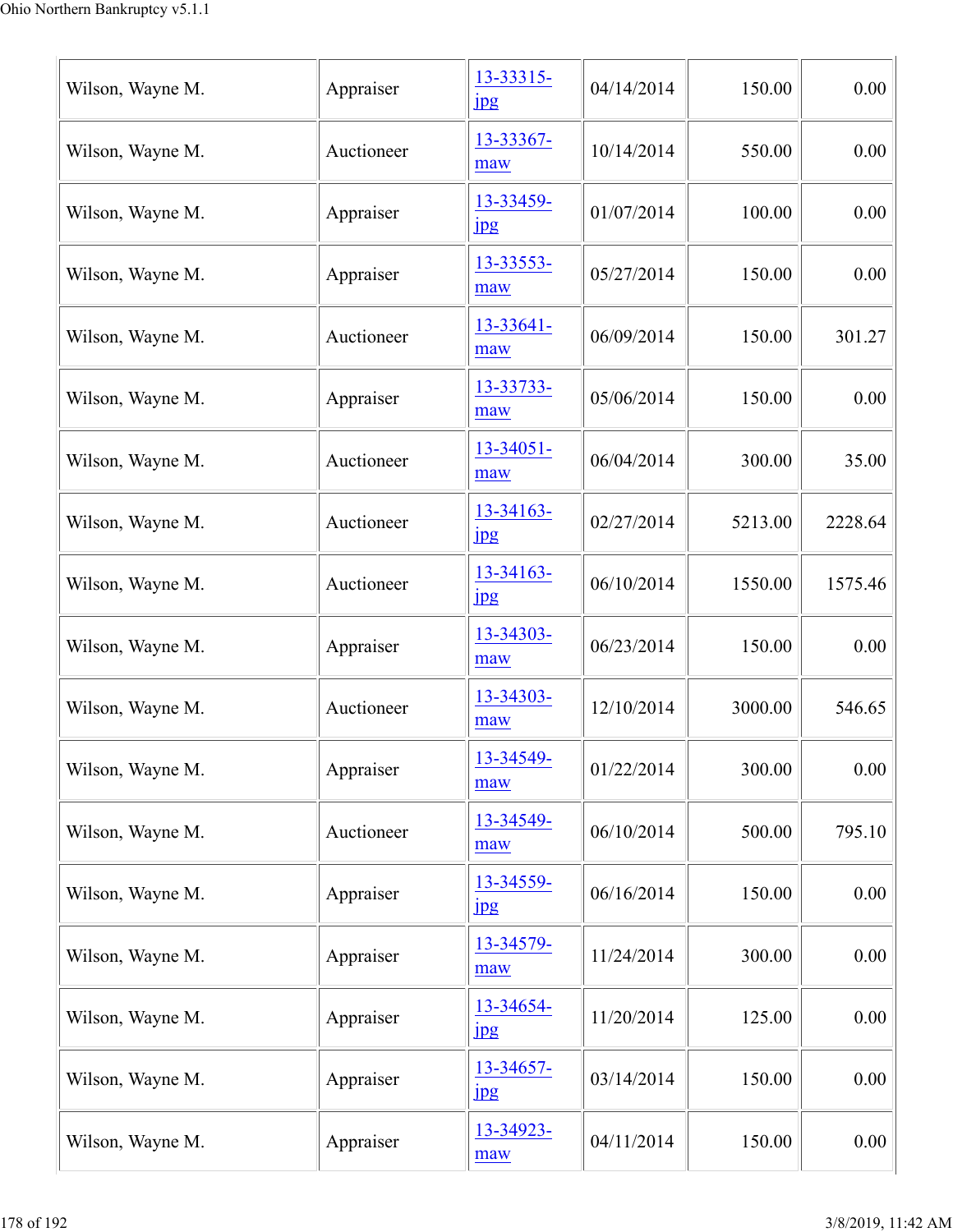| Wilson, Wayne M.    | Appraiser         | 13-34936-<br>$_{\rm 1pg}$     | 04/23/2014 | 150.00   | 0.00     |
|---------------------|-------------------|-------------------------------|------------|----------|----------|
| Wilson, Wayne M.    | Appraiser         | 13-35216-<br>maw              | 05/06/2014 | 150.00   | 0.00     |
| Wilson, Wayne M.    | Auctioneer        | 14-30177-<br>maw              | 09/08/2014 | 1000.00  | 1325.93  |
| Wilson, Wayne M.    | Appraiser         | 14-30201-<br>$_{\rm 1\!P\!S}$ | 11/25/2014 | 300.00   | 0.00     |
| Wilson, Wayne M.    | Auctioneer        | 14-30252-<br>maw              | 06/09/2014 | 4198.25  | 6087.70  |
| Wilson, Wayne M.    | Appraiser         | 14-30570-<br>$_{\rm 1\!P\!S}$ | 10/21/2014 | 500.00   | 0.00     |
| Wilson, Wayne M.    | Appraiser         | 14-30661-<br>maw              | 12/01/2014 | 100.00   | 0.00     |
| Wilson, Wayne M.    | Appraiser         | 14-31036-<br>maw              | 06/23/2014 | 100.00   | 0.00     |
| Wilson, Wayne M.    | Appraiser         | 14-31135-<br>$_{\rm 1pg}$     | 09/30/2014 | 150.00   | 0.00     |
| Wilson, Wayne M.    | Appraiser         | 14-31251-<br>jpg              | 10/15/2014 | 100.00   | 0.00     |
| Wilson, Wayne M.    | Appraiser         | 14-31682-<br>maw              | 09/22/2014 | 150.00   | 0.00     |
| Wilson, Wayne M.    | Appraiser         | 14-32004-<br>$_{\rm 1\!P\!S}$ | 11/25/2014 | 300.00   | 0.00     |
| Wilson, Wayne M.    | Auctioneer        | 14-32496-<br>maw              | 12/24/2014 | 240.00   | 623.55   |
|                     |                   |                               | Total      | 40290.25 | 21675.58 |
| Wiseman, Lynn Dawn  | Trustee Chapter 7 | 11-54228-<br>mss              | 01/06/2014 | 2542.08  | 176.65   |
|                     |                   |                               | Total      | 2542.08  | 176.65   |
| Wojcik, Waldemar J. | Trustee Chapter 7 | 09-15269-<br>pmc              | 06/16/2014 | 2650.45  | 113.86   |
| Wojcik, Waldemar J. | Trustee Chapter 7 | $10 - 10857 - ips$            | 08/22/2014 | 1040.65  | 30.12    |
| Wojcik, Waldemar J. | Trustee Chapter 7 | $10-17851$ -jps               | 03/19/2014 | 2478.65  | 64.53    |
|                     |                   |                               |            |          |          |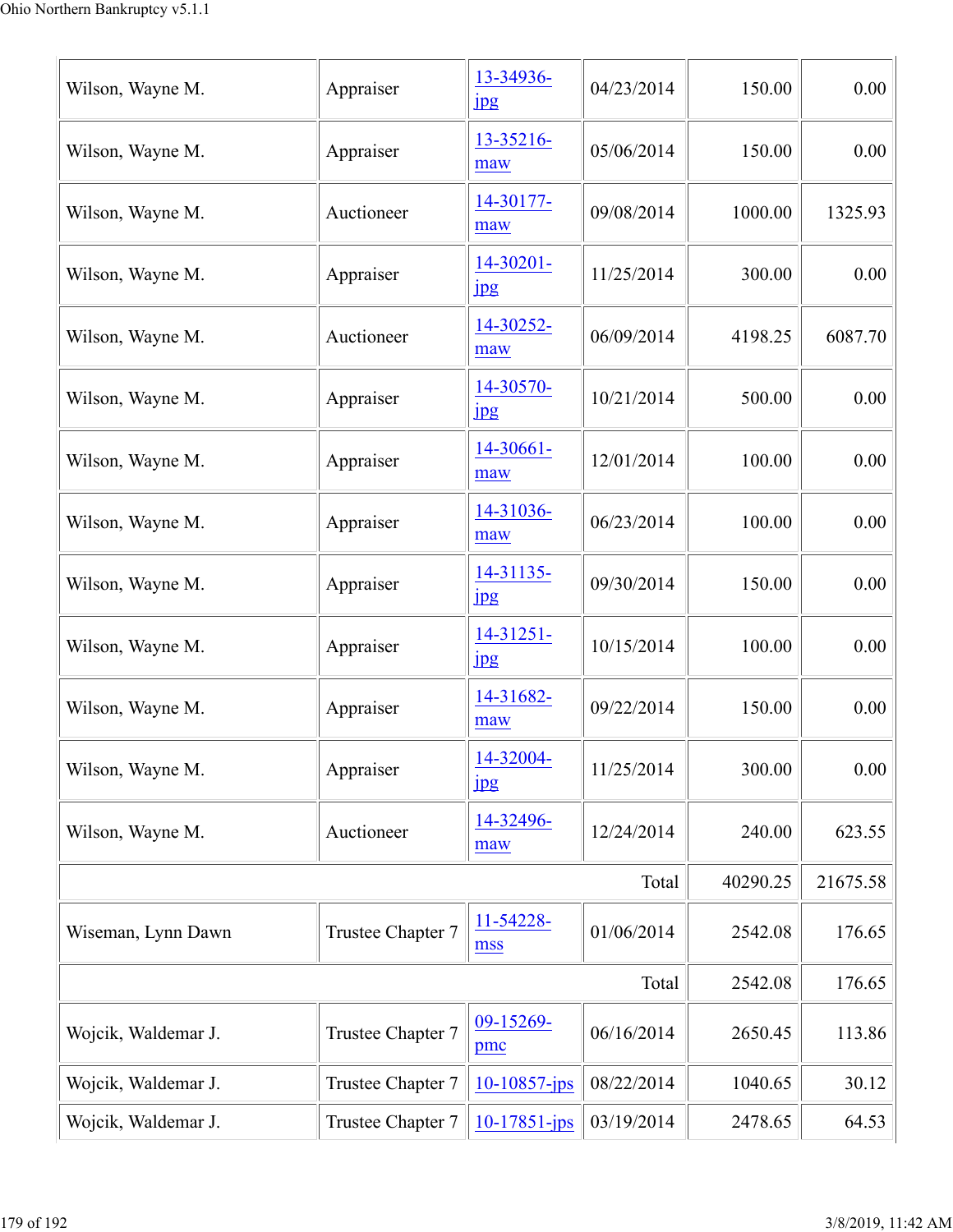| Wojcik, Waldemar J. | Trustee Chapter 7     | 10-19978-<br>aih   | 01/28/2014 | 1026.20 | 18.22  |
|---------------------|-----------------------|--------------------|------------|---------|--------|
| Wojcik, Waldemar J. | Trustee Chapter 7     | $11 - 12805$ -jps  | 10/16/2014 | 4737.09 | 106.82 |
| Wojcik, Waldemar J. | Trustee Chapter 7     | 11-15568-aih       | 04/08/2014 | 775.00  | 44.36  |
| Wojcik, Waldemar J. | Trustee Chapter 7     | 12-11137-aih       | 05/20/2014 | 750.00  | 38.20  |
| Wojcik, Waldemar J. | Trustee Chapter 7     | 12-14705-<br>pmc   | 04/17/2014 | 597.50  | 26.99  |
| Wojcik, Waldemar J. | Trustee's<br>Attorney | 12-16893-jps       | 07/01/2014 | 261.25  | 0.00   |
| Wojcik, Waldemar J. | Trustee Chapter 7     | 12-17309-jps       | 05/05/2014 | 3211.70 | 77.54  |
| Wojcik, Waldemar J. | Trustee Chapter 7     | 12-18333-<br>aih   | 03/11/2014 | 1250.00 | 70.96  |
| Wojcik, Waldemar J. | Trustee Chapter 7     | 12-18424-<br>aih   | 06/17/2014 | 799.00  | 68.00  |
| Wojcik, Waldemar J. | Trustee Chapter 7     | 12-18804-<br>aih   | 06/03/2014 | 632.00  | 30.66  |
| Wojcik, Waldemar J. | Trustee's<br>Attorney | 12-19033-<br>pmc   | 01/16/2014 | 302.50  | 0.00   |
| Wojcik, Waldemar J. | Trustee's<br>Attorney | 13-10491-<br>pmc   | 01/16/2014 | 1430.00 | 0.00   |
| Wojcik, Waldemar J. | Trustee's<br>Attorney | $13 - 10525 - jps$ | 05/05/2014 | 687.50  | 0.00   |
| Wojcik, Waldemar J. | Trustee Chapter 7     | $13 - 10533 - ips$ | 09/23/2014 | 326.88  | 18.13  |
| Wojcik, Waldemar J. | Trustee Chapter 7     | 13-10822-<br>pmc   | 03/13/2014 | 500.00  | 65.11  |
| Wojcik, Waldemar J. | Trustee Chapter 7     | 13-10993-<br>aih   | 03/25/2014 | 509.25  | 19.26  |
| Wojcik, Waldemar J. | Trustee Chapter 7     | 13-11156-aih       | 03/25/2014 | 625.00  | 21.96  |
| Wojcik, Waldemar J. | Trustee Chapter 7     | 13-11194-aih       | 05/06/2014 | 857.24  | 23.78  |
| Wojcik, Waldemar J. | Trustee Chapter 7     | 13-11910-jps       | 09/10/2014 | 435.23  | 31.60  |
| Wojcik, Waldemar J. | Trustee Chapter 7     | 13-11999-jps       | 08/22/2014 | 927.00  | 41.21  |
| Wojcik, Waldemar J. | Trustee's<br>Attorney | 13-12446-jps       | 04/04/2014 | 302.50  | 0.00   |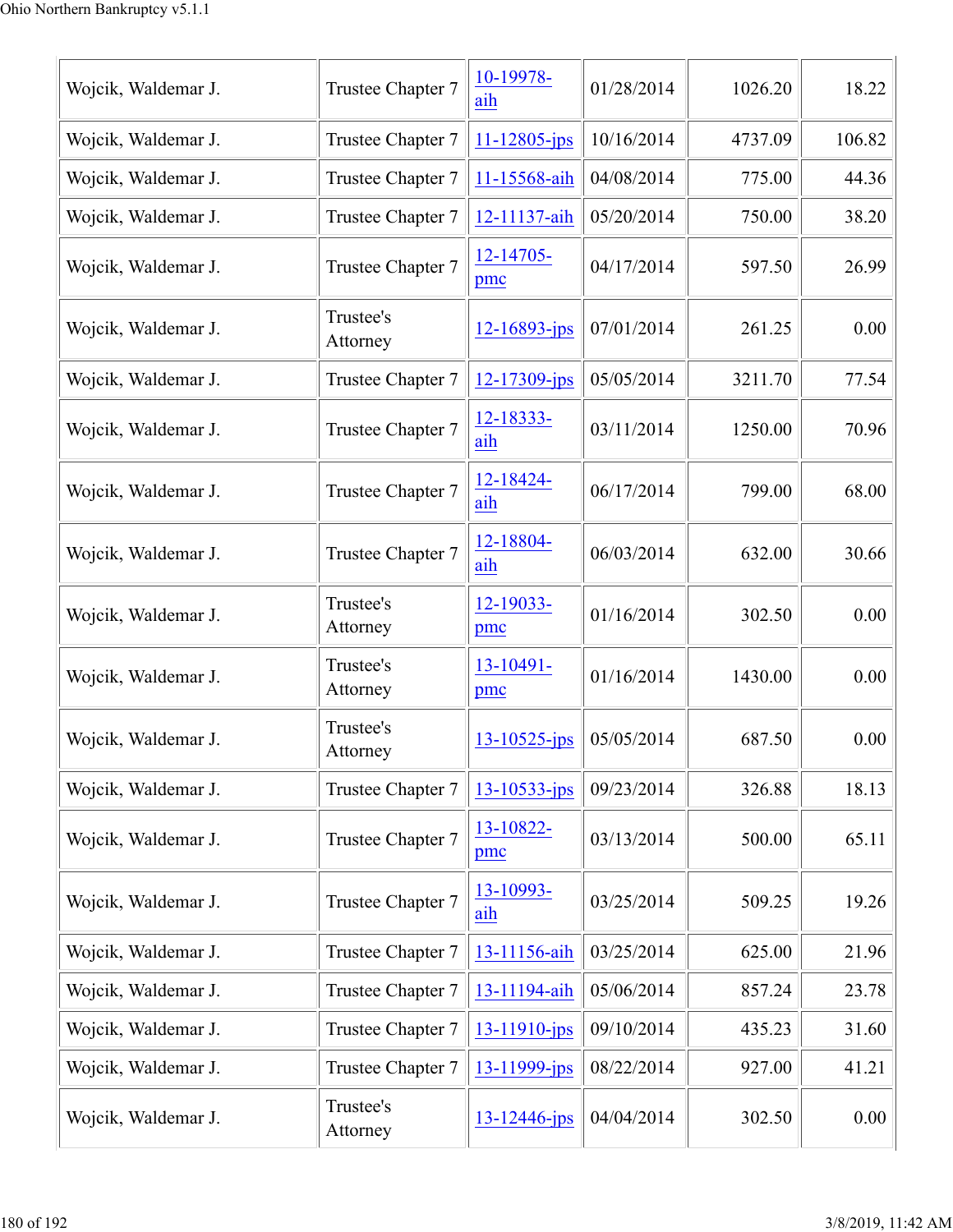| Wojcik, Waldemar J. | Trustee Chapter 7     | 13-12599-<br>pmc      | 06/13/2014 | 606.76  | 23.52  |
|---------------------|-----------------------|-----------------------|------------|---------|--------|
| Wojcik, Waldemar J. | Trustee's<br>Attorney | 13-13261-<br>pmc      | 09/11/2014 | 838.75  | 0.00   |
| Wojcik, Waldemar J. | Trustee Chapter 7     | 13-13986-<br>pmc      | 12/23/2014 | 2085.75 | 121.96 |
| Wojcik, Waldemar J. | Trustee Chapter 7     | 13-14007-<br>aih      | 04/24/2014 | 375.00  | 23.50  |
| Wojcik, Waldemar J. | Trustee Chapter 7     | $13 - 14357 - ips$    | 02/04/2014 | 354.89  | 16.66  |
| Wojcik, Waldemar J. | Trustee Chapter 7     | $13 - 14663 -$<br>aih | 02/11/2014 | 275.00  | 23.14  |
| Wojcik, Waldemar J. | Trustee Chapter 7     | $13 - 14701 - ips$    | 04/16/2014 | 1350.00 | 21.65  |
| Wojcik, Waldemar J. | Trustee Chapter 7     | 13-15114-<br>pmc      | 02/27/2014 | 329.93  | 18.24  |
| Wojcik, Waldemar J. | Trustee's<br>Attorney | $13 - 15499$ -jps     | 07/22/2014 | 467.50  | 0.00   |
| Wojcik, Waldemar J. | Trustee Chapter 7     | 13-15662-<br>aih      | 04/24/2014 | 625.01  | 49.16  |
| Wojcik, Waldemar J. | Trustee Chapter 7     | $13 - 15677 -$<br>pmc | 02/14/2014 | 351.86  | 19.98  |
| Wojcik, Waldemar J. | Trustee Chapter 7     | $13 - 16353 -$<br>aih | 07/08/2014 | 1501.50 | 56.07  |
| Wojcik, Waldemar J. | Trustee Chapter 7     | 13-16480-<br>aih      | 04/24/2014 | 370.25  | 11.64  |
| Wojcik, Waldemar J. | Trustee Chapter 7     | 13-16520-<br>aih      | 04/24/2014 | 894.08  | 17.74  |
| Wojcik, Waldemar J. | Trustee Chapter 7     | 13-16747-<br>pmc      | 05/21/2014 | 361.25  | 13.23  |
| Wojcik, Waldemar J. | Trustee Chapter 7     | 13-16765-<br>pmc      | 03/28/2014 | 325.09  | 21.95  |
| Wojcik, Waldemar J. | Trustee Chapter 7     | 13-17109-<br>aih      | 06/03/2014 | 722.50  | 14.16  |
| Wojcik, Waldemar J. | Trustee Chapter 7     | 13-17205-<br>aih      | 04/24/2014 | 336.43  | 19.28  |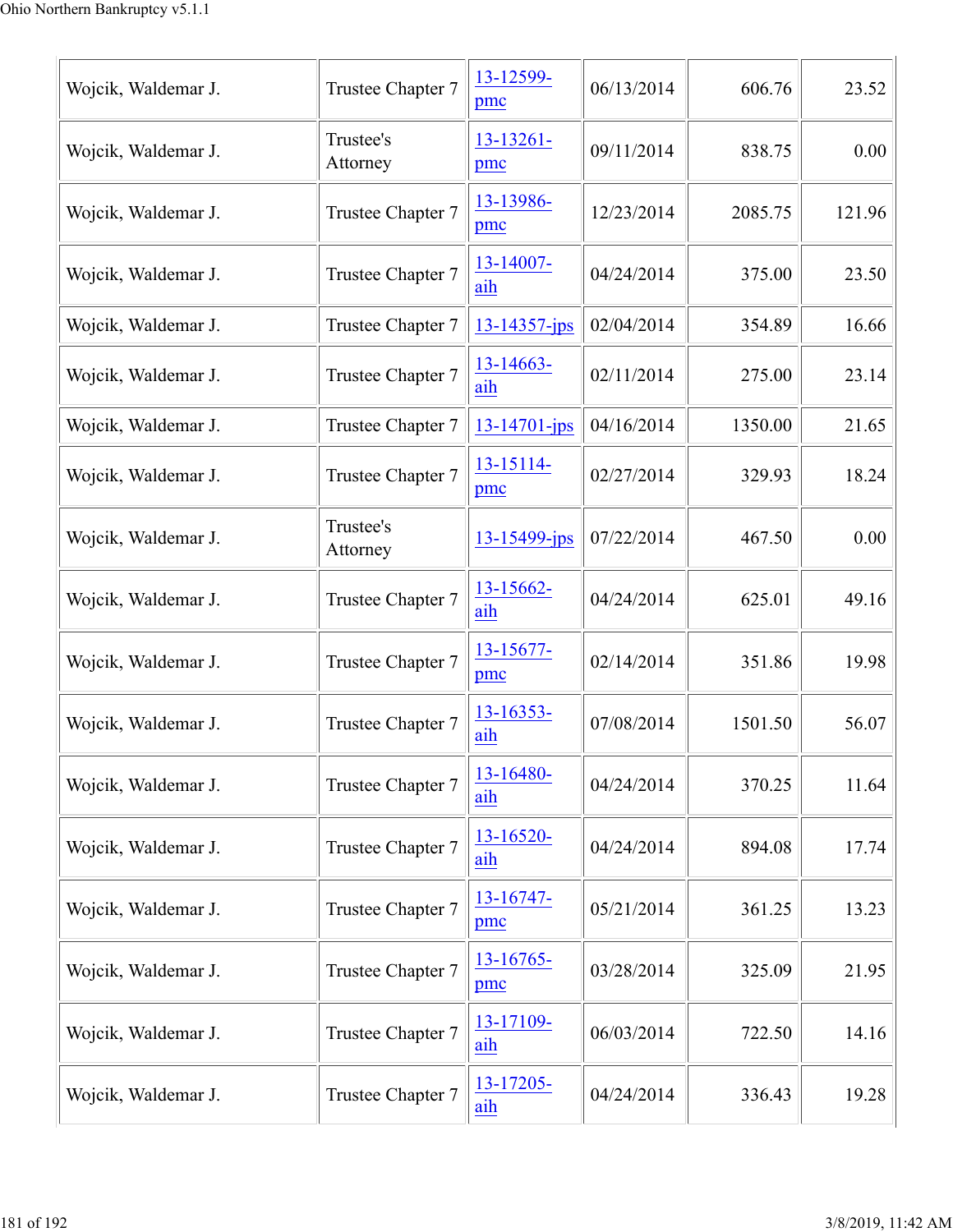| Wojcik, Waldemar J. | Trustee Chapter 7     | 13-17487-<br>aih   | 09/23/2014 | 773.38  | 18.33 |
|---------------------|-----------------------|--------------------|------------|---------|-------|
| Wojcik, Waldemar J. | Trustee Chapter 7     | 13-17560-<br>aih   | 07/08/2014 | 920.02  | 18.12 |
| Wojcik, Waldemar J. | Trustee Chapter 7     | 13-17594-<br>aih   | 05/07/2014 | 321.45  | 17.79 |
| Wojcik, Waldemar J. | Trustee's<br>Attorney | $13 - 17770$ -jps  | 09/23/2014 | 412.50  | 0.00  |
| Wojcik, Waldemar J. | Trustee Chapter 7     | 13-17787-<br>pmc   | 06/13/2014 | 520.45  | 17.05 |
| Wojcik, Waldemar J. | Trustee Chapter 7     | 13-17914-<br>pmc   | 06/13/2014 | 431.95  | 19.94 |
| Wojcik, Waldemar J. | Trustee Chapter 7     | 13-17949-<br>pmc   | 06/13/2014 | 618.14  | 20.51 |
| Wojcik, Waldemar J. | Trustee Chapter 7     | 13-18220-<br>aih   | 07/08/2014 | 1327.50 | 31.01 |
| Wojcik, Waldemar J. | Trustee Chapter 7     | 13-18534-<br>pmc   | 07/17/2014 | 1087.78 | 17.72 |
| Wojcik, Waldemar J. | Trustee Chapter 7     | 13-18903-<br>aih   | 08/19/2014 | 707.55  | 16.16 |
| Wojcik, Waldemar J. | Trustee Chapter 7     | $14 - 10053$ -jps  | 08/01/2014 | 227.85  | 19.14 |
| Wojcik, Waldemar J. | Trustee Chapter 7     | $14-10155-$<br>pmc | 07/24/2014 | 340.25  | 17.65 |
| Wojcik, Waldemar J. | Trustee Chapter 7     | 14-10167-<br>pmc   | 09/11/2014 | 560.24  | 16.43 |
| Wojcik, Waldemar J. | Trustee Chapter 7     | $14 - 10323 - ips$ | 09/10/2014 | 814.00  | 8.67  |
| Wojcik, Waldemar J. | Trustee Chapter 7     | 14-10433-<br>pmc   | 08/18/2014 | 340.08  | 15.27 |
| Wojcik, Waldemar J. | Trustee Chapter 7     | 14-10727-<br>aih   | 09/23/2014 | 343.81  | 25.56 |
| Wojcik, Waldemar J. | Trustee Chapter 7     | 14-10808-<br>pmc   | 09/10/2014 | 317.25  | 14.65 |
| Wojcik, Waldemar J. | Trustee Chapter 7     | 14-11017-<br>pmc   | 09/23/2014 | 344.25  | 15.65 |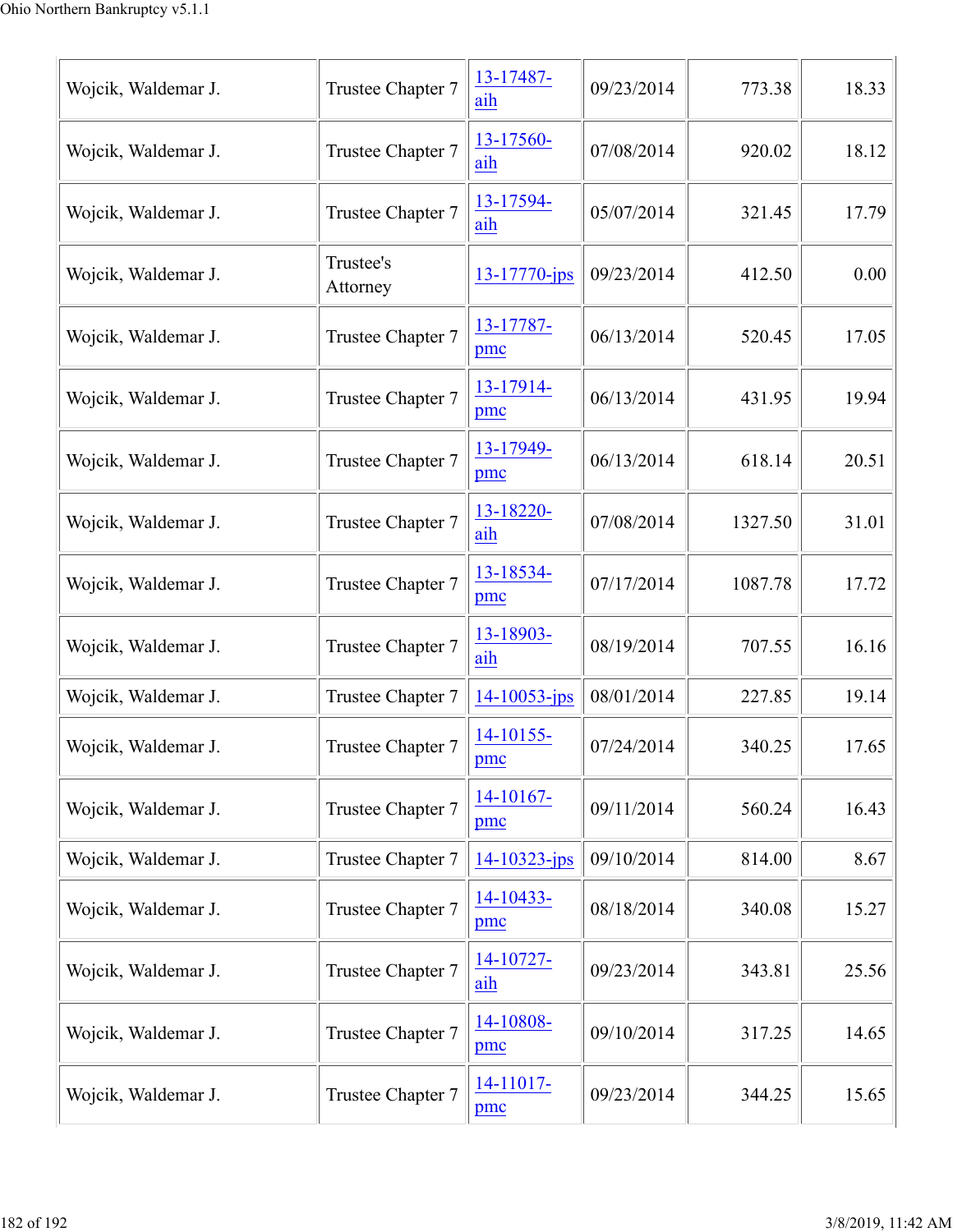| Wojcik, Waldemar J.     | Trustee Chapter 7     | 14-11368-<br>pmc   | 10/24/2014 | 462.12   | 19.03   |
|-------------------------|-----------------------|--------------------|------------|----------|---------|
| Wojcik, Waldemar J.     | Trustee Chapter 7     | 14-11400-<br>pmc   | 10/24/2014 | 990.34   | 22.41   |
| Wojcik, Waldemar J.     | Trustee Chapter 7     | 14-11762-<br>pmc   | 10/23/2014 | 263.57   | 15.81   |
| Wojcik, Waldemar J.     | Trustee Chapter 7     | 14-11875-jps       | 11/19/2014 | 445.72   | 18.83   |
| Wojcik, Waldemar J.     | Trustee Chapter 7     | 14-12543-<br>pmc   | 12/17/2014 | 619.10   | 23.77   |
| Wojcik, Waldemar J.     | Trustee Chapter 7     | 14-12555-<br>aih   | 11/25/2014 | 319.34   | 15.06   |
| Wojcik, Waldemar J.     | Trustee Chapter 7     | 14-13255-<br>pmc   | 12/17/2014 | 290.76   | 15.76   |
|                         |                       |                    | Total      | 53083.54 | 1823.51 |
| Wojcik Esq, Waldemar J. | Trustee's<br>Attorney | $11 - 12805$ -jps  | 10/16/2014 | 3657.50  | 0.00    |
| Wojcik Esq, Waldemar J. | Trustee's<br>Attorney | 12-11137-aih       | 05/20/2014 | 591.25   | 0.00    |
| Wojcik Esq, Waldemar J. | Trustee Chapter 7     | 12-16893-jps       | 07/01/2014 | 948.21   | 22.34   |
| Wojcik Esq, Waldemar J. | Trustee's<br>Attorney | 12-18333-<br>aih   | 03/11/2014 | 412.50   | 0.00    |
| Wojcik Esq, Waldemar J. | Trustee Chapter 7     | 12-19033-<br>pmc   | 01/16/2014 | 375.00   | 69.68   |
| Wojcik Esq, Waldemar J. | Trustee Chapter 7     | 13-10491-<br>pmc   | 01/16/2014 | 1750.00  | 160.68  |
| Wojcik Esq, Waldemar J. | Trustee Chapter 7     | $13 - 10525$ -jps  | 05/05/2014 | 1707.40  | 103.96  |
| Wojcik Esq, Waldemar J. | Trustee Chapter 7     | 13-12446-jps       | 04/04/2014 | 1649.70  | 18.62   |
| Wojcik Esq, Waldemar J. | Trustee Chapter 7     | 13-13261-<br>pmc   | 09/11/2014 | 1000.00  | 28.27   |
| Wojcik Esq, Waldemar J. | Trustee's<br>Attorney | 13-13986-<br>pmc   | 12/23/2014 | 1072.50  | 0.00    |
| Wojcik Esq, Waldemar J. | Trustee Chapter 7     | 13-15499-jps       | 07/22/2014 | 1242.50  | 41.24   |
| Wojcik Esq, Waldemar J. | Trustee Chapter 7     | $13 - 17770 - ips$ | 09/23/2014 | 1270.00  | 32.01   |
|                         | 15676.56              | 476.80             |            |          |         |
|                         |                       |                    |            |          |         |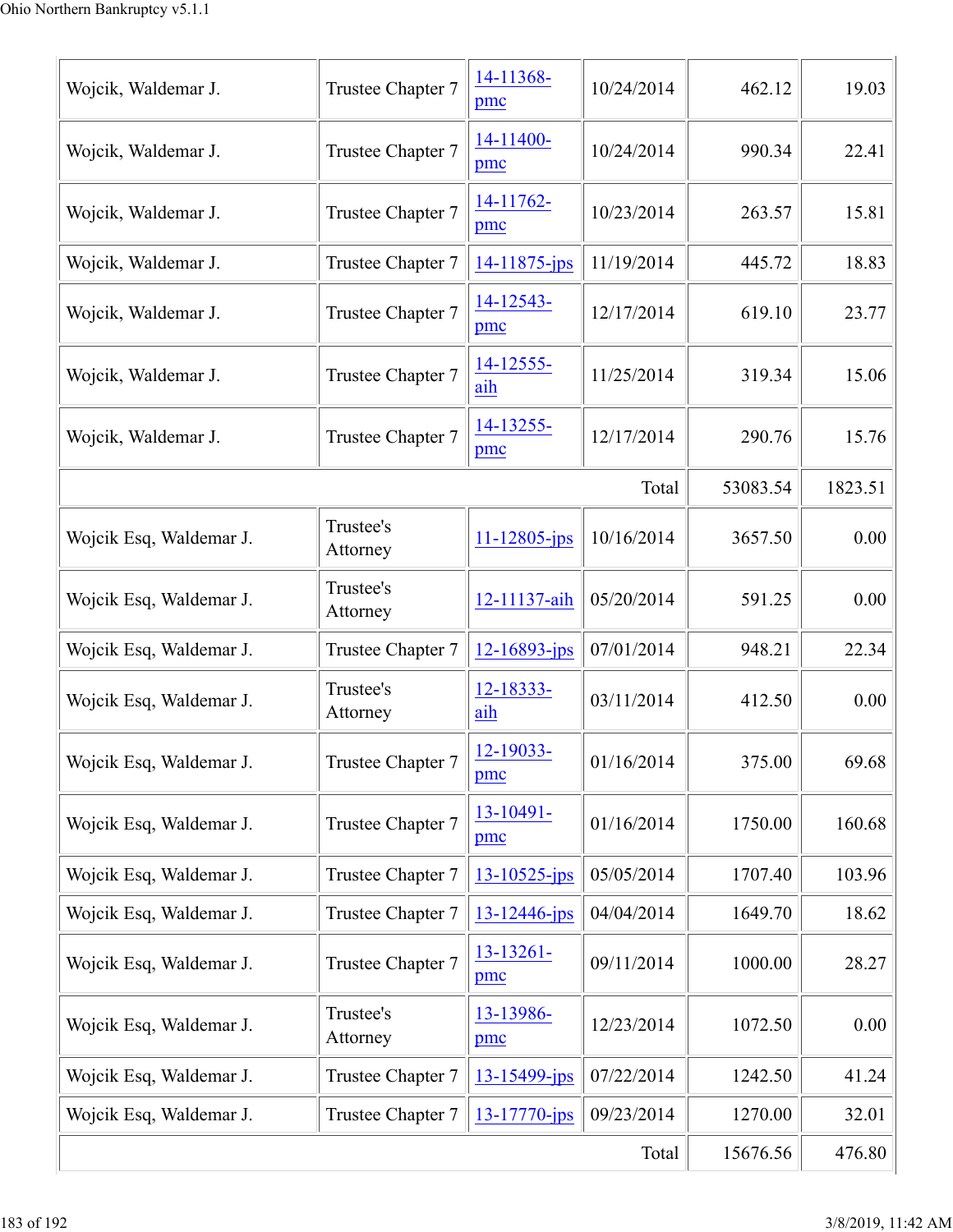| Wolfe, Timothy           | Appraiser | 13-61428-rk      | 09/10/2014 | 225.00  | 0.00 |
|--------------------------|-----------|------------------|------------|---------|------|
| Wolfe, Timothy           | Appraiser | 14-60151-rk      | 03/20/2014 | 450.00  | 0.00 |
| Wolfe, Timothy           | Appraiser | 14-61214-rk      | 07/02/2014 | 225.00  | 0.00 |
| Wolfe, Timothy           | Appraiser | 14-61244-rk      | 07/02/2014 | 225.00  | 0.00 |
| Wolfe, Timothy           | Appraiser | 14-61941-rk      | 10/03/2014 | 225.00  | 0.00 |
| Wolfe, Timothy           | Appraiser | 14-61949-rk      | 10/29/2014 | 225.00  | 0.00 |
|                          |           |                  | Total      | 1575.00 | 0.00 |
| Wolfe, Timothy R.        | Appraiser | 13-61956-rk      | 01/30/2014 | 225.00  | 0.00 |
| Wolfe, Timothy R.        | Appraiser | 13-62176-rk      | 04/16/2014 | 225.00  | 0.00 |
| Wolfe, Timothy R.        | Appraiser | 14-60175-rk      | 02/20/2014 | 450.00  | 0.00 |
| Wolfe, Timothy R.        | Appraiser | 14-60445-rk      | 05/06/2014 | 225.00  | 0.00 |
| Wolfe, Timothy R.        | Appraiser | 14-60538-rk      | 03/26/2014 | 225.00  | 0.00 |
| Wolfe, Timothy R.        | Appraiser | 14-60922-rk      | 06/04/2014 | 225.00  | 0.00 |
| Wolfe, Timothy R.        | Appraiser | 14-61123-rk      | 07/09/2014 | 225.00  | 0.00 |
| Wolfe, Timothy R.        | Appraiser | 14-61186-rk      | 06/18/2014 | 225.00  | 0.00 |
| Wolfe, Timothy R.        | Appraiser | 14-61772-rk      | 09/03/2014 | 225.00  | 0.00 |
| Wolfe, Timothy R.        | Appraiser | 14-62177-rk      | 10/28/2014 | 225.00  | 0.00 |
| Wolfe, Timothy R.        | Appraiser | 14-62493-rk      | 12/03/2014 | 225.00  | 0.00 |
| Wolfe, Timothy R.        | Appraiser | 14-62557-rk      | 12/17/2014 | 225.00  | 0.00 |
| Wolfe, Timothy R.        | Appraiser | 14-62667-rk      | 12/29/2014 | 225.00  | 0.00 |
|                          |           |                  | Total      | 3150.00 | 0.00 |
| Wolfe Appraisal & Consul | Appraiser | 13-62932-rk      | 01/30/2014 | 225.00  | 0.00 |
| Wolfe Appraisal & Consul | Appraiser | 13-63069-rk      | 01/07/2014 | 225.00  | 0.00 |
| Wolfe Appraisal & Consul | Appraiser | 14-62284-rk      | 12/03/2014 | 675.00  | 0.00 |
|                          | Total     | 1125.00          | 0.00       |         |      |
| Woodard, Ronald S.       | Appraiser | 13-52961-<br>amk | 05/30/2014 | 1600.00 | 0.00 |
|                          | 1600.00   | 0.00             |            |         |      |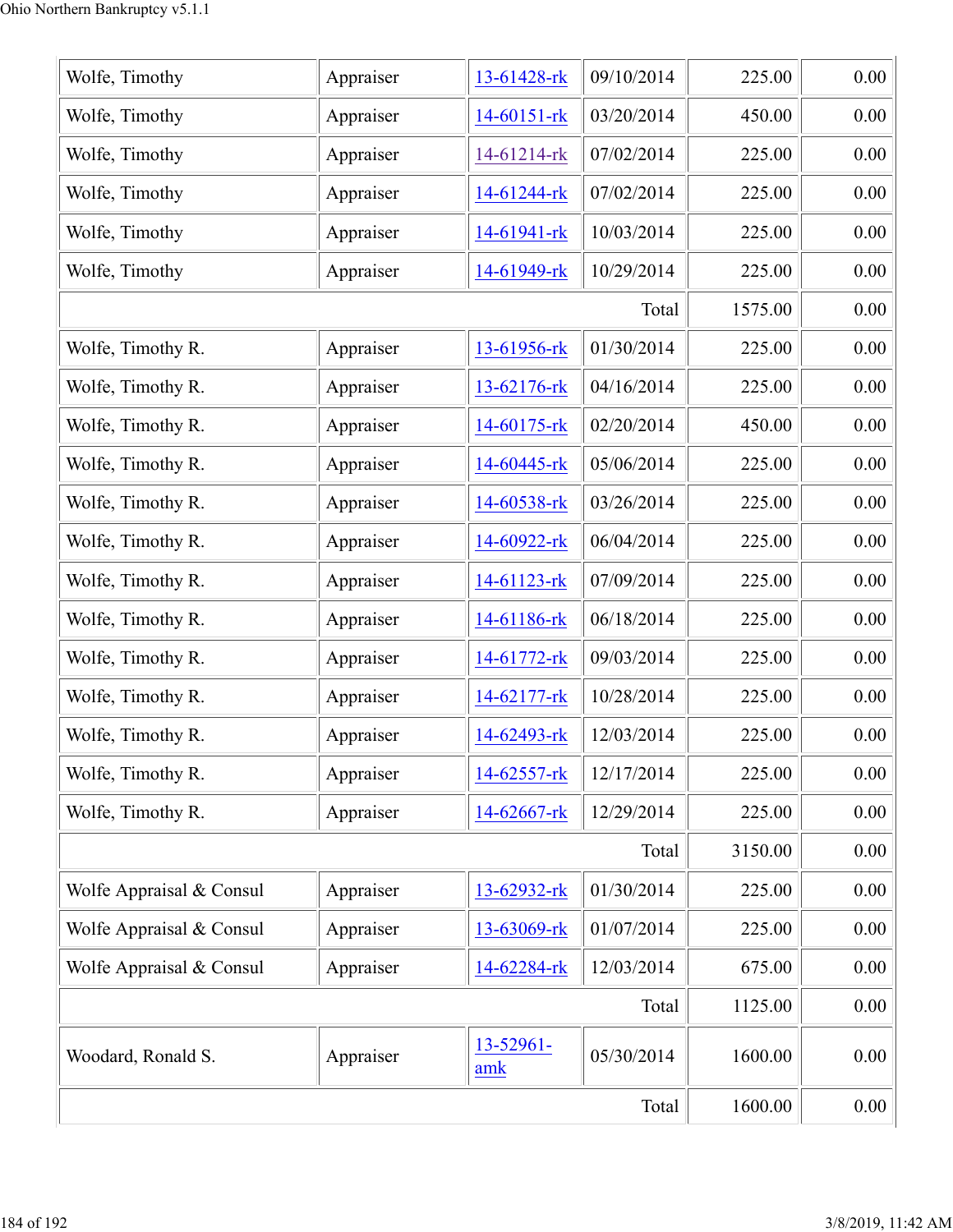| Woodlock, Peter     | Accountant            | 14-40375-<br>kw               | 11/21/2014 | 1032.00 | 0.00   |
|---------------------|-----------------------|-------------------------------|------------|---------|--------|
|                     |                       |                               | Total      | 1032.00 | 0.00   |
| Yasinow, Melissa A. | Trustee's<br>Attorney | 12-50757-<br>amk              | 12/19/2014 | 659.29  | 0.00   |
|                     |                       |                               | Total      | 659.29  | 0.00   |
| Yoppolo, Louis J.   | Trustee Chapter 7     | 12-34689-<br>maw              | 12/29/2014 | 875.00  | 17.57  |
| Yoppolo, Louis J.   | Trustee Chapter 7     | 12-35322-ssj                  | 01/08/2014 | 524.36  | 9.76   |
| Yoppolo, Louis J.   | Trustee Chapter 7     | 13-30113-ssj                  | 02/19/2014 | 375.00  | 96.00  |
| Yoppolo, Louis J.   | Trustee Chapter 7     | 13-30562-<br>jpg              | 02/19/2014 | 1531.69 | 9.88   |
| Yoppolo, Louis J.   | Trustee Chapter 7     | $13 - 30931 - ssj$            | 01/24/2014 | 463.50  | 17.32  |
| Yoppolo, Louis J.   | Trustee Chapter 7     | 13-30969-ssj                  | 01/06/2014 | 750.00  | 18.62  |
| Yoppolo, Louis J.   | Trustee Chapter 7     | 13-31049-<br>$_{\rm 1\!P\!S}$ | 09/25/2014 | 1694.76 | 63.47  |
| Yoppolo, Louis J.   | Trustee Chapter 7     | 13-31310-<br>1 <sub>p</sub> g | 04/04/2014 | 1000.00 | 123.12 |
| Yoppolo, Louis J.   | Trustee Chapter 7     | 13-31320-<br>$\mathbf{ips}$   | 02/19/2014 | 1410.00 | 55.18  |
| Yoppolo, Louis J.   | Trustee Chapter 7     | 13-31359-ssj                  | 01/14/2014 | 1613.10 | 6.10   |
| Yoppolo, Louis J.   | Trustee Chapter 7     | 13-31670-ssj                  | 01/24/2014 | 281.58  | 14.60  |
| Yoppolo, Louis J.   | Trustee Chapter 7     | $13 - 31671 - ssj$            | 01/08/2014 | 4465.55 | 49.24  |
| Yoppolo, Louis J.   | Trustee Chapter 7     | 13-32130-<br>maw              | 05/02/2014 | 939.46  | 10.41  |
| Yoppolo, Louis J.   | Trustee Chapter 7     | 13-32256-<br><b>Jpg</b>       | 05/05/2014 | 375.00  | 31.36  |
| Yoppolo, Louis J.   | Trustee Chapter 7     | 13-32423-<br>$_{\rm 1pg}$     | 03/13/2014 | 1890.73 | 31.42  |
| Yoppolo, Louis J.   | Trustee Chapter 7     | 13-32817-<br>maw              | 02/19/2014 | 375.00  | 14.82  |
| Yoppolo, Louis J.   | Trustee Chapter 7     | 13-33102-<br>1 <sub>pg</sub>  | 04/18/2014 | 375.00  | 8.04   |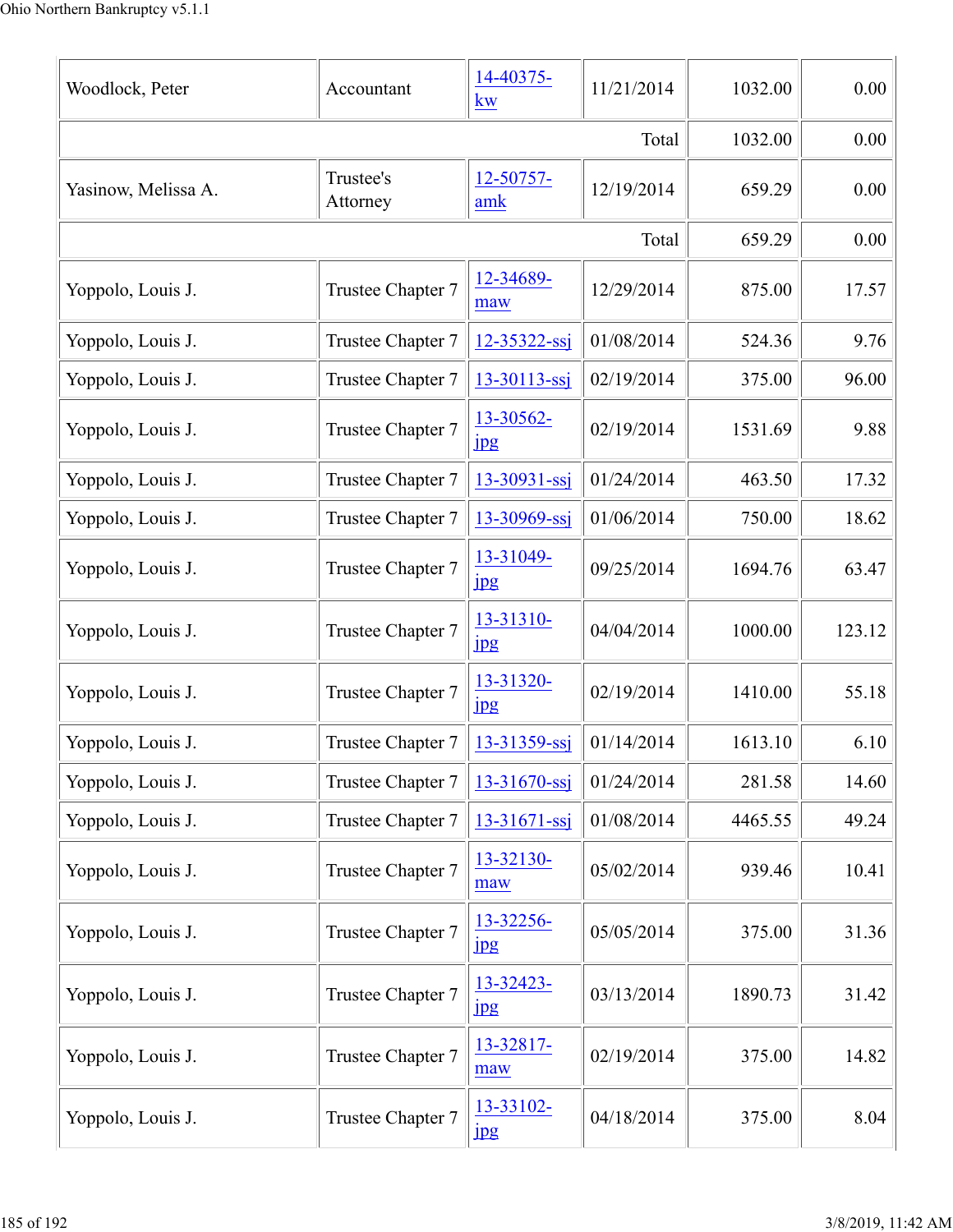| Yoppolo, Louis J. | Trustee Chapter 7            | 13-33109-<br>maw              | 07/15/2014 | 750.00  | 35.58  |
|-------------------|------------------------------|-------------------------------|------------|---------|--------|
| Yoppolo, Louis J. | Trustee Chapter 7            | 13-33114-<br>maw              | 04/18/2014 | 375.00  | 5.78   |
| Yoppolo, Louis J. | Trustee Chapter 7            | 13-33180-<br>maw              | 04/23/2014 | 500.00  | 17.20  |
| Yoppolo, Louis J. | Trustee Chapter 7            | 13-33234-<br>jpg              | 08/01/2014 | 1000.00 | 40.72  |
| Yoppolo, Louis J. | Trustee Chapter 7            | 13-33315-<br>$_{\rm 1pg}$     | 06/25/2014 | 1300.00 | 12.61  |
| Yoppolo, Louis J. | Trustee Chapter 7            | 13-33450-<br>maw              | 06/19/2014 | 625.00  | 210.51 |
| Yoppolo, Louis J. | Trustee Chapter 7            | 13-33662-<br>maw              | 10/20/2014 | 365.27  | 22.59  |
| Yoppolo, Louis J. | Trustee Chapter 7            | 13-33757-<br>$_{\rm 1\!P\!S}$ | 06/13/2014 | 705.29  | 7.90   |
| Yoppolo, Louis J. | <b>Trustee Chapter</b><br>13 | 13-33782-<br>maw              | 09/16/2014 | 3872.07 | 30.27  |
| Yoppolo, Louis J. | Trustee Chapter 7            | 13-33839-<br>$_{\rm 1\!P\!S}$ | 07/28/2014 | 1172.00 | 6.80   |
| Yoppolo, Louis J. | Trustee Chapter 7            | 13-33867-<br>$_{\rm 1pg}$     | 07/22/2014 | 504.78  | 12.12  |
| Yoppolo, Louis J. | Trustee Chapter 7            | 13-33961-<br>maw              | 06/13/2014 | 351.79  | 12.30  |
| Yoppolo, Louis J. | Trustee Chapter 7            | 13-34075-<br>maw              | 07/17/2014 | 250.00  | 20.96  |
| Yoppolo, Louis J. | Trustee Chapter 7            | 13-34076-<br>maw              | 09/18/2014 | 1000.00 | 12.43  |
| Yoppolo, Louis J. | Trustee Chapter 7            | 13-34257-<br>jpg              | 08/28/2014 | 393.54  | 9.63   |
| Yoppolo, Louis J. | Trustee Chapter 7            | 13-34277-<br>maw              | 08/11/2014 | 1016.25 | 6.20   |
| Yoppolo, Louis J. | Trustee Chapter 7            | 13-34319-<br>maw              | 07/22/2014 | 717.10  | 8.48   |
| Yoppolo, Louis J. | Trustee Chapter 7            | 13-34406-<br>$\mathbf{ips}$   | 07/09/2014 | 292.91  | 8.54   |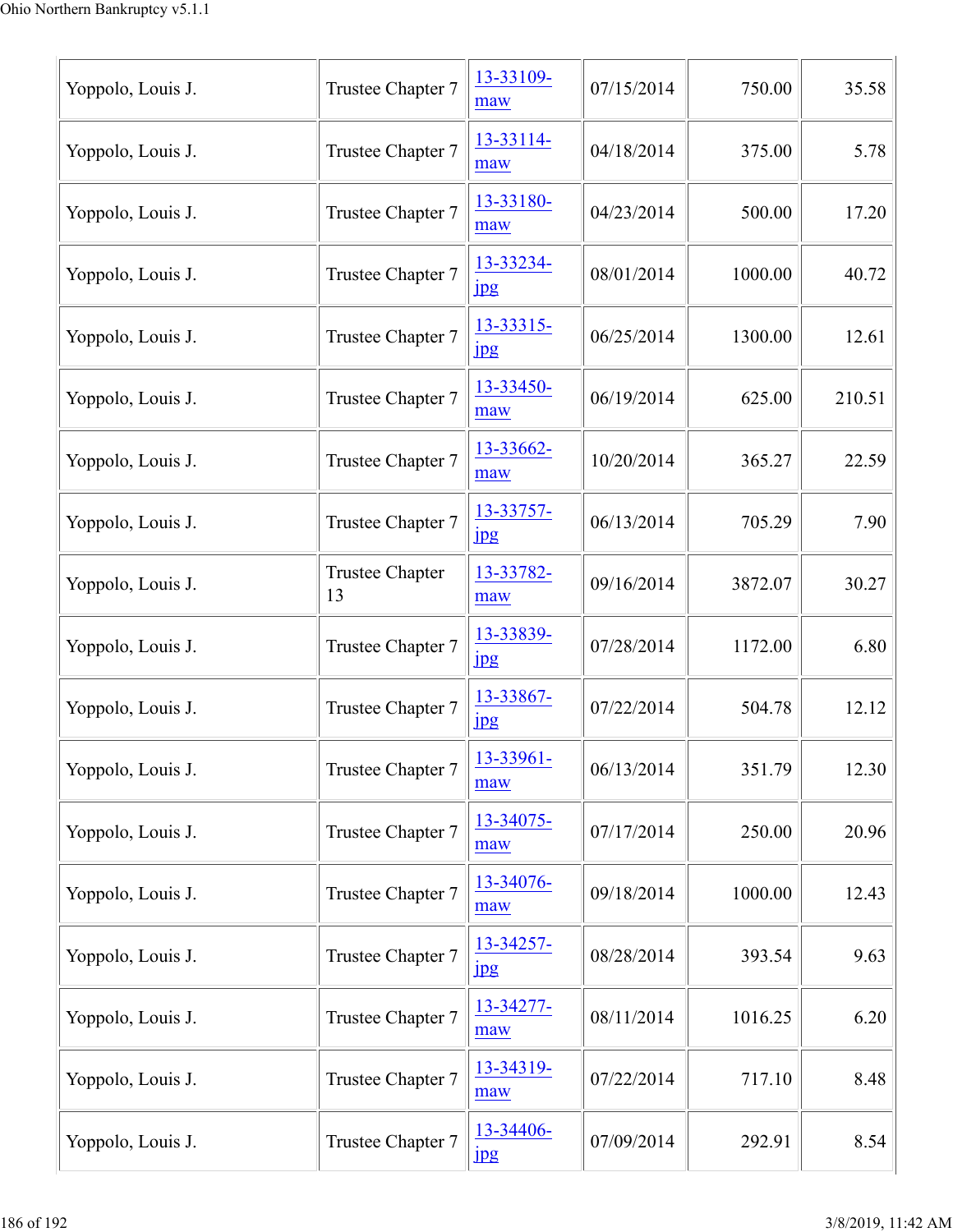| Yoppolo, Louis J. | Trustee Chapter 7 | 13-34431-<br>$_{\rm 1\!P\!S}$ | 07/08/2014 | 663.12  | 15.08 |
|-------------------|-------------------|-------------------------------|------------|---------|-------|
| Yoppolo, Louis J. | Trustee Chapter 7 | 13-34444-<br>maw              | 07/11/2014 | 595.62  | 7.68  |
| Yoppolo, Louis J. | Trustee Chapter 7 | 13-34529-<br>$_{\rm 1\!P\!S}$ | 09/30/2014 | 526.71  | 9.97  |
| Yoppolo, Louis J. | Trustee Chapter 7 | 13-34664-<br>maw              | 08/22/2014 | 553.64  | 4.70  |
| Yoppolo, Louis J. | Trustee Chapter 7 | 13-34703-<br>maw              | 07/07/2014 | 263.52  | 6.12  |
| Yoppolo, Louis J. | Trustee Chapter 7 | 13-34940-<br>$_{\rm 1\!P\!S}$ | 11/21/2014 | 1074.54 | 23.81 |
| Yoppolo, Louis J. | Trustee Chapter 7 | 13-34949-<br>maw              | 07/14/2014 | 383.05  | 19.52 |
| Yoppolo, Louis J. | Trustee Chapter 7 | 13-34958-<br>$_{\rm 1\!P\!S}$ | 07/22/2014 | 876.52  | 3.24  |
| Yoppolo, Louis J. | Trustee Chapter 7 | 13-35045-<br>$\frac{1}{2}$    | 11/03/2014 | 1009.44 | 17.49 |
| Yoppolo, Louis J. | Trustee Chapter 7 | 13-35049-<br>$_{\rm 1pg}$     | 11/05/2014 | 649.75  | 6.13  |
| Yoppolo, Louis J. | Trustee Chapter 7 | 13-35082-<br>$_{\rm 1\,}$     | 09/03/2014 | 516.57  | 13.41 |
| Yoppolo, Louis J. | Trustee Chapter 7 | 13-35205-<br>maw              | 09/08/2014 | 1242.23 | 3.85  |
| Yoppolo, Louis J. | Trustee Chapter 7 | 13-35206-<br>$_{\rm 1\!P\!S}$ | 10/27/2014 | 533.01  | 11.01 |
| Yoppolo, Louis J. | Trustee Chapter 7 | 14-30017-<br>maw              | 08/11/2014 | 669.50  | 4.26  |
| Yoppolo, Louis J. | Trustee Chapter 7 | 14-30081-<br>maw              | 09/16/2014 | 298.25  | 16.29 |
| Yoppolo, Louis J. | Trustee Chapter 7 | 14-30177-<br>maw              | 11/10/2014 | 1850.00 | 45.53 |
| Yoppolo, Louis J. | Trustee Chapter 7 | 14-30188-<br>$_{\rm 1\!P\!S}$ | 09/18/2014 | 976.50  | 17.77 |
| Yoppolo, Louis J. | Trustee Chapter 7 | 14-30224-<br>$_{\rm 1\!P\!S}$ | 11/07/2014 | 1290.09 | 11.33 |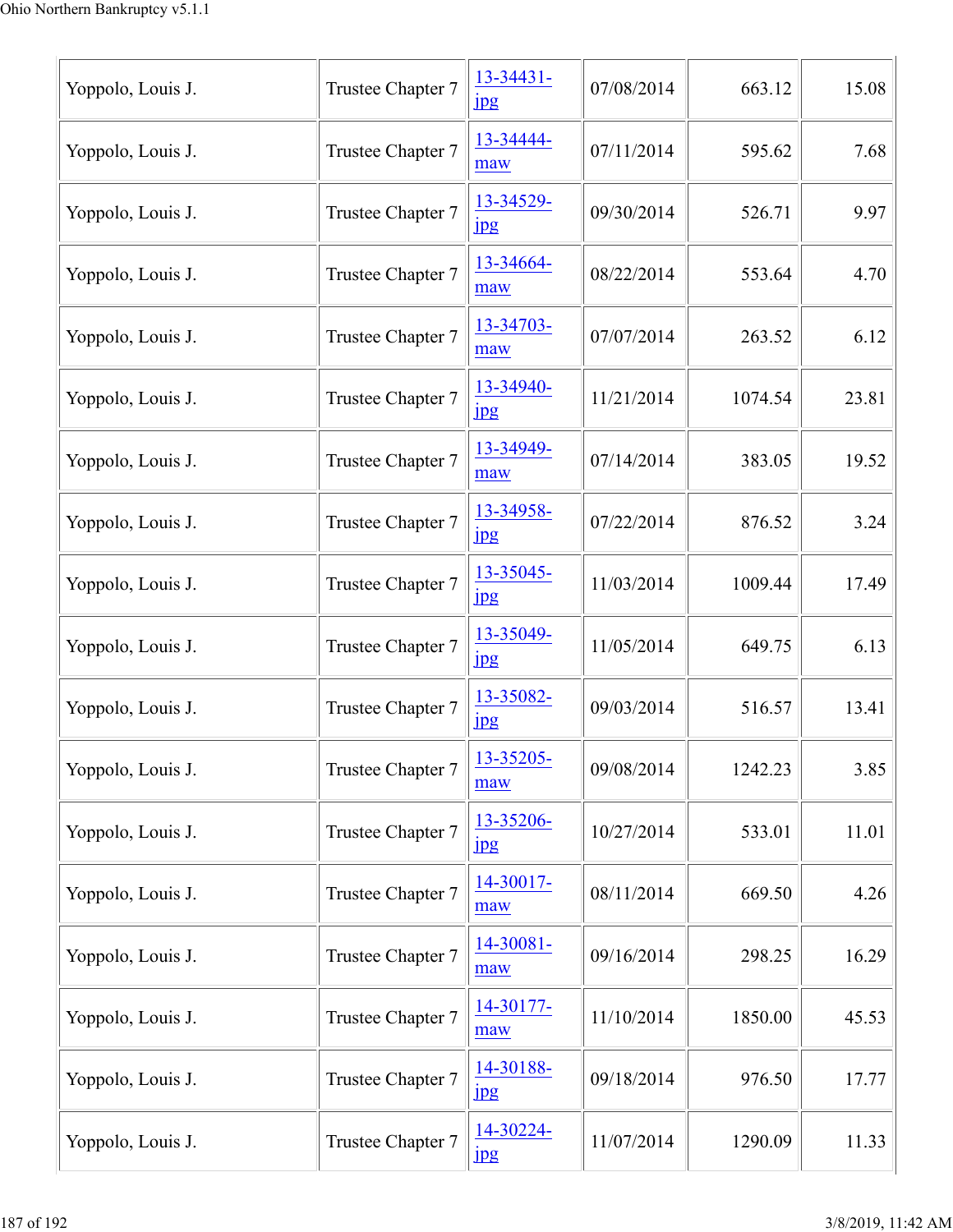| Yoppolo, Louis J.   | Trustee Chapter 7     | 14-30255-<br>$_{\rm 1\!P\!S}$          | 09/16/2014 | 960.25   | 14.01   |
|---------------------|-----------------------|----------------------------------------|------------|----------|---------|
| Yoppolo, Louis J.   | Trustee Chapter 7     | 14-30337-<br>maw                       | 09/22/2014 | 1127.25  | 6.01    |
| Yoppolo, Louis J.   | Trustee Chapter 7     | 14-30637-<br>$_{\rm 1\!P\!S}$          | 10/23/2014 | 375.00   | 7.53    |
| Yoppolo, Louis J.   | Trustee Chapter 7     | 14-30886-<br>$_{\rm 1\!P\!S}$          | 12/08/2014 | 433.09   | 4.65    |
| Yoppolo, Louis J.   | Trustee Chapter 7     | 14-31373-<br>maw                       | 12/01/2014 | 2097.96  | 22.29   |
| Yoppolo, Louis J.   | Trustee Chapter 7     | 14-31664-<br>$_{\rm 1\!P\!S}$          | 12/10/2014 | 1468.40  | 16.37   |
|                     |                       |                                        | Total      | 54564.74 | 1365.58 |
| Yoppolo, Louis J.   | Trustee's<br>Attorney | 12-35255-<br>$_{\rm 1\!P\!S}$          | 12/30/2014 | 836.00   | 0.00    |
| Yoppolo, Louis J.   | Trustee's<br>Attorney | 13-31049-<br>jpg                       | 09/22/2014 | 1316.50  | 0.00    |
| Yoppolo, Louis J.   | Trustee's<br>Attorney | 13-31310-<br>$_{\rm 1\!P\!S}$          | 03/21/2014 | 1708.00  | 38.14   |
| Yoppolo, Louis J.   | Trustee's<br>Attorney | 13-33234-<br>jpg                       | 07/30/2014 | 391.50   | 0.00    |
| Yoppolo, Louis J.   | Trustee's<br>Attorney | 13-33450-<br>maw                       | 06/17/2014 | 375.00   | 0.00    |
| Yoppolo, Louis J.   | Trustee's<br>Attorney | 13-34076-<br>maw                       | 09/11/2014 | 1033.00  | 5.52    |
| Yoppolo, Louis J.   | Trustee's<br>Attorney | 13-34940-<br><b>Jpg</b>                | 11/14/2014 | 186.00   | 0.00    |
| Yoppolo, Louis J.   | Trustee's<br>Attorney | 13-35049-<br>$_{\rm 1\!P\!S}$          | 10/29/2014 | 261.00   | 0.00    |
|                     |                       |                                        | Total      | 6107.00  | 43.66   |
| Zellers, Richard G. | Trustee's<br>Attorney | $03 - 46052 -$<br>kw                   | 06/26/2014 | 3196.00  | 0.00    |
| Zellers, Richard G. | Trustee Chapter 7     | 03-46052-<br>$\underline{\mathbf{kw}}$ | 09/10/2014 | 1859.22  | 0.00    |
|                     |                       |                                        |            |          |         |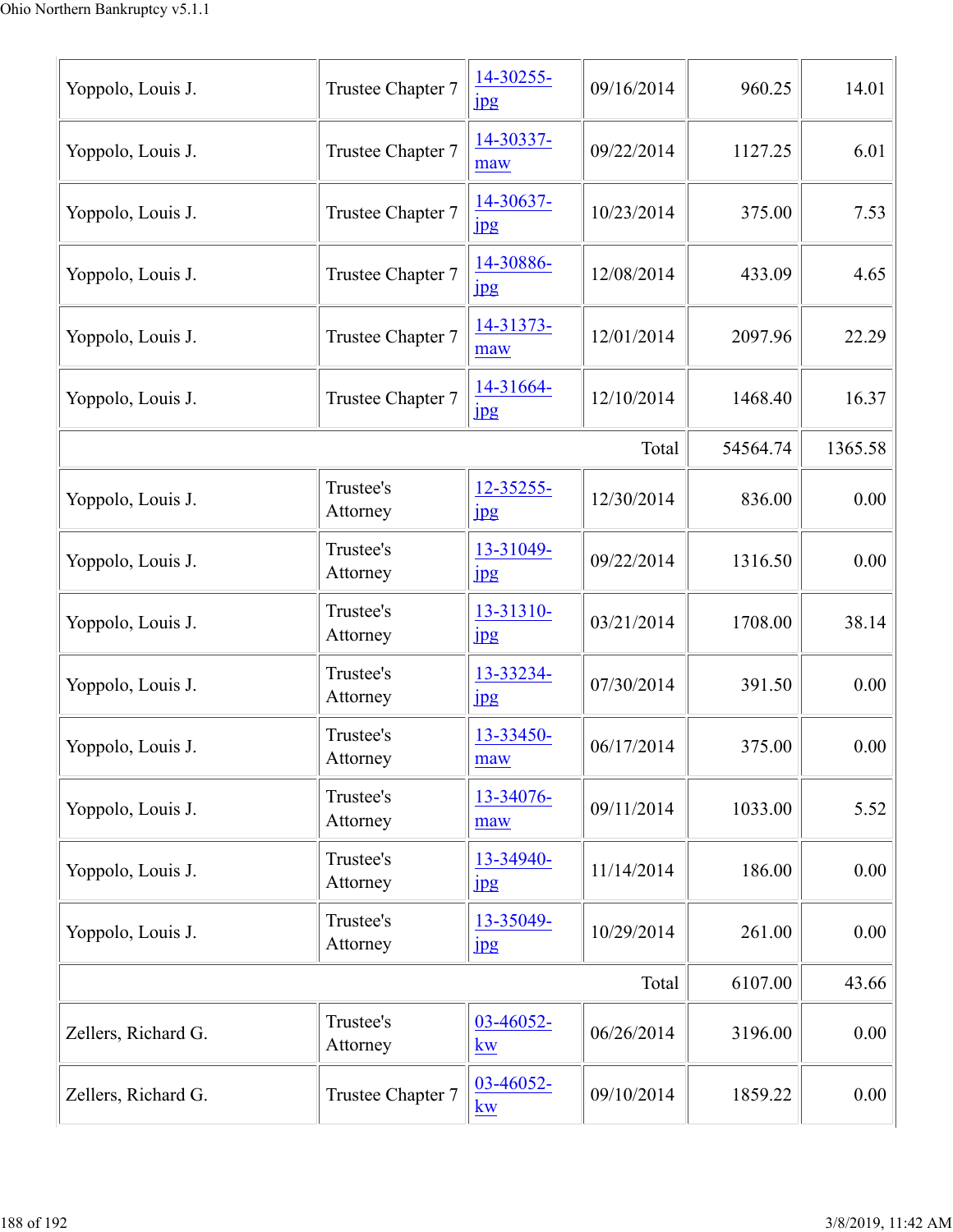| Zellers, Richard G. | Trustee Chapter 7     | 07-42748-<br><b>kw</b>            | 09/10/2014 | 3432.68  | 0.00 |
|---------------------|-----------------------|-----------------------------------|------------|----------|------|
| Zellers, Richard G. | Trustee Chapter 7     | 09-41721-<br><b>kw</b>            | 06/11/2014 | 3379.27  | 0.00 |
| Zellers, Richard G. | Trustee Chapter 7     | $10-41065-$<br><b>kw</b>          | 01/15/2014 | 1780.00  | 0.00 |
| Zellers, Richard G. | Trustee Chapter 7     | 10-43118-kw                       | 11/12/2014 | 1053.73  | 0.00 |
| Zellers, Richard G. | Trustee Chapter 7     | 11-40133-kw                       | 09/10/2014 | 1250.00  | 0.00 |
| Zellers, Richard G. | Trustee Chapter 7     | 11-42788-kw                       | 05/14/2014 | 2750.00  | 0.00 |
| Zellers, Richard G. | Trustee Chapter 7     | 12-40571-<br><b>kw</b>            | 09/10/2014 | 5071.77  | 0.00 |
| Zellers, Richard G. | Trustee's<br>Attorney | 12-40593-<br>kw                   | 07/10/2014 | 26000.00 | 0.00 |
| Zellers, Richard G. | Trustee Chapter 7     | 12-40593-<br>kw                   | 09/10/2014 | 4311.75  | 0.00 |
| Zellers, Richard G. | Trustee Chapter 7     | 12-40806-<br><b>kw</b>            | 01/15/2014 | 2293.13  | 0.00 |
| Zellers, Richard G. | Trustee's<br>Attorney | 12-42107-<br>kw                   | 10/02/2014 | 34000.00 | 0.00 |
| Zellers, Richard G. | Trustee Chapter 7     | 12-42107-<br>kw                   | 12/10/2014 | 14885.28 | 0.00 |
| Zellers, Richard G. | Trustee Chapter 7     | 12-42714-<br><u>kw</u>            | 11/12/2014 | 2250.00  | 0.00 |
| Zellers, Richard G. | Trustee Chapter 7     | 12-42791-<br><b>kw</b>            | 07/02/2014 | 1646.26  | 0.00 |
| Zellers, Richard G. | Trustee's<br>Attorney | 13-40056-<br>kw                   | 04/04/2014 | 3425.00  | 0.00 |
| Zellers, Richard G. | Trustee Chapter 7     | 13-40056-<br><b>kw</b>            | 05/14/2014 | 1550.00  | 0.00 |
| Zellers, Richard G. | Trustee Chapter 7     | 13-40097-<br><b>kw</b>            | 06/11/2014 | 2189.14  | 0.00 |
| Zellers, Richard G. | Trustee Chapter 7     | 13-40327-<br><b>kw</b>            | 01/15/2014 | 1348.36  | 0.00 |
| Zellers, Richard G. | Trustee Chapter 7     | 13-40852-<br>$\underline{\bf kw}$ | 01/15/2014 | 1731.50  | 0.00 |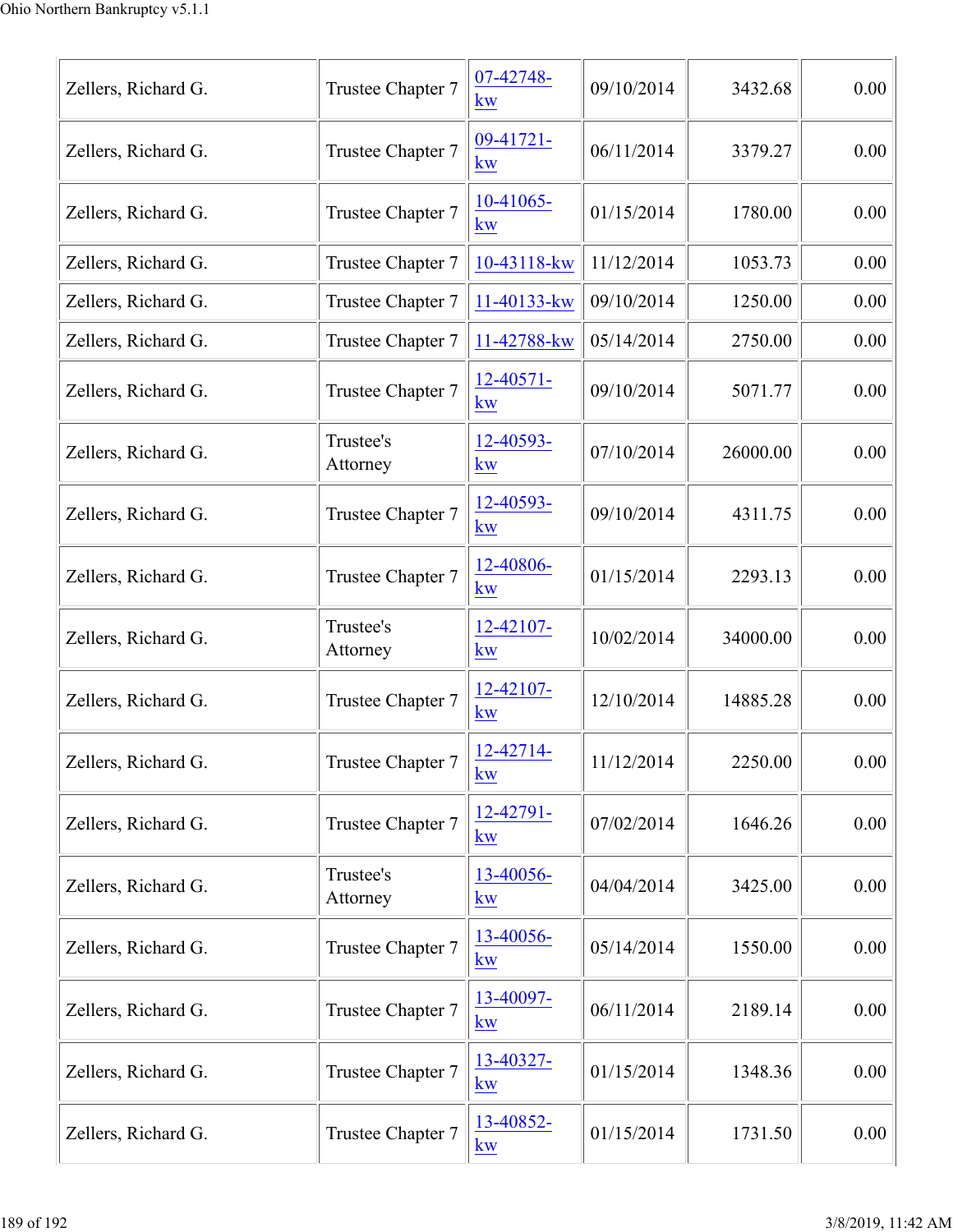| Zellers, Richard G. | Trustee Chapter 7     | 13-40854-<br>kw                   | 01/15/2014 | 625.00    | 0.00   |
|---------------------|-----------------------|-----------------------------------|------------|-----------|--------|
| Zellers, Richard G. | Trustee Chapter 7     | 13-41225-<br>kw                   | 01/15/2014 | 861.12    | 0.00   |
| Zellers, Richard G. | Trustee Chapter 7     | 13-41383-<br><b>kw</b>            | 02/12/2014 | 500.00    | 0.00   |
| Zellers, Richard G. | Trustee Chapter 7     | 13-41414-<br>kw                   | 12/10/2014 | 1600.00   | 176.00 |
| Zellers, Richard G. | Trustee Chapter 7     | 13-42296-<br><b>kw</b>            | 06/11/2014 | 437.62    | 0.00   |
| Zellers, Richard G. | Trustee Chapter 7     | 13-42384-<br><b>kw</b>            | 08/06/2014 | 1250.00   | 176.00 |
| Zellers, Richard G. | Trustee Chapter 7     | 13-42580-<br>kw                   | 12/10/2014 | 1500.00   | 0.00   |
| Zellers, Richard G. | Trustee Chapter 7     | 13-42659-<br>kw                   | 09/10/2014 | 625.00    | 0.00   |
| Zellers, Richard G. | Trustee's<br>Attorney | 13-42720-<br>kw                   | 10/24/2014 | 11900.00  | 0.00   |
| Zellers, Richard G. | Trustee Chapter 7     | 13-42720-<br>kw                   | 12/10/2014 | 7186.01   | 176.00 |
| Zellers, Richard G. | Trustee's<br>Attorney | 13-42756-<br>kw                   | 10/24/2014 | 6036.00   | 0.00   |
| Zellers, Richard G. | Trustee Chapter 7     | 13-42756-<br>kw                   | 12/10/2014 | 3192.70   | 176.00 |
| Zellers, Richard G. | Trustee Chapter 7     | 14-40216-<br>kw                   | 12/10/2014 | 421.29    | 0.00   |
| Zellers, Richard G. | Trustee Chapter 7     | 14-40409-<br>kw                   | 11/12/2014 | 1450.00   | 0.00   |
| Zellers, Richard G. | Trustee Chapter 7     | 14-40481-<br>$\underline{\bf kw}$ | 10/15/2014 | 1479.00   | 0.00   |
|                     |                       |                                   | Total      | 158466.83 | 704.00 |
| Zellers, Richard G. | Attorney              | 07-42748-<br>kw                   | 07/10/2014 | 7136.50   | 0.00   |
| Zellers, Richard G. | Trustee's<br>Attorney | $09-41721-$<br>kw                 | 04/03/2014 | 3123.00   | 0.00   |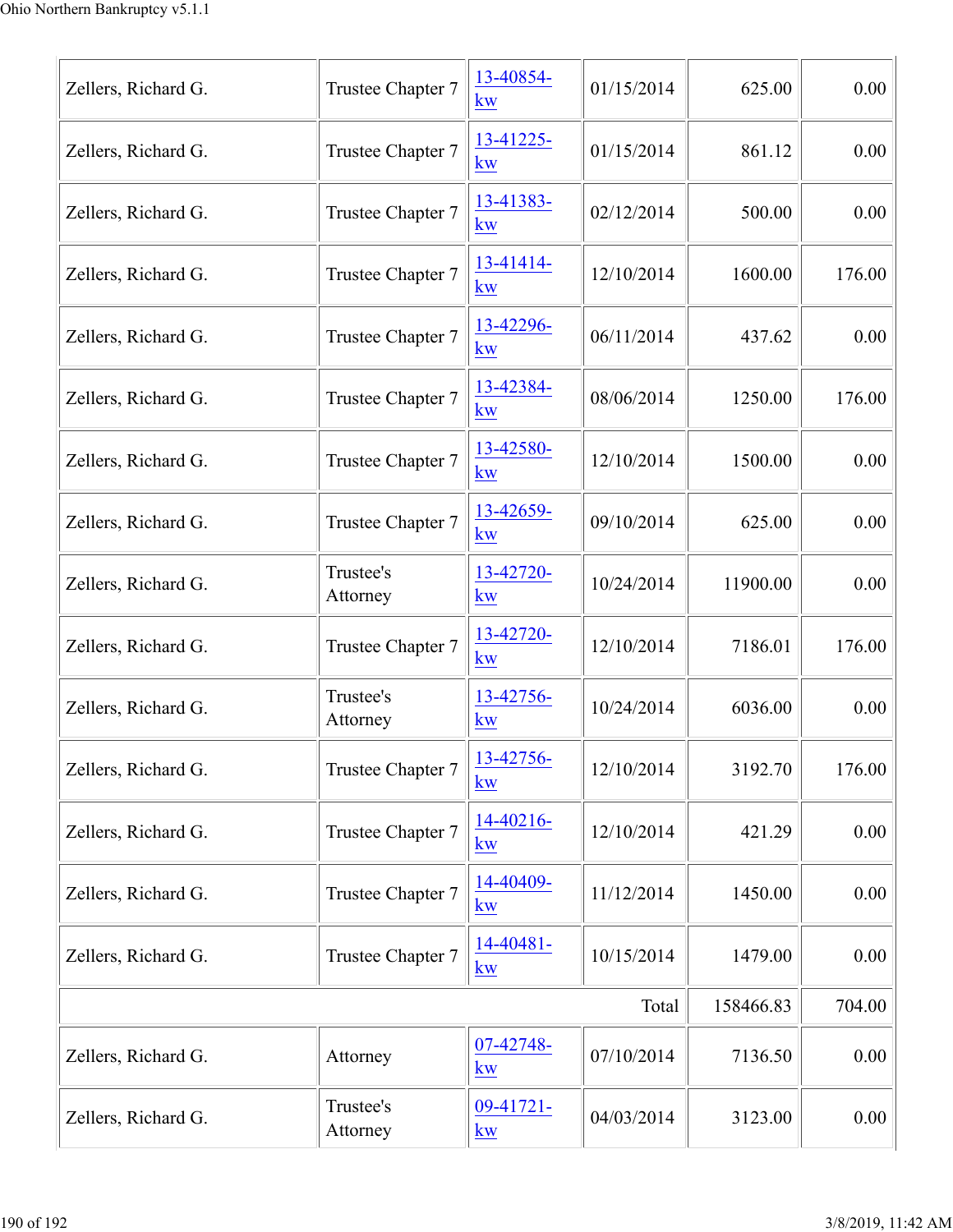| Zellers, Richard G.      | Trustee's<br>Attorney | 10-43118-kw            | 10/02/2014 | 3191.00  | 0.00   |
|--------------------------|-----------------------|------------------------|------------|----------|--------|
| Zellers, Richard G.      | Trustee's<br>Attorney | 11-42788-kw            | 03/21/2014 | 2898.00  | 0.00   |
| Zellers, Richard G.      | Trustee's<br>Attorney | 12-40571-<br>kw        | 06/26/2014 | 25439.00 | 220.00 |
| Zellers, Richard G.      | Trustee's<br>Attorney | 12-42714-<br>kw        | 10/02/2014 | 5978.00  | 0.00   |
| Zellers, Richard G.      | Trustee's<br>Attorney | 13-40097-<br>kw        | 04/17/2014 | 2285.50  | 0.00   |
| Zellers, Richard G.      | Trustee's<br>Attorney | $13 - 41421 -$<br>kw   | 06/26/2014 | 15000.00 | 0.00   |
| Zellers, Richard G.      | Trustee's<br>Attorney | 13-42384-<br>kw        | 05/29/2014 | 2500.00  | 0.00   |
| Zellers, Richard G.      | Trustee Chapter 7     | 13-42580-<br><b>kw</b> | 11/06/2014 | 4000.00  | 0.00   |
| Zellers, Richard G.      | Trustee's<br>Attorney | 13-42659-<br>kw        | 07/10/2014 | 1245.50  | 0.00   |
| Zellers, Richard G.      | Trustee's<br>Attorney | 14-40409-<br>kw        | 08/08/2014 | 2400.00  | 0.00   |
|                          |                       |                        | Total      | 75196.50 | 220.00 |
| heorz03, Harold A. Corzi | Trustee Chapter 7     | 12-53194-<br>amk       | 12/30/2014 | 382.36   | 61.32  |
| hcorz03, Harold A. Corzi | Trustee Chapter 7     | 13-53443-<br>amk       | 06/18/2014 | 264.70   | 19.08  |
| hcorz03, Harold A. Corzi | Trustee Chapter 7     | 14-50691-<br>amk       | 12/30/2014 | 777.15   | 200.20 |
|                          | 1424.21               | 280.60                 |            |          |        |
| msich04, Marvin Sicherma | Trustee Chapter 7     | 13-16637-jps           | 10/03/2014 | 240.43   | 0.00   |
| msich04, Marvin Sicherma | Trustee Chapter 7     | 13-16929-jps           | 05/20/2014 | 355.55   | 2.45   |
|                          | Total                 | 595.98                 | 2.45       |          |        |
|                          | 12926383.86           | 725991.76              |            |          |        |

## **Report Selection Criteria**